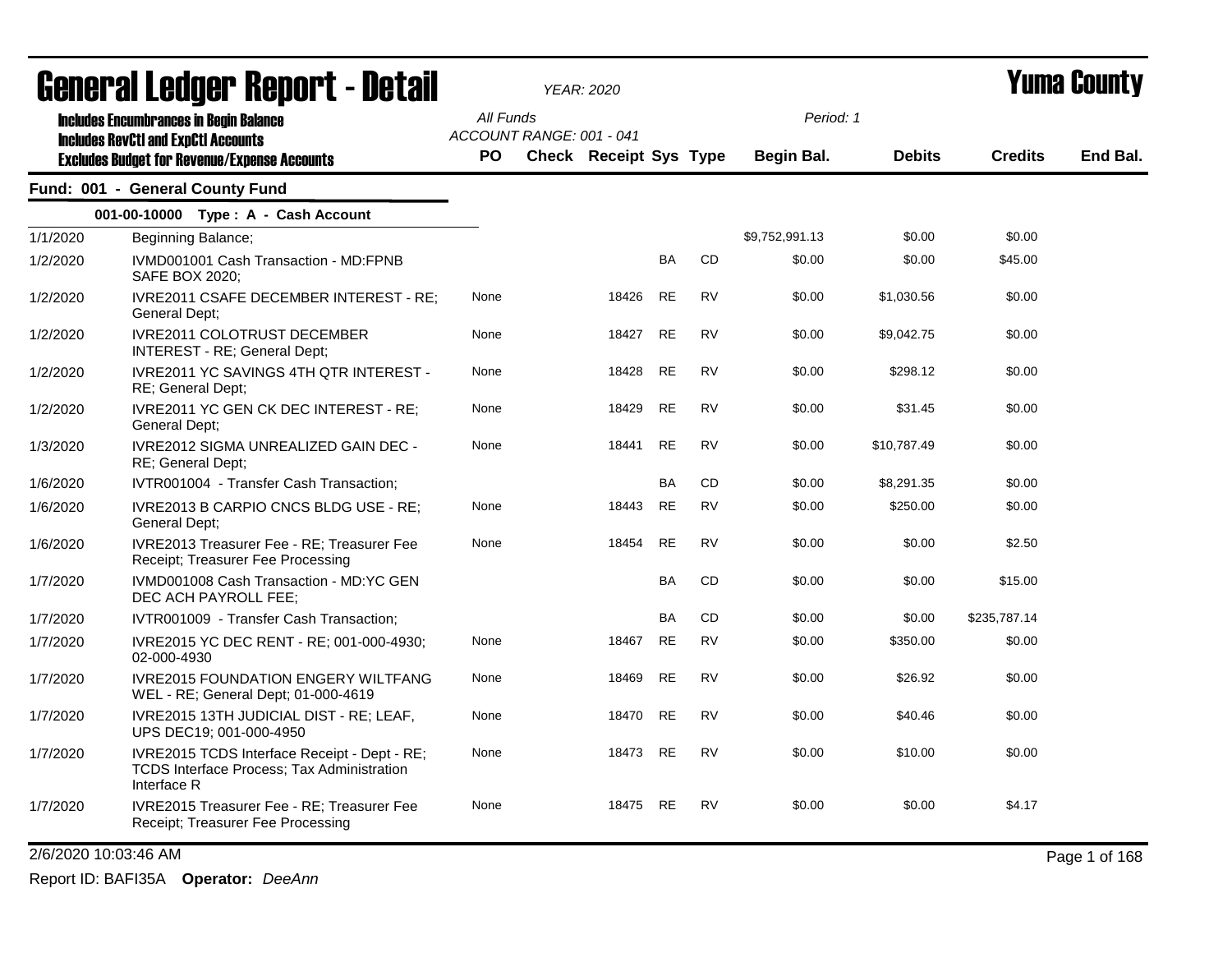|                      | acıici ai leuyei" nepol"l - Detail                                                                       |           |                          | <i>YEAR: 2020</i>      |           |           |                   |               | I UIIIA VVUIILY |               |
|----------------------|----------------------------------------------------------------------------------------------------------|-----------|--------------------------|------------------------|-----------|-----------|-------------------|---------------|-----------------|---------------|
|                      | <b>Includes Encumbrances in Begin Balance</b><br><b>Includes RevCtI and ExpCtI Accounts</b>              | All Funds | ACCOUNT RANGE: 001 - 041 |                        |           |           | Period: 1         |               |                 |               |
|                      | <b>Excludes Budget for Revenue/Expense Accounts</b>                                                      | <b>PO</b> |                          | Check Receipt Sys Type |           |           | <b>Begin Bal.</b> | <b>Debits</b> | <b>Credits</b>  | End Bal.      |
|                      | Fund: 001 - General County Fund                                                                          |           |                          |                        |           |           |                   |               |                 |               |
|                      | 001-00-10000 Type: A - Cash Account                                                                      |           |                          |                        |           |           |                   |               |                 |               |
| 1/8/2020             | IVRE2016 AUTO B DISTRIBUTION - RE; DEC<br>2019:                                                          | None      |                          | 18483                  | <b>RE</b> | <b>RV</b> | \$0.00            | \$26,973.88   | \$0.00          |               |
| 1/8/2020             | IVRE2016 YC FAIRGROUNDS - RE; RV RENT;                                                                   | None      |                          | 18484                  | RE        | <b>RV</b> | \$0.00            | \$2,105.00    | \$0.00          |               |
| 1/8/2020             | <b>IVRE2016 YC FAIRGROUNDS - RE: STALL</b><br>RENT; 01-507-4930                                          | None      |                          | 18485                  | RE        | <b>RV</b> | \$0.00            | \$60.00       | \$0.00          |               |
| 1/8/2020             | IVRE2016 TCDS Interface Receipt - Tax - RE;<br>TCDS Interface Process; Tax Administration<br>Interface R | None      |                          | 18487                  | <b>RE</b> | <b>RV</b> | \$0.00            | \$50.00       | \$0.00          |               |
| 1/8/2020             | IVRE2016 Treasurer Fee - RE; Treasurer Fee<br>Receipt; Treasurer Fee Processing                          | None      |                          | 18489                  | <b>RE</b> | <b>RV</b> | \$0.00            | \$0.00        | \$0.50          |               |
| 1/8/2020             | IVRE2016 Treasurer Fee - RE; Treasurer Fee<br>Receipt; Treasurer Fee Processing                          | None      |                          | 18490                  | <b>RE</b> | <b>RV</b> | \$0.00            | \$0.00        | \$21.65         |               |
| 1/9/2020             | IVTR001012 - Transfer Cash Transaction;                                                                  |           |                          |                        | <b>BA</b> | CD        | \$0.00            | \$3.75        | \$0.00          |               |
| 1/10/2020            | IVRE2018 D WINGFIELD CNCS BLDG USE -<br>RE; General Dept;                                                | None      |                          | 18504                  | <b>RE</b> | <b>RV</b> | \$0.00            | \$500.00      | \$0.00          |               |
| 1/10/2020            | IVRE2018 Treasurer Fee - RE; Treasurer Fee<br>Receipt; Treasurer Fee Processing                          | None      |                          | 18505                  | <b>RE</b> | <b>RV</b> | \$0.00            | \$0.00        | \$5.00          |               |
| 1/11/2020            | IVTR001008 - Transfer Cash Transaction;                                                                  |           |                          |                        | <b>BA</b> | <b>CD</b> | \$0.00            | \$901.14      | \$0.00          |               |
| 1/13/2020            | IVRE2019 STATE OF CO DEC 2019 CIG TAX -<br>RE; General Dept; 01-000-4310                                 | None      |                          | 18513                  | <b>RE</b> | <b>RV</b> | \$0.00            | \$327.38      | \$0.00          |               |
| 1/13/2020            | IVRE2019 CLARK LAND SURVEYING - RE;<br>General Dept;                                                     | None      |                          | 18516 RE               |           | <b>RV</b> | \$0.00            | \$20.00       | \$0.00          |               |
| 1/13/2020            | IVRE2019 WRAY INSURANCE AGENCY - RE;<br>MISC ASSESSOR COPIES;                                            | None      |                          | 18517                  | RE        | <b>RV</b> | \$0.00            | \$7.50        | \$0.00          |               |
| 1/13/2020            | IVRE2019 BLACK KNIGHT INFOSERV - RE;<br>ASSESSOR EXCEL REPORTS; INVOICE<br>#CS001                        | None      |                          | 18518 RE               |           | <b>RV</b> | \$0.00            | \$871.00      | \$0.00          |               |
| 1/13/2020            | IVRE2019 Treasurer Fee - RE; Treasurer Fee<br>Receipt; Treasurer Fee Processing                          | None      |                          | 18519 RE               |           | <b>RV</b> | \$0.00            | \$0.00        | \$3.47          |               |
| 1/13/2020            | IVRE2019 Treasurer Fee - RE; Treasurer Fee<br>Receipt; Treasurer Fee Processing                          | None      |                          | 18520                  | RE        | <b>RV</b> | \$0.00            | \$0.00        | \$8.79          |               |
| 1/15/2020            | IVTR001015 - Transfer Cash Transaction;                                                                  |           |                          |                        | BA        | CD        | \$0.00            | \$0.00        | \$51,963.42     |               |
| 2/6/2020 10:03:47 AM |                                                                                                          |           |                          |                        |           |           |                   |               |                 | Page 2 of 168 |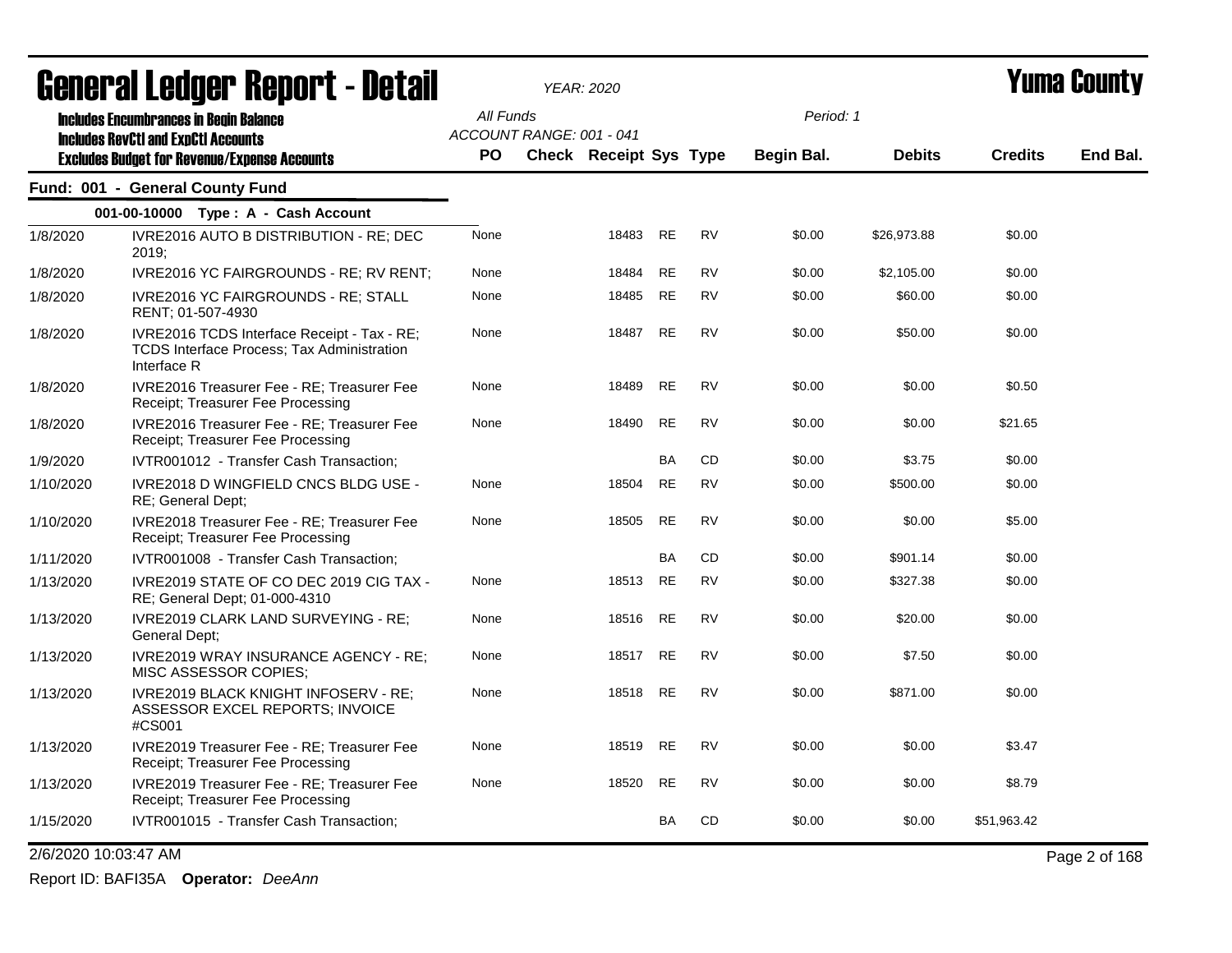| General Ledger Report - Detail |                                                                                                                                                    |                        | <b>YEAR: 2020</b>                                         |           |           | Yuma County             |               |                |          |
|--------------------------------|----------------------------------------------------------------------------------------------------------------------------------------------------|------------------------|-----------------------------------------------------------|-----------|-----------|-------------------------|---------------|----------------|----------|
|                                | <b>Includes Encumbrances in Begin Balance</b><br><b>Includes RevCtI and ExpCtI Accounts</b><br><b>Excludes Budget for Revenue/Expense Accounts</b> | All Funds<br><b>PO</b> | ACCOUNT RANGE: 001 - 041<br><b>Check Receipt Sys Type</b> |           |           | Period: 1<br>Begin Bal. | <b>Debits</b> | <b>Credits</b> | End Bal. |
|                                | Fund: 001 - General County Fund                                                                                                                    |                        |                                                           |           |           |                         |               |                |          |
|                                | 001-00-10000 Type: A - Cash Account                                                                                                                |                        |                                                           |           |           |                         |               |                |          |
| 1/15/2020                      | IVRE20111 HANSEN LAW LLC ASR COPIES -<br>RE: General Dept:                                                                                         | None                   | 18537                                                     | <b>RE</b> | <b>RV</b> | \$0.00                  | \$10.00       | \$0.00         |          |
| 1/15/2020                      | IVRE20111 Treasurer Fee - RE; Treasurer Fee<br>Receipt; Treasurer Fee Processing                                                                   | None                   | 18539                                                     | <b>RE</b> | <b>RV</b> | \$0.00                  | \$0.00        | \$0.10         |          |
| 1/16/2020                      | IVTR001018 - Transfer Cash Transaction;                                                                                                            |                        |                                                           | <b>BA</b> | <b>CD</b> | \$0.00                  | \$0.25        | \$0.00         |          |
| 1/16/2020                      | IVTR001019 - Transfer Cash Transaction;                                                                                                            |                        |                                                           | <b>BA</b> | CD.       | \$0.00                  | \$0.00        | \$287,394.23   |          |
| 1/17/2020                      | IVRE20113 EFT NATL FIN SVC LLC - RE;<br>INTEREST EARNED:                                                                                           | None                   | 18556                                                     | <b>RE</b> | <b>RV</b> | \$0.00                  | \$33,413.33   | \$0.00         |          |
| 1/17/2020                      | IVRE20113 RIGOBERTO RUIZ TREVIZO - RE;<br>ACT0120-01; 01-103-4630                                                                                  | None                   | 18559                                                     | <b>RE</b> | <b>RV</b> | \$0.00                  | \$20.00       | \$0.00         |          |
| 1/17/2020                      | IVRE20113 SAUL CASTILLO - RE; ACT 0120-<br>02; 01-103-4630                                                                                         | None                   | 18560                                                     | <b>RE</b> | <b>RV</b> | \$0.00                  | \$20.00       | \$0.00         |          |
| 1/17/2020                      | IVRE20113 BILLY JIM MEKELBURG - RE;<br>ACT0120-03; 01-103-4630                                                                                     | None                   | 18561                                                     | <b>RE</b> | <b>RV</b> | \$0.00                  | \$20.00       | \$0.00         |          |
| 1/17/2020                      | IVRE20113 Treasurer Fee - RE; Treasurer Fee<br>Receipt; Treasurer Fee Processing                                                                   | None                   | 18563                                                     | <b>RE</b> | <b>RV</b> | \$0.00                  | \$0.00        | \$0.60         |          |
| 1/21/2020                      | IVRE20115 YCSO-UA S, FP, ECKLEY LE - RE;<br>General Dept;                                                                                          | None                   | 18577                                                     | <b>RE</b> | <b>RV</b> | \$0.00                  | \$600.00      | \$0.00         |          |
| 1/21/2020                      | IVRE20115 YCSO WR, IB, BF, 13TH JD - RE;<br>General Dept; 2019 REVENUE                                                                             | None                   | 18579                                                     | <b>RE</b> | <b>RV</b> | \$0.00                  | \$2,367.60    | \$0.00         |          |
| 1/21/2020                      | IVRE20115 TCDS Interface Receipt - Tax - RE;<br>TCDS Interface Process; Tax Administration<br>Interface R                                          | None                   | 18585                                                     | <b>RE</b> | <b>RV</b> | \$0.00                  | \$25.00       | \$0.00         |          |
| 1/21/2020                      | IVRE20115 Treasurer Fee - RE; Treasurer Fee<br>Receipt; Treasurer Fee Processing                                                                   | None                   | 18587                                                     | <b>RE</b> | <b>RV</b> | \$0.00                  | \$0.00        | \$29.68        |          |
| 1/22/2020                      | IVTR001024 - Transfer Cash Transaction;                                                                                                            |                        |                                                           | <b>BA</b> | <b>CD</b> | \$0.00                  | \$0.00        | \$46,527.05    |          |
| 1/22/2020                      | IVTR001025 - Transfer Cash Transaction;                                                                                                            |                        |                                                           | BA        | CD.       | \$0.00                  | \$0.50        | \$0.00         |          |
| 1/22/2020                      | IVTR001026 - Transfer Cash Transaction;                                                                                                            |                        |                                                           | <b>BA</b> | CD.       | \$0.00                  | \$0.00        | \$901.14       |          |
| 1/22/2020                      | IVRE20117 YCA ASR COPIES INVCT107 - RE;<br>General Dept;                                                                                           | None                   | 18584                                                     | <b>RE</b> | <b>RV</b> | \$0.00                  | \$77.25       | \$0.00         |          |

2/6/2020 10:03:47 AM Page 3 of 168 Report ID: BAFI35A **Operator:** *DeeAnn*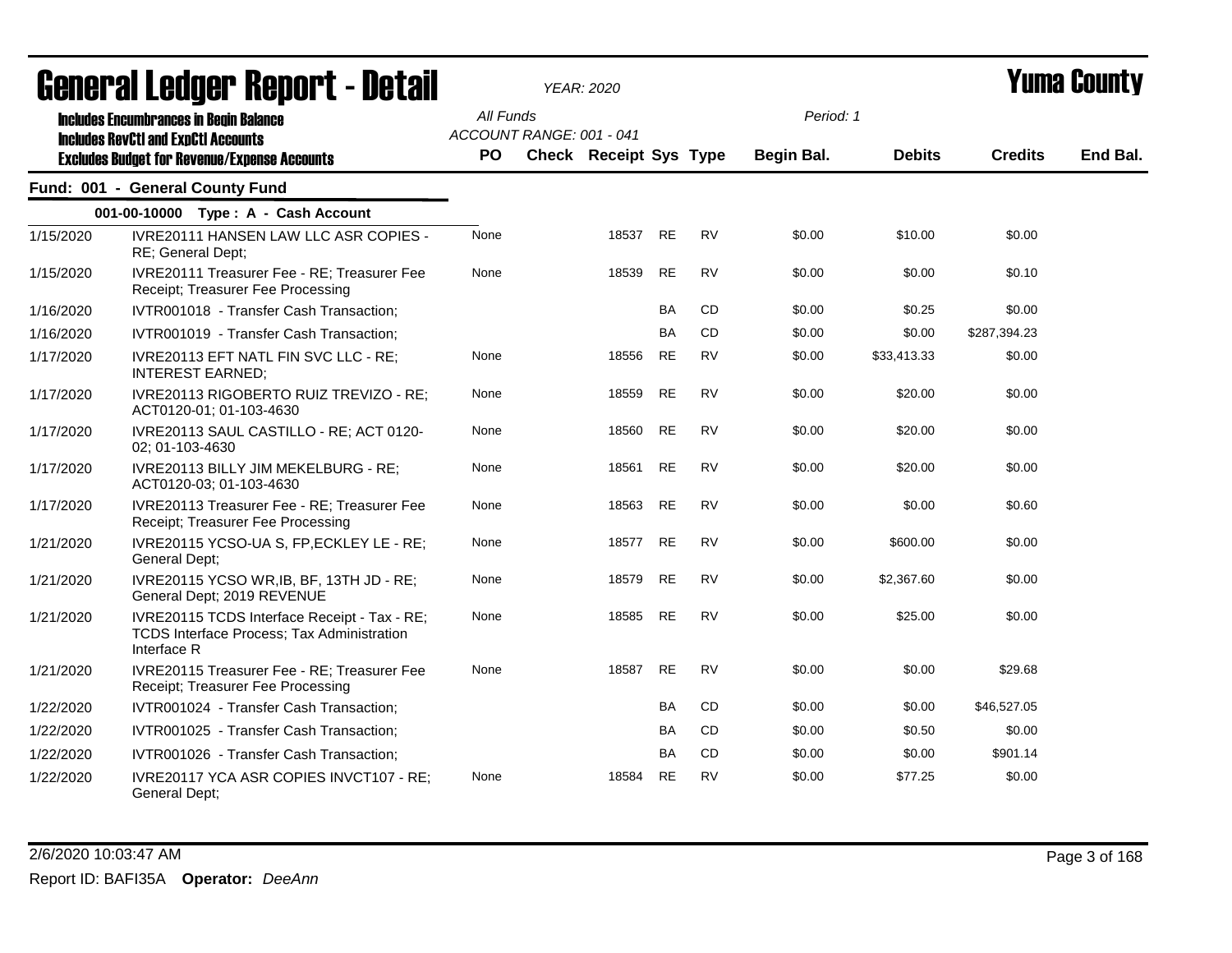| General Ledger Report - Detail |                                                                                                                  |           |                          | <b>YEAR: 2020</b>             |           |           |            |               | Yuma County    |          |
|--------------------------------|------------------------------------------------------------------------------------------------------------------|-----------|--------------------------|-------------------------------|-----------|-----------|------------|---------------|----------------|----------|
|                                | <b>Includes Encumbrances in Begin Balance</b><br><b>Includes RevCtI and ExpCtI Accounts</b>                      | All Funds | ACCOUNT RANGE: 001 - 041 |                               |           |           | Period: 1  |               |                |          |
|                                | <b>Excludes Budget for Revenue/Expense Accounts</b>                                                              | <b>PO</b> |                          | <b>Check Receipt Sys Type</b> |           |           | Begin Bal. | <b>Debits</b> | <b>Credits</b> | End Bal. |
|                                | Fund: 001 - General County Fund                                                                                  |           |                          |                               |           |           |            |               |                |          |
|                                | 001-00-10000 Type: A - Cash Account                                                                              |           |                          |                               |           |           |            |               |                |          |
| 1/22/2020                      | IVRE20117 YCA PRINTING FEES - RE; General<br>Dept;                                                               | None      |                          | 18592                         | <b>RE</b> | <b>RV</b> | \$0.00     | \$237.25      | \$0.00         |          |
| 1/22/2020                      | IVRE20117 Treasurer Fee - RE; Treasurer Fee<br>Receipt; Treasurer Fee Processing                                 | None      |                          | 18602                         | <b>RE</b> | <b>RV</b> | \$0.00     | \$0.00        | \$3.15         |          |
| 1/23/2020                      | IVRE20118 YC BOCC - RE; CCOERA<br>FORFEITURES; 01-000-4955/12-280-4990                                           | None      |                          | 18615                         | <b>RE</b> | <b>RV</b> | \$0.00     | \$1,223.11    | \$0.00         |          |
| 1/23/2020                      | IVRE20118 TCDS Interface Receipt - Tax - RE;<br><b>TCDS Interface Process; Tax Administration</b><br>Interface R | None      |                          | 18621                         | <b>RE</b> | <b>RV</b> | \$0.00     | \$25.00       | \$0.00         |          |
| 1/23/2020                      | IVRE20118 Treasurer Fee - RE; Treasurer Fee<br>Receipt: Treasurer Fee Processing                                 | None      |                          | 18624                         | <b>RE</b> | <b>RV</b> | \$0.00     | \$0.00        | \$12.23        |          |
| 1/24/2020                      | IVTR001027 - Transfer Cash Transaction;                                                                          |           |                          |                               | <b>BA</b> | <b>CD</b> | \$0.00     | \$0.50        | \$0.00         |          |
| 1/24/2020                      | IVRE20119 YC FAIRGROUNDS - RE; STALL<br>RENT; 01-507-4930                                                        | None      |                          | 18631                         | <b>RE</b> | <b>RV</b> | \$0.00     | \$150.00      | \$0.00         |          |
| 1/24/2020                      | IVRE20119 J & J IRRIGATION, INC - RE;<br><b>SPIRAL OWNERSHIP MAPS:</b>                                           | None      |                          | 18632                         | <b>RE</b> | <b>RV</b> | \$0.00     | \$60.00       | \$0.00         |          |
| 1/24/2020                      | IVRE20119 Treasurer Fee - RE; Treasurer Fee<br>Receipt; Treasurer Fee Processing                                 | None      |                          | 18648                         | <b>RE</b> | <b>RV</b> | \$0.00     | \$0.00        | \$1.50         |          |
| 1/27/2020                      | IVRE20120 EDMOND GELVIN - RE; SPIRAL<br><b>OWNERSHIP MAP;</b>                                                    | None      |                          | 18633                         | <b>RE</b> | <b>RV</b> | \$0.00     | \$30.00       | \$0.00         |          |
| 1/28/2020                      | <b>IVRE20121 DICKINSON LAND SURVEYORS -</b><br>RE; MISC ASSESSOR COPIES;                                         | None      |                          | 18658                         | <b>RE</b> | <b>RV</b> | \$0.00     | \$10.50       | \$0.00         |          |
| 1/28/2020                      | IVRE20121 RICHARD BIRNIE - RE; PRINTING<br>FEE;                                                                  | None      |                          | 18660                         | RE        | <b>RV</b> | \$0.00     | \$2.00        | \$0.00         |          |
| 1/28/2020                      | IVRE20121 Treasurer Fee - RE; Treasurer Fee<br>Receipt; Treasurer Fee Processing                                 | None      |                          | 18664                         | <b>RE</b> | <b>RV</b> | \$0.00     | \$0.00        | \$0.13         |          |
| 1/29/2020                      | IVTR001029 - Transfer Cash Transaction;                                                                          |           |                          |                               | BA        | CD.       | \$0.00     | \$0.50        | \$0.00         |          |
| 1/29/2020                      | IVRE20122 MISC ASSESSOR GIS MAP - RE;<br>GIS MAPS-3@ \$5.00;                                                     | None      |                          | 18670                         | <b>RE</b> | <b>RV</b> | \$0.00     | \$15.00       | \$0.00         |          |
| 1/29/2020                      | IVRE20122 TCDS Interface Receipt - Tax - RE;<br>TCDS Interface Process; Tax Administration<br>Interface R        | None      |                          | 18673                         | <b>RE</b> | <b>RV</b> | \$0.00     | \$25.00       | \$0.00         |          |

2/6/2020 10:03:47 AM Page 4 of 168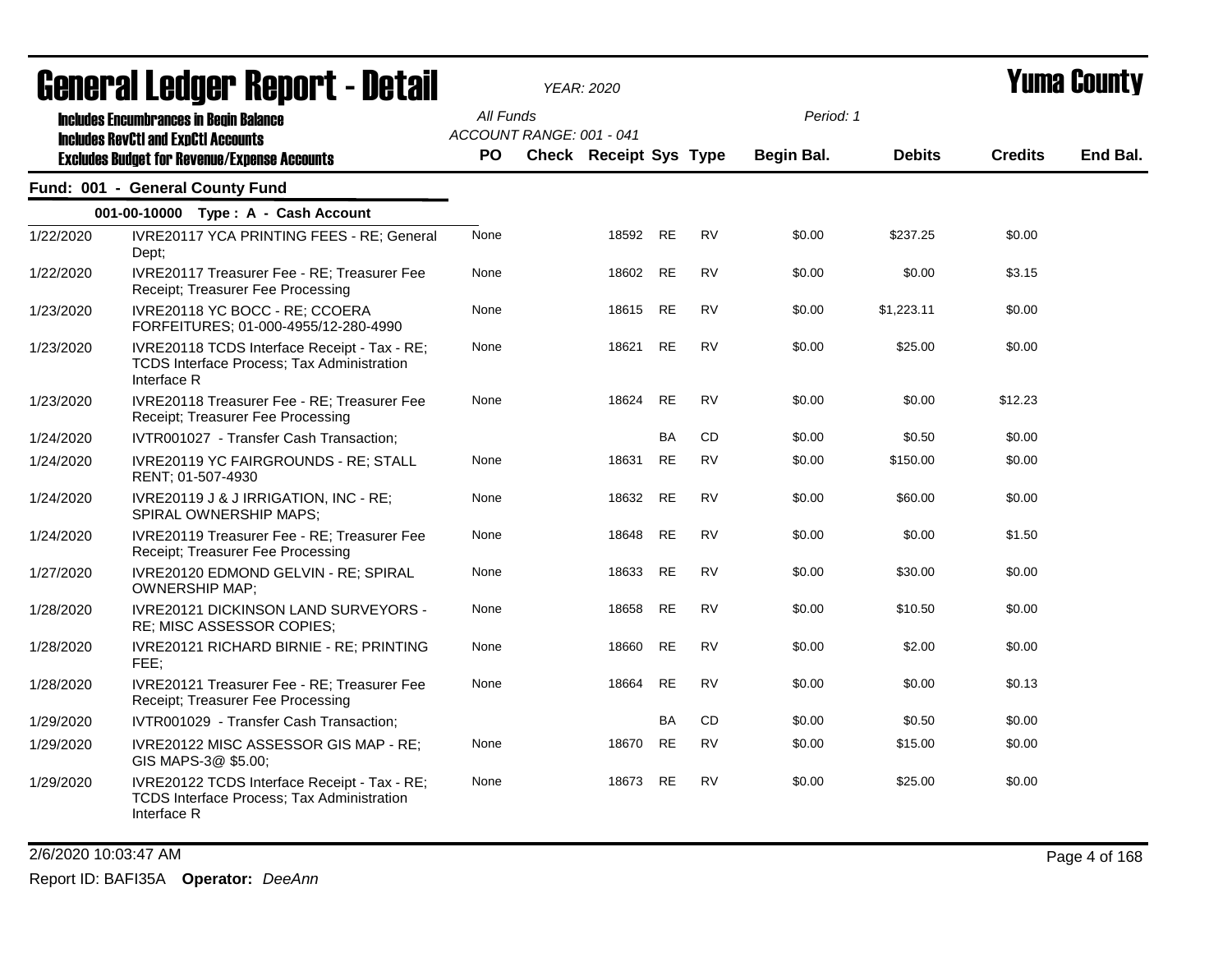|           | agligi ai lguygi "ngpul"l - dglaii                                                                                |           |                          | YEAR: 2020             |           |           |            |               |                | I UNIU VUUNLY |
|-----------|-------------------------------------------------------------------------------------------------------------------|-----------|--------------------------|------------------------|-----------|-----------|------------|---------------|----------------|---------------|
|           | <b>Includes Encumbrances in Begin Balance</b><br><b>Includes RevCtI and ExpCtI Accounts</b>                       | All Funds | ACCOUNT RANGE: 001 - 041 |                        |           |           | Period: 1  |               |                |               |
|           | <b>Excludes Budget for Revenue/Expense Accounts</b>                                                               | PO.       |                          | Check Receipt Sys Type |           |           | Begin Bal. | <b>Debits</b> | <b>Credits</b> | End Bal.      |
|           | Fund: 001 - General County Fund                                                                                   |           |                          |                        |           |           |            |               |                |               |
|           | 001-00-10000 Type: A - Cash Account                                                                               |           |                          |                        |           |           |            |               |                |               |
| 1/29/2020 | IVRE20122 Treasurer Fee - RE; Treasurer Fee<br>Receipt; Treasurer Fee Processing                                  | None      |                          | 18675                  | <b>RE</b> | <b>RV</b> | \$0.00     | \$0.00        | \$0.15         |               |
| 1/30/2020 | IVTR001030 - Transfer Cash Transaction;                                                                           |           |                          |                        | BA        | CD        | \$0.00     | \$0.25        | \$0.00         |               |
| 1/30/2020 | IVRE20123 TCDS Interface Receipt - Tax - RE;<br>TCDS Interface Process; Tax Administration<br>Interface R         | None      |                          | 18684                  | <b>RE</b> | RV        | \$0.00     | \$100.00      | \$0.00         |               |
| 1/30/2020 | IVRE20123 TCDS Interface Receipt - Dept - RE;<br><b>TCDS Interface Process; Tax Administration</b><br>Interface R | None      |                          | 18685                  | <b>RE</b> | <b>RV</b> | \$0.00     | \$25.00       | \$0.00         |               |
| 1/30/2020 | IVRE20123 Treasurer Fee - RE; Treasurer Fee<br>Receipt; Treasurer Fee Processing                                  | None      |                          | 18687                  | <b>RE</b> | <b>RV</b> | \$0.00     | \$0.00        | \$1.00         |               |
| 1/31/2020 | IVTR001032 - Transfer Cash Transaction;                                                                           |           |                          |                        | BA        | CD        | \$0.00     | \$0.00        | \$11,410.29    |               |
| 1/31/2020 | IVTR001033 - Transfer Cash Transaction;                                                                           |           |                          |                        | <b>BA</b> | CD        | \$0.00     | \$0.00        | \$14,271.47    |               |
| 1/31/2020 | IVTR001035 - Cash Transaction;                                                                                    |           |                          |                        | BA        | CD        | \$0.00     | \$338.99      | \$0.00         |               |
| 1/31/2020 | IVTR001036 - Cash Transaction;                                                                                    |           |                          |                        | BA        | CD        | \$0.00     | \$1,207.80    | \$0.00         |               |
| 1/31/2020 | IVTR001037 - Cash Transaction;                                                                                    |           |                          |                        | <b>BA</b> | CD        | \$0.00     | \$0.40        | \$0.00         |               |
| 1/31/2020 | IVTR001038 - Cash Transaction;                                                                                    |           |                          |                        | <b>BA</b> | CD        | \$0.00     | \$2,956.07    | \$0.00         |               |
| 1/31/2020 | IVTR001039 - Cash Transaction;                                                                                    |           |                          |                        | BA        | CD        | \$0.00     | \$198.48      | \$0.00         |               |
| 1/31/2020 | IVTR001040 - Cash Transaction;                                                                                    |           |                          |                        | BA        | <b>CD</b> | \$0.00     | \$8,613.48    | \$0.00         |               |
| 1/31/2020 | IVTR001041 - Cash Transaction;                                                                                    |           |                          |                        | <b>BA</b> | CD        | \$0.00     | \$196.87      | \$0.00         |               |
| 1/31/2020 | IVTR001044 - Cash Transaction;                                                                                    |           |                          |                        | BA        | CD        | \$0.00     | \$264,383.06  | \$0.00         |               |
| 1/31/2020 | IVTR001045 - Cash Transaction;                                                                                    |           |                          |                        | BA        | <b>CD</b> | \$0.00     | \$3,315.92    | \$0.00         |               |
| 1/31/2020 | IVTR001046 - Cash Transaction;                                                                                    |           |                          |                        | <b>BA</b> | CD        | \$0.00     | \$43.41       | \$0.00         |               |
| 1/31/2020 | IVTR001047 - Cash Transaction;                                                                                    |           |                          |                        | <b>BA</b> | CD        | \$0.00     | \$0.00        | \$8,328.12     |               |
| 1/31/2020 | IVTR001048 - Cash Transaction;                                                                                    |           |                          |                        | <b>BA</b> | CD        | \$0.00     | \$0.00        | \$109.67       |               |
| 1/31/2020 | IVRE20124 JANET MCQUAY - RE; SPIRAL<br><b>OWNERSHIP MAP;</b>                                                      | None      |                          | 18688                  | <b>RE</b> | <b>RV</b> | \$0.00     | \$30.00       | \$0.00         |               |
| 1/31/2020 | IVRE20124 STATE OF COLORADO - RE;<br>STATE REMITTED-4TH QTR; 2019 REVENUE                                         | None      |                          | 18690                  | RE        | <b>RV</b> | \$0.00     | \$3,029.37    | \$0.00         |               |

2/6/2020 10:03:47 AM Page 5 of 168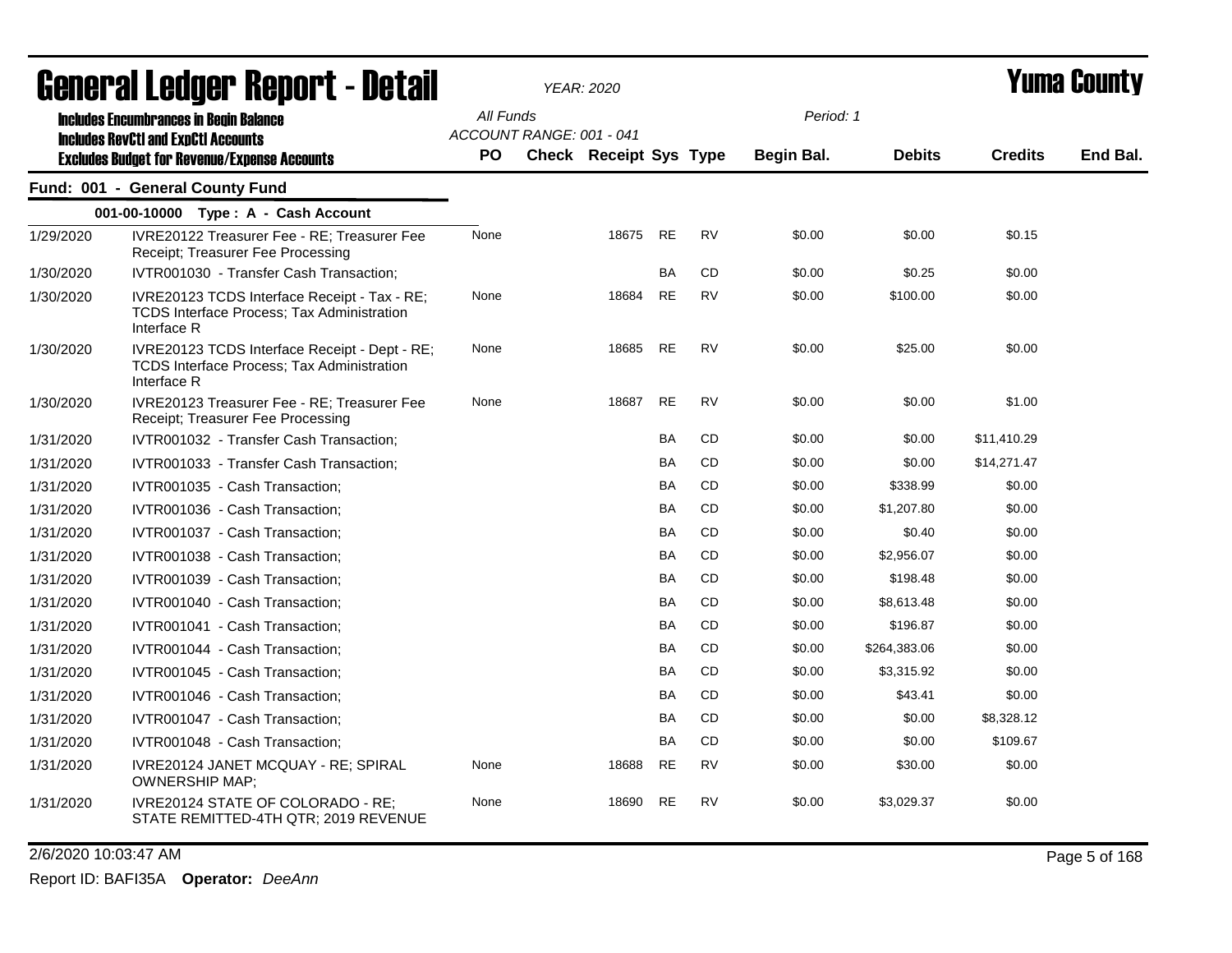| General Ledger Report - Detail |  |         |                                                                                                   | <b>YEAR: 2020</b>                     |                               |           | Yuma Countv |                |               |                |                |
|--------------------------------|--|---------|---------------------------------------------------------------------------------------------------|---------------------------------------|-------------------------------|-----------|-------------|----------------|---------------|----------------|----------------|
|                                |  |         | <b>Includes Encumbrances in Begin Balance</b>                                                     | All Funds                             |                               |           |             | Period: 1      |               |                |                |
|                                |  |         | <b>Includes RevCtI and ExpCtI Accounts</b><br><b>Excludes Budget for Revenue/Expense Accounts</b> | ACCOUNT RANGE: 001 - 041<br><b>PO</b> | <b>Check Receipt Sys Type</b> |           |             | Begin Bal.     | <b>Debits</b> | <b>Credits</b> | End Bal.       |
|                                |  |         | Fund: 001 - General County Fund                                                                   |                                       |                               |           |             |                |               |                |                |
|                                |  |         | 001-00-10000 Type: A - Cash Account                                                               |                                       |                               |           |             |                |               |                |                |
| 1/31/2020                      |  |         | IVRE20124 STATE OF COLORADO - RE; HCPF-<br>COUNTY PORTION-4TH QTR; 2019 REVENUE                   | None                                  | 18692                         | <b>RE</b> | <b>RV</b>   | \$0.00         | \$839.71      | \$0.00         |                |
| 1/31/2020                      |  |         | IVRE20124 STATE OF COLORADO - RE; COST<br>ALLOCATION-4TH QTR; 2019 REVENUE                        | None                                  | 18693                         | <b>RE</b> | RV          | \$0.00         | \$2,904.94    | \$0.00         |                |
| 1/31/2020                      |  |         | IVRE20124 YC FAIRGROUNDS - RE; STALL<br>RENT; 01-507-4930                                         | None                                  | 18704                         | <b>RE</b> | <b>RV</b>   | \$0.00         | \$50.00       | \$0.00         |                |
| 1/31/2020                      |  |         | IVRE20124 ELIZABETH COVARRUBIAS - RE;<br>MISCELLANEOUS; 01-507-4990                               | None                                  | 18705                         | <b>RE</b> | <b>RV</b>   | \$0.00         | \$25.00       | \$0.00         |                |
| 1/31/2020                      |  |         | IVRE20124 ASSESSOR SPIRAL OWNERSHIP<br>MAP - RE; SPIRAL MAP;                                      | None                                  | 18706                         | <b>RE</b> | <b>RV</b>   | \$0.00         | \$30.00       | \$0.00         |                |
| 1/31/2020                      |  |         | IVRE20124 RICHARD BAILEY - RE; 5 ACTIVITY<br>NOTICES; 01-103-4630                                 | None                                  | 18708                         | <b>RE</b> | <b>RV</b>   | \$0.00         | \$100.00      | \$0.00         |                |
| 1/31/2020                      |  |         | IVRE20124 LOUIS TAYLOR - RE; ACT<br>NOTICE/EFS & DEV FEES; 01-103-4630                            | None                                  | 18709                         | <b>RE</b> | <b>RV</b>   | \$0.00         | \$495.00      | \$0.00         |                |
| 1/31/2020                      |  | COPIES; | IVRE20124 LERETA - RE; MISC TREAS                                                                 | None                                  | 18710                         | <b>RE</b> | <b>RV</b>   | \$0.00         | \$0.75        | \$0.00         |                |
| 1/31/2020                      |  |         | <b>IVRE20124 Treasurer Fee - RE: Treasurer Fee</b><br>Receipt; Treasurer Fee Processing           | None                                  | 18714                         | <b>RE</b> | <b>RV</b>   | \$0.00         | \$0.00        | \$74.45        |                |
|                                |  |         |                                                                                                   | <b>Total For: Cash Account</b>        |                               |           |             | \$9,752,991.13 | \$389,196.04  | \$656,921.60   | \$9,485,265.57 |
|                                |  |         | 001-00-20000 Type: L - Accounts Payable                                                           |                                       |                               |           |             |                |               |                |                |
| 1/1/2020                       |  |         | Beginning Balance;                                                                                |                                       |                               |           |             | \$0.00         | \$0.00        | \$0.00         |                |
|                                |  |         |                                                                                                   | <b>Total For: Accounts Payable</b>    |                               |           |             | \$0.00         | \$0.00        | \$0.00         | \$0.00         |
|                                |  |         | 001-00-20010 Type: L - Revenue Control                                                            |                                       |                               |           |             |                |               |                |                |
| 1/1/2020                       |  |         | Beginning Balance;                                                                                |                                       |                               |           |             | \$0.00         | \$0.00        | \$0.00         |                |
| 1/2/2020                       |  |         | IVRE2011 - Auto post transaction;                                                                 |                                       |                               | BA        | <b>CP</b>   | \$0.00         | \$0.00        | \$10,402.88    |                |
| 1/3/2020                       |  |         | IVRE2012 - Auto post transaction;                                                                 |                                       |                               | BA        | <b>CP</b>   | \$0.00         | \$0.00        | \$10,787.49    |                |
| 1/6/2020                       |  |         | IVRE2013 - Auto post transaction;                                                                 |                                       |                               | BA        | <b>CP</b>   | \$0.00         | \$0.00        | \$250.00       |                |
| 1/6/2020                       |  |         | IVTR001004 - Auto post transaction;                                                               |                                       |                               | BA        | <b>CP</b>   | \$0.00         | \$0.00        | \$8,291.35     |                |
| 1/7/2020                       |  |         | IVRE2015 - Auto post transaction;                                                                 |                                       |                               | BA        | <b>CP</b>   | \$0.00         | \$0.00        | \$427.38       |                |

2/6/2020 10:03:47 AM Page 6 of 168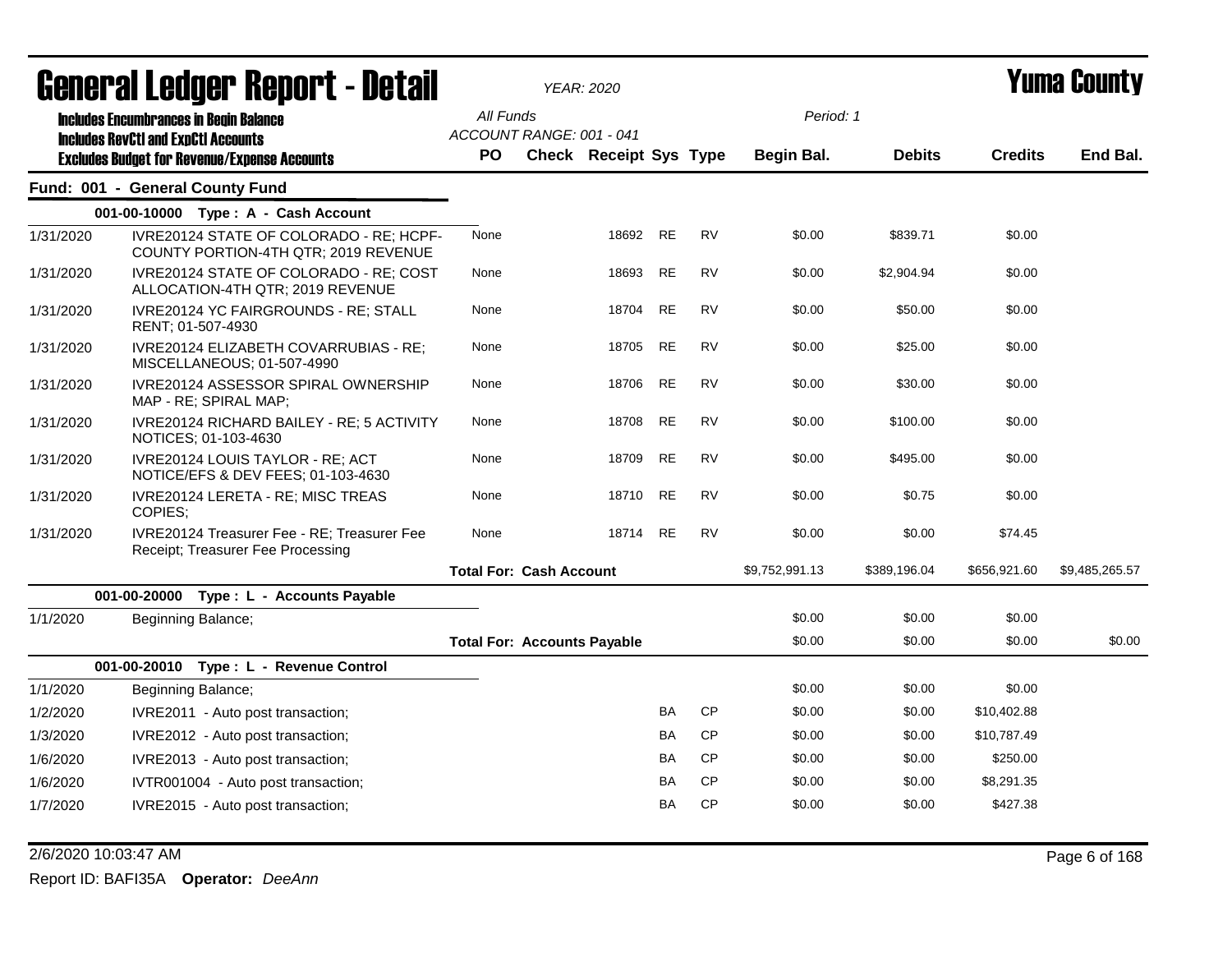| General Ledger Report - Detail |                                                                                             |           |                          | <b>YEAR: 2020</b>      |           | <b>Yuma County</b> |               |                |          |
|--------------------------------|---------------------------------------------------------------------------------------------|-----------|--------------------------|------------------------|-----------|--------------------|---------------|----------------|----------|
|                                | <b>Includes Encumbrances in Begin Balance</b><br><b>Includes RevCtI and ExpCtI Accounts</b> | All Funds | ACCOUNT RANGE: 001 - 041 |                        |           | Period: 1          |               |                |          |
|                                | <b>Excludes Budget for Revenue/Expense Accounts</b>                                         | <b>PO</b> |                          | Check Receipt Sys Type |           | Begin Bal.         | <b>Debits</b> | <b>Credits</b> | End Bal. |
|                                | Fund: 001 - General County Fund                                                             |           |                          |                        |           |                    |               |                |          |
|                                | 001-00-20010 Type: L - Revenue Control                                                      |           |                          |                        |           |                    |               |                |          |
| 1/8/2020                       | IVRE2016 - Auto post transaction;                                                           |           |                          | <b>BA</b>              | <b>CP</b> | \$0.00             | \$0.00        | \$29,188.88    |          |
| 1/9/2020                       | IVTR001012 - Auto post transaction;                                                         |           |                          | <b>BA</b>              | <b>CP</b> | \$0.00             | \$0.00        | \$3.75         |          |
| 1/10/2020                      | IVRE2018 - Auto post transaction;                                                           |           |                          | BA                     | СP        | \$0.00             | \$0.00        | \$500.00       |          |
| 1/11/2020                      | IVTR001008 - Auto post transaction;                                                         |           |                          | BA                     | <b>CP</b> | \$0.00             | \$0.00        | \$901.14       |          |
| 1/13/2020                      | IVRE2019 - Auto post transaction;                                                           |           |                          | BA                     | <b>CP</b> | \$0.00             | \$0.00        | \$1,225.88     |          |
| 1/15/2020                      | IVRE20111 - Auto post transaction;                                                          |           |                          | BA                     | CP        | \$0.00             | \$0.00        | \$10.00        |          |
| 1/16/2020                      | IVTR001018 - Auto post transaction;                                                         |           |                          | BA                     | <b>CP</b> | \$0.00             | \$0.00        | \$0.25         |          |
| 1/17/2020                      | IVRE20113 - Auto post transaction;                                                          |           |                          | BA                     | CP        | \$0.00             | \$0.00        | \$33,473.33    |          |
| 1/21/2020                      | IVRE20115 - Auto post transaction;                                                          |           |                          | <b>BA</b>              | <b>CP</b> | \$0.00             | \$0.00        | \$2,992.60     |          |
| 1/22/2020                      | IVRE20117 - Auto post transaction;                                                          |           |                          | <b>BA</b>              | <b>CP</b> | \$0.00             | \$0.00        | \$314.50       |          |
| 1/22/2020                      | IVTR001025 - Auto post transaction;                                                         |           |                          | BA                     | <b>CP</b> | \$0.00             | \$0.00        | \$0.50         |          |
| 1/22/2020                      | IVTR001026 - Auto post transaction;                                                         |           |                          | BA                     | <b>CP</b> | \$0.00             | \$901.14      | \$0.00         |          |
| 1/23/2020                      | IVRE20118 - Auto post transaction;                                                          |           |                          | BA                     | <b>CP</b> | \$0.00             | \$0.00        | \$1,248.11     |          |
| 1/24/2020                      | IVRE20119 - Auto post transaction;                                                          |           |                          | BA                     | <b>CP</b> | \$0.00             | \$0.00        | \$210.00       |          |
| 1/24/2020                      | IVTR001027 - Auto post transaction;                                                         |           |                          | BA                     | <b>CP</b> | \$0.00             | \$0.00        | \$0.50         |          |
| 1/27/2020                      | IVRE20120 - Auto post transaction;                                                          |           |                          | BA                     | <b>CP</b> | \$0.00             | \$0.00        | \$30.00        |          |
| 1/28/2020                      | IVRE20121 - Auto post transaction;                                                          |           |                          | BA                     | <b>CP</b> | \$0.00             | \$0.00        | \$12.50        |          |
| 1/29/2020                      | IVRE20122 - Auto post transaction;                                                          |           |                          | BA                     | <b>CP</b> | \$0.00             | \$0.00        | \$40.00        |          |
| 1/29/2020                      | IVTR001029 - Auto post transaction;                                                         |           |                          | BA                     | <b>CP</b> | \$0.00             | \$0.00        | \$0.50         |          |
| 1/30/2020                      | IVRE20123 - Auto post transaction;                                                          |           |                          | BA                     | CP        | \$0.00             | \$0.00        | \$125.00       |          |
| 1/30/2020                      | IVTR001030 - Auto post transaction;                                                         |           |                          | BA                     | <b>CP</b> | \$0.00             | \$0.00        | \$0.25         |          |
| 1/31/2020                      | IVRE20124 - Auto post transaction;                                                          |           |                          | BA                     | CP        | \$0.00             | \$0.00        | \$7,504.77     |          |
| 1/31/2020                      | IVTR001035 - Auto post transaction;                                                         |           |                          | BA                     | CP        | \$0.00             | \$0.00        | \$338.99       |          |
| 1/31/2020                      | IVTR001036 - Auto post transaction;                                                         |           |                          | BA                     | CP        | \$0.00             | \$0.00        | \$1,207.80     |          |
| 1/31/2020                      | IVTR001037 - Auto post transaction;                                                         |           |                          | BA                     | CP        | \$0.00             | \$0.00        | \$0.40         |          |
| 1/31/2020                      | IVTR001038 - Auto post transaction;                                                         |           |                          | <b>BA</b>              | <b>CP</b> | \$0.00             | \$0.00        | \$2,956.07     |          |

2/6/2020 10:03:47 AM Page 7 of 168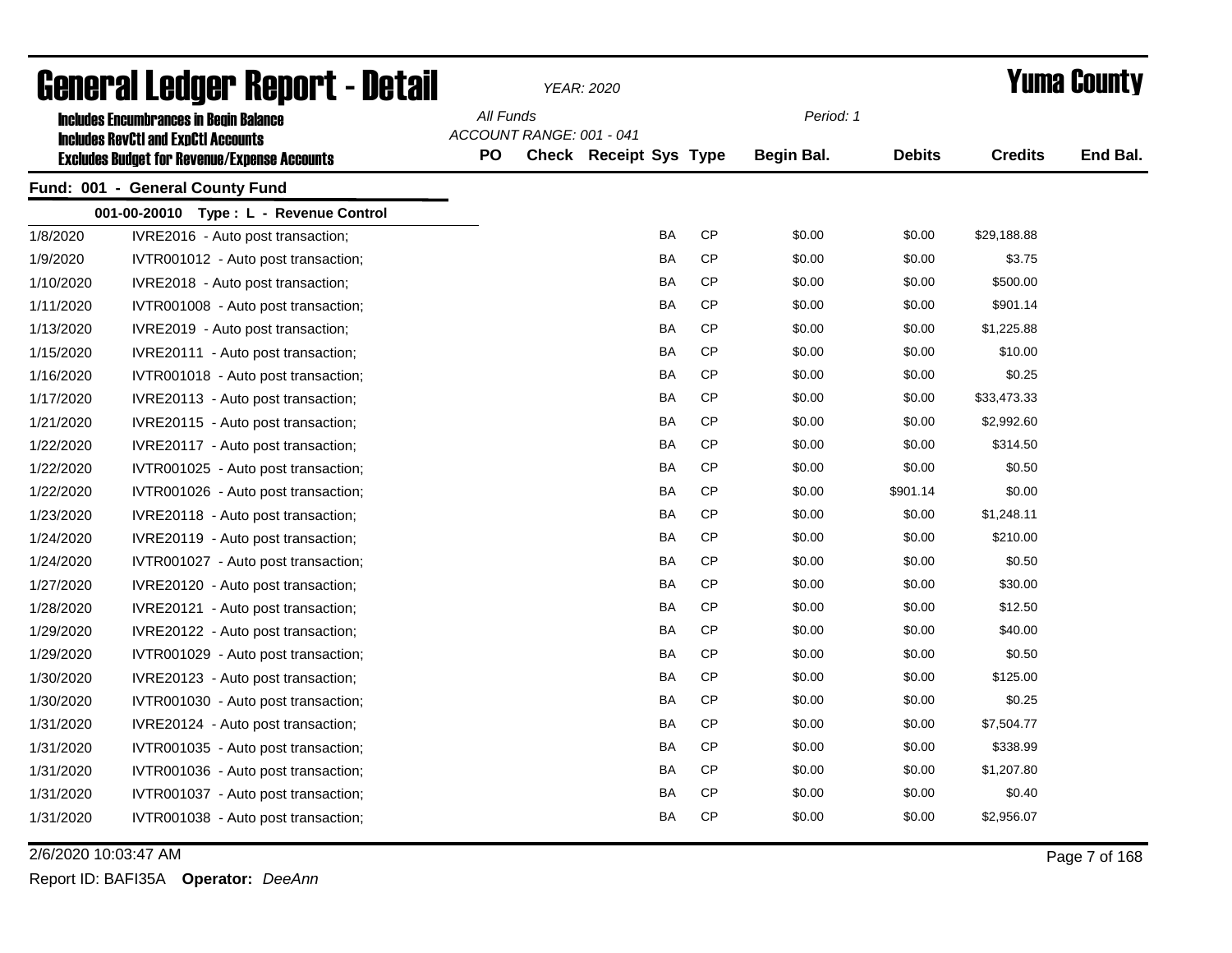| <b>General Ledger Report - Detail</b> |                                                                                                   |           |                                   | YEAR: 2020             |           |           |                   |               |                | <b>Yuma County</b> |  |
|---------------------------------------|---------------------------------------------------------------------------------------------------|-----------|-----------------------------------|------------------------|-----------|-----------|-------------------|---------------|----------------|--------------------|--|
|                                       | <b>Includes Encumbrances in Begin Balance</b>                                                     | All Funds |                                   |                        |           |           | Period: 1         |               |                |                    |  |
|                                       | <b>Includes RevCtI and ExpCtI Accounts</b><br><b>Excludes Budget for Revenue/Expense Accounts</b> | PO        | ACCOUNT RANGE: 001 - 041          | Check Receipt Sys Type |           |           | <b>Begin Bal.</b> | <b>Debits</b> | <b>Credits</b> | End Bal.           |  |
|                                       | Fund: 001 - General County Fund                                                                   |           |                                   |                        |           |           |                   |               |                |                    |  |
|                                       | 001-00-20010 Type: L - Revenue Control                                                            |           |                                   |                        |           |           |                   |               |                |                    |  |
| 1/31/2020                             | IVTR001039 - Auto post transaction;                                                               |           |                                   |                        | <b>BA</b> | <b>CP</b> | \$0.00            | \$0.00        | \$198.48       |                    |  |
| 1/31/2020                             | IVTR001040 - Auto post transaction;                                                               |           |                                   |                        | BA        | <b>CP</b> | \$0.00            | \$0.00        | \$8,613.48     |                    |  |
| 1/31/2020                             | IVTR001041 - Auto post transaction;                                                               |           |                                   |                        | <b>BA</b> | CP        | \$0.00            | \$0.00        | \$196.87       |                    |  |
| 1/31/2020                             | IVTR001044 - Auto post transaction;                                                               |           |                                   |                        | BA        | <b>CP</b> | \$0.00            | \$0.00        | \$264,383.06   |                    |  |
| 1/31/2020                             | IVTR001045 - Auto post transaction;                                                               |           |                                   |                        | BA        | <b>CP</b> | \$0.00            | \$0.00        | \$3,315.92     |                    |  |
| 1/31/2020                             | IVTR001046 - Auto post transaction;                                                               |           |                                   |                        | BA        | <b>CP</b> | \$0.00            | \$0.00        | \$43.41        |                    |  |
|                                       |                                                                                                   |           | <b>Total For: Revenue Control</b> |                        |           |           | \$0.00            | \$901.14      | \$389,196.04   | (\$388, 294.90)    |  |
|                                       | 001-00-20020 Type: L - Expense Control                                                            |           |                                   |                        |           |           |                   |               |                |                    |  |
| 1/1/2020                              | Beginning Balance;                                                                                |           |                                   |                        |           |           | \$0.00            | \$0.00        | \$0.00         |                    |  |
| 1/2/2020                              | IVMD001001 - Auto post transaction;                                                               |           |                                   |                        | <b>BA</b> | CP        | \$0.00            | \$45.00       | \$0.00         |                    |  |
| 1/6/2020                              | IVRE2013 - Auto post transaction;                                                                 |           |                                   |                        | BA        | <b>CP</b> | \$0.00            | \$2.50        | \$0.00         |                    |  |
| 1/7/2020                              | IVMD001008 - Auto post transaction;                                                               |           |                                   |                        | BA        | <b>CP</b> | \$0.00            | \$15.00       | \$0.00         |                    |  |
| 1/7/2020                              | IVRE2015 - Auto post transaction;                                                                 |           |                                   |                        | BA        | <b>CP</b> | \$0.00            | \$4.17        | \$0.00         |                    |  |
| 1/7/2020                              | IVTR001009 - Auto post transaction;                                                               |           |                                   |                        | BA        | <b>CP</b> | \$0.00            | \$235,787.14  | \$0.00         |                    |  |
| 1/8/2020                              | IVRE2016 - Auto post transaction;                                                                 |           |                                   |                        | BA        | <b>CP</b> | \$0.00            | \$22.15       | \$0.00         |                    |  |
| 1/10/2020                             | IVRE2018 - Auto post transaction;                                                                 |           |                                   |                        | BA        | CP        | \$0.00            | \$5.00        | \$0.00         |                    |  |
| 1/13/2020                             | IVRE2019 - Auto post transaction;                                                                 |           |                                   |                        | BA        | <b>CP</b> | \$0.00            | \$12.26       | \$0.00         |                    |  |
| 1/15/2020                             | IVRE20111 - Auto post transaction;                                                                |           |                                   |                        | BA        | <b>CP</b> | \$0.00            | \$0.10        | \$0.00         |                    |  |
| 1/15/2020                             | IVTR001015 - Auto post transaction;                                                               |           |                                   |                        | BA        | <b>CP</b> | \$0.00            | \$51,963.42   | \$0.00         |                    |  |
| 1/16/2020                             | IVTR001019 - Auto post transaction;                                                               |           |                                   |                        | BA        | <b>CP</b> | \$0.00            | \$287,394.23  | \$0.00         |                    |  |
| 1/17/2020                             | IVRE20113 - Auto post transaction;                                                                |           |                                   |                        | BA        | <b>CP</b> | \$0.00            | \$0.60        | \$0.00         |                    |  |
| 1/21/2020                             | IVRE20115 - Auto post transaction;                                                                |           |                                   |                        | BA        | CP        | \$0.00            | \$29.68       | \$0.00         |                    |  |
| 1/22/2020                             | IVRE20117 - Auto post transaction;                                                                |           |                                   |                        | <b>BA</b> | CP        | \$0.00            | \$3.15        | \$0.00         |                    |  |
| 1/22/2020                             | IVTR001024 - Auto post transaction;                                                               |           |                                   |                        | <b>BA</b> | CP        | \$0.00            | \$46,527.05   | \$0.00         |                    |  |
| 1/23/2020                             | IVRE20118 - Auto post transaction;                                                                |           |                                   |                        | BA        | <b>CP</b> | \$0.00            | \$12.23       | \$0.00         |                    |  |
| 1/24/2020                             | IVRE20119 - Auto post transaction;                                                                |           |                                   |                        | BA        | <b>CP</b> | \$0.00            | \$1.50        | \$0.00         |                    |  |

2/6/2020 10:03:47 AM Page 8 of 168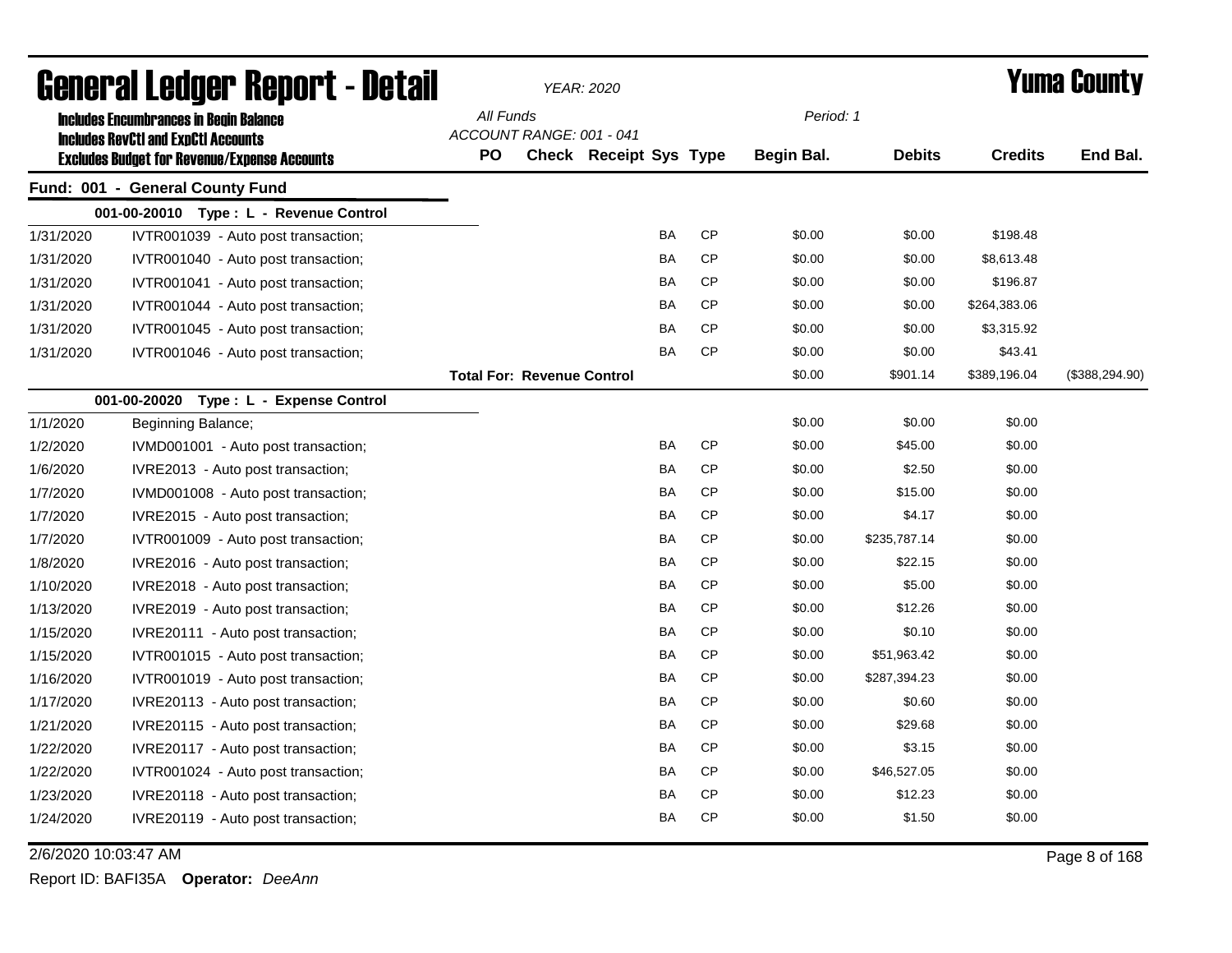| General Ledger Report - Detail |                                            |                                                      |           |                                    | YEAR: 2020                                |           |           |                  |               |                | <b>Yuma County</b> |
|--------------------------------|--------------------------------------------|------------------------------------------------------|-----------|------------------------------------|-------------------------------------------|-----------|-----------|------------------|---------------|----------------|--------------------|
|                                |                                            | <b>Includes Encumbrances in Begin Balance</b>        | All Funds |                                    |                                           |           |           | Period: 1        |               |                |                    |
|                                | <b>Includes RevCtI and ExpCtI Accounts</b> | <b>Excludes Budget for Revenue/Expense Accounts</b>  | PO        | ACCOUNT RANGE: 001 - 041           | Check Receipt Sys Type                    |           |           | Begin Bal.       | <b>Debits</b> | <b>Credits</b> | End Bal.           |
|                                |                                            | Fund: 001 - General County Fund                      |           |                                    |                                           |           |           |                  |               |                |                    |
|                                |                                            | 001-00-20020 Type: L - Expense Control               |           |                                    |                                           |           |           |                  |               |                |                    |
| 1/28/2020                      |                                            | IVRE20121 - Auto post transaction;                   |           |                                    |                                           | BA        | <b>CP</b> | \$0.00           | \$0.13        | \$0.00         |                    |
| 1/29/2020                      |                                            | IVRE20122 - Auto post transaction;                   |           |                                    |                                           | ΒA        | <b>CP</b> | \$0.00           | \$0.15        | \$0.00         |                    |
| 1/30/2020                      |                                            | IVRE20123 - Auto post transaction;                   |           |                                    |                                           | BA        | <b>CP</b> | \$0.00           | \$1.00        | \$0.00         |                    |
| 1/31/2020                      |                                            | IVRE20124 - Auto post transaction;                   |           |                                    |                                           | BA        | <b>CP</b> | \$0.00           | \$74.45       | \$0.00         |                    |
| 1/31/2020                      |                                            | IVTR001032 - Auto post transaction;                  |           |                                    |                                           | BA        | <b>CP</b> | \$0.00           | \$11,410.29   | \$0.00         |                    |
| 1/31/2020                      |                                            | IVTR001033 - Auto post transaction;                  |           |                                    |                                           | BA        | <b>CP</b> | \$0.00           | \$14,271.47   | \$0.00         |                    |
| 1/31/2020                      |                                            | IVTR001047 - Auto post transaction;                  |           |                                    |                                           | ΒA        | <b>CP</b> | \$0.00           | \$8,328.12    | \$0.00         |                    |
| 1/31/2020                      |                                            | IVTR001048 - Auto post transaction;                  |           |                                    |                                           | BA        | <b>CP</b> | \$0.00           | \$109.67      | \$0.00         |                    |
|                                |                                            |                                                      |           | <b>Total For: Expense Control</b>  |                                           |           |           | \$0.00           | \$656,020.46  | \$0.00         | \$656,020.46       |
|                                |                                            | 001-00-20100 Type: L - Fund Balance                  |           |                                    |                                           |           |           |                  |               |                |                    |
| 1/1/2020                       |                                            | Beginning Balance;                                   |           |                                    |                                           |           |           | (\$9,752,991.13) | \$0.00        | \$0.00         |                    |
|                                |                                            |                                                      |           | <b>Total For: Fund Balance</b>     |                                           |           |           | (\$9,752,991.13) | \$0.00        | \$0.00         | (\$9,752,991.13)   |
|                                |                                            | 001-00-30100 Type: R - Current Tax Collection        |           |                                    |                                           |           |           |                  |               |                |                    |
| 1/1/2020                       |                                            | Beginning Balance;                                   |           |                                    |                                           |           |           | \$0.00           | \$0.00        | \$0.00         |                    |
|                                |                                            |                                                      |           |                                    | <b>Total For: Current Tax Collection</b>  |           |           | \$0.00           | \$0.00        | \$0.00         | \$0.00             |
|                                |                                            | 001-00-30105 Type: R - Current Tax Real              |           |                                    |                                           |           |           |                  |               |                |                    |
| 1/1/2020                       |                                            | Beginning Balance;                                   |           |                                    |                                           |           |           | \$0.00           | \$0.00        | \$0.00         |                    |
| 1/31/2020                      |                                            | IVTR001044 - Tax Apportionment Transfers;            |           |                                    |                                           | <b>BA</b> | <b>TR</b> | \$0.00           | \$0.00        | \$264,383.06   |                    |
|                                |                                            |                                                      |           | <b>Total For: Current Tax Real</b> |                                           |           |           | \$0.00           | \$0.00        | \$264,383.06   | (\$264,383.06)     |
|                                |                                            | 001-00-30110 Type: R - Current Tax Oil and Gas       |           |                                    |                                           |           |           |                  |               |                |                    |
| 1/1/2020                       |                                            | Beginning Balance;                                   |           |                                    |                                           |           |           | \$0.00           | \$0.00        | \$0.00         |                    |
| 1/31/2020                      |                                            | IVTR001039 - Tax Apportionment Transfers;            |           |                                    |                                           | BA        | <b>TR</b> | \$0.00           | \$0.00        | \$198.48       |                    |
|                                |                                            |                                                      |           |                                    | <b>Total For: Current Tax Oil and Gas</b> |           |           | \$0.00           | \$0.00        | \$198.48       | (\$198.48)         |
|                                |                                            | 001-00-30115 Type: R - Current Tax Personal Property |           |                                    |                                           |           |           |                  |               |                |                    |
| 1/1/2020                       |                                            | Beginning Balance;                                   |           |                                    |                                           |           |           | \$0.00           | \$0.00        | \$0.00         |                    |
| 1/31/2020                      |                                            | IVTR001040 - Tax Apportionment Transfers;            |           |                                    |                                           | <b>BA</b> | <b>TR</b> | \$0.00           | \$0.00        | \$8,613.48     |                    |
|                                | 2/6/2020 10:03:47 AM                       |                                                      |           |                                    |                                           |           |           |                  |               |                | Page 9 of 168      |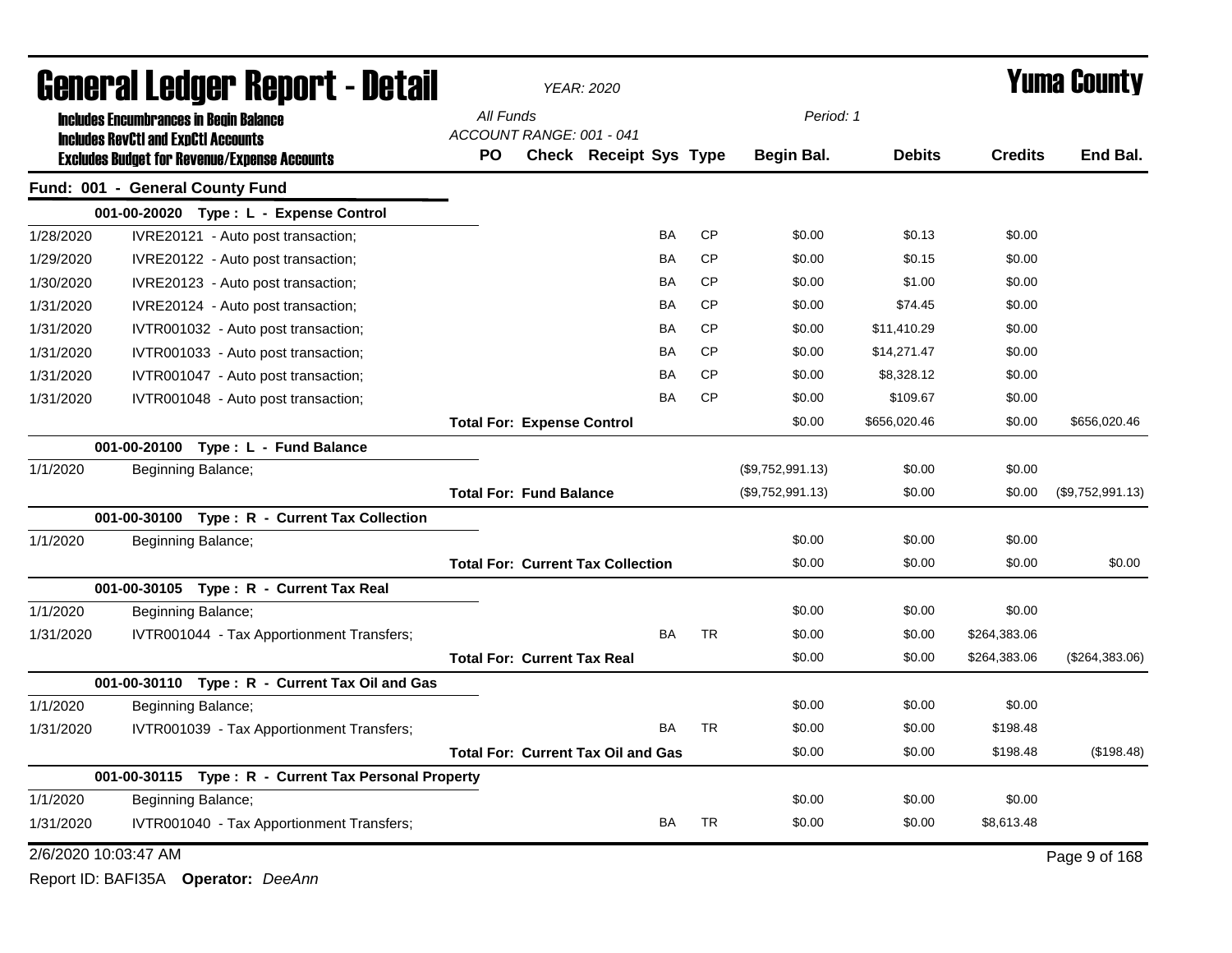| General Ledger Report - Detail |                                                       | <b>YEAR: 2020</b>                                         | <b>Yuma County</b>                          |  |  |  |
|--------------------------------|-------------------------------------------------------|-----------------------------------------------------------|---------------------------------------------|--|--|--|
|                                | <b>Includes Encumbrances in Begin Balance</b>         | All Funds                                                 | Period: 1                                   |  |  |  |
|                                | <b>Includes RevCtI and ExpCtI Accounts</b>            | ACCOUNT RANGE: 001 - 041                                  |                                             |  |  |  |
|                                | <b>Excludes Budget for Revenue/Expense Accounts</b>   | PO.<br>Check Receipt Sys Type<br>Begin Bal.               | <b>Credits</b><br>End Bal.<br><b>Debits</b> |  |  |  |
|                                | Fund: 001 - General County Fund                       |                                                           |                                             |  |  |  |
|                                | 001-00-30115 Type: R - Current Tax Personal Property  |                                                           |                                             |  |  |  |
|                                |                                                       | \$0.00<br><b>Total For: Current Tax Personal Property</b> | \$0.00<br>\$8,613.48<br>(\$8,613.48)        |  |  |  |
|                                | 001-00-30120 Type: R - Current Tax Mineral            |                                                           |                                             |  |  |  |
| 1/1/2020                       | Beginning Balance;                                    | \$0.00                                                    | \$0.00<br>\$0.00                            |  |  |  |
| 1/31/2020                      | IVTR001038 - Tax Apportionment Transfers;             | <b>BA</b><br><b>TR</b><br>\$0.00                          | \$0.00<br>\$2,956.07                        |  |  |  |
|                                |                                                       | <b>Total For: Current Tax Mineral</b><br>\$0.00           | \$0.00<br>\$2,956.07<br>(\$2,956.07)        |  |  |  |
|                                | 001-00-30125 Type: R - Current Tax Possessory Interes |                                                           |                                             |  |  |  |
| 1/1/2020                       | Beginning Balance;                                    | \$0.00                                                    | \$0.00<br>\$0.00                            |  |  |  |
| 1/31/2020                      | IVTR001041 - Tax Apportionment Transfers;             | <b>BA</b><br><b>TR</b><br>\$0.00                          | \$0.00<br>\$196.87                          |  |  |  |
|                                |                                                       | \$0.00<br><b>Total For: Current Tax Possessory Intere</b> | \$0.00<br>\$196.87<br>(\$196.87)            |  |  |  |
|                                | 001-00-30130 Type: R - Current Tax State Assessed     |                                                           |                                             |  |  |  |
| 1/1/2020                       | Beginning Balance;                                    | \$0.00                                                    | \$0.00<br>\$0.00                            |  |  |  |
| 1/31/2020                      | IVTR001046 - Tax Apportionment Transfers;             | <b>BA</b><br><b>TR</b><br>\$0.00                          | \$0.00<br>\$43.41                           |  |  |  |
|                                |                                                       | \$0.00<br><b>Total For: Current Tax State Assessed</b>    | \$0.00<br>\$43.41<br>(\$43.41)              |  |  |  |
|                                | 001-00-30135 Type: R - Current Tax Mobile Home        |                                                           |                                             |  |  |  |
| 1/1/2020                       | Beginning Balance;                                    | \$0.00                                                    | \$0.00<br>\$0.00                            |  |  |  |
| 1/31/2020                      | IVTR001036 - Tax Apportionment Transfers;             | <b>BA</b><br>TR<br>\$0.00                                 | \$0.00<br>\$1,207.80                        |  |  |  |
|                                |                                                       | \$0.00<br><b>Total For: Current Tax Mobile Home</b>       | \$0.00<br>\$1,207.80<br>(\$1,207.80)        |  |  |  |
|                                | 001-00-30140 Type: R - Current Tax Special Assessment |                                                           |                                             |  |  |  |
| 1/1/2020                       | Beginning Balance;                                    | \$0.00                                                    | \$0.00<br>\$0.00                            |  |  |  |
|                                |                                                       | \$0.00<br><b>Total For: Current Tax Special Assessm</b>   | \$0.00<br>\$0.00<br>\$0.00                  |  |  |  |
|                                | 001-00-30200 Type: R - Delinquent Tax Collection      |                                                           |                                             |  |  |  |
| 1/1/2020                       | Beginning Balance;                                    | \$0.00                                                    | \$0.00<br>\$0.00                            |  |  |  |
|                                |                                                       | \$0.00<br><b>Total For: Delinquent Tax Collection</b>     | \$0.00<br>\$0.00<br>\$0.00                  |  |  |  |
|                                | 001-00-30205 Type: R - Delinquent Tax Real            |                                                           |                                             |  |  |  |
| 1/1/2020                       | Beginning Balance;                                    | \$0.00                                                    | \$0.00<br>\$0.00                            |  |  |  |
| 1/31/2020                      | IVTR001045 - Tax Apportionment Transfers;             | BA<br><b>TR</b><br>\$0.00                                 | \$0.00<br>\$3,315.92                        |  |  |  |
| 2/6/2020 10:03:47 AM           |                                                       |                                                           | Page 10 of 168                              |  |  |  |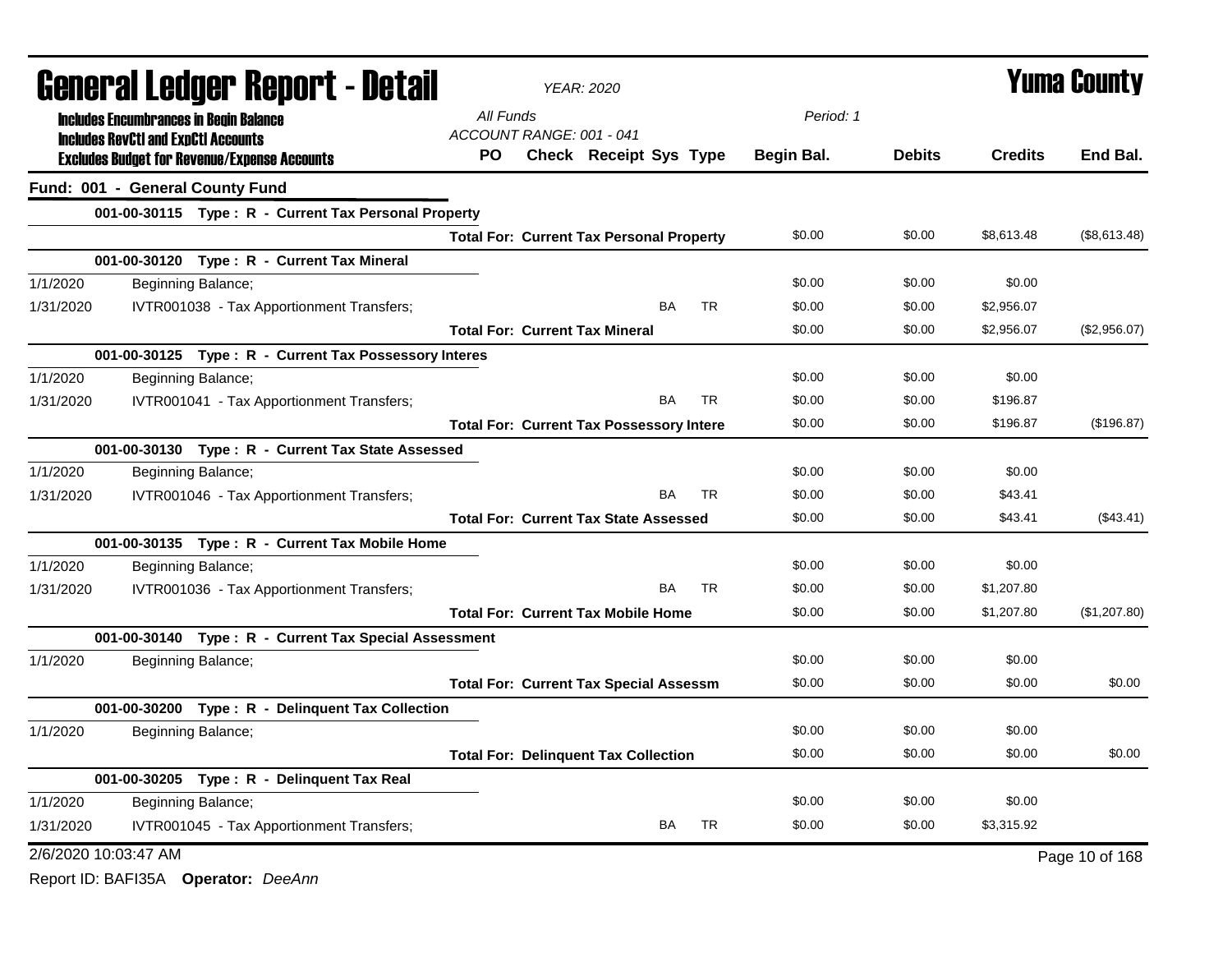|           | <b>General Ledger Report - Detail</b>         |                                                       |           | <b>YEAR: 2020</b>                              |            |               | <b>Yuma County</b>                                                                                                                                                                                     |                |
|-----------|-----------------------------------------------|-------------------------------------------------------|-----------|------------------------------------------------|------------|---------------|--------------------------------------------------------------------------------------------------------------------------------------------------------------------------------------------------------|----------------|
|           | <b>Includes Encumbrances in Begin Balance</b> |                                                       | All Funds |                                                | Period: 1  |               |                                                                                                                                                                                                        |                |
|           | <b>Includes RevCtI and ExpCtI Accounts</b>    |                                                       |           | ACCOUNT RANGE: 001 - 041                       |            |               |                                                                                                                                                                                                        |                |
|           |                                               | <b>Excludes Budget for Revenue/Expense Accounts</b>   | <b>PO</b> | Check Receipt Sys Type                         | Begin Bal. | <b>Debits</b> | <b>Credits</b><br>\$3,315.92<br>\$0.00<br>\$0.00<br>\$0.00<br>\$0.00<br>\$0.00<br>\$0.00<br>\$0.00<br>\$0.00<br>\$0.00<br>\$0.00<br>\$0.00<br>\$0.40<br>\$0.40<br>\$0.00<br>\$0.00<br>\$0.00<br>\$0.00 | End Bal.       |
|           | Fund: 001 - General County Fund               |                                                       |           |                                                |            |               |                                                                                                                                                                                                        |                |
|           |                                               | 001-00-30205 Type: R - Delinquent Tax Real            |           |                                                |            |               |                                                                                                                                                                                                        |                |
|           |                                               |                                                       |           | <b>Total For: Delinquent Tax Real</b>          | \$0.00     | \$0.00        |                                                                                                                                                                                                        | (\$3,315.92)   |
|           |                                               | 001-00-30210 Type: R - Delinquent Tax Oil and Gas     |           |                                                |            |               |                                                                                                                                                                                                        |                |
| 1/1/2020  |                                               | Beginning Balance;                                    |           |                                                | \$0.00     | \$0.00        |                                                                                                                                                                                                        |                |
|           |                                               |                                                       |           | <b>Total For: Delinquent Tax Oil and Gas</b>   | \$0.00     | \$0.00        |                                                                                                                                                                                                        | \$0.00         |
|           |                                               | 001-00-30215 Type: R - Delinquent Tax Mineral         |           |                                                |            |               |                                                                                                                                                                                                        |                |
| 1/1/2020  |                                               | Beginning Balance;                                    |           |                                                | \$0.00     | \$0.00        |                                                                                                                                                                                                        |                |
|           |                                               |                                                       |           | <b>Total For: Delinquent Tax Mineral</b>       | \$0.00     | \$0.00        |                                                                                                                                                                                                        | \$0.00         |
|           |                                               | 001-00-30220 Type: R - Delinquent Tax Personal Proper |           |                                                |            |               |                                                                                                                                                                                                        |                |
| 1/1/2020  |                                               | Beginning Balance;                                    |           |                                                | \$0.00     | \$0.00        |                                                                                                                                                                                                        |                |
|           |                                               |                                                       |           | <b>Total For: Delinquent Tax Personal Prop</b> | \$0.00     | \$0.00        |                                                                                                                                                                                                        | \$0.00         |
|           |                                               | 001-00-30225 Type: R - Delinquent Tax Possessory Rate |           |                                                |            |               |                                                                                                                                                                                                        |                |
| 1/1/2020  |                                               | Beginning Balance;                                    |           |                                                | \$0.00     | \$0.00        |                                                                                                                                                                                                        |                |
|           |                                               |                                                       |           | <b>Total For: Delinquent Tax Possessory Ra</b> | \$0.00     | \$0.00        |                                                                                                                                                                                                        | \$0.00         |
|           |                                               | 001-00-30230 Type: R - Delinquent Tax State Assesed   |           |                                                |            |               |                                                                                                                                                                                                        |                |
| 1/1/2020  |                                               | Beginning Balance;                                    |           |                                                | \$0.00     | \$0.00        |                                                                                                                                                                                                        |                |
|           |                                               |                                                       |           | <b>Total For: Delinquent Tax State Assesed</b> | \$0.00     | \$0.00        |                                                                                                                                                                                                        | \$0.00         |
|           |                                               | 001-00-30235 Type: R - Delinquent Tax Mobile Home     |           |                                                |            |               |                                                                                                                                                                                                        |                |
| 1/1/2020  |                                               | Beginning Balance;                                    |           |                                                | \$0.00     | \$0.00        |                                                                                                                                                                                                        |                |
| 1/31/2020 |                                               | IVTR001037 - Tax Apportionment Transfers;             |           | <b>BA</b><br>TR                                | \$0.00     | \$0.00        |                                                                                                                                                                                                        |                |
|           |                                               |                                                       |           | <b>Total For: Delinquent Tax Mobile Home</b>   | \$0.00     | \$0.00        |                                                                                                                                                                                                        | (\$0.40)       |
|           |                                               | 001-00-30240 Type: R - Deling Tax Special Assessment  |           |                                                |            |               |                                                                                                                                                                                                        |                |
| 1/1/2020  |                                               | Beginning Balance;                                    |           |                                                | \$0.00     | \$0.00        |                                                                                                                                                                                                        |                |
|           |                                               |                                                       |           | <b>Total For: Deling Tax Special Assessme</b>  | \$0.00     | \$0.00        |                                                                                                                                                                                                        | \$0.00         |
|           |                                               | 001-00-30300 Type: R - Current Interest               |           |                                                |            |               |                                                                                                                                                                                                        |                |
| 1/1/2020  |                                               | Beginning Balance;                                    |           |                                                | \$0.00     | \$0.00        |                                                                                                                                                                                                        |                |
|           |                                               |                                                       |           | <b>Total For: Current Interest</b>             | \$0.00     | \$0.00        |                                                                                                                                                                                                        | \$0.00         |
|           | 2/6/2020 10:03:47 AM                          |                                                       |           |                                                |            |               |                                                                                                                                                                                                        | Page 11 of 168 |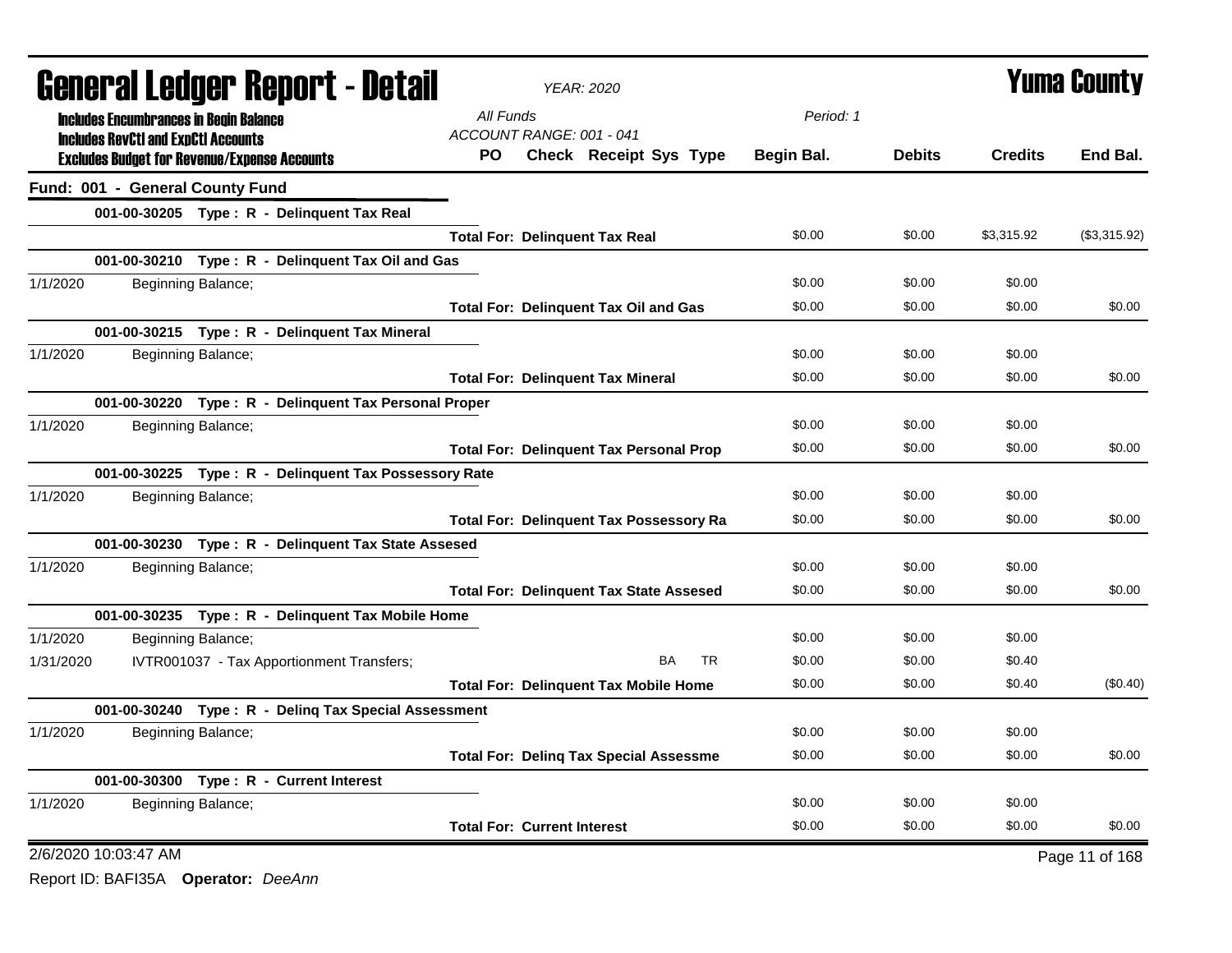|           |                                                                                             | General Ledger Report - Detail                                                            |           | <b>YEAR: 2020</b>                                |           |           |            |               |                | Yuma Countv |
|-----------|---------------------------------------------------------------------------------------------|-------------------------------------------------------------------------------------------|-----------|--------------------------------------------------|-----------|-----------|------------|---------------|----------------|-------------|
|           | <b>Includes Encumbrances in Begin Balance</b><br><b>Includes RevCtI and ExpCtI Accounts</b> |                                                                                           | All Funds | ACCOUNT RANGE: 001 - 041                         |           |           | Period: 1  |               |                |             |
|           |                                                                                             | <b>Excludes Budget for Revenue/Expense Accounts</b>                                       | PO.       | Check Receipt Sys Type                           |           |           | Begin Bal. | <b>Debits</b> | <b>Credits</b> | End Bal.    |
|           |                                                                                             | Fund: 001 - General County Fund                                                           |           |                                                  |           |           |            |               |                |             |
|           |                                                                                             | 001-00-30375 Type: R - Refund Interest                                                    |           |                                                  |           |           |            |               |                |             |
| 1/1/2020  |                                                                                             | Beginning Balance;                                                                        |           |                                                  |           |           | \$0.00     | \$0.00        | \$0.00         |             |
|           |                                                                                             |                                                                                           |           | <b>Total For: Refund Interest</b>                |           |           | \$0.00     | \$0.00        | \$0.00         | \$0.00      |
|           |                                                                                             | 001-00-30400 Type: R - Delinquent Interest Collection                                     |           |                                                  |           |           |            |               |                |             |
| 1/1/2020  |                                                                                             | Beginning Balance;                                                                        |           |                                                  |           |           | \$0.00     | \$0.00        | \$0.00         |             |
| 1/31/2020 |                                                                                             | IVTR001035 - Tax Apportionment Transfers;                                                 |           |                                                  | <b>BA</b> | <b>TR</b> | \$0.00     | \$0.00        | \$338.99       |             |
|           |                                                                                             |                                                                                           |           | <b>Total For: Delinquent Interest Collection</b> |           |           | \$0.00     | \$0.00        | \$338.99       | (\$338.99)  |
|           |                                                                                             | 001-00-30500 Type: R - Miscellaneous Collections                                          |           |                                                  |           |           |            |               |                |             |
| 1/1/2020  |                                                                                             | Beginning Balance;                                                                        |           |                                                  |           |           | \$0.00     | \$0.00        | \$0.00         |             |
| 1/7/2020  |                                                                                             | <b>IVRE2015 FOUNDATION ENGERY WILTFANG</b><br>WEL - RE; General Dept; 01-000-4619         | None      | 18469                                            | <b>RE</b> | <b>RV</b> | \$0.00     | \$0.00        | \$26.92        |             |
| 1/8/2020  | Interface R                                                                                 | IVRE2016 TCDS Interface Receipt - Tax - RE;<br>TCDS Interface Process; Tax Administration | None      | 18487                                            | <b>RE</b> | <b>RV</b> | \$0.00     | \$0.00        | \$50.00        |             |
| 1/9/2020  | Transaction;                                                                                | IVTR001012 - Transfers and Corrections                                                    |           |                                                  | <b>BA</b> | <b>TR</b> | \$0.00     | \$0.00        | \$3.75         |             |
| 1/11/2020 | Transaction;                                                                                | IVTR001008 - Transfers and Corrections                                                    |           |                                                  | <b>BA</b> | <b>TR</b> | \$0.00     | \$0.00        | \$901.14       |             |
| 1/13/2020 |                                                                                             | IVRE2019 WRAY INSURANCE AGENCY - RE;<br>MISC ASSESSOR COPIES;                             | None      | 18517                                            | <b>RE</b> | <b>RV</b> | \$0.00     | \$0.00        | \$7.50         |             |
| 1/13/2020 | #CS001                                                                                      | IVRE2019 BLACK KNIGHT INFOSERV - RE;<br>ASSESSOR EXCEL REPORTS; INVOICE                   | None      | 18518                                            | <b>RE</b> | <b>RV</b> | \$0.00     | \$0.00        | \$871.00       |             |
| 1/15/2020 |                                                                                             | IVRE20111 HANSEN LAW LLC ASR COPIES -<br>RE; General Dept;                                | None      | 18537                                            | <b>RE</b> | <b>RV</b> | \$0.00     | \$0.00        | \$10.00        |             |
| 1/16/2020 | Transaction:                                                                                | IVTR001018 - Transfers and Corrections                                                    |           |                                                  | BA        | <b>TR</b> | \$0.00     | \$0.00        | \$0.25         |             |
| 1/22/2020 | Transaction;                                                                                | IVTR001025 - Transfers and Corrections                                                    |           |                                                  | <b>BA</b> | <b>TR</b> | \$0.00     | \$0.00        | \$0.50         |             |
| 1/22/2020 | Transaction;                                                                                | IVTR001026 - Transfers and Corrections                                                    |           |                                                  | BA        | <b>TR</b> | \$0.00     | \$901.14      | \$0.00         |             |

2/6/2020 10:03:47 AM Page 12 of 168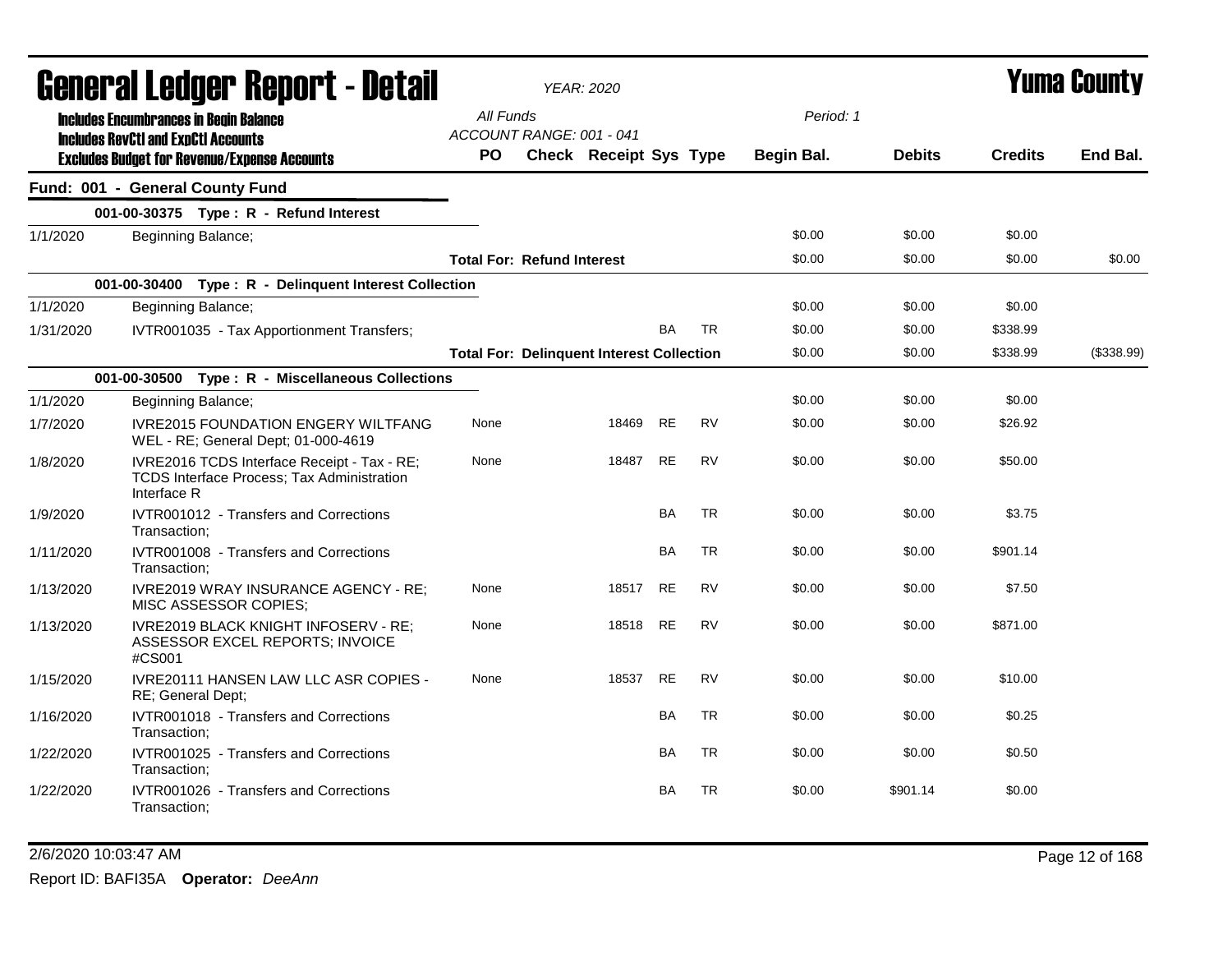|           | <b>agiigi.gi fanñai. ugdni. ( - datsii</b>                                                                       |                        |                                             | <b>YEAR: 2020</b>             |           |           |                                |               |                | T UIIIA VUUIILY |
|-----------|------------------------------------------------------------------------------------------------------------------|------------------------|---------------------------------------------|-------------------------------|-----------|-----------|--------------------------------|---------------|----------------|-----------------|
|           | <b>Includes Encumbrances in Begin Balance</b><br><b>Includes RevCtI and ExpCtI Accounts</b>                      | All Funds<br><b>PO</b> | ACCOUNT RANGE: 001 - 041                    | <b>Check Receipt Sys Type</b> |           |           | Period: 1<br><b>Begin Bal.</b> | <b>Debits</b> | <b>Credits</b> | End Bal.        |
|           | <b>Excludes Budget for Revenue/Expense Accounts</b>                                                              |                        |                                             |                               |           |           |                                |               |                |                 |
|           | Fund: 001 - General County Fund                                                                                  |                        |                                             |                               |           |           |                                |               |                |                 |
|           | 001-00-30500 Type: R - Miscellaneous Collections                                                                 |                        |                                             |                               |           |           |                                |               |                |                 |
| 1/22/2020 | IVRE20117 YCA ASR COPIES INVCT107 - RE;<br>General Dept;                                                         | None                   |                                             | 18584 RE                      |           | <b>RV</b> | \$0.00                         | \$0.00        | \$77.25        |                 |
| 1/23/2020 | IVRE20118 YC BOCC - RE; CCOERA<br>FORFEITURES; 01-000-4955/12-280-4990                                           | None                   |                                             | 18615 RE                      |           | <b>RV</b> | \$0.00                         | \$0.00        | \$814.13       |                 |
| 1/23/2020 | IVRE20118 YC BOCC - RE; CCOERA<br>FORFEITURES; 01-000-4955/12-280-4990                                           | None                   |                                             | 18615                         | <b>RE</b> | <b>RV</b> | \$0.00                         | \$0.00        | \$408.98       |                 |
| 1/24/2020 | IVTR001027 - Transfers and Corrections<br>Transaction;                                                           |                        |                                             |                               | BA        | <b>TR</b> | \$0.00                         | \$0.00        | \$0.50         |                 |
| 1/28/2020 | IVRE20121 DICKINSON LAND SURVEYORS -<br>RE; MISC ASSESSOR COPIES;                                                | None                   |                                             | 18658                         | <b>RE</b> | <b>RV</b> | \$0.00                         | \$0.00        | \$10.50        |                 |
| 1/29/2020 | IVTR001029 - Transfers and Corrections<br>Transaction;                                                           |                        |                                             |                               | BA        | <b>TR</b> | \$0.00                         | \$0.00        | \$0.50         |                 |
| 1/30/2020 | IVTR001030 - Transfers and Corrections<br>Transaction;                                                           |                        |                                             |                               | BA        | <b>TR</b> | \$0.00                         | \$0.00        | \$0.25         |                 |
| 1/30/2020 | IVRE20123 TCDS Interface Receipt - Tax - RE;<br><b>TCDS Interface Process; Tax Administration</b><br>Interface R | None                   |                                             | 18684                         | <b>RE</b> | <b>RV</b> | \$0.00                         | \$0.00        | \$100.00       |                 |
| 1/31/2020 | IVRE20124 LERETA - RE; MISC TREAS<br>COPIES;                                                                     | None                   |                                             | 18710 RE                      |           | <b>RV</b> | \$0.00                         | \$0.00        | \$0.75         |                 |
|           |                                                                                                                  |                        | <b>Total For: Miscellaneous Collections</b> |                               |           |           | \$0.00                         | \$901.14      | \$3,283.92     | (\$2,382.78)    |
|           | 001-00-30501 Type: R - County Map Monies                                                                         |                        |                                             |                               |           |           |                                |               |                |                 |
| 1/1/2020  | Beginning Balance;                                                                                               |                        |                                             |                               |           |           | \$0.00                         | \$0.00        | \$0.00         |                 |
| 1/24/2020 | IVRE20119 J & J IRRIGATION, INC - RE;<br>SPIRAL OWNERSHIP MAPS;                                                  | None                   |                                             | 18632 RE                      |           | <b>RV</b> | \$0.00                         | \$0.00        | \$60.00        |                 |
| 1/27/2020 | IVRE20120 EDMOND GELVIN - RE; SPIRAL<br><b>OWNERSHIP MAP;</b>                                                    | None                   |                                             | 18633 RE                      |           | <b>RV</b> | \$0.00                         | \$0.00        | \$30.00        |                 |
| 1/31/2020 | IVRE20124 JANET MCQUAY - RE; SPIRAL<br><b>OWNERSHIP MAP;</b>                                                     | None                   |                                             | 18688                         | RE        | <b>RV</b> | \$0.00                         | \$0.00        | \$30.00        |                 |
| 1/31/2020 | IVRE20124 ASSESSOR SPIRAL OWNERSHIP<br>MAP - RE; SPIRAL MAP;                                                     | None                   |                                             | 18706 RE                      |           | RV        | \$0.00                         | \$0.00        | \$30.00        |                 |
|           |                                                                                                                  |                        | <b>Total For: County Map Monies</b>         |                               |           |           | \$0.00                         | \$0.00        | \$150.00       | (\$150.00)      |
|           |                                                                                                                  |                        |                                             |                               |           |           |                                |               |                |                 |

2/6/2020 10:03:47 AM Page 13 of 168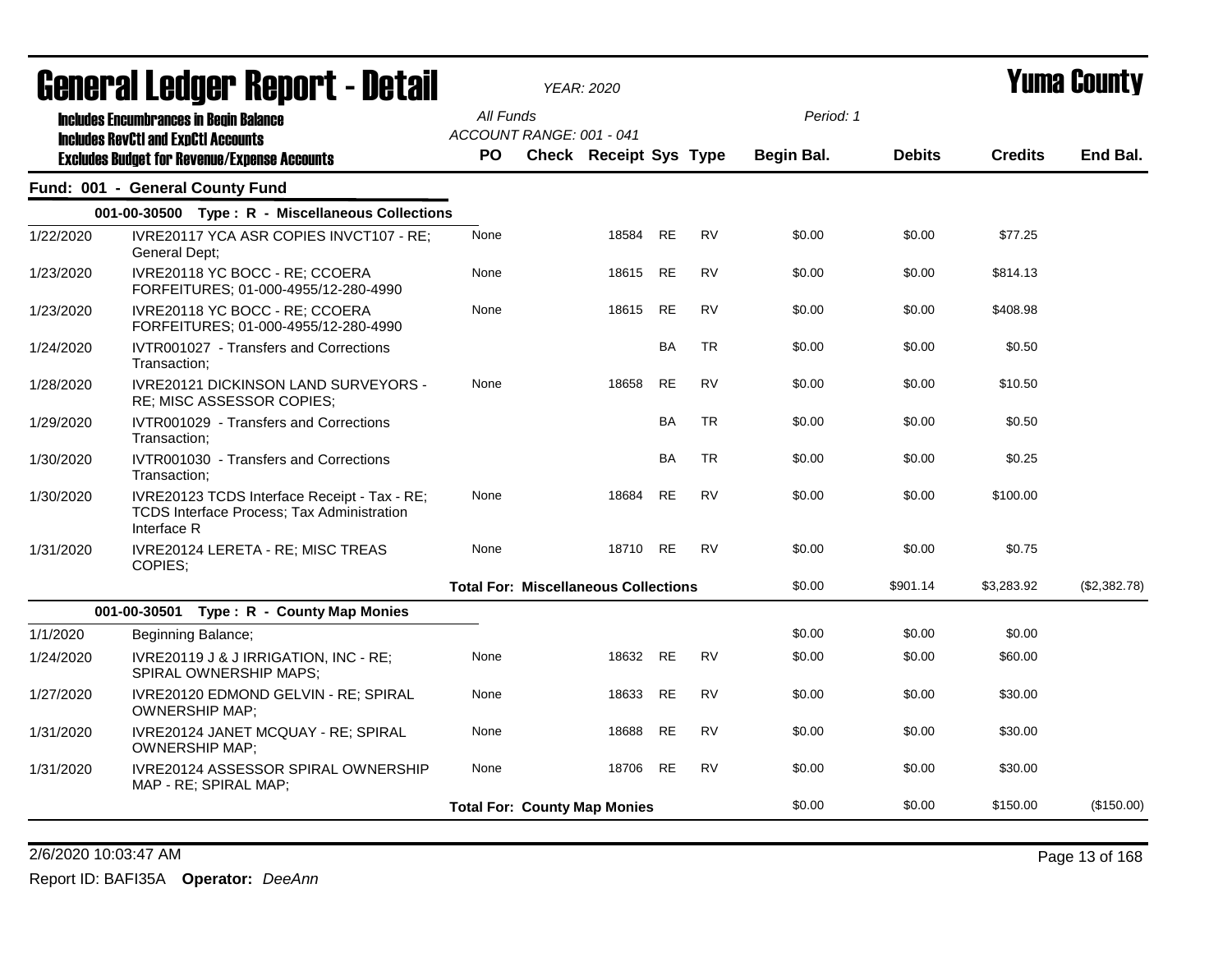|           | General Ledger Report - Detail                                                              | <b>YEAR: 2020</b>                     |  |                                          |           |           |            |               | <b>Yuma County</b> |            |
|-----------|---------------------------------------------------------------------------------------------|---------------------------------------|--|------------------------------------------|-----------|-----------|------------|---------------|--------------------|------------|
|           | <b>Includes Encumbrances in Begin Balance</b><br><b>Includes RevCtI and ExpCtI Accounts</b> | All Funds<br>ACCOUNT RANGE: 001 - 041 |  |                                          |           |           | Period: 1  |               |                    |            |
|           | <b>Excludes Budget for Revenue/Expense Accounts</b>                                         | <b>PO</b>                             |  | <b>Check Receipt Sys Type</b>            |           |           | Begin Bal. | <b>Debits</b> | <b>Credits</b>     | End Bal.   |
|           | Fund: 001 - General County Fund                                                             |                                       |  |                                          |           |           |            |               |                    |            |
|           | 001-00-30502 Type: R - GIS Mapping                                                          |                                       |  |                                          |           |           |            |               |                    |            |
| 1/1/2020  | Beginning Balance;                                                                          |                                       |  |                                          |           |           | \$0.00     | \$0.00        | \$0.00             |            |
| 1/22/2020 | IVRE20117 YCA PRINTING FEES - RE; General<br>Dept;                                          | None                                  |  | 18592 RE                                 |           | <b>RV</b> | \$0.00     | \$0.00        | \$237.25           |            |
| 1/28/2020 | IVRE20121 RICHARD BIRNIE - RE; PRINTING<br>FEE:                                             | None                                  |  | 18660                                    | RE        | <b>RV</b> | \$0.00     | \$0.00        | \$2.00             |            |
| 1/29/2020 | IVRE20122 MISC ASSESSOR GIS MAP - RE;<br>GIS MAPS-3@ \$5.00;                                | None                                  |  | 18670                                    | <b>RE</b> | <b>RV</b> | \$0.00     | \$0.00        | \$15.00            |            |
|           |                                                                                             | <b>Total For: GIS Mapping</b>         |  |                                          |           |           | \$0.00     | \$0.00        | \$254.25           | (\$254.25) |
|           | 001-00-30503 Type: R - CORA open records request                                            |                                       |  |                                          |           |           |            |               |                    |            |
| 1/1/2020  | Beginning Balance;                                                                          |                                       |  |                                          |           |           | \$0.00     | \$0.00        | \$0.00             |            |
|           |                                                                                             | Total For: CORA open records request  |  |                                          |           |           | \$0.00     | \$0.00        | \$0.00             | \$0.00     |
|           | 001-00-30504 Type: R - GIS CONSULTING REVENUE                                               |                                       |  |                                          |           |           |            |               |                    |            |
| 1/1/2020  | Beginning Balance;                                                                          |                                       |  |                                          |           |           | \$0.00     | \$0.00        | \$0.00             |            |
|           |                                                                                             |                                       |  | <b>Total For: GIS CONSULTING REVENUE</b> |           |           | \$0.00     | \$0.00        | \$0.00             | \$0.00     |
|           | 001-00-30600 Type: R - Interest Income                                                      |                                       |  |                                          |           |           |            |               |                    |            |
| 1/1/2020  | Beginning Balance;                                                                          |                                       |  |                                          |           |           | \$0.00     | \$0.00        | \$0.00             |            |
| 1/2/2020  | IVRE2011 CSAFE DECEMBER INTEREST - RE;<br>General Dept:                                     | None                                  |  | 18426                                    | <b>RE</b> | <b>RV</b> | \$0.00     | \$0.00        | \$1,030.56         |            |
| 1/2/2020  | <b>IVRE2011 COLOTRUST DECEMBER</b><br>INTEREST - RE; General Dept;                          | None                                  |  | 18427                                    | <b>RE</b> | <b>RV</b> | \$0.00     | \$0.00        | \$9,042.75         |            |
| 1/2/2020  | IVRE2011 YC SAVINGS 4TH QTR INTEREST -<br>RE; General Dept;                                 | None                                  |  | 18428                                    | <b>RE</b> | <b>RV</b> | \$0.00     | \$0.00        | \$298.12           |            |
| 1/2/2020  | IVRE2011 YC GEN CK DEC INTEREST - RE;<br>General Dept;                                      | None                                  |  | 18429                                    | <b>RE</b> | <b>RV</b> | \$0.00     | \$0.00        | \$31.45            |            |
| 1/3/2020  | IVRE2012 SIGMA UNREALIZED GAIN DEC -<br>RE; General Dept;                                   | None                                  |  | 18441                                    | <b>RE</b> | <b>RV</b> | \$0.00     | \$0.00        | \$10,787.49        |            |
| 1/6/2020  | IVTR001004 - Transfers and Corrections<br>Transaction:                                      |                                       |  |                                          | BA        | <b>TR</b> | \$0.00     | \$0.00        | \$8,291.35         |            |
| 1/17/2020 | IVRE20113 EFT NATL FIN SVC LLC - RE;<br><b>INTEREST EARNED;</b>                             | None                                  |  | 18556                                    | RE        | RV        | \$0.00     | \$0.00        | \$33,413.33        |            |

2/6/2020 10:03:47 AM Page 14 of 168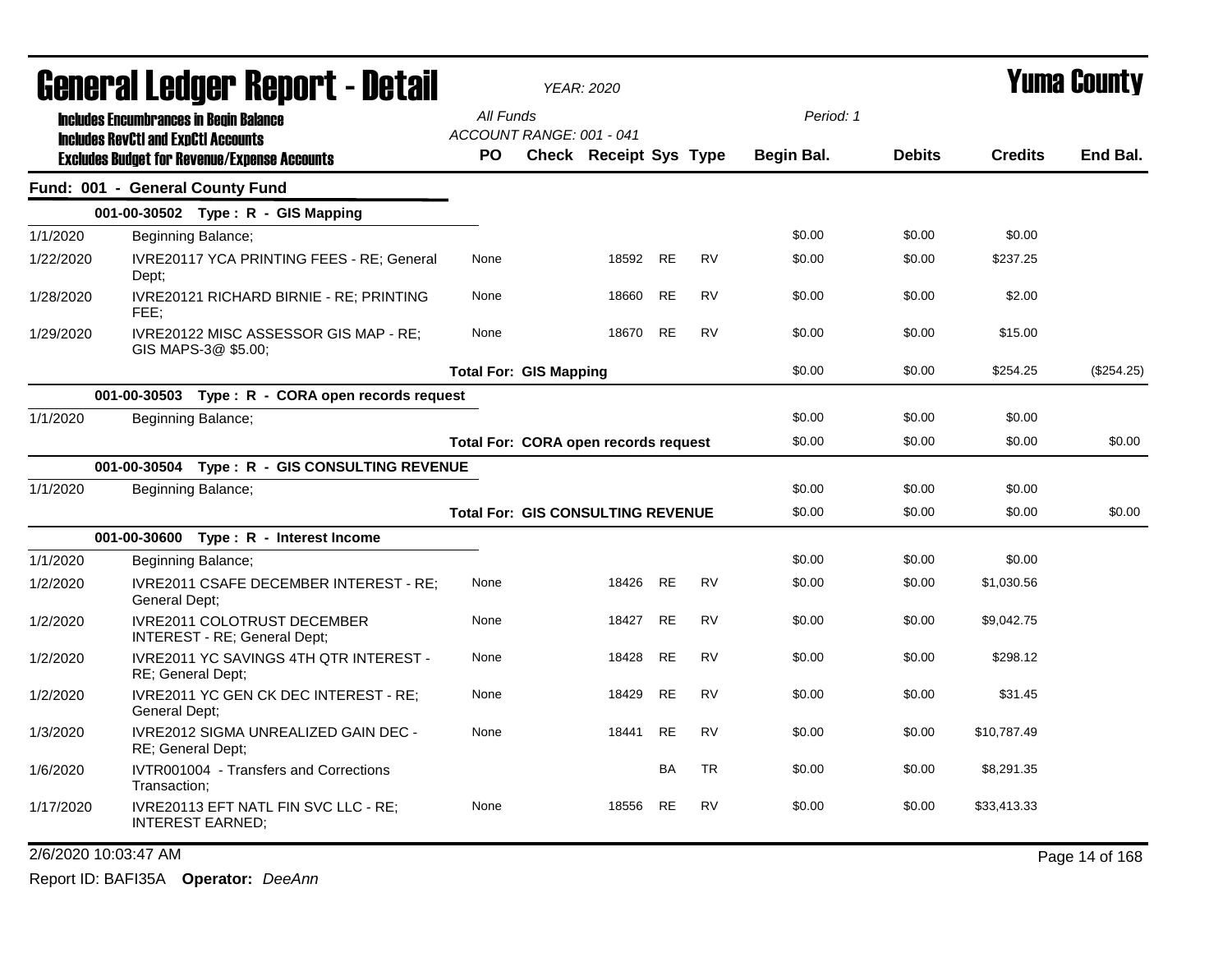| General Ledger Report - Detail |                                                                                                                  |                          | <b>YEAR: 2020</b>                             |           | <b>Yuma County</b> |            |               |                |               |
|--------------------------------|------------------------------------------------------------------------------------------------------------------|--------------------------|-----------------------------------------------|-----------|--------------------|------------|---------------|----------------|---------------|
|                                | <b>Includes Encumbrances in Begin Balance</b>                                                                    | All Funds                |                                               |           |                    | Period: 1  |               |                |               |
|                                | <b>Includes RevCtI and ExpCtI Accounts</b>                                                                       |                          | ACCOUNT RANGE: 001 - 041                      |           |                    |            |               |                |               |
|                                | <b>Excludes Budget for Revenue/Expense Accounts</b>                                                              | PO.                      | Check Receipt Sys Type                        |           |                    | Begin Bal. | <b>Debits</b> | <b>Credits</b> | End Bal.      |
|                                | Fund: 001 - General County Fund                                                                                  |                          |                                               |           |                    |            |               |                |               |
|                                | 001-00-30600 Type: R - Interest Income                                                                           |                          |                                               |           |                    |            |               |                |               |
|                                |                                                                                                                  |                          | <b>Total For: Interest Income</b>             |           |                    | \$0.00     | \$0.00        | \$62,895.05    | (\$62,895.05) |
|                                | 001-00-30700 Type: R - Cigarette Tax Apportionment                                                               |                          |                                               |           |                    |            |               |                |               |
| 1/1/2020                       | Beginning Balance;                                                                                               |                          |                                               |           |                    | \$0.00     | \$0.00        | \$0.00         |               |
| 1/13/2020                      | IVRE2019 STATE OF CO DEC 2019 CIG TAX -<br>RE; General Dept; 01-000-4310                                         | None                     |                                               | 18513 RE  | <b>RV</b>          | \$0.00     | \$0.00        | \$327.38       |               |
|                                |                                                                                                                  |                          | <b>Total For: Cigarette Tax Apportionment</b> |           |                    | \$0.00     | \$0.00        | \$327.38       | (\$327.38)    |
|                                | 001-00-30800 Type: R - Advertising Costs                                                                         |                          |                                               |           |                    |            |               |                |               |
| 1/1/2020                       | Beginning Balance;                                                                                               |                          |                                               |           |                    | \$0.00     | \$0.00        | \$0.00         |               |
| 1/7/2020                       | IVRE2015 TCDS Interface Receipt - Dept - RE;<br><b>TCDS Interface Process: Tax Administration</b><br>Interface R | None                     |                                               | 18473 RE  | <b>RV</b>          | \$0.00     | \$0.00        | \$10.00        |               |
| 1/30/2020                      | IVRE20123 TCDS Interface Receipt - Dept - RE;<br>TCDS Interface Process; Tax Administration<br>Interface R       | None                     | 18685                                         | <b>RE</b> | <b>RV</b>          | \$0.00     | \$0.00        | \$25.00        |               |
|                                |                                                                                                                  |                          | <b>Total For: Advertising Costs</b>           |           |                    | \$0.00     | \$0.00        | \$35.00        | (\$35.00)     |
|                                | 001-00-30900 Type: R - Eckley Law Enforcement                                                                    |                          |                                               |           |                    |            |               |                |               |
| 1/1/2020                       | Beginning Balance;                                                                                               |                          |                                               |           |                    | \$0.00     | \$0.00        | \$0.00         |               |
| 1/21/2020                      | IVRE20115 YCSO-UA S, FP, ECKLEY LE - RE;<br>General Dept;                                                        | None                     | 18577                                         | <b>RE</b> | <b>RV</b>          | \$0.00     | \$0.00        | \$200.00       |               |
|                                |                                                                                                                  |                          | <b>Total For: Eckley Law Enforcement</b>      |           |                    | \$0.00     | \$0.00        | \$200.00       | (\$200.00)    |
|                                | 001-00-31000 Type: R - County Clerk                                                                              |                          |                                               |           |                    |            |               |                |               |
| 1/1/2020                       | Beginning Balance;                                                                                               |                          |                                               |           |                    | \$0.00     | \$0.00        | \$0.00         |               |
| 1/8/2020                       | IVRE2016 AUTO B DISTRIBUTION - RE: DEC<br>2019:                                                                  | None                     |                                               | 18483 RE  | <b>RV</b>          | \$0.00     | \$0.00        | \$26,973.88    |               |
|                                |                                                                                                                  |                          | <b>Total For: County Clerk</b>                |           |                    | \$0.00     | \$0.00        | \$26,973.88    | (\$26,973.88) |
|                                | 001-00-31010 Type: R - Grants                                                                                    |                          |                                               |           |                    |            |               |                |               |
| 1/1/2020                       | Beginning Balance;                                                                                               |                          |                                               |           |                    | \$0.00     | \$0.00        | \$0.00         |               |
|                                |                                                                                                                  | <b>Total For: Grants</b> |                                               |           |                    | \$0.00     | \$0.00        | \$0.00         | \$0.00        |

2/6/2020 10:03:47 AM Page 15 of 168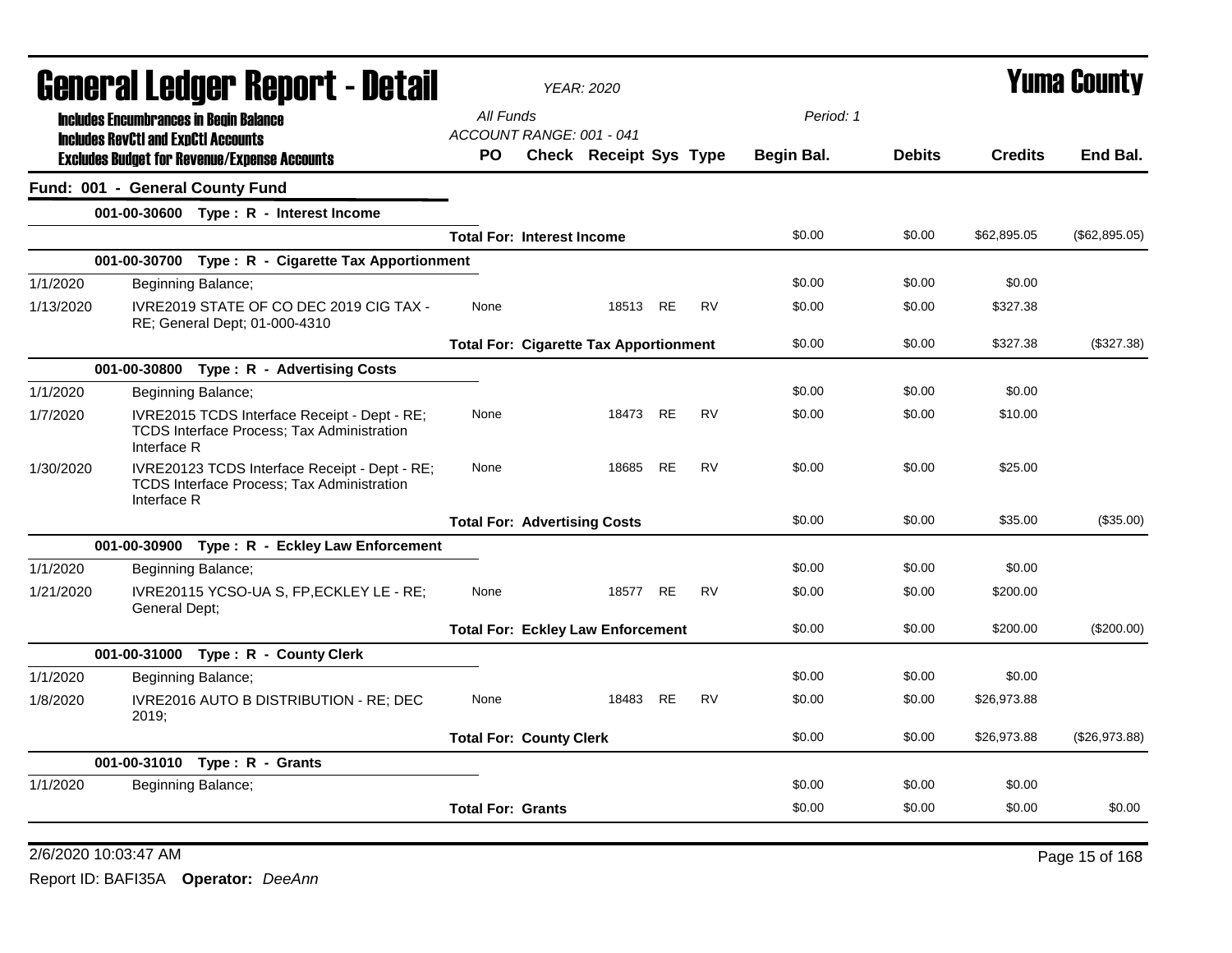| <b>General Ledger Report - Detail</b> |                                            |                                                                                 |                                         | <b>YEAR: 2020</b>             |           | <b>Yuma County</b> |            |               |                |                |
|---------------------------------------|--------------------------------------------|---------------------------------------------------------------------------------|-----------------------------------------|-------------------------------|-----------|--------------------|------------|---------------|----------------|----------------|
|                                       |                                            | <b>Includes Encumbrances in Begin Balance</b>                                   | All Funds                               |                               |           |                    | Period: 1  |               |                |                |
|                                       | <b>Includes RevCtI and ExpCtI Accounts</b> |                                                                                 | ACCOUNT RANGE: 001 - 041                |                               |           |                    |            |               |                |                |
|                                       |                                            | <b>Excludes Budget for Revenue/Expense Accounts</b>                             | <b>PO</b>                               | <b>Check Receipt Sys Type</b> |           |                    | Begin Bal. | <b>Debits</b> | <b>Credits</b> | End Bal.       |
|                                       |                                            | Fund: 001 - General County Fund                                                 |                                         |                               |           |                    |            |               |                |                |
|                                       |                                            | 001-00-31100 Type: R - Planning & Zoning                                        |                                         |                               |           |                    |            |               |                |                |
| 1/1/2020                              |                                            | Beginning Balance;                                                              |                                         |                               |           |                    | \$0.00     | \$0.00        | \$0.00         |                |
| 1/13/2020                             | General Dept;                              | IVRE2019 CLARK LAND SURVEYING - RE;                                             | None                                    | 18516                         | <b>RE</b> | <b>RV</b>          | \$0.00     | \$0.00        | \$20.00        |                |
| 1/17/2020                             |                                            | IVRE20113 RIGOBERTO RUIZ TREVIZO - RE;<br>ACT0120-01; 01-103-4630               | None                                    | 18559                         | RE        | <b>RV</b>          | \$0.00     | \$0.00        | \$20.00        |                |
| 1/17/2020                             | 02; 01-103-4630                            | IVRE20113 SAUL CASTILLO - RE; ACT 0120-                                         | None                                    | 18560                         | RE        | <b>RV</b>          | \$0.00     | \$0.00        | \$20.00        |                |
| 1/17/2020                             |                                            | IVRE20113 BILLY JIM MEKELBURG - RE;<br>ACT0120-03; 01-103-4630                  | None                                    | 18561                         | RE        | <b>RV</b>          | \$0.00     | \$0.00        | \$20.00        |                |
| 1/31/2020                             |                                            | IVRE20124 RICHARD BAILEY - RE; 5 ACTIVITY<br>NOTICES; 01-103-4630               | None                                    | 18708                         | RE        | <b>RV</b>          | \$0.00     | \$0.00        | \$100.00       |                |
| 1/31/2020                             |                                            | IVRE20124 LOUIS TAYLOR - RE; ACT<br>NOTICE/EFS & DEV FEES; 01-103-4630          | None                                    | 18709                         | <b>RE</b> | <b>RV</b>          | \$0.00     | \$0.00        | \$495.00       |                |
|                                       |                                            |                                                                                 | <b>Total For: Planning &amp; Zoning</b> |                               |           |                    | \$0.00     | \$0.00        | \$675.00       | $(\$675.00)$   |
|                                       |                                            | 001-00-31200 Type: R - Rent                                                     |                                         |                               |           |                    |            |               |                |                |
| 1/1/2020                              |                                            | Beginning Balance;                                                              |                                         |                               |           |                    | \$0.00     | \$0.00        | \$0.00         |                |
| 1/7/2020                              | 02-000-4930                                | IVRE2015 YC DEC RENT - RE; 001-000-4930;                                        | None                                    | 18467 RE                      |           | <b>RV</b>          | \$0.00     | \$0.00        | \$350.00       |                |
|                                       |                                            |                                                                                 | <b>Total For: Rent</b>                  |                               |           |                    | \$0.00     | \$0.00        | \$350.00       | (\$350.00)     |
|                                       |                                            | 001-00-31201  Type: R - Reimbursement                                           |                                         |                               |           |                    |            |               |                |                |
| 1/1/2020                              |                                            | Beginning Balance;                                                              |                                         |                               |           |                    | \$0.00     | \$0.00        | \$0.00         |                |
|                                       |                                            |                                                                                 | <b>Total For: Reimbursement</b>         |                               |           |                    | \$0.00     | \$0.00        | \$0.00         | \$0.00         |
|                                       | 001-00-31300                               | Type: R - Cost Allocation Plan                                                  |                                         |                               |           |                    |            |               |                |                |
| 1/1/2020                              |                                            | Beginning Balance;                                                              |                                         |                               |           |                    | \$0.00     | \$0.00        | \$0.00         |                |
| 1/31/2020                             |                                            | IVRE20124 STATE OF COLORADO - RE:<br>STATE REMITTED-4TH QTR; 2019 REVENUE       | None                                    | 18690                         | <b>RE</b> | <b>RV</b>          | \$0.00     | \$0.00        | \$3,029.37     |                |
| 1/31/2020                             |                                            | IVRE20124 STATE OF COLORADO - RE; HCPF-<br>COUNTY PORTION-4TH QTR; 2019 REVENUE | None                                    | 18692                         | RE        | <b>RV</b>          | \$0.00     | \$0.00        | \$839.71       |                |
| 1/31/2020                             |                                            | IVRE20124 STATE OF COLORADO - RE; COST<br>ALLOCATION-4TH QTR; 2019 REVENUE      | None                                    | 18693                         | RE        | <b>RV</b>          | \$0.00     | \$0.00        | \$2,904.94     |                |
|                                       | 2/6/2020 10:03:47 AM                       |                                                                                 |                                         |                               |           |                    |            |               |                | Page 16 of 168 |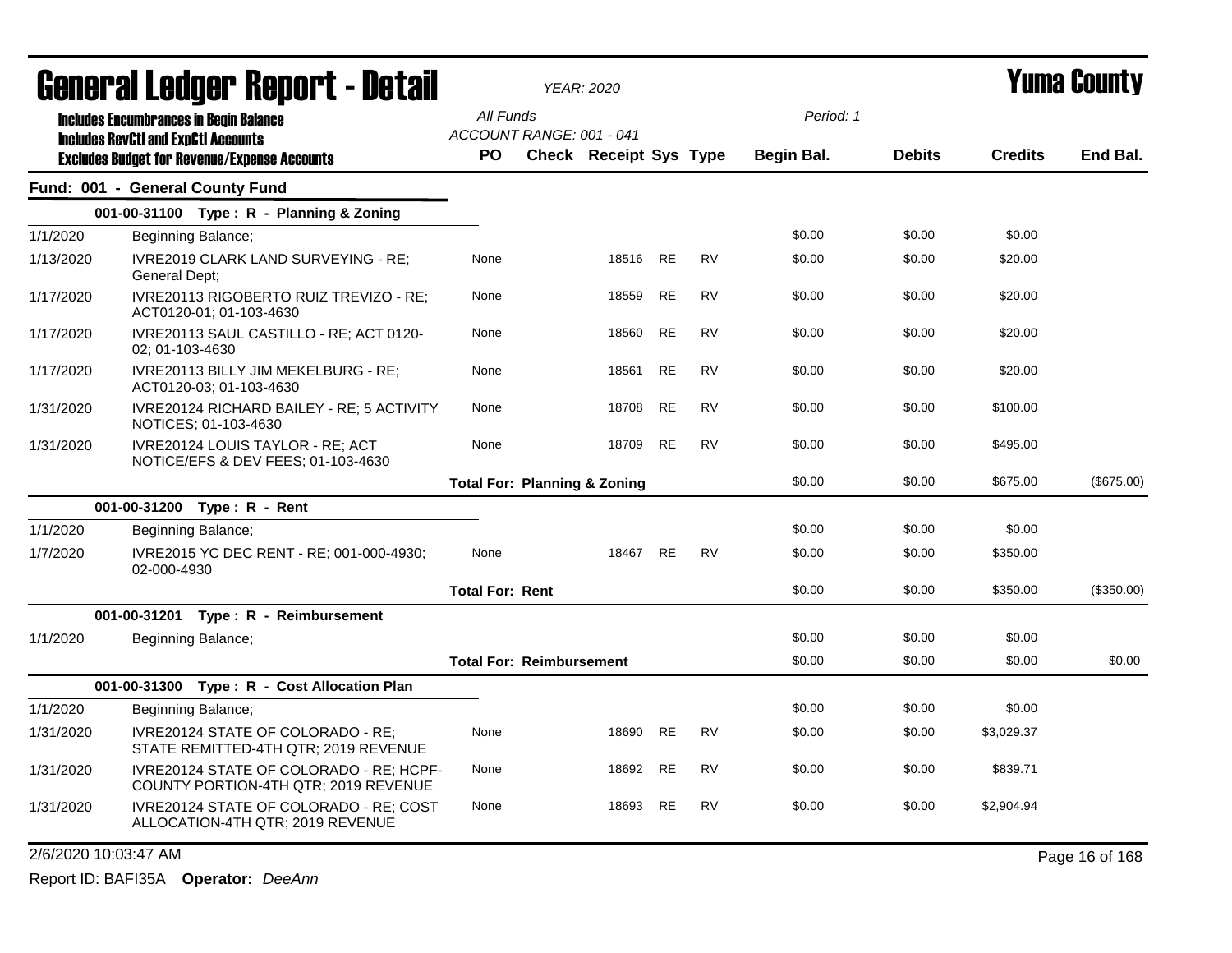| General Ledger Report - Detail |                                                                                                                  | <b>YEAR: 2020</b>                 |                                              |           |           |            | <b>Yuma County</b> |                |              |
|--------------------------------|------------------------------------------------------------------------------------------------------------------|-----------------------------------|----------------------------------------------|-----------|-----------|------------|--------------------|----------------|--------------|
|                                | <b>Includes Encumbrances in Begin Balance</b>                                                                    | All Funds                         |                                              |           |           | Period: 1  |                    |                |              |
|                                | <b>Includes RevCtI and ExpCtI Accounts</b><br><b>Excludes Budget for Revenue/Expense Accounts</b>                | ACCOUNT RANGE: 001 - 041<br>PO.   | Check Receipt Sys Type                       |           |           | Begin Bal. | <b>Debits</b>      | <b>Credits</b> | End Bal.     |
|                                | Fund: 001 - General County Fund                                                                                  |                                   |                                              |           |           |            |                    |                |              |
|                                | 001-00-31300 Type: R - Cost Allocation Plan                                                                      |                                   |                                              |           |           |            |                    |                |              |
|                                |                                                                                                                  |                                   | <b>Total For: Cost Allocation Plan</b>       |           |           | \$0.00     | \$0.00             | \$6,774.02     | (\$6,774.02) |
|                                | 001-00-31305 Type: R - Wildlife Impact Assistance                                                                |                                   |                                              |           |           |            |                    |                |              |
| 1/1/2020                       | Beginning Balance;                                                                                               |                                   |                                              |           |           | \$0.00     | \$0.00             | \$0.00         |              |
|                                |                                                                                                                  |                                   | <b>Total For: Wildlife Impact Assistance</b> |           |           | \$0.00     | \$0.00             | \$0.00         | \$0.00       |
|                                | 001-00-31310 Type: R - DOI-PILT PAYMENT                                                                          |                                   |                                              |           |           |            |                    |                |              |
| 1/1/2020                       | Beginning Balance;                                                                                               |                                   |                                              |           |           | \$0.00     | \$0.00             | \$0.00         |              |
|                                |                                                                                                                  |                                   | <b>Total For: DOI-PILT PAYMENT</b>           |           |           | \$0.00     | \$0.00             | \$0.00         | \$0.00       |
|                                | 001-00-31500 Type: R - Liquor Licenses                                                                           |                                   |                                              |           |           |            |                    |                |              |
| 1/1/2020                       | Beginning Balance;                                                                                               |                                   |                                              |           |           | \$0.00     | \$0.00             | \$0.00         |              |
|                                |                                                                                                                  | <b>Total For: Liquor Licenses</b> |                                              |           |           | \$0.00     | \$0.00             | \$0.00         | \$0.00       |
|                                | 001-00-31600 Type: R - D.U.I.                                                                                    |                                   |                                              |           |           |            |                    |                |              |
| 1/1/2020                       | Beginning Balance;                                                                                               |                                   |                                              |           |           | \$0.00     | \$0.00             | \$0.00         |              |
| 1/7/2020                       | IVRE2015 13TH JUDICIAL DIST - RE; LEAF,<br>UPS DEC19; 001-000-4950                                               | None                              | 18470                                        | <b>RE</b> | <b>RV</b> | \$0.00     | \$0.00             | \$40.46        |              |
|                                |                                                                                                                  | Total For: D.U.I.                 |                                              |           |           | \$0.00     | \$0.00             | \$40.46        | (\$40.46)    |
|                                | 001-00-31605 Type: R - TD 1000 Penalty                                                                           |                                   |                                              |           |           |            |                    |                |              |
| 1/1/2020                       | Beginning Balance;                                                                                               |                                   |                                              |           |           | \$0.00     | \$0.00             | \$0.00         |              |
| 1/21/2020                      | IVRE20115 TCDS Interface Receipt - Tax - RE;<br>TCDS Interface Process; Tax Administration<br>Interface R        | None                              | 18585                                        | <b>RE</b> | <b>RV</b> | \$0.00     | \$0.00             | \$25.00        |              |
| 1/23/2020                      | IVRE20118 TCDS Interface Receipt - Tax - RE;<br>TCDS Interface Process; Tax Administration<br>Interface R        | None                              | 18621                                        | <b>RE</b> | <b>RV</b> | \$0.00     | \$0.00             | \$25.00        |              |
| 1/29/2020                      | IVRE20122 TCDS Interface Receipt - Tax - RE;<br><b>TCDS Interface Process; Tax Administration</b><br>Interface R | None                              | 18673                                        | <b>RE</b> | <b>RV</b> | \$0.00     | \$0.00             | \$25.00        |              |
|                                |                                                                                                                  | Total For: TD 1000 Penalty        |                                              |           |           | \$0.00     | \$0.00             | \$75.00        | (\$75.00)    |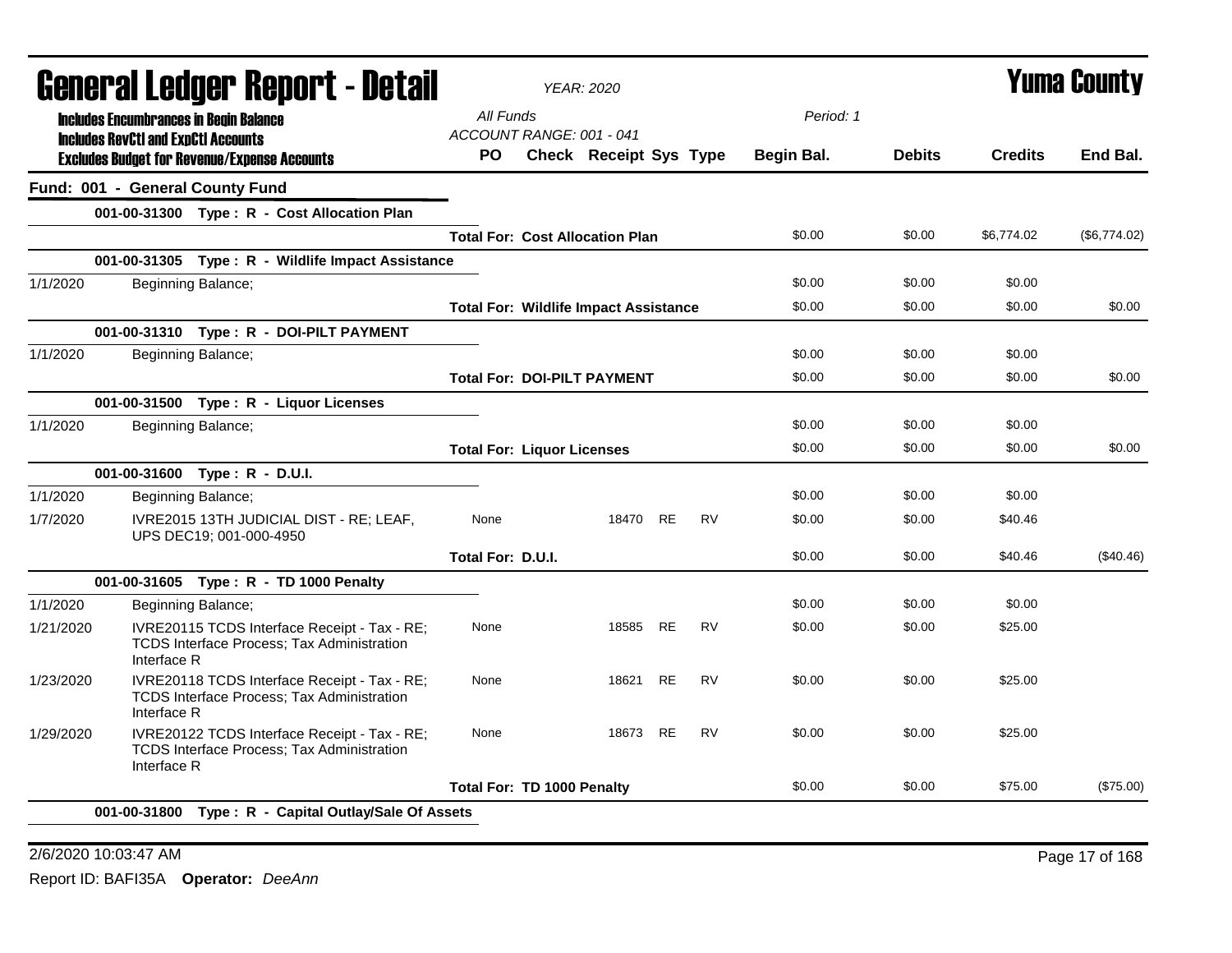| General Ledger Report - Detail<br>All Funds<br><b>Includes Encumbrances in Begin Balance</b><br>ACCOUNT RANGE: 001 - 041<br><b>Includes RevCtI and ExpCtI Accounts</b><br>Check Receipt Sys Type<br><b>Begin Bal.</b><br>PO.<br><b>Excludes Budget for Revenue/Expense Accounts</b><br>Fund: 001 - General County Fund<br>001-00-31800 Type: R - Capital Outlay/Sale Of Assets<br>\$0.00<br>1/1/2020<br>Beginning Balance;<br>\$0.00<br><b>Total For: Capital Outlay/Sale Of Assets</b><br>001-00-31900 Type: R - Fair-507<br>1/1/2020<br>\$0.00<br>Beginning Balance;<br><b>RE</b><br><b>RV</b><br>IVRE2013 B CARPIO CNCS BLDG USE - RE;<br>18443<br>\$0.00<br>1/6/2020<br>None<br>General Dept:<br><b>RV</b><br><b>RE</b><br>\$0.00<br>None<br>18484<br>1/8/2020<br>IVRE2016 YC FAIRGROUNDS - RE; RV RENT;<br><b>RE</b><br><b>RV</b><br>18485<br>\$0.00<br>1/8/2020<br>IVRE2016 YC FAIRGROUNDS - RE; STALL<br>None<br>RENT: 01-507-4930<br><b>RE</b><br>1/10/2020<br>IVRE2018 D WINGFIELD CNCS BLDG USE -<br>18504<br><b>RV</b><br>\$0.00<br>None<br>RE; General Dept;<br>IVRE20119 YC FAIRGROUNDS - RE; STALL<br><b>RE</b><br><b>RV</b><br>\$0.00<br>1/24/2020<br>None<br>18631<br>RENT: 01-507-4930<br><b>RE</b><br><b>RV</b><br>\$0.00<br>IVRE20124 YC FAIRGROUNDS - RE; STALL<br>18704<br>1/31/2020<br>None<br>RENT: 01-507-4930<br><b>RV</b><br>None<br>18705 RE<br>\$0.00<br>1/31/2020<br>IVRE20124 ELIZABETH COVARRUBIAS - RE:<br>MISCELLANEOUS; 01-507-4990 | Period: 1<br><b>Debits</b><br>\$0.00<br>\$0.00<br>\$0.00<br>\$0.00 | <b>Credits</b><br>\$0.00<br>\$0.00 | End Bal.<br>\$0.00 |
|-----------------------------------------------------------------------------------------------------------------------------------------------------------------------------------------------------------------------------------------------------------------------------------------------------------------------------------------------------------------------------------------------------------------------------------------------------------------------------------------------------------------------------------------------------------------------------------------------------------------------------------------------------------------------------------------------------------------------------------------------------------------------------------------------------------------------------------------------------------------------------------------------------------------------------------------------------------------------------------------------------------------------------------------------------------------------------------------------------------------------------------------------------------------------------------------------------------------------------------------------------------------------------------------------------------------------------------------------------------------------------------------------------------------------------------------------------------------------|--------------------------------------------------------------------|------------------------------------|--------------------|
|                                                                                                                                                                                                                                                                                                                                                                                                                                                                                                                                                                                                                                                                                                                                                                                                                                                                                                                                                                                                                                                                                                                                                                                                                                                                                                                                                                                                                                                                       |                                                                    |                                    |                    |
|                                                                                                                                                                                                                                                                                                                                                                                                                                                                                                                                                                                                                                                                                                                                                                                                                                                                                                                                                                                                                                                                                                                                                                                                                                                                                                                                                                                                                                                                       |                                                                    |                                    |                    |
|                                                                                                                                                                                                                                                                                                                                                                                                                                                                                                                                                                                                                                                                                                                                                                                                                                                                                                                                                                                                                                                                                                                                                                                                                                                                                                                                                                                                                                                                       |                                                                    |                                    |                    |
|                                                                                                                                                                                                                                                                                                                                                                                                                                                                                                                                                                                                                                                                                                                                                                                                                                                                                                                                                                                                                                                                                                                                                                                                                                                                                                                                                                                                                                                                       |                                                                    |                                    |                    |
|                                                                                                                                                                                                                                                                                                                                                                                                                                                                                                                                                                                                                                                                                                                                                                                                                                                                                                                                                                                                                                                                                                                                                                                                                                                                                                                                                                                                                                                                       |                                                                    |                                    |                    |
|                                                                                                                                                                                                                                                                                                                                                                                                                                                                                                                                                                                                                                                                                                                                                                                                                                                                                                                                                                                                                                                                                                                                                                                                                                                                                                                                                                                                                                                                       |                                                                    |                                    |                    |
|                                                                                                                                                                                                                                                                                                                                                                                                                                                                                                                                                                                                                                                                                                                                                                                                                                                                                                                                                                                                                                                                                                                                                                                                                                                                                                                                                                                                                                                                       |                                                                    |                                    |                    |
|                                                                                                                                                                                                                                                                                                                                                                                                                                                                                                                                                                                                                                                                                                                                                                                                                                                                                                                                                                                                                                                                                                                                                                                                                                                                                                                                                                                                                                                                       |                                                                    | \$0.00                             |                    |
|                                                                                                                                                                                                                                                                                                                                                                                                                                                                                                                                                                                                                                                                                                                                                                                                                                                                                                                                                                                                                                                                                                                                                                                                                                                                                                                                                                                                                                                                       |                                                                    | \$250.00                           |                    |
|                                                                                                                                                                                                                                                                                                                                                                                                                                                                                                                                                                                                                                                                                                                                                                                                                                                                                                                                                                                                                                                                                                                                                                                                                                                                                                                                                                                                                                                                       | \$0.00                                                             | \$2,105.00                         |                    |
|                                                                                                                                                                                                                                                                                                                                                                                                                                                                                                                                                                                                                                                                                                                                                                                                                                                                                                                                                                                                                                                                                                                                                                                                                                                                                                                                                                                                                                                                       | \$0.00                                                             | \$60.00                            |                    |
|                                                                                                                                                                                                                                                                                                                                                                                                                                                                                                                                                                                                                                                                                                                                                                                                                                                                                                                                                                                                                                                                                                                                                                                                                                                                                                                                                                                                                                                                       | \$0.00                                                             | \$500.00                           |                    |
|                                                                                                                                                                                                                                                                                                                                                                                                                                                                                                                                                                                                                                                                                                                                                                                                                                                                                                                                                                                                                                                                                                                                                                                                                                                                                                                                                                                                                                                                       | \$0.00                                                             | \$150.00                           |                    |
|                                                                                                                                                                                                                                                                                                                                                                                                                                                                                                                                                                                                                                                                                                                                                                                                                                                                                                                                                                                                                                                                                                                                                                                                                                                                                                                                                                                                                                                                       | \$0.00                                                             | \$50.00                            |                    |
|                                                                                                                                                                                                                                                                                                                                                                                                                                                                                                                                                                                                                                                                                                                                                                                                                                                                                                                                                                                                                                                                                                                                                                                                                                                                                                                                                                                                                                                                       | \$0.00                                                             | \$25.00                            |                    |
| \$0.00<br><b>Total For: Fair-507</b>                                                                                                                                                                                                                                                                                                                                                                                                                                                                                                                                                                                                                                                                                                                                                                                                                                                                                                                                                                                                                                                                                                                                                                                                                                                                                                                                                                                                                                  | \$0.00                                                             | \$3,140.00                         | (\$3,140.00)       |
| 001-00-31901 Type: R - Fair Tickets                                                                                                                                                                                                                                                                                                                                                                                                                                                                                                                                                                                                                                                                                                                                                                                                                                                                                                                                                                                                                                                                                                                                                                                                                                                                                                                                                                                                                                   |                                                                    |                                    |                    |
| Beginning Balance;<br>\$0.00<br>1/1/2020                                                                                                                                                                                                                                                                                                                                                                                                                                                                                                                                                                                                                                                                                                                                                                                                                                                                                                                                                                                                                                                                                                                                                                                                                                                                                                                                                                                                                              | \$0.00                                                             | \$0.00                             |                    |
| \$0.00<br><b>Total For: Fair Tickets</b>                                                                                                                                                                                                                                                                                                                                                                                                                                                                                                                                                                                                                                                                                                                                                                                                                                                                                                                                                                                                                                                                                                                                                                                                                                                                                                                                                                                                                              | \$0.00                                                             | \$0.00                             | \$0.00             |
| 001-00-31902 Type: R - FAIR-506                                                                                                                                                                                                                                                                                                                                                                                                                                                                                                                                                                                                                                                                                                                                                                                                                                                                                                                                                                                                                                                                                                                                                                                                                                                                                                                                                                                                                                       |                                                                    |                                    |                    |
| \$0.00<br>1/1/2020<br>Beginning Balance;                                                                                                                                                                                                                                                                                                                                                                                                                                                                                                                                                                                                                                                                                                                                                                                                                                                                                                                                                                                                                                                                                                                                                                                                                                                                                                                                                                                                                              | \$0.00                                                             | \$0.00                             |                    |
| \$0.00<br><b>Total For: FAIR-506</b>                                                                                                                                                                                                                                                                                                                                                                                                                                                                                                                                                                                                                                                                                                                                                                                                                                                                                                                                                                                                                                                                                                                                                                                                                                                                                                                                                                                                                                  | \$0.00                                                             | \$0.00                             | \$0.00             |
| 001-00-31950 Type: R - Premium Bids                                                                                                                                                                                                                                                                                                                                                                                                                                                                                                                                                                                                                                                                                                                                                                                                                                                                                                                                                                                                                                                                                                                                                                                                                                                                                                                                                                                                                                   |                                                                    |                                    |                    |
| \$0.00<br>1/1/2020<br>Beginning Balance;                                                                                                                                                                                                                                                                                                                                                                                                                                                                                                                                                                                                                                                                                                                                                                                                                                                                                                                                                                                                                                                                                                                                                                                                                                                                                                                                                                                                                              | \$0.00                                                             | \$0.00                             |                    |
| <b>Total For: Premium Bids</b><br>\$0.00                                                                                                                                                                                                                                                                                                                                                                                                                                                                                                                                                                                                                                                                                                                                                                                                                                                                                                                                                                                                                                                                                                                                                                                                                                                                                                                                                                                                                              | \$0.00                                                             | \$0.00                             | \$0.00             |
| 001-00-31955 Type: R - Donations                                                                                                                                                                                                                                                                                                                                                                                                                                                                                                                                                                                                                                                                                                                                                                                                                                                                                                                                                                                                                                                                                                                                                                                                                                                                                                                                                                                                                                      |                                                                    |                                    |                    |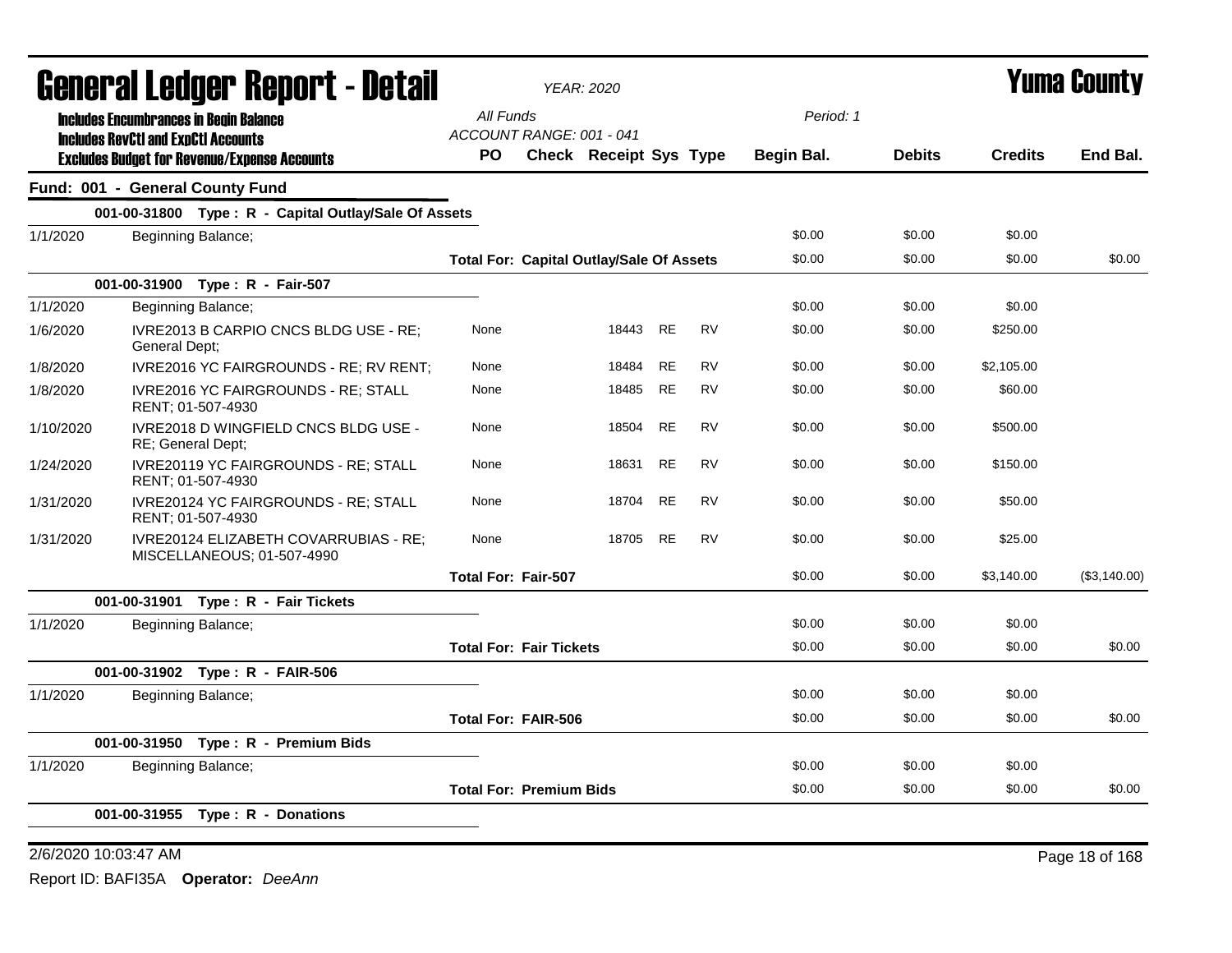|           |                                            | <b>General Ledger Report - Detail</b>                                  |                                       | <b>YEAR: 2020</b>      |           |           |            |               |                | <b>Yuma County</b> |
|-----------|--------------------------------------------|------------------------------------------------------------------------|---------------------------------------|------------------------|-----------|-----------|------------|---------------|----------------|--------------------|
|           |                                            | <b>Includes Encumbrances in Begin Balance</b>                          | All Funds                             |                        |           |           | Period: 1  |               |                |                    |
|           | <b>Includes RevCtI and ExpCtI Accounts</b> |                                                                        | ACCOUNT RANGE: 001 - 041              |                        |           |           |            |               |                |                    |
|           |                                            | <b>Excludes Budget for Revenue/Expense Accounts</b>                    | PO.                                   | Check Receipt Sys Type |           |           | Begin Bal. | <b>Debits</b> | <b>Credits</b> | End Bal.           |
|           |                                            | Fund: 001 - General County Fund                                        |                                       |                        |           |           |            |               |                |                    |
|           |                                            | 001-00-31955 Type: R - Donations                                       |                                       |                        |           |           |            |               |                |                    |
| 1/1/2020  |                                            | Beginning Balance;                                                     |                                       |                        |           |           | \$0.00     | \$0.00        | \$0.00         |                    |
|           |                                            |                                                                        | <b>Total For: Donations</b>           |                        |           |           | \$0.00     | \$0.00        | \$0.00         | \$0.00             |
|           |                                            | 001-00-32100 Type: R - Transfers In                                    |                                       |                        |           |           |            |               |                |                    |
| 1/1/2020  |                                            | Beginning Balance;                                                     |                                       |                        |           |           | \$0.00     | \$0.00        | \$0.00         |                    |
|           |                                            |                                                                        | <b>Total For: Transfers In</b>        |                        |           |           | \$0.00     | \$0.00        | \$0.00         | \$0.00             |
|           |                                            | 001-00-32502 Type: R - Sheriff Restitution                             |                                       |                        |           |           |            |               |                |                    |
| 1/1/2020  |                                            | Beginning Balance;                                                     |                                       |                        |           |           | \$0.00     | \$0.00        | \$0.00         |                    |
| 1/21/2020 |                                            | IVRE20115 YCSO WR, IB, BF, 13TH JD - RE;<br>General Dept; 2019 REVENUE | None                                  | 18579 RE               |           | <b>RV</b> | \$0.00     | \$0.00        | \$118.40       |                    |
|           |                                            |                                                                        | <b>Total For: Sheriff Restitution</b> |                        |           |           | \$0.00     | \$0.00        | \$118.40       | (\$118.40)         |
|           |                                            | 001-00-32504 Type: R - Inmate Boarding                                 |                                       |                        |           |           |            |               |                |                    |
| 1/1/2020  |                                            | Beginning Balance;                                                     |                                       |                        |           |           | \$0.00     | \$0.00        | \$0.00         |                    |
| 1/21/2020 |                                            | IVRE20115 YCSO WR, IB, BF, 13TH JD - RE;<br>General Dept; 2019 REVENUE | None                                  | 18579 RE               |           | <b>RV</b> | \$0.00     | \$0.00        | \$852.71       |                    |
|           |                                            |                                                                        | <b>Total For: Inmate Boarding</b>     |                        |           |           | \$0.00     | \$0.00        | \$852.71       | (\$852.71)         |
|           |                                            | 001-00-32505    Type: R - Home Detention                               |                                       |                        |           |           |            |               |                |                    |
| 1/1/2020  |                                            | Beginning Balance;                                                     |                                       |                        |           |           | \$0.00     | \$0.00        | \$0.00         |                    |
|           |                                            |                                                                        | <b>Total For: Home Detention</b>      |                        |           |           | \$0.00     | \$0.00        | \$0.00         | \$0.00             |
|           |                                            | 001-00-32506 Type: R - Jail Miscelaneous                               |                                       |                        |           |           |            |               |                |                    |
| 1/1/2020  |                                            | Beginning Balance;                                                     |                                       |                        |           |           | \$0.00     | \$0.00        | \$0.00         |                    |
| 1/21/2020 | General Dept;                              | IVRE20115 YCSO-UA S, FP, ECKLEY LE - RE;                               | None                                  | 18577 RE               |           | <b>RV</b> | \$0.00     | \$0.00        | \$400.00       |                    |
| 1/21/2020 |                                            | IVRE20115 YCSO WR, IB, BF, 13TH JD - RE;<br>General Dept; 2019 REVENUE | None                                  | 18579                  | <b>RE</b> | <b>RV</b> | \$0.00     | \$0.00        | \$76.49        |                    |
|           |                                            |                                                                        | <b>Total For: Jail Miscelaneous</b>   |                        |           |           | \$0.00     | \$0.00        | \$476.49       | (\$476.49)         |
|           |                                            | 001-00-32507 Type: R - Jail Restitution                                |                                       |                        |           |           |            |               |                |                    |
| 1/1/2020  |                                            | Beginning Balance;                                                     |                                       |                        |           |           | \$0.00     | \$0.00        | \$0.00         |                    |

### 2/6/2020 10:03:47 AM Page 19 of 168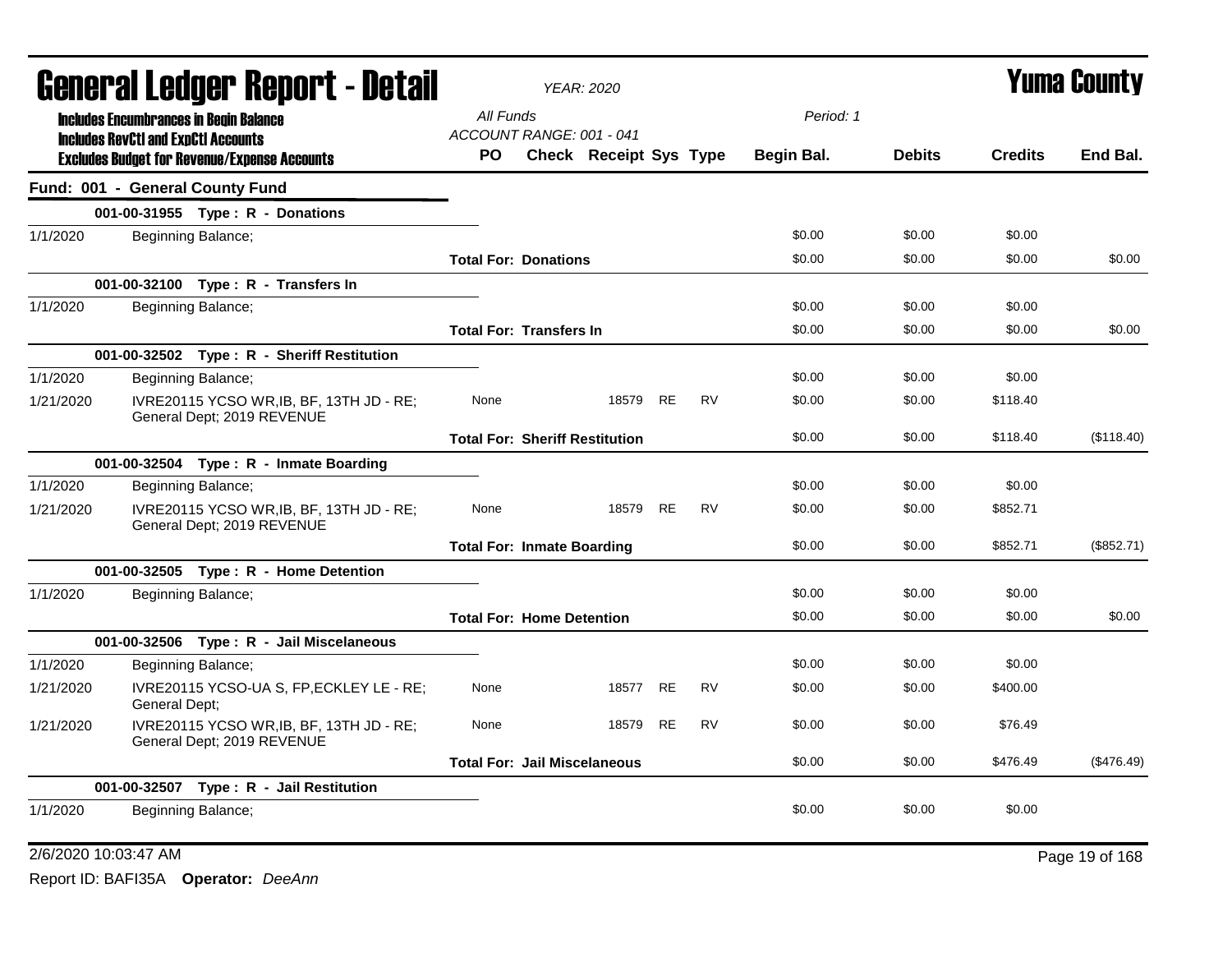| <b>General Ledger Report - Detail</b>                                               | <b>YEAR: 2020</b>                       |            |               |                | <b>Yuma County</b> |
|-------------------------------------------------------------------------------------|-----------------------------------------|------------|---------------|----------------|--------------------|
| <b>Includes Encumbrances in Begin Balance</b>                                       | All Funds                               | Period: 1  |               |                |                    |
| <b>Includes RevCtI and ExpCtI Accounts</b>                                          | ACCOUNT RANGE: 001 - 041                |            |               |                |                    |
| <b>Excludes Budget for Revenue/Expense Accounts</b>                                 | Check Receipt Sys Type<br>PO.           | Begin Bal. | <b>Debits</b> | <b>Credits</b> | End Bal.           |
| Fund: 001 - General County Fund                                                     |                                         |            |               |                |                    |
| 001-00-32507 Type: R - Jail Restitution                                             |                                         |            |               |                |                    |
|                                                                                     | <b>Total For: Jail Restitution</b>      | \$0.00     | \$0.00        | \$0.00         | \$0.00             |
| 001-00-32508 Type: R - Sheriff Miscellaneous                                        |                                         |            |               |                |                    |
| 1/1/2020<br>Beginning Balance;                                                      |                                         | \$0.00     | \$0.00        | \$0.00         |                    |
|                                                                                     | <b>Total For: Sheriff Miscellaneous</b> | \$0.00     | \$0.00        | \$0.00         | \$0.00             |
| 001-00-32510 Type: R - Sheriff/Civil Fees                                           |                                         |            |               |                |                    |
| 1/1/2020<br>Beginning Balance;                                                      |                                         | \$0.00     | \$0.00        | \$0.00         |                    |
|                                                                                     | <b>Total For: Sheriff/Civil Fees</b>    | \$0.00     | \$0.00        | \$0.00         | \$0.00             |
| 001-00-32515 Type: R - Work Release                                                 |                                         |            |               |                |                    |
| 1/1/2020<br>Beginning Balance;                                                      |                                         | \$0.00     | \$0.00        | \$0.00         |                    |
| IVRE20115 YCSO WR, IB, BF, 13TH JD - RE;<br>1/21/2020<br>General Dept; 2019 REVENUE | 18579 RE<br>RV<br>None                  | \$0.00     | \$0.00        | \$1,320.00     |                    |
|                                                                                     | <b>Total For: Work Release</b>          | \$0.00     | \$0.00        | \$1,320.00     | (\$1,320.00)       |
| 001-00-32520 Type: R - DOC Log                                                      |                                         |            |               |                |                    |
| 1/1/2020<br>Beginning Balance;                                                      |                                         | \$0.00     | \$0.00        | \$0.00         |                    |
|                                                                                     | <b>Total For: DOC Log</b>               | \$0.00     | \$0.00        | \$0.00         | \$0.00             |
| 001-00-33000 Type: R - Auto Tax B Collection                                        |                                         |            |               |                |                    |
| 1/1/2020<br>Beginning Balance;                                                      |                                         | \$0.00     | \$0.00        | \$0.00         |                    |
|                                                                                     | <b>Total For: Auto Tax B Collection</b> | \$0.00     | \$0.00        | \$0.00         | \$0.00             |
| 001-00-33100 Type: R - Auto Tax A & F Collection                                    |                                         |            |               |                |                    |
| 1/1/2020<br>Beginning Balance;                                                      |                                         | \$0.00     | \$0.00        | \$0.00         |                    |
|                                                                                     | Total For: Auto Tax A & F Collection    | \$0.00     | \$0.00        | \$0.00         | \$0.00             |
| 001-00-38401 Type: R - Commissioner Fees                                            |                                         |            |               |                |                    |
| 1/1/2020<br>Beginning Balance;                                                      |                                         | \$0.00     | \$0.00        | \$0.00         |                    |
|                                                                                     | <b>Total For: Commissioner Fees</b>     | \$0.00     | \$0.00        | \$0.00         | \$0.00             |
| 001-00-49000 Type: X - Warrants Paid                                                |                                         |            |               |                |                    |
| 1/1/2020<br>Beginning Balance;                                                      |                                         | \$0.00     | \$0.00        | \$0.00         |                    |
| 2/6/2020 10:03:47 AM                                                                |                                         |            |               |                | Page 20 of 168     |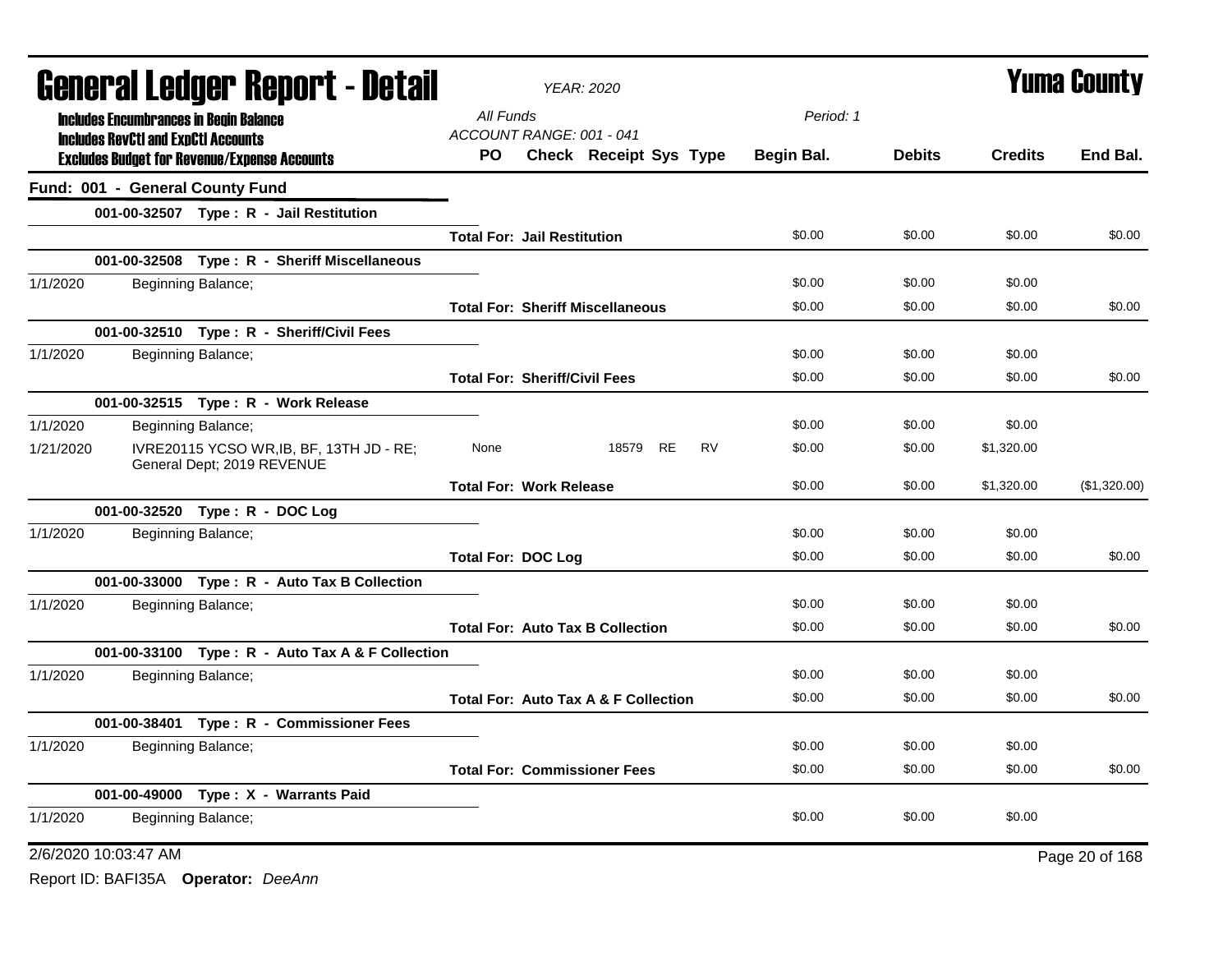|           | General Ledger Report - Detail                                                              |                                       | <b>YEAR: 2020</b>             |           |           |            |               | <b>Yuma County</b> |              |  |
|-----------|---------------------------------------------------------------------------------------------|---------------------------------------|-------------------------------|-----------|-----------|------------|---------------|--------------------|--------------|--|
|           | <b>Includes Encumbrances in Begin Balance</b><br><b>Includes RevCtI and ExpCtI Accounts</b> | All Funds<br>ACCOUNT RANGE: 001 - 041 |                               |           |           | Period: 1  |               |                    |              |  |
|           | <b>Excludes Budget for Revenue/Expense Accounts</b>                                         | <b>PO</b>                             | <b>Check Receipt Sys Type</b> |           |           | Begin Bal. | <b>Debits</b> | <b>Credits</b>     | End Bal.     |  |
|           | Fund: 001 - General County Fund                                                             |                                       |                               |           |           |            |               |                    |              |  |
|           | 001-00-49000 Type: X - Warrants Paid                                                        |                                       |                               |           |           |            |               |                    |              |  |
| 1/7/2020  | IVTR001009 - Transfers and Corrections<br>Transaction;                                      |                                       |                               | <b>BA</b> | <b>TR</b> | \$0.00     | \$235,787.14  | \$0.00             |              |  |
| 1/15/2020 | IVTR001015 - Transfers and Corrections<br>Transaction:                                      |                                       |                               | <b>BA</b> | <b>TR</b> | \$0.00     | \$51,963.42   | \$0.00             |              |  |
| 1/16/2020 | IVTR001019 - Transfers and Corrections<br>Transaction:                                      |                                       |                               | BA        | <b>TR</b> | \$0.00     | \$287,394.23  | \$0.00             |              |  |
| 1/22/2020 | IVTR001024 - Transfers and Corrections<br>Transaction:                                      |                                       |                               | BA        | <b>TR</b> | \$0.00     | \$46,527.05   | \$0.00             |              |  |
| 1/31/2020 | IVTR001032 - Transfers and Corrections<br>Transaction:                                      |                                       |                               | <b>BA</b> | <b>TR</b> | \$0.00     | \$11,410.29   | \$0.00             |              |  |
| 1/31/2020 | IVTR001033 - Transfers and Corrections<br>Transaction;                                      |                                       |                               | <b>BA</b> | <b>TR</b> | \$0.00     | \$14,271.47   | \$0.00             |              |  |
|           |                                                                                             | <b>Total For: Warrants Paid</b>       |                               |           |           | \$0.00     | \$647,353.60  | \$0.00             | \$647,353.60 |  |
|           | 001-00-49100 Type: X - Treasurer Fees                                                       |                                       |                               |           |           |            |               |                    |              |  |
| 1/1/2020  | Beginning Balance;                                                                          |                                       |                               |           |           | \$0.00     | \$0.00        | \$0.00             |              |  |
| 1/6/2020  | IVRE2013 Treasurer Fee - RE; Treasurer Fee<br>Receipt; Treasurer Fee Processing             | None                                  | 18454                         | <b>RE</b> | <b>RV</b> | \$0.00     | \$2.50        | \$0.00             |              |  |
| 1/7/2020  | IVRE2015 Treasurer Fee - RE; Treasurer Fee<br>Receipt; Treasurer Fee Processing             | None                                  | 18475                         | <b>RE</b> | <b>RV</b> | \$0.00     | \$4.17        | \$0.00             |              |  |
| 1/8/2020  | IVRE2016 Treasurer Fee - RE; Treasurer Fee<br>Receipt; Treasurer Fee Processing             | None                                  | 18489                         | <b>RE</b> | <b>RV</b> | \$0.00     | \$0.50        | \$0.00             |              |  |
| 1/8/2020  | IVRE2016 Treasurer Fee - RE; Treasurer Fee<br>Receipt; Treasurer Fee Processing             | None                                  | 18490                         | <b>RE</b> | <b>RV</b> | \$0.00     | \$21.65       | \$0.00             |              |  |
| 1/10/2020 | IVRE2018 Treasurer Fee - RE; Treasurer Fee<br>Receipt; Treasurer Fee Processing             | None                                  | 18505                         | <b>RE</b> | <b>RV</b> | \$0.00     | \$5.00        | \$0.00             |              |  |
| 1/13/2020 | IVRE2019 Treasurer Fee - RE; Treasurer Fee<br>Receipt; Treasurer Fee Processing             | None                                  | 18519                         | <b>RE</b> | <b>RV</b> | \$0.00     | \$3.47        | \$0.00             |              |  |
| 1/13/2020 | IVRE2019 Treasurer Fee - RE; Treasurer Fee<br>Receipt; Treasurer Fee Processing             | None                                  | 18520                         | <b>RE</b> | <b>RV</b> | \$0.00     | \$8.79        | \$0.00             |              |  |
| 1/15/2020 | IVRE20111 Treasurer Fee - RE; Treasurer Fee<br>Receipt; Treasurer Fee Processing            | None                                  | 18539                         | <b>RE</b> | <b>RV</b> | \$0.00     | \$0.10        | \$0.00             |              |  |

2/6/2020 10:03:47 AM Page 21 of 168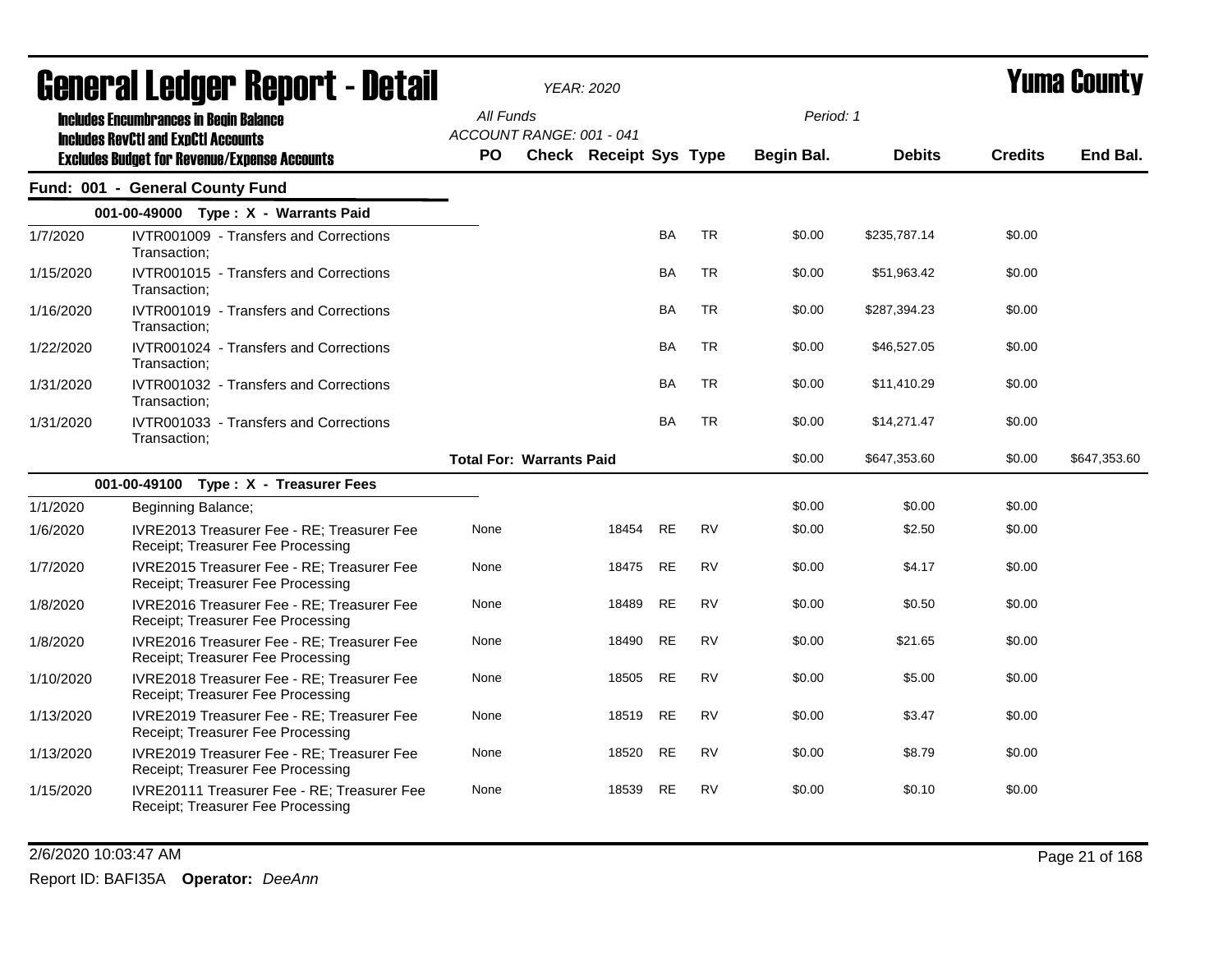|                      | <b>General Ledger Report - Detail</b>                                                   |           |                                          | <b>YEAR: 2020</b>             |           |           |            |               | <b>Yuma County</b> |                |  |
|----------------------|-----------------------------------------------------------------------------------------|-----------|------------------------------------------|-------------------------------|-----------|-----------|------------|---------------|--------------------|----------------|--|
|                      | <b>Includes Encumbrances in Begin Balance</b>                                           | All Funds |                                          |                               |           |           | Period: 1  |               |                    |                |  |
|                      | <b>Includes RevCtI and ExpCtI Accounts</b>                                              |           | ACCOUNT RANGE: 001 - 041                 |                               |           |           |            |               |                    |                |  |
|                      | <b>Excludes Budget for Revenue/Expense Accounts</b>                                     | <b>PO</b> |                                          | <b>Check Receipt Sys Type</b> |           |           | Begin Bal. | <b>Debits</b> | <b>Credits</b>     | End Bal.       |  |
|                      | Fund: 001 - General County Fund                                                         |           |                                          |                               |           |           |            |               |                    |                |  |
|                      | 001-00-49100 Type: X - Treasurer Fees                                                   |           |                                          |                               |           |           |            |               |                    |                |  |
| 1/17/2020            | IVRE20113 Treasurer Fee - RE; Treasurer Fee<br>Receipt; Treasurer Fee Processing        | None      |                                          | 18563                         | <b>RE</b> | <b>RV</b> | \$0.00     | \$0.60        | \$0.00             |                |  |
| 1/21/2020            | IVRE20115 Treasurer Fee - RE; Treasurer Fee<br>Receipt; Treasurer Fee Processing        | None      |                                          | 18587                         | RE        | <b>RV</b> | \$0.00     | \$29.68       | \$0.00             |                |  |
| 1/22/2020            | IVRE20117 Treasurer Fee - RE; Treasurer Fee<br>Receipt; Treasurer Fee Processing        | None      |                                          | 18602                         | RE        | <b>RV</b> | \$0.00     | \$3.15        | \$0.00             |                |  |
| 1/23/2020            | IVRE20118 Treasurer Fee - RE; Treasurer Fee<br>Receipt; Treasurer Fee Processing        | None      |                                          | 18624                         | <b>RE</b> | <b>RV</b> | \$0.00     | \$12.23       | \$0.00             |                |  |
| 1/24/2020            | IVRE20119 Treasurer Fee - RE; Treasurer Fee<br>Receipt; Treasurer Fee Processing        | None      |                                          | 18648                         | <b>RE</b> | <b>RV</b> | \$0.00     | \$1.50        | \$0.00             |                |  |
| 1/28/2020            | <b>IVRE20121 Treasurer Fee - RE: Treasurer Fee</b><br>Receipt; Treasurer Fee Processing | None      |                                          | 18664                         | <b>RE</b> | <b>RV</b> | \$0.00     | \$0.13        | \$0.00             |                |  |
| 1/29/2020            | IVRE20122 Treasurer Fee - RE; Treasurer Fee<br>Receipt; Treasurer Fee Processing        | None      |                                          | 18675                         | <b>RE</b> | <b>RV</b> | \$0.00     | \$0.15        | \$0.00             |                |  |
| 1/30/2020            | IVRE20123 Treasurer Fee - RE: Treasurer Fee<br>Receipt; Treasurer Fee Processing        | None      |                                          | 18687                         | <b>RE</b> | <b>RV</b> | \$0.00     | \$1.00        | \$0.00             |                |  |
| 1/31/2020            | IVTR001047 - Tax Apportionment Transfers;                                               |           |                                          |                               | <b>BA</b> | <b>TR</b> | \$0.00     | \$8,328.12    | \$0.00             |                |  |
| 1/31/2020            | IVTR001048 - Tax Apportionment Transfers;                                               |           |                                          |                               | <b>BA</b> | <b>TR</b> | \$0.00     | \$109.67      | \$0.00             |                |  |
| 1/31/2020            | IVRE20124 Treasurer Fee - RE; Treasurer Fee<br>Receipt; Treasurer Fee Processing        | None      |                                          | 18714                         | <b>RE</b> | <b>RV</b> | \$0.00     | \$74.45       | \$0.00             |                |  |
|                      |                                                                                         |           | <b>Total For: Treasurer Fees</b>         |                               |           |           | \$0.00     | \$8,606.86    | \$0.00             | \$8,606.86     |  |
|                      | 001-00-49300 Type: X - Bank Fee & Charges                                               |           |                                          |                               |           |           |            |               |                    |                |  |
| 1/1/2020             | Beginning Balance;                                                                      |           |                                          |                               |           |           | \$0.00     | \$0.00        | \$0.00             |                |  |
| 1/2/2020             | IVMD001001 - MD:FPNB SAFE BOX 2020;                                                     |           |                                          |                               | <b>BA</b> | <b>MD</b> | \$0.00     | \$45.00       | \$0.00             |                |  |
| 1/7/2020             | IVMD001008 - MD:YC GEN DEC ACH<br>PAYROLL FEE;                                          |           |                                          |                               | <b>BA</b> | <b>MD</b> | \$0.00     | \$15.00       | \$0.00             |                |  |
|                      |                                                                                         |           | <b>Total For: Bank Fee &amp; Charges</b> |                               |           |           | \$0.00     | \$60.00       | \$0.00             | \$60.00        |  |
|                      | 001-00-49401<br>Type: X - Transfer Out                                                  |           |                                          |                               |           |           |            |               |                    |                |  |
| 1/1/2020             | Beginning Balance;                                                                      |           |                                          |                               |           |           | \$0.00     | \$0.00        | \$0.00             |                |  |
|                      |                                                                                         |           | <b>Total For: Transfer Out</b>           |                               |           |           | \$0.00     | \$0.00        | \$0.00             | \$0.00         |  |
| 2/6/2020 10:03:47 AM |                                                                                         |           |                                          |                               |           |           |            |               |                    | Page 22 of 168 |  |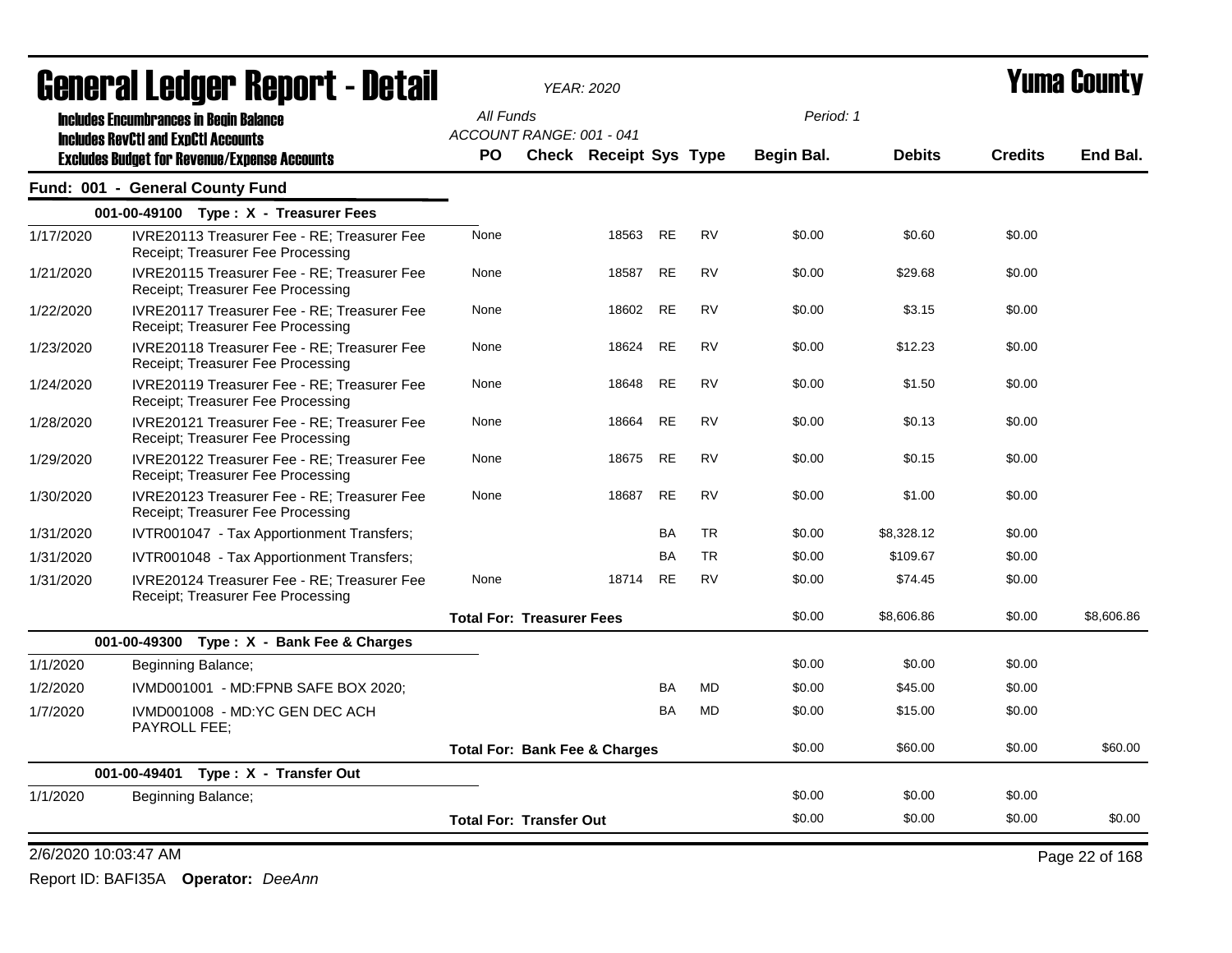| <b>General Ledger Report - Detail</b>                                                       |                                 |                                       | YEAR: 2020                    |              |                |                                  | <b>Yuma County</b> |
|---------------------------------------------------------------------------------------------|---------------------------------|---------------------------------------|-------------------------------|--------------|----------------|----------------------------------|--------------------|
| <b>Includes Encumbrances in Begin Balance</b><br><b>Includes RevCtI and ExpCtI Accounts</b> |                                 | All Funds<br>ACCOUNT RANGE: 001 - 041 |                               | Period: 1    |                |                                  |                    |
| <b>Excludes Budget for Revenue/Expense Accounts</b>                                         | PO.                             |                                       | <b>Check Receipt Sys Type</b> | Begin Bal.   | <b>Debits</b>  | <b>Credits</b>                   | End Bal.           |
| Fund: 001 - General County Fund                                                             |                                 |                                       |                               |              |                |                                  |                    |
|                                                                                             | Fund: 001 - General County Fund |                                       | Totals:                       | \$0.00       | \$1.703.039.24 | \$1,435,313.68                   | \$267,725.56       |
|                                                                                             | <b>Total Fund Revenues:</b>     | \$388,294.90                          | <b>Total Fund Expenses:</b>   | \$656,020,46 |                | <b>Net Revenue Over Expense:</b> | (\$267,725.56)     |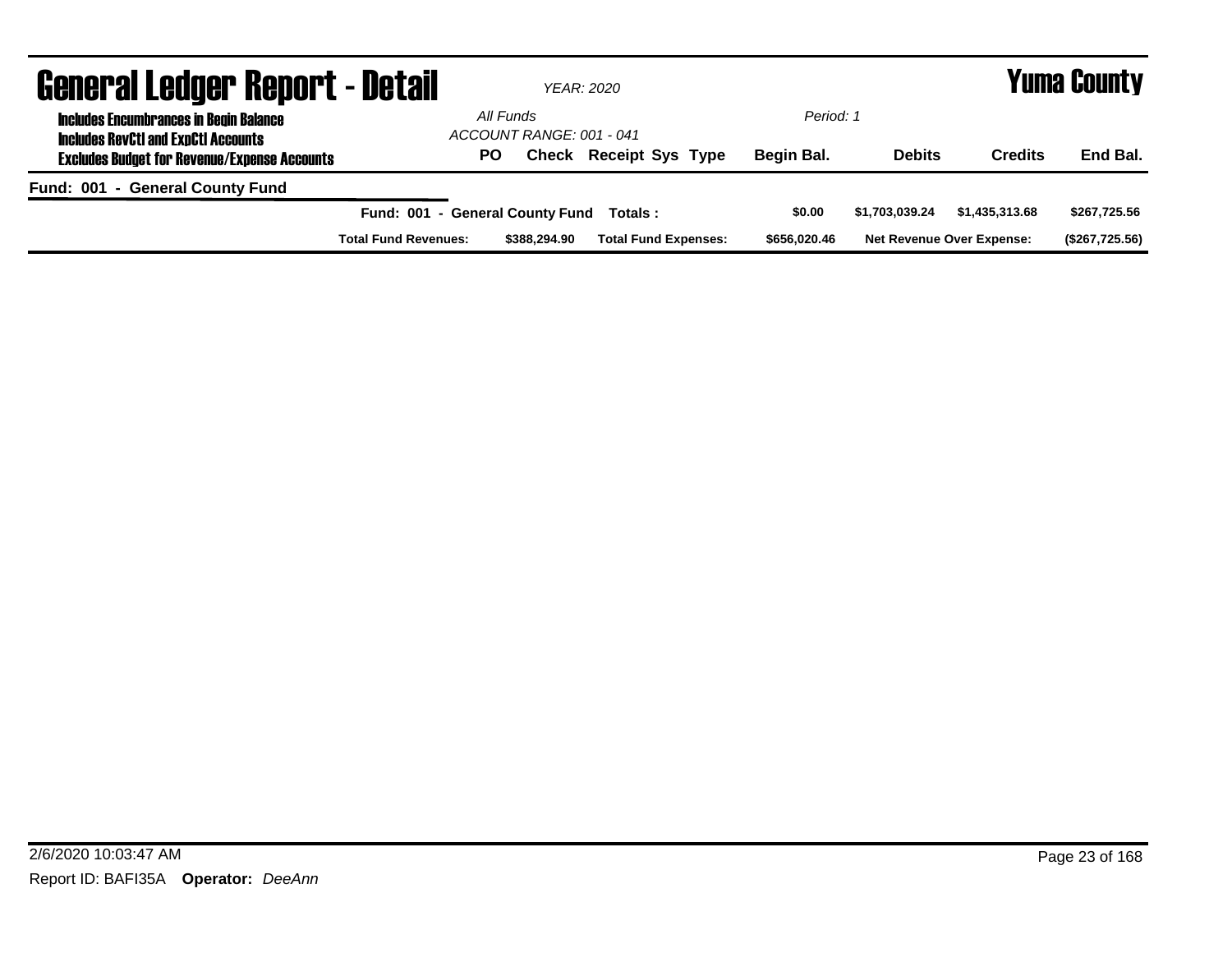|           | <b>agiigi.gi fanñai. ughni. ( - natsii</b>                                                                                                         |                  |                          | YEAR: 2020                    |           |           |                         |               |                | T UIIIA VUUIILY |
|-----------|----------------------------------------------------------------------------------------------------------------------------------------------------|------------------|--------------------------|-------------------------------|-----------|-----------|-------------------------|---------------|----------------|-----------------|
|           | <b>Includes Encumbrances in Begin Balance</b><br><b>Includes RevCtI and ExpCtI Accounts</b><br><b>Excludes Budget for Revenue/Expense Accounts</b> | All Funds<br>PO. | ACCOUNT RANGE: 001 - 041 | <b>Check Receipt Sys Type</b> |           |           | Period: 1<br>Begin Bal. | <b>Debits</b> | <b>Credits</b> | End Bal.        |
|           | Fund: 002 - Road & Bridge Fund                                                                                                                     |                  |                          |                               |           |           |                         |               |                |                 |
|           | 002-00-10000 Type: A - Cash Account                                                                                                                |                  |                          |                               |           |           |                         |               |                |                 |
| 1/1/2020  | Beginning Balance;                                                                                                                                 |                  |                          |                               |           |           | \$7,312,362.25          | \$0.00        | \$0.00         |                 |
| 1/7/2020  | IVTR001009 - Transfer Cash Transaction;                                                                                                            |                  |                          |                               | BA        | CD        | \$0.00                  | \$0.00        | \$196,902.60   |                 |
| 1/7/2020  | IVRE2015 CHS - RE; DIVIDENDS-2019<br>REVENUE;                                                                                                      | None             |                          | 18455                         | <b>RE</b> | <b>RV</b> | \$0.00                  | \$51.50       | \$0.00         |                 |
| 1/7/2020  | IVRE2015 YC DEC RENT - RE; 001-000-4930;<br>02-000-4930                                                                                            | None             |                          | 18467                         | <b>RE</b> | <b>RV</b> | \$0.00                  | \$161.00      | \$0.00         |                 |
| 1/7/2020  | <b>IVRE2015 YC D KILPATRICK DEC SEW FEE -</b><br>RE; R&B Dept; 02-000-4930                                                                         | None             |                          | 18468                         | <b>RE</b> | <b>RV</b> | \$0.00                  | \$25.00       | \$0.00         |                 |
| 1/7/2020  | IVRE2015 Treasurer Fee - RE; Treasurer Fee<br>Receipt; Treasurer Fee Processing                                                                    | None             |                          | 18474                         | <b>RE</b> | <b>RV</b> | \$0.00                  | \$0.00        | \$0.52         |                 |
| 1/7/2020  | IVRE2015 Treasurer Fee - RE; Treasurer Fee<br>Receipt; Treasurer Fee Processing                                                                    | None             |                          | 18475                         | <b>RE</b> | <b>RV</b> | \$0.00                  | \$0.00        | \$1.86         |                 |
| 1/8/2020  | IVTR001010 - Cash Transaction;                                                                                                                     |                  |                          |                               | BA        | CD        | \$0.00                  | \$2,048.43    | \$0.00         |                 |
| 1/8/2020  | IVTR001010 - Cash Transaction;                                                                                                                     |                  |                          |                               | BA        | <b>CD</b> | \$0.00                  | \$34,206.71   | \$0.00         |                 |
| 1/8/2020  | IVTR001010 - Cash Transaction;                                                                                                                     |                  |                          |                               | BA        | <b>CD</b> | \$0.00                  | \$5,180.48    | \$0.00         |                 |
| 1/8/2020  | IVTR001010 - Cash Transaction;                                                                                                                     |                  |                          |                               | <b>BA</b> | CD        | \$0.00                  | \$2,048.43    | \$0.00         |                 |
| 1/8/2020  | IVTR001010 - Cash Transaction;                                                                                                                     |                  |                          |                               | BA        | CD        | \$0.00                  | \$1,024.24    | \$0.00         |                 |
| 1/8/2020  | IVRE2016 AUTO B DISTRIBUTION - RE; DEC<br>2019;                                                                                                    | None             |                          | 18483                         | <b>RE</b> | <b>RV</b> | \$0.00                  | \$3,808.39    | \$0.00         |                 |
| 1/8/2020  | IVRE2016 FROG SALVAGE TRK&GRAD<br>TIRES - RE; R&B Dept;                                                                                            | None             |                          | 18486                         | <b>RE</b> | <b>RV</b> | \$0.00                  | \$680.00      | \$0.00         |                 |
| 1/8/2020  | IVRE2016 Treasurer Fee - RE; Treasurer Fee<br>Receipt; Treasurer Fee Processing                                                                    | None             |                          | 18489                         | <b>RE</b> | <b>RV</b> | \$0.00                  | \$0.00        | \$6.80         |                 |
| 1/8/2020  | IVRE2016 Treasurer Fee - RE; Treasurer Fee<br>Receipt; Treasurer Fee Processing                                                                    | None             |                          | 18490                         | <b>RE</b> | <b>RV</b> | \$0.00                  | \$0.00        | \$38.08        |                 |
| 1/11/2020 | IVTR001008 - Transfer Cash Transaction:                                                                                                            |                  |                          |                               | BA        | CD        | \$0.00                  | \$136.52      | \$0.00         |                 |
| 1/14/2020 | IVRE20110 STATE OF COLORADO - RE; R&B<br><b>EMISSIONS DISTRIBUTION;</b>                                                                            | None             |                          | 18525                         | <b>RE</b> | <b>RV</b> | \$0.00                  | \$91.77       | \$0.00         |                 |
| 1/14/2020 | IVRE20110 Treasurer Fee - RE; Treasurer Fee<br>Receipt; Treasurer Fee Processing                                                                   | None             |                          | 18532                         | <b>RE</b> | <b>RV</b> | \$0.00                  | \$0.00        | \$0.92         |                 |

2/6/2020 10:03:47 AM Page 24 of 168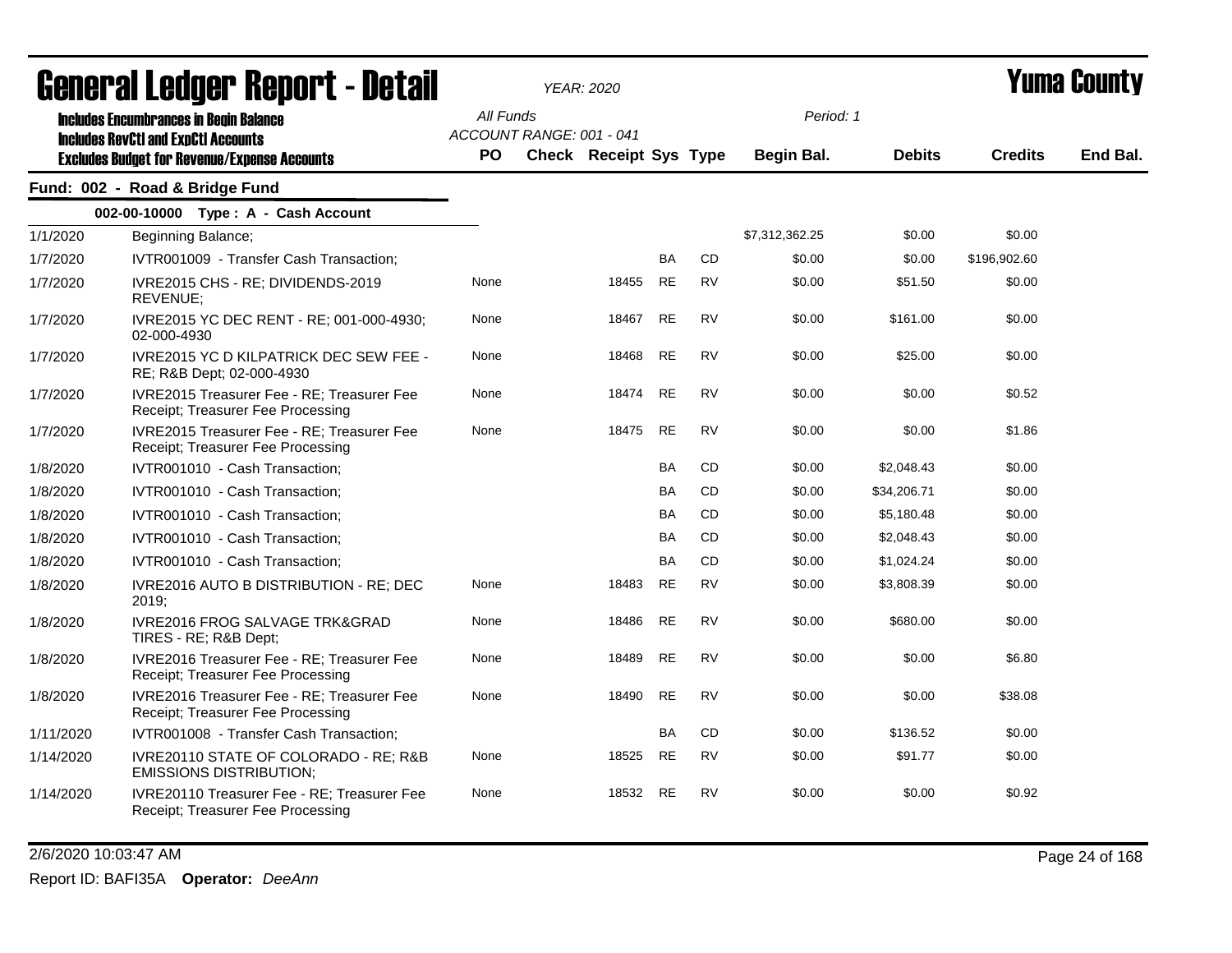|                      | <b>agual.gi fanàri. Ughal.r - Detsii</b>                                         |           |                          | YEAR: 2020                    |           |           |            | I UIIIA VUUIILY |                |                |
|----------------------|----------------------------------------------------------------------------------|-----------|--------------------------|-------------------------------|-----------|-----------|------------|-----------------|----------------|----------------|
|                      | <b>Includes Encumbrances in Begin Balance</b>                                    | All Funds |                          |                               |           |           | Period: 1  |                 |                |                |
|                      | <b>Includes RevCtI and ExpCtI Accounts</b>                                       |           | ACCOUNT RANGE: 001 - 041 |                               |           |           |            |                 |                |                |
|                      | <b>Excludes Budget for Revenue/Expense Accounts</b>                              | <b>PO</b> |                          | <b>Check Receipt Sys Type</b> |           |           | Begin Bal. | <b>Debits</b>   | <b>Credits</b> | End Bal.       |
|                      | Fund: 002 - Road & Bridge Fund                                                   |           |                          |                               |           |           |            |                 |                |                |
|                      | 002-00-10000 Type: A - Cash Account                                              |           |                          |                               |           |           |            |                 |                |                |
| 1/15/2020            | IVTR001015 - Transfer Cash Transaction;                                          |           |                          |                               | BA        | <b>CD</b> | \$0.00     | \$0.00          | \$1,514.72     |                |
| 1/16/2020            | IVTR001019 - Transfer Cash Transaction;                                          |           |                          |                               | <b>BA</b> | CD        | \$0.00     | \$0.00          | \$9,281.02     |                |
| 1/20/2020            | IVRE20114 STATE OF COLORADO - RE:<br>HIGHWAY USERS-DEC 2019;                     | None      |                          | 18572                         | <b>RE</b> | <b>RV</b> | \$0.00     | \$213,015.10    | \$0.00         |                |
| 1/20/2020            | IVRE20114 Treasurer Fee - RE; Treasurer Fee<br>Receipt; Treasurer Fee Processing | None      |                          | 18575                         | <b>RE</b> | <b>RV</b> | \$0.00     | \$0.00          | \$2,130.15     |                |
| 1/21/2020            | IVTR001023 - Cash Transaction;                                                   |           |                          |                               | BA        | <b>CD</b> | \$0.00     | \$11,737.43     | \$0.00         |                |
| 1/21/2020            | IVTR001023 - Cash Transaction;                                                   |           |                          |                               | <b>BA</b> | <b>CD</b> | \$0.00     | \$702.89        | \$0.00         |                |
| 1/21/2020            | IVTR001023 - Cash Transaction;                                                   |           |                          |                               | <b>BA</b> | CD        | \$0.00     | \$351.45        | \$0.00         |                |
| 1/21/2020            | IVTR001023 - Cash Transaction;                                                   |           |                          |                               | <b>BA</b> | <b>CD</b> | \$0.00     | \$702.89        | \$0.00         |                |
| 1/21/2020            | IVTR001023 - Cash Transaction;                                                   |           |                          |                               | <b>BA</b> | <b>CD</b> | \$0.00     | \$1,777.59      | \$0.00         |                |
| 1/22/2020            | IVTR001024 - Transfer Cash Transaction;                                          |           |                          |                               | <b>BA</b> | CD        | \$0.00     | \$0.00          | \$102,492.00   |                |
| 1/22/2020            | IVTR001026 - Transfer Cash Transaction;                                          |           |                          |                               | BA        | CD        | \$0.00     | \$0.00          | \$136.52       |                |
| 1/28/2020            | IVRE20121 STAR HOUSE MOVING LLC - RE;<br>OVERSIZE PERMIN; CHAMBERLIN HOUSE       | None      |                          | 18659                         | <b>RE</b> | <b>RV</b> | \$0.00     | \$70.00         | \$0.00         |                |
| 1/28/2020            | IVRE20121 Treasurer Fee - RE; Treasurer Fee<br>Receipt; Treasurer Fee Processing | None      |                          | 18664                         | <b>RE</b> | <b>RV</b> | \$0.00     | \$0.00          | \$0.70         |                |
| 1/31/2020            | IVTR001032 - Transfer Cash Transaction;                                          |           |                          |                               | <b>BA</b> | CD        | \$0.00     | \$0.00          | \$14,423.63    |                |
| 1/31/2020            | IVTR001033 - Transfer Cash Transaction;                                          |           |                          |                               | <b>BA</b> | <b>CD</b> | \$0.00     | \$0.00          | \$604.00       |                |
| 1/31/2020            | IVTR001035 - Cash Transaction;                                                   |           |                          |                               | BA        | CD        | \$0.00     | \$51.35         | \$0.00         |                |
| 1/31/2020            | IVTR001036 - Cash Transaction:                                                   |           |                          |                               | BA        | CD        | \$0.00     | \$182.99        | \$0.00         |                |
| 1/31/2020            | IVTR001037 - Cash Transaction:                                                   |           |                          |                               | BA        | <b>CD</b> | \$0.00     | \$0.08          | \$0.00         |                |
| 1/31/2020            | IVTR001038 - Cash Transaction;                                                   |           |                          |                               | <b>BA</b> | <b>CD</b> | \$0.00     | \$447.83        | \$0.00         |                |
| 1/31/2020            | IVTR001039 - Cash Transaction;                                                   |           |                          |                               | BA        | CD        | \$0.00     | \$30.07         | \$0.00         |                |
| 1/31/2020            | IVTR001040 - Cash Transaction;                                                   |           |                          |                               | <b>BA</b> | <b>CD</b> | \$0.00     | \$1,304.94      | \$0.00         |                |
| 1/31/2020            | IVTR001041 - Cash Transaction;                                                   |           |                          |                               | <b>BA</b> | <b>CD</b> | \$0.00     | \$29.81         | \$0.00         |                |
| 1/31/2020            | IVTR001042 - Cash Transaction;                                                   |           |                          |                               | <b>BA</b> | CD        | \$0.00     | \$0.00          | \$3,805.45     |                |
| 1/31/2020            | IVTR001044 - Cash Transaction;                                                   |           |                          |                               | <b>BA</b> | CD        | \$0.00     | \$40,054.20     | \$0.00         |                |
| 2/6/2020 10:03:47 AM |                                                                                  |           |                          |                               |           |           |            |                 |                | Page 25 of 168 |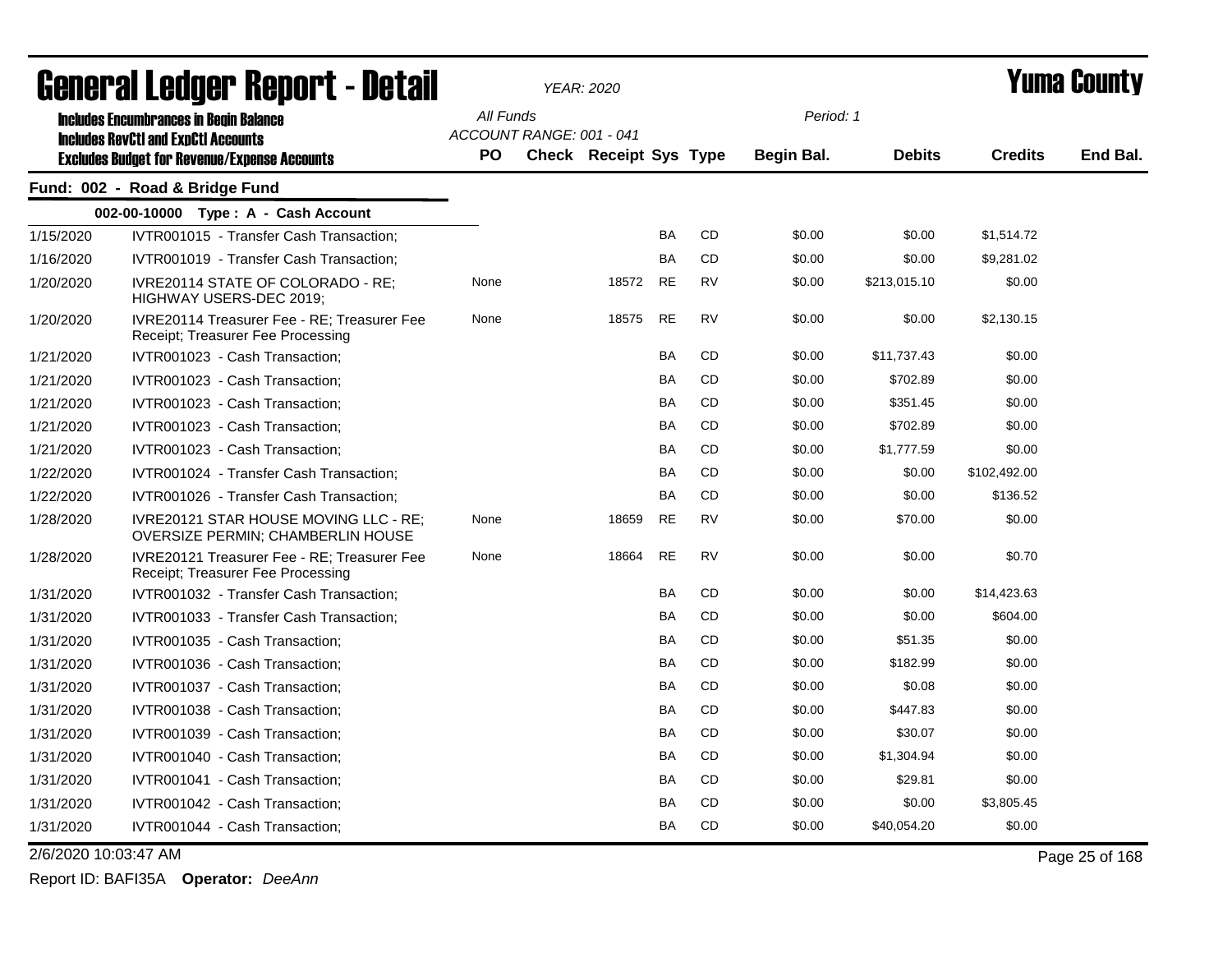| <b>General Ledger Report - Detail</b> |                                                                                                   |           |                                    | YEAR: 2020                    |           |           |                | <b>Yuma County</b> |                |                |  |
|---------------------------------------|---------------------------------------------------------------------------------------------------|-----------|------------------------------------|-------------------------------|-----------|-----------|----------------|--------------------|----------------|----------------|--|
|                                       | <b>Includes Encumbrances in Begin Balance</b>                                                     | All Funds |                                    |                               |           |           | Period: 1      |                    |                |                |  |
|                                       | <b>Includes RevCtI and ExpCtI Accounts</b><br><b>Excludes Budget for Revenue/Expense Accounts</b> | <b>PO</b> | ACCOUNT RANGE: 001 - 041           | <b>Check Receipt Sys Type</b> |           |           | Begin Bal.     | <b>Debits</b>      | <b>Credits</b> | End Bal.       |  |
|                                       | Fund: 002 - Road & Bridge Fund                                                                    |           |                                    |                               |           |           |                |                    |                |                |  |
|                                       | 002-00-10000 Type: A - Cash Account                                                               |           |                                    |                               |           |           |                |                    |                |                |  |
| 1/31/2020                             | IVTR001045 - Cash Transaction;                                                                    |           |                                    |                               | <b>BA</b> | CD        | \$0.00         | \$502.18           | \$0.00         |                |  |
| 1/31/2020                             | IVTR001046 - Cash Transaction;                                                                    |           |                                    |                               | <b>BA</b> | CD        | \$0.00         | \$6.63             | \$0.00         |                |  |
| 1/31/2020                             | IVTR001047 - Cash Transaction;                                                                    |           |                                    |                               | BA        | CD        | \$0.00         | \$0.00             | \$1,261.70     |                |  |
| 1/31/2020                             | IVTR001048 - Cash Transaction;                                                                    |           |                                    |                               | <b>BA</b> | <b>CD</b> | \$0.00         | \$0.00             | \$16.61        |                |  |
|                                       |                                                                                                   |           | <b>Total For: Cash Account</b>     |                               |           |           | \$7,312,362.25 | \$320,429.90       | \$332,617.28   | \$7,300,174.87 |  |
|                                       | 002-00-20000<br>Type : L - Accounts Payable                                                       |           |                                    |                               |           |           |                |                    |                |                |  |
| 1/1/2020                              | Beginning Balance;                                                                                |           |                                    |                               |           |           | \$0.00         | \$0.00             | \$0.00         |                |  |
|                                       |                                                                                                   |           | <b>Total For: Accounts Payable</b> |                               |           |           | \$0.00         | \$0.00             | \$0.00         | \$0.00         |  |
|                                       | 002-00-20010 Type: L - Revenue Control                                                            |           |                                    |                               |           |           |                |                    |                |                |  |
| 1/1/2020                              | Beginning Balance;                                                                                |           |                                    |                               |           |           | \$0.00         | \$0.00             | \$0.00         |                |  |
| 1/7/2020                              | IVRE2015 - Auto post transaction;                                                                 |           |                                    |                               | <b>BA</b> | <b>CP</b> | \$0.00         | \$0.00             | \$237.50       |                |  |
| 1/8/2020                              | IVRE2016 - Auto post transaction;                                                                 |           |                                    |                               | BA        | <b>CP</b> | \$0.00         | \$0.00             | \$4,488.39     |                |  |
| 1/8/2020                              | IVTR001010 - Auto post transaction;                                                               |           |                                    |                               | BA        | <b>CP</b> | \$0.00         | \$0.00             | \$44,508.29    |                |  |
| 1/11/2020                             | IVTR001008 - Auto post transaction;                                                               |           |                                    |                               | <b>BA</b> | CP        | \$0.00         | \$0.00             | \$136.52       |                |  |
| 1/14/2020                             | IVRE20110 - Auto post transaction;                                                                |           |                                    |                               | BA        | CP        | \$0.00         | \$0.00             | \$91.77        |                |  |
| 1/20/2020                             | IVRE20114 - Auto post transaction;                                                                |           |                                    |                               | <b>BA</b> | CP        | \$0.00         | \$0.00             | \$213,015.10   |                |  |
| 1/21/2020                             | IVTR001023 - Auto post transaction;                                                               |           |                                    |                               | <b>BA</b> | CP        | \$0.00         | \$0.00             | \$15,272.25    |                |  |
| 1/22/2020                             | IVTR001026 - Auto post transaction;                                                               |           |                                    |                               | <b>BA</b> | <b>CP</b> | \$0.00         | \$136.52           | \$0.00         |                |  |
| 1/28/2020                             | IVRE20121 - Auto post transaction;                                                                |           |                                    |                               | <b>BA</b> | <b>CP</b> | \$0.00         | \$0.00             | \$70.00        |                |  |
| 1/31/2020                             | IVTR001035 - Auto post transaction;                                                               |           |                                    |                               | <b>BA</b> | <b>CP</b> | \$0.00         | \$0.00             | \$51.35        |                |  |
| 1/31/2020                             | IVTR001036 - Auto post transaction;                                                               |           |                                    |                               | BA        | <b>CP</b> | \$0.00         | \$0.00             | \$182.99       |                |  |
| 1/31/2020                             | IVTR001037 - Auto post transaction;                                                               |           |                                    |                               | BA        | CP        | \$0.00         | \$0.00             | \$0.08         |                |  |
| 1/31/2020                             | IVTR001038 - Auto post transaction;                                                               |           |                                    |                               | <b>BA</b> | CP        | \$0.00         | \$0.00             | \$447.83       |                |  |
| 1/31/2020                             | IVTR001039 - Auto post transaction;                                                               |           |                                    |                               | BA        | <b>CP</b> | \$0.00         | \$0.00             | \$30.07        |                |  |
| 1/31/2020                             | IVTR001040 - Auto post transaction;                                                               |           |                                    |                               | <b>BA</b> | <b>CP</b> | \$0.00         | \$0.00             | \$1,304.94     |                |  |
| 1/31/2020                             | IVTR001041 - Auto post transaction;                                                               |           |                                    |                               | <b>BA</b> | <b>CP</b> | \$0.00         | \$0.00             | \$29.81        |                |  |
|                                       | 2/6/2020 10:03:48 AM                                                                              |           |                                    |                               |           |           |                |                    |                | Page 26 of 168 |  |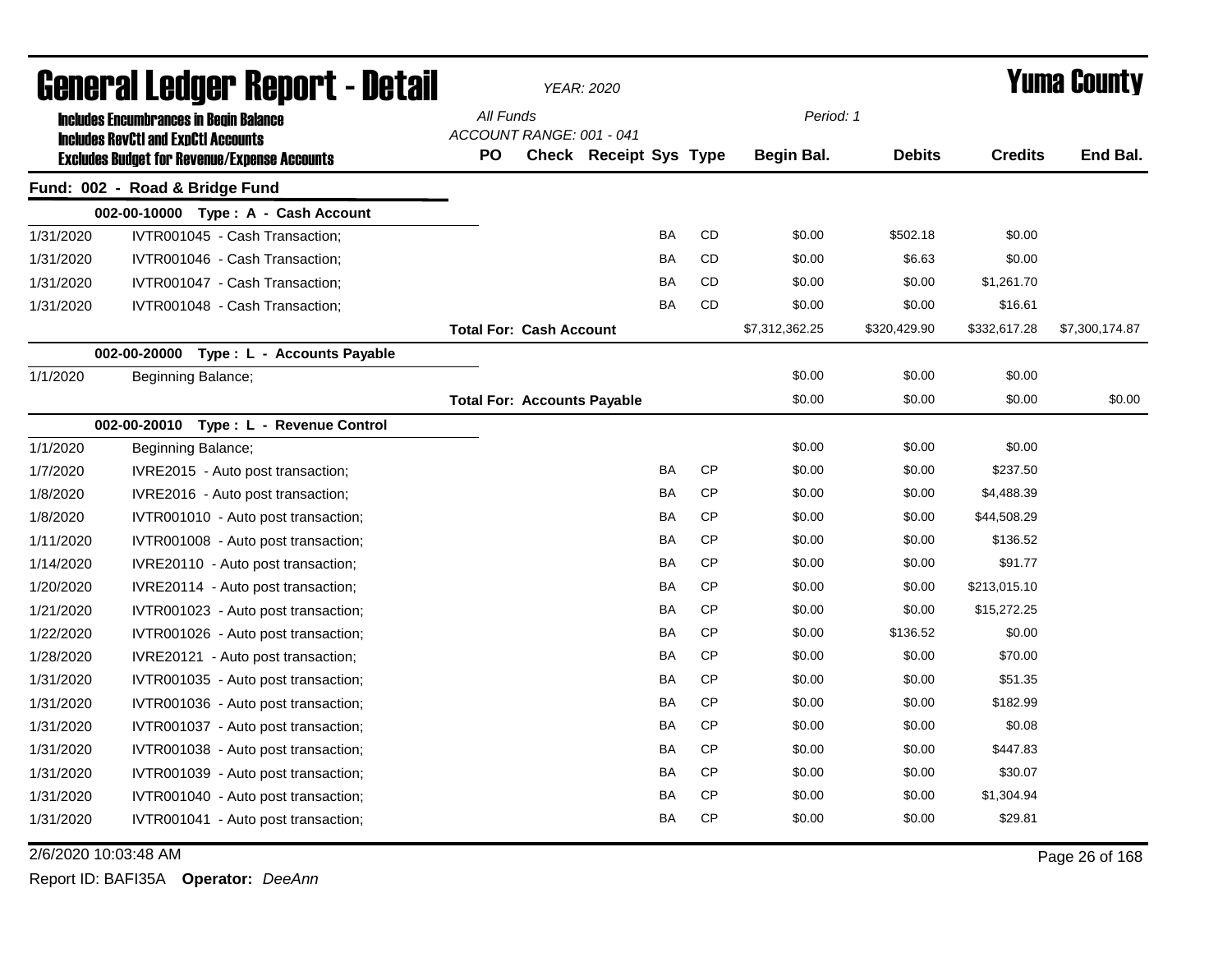| <b>General Ledger Report - Detail</b> |                                                                                                   |           | <b>YEAR: 2020</b>                 |                               |           | <b>Yuma County</b> |                  |               |                |                  |
|---------------------------------------|---------------------------------------------------------------------------------------------------|-----------|-----------------------------------|-------------------------------|-----------|--------------------|------------------|---------------|----------------|------------------|
|                                       | <b>Includes Encumbrances in Begin Balance</b>                                                     | All Funds |                                   |                               |           |                    | Period: 1        |               |                |                  |
|                                       | <b>Includes RevCtI and ExpCtI Accounts</b><br><b>Excludes Budget for Revenue/Expense Accounts</b> | <b>PO</b> | ACCOUNT RANGE: 001 - 041          | <b>Check Receipt Sys Type</b> |           |                    | Begin Bal.       | <b>Debits</b> | <b>Credits</b> | End Bal.         |
|                                       | Fund: 002 - Road & Bridge Fund                                                                    |           |                                   |                               |           |                    |                  |               |                |                  |
|                                       | 002-00-20010 Type: L - Revenue Control                                                            |           |                                   |                               |           |                    |                  |               |                |                  |
| 1/31/2020                             | IVTR001042 - Auto post transaction;                                                               |           |                                   |                               | <b>BA</b> | CP                 | \$0.00           | \$3,805.45    | \$0.00         |                  |
| 1/31/2020                             | IVTR001044 - Auto post transaction;                                                               |           |                                   |                               | BA        | <b>CP</b>          | \$0.00           | \$0.00        | \$40,054.20    |                  |
| 1/31/2020                             | IVTR001045 - Auto post transaction;                                                               |           |                                   |                               | BA        | <b>CP</b>          | \$0.00           | \$0.00        | \$502.18       |                  |
| 1/31/2020                             | IVTR001046 - Auto post transaction;                                                               |           |                                   |                               | BA        | <b>CP</b>          | \$0.00           | \$0.00        | \$6.63         |                  |
|                                       |                                                                                                   |           | <b>Total For: Revenue Control</b> |                               |           |                    | \$0.00           | \$3,941.97    | \$320,429.90   | (\$316,487.93)   |
|                                       | 002-00-20020 Type: L - Expense Control                                                            |           |                                   |                               |           |                    |                  |               |                |                  |
| 1/1/2020                              | Beginning Balance;                                                                                |           |                                   |                               |           |                    | \$0.00           | \$0.00        | \$0.00         |                  |
| 1/7/2020                              | IVRE2015 - Auto post transaction;                                                                 |           |                                   |                               | BA        | <b>CP</b>          | \$0.00           | \$2.38        | \$0.00         |                  |
| 1/7/2020                              | IVTR001009 - Auto post transaction;                                                               |           |                                   |                               | BA        | <b>CP</b>          | \$0.00           | \$196,902.60  | \$0.00         |                  |
| 1/8/2020                              | IVRE2016 - Auto post transaction;                                                                 |           |                                   |                               | BA        | <b>CP</b>          | \$0.00           | \$44.88       | \$0.00         |                  |
| 1/14/2020                             | IVRE20110 - Auto post transaction;                                                                |           |                                   |                               | <b>BA</b> | <b>CP</b>          | \$0.00           | \$0.92        | \$0.00         |                  |
| 1/15/2020                             | IVTR001015 - Auto post transaction;                                                               |           |                                   |                               | BA        | <b>CP</b>          | \$0.00           | \$1,514.72    | \$0.00         |                  |
| 1/16/2020                             | IVTR001019 - Auto post transaction;                                                               |           |                                   |                               | BA        | <b>CP</b>          | \$0.00           | \$9,281.02    | \$0.00         |                  |
| 1/20/2020                             | IVRE20114 - Auto post transaction;                                                                |           |                                   |                               | BA        | <b>CP</b>          | \$0.00           | \$2,130.15    | \$0.00         |                  |
| 1/22/2020                             | IVTR001024 - Auto post transaction;                                                               |           |                                   |                               | BA        | <b>CP</b>          | \$0.00           | \$102,492.00  | \$0.00         |                  |
| 1/28/2020                             | IVRE20121 - Auto post transaction;                                                                |           |                                   |                               | BA        | <b>CP</b>          | \$0.00           | \$0.70        | \$0.00         |                  |
| 1/31/2020                             | IVTR001032 - Auto post transaction;                                                               |           |                                   |                               | <b>BA</b> | <b>CP</b>          | \$0.00           | \$14,423.63   | \$0.00         |                  |
| 1/31/2020                             | IVTR001033 - Auto post transaction;                                                               |           |                                   |                               | <b>BA</b> | <b>CP</b>          | \$0.00           | \$604.00      | \$0.00         |                  |
| 1/31/2020                             | IVTR001047 - Auto post transaction;                                                               |           |                                   |                               | BA        | <b>CP</b>          | \$0.00           | \$1,261.70    | \$0.00         |                  |
| 1/31/2020                             | IVTR001048 - Auto post transaction;                                                               |           |                                   |                               | BA        | <b>CP</b>          | \$0.00           | \$16.61       | \$0.00         |                  |
|                                       |                                                                                                   |           | <b>Total For: Expense Control</b> |                               |           |                    | \$0.00           | \$328,675.31  | \$0.00         | \$328,675.31     |
|                                       | Type: L - Fund Balance<br>002-00-20100                                                            |           |                                   |                               |           |                    |                  |               |                |                  |
| 1/1/2020                              | Beginning Balance;                                                                                |           |                                   |                               |           |                    | (\$7,312,362.25) | \$0.00        | \$0.00         |                  |
|                                       |                                                                                                   |           | <b>Total For: Fund Balance</b>    |                               |           |                    | (\$7,312,362.25) | \$0.00        | \$0.00         | (\$7,312,362.25) |
|                                       | 002-00-30100<br>Type: R - Current Tax Collection                                                  |           |                                   |                               |           |                    |                  |               |                |                  |
| 1/1/2020                              | Beginning Balance;                                                                                |           |                                   |                               |           |                    | \$0.00           | \$0.00        | \$0.00         |                  |
| 2/6/2020 10:03:48 AM                  |                                                                                                   |           |                                   |                               |           |                    |                  |               |                | Page 27 of 168   |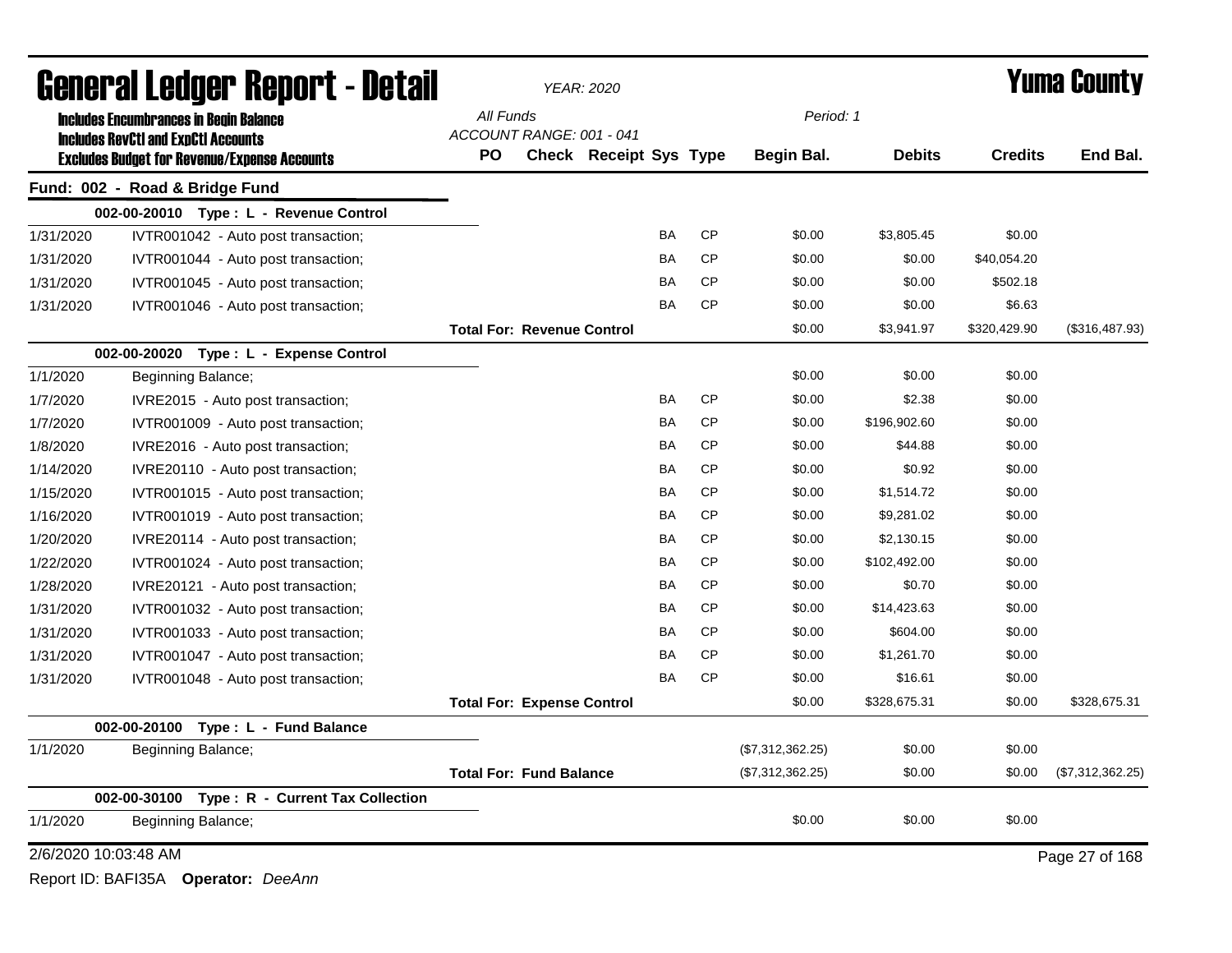| General Ledger Report - Detail<br>All Funds<br><b>Includes Encumbrances in Begin Balance</b>              |               |                |                |  |
|-----------------------------------------------------------------------------------------------------------|---------------|----------------|----------------|--|
|                                                                                                           | Period: 1     |                |                |  |
| ACCOUNT RANGE: 001 - 041<br><b>Includes RevCtI and ExpCtI Accounts</b>                                    |               |                |                |  |
| <b>Check Receipt Sys Type</b><br>Begin Bal.<br>PO.<br><b>Excludes Budget for Revenue/Expense Accounts</b> | <b>Debits</b> | <b>Credits</b> | End Bal.       |  |
| Fund: 002 - Road & Bridge Fund                                                                            |               |                |                |  |
| 002-00-30100 Type: R - Current Tax Collection                                                             |               |                |                |  |
| \$0.00<br><b>Total For: Current Tax Collection</b>                                                        | \$0.00        | \$0.00         | \$0.00         |  |
| 002-00-30105 Type: R - Current Tax Real                                                                   |               |                |                |  |
| 1/1/2020<br>\$0.00<br>Beginning Balance;                                                                  | \$0.00        | \$0.00         |                |  |
| 1/31/2020<br>IVTR001044 - Tax Apportionment Transfers;<br><b>BA</b><br><b>TR</b><br>\$0.00                | \$0.00        | \$40,054.20    |                |  |
| <b>Total For: Current Tax Real</b><br>\$0.00                                                              | \$0.00        | \$40,054.20    | (\$40,054.20)  |  |
| 002-00-30110 Type: R - Current Tax Oil and Gas                                                            |               |                |                |  |
| 1/1/2020<br>\$0.00<br>Beginning Balance;                                                                  | \$0.00        | \$0.00         |                |  |
| <b>BA</b><br><b>TR</b><br>\$0.00<br>1/31/2020<br>IVTR001039 - Tax Apportionment Transfers;                | \$0.00        | \$30.07        |                |  |
| <b>Total For: Current Tax Oil and Gas</b><br>\$0.00                                                       | \$0.00        | \$30.07        | (\$30.07)      |  |
| 002-00-30115 Type: R - Current Tax Personal Property                                                      |               |                |                |  |
| 1/1/2020<br>Beginning Balance;<br>\$0.00                                                                  | \$0.00        | \$0.00         |                |  |
| <b>TR</b><br><b>BA</b><br>1/31/2020<br>IVTR001040 - Tax Apportionment Transfers;<br>\$0.00                | \$0.00        | \$1,304.94     |                |  |
| \$0.00<br><b>Total For: Current Tax Personal Property</b>                                                 | \$0.00        | \$1,304.94     | (\$1,304.94)   |  |
| 002-00-30120 Type: R - Current Tax Mineral                                                                |               |                |                |  |
| 1/1/2020<br>\$0.00<br>Beginning Balance;                                                                  | \$0.00        | \$0.00         |                |  |
| <b>BA</b><br>1/31/2020<br>IVTR001038 - Tax Apportionment Transfers;<br><b>TR</b><br>\$0.00                | \$0.00        | \$447.83       |                |  |
| <b>Total For: Current Tax Mineral</b><br>\$0.00                                                           | \$0.00        | \$447.83       | (\$447.83)     |  |
| 002-00-30125 Type: R - Current Tax Possessory Interes                                                     |               |                |                |  |
| \$0.00<br>1/1/2020<br>Beginning Balance;                                                                  | \$0.00        | \$0.00         |                |  |
| <b>BA</b><br><b>TR</b><br>\$0.00<br>1/31/2020<br>IVTR001041 - Tax Apportionment Transfers;                | \$0.00        | \$29.81        |                |  |
| \$0.00<br><b>Total For: Current Tax Possessory Intere</b>                                                 | \$0.00        | \$29.81        | (\$29.81)      |  |
| 002-00-30130 Type: R - Current Tax State Assessed                                                         |               |                |                |  |
| 1/1/2020<br>Beginning Balance;<br>\$0.00                                                                  | \$0.00        | \$0.00         |                |  |
| 1/31/2020<br>IVTR001046 - Tax Apportionment Transfers;<br><b>BA</b><br><b>TR</b><br>\$0.00                | \$0.00        | \$6.63         |                |  |
| \$0.00<br><b>Total For: Current Tax State Assessed</b>                                                    | \$0.00        | \$6.63         | (\$6.63)       |  |
| 002-00-30135 Type: R - Current Tax Mobile Home                                                            |               |                |                |  |
| 2/6/2020 10:03:48 AM                                                                                      |               |                | Page 28 of 168 |  |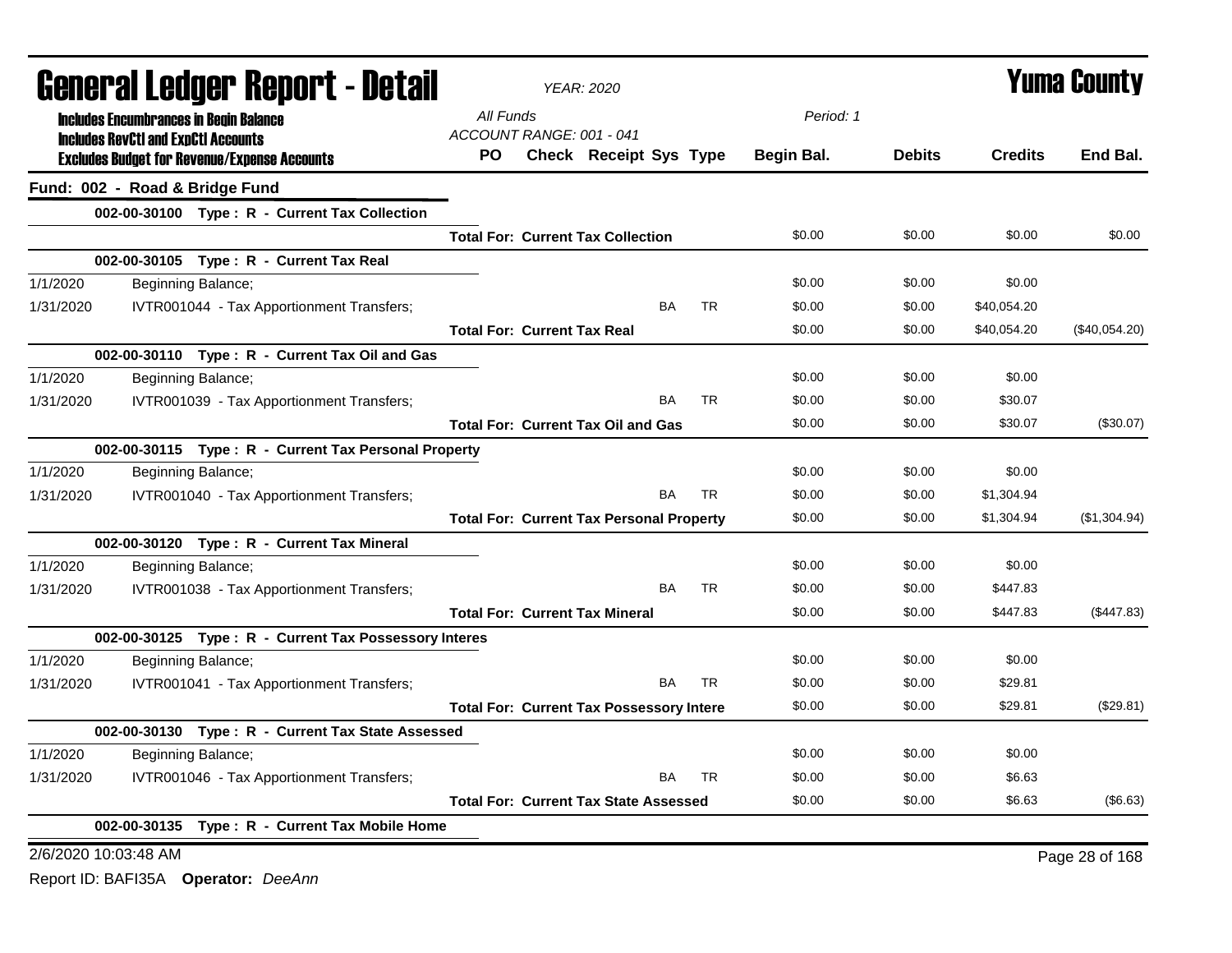| <b>General Ledger Report - Detail</b> |                                            |                                                       |           |                          | <b>YEAR: 2020</b>                              |           |            | <b>Yuma County</b> |                |                |  |
|---------------------------------------|--------------------------------------------|-------------------------------------------------------|-----------|--------------------------|------------------------------------------------|-----------|------------|--------------------|----------------|----------------|--|
|                                       |                                            | <b>Includes Encumbrances in Begin Balance</b>         | All Funds |                          |                                                |           | Period: 1  |                    |                |                |  |
|                                       | <b>Includes RevCtI and ExpCtI Accounts</b> |                                                       |           | ACCOUNT RANGE: 001 - 041 |                                                |           |            |                    |                |                |  |
|                                       |                                            | <b>Excludes Budget for Revenue/Expense Accounts</b>   | PO.       |                          | <b>Check Receipt Sys Type</b>                  |           | Begin Bal. | <b>Debits</b>      | <b>Credits</b> | End Bal.       |  |
|                                       | Fund: 002 - Road & Bridge Fund             |                                                       |           |                          |                                                |           |            |                    |                |                |  |
|                                       |                                            | 002-00-30135 Type: R - Current Tax Mobile Home        |           |                          |                                                |           |            |                    |                |                |  |
| 1/1/2020                              |                                            | Beginning Balance;                                    |           |                          |                                                |           | \$0.00     | \$0.00             | \$0.00         |                |  |
| 1/31/2020                             |                                            | IVTR001036 - Tax Apportionment Transfers;             |           |                          | <b>BA</b>                                      | <b>TR</b> | \$0.00     | \$0.00             | \$182.99       |                |  |
|                                       |                                            |                                                       |           |                          | <b>Total For: Current Tax Mobile Home</b>      |           | \$0.00     | \$0.00             | \$182.99       | (\$182.99)     |  |
|                                       |                                            | 002-00-30200 Type: R - Delinquent Tax Collection      |           |                          |                                                |           |            |                    |                |                |  |
| 1/1/2020                              |                                            | Beginning Balance;                                    |           |                          |                                                |           | \$0.00     | \$0.00             | \$0.00         |                |  |
|                                       |                                            |                                                       |           |                          | <b>Total For: Delinquent Tax Collection</b>    |           | \$0.00     | \$0.00             | \$0.00         | \$0.00         |  |
|                                       |                                            | 002-00-30205 Type: R - Delinquent Tax Real            |           |                          |                                                |           |            |                    |                |                |  |
| 1/1/2020                              |                                            | Beginning Balance;                                    |           |                          |                                                |           | \$0.00     | \$0.00             | \$0.00         |                |  |
| 1/31/2020                             |                                            | IVTR001045 - Tax Apportionment Transfers;             |           |                          | <b>BA</b>                                      | <b>TR</b> | \$0.00     | \$0.00             | \$502.18       |                |  |
|                                       |                                            |                                                       |           |                          | <b>Total For: Delinquent Tax Real</b>          |           | \$0.00     | \$0.00             | \$502.18       | (\$502.18)     |  |
|                                       |                                            | 002-00-30210 Type: R - Delinquent Tax Oil and Gas     |           |                          |                                                |           |            |                    |                |                |  |
| 1/1/2020                              |                                            | Beginning Balance;                                    |           |                          |                                                |           | \$0.00     | \$0.00             | \$0.00         |                |  |
|                                       |                                            |                                                       |           |                          | <b>Total For: Delinquent Tax Oil and Gas</b>   |           | \$0.00     | \$0.00             | \$0.00         | \$0.00         |  |
|                                       |                                            | 002-00-30215 Type: R - Delinquent Tax Mineral         |           |                          |                                                |           |            |                    |                |                |  |
| 1/1/2020                              |                                            | Beginning Balance;                                    |           |                          |                                                |           | \$0.00     | \$0.00             | \$0.00         |                |  |
|                                       |                                            |                                                       |           |                          | <b>Total For: Delinquent Tax Mineral</b>       |           | \$0.00     | \$0.00             | \$0.00         | \$0.00         |  |
|                                       |                                            | 002-00-30220 Type: R - Delinquent Tax Personal Proper |           |                          |                                                |           |            |                    |                |                |  |
| 1/1/2020                              |                                            | Beginning Balance;                                    |           |                          |                                                |           | \$0.00     | \$0.00             | \$0.00         |                |  |
|                                       |                                            |                                                       |           |                          | <b>Total For: Delinquent Tax Personal Prop</b> |           | \$0.00     | \$0.00             | \$0.00         | \$0.00         |  |
|                                       |                                            | 002-00-30225 Type: R - Delinquent Tax Possessory Rate |           |                          |                                                |           |            |                    |                |                |  |
| 1/1/2020                              |                                            | Beginning Balance;                                    |           |                          |                                                |           | \$0.00     | \$0.00             | \$0.00         |                |  |
|                                       |                                            |                                                       |           |                          | <b>Total For: Delinquent Tax Possessory Ra</b> |           | \$0.00     | \$0.00             | \$0.00         | \$0.00         |  |
|                                       |                                            | 002-00-30230 Type: R - Delinquent Tax State Assesed   |           |                          |                                                |           |            |                    |                |                |  |
| 1/1/2020                              |                                            | Beginning Balance;                                    |           |                          |                                                |           | \$0.00     | \$0.00             | \$0.00         |                |  |
|                                       |                                            |                                                       |           |                          | <b>Total For: Delinquent Tax State Assesed</b> |           | \$0.00     | \$0.00             | \$0.00         | \$0.00         |  |
|                                       |                                            | 002-00-30235 Type: R - Delinquent Tax Mobile Home     |           |                          |                                                |           |            |                    |                |                |  |
|                                       | 2/6/2020 10:03:48 AM                       |                                                       |           |                          |                                                |           |            |                    |                | Page 29 of 168 |  |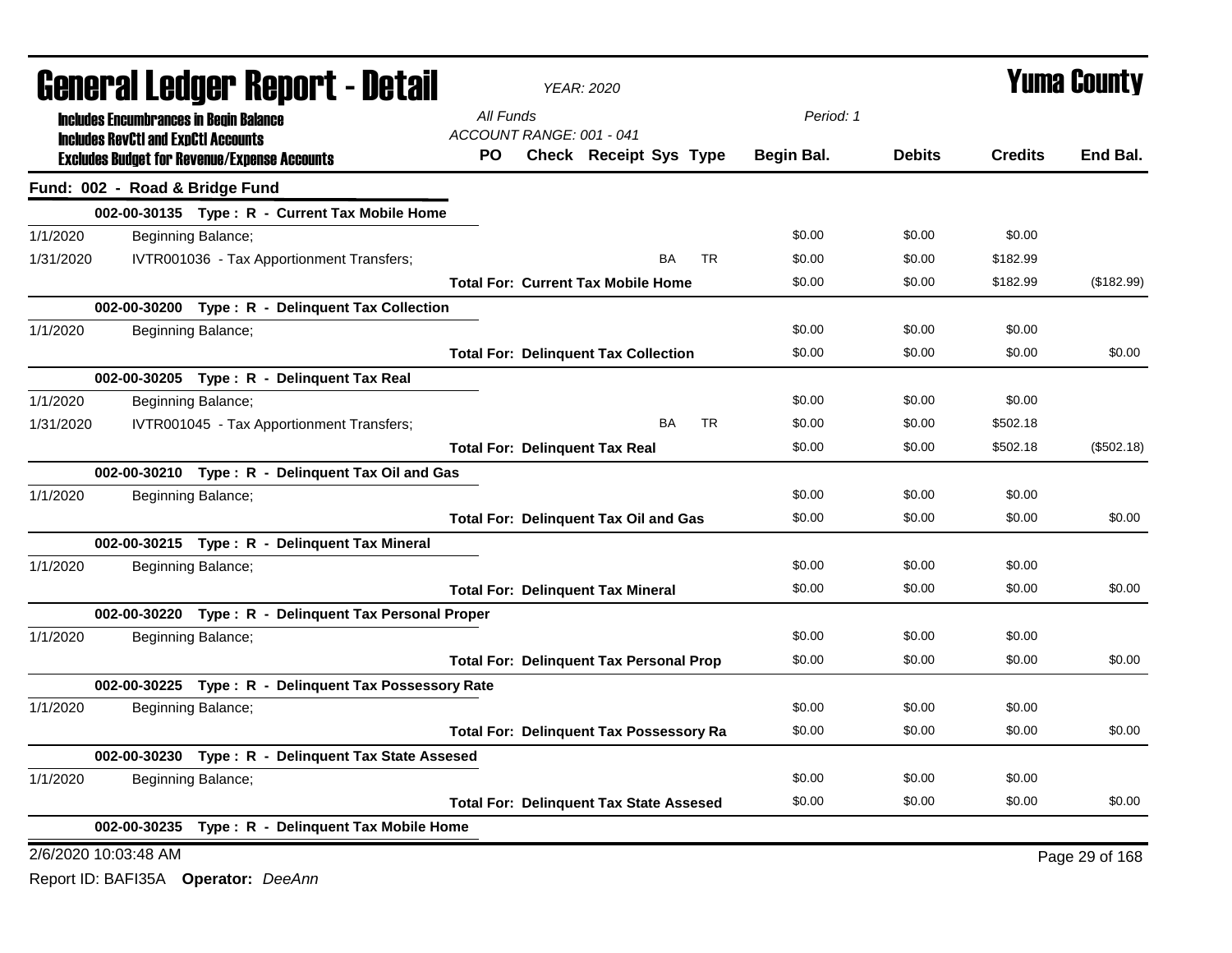|           | General Ledger Report - Detail                                                              | <b>YEAR: 2020</b>                                |            | <b>Yuma County</b> |                |           |  |
|-----------|---------------------------------------------------------------------------------------------|--------------------------------------------------|------------|--------------------|----------------|-----------|--|
|           | <b>Includes Encumbrances in Begin Balance</b><br><b>Includes RevCtI and ExpCtI Accounts</b> | All Funds<br>ACCOUNT RANGE: 001 - 041            | Period: 1  |                    |                |           |  |
|           | <b>Excludes Budget for Revenue/Expense Accounts</b>                                         | <b>PO</b><br>Check Receipt Sys Type              | Begin Bal. | <b>Debits</b>      | <b>Credits</b> | End Bal.  |  |
|           | Fund: 002 - Road & Bridge Fund                                                              |                                                  |            |                    |                |           |  |
|           | 002-00-30235 Type: R - Delinquent Tax Mobile Home                                           |                                                  |            |                    |                |           |  |
| 1/1/2020  | Beginning Balance;                                                                          |                                                  | \$0.00     | \$0.00             | \$0.00         |           |  |
| 1/31/2020 | IVTR001037 - Tax Apportionment Transfers;                                                   | BA<br><b>TR</b>                                  | \$0.00     | \$0.00             | \$0.08         |           |  |
|           |                                                                                             | <b>Total For: Delinquent Tax Mobile Home</b>     | \$0.00     | \$0.00             | \$0.08         | (\$0.08)  |  |
|           | 002-00-30240 Type: R - Deling Tax Special Assessment                                        |                                                  |            |                    |                |           |  |
| 1/1/2020  | Beginning Balance;                                                                          |                                                  | \$0.00     | \$0.00             | \$0.00         |           |  |
|           |                                                                                             | <b>Total For: Deling Tax Special Assessme</b>    | \$0.00     | \$0.00             | \$0.00         | \$0.00    |  |
|           | 002-00-30300 Type: R - Current Interest                                                     |                                                  |            |                    |                |           |  |
| 1/1/2020  | Beginning Balance;                                                                          |                                                  | \$0.00     | \$0.00             | \$0.00         |           |  |
|           |                                                                                             | <b>Total For: Current Interest</b>               | \$0.00     | \$0.00             | \$0.00         | \$0.00    |  |
|           | 002-00-30375 Type: R - Refund Interest                                                      |                                                  |            |                    |                |           |  |
| 1/1/2020  | Beginning Balance;                                                                          |                                                  | \$0.00     | \$0.00             | \$0.00         |           |  |
|           |                                                                                             | <b>Total For: Refund Interest</b>                | \$0.00     | \$0.00             | \$0.00         | \$0.00    |  |
|           | 002-00-30400 Type: R - Delinquent Interest Collection                                       |                                                  |            |                    |                |           |  |
| 1/1/2020  | Beginning Balance;                                                                          |                                                  | \$0.00     | \$0.00             | \$0.00         |           |  |
| 1/31/2020 | IVTR001035 - Tax Apportionment Transfers;                                                   | <b>TR</b><br>BA                                  | \$0.00     | \$0.00             | \$51.35        |           |  |
|           |                                                                                             | <b>Total For: Delinquent Interest Collection</b> | \$0.00     | \$0.00             | \$51.35        | (\$51.35) |  |
|           | 002-00-30500 Type: R - Miscellaneous Collections                                            |                                                  |            |                    |                |           |  |
| 1/1/2020  | Beginning Balance;                                                                          |                                                  | \$0.00     | \$0.00             | \$0.00         |           |  |
| 1/11/2020 | IVTR001008 - Transfers and Corrections<br>Transaction;                                      | <b>TR</b><br><b>BA</b>                           | \$0.00     | \$0.00             | \$136.52       |           |  |
| 1/22/2020 | IVTR001026 - Transfers and Corrections<br>Transaction:                                      | BA<br><b>TR</b>                                  | \$0.00     | \$136.52           | \$0.00         |           |  |
|           |                                                                                             | <b>Total For: Miscellaneous Collections</b>      | \$0.00     | \$136.52           | \$136.52       | \$0.00    |  |
|           | 002-00-30505 Type: R - Severance Tax                                                        |                                                  |            |                    |                |           |  |
| 1/1/2020  | Beginning Balance;                                                                          |                                                  | \$0.00     | \$0.00             | \$0.00         |           |  |
|           |                                                                                             | <b>Total For: Severance Tax</b>                  | \$0.00     | \$0.00             | \$0.00         | \$0.00    |  |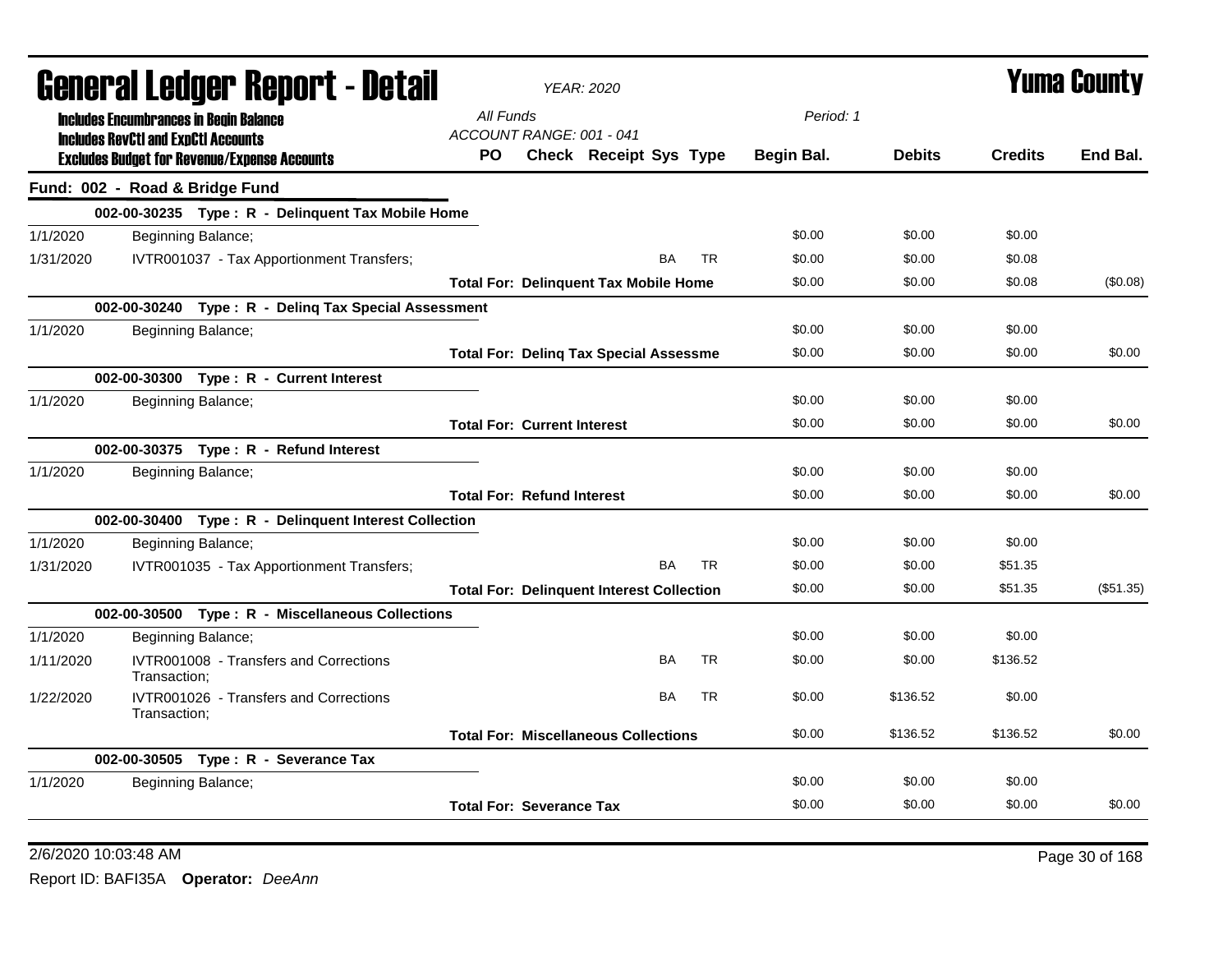| General Ledger Report - Detail |                                            |                                                     |           |                                    | <b>YEAR: 2020</b>                            |           | <b>Yuma County</b> |               |                |                |
|--------------------------------|--------------------------------------------|-----------------------------------------------------|-----------|------------------------------------|----------------------------------------------|-----------|--------------------|---------------|----------------|----------------|
|                                |                                            | <b>Includes Encumbrances in Begin Balance</b>       |           | All Funds                          |                                              |           | Period: 1          |               |                |                |
|                                | <b>Includes RevCtI and ExpCtI Accounts</b> | <b>Excludes Budget for Revenue/Expense Accounts</b> | <b>PO</b> | ACCOUNT RANGE: 001 - 041           | <b>Check Receipt Sys Type</b>                |           | Begin Bal.         | <b>Debits</b> | <b>Credits</b> | End Bal.       |
|                                |                                            | Fund: 002 - Road & Bridge Fund                      |           |                                    |                                              |           |                    |               |                |                |
|                                |                                            | 002-00-31201  Type: R - Reimbursement               |           |                                    |                                              |           |                    |               |                |                |
| 1/1/2020                       |                                            | Beginning Balance;                                  |           |                                    |                                              |           | \$0.00             | \$0.00        | \$0.00         |                |
|                                |                                            |                                                     |           | <b>Total For: Reimbursement</b>    |                                              |           | \$0.00             | \$0.00        | \$0.00         | \$0.00         |
|                                |                                            | 002-00-31305 Type: R - Wildlife Impact Assistance   |           |                                    |                                              |           |                    |               |                |                |
| 1/1/2020                       |                                            | Beginning Balance;                                  |           |                                    |                                              |           | \$0.00             | \$0.00        | \$0.00         |                |
|                                |                                            |                                                     |           |                                    | <b>Total For: Wildlife Impact Assistance</b> |           | \$0.00             | \$0.00        | \$0.00         | \$0.00         |
|                                |                                            | 002-00-31310 Type: R - DOI-PILT PAYMENT             |           |                                    |                                              |           |                    |               |                |                |
| 1/1/2020                       |                                            | Beginning Balance;                                  |           |                                    |                                              |           | \$0.00             | \$0.00        | \$0.00         |                |
|                                |                                            |                                                     |           | <b>Total For: DOI-PILT PAYMENT</b> |                                              |           | \$0.00             | \$0.00        | \$0.00         | \$0.00         |
|                                |                                            | 002-00-32100 Type: R - Transfers In                 |           |                                    |                                              |           |                    |               |                |                |
| 1/1/2020                       |                                            | Beginning Balance;                                  |           |                                    |                                              |           | \$0.00             | \$0.00        | \$0.00         |                |
| 1/31/2020                      |                                            | IVTR001042 - Tax Apportionment Transfers;           |           |                                    | BA                                           | <b>TR</b> | \$0.00             | \$3,805.45    | \$0.00         |                |
|                                |                                            |                                                     |           | <b>Total For: Transfers In</b>     |                                              |           | \$0.00             | \$3,805.45    | \$0.00         | \$3,805.45     |
|                                |                                            | 002-00-33000 Type: R - Auto Tax B Collection        |           |                                    |                                              |           |                    |               |                |                |
| 1/1/2020                       |                                            | Beginning Balance;                                  |           |                                    |                                              |           | \$0.00             | \$0.00        | \$0.00         |                |
| 1/8/2020                       |                                            | IVTR001010 - Tax Apportionment Transfers;           |           |                                    | BA                                           | <b>TR</b> | \$0.00             | \$0.00        | \$2,048.43     |                |
| 1/8/2020                       |                                            | IVTR001010 - Tax Apportionment Transfers;           |           |                                    | BA                                           | <b>TR</b> | \$0.00             | \$0.00        | \$34,206.71    |                |
| 1/8/2020                       |                                            | IVTR001010 - Tax Apportionment Transfers;           |           |                                    | BA                                           | <b>TR</b> | \$0.00             | \$0.00        | \$5,180.48     |                |
| 1/8/2020                       |                                            | IVTR001010 - Tax Apportionment Transfers;           |           |                                    | <b>BA</b>                                    | <b>TR</b> | \$0.00             | \$0.00        | \$1,024.24     |                |
| 1/8/2020                       |                                            | IVTR001010 - Tax Apportionment Transfers;           |           |                                    | <b>BA</b>                                    | <b>TR</b> | \$0.00             | \$0.00        | \$2,048.43     |                |
|                                |                                            |                                                     |           |                                    | <b>Total For: Auto Tax B Collection</b>      |           | \$0.00             | \$0.00        | \$44,508.29    | (\$44,508.29)  |
|                                |                                            | 002-00-33100 Type: R - Auto Tax A & F Collection    |           |                                    |                                              |           |                    |               |                |                |
| 1/1/2020                       |                                            | Beginning Balance;                                  |           |                                    |                                              |           | \$0.00             | \$0.00        | \$0.00         |                |
| 1/21/2020                      |                                            | IVTR001023 - Tax Apportionment Transfers;           |           |                                    | BA                                           | <b>TR</b> | \$0.00             | \$0.00        | \$1,777.59     |                |
| 1/21/2020                      |                                            | IVTR001023 - Tax Apportionment Transfers;           |           |                                    | BA                                           | <b>TR</b> | \$0.00             | \$0.00        | \$702.89       |                |
| 1/21/2020                      |                                            | IVTR001023 - Tax Apportionment Transfers;           |           |                                    | BA                                           | <b>TR</b> | \$0.00             | \$0.00        | \$351.45       |                |
| 1/21/2020                      |                                            | IVTR001023 - Tax Apportionment Transfers;           |           |                                    | BA                                           | <b>TR</b> | \$0.00             | \$0.00        | \$702.89       |                |
|                                | 2/6/2020 10:03:48 AM                       |                                                     |           |                                    |                                              |           |                    |               |                | Page 31 of 168 |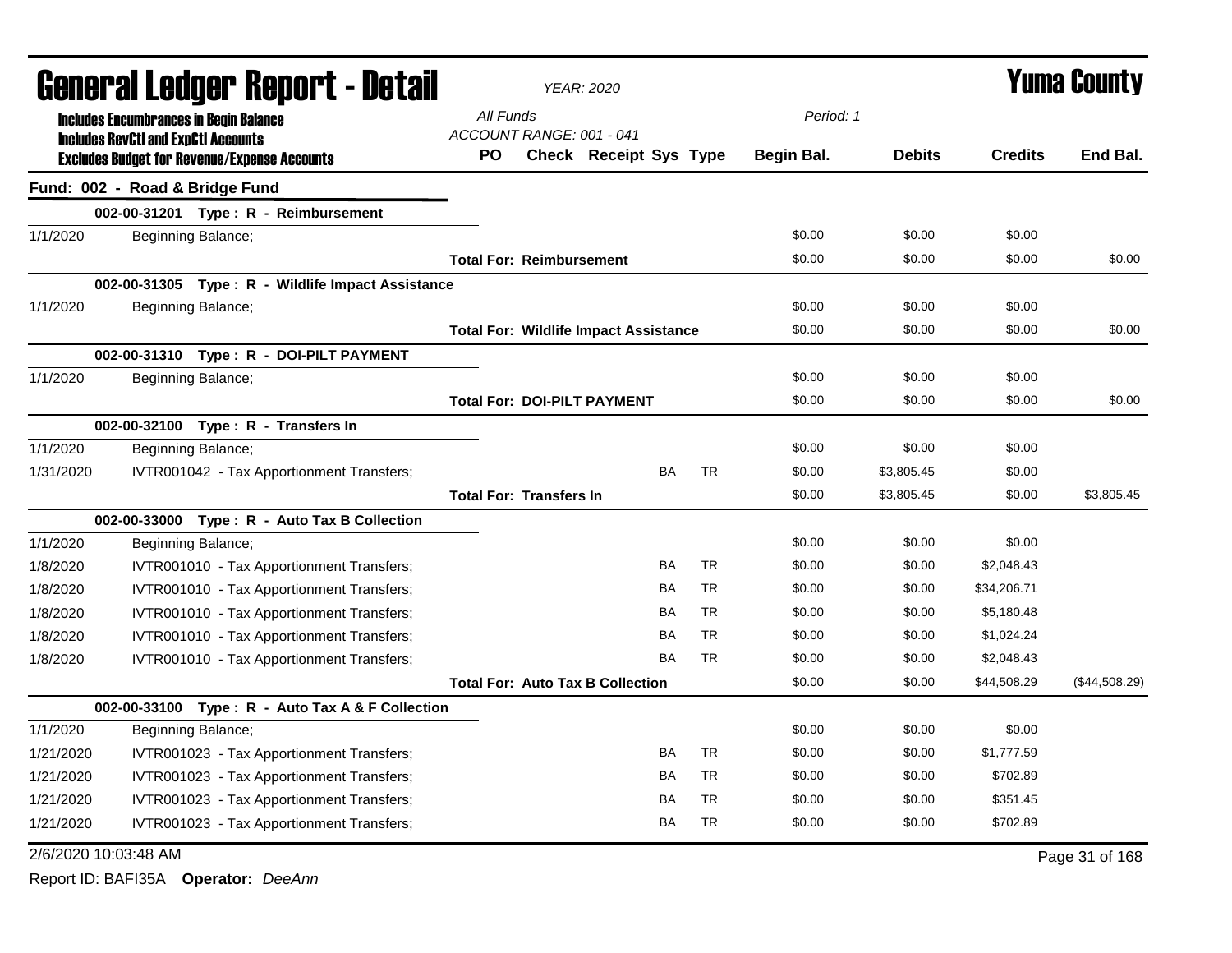|           | <b>General Ledger Report - Detail</b>                                                             |                                   | <b>YEAR: 2020</b>                               |           |           |            | <b>Yuma County</b> |                |                |  |
|-----------|---------------------------------------------------------------------------------------------------|-----------------------------------|-------------------------------------------------|-----------|-----------|------------|--------------------|----------------|----------------|--|
|           | <b>Includes Encumbrances in Begin Balance</b>                                                     | All Funds                         |                                                 |           |           | Period: 1  |                    |                |                |  |
|           | <b>Includes RevCtI and ExpCtI Accounts</b><br><b>Excludes Budget for Revenue/Expense Accounts</b> | ACCOUNT RANGE: 001 - 041<br>PO.   | <b>Check Receipt Sys Type</b>                   |           |           | Begin Bal. | <b>Debits</b>      | <b>Credits</b> | End Bal.       |  |
|           | Fund: 002 - Road & Bridge Fund                                                                    |                                   |                                                 |           |           |            |                    |                |                |  |
|           | 002-00-33100 Type: R - Auto Tax A & F Collection                                                  |                                   |                                                 |           |           |            |                    |                |                |  |
| 1/21/2020 | IVTR001023 - Tax Apportionment Transfers;                                                         |                                   |                                                 | <b>BA</b> | <b>TR</b> | \$0.00     | \$0.00             | \$11,737.43    |                |  |
|           |                                                                                                   |                                   | <b>Total For: Auto Tax A &amp; F Collection</b> |           |           | \$0.00     | \$0.00             | \$15,272.25    | (\$15,272.25)  |  |
|           | 002-00-33200 Type: R - Gas                                                                        |                                   |                                                 |           |           |            |                    |                |                |  |
| 1/1/2020  | Beginning Balance;                                                                                |                                   |                                                 |           |           | \$0.00     | \$0.00             | \$0.00         |                |  |
|           |                                                                                                   | <b>Total For: Gas</b>             |                                                 |           |           | \$0.00     | \$0.00             | \$0.00         | \$0.00         |  |
|           | 002-00-33300 Type: R - Hiway Use Tax                                                              |                                   |                                                 |           |           |            |                    |                |                |  |
| 1/1/2020  | Beginning Balance;                                                                                |                                   |                                                 |           |           | \$0.00     | \$0.00             | \$0.00         |                |  |
| 1/20/2020 | IVRE20114 STATE OF COLORADO - RE;<br>HIGHWAY USERS-DEC 2019;                                      | None                              | 18572 RE                                        |           | <b>RV</b> | \$0.00     | \$0.00             | \$213,015.10   |                |  |
|           |                                                                                                   | <b>Total For: Hiway Use Tax</b>   |                                                 |           |           | \$0.00     | \$0.00             | \$213,015.10   | (\$213,015.10) |  |
|           | 002-00-33400 Type: R - M.V. Additional                                                            |                                   |                                                 |           |           |            |                    |                |                |  |
| 1/1/2020  | Beginning Balance;                                                                                |                                   |                                                 |           |           | \$0.00     | \$0.00             | \$0.00         |                |  |
| 1/8/2020  | IVRE2016 AUTO B DISTRIBUTION - RE; DEC<br>2019:                                                   | None                              | 18483                                           | <b>RE</b> | <b>RV</b> | \$0.00     | \$0.00             | \$3,808.39     |                |  |
| 1/14/2020 | IVRE20110 STATE OF COLORADO - RE; R&B<br><b>EMISSIONS DISTRIBUTION:</b>                           | None                              | 18525                                           | <b>RE</b> | <b>RV</b> | \$0.00     | \$0.00             | \$91.77        |                |  |
|           |                                                                                                   | <b>Total For: M.V. Additional</b> |                                                 |           |           | \$0.00     | \$0.00             | \$3,900.16     | (\$3,900.16)   |  |
|           | 002-00-33500 Type: R - Gravel                                                                     |                                   |                                                 |           |           |            |                    |                |                |  |
| 1/1/2020  | Beginning Balance;                                                                                |                                   |                                                 |           |           | \$0.00     | \$0.00             | \$0.00         |                |  |
|           |                                                                                                   | <b>Total For: Gravel</b>          |                                                 |           |           | \$0.00     | \$0.00             | \$0.00         | \$0.00         |  |
|           | 002-00-33600 Type: R - Rental                                                                     |                                   |                                                 |           |           |            |                    |                |                |  |
| 1/1/2020  | Beginning Balance;                                                                                |                                   |                                                 |           |           | \$0.00     | \$0.00             | \$0.00         |                |  |
| 1/7/2020  | IVRE2015 YC DEC RENT - RE; 001-000-4930;<br>02-000-4930                                           | None                              | 18467                                           | <b>RE</b> | <b>RV</b> | \$0.00     | \$0.00             | \$50.00        |                |  |
| 1/7/2020  | IVRE2015 YC DEC RENT - RE; 001-000-4930;<br>02-000-4930                                           | None                              | 18467                                           | <b>RE</b> | <b>RV</b> | \$0.00     | \$0.00             | \$111.00       |                |  |
| 1/7/2020  | <b>IVRE2015 YC D KILPATRICK DEC SEW FEE -</b><br>RE; R&B Dept; 02-000-4930                        | None                              | 18468                                           | <b>RE</b> | <b>RV</b> | \$0.00     | \$0.00             | \$25.00        |                |  |
|           | 2/6/2020 10:03:48 AM                                                                              |                                   |                                                 |           |           |            |                    |                | Page 32 of 168 |  |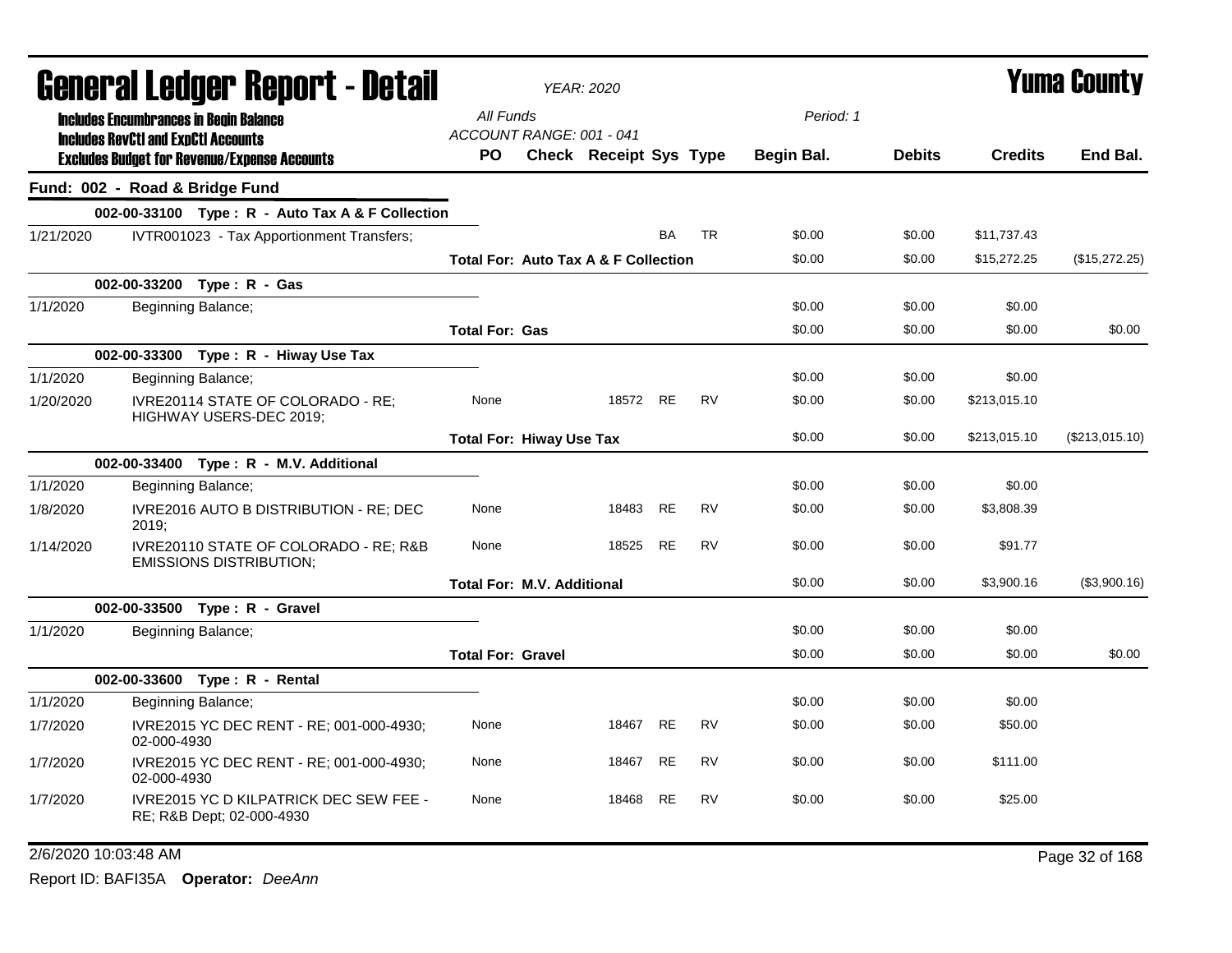| <b>General Ledger Report - Detail</b>                                          | <b>YEAR: 2020</b>                          | <b>Yuma County</b> |               |                |                |
|--------------------------------------------------------------------------------|--------------------------------------------|--------------------|---------------|----------------|----------------|
| <b>Includes Encumbrances in Begin Balance</b>                                  | All Funds                                  | Period: 1          |               |                |                |
| <b>Includes RevCtI and ExpCtI Accounts</b>                                     | ACCOUNT RANGE: 001 - 041                   |                    |               |                |                |
| <b>Excludes Budget for Revenue/Expense Accounts</b>                            | <b>PO</b><br><b>Check Receipt Sys Type</b> | Begin Bal.         | <b>Debits</b> | <b>Credits</b> | End Bal.       |
| Fund: 002 - Road & Bridge Fund                                                 |                                            |                    |               |                |                |
| 002-00-33600 Type: R - Rental                                                  |                                            |                    |               |                |                |
|                                                                                | <b>Total For: Rental</b>                   | \$0.00             | \$0.00        | \$186.00       | (\$186.00)     |
| 002-00-33605 Type: R - Insurance Refund                                        |                                            |                    |               |                |                |
| 1/1/2020<br>Beginning Balance;                                                 |                                            | \$0.00             | \$0.00        | \$0.00         |                |
|                                                                                | <b>Total For: Insurance Refund</b>         | \$0.00             | \$0.00        | \$0.00         | \$0.00         |
| 002-00-33610 Type: R - Machine Hire                                            |                                            |                    |               |                |                |
| 1/1/2020<br>Beginning Balance;                                                 |                                            | \$0.00             | \$0.00        | \$0.00         |                |
|                                                                                | <b>Total For: Machine Hire</b>             | \$0.00             | \$0.00        | \$0.00         | \$0.00         |
| 002-00-33615 Type: R - Sale of Surplus Items                                   |                                            |                    |               |                |                |
| 1/1/2020<br>Beginning Balance;                                                 |                                            | \$0.00             | \$0.00        | \$0.00         |                |
| <b>IVRE2016 FROG SALVAGE TRK&amp;GRAD</b><br>1/8/2020<br>TIRES - RE; R&B Dept; | 18486 RE<br>RV<br>None                     | \$0.00             | \$0.00        | \$680.00       |                |
|                                                                                | <b>Total For: Sale of Surplus Items</b>    | \$0.00             | \$0.00        | \$680.00       | (\$680.00)     |
| 002-00-33620 Type: R - Sale of Fixed Assets                                    |                                            |                    |               |                |                |
| 1/1/2020<br>Beginning Balance;                                                 |                                            | \$0.00             | \$0.00        | \$0.00         |                |
|                                                                                | <b>Total For: Sale of Fixed Assets</b>     | \$0.00             | \$0.00        | \$0.00         | \$0.00         |
| 002-00-33625 Type: R - EIAF Grant                                              |                                            |                    |               |                |                |
| 1/1/2020<br>Beginning Balance;                                                 |                                            | \$0.00             | \$0.00        | \$0.00         |                |
|                                                                                | <b>Total For: EIAF Grant</b>               | \$0.00             | \$0.00        | \$0.00         | \$0.00         |
| 002-00-33630 Type: R - Mineral Leasing                                         |                                            |                    |               |                |                |
| 1/1/2020<br>Beginning Balance;                                                 |                                            | \$0.00             | \$0.00        | \$0.00         |                |
|                                                                                | <b>Total For: Mineral Leasing</b>          | \$0.00             | \$0.00        | \$0.00         | \$0.00         |
| 002-00-33650 Type: R - Road Impact Fees                                        |                                            |                    |               |                |                |
| 1/1/2020<br>Beginning Balance;                                                 |                                            | \$0.00             | \$0.00        | \$0.00         |                |
|                                                                                | <b>Total For: Road Impact Fees</b>         | \$0.00             | \$0.00        | \$0.00         | \$0.00         |
| 002-00-38400 Type: R - Permits                                                 |                                            |                    |               |                |                |
| 1/1/2020<br>Beginning Balance;                                                 |                                            | \$0.00             | \$0.00        | \$0.00         |                |
| 2/6/2020 10:03:48 AM                                                           |                                            |                    |               |                | Page 33 of 168 |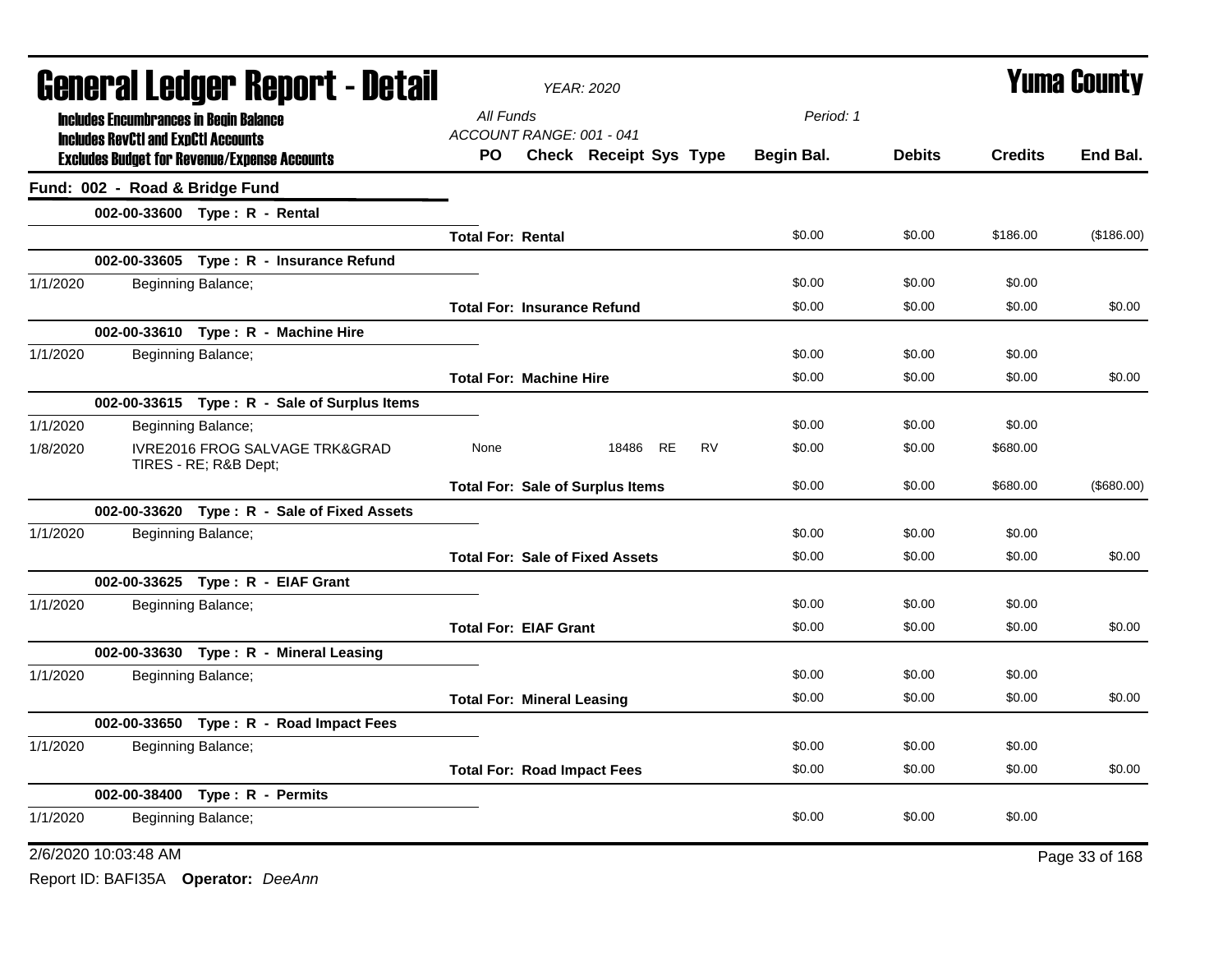|           | General Ledger Report - Detail                                                              |                           | <b>YEAR: 2020</b>               |       |           |           |            | Yuma Countv   |                |              |  |
|-----------|---------------------------------------------------------------------------------------------|---------------------------|---------------------------------|-------|-----------|-----------|------------|---------------|----------------|--------------|--|
|           | <b>Includes Encumbrances in Begin Balance</b><br><b>Includes RevCtI and ExpCtI Accounts</b> | All Funds                 | ACCOUNT RANGE: 001 - 041        |       |           |           | Period: 1  |               |                |              |  |
|           | <b>Excludes Budget for Revenue/Expense Accounts</b>                                         | PO                        | <b>Check Receipt Sys Type</b>   |       |           |           | Begin Bal. | <b>Debits</b> | <b>Credits</b> | End Bal.     |  |
|           | Fund: 002 - Road & Bridge Fund                                                              |                           |                                 |       |           |           |            |               |                |              |  |
|           | 002-00-38400 Type: R - Permits                                                              |                           |                                 |       |           |           |            |               |                |              |  |
| 1/7/2020  | IVRE2015 CHS - RE; DIVIDENDS-2019<br>REVENUE;                                               | None                      |                                 | 18455 | <b>RE</b> | <b>RV</b> | \$0.00     | \$0.00        | \$51.50        |              |  |
| 1/28/2020 | IVRE20121 STAR HOUSE MOVING LLC - RE;<br>OVERSIZE PERMIN; CHAMBERLIN HOUSE                  | None                      |                                 | 18659 | <b>RE</b> | <b>RV</b> | \$0.00     | \$0.00        | \$70.00        |              |  |
|           |                                                                                             | <b>Total For: Permits</b> |                                 |       |           |           | \$0.00     | \$0.00        | \$121.50       | (\$121.50)   |  |
|           | 002-00-49000 Type: X - Warrants Paid                                                        |                           |                                 |       |           |           |            |               |                |              |  |
| 1/1/2020  | Beginning Balance;                                                                          |                           |                                 |       |           |           | \$0.00     | \$0.00        | \$0.00         |              |  |
| 1/7/2020  | IVTR001009 - Transfers and Corrections<br>Transaction:                                      |                           |                                 |       | <b>BA</b> | <b>TR</b> | \$0.00     | \$196,902.60  | \$0.00         |              |  |
| 1/15/2020 | IVTR001015 - Transfers and Corrections<br>Transaction:                                      |                           |                                 |       | <b>BA</b> | <b>TR</b> | \$0.00     | \$1,514.72    | \$0.00         |              |  |
| 1/16/2020 | IVTR001019 - Transfers and Corrections<br>Transaction;                                      |                           |                                 |       | <b>BA</b> | <b>TR</b> | \$0.00     | \$9,281.02    | \$0.00         |              |  |
| 1/22/2020 | IVTR001024 - Transfers and Corrections<br>Transaction:                                      |                           |                                 |       | <b>BA</b> | <b>TR</b> | \$0.00     | \$102,492.00  | \$0.00         |              |  |
| 1/31/2020 | IVTR001032 - Transfers and Corrections<br>Transaction;                                      |                           |                                 |       | <b>BA</b> | <b>TR</b> | \$0.00     | \$14,423.63   | \$0.00         |              |  |
| 1/31/2020 | IVTR001033 - Transfers and Corrections<br>Transaction:                                      |                           |                                 |       | <b>BA</b> | <b>TR</b> | \$0.00     | \$604.00      | \$0.00         |              |  |
|           |                                                                                             |                           | <b>Total For: Warrants Paid</b> |       |           |           | \$0.00     | \$325,217.97  | \$0.00         | \$325,217.97 |  |
|           | 002-00-49100 Type: X - Treasurer Fees                                                       |                           |                                 |       |           |           |            |               |                |              |  |
| 1/1/2020  | Beginning Balance;                                                                          |                           |                                 |       |           |           | \$0.00     | \$0.00        | \$0.00         |              |  |
| 1/7/2020  | IVRE2015 Treasurer Fee - RE; Treasurer Fee<br>Receipt; Treasurer Fee Processing             | None                      |                                 | 18474 | <b>RE</b> | <b>RV</b> | \$0.00     | \$0.52        | \$0.00         |              |  |
| 1/7/2020  | IVRE2015 Treasurer Fee - RE; Treasurer Fee<br>Receipt; Treasurer Fee Processing             | None                      |                                 | 18475 | RE        | <b>RV</b> | \$0.00     | \$1.86        | \$0.00         |              |  |
| 1/8/2020  | IVRE2016 Treasurer Fee - RE; Treasurer Fee<br>Receipt; Treasurer Fee Processing             | None                      |                                 | 18489 | RE        | <b>RV</b> | \$0.00     | \$6.80        | \$0.00         |              |  |
| 1/8/2020  | IVRE2016 Treasurer Fee - RE; Treasurer Fee<br>Receipt; Treasurer Fee Processing             | None                      |                                 | 18490 | <b>RE</b> | <b>RV</b> | \$0.00     | \$38.08       | \$0.00         |              |  |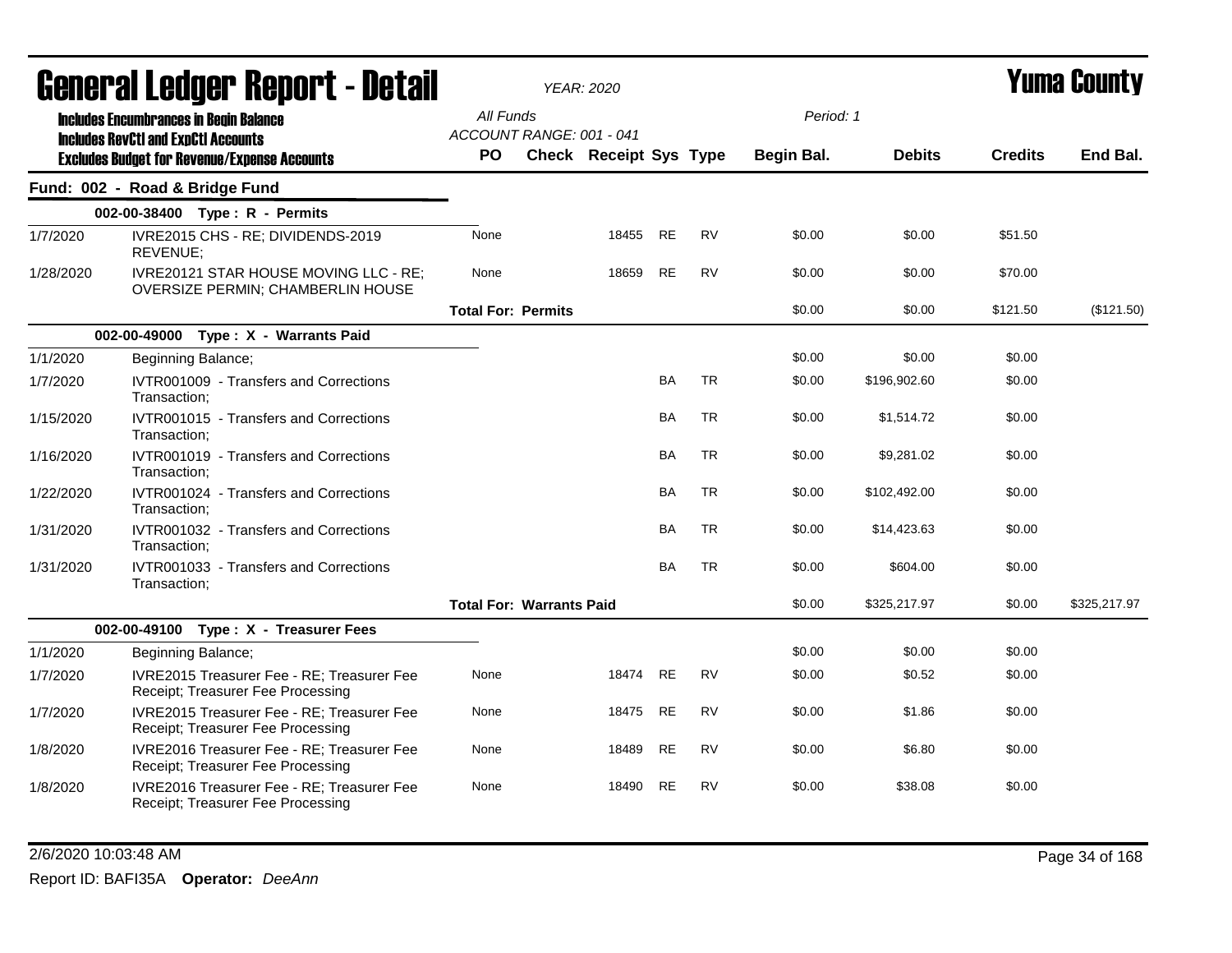|           |                                            | qangi.si fanñal. Kehol. ( - darsii                                               |                                        |           |                                               | YEAR: 2020                    |           |           |                   |                                  |                | Tunia Gounty  |  |  |
|-----------|--------------------------------------------|----------------------------------------------------------------------------------|----------------------------------------|-----------|-----------------------------------------------|-------------------------------|-----------|-----------|-------------------|----------------------------------|----------------|---------------|--|--|
|           |                                            | <b>Includes Encumbrances in Begin Balance</b>                                    |                                        | All Funds | ACCOUNT RANGE: 001 - 041                      |                               |           |           | Period: 1         |                                  |                |               |  |  |
|           | <b>Includes RevCtI and ExpCtI Accounts</b> | <b>Excludes Budget for Revenue/Expense Accounts</b>                              |                                        | PO.       |                                               | <b>Check Receipt Sys Type</b> |           |           | <b>Begin Bal.</b> | <b>Debits</b>                    | <b>Credits</b> | End Bal.      |  |  |
|           |                                            | Fund: 002 - Road & Bridge Fund                                                   |                                        |           |                                               |                               |           |           |                   |                                  |                |               |  |  |
|           |                                            | 002-00-49100 Type: X - Treasurer Fees                                            |                                        |           |                                               |                               |           |           |                   |                                  |                |               |  |  |
| 1/14/2020 |                                            | IVRE20110 Treasurer Fee - RE; Treasurer Fee<br>Receipt; Treasurer Fee Processing |                                        | None      |                                               | 18532 RE                      |           | <b>RV</b> | \$0.00            | \$0.92                           | \$0.00         |               |  |  |
| 1/20/2020 |                                            | IVRE20114 Treasurer Fee - RE; Treasurer Fee<br>Receipt; Treasurer Fee Processing |                                        | None      |                                               | 18575 RE                      |           | RV        | \$0.00            | \$2,130.15                       | \$0.00         |               |  |  |
| 1/28/2020 |                                            | IVRE20121 Treasurer Fee - RE; Treasurer Fee<br>Receipt; Treasurer Fee Processing |                                        | None      |                                               | 18664                         | <b>RE</b> | <b>RV</b> | \$0.00            | \$0.70                           | \$0.00         |               |  |  |
| 1/31/2020 |                                            | IVTR001047 - Tax Apportionment Transfers;                                        |                                        |           |                                               |                               | <b>BA</b> | <b>TR</b> | \$0.00            | \$1,261.70                       | \$0.00         |               |  |  |
| 1/31/2020 |                                            | IVTR001048 - Tax Apportionment Transfers;                                        |                                        |           |                                               |                               | <b>BA</b> | <b>TR</b> | \$0.00            | \$16.61                          | \$0.00         |               |  |  |
|           |                                            |                                                                                  |                                        |           | <b>Total For: Treasurer Fees</b>              |                               |           |           | \$0.00            | \$3,457.34                       | \$0.00         | \$3,457.34    |  |  |
|           |                                            | 002-00-49300 Type: X - Bank Fee & Charges                                        |                                        |           |                                               |                               |           |           |                   |                                  |                |               |  |  |
| 1/1/2020  |                                            | Beginning Balance;                                                               |                                        |           |                                               |                               |           |           | \$0.00            | \$0.00                           | \$0.00         |               |  |  |
|           |                                            |                                                                                  |                                        |           | <b>Total For: Bank Fee &amp; Charges</b>      |                               |           |           | \$0.00            | \$0.00                           | \$0.00         | \$0.00        |  |  |
|           |                                            | 002-00-49400 Type: X - City of Yuma - Transfer Out                               |                                        |           |                                               |                               |           |           |                   |                                  |                |               |  |  |
| 1/1/2020  |                                            | Beginning Balance;                                                               |                                        |           |                                               |                               |           |           | \$0.00            | \$0.00                           | \$0.00         |               |  |  |
|           |                                            |                                                                                  |                                        |           | <b>Total For: City of Yuma - Transfer Out</b> |                               |           |           | \$0.00            | \$0.00                           | \$0.00         | \$0.00        |  |  |
|           |                                            | 002-00-49401 Type: X - Transfer Out                                              |                                        |           |                                               |                               |           |           |                   |                                  |                |               |  |  |
| 1/1/2020  |                                            | Beginning Balance;                                                               |                                        |           |                                               |                               |           |           | \$0.00            | \$0.00                           | \$0.00         |               |  |  |
|           |                                            |                                                                                  |                                        |           | <b>Total For: Transfer Out</b>                |                               |           |           | \$0.00            | \$0.00                           | \$0.00         | \$0.00        |  |  |
|           |                                            | 002-00-49405 Type: X - City of Wray-Transfer Out                                 |                                        |           |                                               |                               |           |           |                   |                                  |                |               |  |  |
| 1/1/2020  |                                            | Beginning Balance;                                                               |                                        |           |                                               |                               |           |           | \$0.00            | \$0.00                           | \$0.00         |               |  |  |
|           |                                            |                                                                                  |                                        |           | <b>Total For: City of Wray-Transfer Out</b>   |                               |           |           | \$0.00            | \$0.00                           | \$0.00         | \$0.00        |  |  |
|           |                                            | 002-00-49410 Type: X - City of Eckley-Transfer Out                               |                                        |           |                                               |                               |           |           |                   |                                  |                |               |  |  |
| 1/1/2020  |                                            | Beginning Balance;                                                               |                                        |           |                                               |                               |           |           | \$0.00            | \$0.00                           | \$0.00         |               |  |  |
|           |                                            |                                                                                  |                                        |           | <b>Total For: City of Eckley-Transfer Out</b> |                               |           |           | \$0.00            | \$0.00                           | \$0.00         | \$0.00        |  |  |
|           |                                            |                                                                                  | Fund: 002 - Road & Bridge Fund Totals: |           |                                               |                               |           |           | \$0.00            | \$985,664.46                     | \$973,477.08   | \$12,187.38   |  |  |
|           |                                            |                                                                                  | <b>Total Fund Revenues:</b>            |           | \$316,487.93                                  | <b>Total Fund Expenses:</b>   |           |           | \$328,675.31      | <b>Net Revenue Over Expense:</b> |                | (\$12,187.38) |  |  |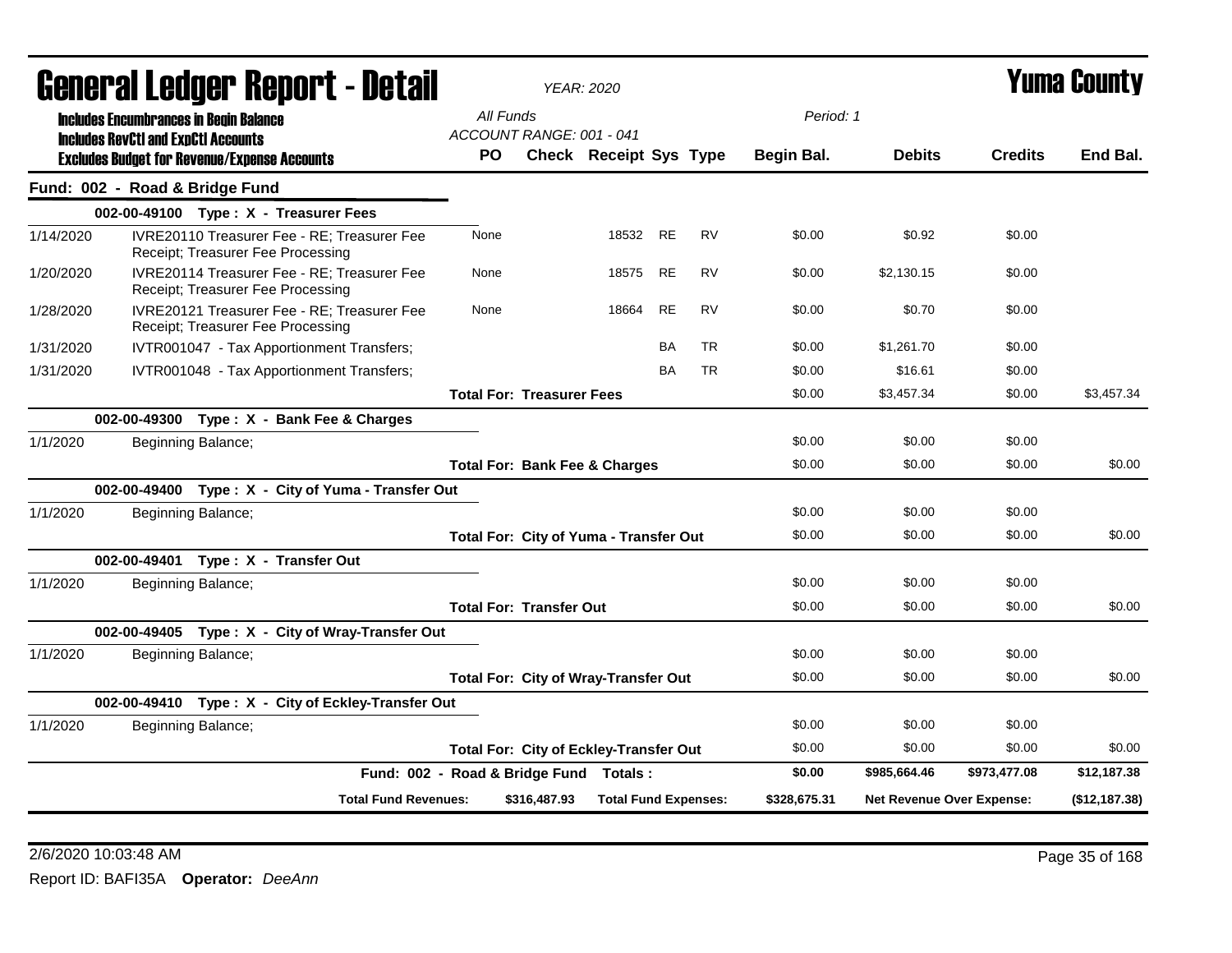| General Ledger Report - Detail |                                                                     |           |                          | <b>YEAR: 2020</b>      |           |           | Yuma Countv  |               |                |          |
|--------------------------------|---------------------------------------------------------------------|-----------|--------------------------|------------------------|-----------|-----------|--------------|---------------|----------------|----------|
|                                | <b>Includes Encumbrances in Begin Balance</b>                       | All Funds |                          |                        |           |           | Period: 1    |               |                |          |
|                                | <b>Includes RevCtI and ExpCtI Accounts</b>                          |           | ACCOUNT RANGE: 001 - 041 |                        |           |           |              |               |                |          |
|                                | <b>Excludes Budget for Revenue/Expense Accounts</b>                 | PO        |                          | Check Receipt Sys Type |           |           | Begin Bal.   | <b>Debits</b> | <b>Credits</b> | End Bal. |
|                                | Fund: 003 - Human Services Fund                                     |           |                          |                        |           |           |              |               |                |          |
|                                | 003-00-10000 Type: A - Cash Account                                 |           |                          |                        |           |           |              |               |                |          |
| 1/1/2020                       | Beginning Balance;                                                  |           |                          |                        |           |           | \$688,906.60 | \$0.00        | \$0.00         |          |
| 1/3/2020                       | IVRE2012 STATE OF COLORADO - RE; CHILD<br><b>WELFARE REIMB:</b>     | None      |                          | 18442                  | <b>RE</b> | <b>RV</b> | \$0.00       | \$1,496.47    | \$0.00         |          |
| 1/7/2020                       | IVMD001008 Cash Transaction - MD:AP#1<br>1.7.2020 PER FINANCE;      |           |                          |                        | BA        | CD        | \$0.00       | \$0.00        | \$37,167.86    |          |
| 1/7/2020                       | IVMD001008 Cash Transaction - MD:DHS DEC<br>ACH PAYROLL;            |           |                          |                        | BA        | CD        | \$0.00       | \$0.00        | \$34,963.42    |          |
| 1/7/2020                       | IVMD001008 Cash Transaction - MD:DHS DEC<br><b>ACH PAYROLL FEE:</b> |           |                          |                        | BA        | CD        | \$0.00       | \$0.00        | \$27.90        |          |
| 1/11/2020                      | IVTR001008 - Transfer Cash Transaction;                             |           |                          |                        | <b>BA</b> | CD        | \$0.00       | \$53.98       | \$0.00         |          |
| 1/16/2020                      | IVMD001017 Cash Transaction -<br>MD:AP#11162020 PER FINANCE;        |           |                          |                        | BA        | CD.       | \$0.00       | \$0.00        | \$17.735.45    |          |
| 1/16/2020                      | IVRE20112 P.BROWN DHS CS APPLICATION -<br>RE; DHS Dept;             | None      |                          | 18547                  | <b>RE</b> | <b>RV</b> | \$0.00       | \$20.00       | \$0.00         |          |
| 1/22/2020                      | IVTR001026 - Transfer Cash Transaction;                             |           |                          |                        | BA        | CD.       | \$0.00       | \$0.00        | \$53.98        |          |
| 1/30/2020                      | IVRE20123 YC HHS - RE; OAP REIMB/IV-D<br>APP;                       | None      |                          | 18682                  | <b>RE</b> | <b>RV</b> | \$0.00       | \$140.00      | \$0.00         |          |
| 1/31/2020                      | IVMD001033 Cash Transaction -<br>MD:ACCOUNTS PAYABLE PER FINANC;    |           |                          |                        | BA        | CD        | \$0.00       | \$0.00        | \$11,450.40    |          |
| 1/31/2020                      | IVTR001035 - Cash Transaction;                                      |           |                          |                        | <b>BA</b> | CD        | \$0.00       | \$20.30       | \$0.00         |          |
| 1/31/2020                      | IVTR001036 - Cash Transaction;                                      |           |                          |                        | BA        | CD        | \$0.00       | \$72.35       | \$0.00         |          |
| 1/31/2020                      | IVTR001037 - Cash Transaction;                                      |           |                          |                        | BA        | CD        | \$0.00       | \$0.03        | \$0.00         |          |
| 1/31/2020                      | IVTR001038 - Cash Transaction;                                      |           |                          |                        | BA        | <b>CD</b> | \$0.00       | \$177.09      | \$0.00         |          |
| 1/31/2020                      | IVTR001039 - Cash Transaction;                                      |           |                          |                        | <b>BA</b> | CD        | \$0.00       | \$11.89       | \$0.00         |          |
| 1/31/2020                      | IVTR001040 - Cash Transaction;                                      |           |                          |                        | BA        | CD        | \$0.00       | \$515.99      | \$0.00         |          |
| 1/31/2020                      | IVTR001041 - Cash Transaction;                                      |           |                          |                        | BA        | CD        | \$0.00       | \$11.79       | \$0.00         |          |
| 1/31/2020                      | IVTR001044 - Cash Transaction;                                      |           |                          |                        | BA        | <b>CD</b> | \$0.00       | \$15,837.96   | \$0.00         |          |
| 1/31/2020                      | IVTR001045 - Cash Transaction;                                      |           |                          |                        | BA        | CD        | \$0.00       | \$198.57      | \$0.00         |          |
| 1/31/2020                      | IVTR001046 - Cash Transaction;                                      |           |                          |                        | <b>BA</b> | CD        | \$0.00       | \$2.60        | \$0.00         |          |

2/6/2020 10:03:48 AM Page 36 of 168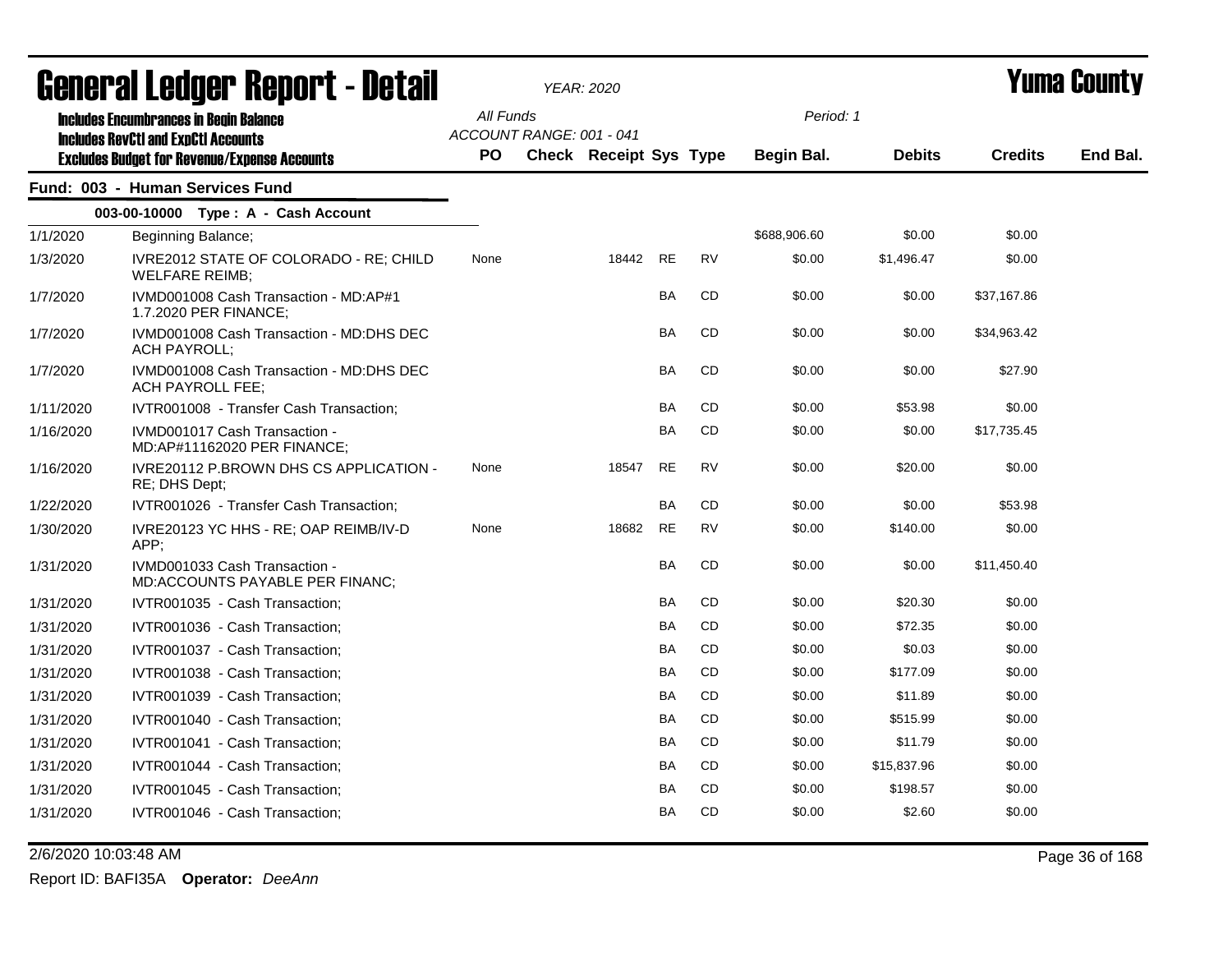|           | General Ledger Report - Detail                                                                    |           | <b>YEAR: 2020</b>                                  |           |           |              | <b>Yuma County</b> |                |              |  |
|-----------|---------------------------------------------------------------------------------------------------|-----------|----------------------------------------------------|-----------|-----------|--------------|--------------------|----------------|--------------|--|
|           | <b>Includes Encumbrances in Begin Balance</b>                                                     | All Funds |                                                    |           |           |              | Period: 1          |                |              |  |
|           | <b>Includes RevCtI and ExpCtI Accounts</b><br><b>Excludes Budget for Revenue/Expense Accounts</b> | <b>PO</b> | ACCOUNT RANGE: 001 - 041<br>Check Receipt Sys Type |           |           | Begin Bal.   | <b>Debits</b>      | <b>Credits</b> | End Bal.     |  |
|           | Fund: 003 - Human Services Fund                                                                   |           |                                                    |           |           |              |                    |                |              |  |
|           | 003-00-10000 Type: A - Cash Account                                                               |           |                                                    |           |           |              |                    |                |              |  |
| 1/31/2020 | IVRE20124 STATE OF COLORADO - RE; HHS-<br>STATE REMITTED;                                         | None      | 18689                                              | <b>RE</b> | <b>RV</b> | \$0.00       | \$58,049.66        | \$0.00         |              |  |
| 1/31/2020 | IVRE20124 STATE OF COLORADO - RE; HCPF-<br>4TH QTR; 2019 REVENUE                                  | None      | 18691                                              | <b>RE</b> | <b>RV</b> | \$0.00       | \$11,639.62        | \$0.00         |              |  |
| 1/31/2020 | IVRE20124 STATE OF COLORADO - RE; HHS<br>STATE REMITTED ADDITIONAL; 2019<br><b>REVENUE</b>        | None      | 18712                                              | RE        | <b>RV</b> | \$0.00       | \$124.43           | \$0.00         |              |  |
|           |                                                                                                   |           | <b>Total For: Cash Account</b>                     |           |           | \$688,906.60 | \$88,372.73        | \$101,399.01   | \$675,880.32 |  |
|           | 003-00-20000 Type : L - Accounts Payable                                                          |           |                                                    |           |           |              |                    |                |              |  |
| 1/1/2020  | Beginning Balance;                                                                                |           |                                                    |           |           | \$0.00       | \$0.00             | \$0.00         |              |  |
|           |                                                                                                   |           | <b>Total For: Accounts Payable</b>                 |           |           | \$0.00       | \$0.00             | \$0.00         | \$0.00       |  |
|           | 003-00-20010 Type: L - Revenue Control                                                            |           |                                                    |           |           |              |                    |                |              |  |
| 1/1/2020  | Beginning Balance;                                                                                |           |                                                    |           |           | \$0.00       | \$0.00             | \$0.00         |              |  |
| 1/3/2020  | IVRE2012 - Auto post transaction;                                                                 |           |                                                    | <b>BA</b> | <b>CP</b> | \$0.00       | \$0.00             | \$1,496.47     |              |  |
| 1/11/2020 | IVTR001008 - Auto post transaction;                                                               |           |                                                    | <b>BA</b> | <b>CP</b> | \$0.00       | \$0.00             | \$53.98        |              |  |
| 1/16/2020 | IVRE20112 - Auto post transaction;                                                                |           |                                                    | <b>BA</b> | <b>CP</b> | \$0.00       | \$0.00             | \$20.00        |              |  |
| 1/22/2020 | IVTR001026 - Auto post transaction;                                                               |           |                                                    | <b>BA</b> | <b>CP</b> | \$0.00       | \$53.98            | \$0.00         |              |  |
| 1/30/2020 | IVRE20123 - Auto post transaction;                                                                |           |                                                    | BA        | <b>CP</b> | \$0.00       | \$0.00             | \$140.00       |              |  |
| 1/31/2020 | IVRE20124 - Auto post transaction;                                                                |           |                                                    | <b>BA</b> | <b>CP</b> | \$0.00       | \$0.00             | \$69,813.71    |              |  |
| 1/31/2020 | IVTR001035 - Auto post transaction;                                                               |           |                                                    | <b>BA</b> | <b>CP</b> | \$0.00       | \$0.00             | \$20.30        |              |  |
| 1/31/2020 | IVTR001036 - Auto post transaction;                                                               |           |                                                    | <b>BA</b> | <b>CP</b> | \$0.00       | \$0.00             | \$72.35        |              |  |
| 1/31/2020 | IVTR001037 - Auto post transaction;                                                               |           |                                                    | <b>BA</b> | <b>CP</b> | \$0.00       | \$0.00             | \$0.03         |              |  |
| 1/31/2020 | IVTR001038 - Auto post transaction;                                                               |           |                                                    | <b>BA</b> | <b>CP</b> | \$0.00       | \$0.00             | \$177.09       |              |  |
| 1/31/2020 | IVTR001039 - Auto post transaction;                                                               |           |                                                    | <b>BA</b> | <b>CP</b> | \$0.00       | \$0.00             | \$11.89        |              |  |
| 1/31/2020 | IVTR001040 - Auto post transaction;                                                               |           |                                                    | <b>BA</b> | <b>CP</b> | \$0.00       | \$0.00             | \$515.99       |              |  |
| 1/31/2020 | IVTR001041 - Auto post transaction;                                                               |           |                                                    | BA        | <b>CP</b> | \$0.00       | \$0.00             | \$11.79        |              |  |
| 1/31/2020 | IVTR001044 - Auto post transaction;                                                               |           |                                                    | <b>BA</b> | <b>CP</b> | \$0.00       | \$0.00             | \$15,837.96    |              |  |

#### 2/6/2020 10:03:48 AM Page 37 of 168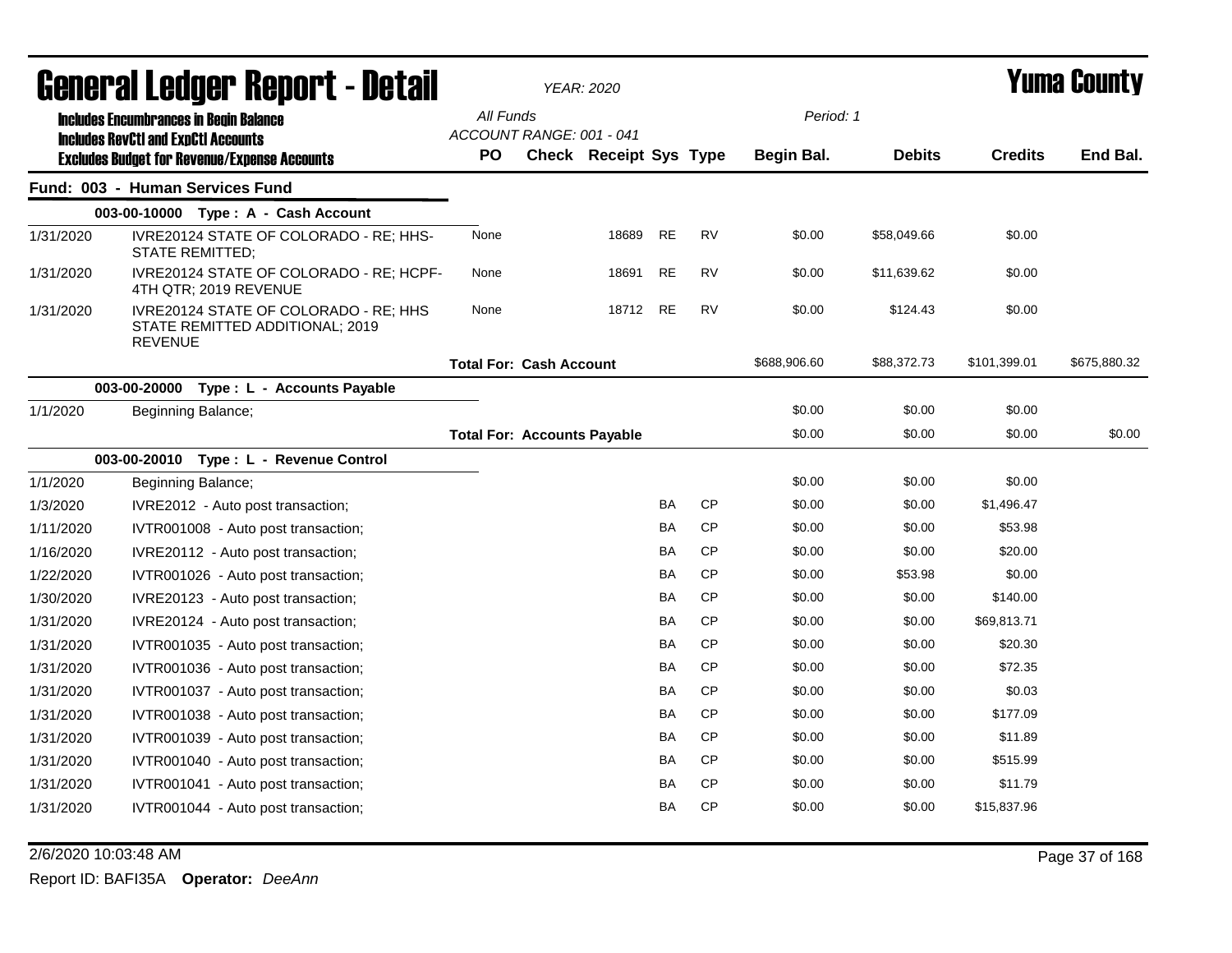|                      | General Ledger Report - Detail |  |                                                                                                   |                                           | <b>YEAR: 2020</b>                        |           |           | <b>Yuma County</b> |               |                |                |  |
|----------------------|--------------------------------|--|---------------------------------------------------------------------------------------------------|-------------------------------------------|------------------------------------------|-----------|-----------|--------------------|---------------|----------------|----------------|--|
|                      |                                |  | <b>Includes Encumbrances in Begin Balance</b>                                                     | All Funds                                 |                                          |           |           | Period: 1          |               |                |                |  |
|                      |                                |  | <b>Includes RevCtI and ExpCtI Accounts</b><br><b>Excludes Budget for Revenue/Expense Accounts</b> | ACCOUNT RANGE: 001 - 041<br><b>PO</b>     | Check Receipt Sys Type                   |           |           | Begin Bal.         | <b>Debits</b> | <b>Credits</b> | End Bal.       |  |
|                      |                                |  | Fund: 003 - Human Services Fund                                                                   |                                           |                                          |           |           |                    |               |                |                |  |
|                      |                                |  | 003-00-20010 Type: L - Revenue Control                                                            |                                           |                                          |           |           |                    |               |                |                |  |
| 1/31/2020            |                                |  | IVTR001045 - Auto post transaction;                                                               |                                           |                                          | BA        | <b>CP</b> | \$0.00             | \$0.00        | \$198.57       |                |  |
| 1/31/2020            |                                |  | IVTR001046 - Auto post transaction;                                                               |                                           |                                          | <b>BA</b> | <b>CP</b> | \$0.00             | \$0.00        | \$2.60         |                |  |
|                      |                                |  |                                                                                                   | <b>Total For: Revenue Control</b>         |                                          |           |           | \$0.00             | \$53.98       | \$88,372.73    | (\$88,318.75)  |  |
|                      |                                |  | 003-00-20020 Type: L - Expense Control                                                            |                                           |                                          |           |           |                    |               |                |                |  |
| 1/1/2020             |                                |  | Beginning Balance;                                                                                |                                           |                                          |           |           | \$0.00             | \$0.00        | \$0.00         |                |  |
| 1/7/2020             |                                |  | IVMD001008 - Auto post transaction;                                                               |                                           |                                          | <b>BA</b> | <b>CP</b> | \$0.00             | \$72,159.18   | \$0.00         |                |  |
| 1/16/2020            |                                |  | IVMD001017 - Auto post transaction;                                                               |                                           |                                          | <b>BA</b> | <b>CP</b> | \$0.00             | \$17,735.45   | \$0.00         |                |  |
| 1/31/2020            |                                |  | IVMD001033 - Auto post transaction;                                                               |                                           |                                          | <b>BA</b> | <b>CP</b> | \$0.00             | \$11,450.40   | \$0.00         |                |  |
|                      |                                |  |                                                                                                   | <b>Total For: Expense Control</b>         |                                          |           |           | \$0.00             | \$101,345.03  | \$0.00         | \$101,345.03   |  |
|                      |                                |  | 003-00-20100 Type: L - Fund Balance                                                               |                                           |                                          |           |           |                    |               |                |                |  |
| 1/1/2020             |                                |  | Beginning Balance;                                                                                |                                           |                                          |           |           | (\$688,906.60)     | \$0.00        | \$0.00         |                |  |
|                      |                                |  |                                                                                                   | <b>Total For: Fund Balance</b>            |                                          |           |           | (\$688,906.60)     | \$0.00        | \$0.00         | (\$688,906.60) |  |
|                      |                                |  | 003-00-30100 Type: R - Current Tax Collection                                                     |                                           |                                          |           |           |                    |               |                |                |  |
| 1/1/2020             |                                |  | Beginning Balance;                                                                                |                                           |                                          |           |           | \$0.00             | \$0.00        | \$0.00         |                |  |
|                      |                                |  |                                                                                                   |                                           | <b>Total For: Current Tax Collection</b> |           |           | \$0.00             | \$0.00        | \$0.00         | \$0.00         |  |
|                      |                                |  | 003-00-30105 Type: R - Current Tax Real                                                           |                                           |                                          |           |           |                    |               |                |                |  |
| 1/1/2020             |                                |  | Beginning Balance;                                                                                |                                           |                                          |           |           | \$0.00             | \$0.00        | \$0.00         |                |  |
| 1/31/2020            |                                |  | IVTR001044 - Tax Apportionment Transfers;                                                         |                                           |                                          | <b>BA</b> | <b>TR</b> | \$0.00             | \$0.00        | \$15,837.96    |                |  |
|                      |                                |  |                                                                                                   | <b>Total For: Current Tax Real</b>        |                                          |           |           | \$0.00             | \$0.00        | \$15,837.96    | (\$15,837.96)  |  |
|                      |                                |  | 003-00-30110 Type: R - Current Tax Oil and Gas                                                    |                                           |                                          |           |           |                    |               |                |                |  |
| 1/1/2020             |                                |  | Beginning Balance;                                                                                |                                           |                                          |           |           | \$0.00             | \$0.00        | \$0.00         |                |  |
| 1/31/2020            |                                |  | IVTR001039 - Tax Apportionment Transfers;                                                         |                                           |                                          | BA        | <b>TR</b> | \$0.00             | \$0.00        | \$11.89        |                |  |
|                      |                                |  |                                                                                                   | <b>Total For: Current Tax Oil and Gas</b> |                                          |           |           | \$0.00             | \$0.00        | \$11.89        | (\$11.89)      |  |
|                      |                                |  | 003-00-30115 Type: R - Current Tax Personal Property                                              |                                           |                                          |           |           |                    |               |                |                |  |
| 1/1/2020             |                                |  | Beginning Balance;                                                                                |                                           |                                          |           |           | \$0.00             | \$0.00        | \$0.00         |                |  |
| 1/31/2020            |                                |  | IVTR001040 - Tax Apportionment Transfers;                                                         |                                           |                                          | BA        | <b>TR</b> | \$0.00             | \$0.00        | \$515.99       |                |  |
| 2/6/2020 10:03:48 AM |                                |  |                                                                                                   |                                           |                                          |           |           |                    |               |                | Page 38 of 168 |  |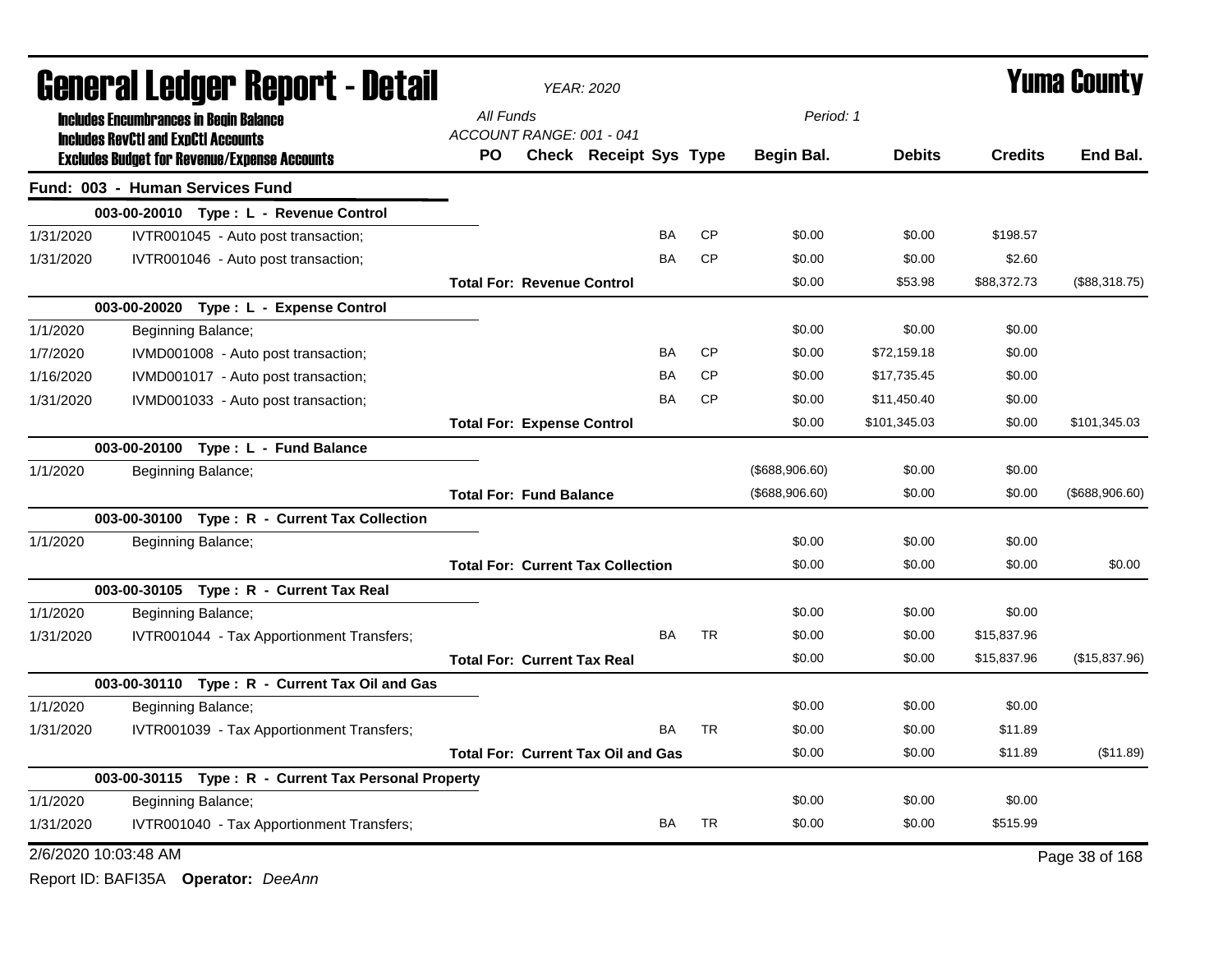|                      | General Ledger Report - Detail                        |           |                          | <b>YEAR: 2020</b>                               | <b>Yuma County</b> |            |               |                |                |
|----------------------|-------------------------------------------------------|-----------|--------------------------|-------------------------------------------------|--------------------|------------|---------------|----------------|----------------|
|                      | <b>Includes Encumbrances in Begin Balance</b>         | All Funds |                          |                                                 |                    | Period: 1  |               |                |                |
|                      | <b>Includes RevCtI and ExpCtI Accounts</b>            |           | ACCOUNT RANGE: 001 - 041 |                                                 |                    |            |               |                |                |
|                      | <b>Excludes Budget for Revenue/Expense Accounts</b>   | PO.       |                          | Check Receipt Sys Type                          |                    | Begin Bal. | <b>Debits</b> | <b>Credits</b> | End Bal.       |
|                      | Fund: 003 - Human Services Fund                       |           |                          |                                                 |                    |            |               |                |                |
|                      | 003-00-30115 Type: R - Current Tax Personal Property  |           |                          |                                                 |                    |            |               |                |                |
|                      |                                                       |           |                          | <b>Total For: Current Tax Personal Property</b> |                    | \$0.00     | \$0.00        | \$515.99       | (\$515.99)     |
|                      | 003-00-30120 Type: R - Current Tax Mineral            |           |                          |                                                 |                    |            |               |                |                |
| 1/1/2020             | Beginning Balance;                                    |           |                          |                                                 |                    | \$0.00     | \$0.00        | \$0.00         |                |
| 1/31/2020            | IVTR001038 - Tax Apportionment Transfers;             |           |                          | <b>BA</b>                                       | <b>TR</b>          | \$0.00     | \$0.00        | \$177.09       |                |
|                      |                                                       |           |                          | <b>Total For: Current Tax Mineral</b>           |                    | \$0.00     | \$0.00        | \$177.09       | (\$177.09)     |
|                      | 003-00-30125 Type: R - Current Tax Possessory Interes |           |                          |                                                 |                    |            |               |                |                |
| 1/1/2020             | Beginning Balance;                                    |           |                          |                                                 |                    | \$0.00     | \$0.00        | \$0.00         |                |
| 1/31/2020            | IVTR001041 - Tax Apportionment Transfers;             |           |                          | BA                                              | <b>TR</b>          | \$0.00     | \$0.00        | \$11.79        |                |
|                      |                                                       |           |                          | <b>Total For: Current Tax Possessory Intere</b> |                    | \$0.00     | \$0.00        | \$11.79        | (\$11.79)      |
|                      | 003-00-30130 Type: R - Current Tax State Assessed     |           |                          |                                                 |                    |            |               |                |                |
| 1/1/2020             | Beginning Balance;                                    |           |                          |                                                 |                    | \$0.00     | \$0.00        | \$0.00         |                |
| 1/31/2020            | IVTR001046 - Tax Apportionment Transfers;             |           |                          | BA                                              | <b>TR</b>          | \$0.00     | \$0.00        | \$2.60         |                |
|                      |                                                       |           |                          | <b>Total For: Current Tax State Assessed</b>    |                    | \$0.00     | \$0.00        | \$2.60         | (\$2.60)       |
|                      | 003-00-30135 Type: R - Current Tax Mobile Home        |           |                          |                                                 |                    |            |               |                |                |
| 1/1/2020             | Beginning Balance;                                    |           |                          |                                                 |                    | \$0.00     | \$0.00        | \$0.00         |                |
| 1/31/2020            | IVTR001036 - Tax Apportionment Transfers;             |           |                          | BA                                              | <b>TR</b>          | \$0.00     | \$0.00        | \$72.35        |                |
|                      |                                                       |           |                          | <b>Total For: Current Tax Mobile Home</b>       |                    | \$0.00     | \$0.00        | \$72.35        | (\$72.35)      |
|                      | 003-00-30200 Type: R - Delinquent Tax Collection      |           |                          |                                                 |                    |            |               |                |                |
| 1/1/2020             | Beginning Balance;                                    |           |                          |                                                 |                    | \$0.00     | \$0.00        | \$0.00         |                |
|                      |                                                       |           |                          | <b>Total For: Delinquent Tax Collection</b>     |                    | \$0.00     | \$0.00        | \$0.00         | \$0.00         |
|                      | 003-00-30205 Type: R - Delinquent Tax Real            |           |                          |                                                 |                    |            |               |                |                |
| 1/1/2020             | Beginning Balance;                                    |           |                          |                                                 |                    | \$0.00     | \$0.00        | \$0.00         |                |
| 1/31/2020            | IVTR001045 - Tax Apportionment Transfers;             |           |                          | <b>BA</b>                                       | <b>TR</b>          | \$0.00     | \$0.00        | \$198.57       |                |
|                      |                                                       |           |                          | <b>Total For: Delinquent Tax Real</b>           |                    | \$0.00     | \$0.00        | \$198.57       | (\$198.57)     |
|                      | 003-00-30210 Type: R - Delinquent Tax Oil and Gas     |           |                          |                                                 |                    |            |               |                |                |
| 1/1/2020             | Beginning Balance;                                    |           |                          |                                                 |                    | \$0.00     | \$0.00        | \$0.00         |                |
| 2/6/2020 10:03:48 AM |                                                       |           |                          |                                                 |                    |            |               |                | Page 39 of 168 |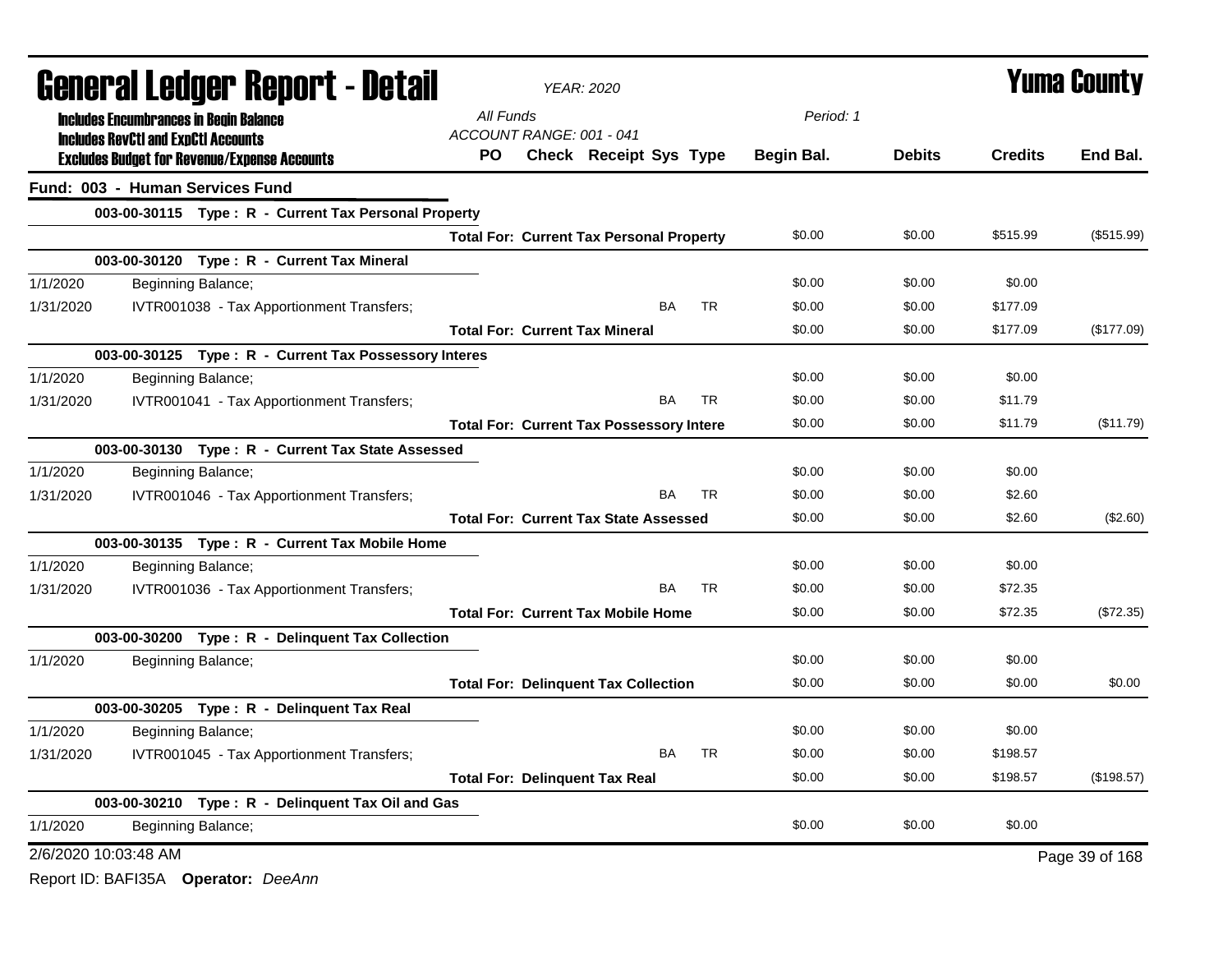|                                            | <b>General Ledger Report - Detail</b>                 |                                    | <b>YEAR: 2020</b> | <b>Yuma County</b>                             |            |               |                |                |
|--------------------------------------------|-------------------------------------------------------|------------------------------------|-------------------|------------------------------------------------|------------|---------------|----------------|----------------|
|                                            | <b>Includes Encumbrances in Begin Balance</b>         | All Funds                          |                   |                                                | Period: 1  |               |                |                |
| <b>Includes RevCtI and ExpCtI Accounts</b> |                                                       | ACCOUNT RANGE: 001 - 041           |                   |                                                |            |               |                |                |
|                                            | <b>Excludes Budget for Revenue/Expense Accounts</b>   | PO.                                |                   | Check Receipt Sys Type                         | Begin Bal. | <b>Debits</b> | <b>Credits</b> | End Bal.       |
| Fund: 003 - Human Services Fund            |                                                       |                                    |                   |                                                |            |               |                |                |
|                                            | 003-00-30210 Type: R - Delinquent Tax Oil and Gas     |                                    |                   |                                                |            |               |                |                |
|                                            |                                                       |                                    |                   | <b>Total For: Delinquent Tax Oil and Gas</b>   | \$0.00     | \$0.00        | \$0.00         | \$0.00         |
|                                            | 003-00-30215 Type: R - Delinquent Tax Mineral         |                                    |                   |                                                |            |               |                |                |
| 1/1/2020                                   | Beginning Balance;                                    |                                    |                   |                                                | \$0.00     | \$0.00        | \$0.00         |                |
|                                            |                                                       |                                    |                   | <b>Total For: Delinquent Tax Mineral</b>       | \$0.00     | \$0.00        | \$0.00         | \$0.00         |
|                                            | 003-00-30220 Type: R - Delinquent Tax Personal Proper |                                    |                   |                                                |            |               |                |                |
| 1/1/2020                                   | Beginning Balance;                                    |                                    |                   |                                                | \$0.00     | \$0.00        | \$0.00         |                |
|                                            |                                                       |                                    |                   | <b>Total For: Delinguent Tax Personal Prop</b> | \$0.00     | \$0.00        | \$0.00         | \$0.00         |
|                                            | 003-00-30225 Type: R - Delinquent Tax Possessory Rate |                                    |                   |                                                |            |               |                |                |
| 1/1/2020                                   | Beginning Balance;                                    |                                    |                   |                                                | \$0.00     | \$0.00        | \$0.00         |                |
|                                            |                                                       |                                    |                   | <b>Total For: Delinquent Tax Possessory Ra</b> | \$0.00     | \$0.00        | \$0.00         | \$0.00         |
|                                            | 003-00-30230 Type: R - Delinquent Tax State Assesed   |                                    |                   |                                                |            |               |                |                |
| 1/1/2020                                   | Beginning Balance;                                    |                                    |                   |                                                | \$0.00     | \$0.00        | \$0.00         |                |
|                                            |                                                       |                                    |                   | <b>Total For: Delinguent Tax State Assesed</b> | \$0.00     | \$0.00        | \$0.00         | \$0.00         |
|                                            | 003-00-30235 Type: R - Delinquent Tax Mobile Home     |                                    |                   |                                                |            |               |                |                |
| 1/1/2020                                   | Beginning Balance;                                    |                                    |                   |                                                | \$0.00     | \$0.00        | \$0.00         |                |
| 1/31/2020                                  | IVTR001037 - Tax Apportionment Transfers;             |                                    |                   | <b>TR</b><br>BA                                | \$0.00     | \$0.00        | \$0.03         |                |
|                                            |                                                       |                                    |                   | <b>Total For: Delinguent Tax Mobile Home</b>   | \$0.00     | \$0.00        | \$0.03         | (\$0.03)       |
|                                            | 003-00-30240 Type: R - Deling Tax Special Assessment  |                                    |                   |                                                |            |               |                |                |
| 1/1/2020                                   | Beginning Balance;                                    |                                    |                   |                                                | \$0.00     | \$0.00        | \$0.00         |                |
|                                            |                                                       |                                    |                   | <b>Total For: Deling Tax Special Assessme</b>  | \$0.00     | \$0.00        | \$0.00         | \$0.00         |
|                                            | 003-00-30300 Type: R - Current Interest               |                                    |                   |                                                |            |               |                |                |
| 1/1/2020                                   | Beginning Balance;                                    |                                    |                   |                                                | \$0.00     | \$0.00        | \$0.00         |                |
|                                            |                                                       | <b>Total For: Current Interest</b> |                   |                                                | \$0.00     | \$0.00        | \$0.00         | \$0.00         |
|                                            | 003-00-30375 Type: R - Refund Interest                |                                    |                   |                                                |            |               |                |                |
| 1/1/2020                                   | Beginning Balance;                                    |                                    |                   |                                                | \$0.00     | \$0.00        | \$0.00         |                |
|                                            |                                                       | <b>Total For: Refund Interest</b>  |                   |                                                | \$0.00     | \$0.00        | \$0.00         | \$0.00         |
| 2/6/2020 10:03:48 AM                       |                                                       |                                    |                   |                                                |            |               |                | Page 40 of 168 |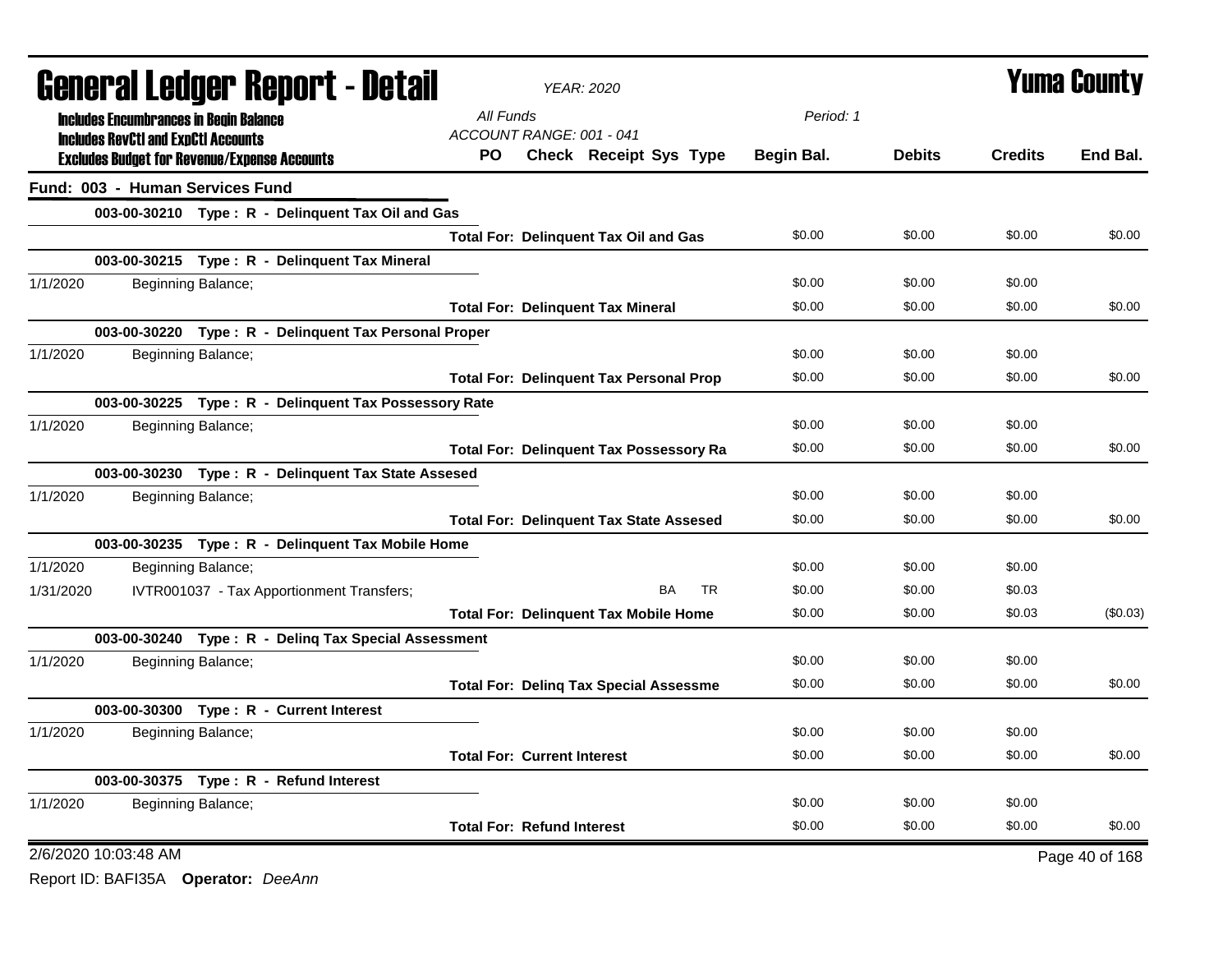|           | General Ledger Report - Detail                |                                                       |                                       | YEAR: 2020                     |                                                  |           |           | Yuma County |               |                |             |
|-----------|-----------------------------------------------|-------------------------------------------------------|---------------------------------------|--------------------------------|--------------------------------------------------|-----------|-----------|-------------|---------------|----------------|-------------|
|           | <b>Includes Encumbrances in Begin Balance</b> |                                                       | All Funds                             |                                |                                                  |           |           | Period: 1   |               |                |             |
|           | <b>Includes RevCtI and ExpCtI Accounts</b>    | <b>Excludes Budget for Revenue/Expense Accounts</b>   | ACCOUNT RANGE: 001 - 041<br><b>PO</b> |                                | Check Receipt Sys Type                           |           |           | Begin Bal.  | <b>Debits</b> | <b>Credits</b> | End Bal.    |
|           |                                               | Fund: 003 - Human Services Fund                       |                                       |                                |                                                  |           |           |             |               |                |             |
|           |                                               | 003-00-30400 Type: R - Delinquent Interest Collection |                                       |                                |                                                  |           |           |             |               |                |             |
| 1/1/2020  |                                               | Beginning Balance;                                    |                                       |                                |                                                  |           |           | \$0.00      | \$0.00        | \$0.00         |             |
| 1/31/2020 |                                               | IVTR001035 - Tax Apportionment Transfers;             |                                       |                                |                                                  | <b>BA</b> | <b>TR</b> | \$0.00      | \$0.00        | \$20.30        |             |
|           |                                               |                                                       |                                       |                                | <b>Total For: Delinquent Interest Collection</b> |           |           | \$0.00      | \$0.00        | \$20.30        | $(\$20.30)$ |
|           |                                               | 003-00-30500 Type: R - Miscellaneous Collections      |                                       |                                |                                                  |           |           |             |               |                |             |
| 1/1/2020  |                                               | Beginning Balance;                                    |                                       |                                |                                                  |           |           | \$0.00      | \$0.00        | \$0.00         |             |
| 1/11/2020 | Transaction:                                  | IVTR001008 - Transfers and Corrections                |                                       |                                |                                                  | BA        | <b>TR</b> | \$0.00      | \$0.00        | \$53.98        |             |
| 1/22/2020 | Transaction:                                  | IVTR001026 - Transfers and Corrections                |                                       |                                |                                                  | <b>BA</b> | <b>TR</b> | \$0.00      | \$53.98       | \$0.00         |             |
|           |                                               |                                                       |                                       |                                | <b>Total For: Miscellaneous Collections</b>      |           |           | \$0.00      | \$53.98       | \$53.98        | \$0.00      |
|           |                                               | 003-00-31305 Type: R - Wildlife Impact Assistance     |                                       |                                |                                                  |           |           |             |               |                |             |
| 1/1/2020  |                                               | Beginning Balance;                                    |                                       |                                |                                                  |           |           | \$0.00      | \$0.00        | \$0.00         |             |
|           |                                               |                                                       |                                       |                                | <b>Total For: Wildlife Impact Assistance</b>     |           |           | \$0.00      | \$0.00        | \$0.00         | \$0.00      |
|           |                                               | 003-00-31310 Type: R - DOI-PILT PAYMENT               |                                       |                                |                                                  |           |           |             |               |                |             |
| 1/1/2020  |                                               | Beginning Balance;                                    |                                       |                                |                                                  |           |           | \$0.00      | \$0.00        | \$0.00         |             |
|           |                                               |                                                       |                                       |                                | <b>Total For: DOI-PILT PAYMENT</b>               |           |           | \$0.00      | \$0.00        | \$0.00         | \$0.00      |
|           |                                               | 003-00-32100 Type: R - Transfers In                   |                                       |                                |                                                  |           |           |             |               |                |             |
| 1/1/2020  |                                               | Beginning Balance;                                    |                                       |                                |                                                  |           |           | \$0.00      | \$0.00        | \$0.00         |             |
|           |                                               |                                                       |                                       | <b>Total For: Transfers In</b> |                                                  |           |           | \$0.00      | \$0.00        | \$0.00         | \$0.00      |
|           |                                               | 003-00-33000 Type: R - Auto Tax B Collection          |                                       |                                |                                                  |           |           |             |               |                |             |
| 1/1/2020  |                                               | Beginning Balance;                                    |                                       |                                |                                                  |           |           | \$0.00      | \$0.00        | \$0.00         |             |
|           |                                               |                                                       |                                       |                                | <b>Total For: Auto Tax B Collection</b>          |           |           | \$0.00      | \$0.00        | \$0.00         | \$0.00      |
|           |                                               | 003-00-33100 Type: R - Auto Tax A & F Collection      |                                       |                                |                                                  |           |           |             |               |                |             |
| 1/1/2020  |                                               | Beginning Balance;                                    |                                       |                                |                                                  |           |           | \$0.00      | \$0.00        | \$0.00         |             |
|           |                                               |                                                       |                                       |                                | Total For: Auto Tax A & F Collection             |           |           | \$0.00      | \$0.00        | \$0.00         | \$0.00      |
|           |                                               | 003-00-34300 Type: R - State Remitted                 |                                       |                                |                                                  |           |           |             |               |                |             |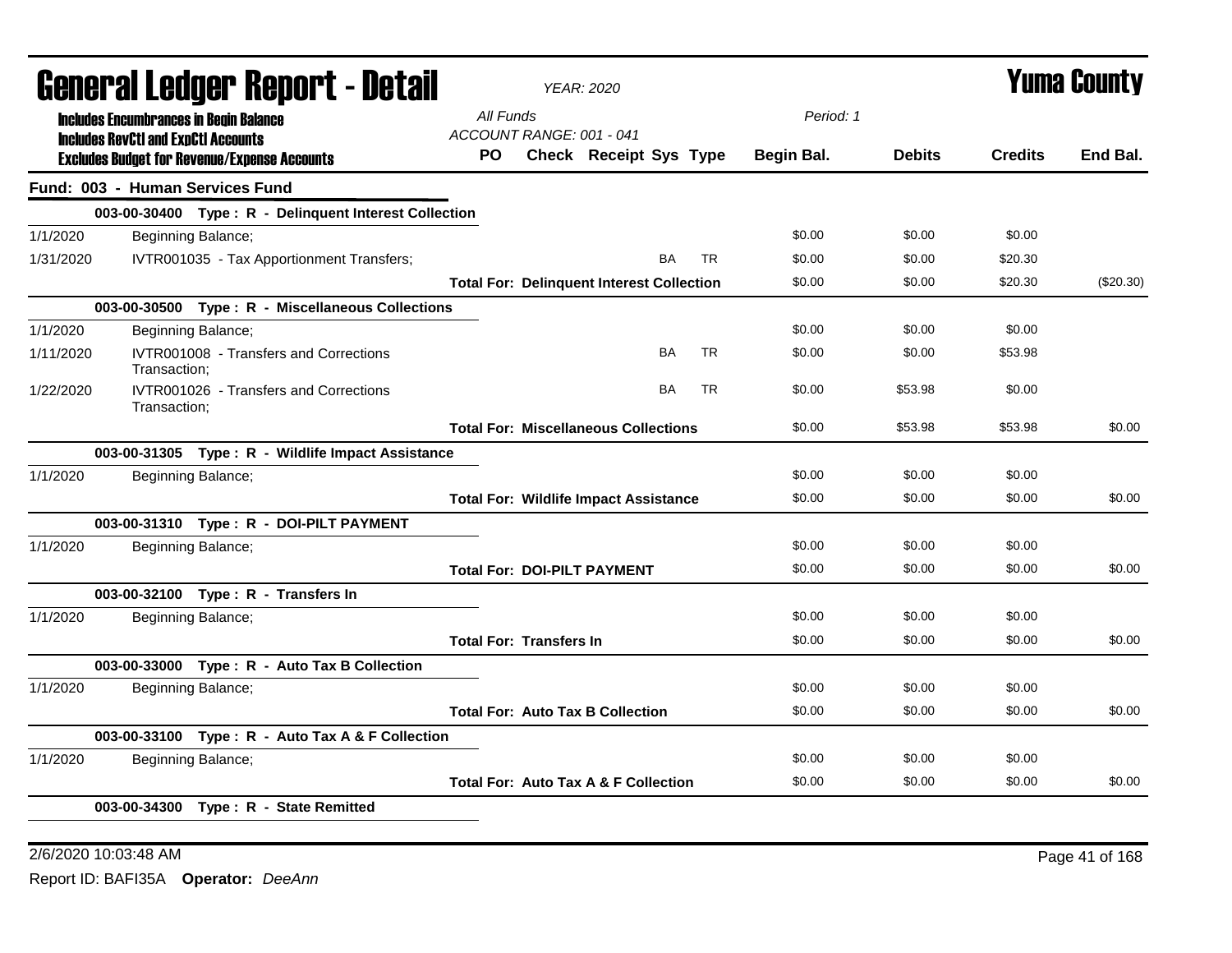|                      | <b>General Ledger Report - Detail</b>                                                             |           |                                  | <b>YEAR: 2020</b>      |           | <b>Yuma County</b> |            |               |                |                |  |
|----------------------|---------------------------------------------------------------------------------------------------|-----------|----------------------------------|------------------------|-----------|--------------------|------------|---------------|----------------|----------------|--|
|                      | <b>Includes Encumbrances in Begin Balance</b>                                                     | All Funds |                                  |                        |           |                    | Period: 1  |               |                |                |  |
|                      | <b>Includes RevCtI and ExpCtI Accounts</b><br><b>Excludes Budget for Revenue/Expense Accounts</b> | <b>PO</b> | ACCOUNT RANGE: 001 - 041         | Check Receipt Sys Type |           |                    | Begin Bal. | <b>Debits</b> | <b>Credits</b> | End Bal.       |  |
|                      | Fund: 003 - Human Services Fund                                                                   |           |                                  |                        |           |                    |            |               |                |                |  |
|                      | 003-00-34300 Type: R - State Remitted                                                             |           |                                  |                        |           |                    |            |               |                |                |  |
| 1/1/2020             | Beginning Balance;                                                                                |           |                                  |                        |           |                    | \$0.00     | \$0.00        | \$0.00         |                |  |
| 1/31/2020            | IVRE20124 STATE OF COLORADO - RE; HHS-<br><b>STATE REMITTED:</b>                                  | None      |                                  | 18689                  | <b>RE</b> | <b>RV</b>          | \$0.00     | \$0.00        | \$58,049.66    |                |  |
| 1/31/2020            | IVRE20124 STATE OF COLORADO - RE; HCPF-<br>4TH QTR; 2019 REVENUE                                  | None      |                                  | 18691                  | <b>RE</b> | <b>RV</b>          | \$0.00     | \$0.00        | \$11,639.62    |                |  |
| 1/31/2020            | IVRE20124 STATE OF COLORADO - RE; HHS<br>STATE REMITTED ADDITIONAL; 2019<br><b>REVENUE</b>        | None      |                                  | 18712 RE               |           | <b>RV</b>          | \$0.00     | \$0.00        | \$124.43       |                |  |
|                      |                                                                                                   |           | <b>Total For: State Remitted</b> |                        |           |                    | \$0.00     | \$0.00        | \$69,813.71    | (\$69, 813.71) |  |
|                      | 003-00-34400 Type: R - Refunds                                                                    |           |                                  |                        |           |                    |            |               |                |                |  |
| 1/1/2020             | Beginning Balance;                                                                                |           |                                  |                        |           |                    | \$0.00     | \$0.00        | \$0.00         |                |  |
| 1/3/2020             | IVRE2012 STATE OF COLORADO - RE; CHILD<br><b>WELFARE REIMB;</b>                                   | None      |                                  | 18442                  | <b>RE</b> | <b>RV</b>          | \$0.00     | \$0.00        | \$1,496.47     |                |  |
| 1/16/2020            | <b>IVRE20112 P.BROWN DHS CS APPLICATION -</b><br>RE; DHS Dept;                                    | None      |                                  | 18547                  | RE        | <b>RV</b>          | \$0.00     | \$0.00        | \$20.00        |                |  |
| 1/30/2020            | IVRE20123 YC HHS - RE; OAP REIMB/IV-D<br>APP:                                                     | None      |                                  | 18682                  | <b>RE</b> | <b>RV</b>          | \$0.00     | \$0.00        | \$140.00       |                |  |
|                      |                                                                                                   |           | <b>Total For: Refunds</b>        |                        |           |                    | \$0.00     | \$0.00        | \$1,656.47     | (\$1,656.47)   |  |
|                      | 003-00-49000 Type: X - Warrants Paid                                                              |           |                                  |                        |           |                    |            |               |                |                |  |
| 1/1/2020             | Beginning Balance;                                                                                |           |                                  |                        |           |                    | \$0.00     | \$0.00        | \$0.00         |                |  |
| 1/7/2020             | IVMD001008 - MD:AP#1 1.7.2020 PER<br>FINANCE;                                                     |           |                                  |                        | BA        | <b>MD</b>          | \$0.00     | \$37,167.86   | \$0.00         |                |  |
| 1/7/2020             | IVMD001008 - MD:DHS DEC ACH PAYROLL;                                                              |           |                                  |                        | BA        | MD                 | \$0.00     | \$34,963.42   | \$0.00         |                |  |
| 1/16/2020            | IVMD001017 - MD:AP#11162020 PER<br><b>FINANCE:</b>                                                |           |                                  |                        | BA        | MD                 | \$0.00     | \$17,735.45   | \$0.00         |                |  |
| 1/31/2020            | IVMD001033 E - MD:ACCOUNTS PAYABLE<br>PER FINANC;                                                 |           |                                  |                        | <b>BA</b> | <b>MD</b>          | \$0.00     | \$11,450.40   | \$0.00         |                |  |
|                      |                                                                                                   |           | <b>Total For: Warrants Paid</b>  |                        |           |                    | \$0.00     | \$101,317.13  | \$0.00         | \$101,317.13   |  |
|                      | 003-00-49300 Type: X - Bank Fee & Charges                                                         |           |                                  |                        |           |                    |            |               |                |                |  |
| 1/1/2020             | Beginning Balance;                                                                                |           |                                  |                        |           |                    | \$0.00     | \$0.00        | \$0.00         |                |  |
| 2/6/2020 10:03:48 AM |                                                                                                   |           |                                  |                        |           |                    |            |               |                | Page 42 of 168 |  |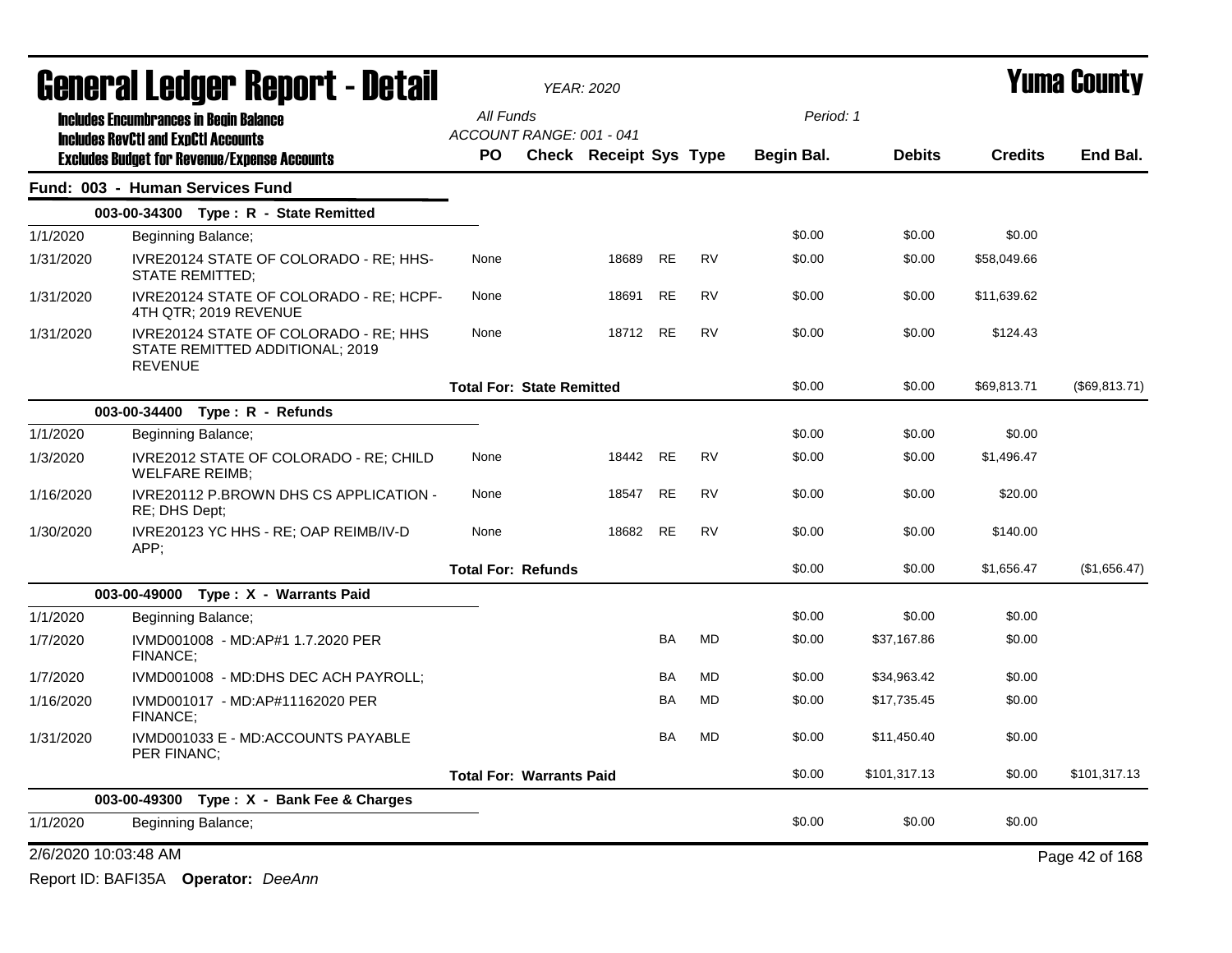|          | General Ledger Report - Detail                                                              |                    |                                     | <b>YEAR: 2020</b>          |                                |                                          | <b>Yuma County</b> |    |              |                                  |                |               |
|----------|---------------------------------------------------------------------------------------------|--------------------|-------------------------------------|----------------------------|--------------------------------|------------------------------------------|--------------------|----|--------------|----------------------------------|----------------|---------------|
|          | <b>Includes Encumbrances in Begin Balance</b><br><b>Includes RevCtI and ExpCtI Accounts</b> |                    |                                     | All Funds                  | ACCOUNT RANGE: 001 - 041       |                                          |                    |    | Period: 1    |                                  |                |               |
|          | <b>Excludes Budget for Revenue/Expense Accounts</b>                                         |                    |                                     | PO.                        |                                | <b>Check Receipt Sys Type</b>            |                    |    | Begin Bal.   | <b>Debits</b>                    | <b>Credits</b> | End Bal.      |
|          | Fund: 003 - Human Services Fund                                                             |                    |                                     |                            |                                |                                          |                    |    |              |                                  |                |               |
|          | 003-00-49300                                                                                |                    | Type: X - Bank Fee & Charges        |                            |                                |                                          |                    |    |              |                                  |                |               |
| 1/7/2020 | FEE:                                                                                        |                    | IVMD001008 - MD:DHS DEC ACH PAYROLL |                            |                                |                                          | <b>BA</b>          | MD | \$0.00       | \$27.90                          | \$0.00         |               |
|          |                                                                                             |                    |                                     |                            |                                | <b>Total For: Bank Fee &amp; Charges</b> |                    |    | \$0.00       | \$27.90                          | \$0.00         | \$27.90       |
|          | 003-00-49401                                                                                |                    | Type: X - Transfer Out              |                            |                                |                                          |                    |    |              |                                  |                |               |
| 1/1/2020 |                                                                                             | Beginning Balance; |                                     |                            |                                |                                          |                    |    | \$0.00       | \$0.00                           | \$0.00         |               |
|          |                                                                                             |                    |                                     |                            | <b>Total For: Transfer Out</b> |                                          |                    |    | \$0.00       | \$0.00                           | \$0.00         | \$0.00        |
|          |                                                                                             |                    | <b>Fund: 003 -</b>                  | <b>Human Services Fund</b> |                                | Totals:                                  |                    |    | \$0.00       | \$291,170.75                     | \$278,144.47   | \$13,026.28   |
|          |                                                                                             |                    | <b>Total Fund Revenues:</b>         |                            | \$88,318,75                    | <b>Total Fund Expenses:</b>              |                    |    | \$101,345.03 | <b>Net Revenue Over Expense:</b> |                | (\$13,026.28) |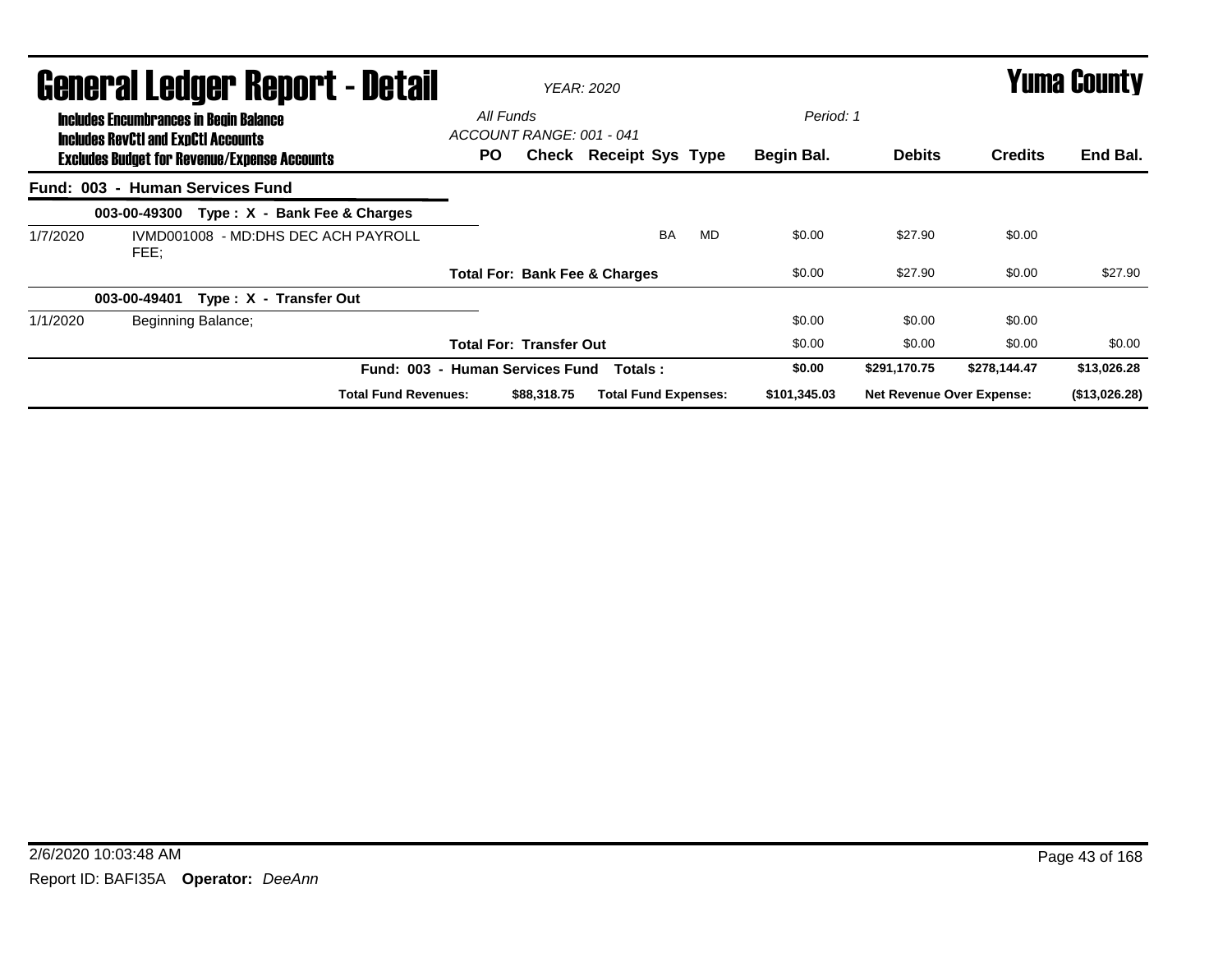|           | General Ledger Report - Detail                                                                    |                                       | <b>YEAR: 2020</b>             |           |           | <b>Yuma County</b> |               |                |              |  |
|-----------|---------------------------------------------------------------------------------------------------|---------------------------------------|-------------------------------|-----------|-----------|--------------------|---------------|----------------|--------------|--|
|           | <b>Includes Encumbrances in Begin Balance</b>                                                     | All Funds                             |                               |           |           | Period: 1          |               |                |              |  |
|           | <b>Includes RevCtI and ExpCtI Accounts</b><br><b>Excludes Budget for Revenue/Expense Accounts</b> | ACCOUNT RANGE: 001 - 041<br><b>PO</b> | <b>Check Receipt Sys Type</b> |           |           | Begin Bal.         | <b>Debits</b> | <b>Credits</b> | End Bal.     |  |
|           | Fund: 004 - Self-Insurance Fund                                                                   |                                       |                               |           |           |                    |               |                |              |  |
|           | 004-00-10000 Type: A - Cash Account                                                               |                                       |                               |           |           |                    |               |                |              |  |
| 1/1/2020  | Beginning Balance;                                                                                |                                       |                               |           |           | \$941,792.06       | \$0.00        | \$0.00         |              |  |
| 1/11/2020 | IVTR001008 - Transfer Cash Transaction;                                                           |                                       |                               | BA        | <b>CD</b> | \$0.00             | \$26.99       | \$0.00         |              |  |
| 1/16/2020 | IVTR001019 - Transfer Cash Transaction;                                                           |                                       |                               | BA        | CD        | \$0.00             | \$0.00        | \$185,033.00   |              |  |
| 1/22/2020 | IVTR001024 - Transfer Cash Transaction;                                                           |                                       |                               | BA        | CD.       | \$0.00             | \$0.00        | \$9,166.00     |              |  |
| 1/22/2020 | IVTR001026 - Transfer Cash Transaction;                                                           |                                       |                               | <b>BA</b> | CD.       | \$0.00             | \$0.00        | \$26.99        |              |  |
| 1/23/2020 | IVRE20118 JEFF SCHANHALS - RE; 2020<br>MASA INS REIMBURSEMENT; 04-000-4970                        | None                                  | 18603                         | <b>RE</b> | <b>RV</b> | \$0.00             | \$99.00       | \$0.00         |              |  |
| 1/23/2020 | IVRE20118 2020 MASA INSURANCE REIMB -<br>RE; W. YUMA CEMET/E. YUMA CEMET; 04-000-<br>4970         | None                                  | 18616                         | <b>RE</b> | <b>RV</b> | \$0.00             | \$594.00      | \$0.00         |              |  |
| 1/23/2020 | IVRE20118 Treasurer Fee - RE: Treasurer Fee<br>Receipt; Treasurer Fee Processing                  | None                                  | 18624                         | <b>RE</b> | <b>RV</b> | \$0.00             | \$0.00        | \$6.93         |              |  |
| 1/31/2020 | IVTR001035 - Cash Transaction;                                                                    |                                       |                               | BA        | CD        | \$0.00             | \$10.15       | \$0.00         |              |  |
| 1/31/2020 | IVTR001036 - Cash Transaction;                                                                    |                                       |                               | BA        | <b>CD</b> | \$0.00             | \$36.21       | \$0.00         |              |  |
| 1/31/2020 | IVTR001037 - Cash Transaction;                                                                    |                                       |                               | BA        | <b>CD</b> | \$0.00             | \$0.02        | \$0.00         |              |  |
| 1/31/2020 | IVTR001038 - Cash Transaction;                                                                    |                                       |                               | <b>BA</b> | <b>CD</b> | \$0.00             | \$88.56       | \$0.00         |              |  |
| 1/31/2020 | IVTR001039 - Cash Transaction;                                                                    |                                       |                               | <b>BA</b> | <b>CD</b> | \$0.00             | \$5.95        | \$0.00         |              |  |
| 1/31/2020 | IVTR001040 - Cash Transaction;                                                                    |                                       |                               | <b>BA</b> | <b>CD</b> | \$0.00             | \$258.02      | \$0.00         |              |  |
| 1/31/2020 | IVTR001041 - Cash Transaction;                                                                    |                                       |                               | <b>BA</b> | <b>CD</b> | \$0.00             | \$5.89        | \$0.00         |              |  |
| 1/31/2020 | IVTR001044 - Cash Transaction;                                                                    |                                       |                               | <b>BA</b> | <b>CD</b> | \$0.00             | \$7,918.99    | \$0.00         |              |  |
| 1/31/2020 | IVTR001045 - Cash Transaction;                                                                    |                                       |                               | BA        | <b>CD</b> | \$0.00             | \$99.29       | \$0.00         |              |  |
| 1/31/2020 | IVTR001046 - Cash Transaction;                                                                    |                                       |                               | <b>BA</b> | <b>CD</b> | \$0.00             | \$1.38        | \$0.00         |              |  |
| 1/31/2020 | IVTR001047 - Cash Transaction;                                                                    |                                       |                               | BA        | <b>CD</b> | \$0.00             | \$0.00        | \$249.45       |              |  |
| 1/31/2020 | IVTR001048 - Cash Transaction;                                                                    |                                       |                               | BA        | CD        | \$0.00             | \$0.00        | \$3.28         |              |  |
|           |                                                                                                   | <b>Total For: Cash Account</b>        |                               |           |           | \$941,792.06       | \$9,144.45    | \$194,485.65   | \$756,450.86 |  |
|           | 004-00-20000<br>Type: L - Accounts Payable                                                        |                                       |                               |           |           |                    |               |                |              |  |
| 1/1/2020  | Beginning Balance;                                                                                |                                       |                               |           |           | \$0.00             | \$0.00        | \$0.00         |              |  |

#### 2/6/2020 10:03:48 AM Page 44 of 168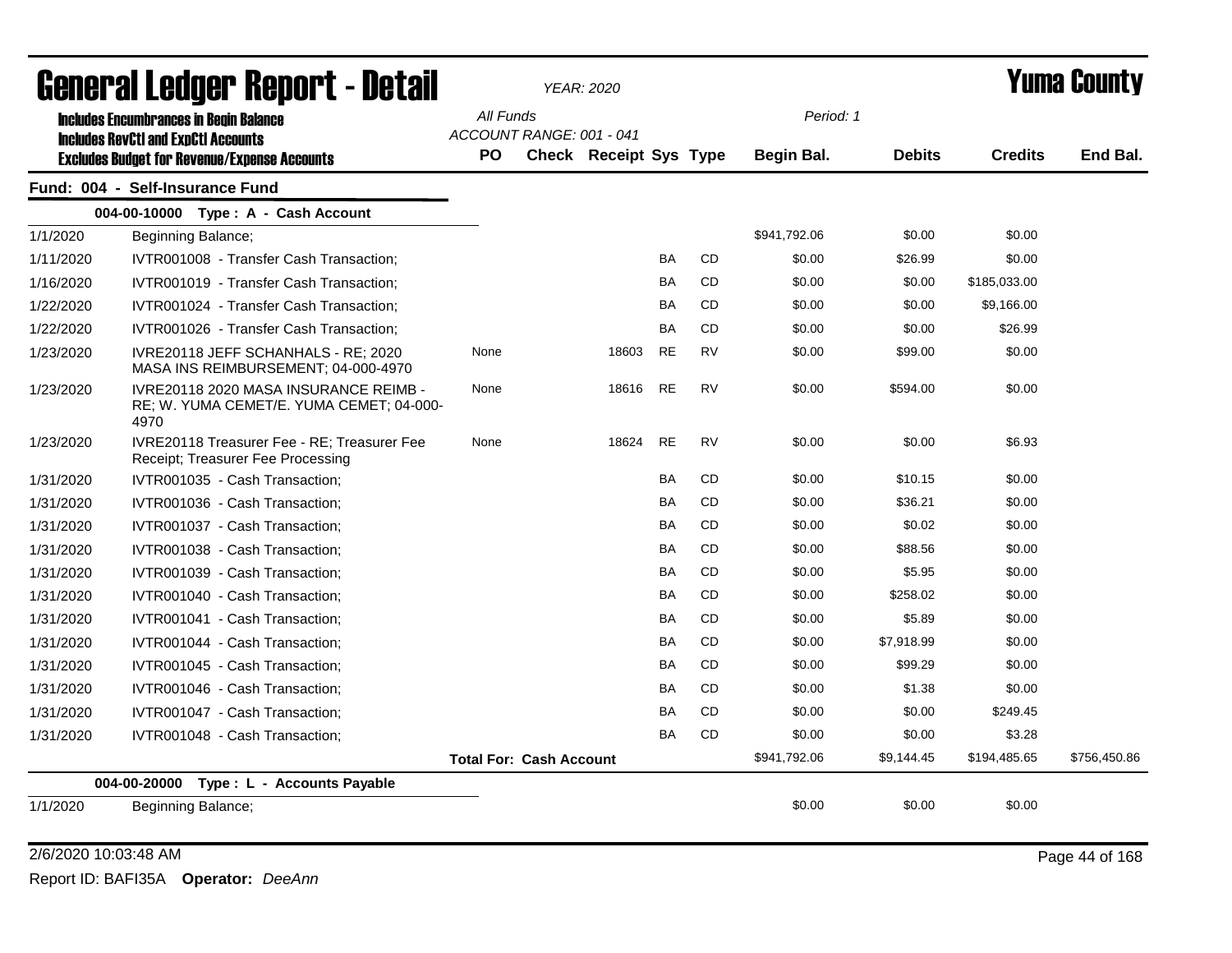| General Ledger Report - Detail |                                                                                                   |                                   | <b>YEAR: 2020</b>                  |           |           | <b>Yuma County</b> |               |                |              |  |
|--------------------------------|---------------------------------------------------------------------------------------------------|-----------------------------------|------------------------------------|-----------|-----------|--------------------|---------------|----------------|--------------|--|
|                                | <b>Includes Encumbrances in Begin Balance</b>                                                     | All Funds                         |                                    |           |           | Period: 1          |               |                |              |  |
|                                | <b>Includes RevCtI and ExpCtI Accounts</b><br><b>Excludes Budget for Revenue/Expense Accounts</b> | ACCOUNT RANGE: 001 - 041<br>PO    | <b>Check Receipt Sys Type</b>      |           |           | Begin Bal.         | <b>Debits</b> | <b>Credits</b> | End Bal.     |  |
|                                | Fund: 004 - Self-Insurance Fund                                                                   |                                   |                                    |           |           |                    |               |                |              |  |
|                                | 004-00-20000 Type : L - Accounts Payable                                                          |                                   |                                    |           |           |                    |               |                |              |  |
|                                |                                                                                                   |                                   | <b>Total For: Accounts Payable</b> |           |           | \$0.00             | \$0.00        | \$0.00         | \$0.00       |  |
|                                | 004-00-20010 Type: L - Revenue Control                                                            |                                   |                                    |           |           |                    |               |                |              |  |
| 1/1/2020                       | Beginning Balance;                                                                                |                                   |                                    |           |           | \$0.00             | \$0.00        | \$0.00         |              |  |
| 1/11/2020                      | IVTR001008 - Auto post transaction;                                                               |                                   |                                    | BA        | <b>CP</b> | \$0.00             | \$0.00        | \$26.99        |              |  |
| 1/22/2020                      | IVTR001026 - Auto post transaction;                                                               |                                   |                                    | <b>BA</b> | <b>CP</b> | \$0.00             | \$26.99       | \$0.00         |              |  |
| 1/23/2020                      | IVRE20118 - Auto post transaction;                                                                |                                   |                                    | BA        | <b>CP</b> | \$0.00             | \$0.00        | \$693.00       |              |  |
| 1/31/2020                      | IVTR001035 - Auto post transaction;                                                               |                                   |                                    | BA        | <b>CP</b> | \$0.00             | \$0.00        | \$10.15        |              |  |
| 1/31/2020                      | IVTR001036 - Auto post transaction;                                                               |                                   |                                    | BA        | <b>CP</b> | \$0.00             | \$0.00        | \$36.21        |              |  |
| 1/31/2020                      | IVTR001037 - Auto post transaction;                                                               |                                   |                                    | <b>BA</b> | <b>CP</b> | \$0.00             | \$0.00        | \$0.02         |              |  |
| 1/31/2020                      | IVTR001038 - Auto post transaction;                                                               |                                   |                                    | BA        | <b>CP</b> | \$0.00             | \$0.00        | \$88.56        |              |  |
| 1/31/2020                      | IVTR001039 - Auto post transaction;                                                               |                                   |                                    | BA        | <b>CP</b> | \$0.00             | \$0.00        | \$5.95         |              |  |
| 1/31/2020                      | IVTR001040 - Auto post transaction;                                                               |                                   |                                    | BA        | <b>CP</b> | \$0.00             | \$0.00        | \$258.02       |              |  |
| 1/31/2020                      | IVTR001041 - Auto post transaction;                                                               |                                   |                                    | BA        | <b>CP</b> | \$0.00             | \$0.00        | \$5.89         |              |  |
| 1/31/2020                      | IVTR001044 - Auto post transaction;                                                               |                                   |                                    | BA        | <b>CP</b> | \$0.00             | \$0.00        | \$7,918.99     |              |  |
| 1/31/2020                      | IVTR001045 - Auto post transaction;                                                               |                                   |                                    | BA        | <b>CP</b> | \$0.00             | \$0.00        | \$99.29        |              |  |
| 1/31/2020                      | IVTR001046 - Auto post transaction;                                                               |                                   |                                    | BA        | <b>CP</b> | \$0.00             | \$0.00        | \$1.38         |              |  |
|                                |                                                                                                   | <b>Total For: Revenue Control</b> |                                    |           |           | \$0.00             | \$26.99       | \$9,144.45     | (\$9,117.46) |  |
|                                | 004-00-20020 Type: L - Expense Control                                                            |                                   |                                    |           |           |                    |               |                |              |  |
| 1/1/2020                       | Beginning Balance;                                                                                |                                   |                                    |           |           | \$0.00             | \$0.00        | \$0.00         |              |  |
| 1/16/2020                      | IVTR001019 - Auto post transaction;                                                               |                                   |                                    | <b>BA</b> | <b>CP</b> | \$0.00             | \$185,033.00  | \$0.00         |              |  |
| 1/22/2020                      | IVTR001024 - Auto post transaction;                                                               |                                   |                                    | BA        | <b>CP</b> | \$0.00             | \$9,166.00    | \$0.00         |              |  |
| 1/23/2020                      | IVRE20118 - Auto post transaction;                                                                |                                   |                                    | BA        | <b>CP</b> | \$0.00             | \$6.93        | \$0.00         |              |  |
| 1/31/2020                      | IVTR001047 - Auto post transaction;                                                               |                                   |                                    | BA        | <b>CP</b> | \$0.00             | \$249.45      | \$0.00         |              |  |
| 1/31/2020                      | IVTR001048 - Auto post transaction;                                                               |                                   |                                    | BA        | <b>CP</b> | \$0.00             | \$3.28        | \$0.00         |              |  |
|                                |                                                                                                   | <b>Total For: Expense Control</b> |                                    |           |           | \$0.00             | \$194,458.66  | \$0.00         | \$194,458.66 |  |
|                                | 004-00-20100 Type: L - Fund Balance                                                               |                                   |                                    |           |           |                    |               |                |              |  |

2/6/2020 10:03:48 AM Page 45 of 168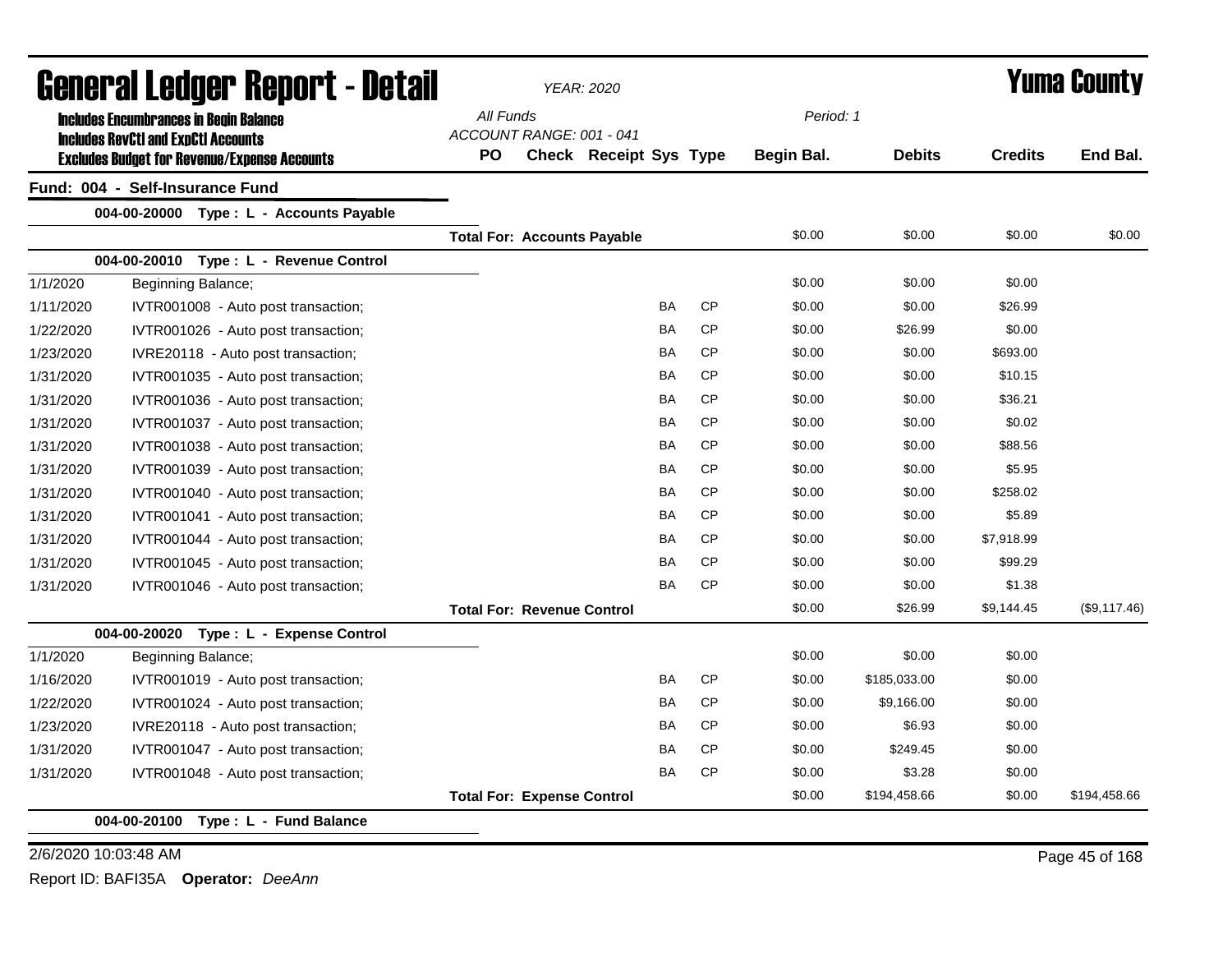|           | <b>General Ledger Report - Detail</b> |                                                                                                   |           | <b>YEAR: 2020</b>                  |                                                 | <b>Yuma County</b> |           |                |               |                |                |
|-----------|---------------------------------------|---------------------------------------------------------------------------------------------------|-----------|------------------------------------|-------------------------------------------------|--------------------|-----------|----------------|---------------|----------------|----------------|
|           |                                       | <b>Includes Encumbrances in Begin Balance</b>                                                     | All Funds |                                    |                                                 |                    |           | Period: 1      |               |                |                |
|           |                                       | <b>Includes RevCtI and ExpCtI Accounts</b><br><b>Excludes Budget for Revenue/Expense Accounts</b> | PO.       | ACCOUNT RANGE: 001 - 041           | <b>Check Receipt Sys Type</b>                   |                    |           | Begin Bal.     | <b>Debits</b> | <b>Credits</b> | End Bal.       |
|           |                                       | Fund: 004 - Self-Insurance Fund                                                                   |           |                                    |                                                 |                    |           |                |               |                |                |
|           |                                       | 004-00-20100 Type: L - Fund Balance                                                               |           |                                    |                                                 |                    |           |                |               |                |                |
| 1/1/2020  |                                       | Beginning Balance;                                                                                |           |                                    |                                                 |                    |           | (\$941,792.06) | \$0.00        | \$0.00         |                |
|           |                                       |                                                                                                   |           | <b>Total For: Fund Balance</b>     |                                                 |                    |           | (\$941,792.06) | \$0.00        | \$0.00         | (\$941,792.06) |
|           |                                       | 004-00-30100 Type: R - Current Tax Collection                                                     |           |                                    |                                                 |                    |           |                |               |                |                |
| 1/1/2020  |                                       | Beginning Balance;                                                                                |           |                                    |                                                 |                    |           | \$0.00         | \$0.00        | \$0.00         |                |
|           |                                       |                                                                                                   |           |                                    | <b>Total For: Current Tax Collection</b>        |                    |           | \$0.00         | \$0.00        | \$0.00         | \$0.00         |
|           |                                       | 004-00-30105 Type: R - Current Tax Real                                                           |           |                                    |                                                 |                    |           |                |               |                |                |
| 1/1/2020  |                                       | Beginning Balance;                                                                                |           |                                    |                                                 |                    |           | \$0.00         | \$0.00        | \$0.00         |                |
| 1/31/2020 |                                       | IVTR001044 - Tax Apportionment Transfers;                                                         |           |                                    |                                                 | <b>BA</b>          | <b>TR</b> | \$0.00         | \$0.00        | \$7,918.99     |                |
|           |                                       |                                                                                                   |           | <b>Total For: Current Tax Real</b> |                                                 |                    |           | \$0.00         | \$0.00        | \$7,918.99     | (\$7,918.99)   |
|           |                                       | 004-00-30110 Type: R - Current Tax Oil and Gas                                                    |           |                                    |                                                 |                    |           |                |               |                |                |
| 1/1/2020  |                                       | Beginning Balance;                                                                                |           |                                    |                                                 |                    |           | \$0.00         | \$0.00        | \$0.00         |                |
| 1/31/2020 |                                       | IVTR001039 - Tax Apportionment Transfers;                                                         |           |                                    |                                                 | <b>BA</b>          | <b>TR</b> | \$0.00         | \$0.00        | \$5.95         |                |
|           |                                       |                                                                                                   |           |                                    | <b>Total For: Current Tax Oil and Gas</b>       |                    |           | \$0.00         | \$0.00        | \$5.95         | (\$5.95)       |
|           |                                       | 004-00-30115 Type: R - Current Tax Personal Property                                              |           |                                    |                                                 |                    |           |                |               |                |                |
| 1/1/2020  |                                       | Beginning Balance;                                                                                |           |                                    |                                                 |                    |           | \$0.00         | \$0.00        | \$0.00         |                |
| 1/31/2020 |                                       | IVTR001040 - Tax Apportionment Transfers;                                                         |           |                                    |                                                 | <b>BA</b>          | TR.       | \$0.00         | \$0.00        | \$258.02       |                |
|           |                                       |                                                                                                   |           |                                    | <b>Total For: Current Tax Personal Property</b> |                    |           | \$0.00         | \$0.00        | \$258.02       | (\$258.02)     |
|           |                                       | 004-00-30120 Type: R - Current Tax Mineral                                                        |           |                                    |                                                 |                    |           |                |               |                |                |
| 1/1/2020  |                                       | Beginning Balance;                                                                                |           |                                    |                                                 |                    |           | \$0.00         | \$0.00        | \$0.00         |                |
| 1/31/2020 |                                       | IVTR001038 - Tax Apportionment Transfers;                                                         |           |                                    |                                                 | <b>BA</b>          | TR        | \$0.00         | \$0.00        | \$88.56        |                |
|           |                                       |                                                                                                   |           |                                    | <b>Total For: Current Tax Mineral</b>           |                    |           | \$0.00         | \$0.00        | \$88.56        | (\$88.56)      |
|           |                                       | 004-00-30125 Type: R - Current Tax Possessory Interes                                             |           |                                    |                                                 |                    |           |                |               |                |                |
| 1/1/2020  |                                       | Beginning Balance;                                                                                |           |                                    |                                                 |                    |           | \$0.00         | \$0.00        | \$0.00         |                |
| 1/31/2020 |                                       | IVTR001041 - Tax Apportionment Transfers;                                                         |           |                                    |                                                 | BA                 | <b>TR</b> | \$0.00         | \$0.00        | \$5.89         |                |
|           |                                       |                                                                                                   |           |                                    | <b>Total For: Current Tax Possessory Intere</b> |                    |           | \$0.00         | \$0.00        | \$5.89         | (\$5.89)       |
|           |                                       | 004-00-30130 Type: R - Current Tax State Assessed                                                 |           |                                    |                                                 |                    |           |                |               |                |                |
|           | 2/6/2020 10:03:48 AM                  |                                                                                                   |           |                                    |                                                 |                    |           |                |               |                | Page 46 of 168 |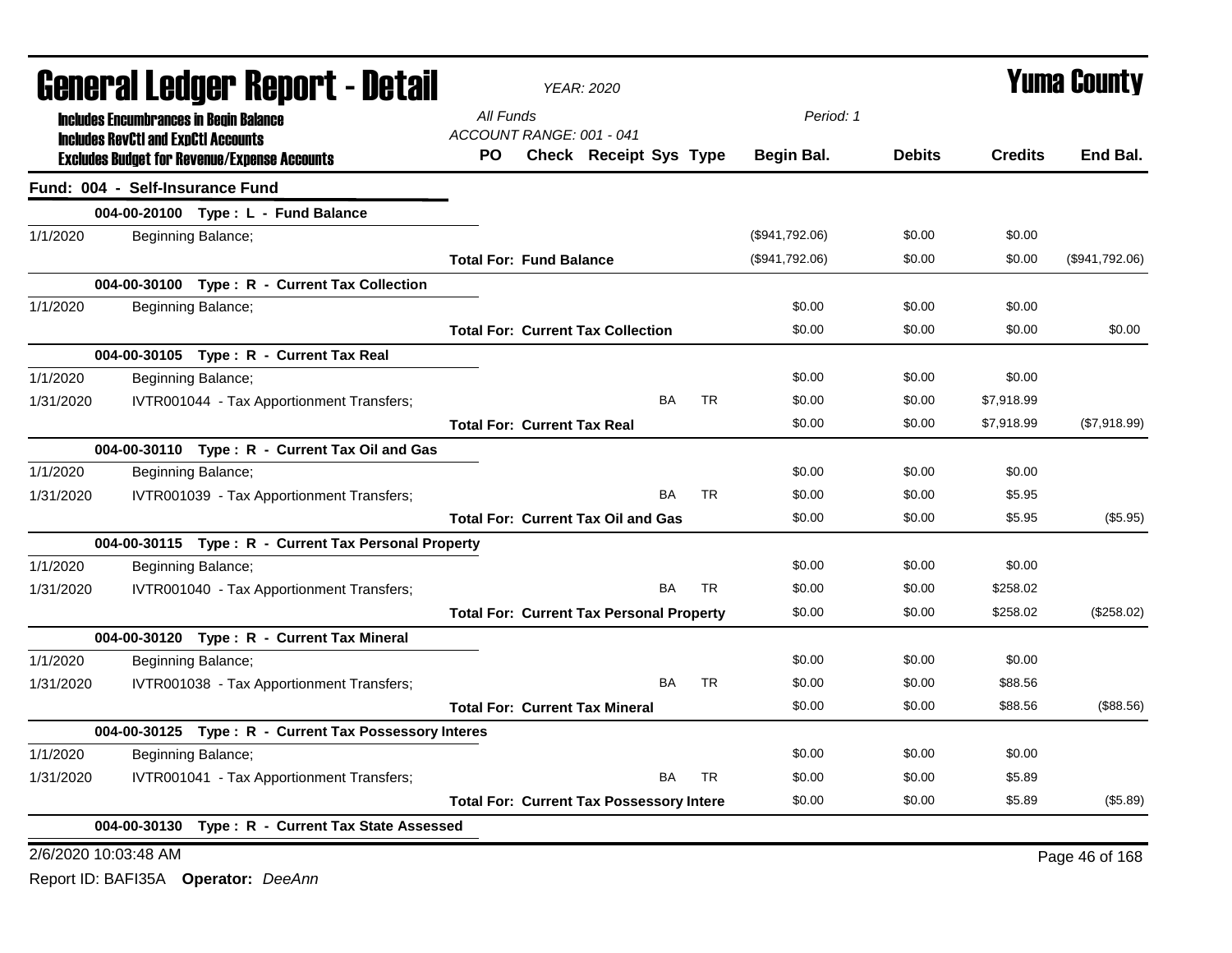|           | <b>General Ledger Report - Detail</b>      |                                                       | <b>YEAR: 2020</b>                              |                               |           | <b>Yuma County</b> |            |               |                |                |
|-----------|--------------------------------------------|-------------------------------------------------------|------------------------------------------------|-------------------------------|-----------|--------------------|------------|---------------|----------------|----------------|
|           |                                            | <b>Includes Encumbrances in Begin Balance</b>         | All Funds                                      |                               |           |                    | Period: 1  |               |                |                |
|           | <b>Includes RevCtI and ExpCtI Accounts</b> |                                                       | ACCOUNT RANGE: 001 - 041                       |                               |           |                    |            |               |                |                |
|           |                                            | <b>Excludes Budget for Revenue/Expense Accounts</b>   | <b>PO</b>                                      | <b>Check Receipt Sys Type</b> |           |                    | Begin Bal. | <b>Debits</b> | <b>Credits</b> | End Bal.       |
|           | Fund: 004 - Self-Insurance Fund            |                                                       |                                                |                               |           |                    |            |               |                |                |
|           |                                            | 004-00-30130 Type: R - Current Tax State Assessed     |                                                |                               |           |                    |            |               |                |                |
| 1/1/2020  |                                            | Beginning Balance;                                    |                                                |                               |           |                    | \$0.00     | \$0.00        | \$0.00         |                |
| 1/31/2020 |                                            | IVTR001046 - Tax Apportionment Transfers;             |                                                |                               | <b>BA</b> | <b>TR</b>          | \$0.00     | \$0.00        | \$1.38         |                |
|           |                                            |                                                       | <b>Total For: Current Tax State Assessed</b>   |                               |           |                    | \$0.00     | \$0.00        | \$1.38         | (\$1.38)       |
|           |                                            | 004-00-30135 Type: R - Current Tax Mobile Home        |                                                |                               |           |                    |            |               |                |                |
| 1/1/2020  |                                            | Beginning Balance;                                    |                                                |                               |           |                    | \$0.00     | \$0.00        | \$0.00         |                |
| 1/31/2020 |                                            | IVTR001036 - Tax Apportionment Transfers;             |                                                |                               | BA        | <b>TR</b>          | \$0.00     | \$0.00        | \$36.21        |                |
|           |                                            |                                                       | <b>Total For: Current Tax Mobile Home</b>      |                               |           |                    | \$0.00     | \$0.00        | \$36.21        | (\$36.21)      |
|           |                                            | 004-00-30200 Type: R - Delinquent Tax Collection      |                                                |                               |           |                    |            |               |                |                |
| 1/1/2020  |                                            | Beginning Balance;                                    |                                                |                               |           |                    | \$0.00     | \$0.00        | \$0.00         |                |
|           |                                            |                                                       | <b>Total For: Delinquent Tax Collection</b>    |                               |           |                    | \$0.00     | \$0.00        | \$0.00         | \$0.00         |
|           |                                            | 004-00-30205 Type: R - Delinquent Tax Real            |                                                |                               |           |                    |            |               |                |                |
| 1/1/2020  |                                            | Beginning Balance;                                    |                                                |                               |           |                    | \$0.00     | \$0.00        | \$0.00         |                |
| 1/31/2020 |                                            | IVTR001045 - Tax Apportionment Transfers;             |                                                |                               | <b>BA</b> | <b>TR</b>          | \$0.00     | \$0.00        | \$99.29        |                |
|           |                                            |                                                       | <b>Total For: Delinquent Tax Real</b>          |                               |           |                    | \$0.00     | \$0.00        | \$99.29        | (\$99.29)      |
|           |                                            | 004-00-30210 Type: R - Delinquent Tax Oil and Gas     |                                                |                               |           |                    |            |               |                |                |
| 1/1/2020  |                                            | Beginning Balance;                                    |                                                |                               |           |                    | \$0.00     | \$0.00        | \$0.00         |                |
|           |                                            |                                                       | <b>Total For: Delinquent Tax Oil and Gas</b>   |                               |           |                    | \$0.00     | \$0.00        | \$0.00         | \$0.00         |
|           |                                            | 004-00-30215 Type: R - Delinquent Tax Mineral         |                                                |                               |           |                    |            |               |                |                |
| 1/1/2020  |                                            | Beginning Balance;                                    |                                                |                               |           |                    | \$0.00     | \$0.00        | \$0.00         |                |
|           |                                            |                                                       | <b>Total For: Delinguent Tax Mineral</b>       |                               |           |                    | \$0.00     | \$0.00        | \$0.00         | \$0.00         |
|           |                                            | 004-00-30220 Type: R - Delinquent Tax Personal Proper |                                                |                               |           |                    |            |               |                |                |
| 1/1/2020  |                                            | Beginning Balance;                                    |                                                |                               |           |                    | \$0.00     | \$0.00        | \$0.00         |                |
|           |                                            |                                                       | <b>Total For: Delinquent Tax Personal Prop</b> |                               |           |                    | \$0.00     | \$0.00        | \$0.00         | \$0.00         |
|           |                                            | 004-00-30225 Type: R - Delinquent Tax Possessory Rate |                                                |                               |           |                    |            |               |                |                |
| 1/1/2020  |                                            | Beginning Balance;                                    |                                                |                               |           |                    | \$0.00     | \$0.00        | \$0.00         |                |
|           |                                            |                                                       | <b>Total For: Delinquent Tax Possessory Ra</b> |                               |           |                    | \$0.00     | \$0.00        | \$0.00         | \$0.00         |
|           | 2/6/2020 10:03:48 AM                       |                                                       |                                                |                               |           |                    |            |               |                | Page 47 of 168 |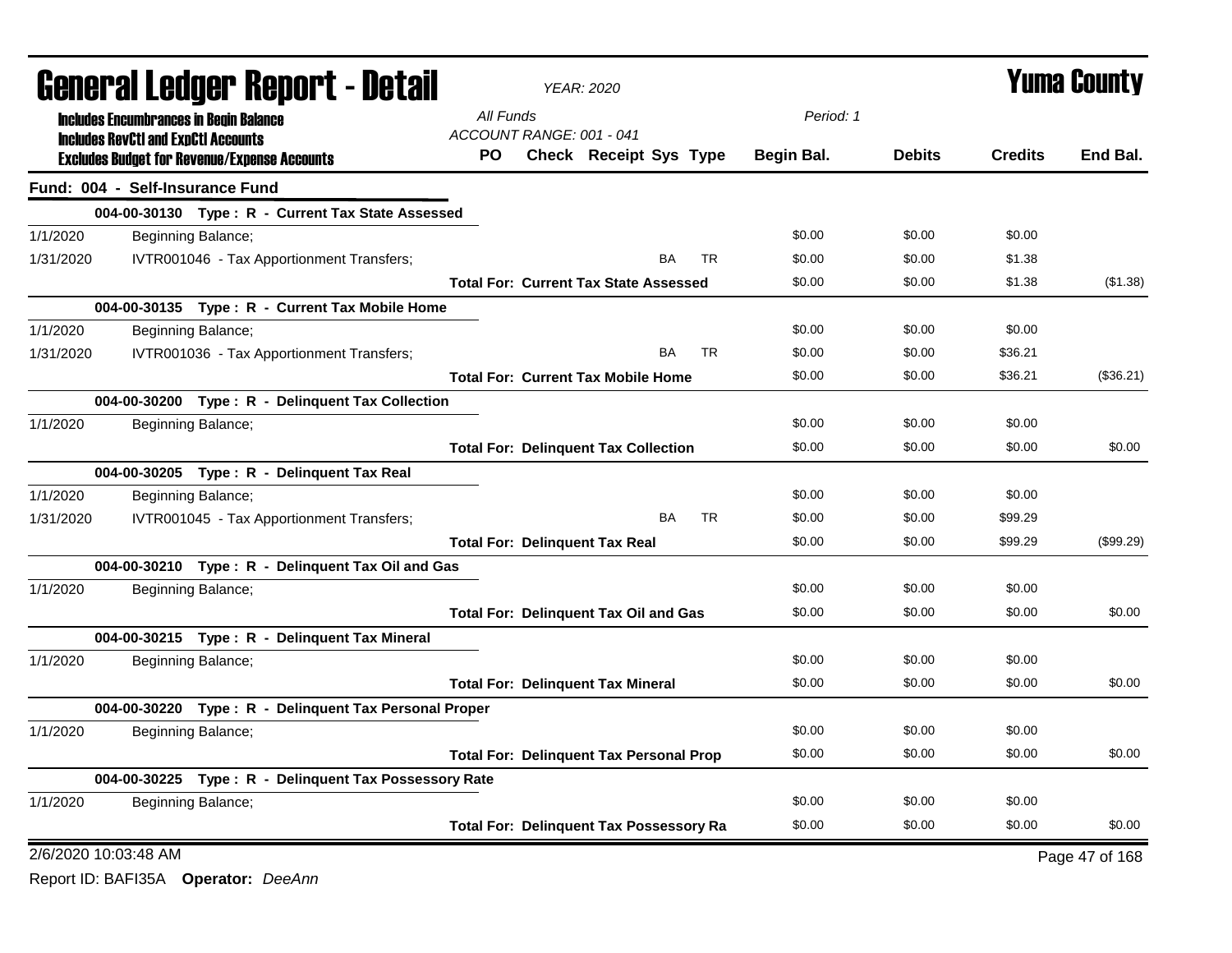| General Ledger Report - Detail<br>All Funds<br>Period: 1<br><b>Includes Encumbrances in Begin Balance</b><br>ACCOUNT RANGE: 001 - 041<br><b>Includes RevCtI and ExpCtI Accounts</b><br><b>Credits</b><br>PO.<br>Check Receipt Sys Type<br>Begin Bal.<br><b>Debits</b><br><b>Excludes Budget for Revenue/Expense Accounts</b><br>Fund: 004 - Self-Insurance Fund<br>004-00-30230 Type: R - Delinquent Tax State Assesed<br>\$0.00<br>\$0.00<br>\$0.00<br>1/1/2020<br>Beginning Balance;<br>\$0.00<br>\$0.00<br>\$0.00<br><b>Total For: Delinquent Tax State Assesed</b><br>004-00-30235 Type: R - Delinquent Tax Mobile Home<br>1/1/2020<br>\$0.00<br>Beginning Balance;<br>\$0.00<br>\$0.00<br>IVTR001037 - Tax Apportionment Transfers;<br><b>BA</b><br>TR.<br>\$0.00<br>\$0.00<br>\$0.02<br>1/31/2020 | <b>Yuma County</b> |  |  |  |
|---------------------------------------------------------------------------------------------------------------------------------------------------------------------------------------------------------------------------------------------------------------------------------------------------------------------------------------------------------------------------------------------------------------------------------------------------------------------------------------------------------------------------------------------------------------------------------------------------------------------------------------------------------------------------------------------------------------------------------------------------------------------------------------------------------|--------------------|--|--|--|
|                                                                                                                                                                                                                                                                                                                                                                                                                                                                                                                                                                                                                                                                                                                                                                                                         |                    |  |  |  |
|                                                                                                                                                                                                                                                                                                                                                                                                                                                                                                                                                                                                                                                                                                                                                                                                         | End Bal.           |  |  |  |
|                                                                                                                                                                                                                                                                                                                                                                                                                                                                                                                                                                                                                                                                                                                                                                                                         |                    |  |  |  |
|                                                                                                                                                                                                                                                                                                                                                                                                                                                                                                                                                                                                                                                                                                                                                                                                         |                    |  |  |  |
|                                                                                                                                                                                                                                                                                                                                                                                                                                                                                                                                                                                                                                                                                                                                                                                                         |                    |  |  |  |
|                                                                                                                                                                                                                                                                                                                                                                                                                                                                                                                                                                                                                                                                                                                                                                                                         | \$0.00             |  |  |  |
|                                                                                                                                                                                                                                                                                                                                                                                                                                                                                                                                                                                                                                                                                                                                                                                                         |                    |  |  |  |
|                                                                                                                                                                                                                                                                                                                                                                                                                                                                                                                                                                                                                                                                                                                                                                                                         |                    |  |  |  |
|                                                                                                                                                                                                                                                                                                                                                                                                                                                                                                                                                                                                                                                                                                                                                                                                         |                    |  |  |  |
| \$0.00<br>\$0.00<br>\$0.02<br><b>Total For: Delinquent Tax Mobile Home</b>                                                                                                                                                                                                                                                                                                                                                                                                                                                                                                                                                                                                                                                                                                                              | (\$0.02)           |  |  |  |
| 004-00-30240 Type: R - Deling Tax Special Assessment                                                                                                                                                                                                                                                                                                                                                                                                                                                                                                                                                                                                                                                                                                                                                    |                    |  |  |  |
| \$0.00<br>\$0.00<br>\$0.00<br>1/1/2020<br>Beginning Balance;                                                                                                                                                                                                                                                                                                                                                                                                                                                                                                                                                                                                                                                                                                                                            |                    |  |  |  |
| \$0.00<br>\$0.00<br>\$0.00<br><b>Total For: Deling Tax Special Assessme</b>                                                                                                                                                                                                                                                                                                                                                                                                                                                                                                                                                                                                                                                                                                                             | \$0.00             |  |  |  |
| 004-00-30300 Type: R - Current Interest                                                                                                                                                                                                                                                                                                                                                                                                                                                                                                                                                                                                                                                                                                                                                                 |                    |  |  |  |
| Beginning Balance;<br>\$0.00<br>1/1/2020<br>\$0.00<br>\$0.00                                                                                                                                                                                                                                                                                                                                                                                                                                                                                                                                                                                                                                                                                                                                            |                    |  |  |  |
| <b>Total For: Current Interest</b><br>\$0.00<br>\$0.00<br>\$0.00                                                                                                                                                                                                                                                                                                                                                                                                                                                                                                                                                                                                                                                                                                                                        | \$0.00             |  |  |  |
| 004-00-30375 Type: R - Refund Interest                                                                                                                                                                                                                                                                                                                                                                                                                                                                                                                                                                                                                                                                                                                                                                  |                    |  |  |  |
| 1/1/2020<br>\$0.00<br>\$0.00<br>\$0.00<br>Beginning Balance;                                                                                                                                                                                                                                                                                                                                                                                                                                                                                                                                                                                                                                                                                                                                            |                    |  |  |  |
| <b>Total For: Refund Interest</b><br>\$0.00<br>\$0.00<br>\$0.00                                                                                                                                                                                                                                                                                                                                                                                                                                                                                                                                                                                                                                                                                                                                         | \$0.00             |  |  |  |
| 004-00-30400 Type: R - Delinquent Interest Collection                                                                                                                                                                                                                                                                                                                                                                                                                                                                                                                                                                                                                                                                                                                                                   |                    |  |  |  |
| 1/1/2020<br>Beginning Balance;<br>\$0.00<br>\$0.00<br>\$0.00                                                                                                                                                                                                                                                                                                                                                                                                                                                                                                                                                                                                                                                                                                                                            |                    |  |  |  |
| BA<br><b>TR</b><br>IVTR001035 - Tax Apportionment Transfers;<br>\$0.00<br>\$0.00<br>\$10.15<br>1/31/2020                                                                                                                                                                                                                                                                                                                                                                                                                                                                                                                                                                                                                                                                                                |                    |  |  |  |
| \$0.00<br>\$0.00<br>\$10.15<br><b>Total For: Delinquent Interest Collection</b>                                                                                                                                                                                                                                                                                                                                                                                                                                                                                                                                                                                                                                                                                                                         | (\$10.15)          |  |  |  |
| 004-00-30500 Type: R - Miscellaneous Collections                                                                                                                                                                                                                                                                                                                                                                                                                                                                                                                                                                                                                                                                                                                                                        |                    |  |  |  |
| \$0.00<br>\$0.00<br>\$0.00<br>1/1/2020<br>Beginning Balance;                                                                                                                                                                                                                                                                                                                                                                                                                                                                                                                                                                                                                                                                                                                                            |                    |  |  |  |
| IVTR001008 - Transfers and Corrections<br>BA<br><b>TR</b><br>\$0.00<br>\$0.00<br>1/11/2020<br>\$26.99<br>Transaction:                                                                                                                                                                                                                                                                                                                                                                                                                                                                                                                                                                                                                                                                                   |                    |  |  |  |
| <b>BA</b><br><b>TR</b><br>IVTR001026 - Transfers and Corrections<br>\$0.00<br>\$26.99<br>\$0.00<br>1/22/2020<br>Transaction:                                                                                                                                                                                                                                                                                                                                                                                                                                                                                                                                                                                                                                                                            |                    |  |  |  |
| \$0.00<br>\$26.99<br>\$26.99<br><b>Total For: Miscellaneous Collections</b>                                                                                                                                                                                                                                                                                                                                                                                                                                                                                                                                                                                                                                                                                                                             | \$0.00             |  |  |  |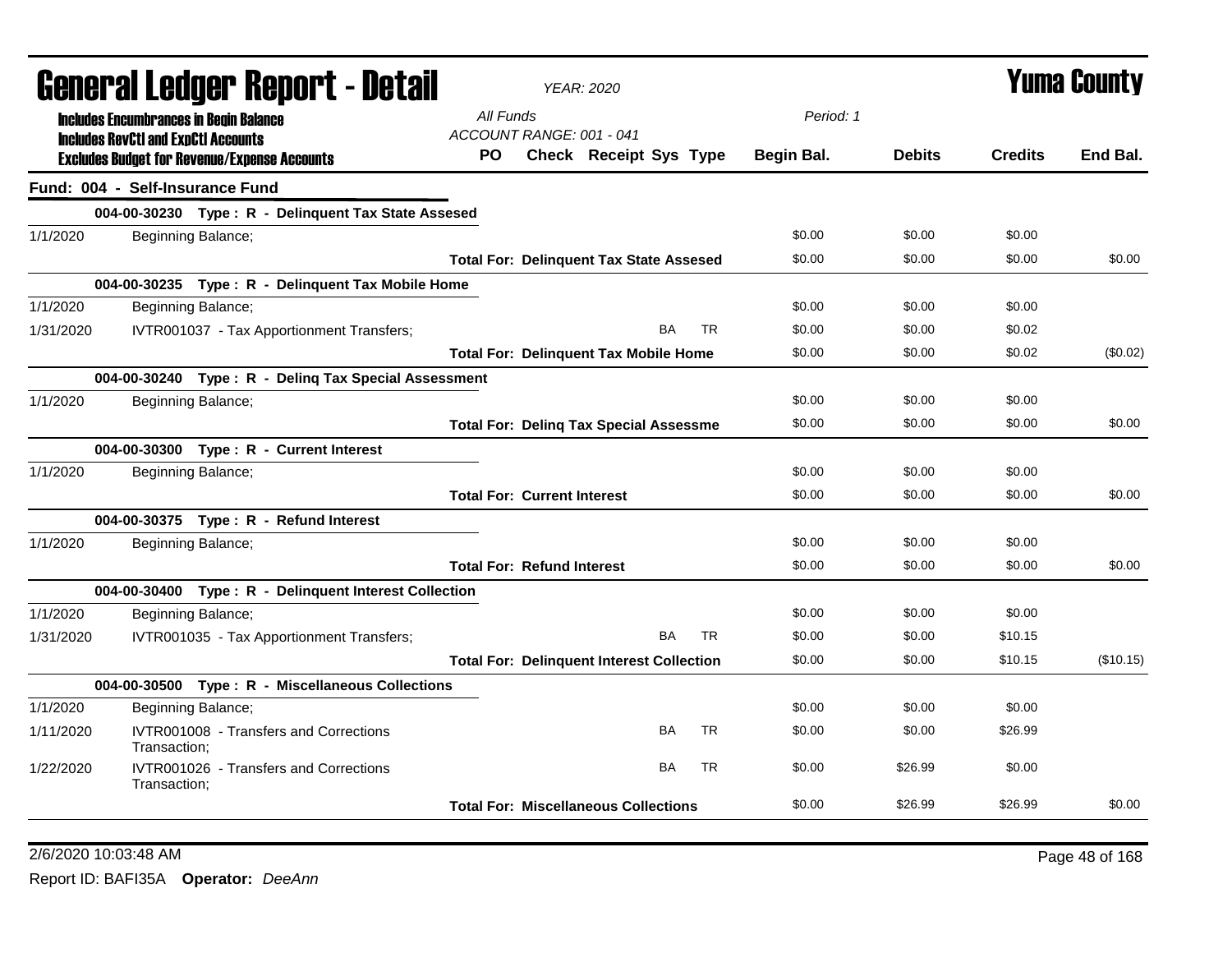|           | General Ledger Report - Detail             |                                                                                   |                                       | <b>YEAR: 2020</b>                               | Yuma County |           |            |               |                |                |
|-----------|--------------------------------------------|-----------------------------------------------------------------------------------|---------------------------------------|-------------------------------------------------|-------------|-----------|------------|---------------|----------------|----------------|
|           |                                            | <b>Includes Encumbrances in Begin Balance</b>                                     | All Funds                             |                                                 |             |           | Period: 1  |               |                |                |
|           | <b>Includes RevCtI and ExpCtI Accounts</b> | <b>Excludes Budget for Revenue/Expense Accounts</b>                               | ACCOUNT RANGE: 001 - 041<br><b>PO</b> | <b>Check Receipt Sys Type</b>                   |             |           | Begin Bal. | <b>Debits</b> | <b>Credits</b> | End Bal.       |
|           | Fund: 004 - Self-Insurance Fund            |                                                                                   |                                       |                                                 |             |           |            |               |                |                |
|           |                                            | 004-00-31305 Type: R - Wildlife Impact Assistance                                 |                                       |                                                 |             |           |            |               |                |                |
| 1/1/2020  |                                            | Beginning Balance;                                                                |                                       |                                                 |             |           | \$0.00     | \$0.00        | \$0.00         |                |
|           |                                            |                                                                                   |                                       | <b>Total For: Wildlife Impact Assistance</b>    |             |           | \$0.00     | \$0.00        | \$0.00         | \$0.00         |
|           |                                            | 004-00-31310 Type: R - DOI-PILT PAYMENT                                           |                                       |                                                 |             |           |            |               |                |                |
| 1/1/2020  |                                            | Beginning Balance;                                                                |                                       |                                                 |             |           | \$0.00     | \$0.00        | \$0.00         |                |
|           |                                            |                                                                                   |                                       | <b>Total For: DOI-PILT PAYMENT</b>              |             |           | \$0.00     | \$0.00        | \$0.00         | \$0.00         |
|           |                                            | 004-00-32100 Type: R - Transfers In                                               |                                       |                                                 |             |           |            |               |                |                |
| 1/1/2020  |                                            | Beginning Balance;                                                                |                                       |                                                 |             |           | \$0.00     | \$0.00        | \$0.00         |                |
|           |                                            |                                                                                   | <b>Total For: Transfers In</b>        |                                                 |             |           | \$0.00     | \$0.00        | \$0.00         | \$0.00         |
|           |                                            | 004-00-33000 Type: R - Auto Tax B Collection                                      |                                       |                                                 |             |           |            |               |                |                |
| 1/1/2020  |                                            | Beginning Balance;                                                                |                                       |                                                 |             |           | \$0.00     | \$0.00        | \$0.00         |                |
|           |                                            |                                                                                   |                                       | <b>Total For: Auto Tax B Collection</b>         |             |           | \$0.00     | \$0.00        | \$0.00         | \$0.00         |
|           |                                            | 004-00-33100 Type: R - Auto Tax A & F Collection                                  |                                       |                                                 |             |           |            |               |                |                |
| 1/1/2020  |                                            | Beginning Balance;                                                                |                                       |                                                 |             |           | \$0.00     | \$0.00        | \$0.00         |                |
|           |                                            |                                                                                   |                                       | <b>Total For: Auto Tax A &amp; F Collection</b> |             |           | \$0.00     | \$0.00        | \$0.00         | \$0.00         |
|           |                                            | 004-00-34600 Type: R - Insurance Reimbursment                                     |                                       |                                                 |             |           |            |               |                |                |
| 1/1/2020  |                                            | Beginning Balance;                                                                |                                       |                                                 |             |           | \$0.00     | \$0.00        | \$0.00         |                |
| 1/23/2020 |                                            | IVRE20118 JEFF SCHANHALS - RE; 2020<br>MASA INS REIMBURSEMENT; 04-000-4970        | None                                  | 18603                                           | <b>RE</b>   | <b>RV</b> | \$0.00     | \$0.00        | \$99.00        |                |
| 1/23/2020 | 4970                                       | IVRE20118 2020 MASA INSURANCE REIMB -<br>RE; W. YUMA CEMET/E. YUMA CEMET; 04-000- | None                                  | 18616                                           | <b>RE</b>   | <b>RV</b> | \$0.00     | \$0.00        | \$594.00       |                |
|           |                                            |                                                                                   |                                       | <b>Total For: Insurance Reimbursment</b>        |             |           | \$0.00     | \$0.00        | \$693.00       | (\$693.00)     |
|           |                                            | 004-00-49000 Type: X - Warrants Paid                                              |                                       |                                                 |             |           |            |               |                |                |
| 1/1/2020  |                                            | Beginning Balance;                                                                |                                       |                                                 |             |           | \$0.00     | \$0.00        | \$0.00         |                |
| 1/16/2020 | Transaction;                               | IVTR001019 - Transfers and Corrections                                            |                                       |                                                 | BA          | <b>TR</b> | \$0.00     | \$185,033.00  | \$0.00         |                |
| 1/22/2020 | Transaction:                               | IVTR001024 - Transfers and Corrections                                            |                                       |                                                 | BA          | <b>TR</b> | \$0.00     | \$9,166.00    | \$0.00         |                |
|           | 2/6/2020 10:03:48 AM                       |                                                                                   |                                       |                                                 |             |           |            |               |                | Page 49 of 168 |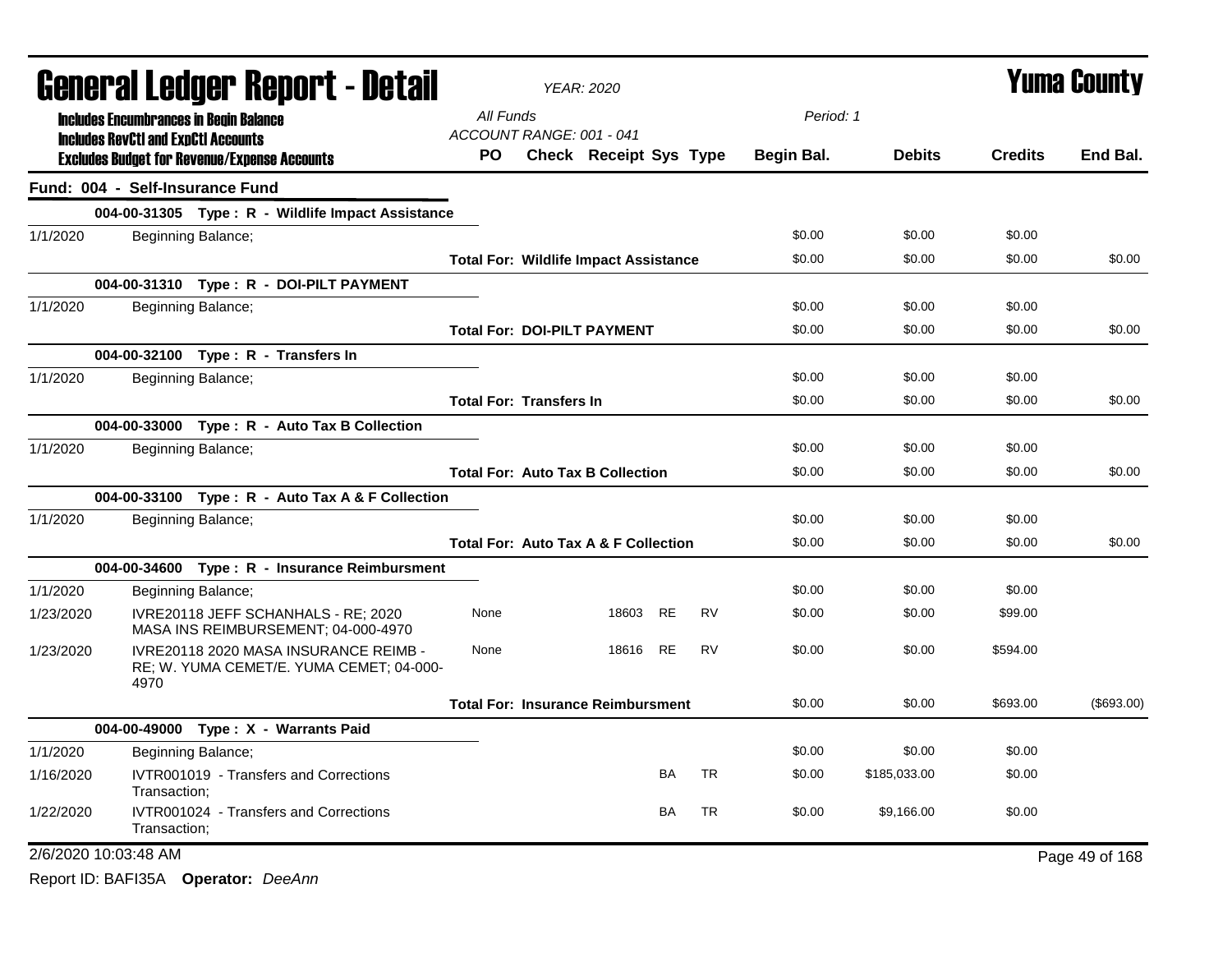|           | General Ledger Report - Detail                                                                                                                     |                    |                                                                                  |                  | <b>YEAR: 2020</b>                |                             |           |           |                         |                                  |                | Yuma County    |  |
|-----------|----------------------------------------------------------------------------------------------------------------------------------------------------|--------------------|----------------------------------------------------------------------------------|------------------|----------------------------------|-----------------------------|-----------|-----------|-------------------------|----------------------------------|----------------|----------------|--|
|           | <b>Includes Encumbrances in Begin Balance</b><br><b>Includes RevCtI and ExpCtI Accounts</b><br><b>Excludes Budget for Revenue/Expense Accounts</b> |                    |                                                                                  | All Funds<br>PO. | ACCOUNT RANGE: 001 - 041         | Check Receipt Sys Type      |           |           | Period: 1<br>Begin Bal. | <b>Debits</b>                    | <b>Credits</b> | End Bal.       |  |
|           | Fund: 004 - Self-Insurance Fund                                                                                                                    |                    |                                                                                  |                  |                                  |                             |           |           |                         |                                  |                |                |  |
|           | 004-00-49000                                                                                                                                       |                    | Type: X - Warrants Paid                                                          |                  |                                  |                             |           |           |                         |                                  |                |                |  |
|           |                                                                                                                                                    |                    |                                                                                  |                  | <b>Total For: Warrants Paid</b>  |                             |           |           | \$0.00                  | \$194,199.00                     | \$0.00         | \$194,199.00   |  |
|           | 004-00-49100                                                                                                                                       |                    | Type: X - Treasurer Fees                                                         |                  |                                  |                             |           |           |                         |                                  |                |                |  |
| 1/1/2020  |                                                                                                                                                    | Beginning Balance; |                                                                                  |                  |                                  |                             |           |           | \$0.00                  | \$0.00                           | \$0.00         |                |  |
| 1/23/2020 |                                                                                                                                                    |                    | IVRE20118 Treasurer Fee - RE; Treasurer Fee<br>Receipt; Treasurer Fee Processing | None             |                                  | 18624                       | <b>RE</b> | <b>RV</b> | \$0.00                  | \$6.93                           | \$0.00         |                |  |
| 1/31/2020 |                                                                                                                                                    |                    | IVTR001047 - Tax Apportionment Transfers;                                        |                  |                                  |                             | <b>BA</b> | <b>TR</b> | \$0.00                  | \$249.45                         | \$0.00         |                |  |
| 1/31/2020 |                                                                                                                                                    |                    | IVTR001048 - Tax Apportionment Transfers;                                        |                  |                                  |                             | <b>BA</b> | <b>TR</b> | \$0.00                  | \$3.28                           | \$0.00         |                |  |
|           |                                                                                                                                                    |                    |                                                                                  |                  | <b>Total For: Treasurer Fees</b> |                             |           |           | \$0.00                  | \$259.66                         | \$0.00         | \$259.66       |  |
|           | 004-00-49401                                                                                                                                       |                    | Type: X - Transfer Out                                                           |                  |                                  |                             |           |           |                         |                                  |                |                |  |
| 1/1/2020  |                                                                                                                                                    | Beginning Balance; |                                                                                  |                  |                                  |                             |           |           | \$0.00                  | \$0.00                           | \$0.00         |                |  |
|           |                                                                                                                                                    |                    |                                                                                  |                  | <b>Total For: Transfer Out</b>   |                             |           |           | \$0.00                  | \$0.00                           | \$0.00         | \$0.00         |  |
|           |                                                                                                                                                    |                    | Fund: 004 - Self-Insurance Fund                                                  |                  |                                  | Totals:                     |           |           | \$0.00                  | \$398,115.75                     | \$212,774.55   | \$185,341.20   |  |
|           |                                                                                                                                                    |                    | <b>Total Fund Revenues:</b>                                                      |                  | \$9,117.46                       | <b>Total Fund Expenses:</b> |           |           | \$194,458.66            | <b>Net Revenue Over Expense:</b> |                | (\$185,341.20) |  |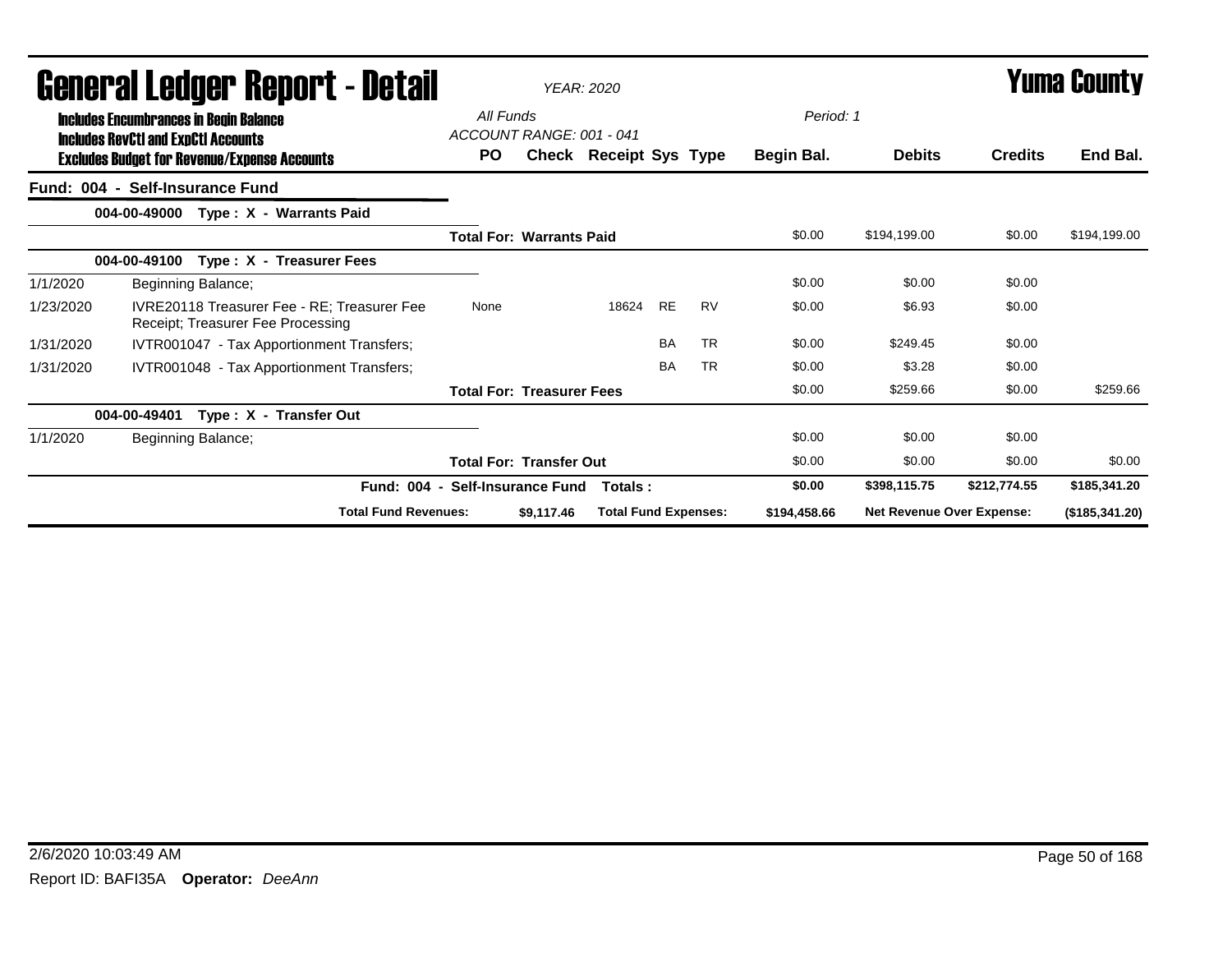| General Ledger Report - Detail |                                                     |                                    | <b>YEAR: 2020</b>        |                               |           | <b>Yuma County</b> |              |               |                |                |
|--------------------------------|-----------------------------------------------------|------------------------------------|--------------------------|-------------------------------|-----------|--------------------|--------------|---------------|----------------|----------------|
|                                | <b>Includes Encumbrances in Begin Balance</b>       | All Funds                          |                          |                               |           |                    | Period: 1    |               |                |                |
|                                | <b>Includes RevCtI and ExpCtI Accounts</b>          |                                    | ACCOUNT RANGE: 001 - 041 |                               |           |                    |              |               |                |                |
|                                | <b>Excludes Budget for Revenue/Expense Accounts</b> | <b>PO</b>                          |                          | <b>Check Receipt Sys Type</b> |           |                    | Begin Bal.   | <b>Debits</b> | <b>Credits</b> | End Bal.       |
|                                | Fund: 005 - Recreation Fund                         |                                    |                          |                               |           |                    |              |               |                |                |
|                                | 005-00-10000 Type: A - Cash Account                 |                                    |                          |                               |           |                    |              |               |                |                |
| 1/1/2020                       | Beginning Balance;                                  |                                    |                          |                               |           |                    | \$769,943.29 | \$0.00        | \$0.00         |                |
| 1/11/2020                      | IVTR001008 - Transfer Cash Transaction;             |                                    |                          |                               | BA        | <b>CD</b>          | \$0.00       | \$53.98       | \$0.00         |                |
| 1/16/2020                      | IVTR001019 - Transfer Cash Transaction;             |                                    |                          |                               | BA        | CD                 | \$0.00       | \$0.00        | \$6,864.67     |                |
| 1/22/2020                      | IVTR001026 - Transfer Cash Transaction:             |                                    |                          |                               | BA        | CD                 | \$0.00       | \$0.00        | \$53.98        |                |
| 1/31/2020                      | IVTR001035 - Cash Transaction;                      |                                    |                          |                               | <b>BA</b> | <b>CD</b>          | \$0.00       | \$20.30       | \$0.00         |                |
| 1/31/2020                      | IVTR001036 - Cash Transaction;                      |                                    |                          |                               | BA        | <b>CD</b>          | \$0.00       | \$72.35       | \$0.00         |                |
| 1/31/2020                      | IVTR001037 - Cash Transaction;                      |                                    |                          |                               | BA        | CD                 | \$0.00       | \$0.03        | \$0.00         |                |
| 1/31/2020                      | IVTR001038 - Cash Transaction;                      |                                    |                          |                               | <b>BA</b> | CD                 | \$0.00       | \$177.09      | \$0.00         |                |
| 1/31/2020                      | IVTR001039 - Cash Transaction;                      |                                    |                          |                               | <b>BA</b> | CD                 | \$0.00       | \$11.89       | \$0.00         |                |
| 1/31/2020                      | IVTR001040 - Cash Transaction;                      |                                    |                          |                               | <b>BA</b> | <b>CD</b>          | \$0.00       | \$515.99      | \$0.00         |                |
| 1/31/2020                      | IVTR001041 - Cash Transaction;                      |                                    |                          |                               | <b>BA</b> | <b>CD</b>          | \$0.00       | \$11.79       | \$0.00         |                |
| 1/31/2020                      | IVTR001044 - Cash Transaction;                      |                                    |                          |                               | <b>BA</b> | <b>CD</b>          | \$0.00       | \$15,837.96   | \$0.00         |                |
| 1/31/2020                      | IVTR001045 - Cash Transaction;                      |                                    |                          |                               | <b>BA</b> | <b>CD</b>          | \$0.00       | \$198.57      | \$0.00         |                |
| 1/31/2020                      | IVTR001046 - Cash Transaction;                      |                                    |                          |                               | BA        | CD                 | \$0.00       | \$2.60        | \$0.00         |                |
| 1/31/2020                      | IVTR001047 - Cash Transaction;                      |                                    |                          |                               | BA        | CD                 | \$0.00       | \$0.00        | \$498.88       |                |
| 1/31/2020                      | IVTR001048 - Cash Transaction;                      |                                    |                          |                               | BA        | CD                 | \$0.00       | \$0.00        | \$6.57         |                |
|                                |                                                     | <b>Total For: Cash Account</b>     |                          |                               |           |                    | \$769,943.29 | \$16,902.55   | \$7,424.10     | \$779,421.74   |
|                                | 005-00-20000 Type : L - Accounts Payable            |                                    |                          |                               |           |                    |              |               |                |                |
| 1/1/2020                       | Beginning Balance;                                  |                                    |                          |                               |           |                    | \$0.00       | \$0.00        | \$0.00         |                |
|                                |                                                     | <b>Total For: Accounts Payable</b> |                          |                               |           |                    | \$0.00       | \$0.00        | \$0.00         | \$0.00         |
|                                | 005-00-20010 Type: L - Revenue Control              |                                    |                          |                               |           |                    |              |               |                |                |
| 1/1/2020                       | Beginning Balance;                                  |                                    |                          |                               |           |                    | \$0.00       | \$0.00        | \$0.00         |                |
| 1/11/2020                      | IVTR001008 - Auto post transaction;                 |                                    |                          |                               | <b>BA</b> | <b>CP</b>          | \$0.00       | \$0.00        | \$53.98        |                |
| 1/22/2020                      | IVTR001026 - Auto post transaction;                 |                                    |                          |                               | BA        | <b>CP</b>          | \$0.00       | \$53.98       | \$0.00         |                |
| 1/31/2020                      | IVTR001035 - Auto post transaction;                 |                                    |                          |                               | BA        | <b>CP</b>          | \$0.00       | \$0.00        | \$20.30        |                |
| 1/31/2020                      | IVTR001036 - Auto post transaction;                 |                                    |                          |                               | BA        | <b>CP</b>          | \$0.00       | \$0.00        | \$72.35        |                |
| 2/6/2020 10:03:49 AM           |                                                     |                                    |                          |                               |           |                    |              |               |                | Page 51 of 168 |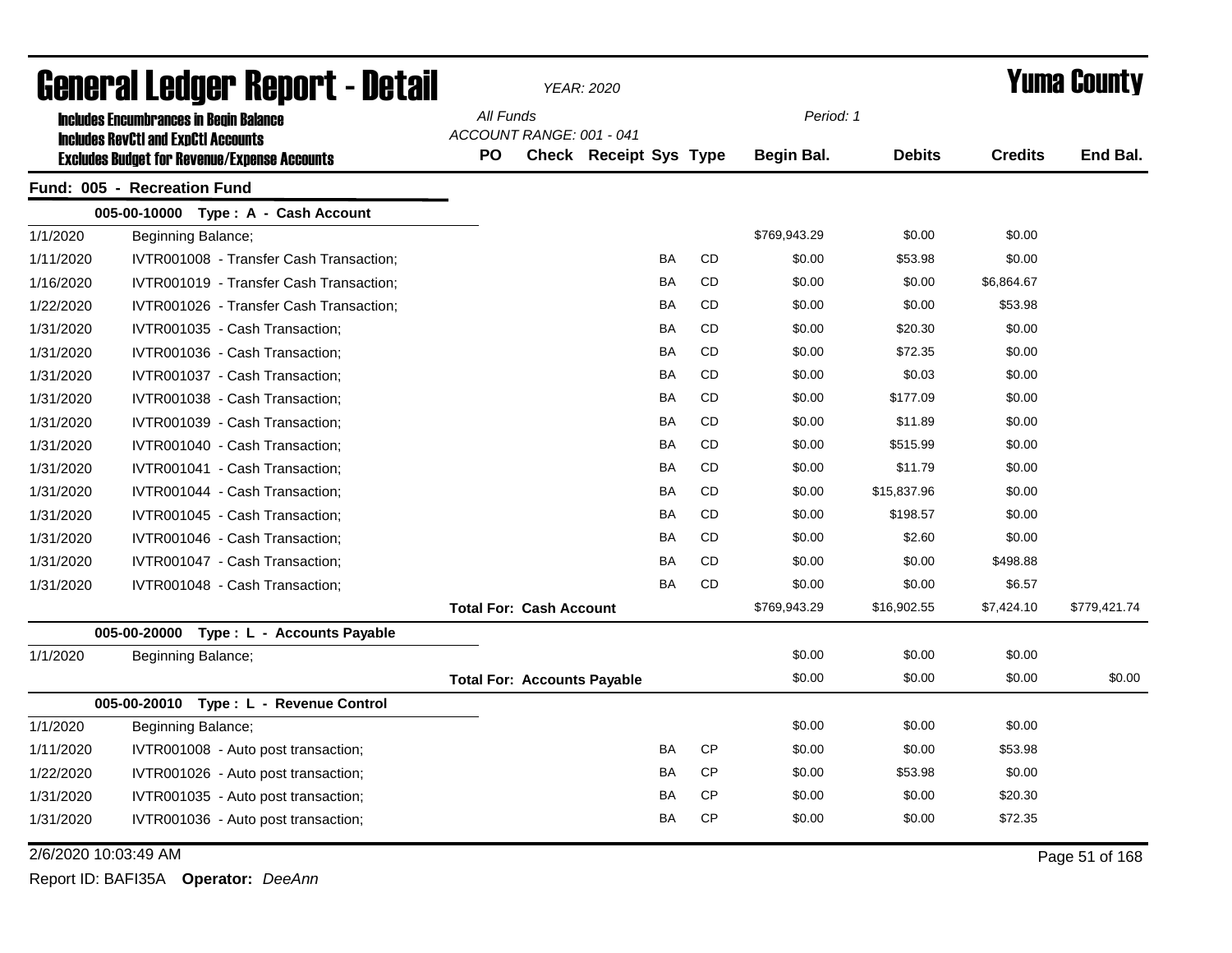| General Ledger Report - Detail |                                                                                             |           | <b>YEAR: 2020</b>                  |                                          |           | <b>Yuma County</b> |                |               |                |                |
|--------------------------------|---------------------------------------------------------------------------------------------|-----------|------------------------------------|------------------------------------------|-----------|--------------------|----------------|---------------|----------------|----------------|
|                                | <b>Includes Encumbrances in Begin Balance</b><br><b>Includes RevCtI and ExpCtI Accounts</b> | All Funds | ACCOUNT RANGE: 001 - 041           |                                          |           |                    | Period: 1      |               |                |                |
|                                | <b>Excludes Budget for Revenue/Expense Accounts</b>                                         | PO        |                                    | Check Receipt Sys Type                   |           |                    | Begin Bal.     | <b>Debits</b> | <b>Credits</b> | End Bal.       |
|                                | Fund: 005 - Recreation Fund                                                                 |           |                                    |                                          |           |                    |                |               |                |                |
|                                | 005-00-20010 Type: L - Revenue Control                                                      |           |                                    |                                          |           |                    |                |               |                |                |
| 1/31/2020                      | IVTR001037 - Auto post transaction;                                                         |           |                                    |                                          | BA        | <b>CP</b>          | \$0.00         | \$0.00        | \$0.03         |                |
| 1/31/2020                      | IVTR001038 - Auto post transaction;                                                         |           |                                    |                                          | <b>BA</b> | <b>CP</b>          | \$0.00         | \$0.00        | \$177.09       |                |
| 1/31/2020                      | IVTR001039 - Auto post transaction;                                                         |           |                                    |                                          | BA        | <b>CP</b>          | \$0.00         | \$0.00        | \$11.89        |                |
| 1/31/2020                      | IVTR001040 - Auto post transaction;                                                         |           |                                    |                                          | BA        | <b>CP</b>          | \$0.00         | \$0.00        | \$515.99       |                |
| 1/31/2020                      | IVTR001041 - Auto post transaction;                                                         |           |                                    |                                          | <b>BA</b> | <b>CP</b>          | \$0.00         | \$0.00        | \$11.79        |                |
| 1/31/2020                      | IVTR001044 - Auto post transaction;                                                         |           |                                    |                                          | BA        | <b>CP</b>          | \$0.00         | \$0.00        | \$15,837.96    |                |
| 1/31/2020                      | IVTR001045 - Auto post transaction;                                                         |           |                                    |                                          | BA        | <b>CP</b>          | \$0.00         | \$0.00        | \$198.57       |                |
| 1/31/2020                      | IVTR001046 - Auto post transaction;                                                         |           |                                    |                                          | BA        | <b>CP</b>          | \$0.00         | \$0.00        | \$2.60         |                |
|                                |                                                                                             |           | <b>Total For: Revenue Control</b>  |                                          |           |                    | \$0.00         | \$53.98       | \$16,902.55    | (\$16,848.57)  |
|                                | 005-00-20020 Type: L - Expense Control                                                      |           |                                    |                                          |           |                    |                |               |                |                |
| 1/1/2020                       | Beginning Balance;                                                                          |           |                                    |                                          |           |                    | \$0.00         | \$0.00        | \$0.00         |                |
| 1/16/2020                      | IVTR001019 - Auto post transaction;                                                         |           |                                    |                                          | BA        | <b>CP</b>          | \$0.00         | \$6,864.67    | \$0.00         |                |
| 1/31/2020                      | IVTR001047 - Auto post transaction;                                                         |           |                                    |                                          | BA        | <b>CP</b>          | \$0.00         | \$498.88      | \$0.00         |                |
| 1/31/2020                      | IVTR001048 - Auto post transaction;                                                         |           |                                    |                                          | ΒA        | <b>CP</b>          | \$0.00         | \$6.57        | \$0.00         |                |
|                                |                                                                                             |           | <b>Total For: Expense Control</b>  |                                          |           |                    | \$0.00         | \$7,370.12    | \$0.00         | \$7,370.12     |
|                                | 005-00-20100 Type: L - Fund Balance                                                         |           |                                    |                                          |           |                    |                |               |                |                |
| 1/1/2020                       | Beginning Balance;                                                                          |           |                                    |                                          |           |                    | (\$769,943.29) | \$0.00        | \$0.00         |                |
|                                |                                                                                             |           | <b>Total For: Fund Balance</b>     |                                          |           |                    | (\$769,943.29) | \$0.00        | \$0.00         | (\$769,943.29) |
|                                | 005-00-30100 Type: R - Current Tax Collection                                               |           |                                    |                                          |           |                    |                |               |                |                |
| 1/1/2020                       | Beginning Balance;                                                                          |           |                                    |                                          |           |                    | \$0.00         | \$0.00        | \$0.00         |                |
|                                |                                                                                             |           |                                    | <b>Total For: Current Tax Collection</b> |           |                    | \$0.00         | \$0.00        | \$0.00         | \$0.00         |
|                                | 005-00-30105 Type: R - Current Tax Real                                                     |           |                                    |                                          |           |                    |                |               |                |                |
| 1/1/2020                       | Beginning Balance;                                                                          |           |                                    |                                          |           |                    | \$0.00         | \$0.00        | \$0.00         |                |
| 1/31/2020                      | IVTR001044 - Tax Apportionment Transfers;                                                   |           |                                    |                                          | BA        | <b>TR</b>          | \$0.00         | \$0.00        | \$15,837.96    |                |
|                                |                                                                                             |           | <b>Total For: Current Tax Real</b> |                                          |           |                    | \$0.00         | \$0.00        | \$15,837.96    | (\$15,837.96)  |
|                                | Type: R - Current Tax Oil and Gas<br>005-00-30110                                           |           |                                    |                                          |           |                    |                |               |                |                |
| 2/6/2020 10:03:49 AM           |                                                                                             |           |                                    |                                          |           |                    |                |               |                | Page 52 of 168 |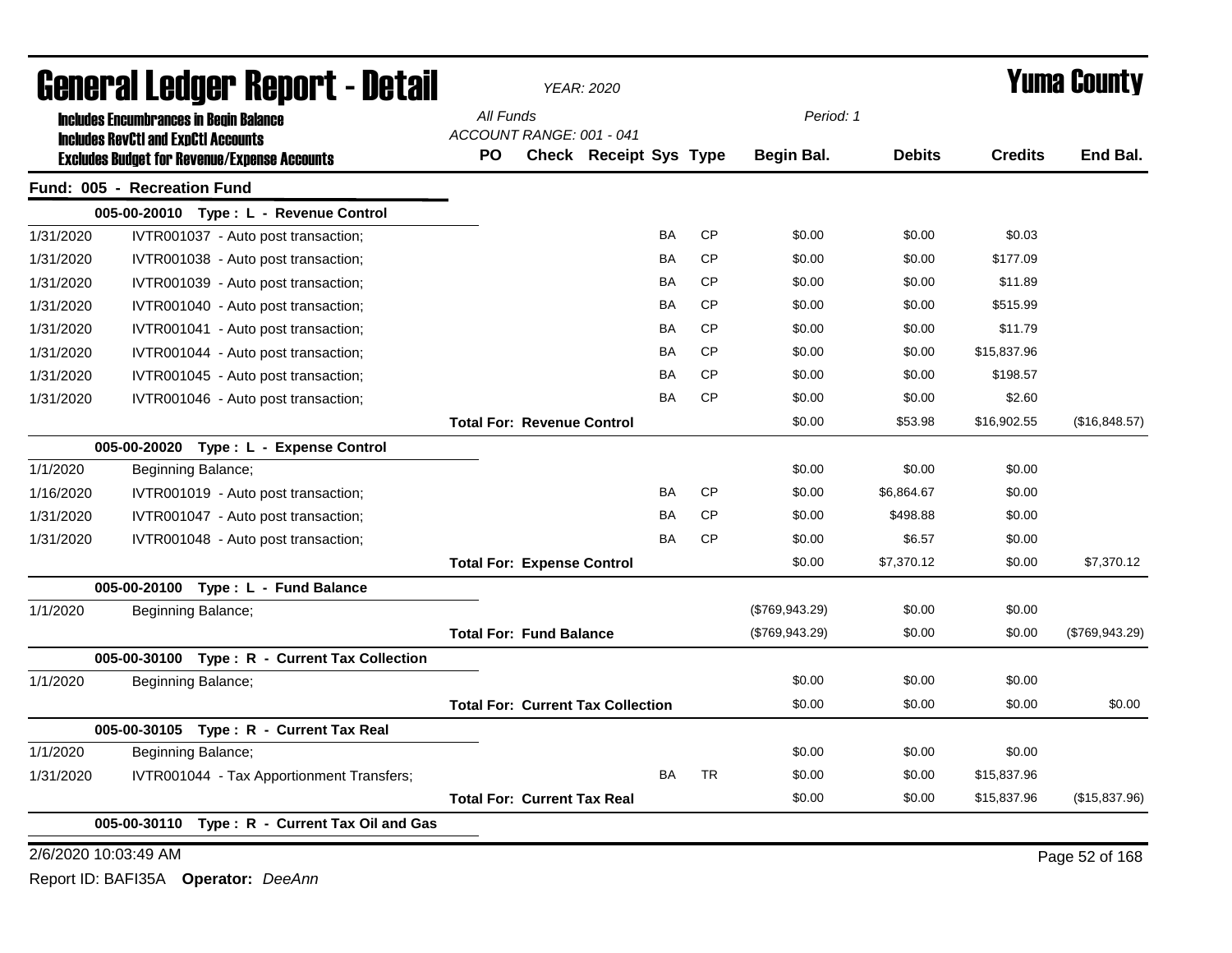| General Ledger Report - Detail |                                                                                                   |           | <b>YEAR: 2020</b>        |                                                 |           | <b>Yuma County</b> |               |                |                |
|--------------------------------|---------------------------------------------------------------------------------------------------|-----------|--------------------------|-------------------------------------------------|-----------|--------------------|---------------|----------------|----------------|
|                                | <b>Includes Encumbrances in Begin Balance</b>                                                     | All Funds |                          |                                                 |           | Period: 1          |               |                |                |
|                                | <b>Includes RevCtI and ExpCtI Accounts</b><br><b>Excludes Budget for Revenue/Expense Accounts</b> | PO.       | ACCOUNT RANGE: 001 - 041 | <b>Check Receipt Sys Type</b>                   |           | Begin Bal.         | <b>Debits</b> | <b>Credits</b> | End Bal.       |
|                                | Fund: 005 - Recreation Fund                                                                       |           |                          |                                                 |           |                    |               |                |                |
|                                | 005-00-30110 Type: R - Current Tax Oil and Gas                                                    |           |                          |                                                 |           |                    |               |                |                |
| 1/1/2020                       | Beginning Balance;                                                                                |           |                          |                                                 |           | \$0.00             | \$0.00        | \$0.00         |                |
| 1/31/2020                      | IVTR001039 - Tax Apportionment Transfers;                                                         |           |                          | BA                                              | <b>TR</b> | \$0.00             | \$0.00        | \$11.89        |                |
|                                |                                                                                                   |           |                          | <b>Total For: Current Tax Oil and Gas</b>       |           | \$0.00             | \$0.00        | \$11.89        | (\$11.89)      |
|                                | 005-00-30115 Type: R - Current Tax Personal Property                                              |           |                          |                                                 |           |                    |               |                |                |
| 1/1/2020                       | Beginning Balance;                                                                                |           |                          |                                                 |           | \$0.00             | \$0.00        | \$0.00         |                |
| 1/31/2020                      | IVTR001040 - Tax Apportionment Transfers;                                                         |           |                          | <b>BA</b>                                       | <b>TR</b> | \$0.00             | \$0.00        | \$515.99       |                |
|                                |                                                                                                   |           |                          | <b>Total For: Current Tax Personal Property</b> |           | \$0.00             | \$0.00        | \$515.99       | (\$515.99)     |
|                                | 005-00-30120 Type: R - Current Tax Mineral                                                        |           |                          |                                                 |           |                    |               |                |                |
| 1/1/2020                       | Beginning Balance;                                                                                |           |                          |                                                 |           | \$0.00             | \$0.00        | \$0.00         |                |
| 1/31/2020                      | IVTR001038 - Tax Apportionment Transfers;                                                         |           |                          | <b>BA</b>                                       | <b>TR</b> | \$0.00             | \$0.00        | \$177.09       |                |
|                                |                                                                                                   |           |                          | <b>Total For: Current Tax Mineral</b>           |           | \$0.00             | \$0.00        | \$177.09       | (\$177.09)     |
|                                | 005-00-30125 Type: R - Current Tax Possessory Interes                                             |           |                          |                                                 |           |                    |               |                |                |
| 1/1/2020                       | Beginning Balance;                                                                                |           |                          |                                                 |           | \$0.00             | \$0.00        | \$0.00         |                |
| 1/31/2020                      | IVTR001041 - Tax Apportionment Transfers;                                                         |           |                          | <b>BA</b>                                       | <b>TR</b> | \$0.00             | \$0.00        | \$11.79        |                |
|                                |                                                                                                   |           |                          | <b>Total For: Current Tax Possessory Intere</b> |           | \$0.00             | \$0.00        | \$11.79        | (\$11.79)      |
|                                | 005-00-30130 Type: R - Current Tax State Assessed                                                 |           |                          |                                                 |           |                    |               |                |                |
| 1/1/2020                       | Beginning Balance;                                                                                |           |                          |                                                 |           | \$0.00             | \$0.00        | \$0.00         |                |
| 1/31/2020                      | IVTR001046 - Tax Apportionment Transfers;                                                         |           |                          | BA                                              | <b>TR</b> | \$0.00             | \$0.00        | \$2.60         |                |
|                                |                                                                                                   |           |                          | <b>Total For: Current Tax State Assessed</b>    |           | \$0.00             | \$0.00        | \$2.60         | (\$2.60)       |
|                                | 005-00-30135 Type: R - Current Tax Mobile Home                                                    |           |                          |                                                 |           |                    |               |                |                |
| 1/1/2020                       | Beginning Balance;                                                                                |           |                          |                                                 |           | \$0.00             | \$0.00        | \$0.00         |                |
| 1/31/2020                      | IVTR001036 - Tax Apportionment Transfers;                                                         |           |                          | BA                                              | <b>TR</b> | \$0.00             | \$0.00        | \$72.35        |                |
|                                |                                                                                                   |           |                          | <b>Total For: Current Tax Mobile Home</b>       |           | \$0.00             | \$0.00        | \$72.35        | (\$72.35)      |
|                                | 005-00-30200 Type: R - Delinquent Tax Collection                                                  |           |                          |                                                 |           |                    |               |                |                |
| 1/1/2020                       | Beginning Balance;                                                                                |           |                          |                                                 |           | \$0.00             | \$0.00        | \$0.00         |                |
|                                |                                                                                                   |           |                          | <b>Total For: Delinquent Tax Collection</b>     |           | \$0.00             | \$0.00        | \$0.00         | \$0.00         |
| 2/6/2020 10:03:49 AM           |                                                                                                   |           |                          |                                                 |           |                    |               |                | Page 53 of 168 |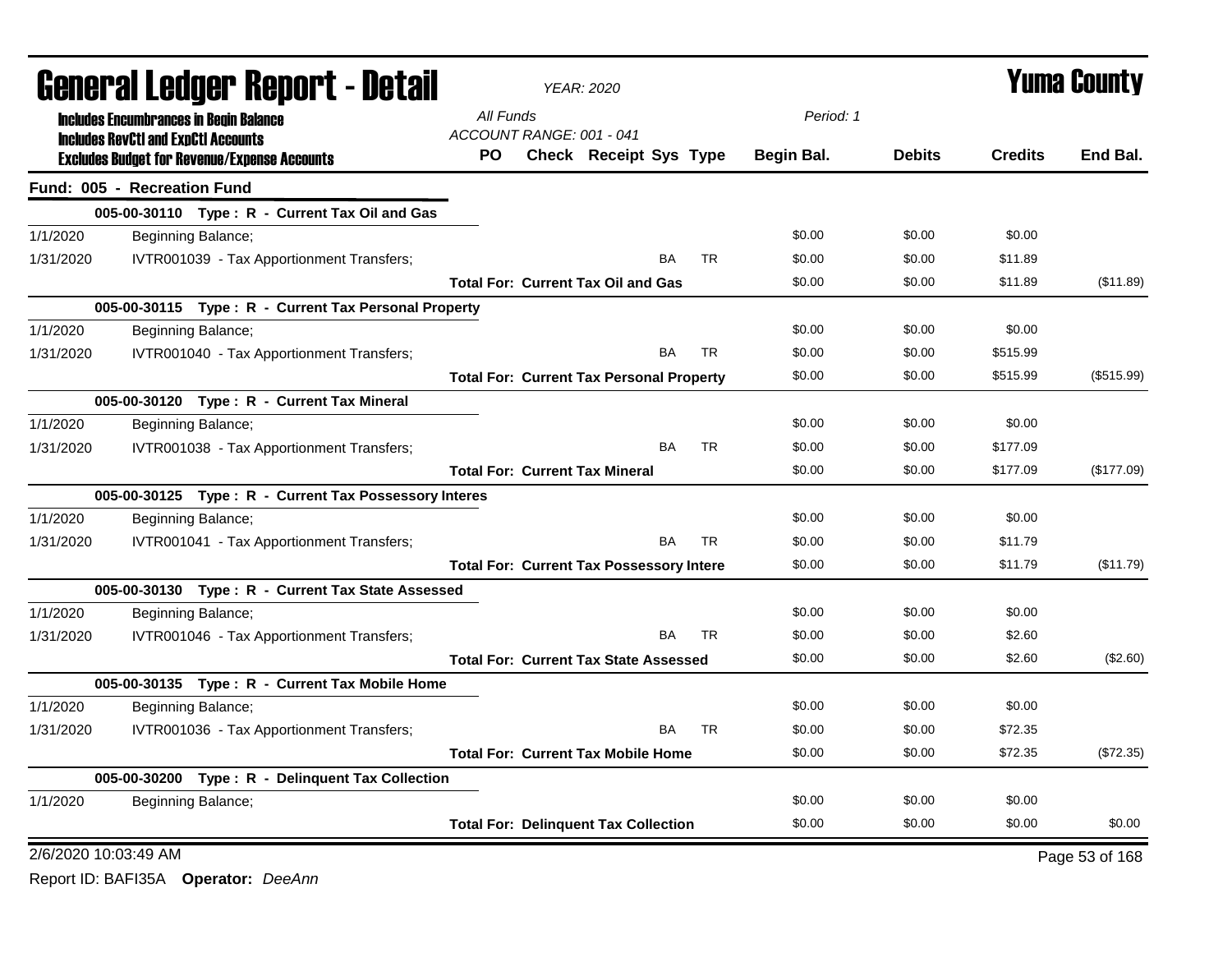|           | <b>General Ledger Report - Detail</b>               |                    |                                                       | <b>YEAR: 2020</b>        |                                                |           |           | <b>Yuma County</b> |               |                |                |
|-----------|-----------------------------------------------------|--------------------|-------------------------------------------------------|--------------------------|------------------------------------------------|-----------|-----------|--------------------|---------------|----------------|----------------|
|           | <b>Includes Encumbrances in Begin Balance</b>       |                    |                                                       | All Funds                |                                                |           |           | Period: 1          |               |                |                |
|           | <b>Includes RevCtI and ExpCtI Accounts</b>          |                    |                                                       | ACCOUNT RANGE: 001 - 041 |                                                |           |           |                    |               |                |                |
|           | <b>Excludes Budget for Revenue/Expense Accounts</b> |                    |                                                       | PO.                      | <b>Check Receipt Sys Type</b>                  |           |           | Begin Bal.         | <b>Debits</b> | <b>Credits</b> | End Bal.       |
|           | Fund: 005 - Recreation Fund                         |                    |                                                       |                          |                                                |           |           |                    |               |                |                |
|           |                                                     |                    | 005-00-30205 Type: R - Delinquent Tax Real            |                          |                                                |           |           |                    |               |                |                |
| 1/1/2020  |                                                     | Beginning Balance; |                                                       |                          |                                                |           |           | \$0.00             | \$0.00        | \$0.00         |                |
| 1/31/2020 |                                                     |                    | IVTR001045 - Tax Apportionment Transfers;             |                          |                                                | <b>BA</b> | <b>TR</b> | \$0.00             | \$0.00        | \$198.57       |                |
|           |                                                     |                    |                                                       |                          | <b>Total For: Delinquent Tax Real</b>          |           |           | \$0.00             | \$0.00        | \$198.57       | (\$198.57)     |
|           |                                                     |                    | 005-00-30210 Type: R - Delinquent Tax Oil and Gas     |                          |                                                |           |           |                    |               |                |                |
| 1/1/2020  |                                                     | Beginning Balance; |                                                       |                          |                                                |           |           | \$0.00             | \$0.00        | \$0.00         |                |
|           |                                                     |                    |                                                       |                          | <b>Total For: Delinquent Tax Oil and Gas</b>   |           |           | \$0.00             | \$0.00        | \$0.00         | \$0.00         |
|           |                                                     |                    | 005-00-30215 Type: R - Delinquent Tax Mineral         |                          |                                                |           |           |                    |               |                |                |
| 1/1/2020  |                                                     | Beginning Balance; |                                                       |                          |                                                |           |           | \$0.00             | \$0.00        | \$0.00         |                |
|           |                                                     |                    |                                                       |                          | <b>Total For: Delinquent Tax Mineral</b>       |           |           | \$0.00             | \$0.00        | \$0.00         | \$0.00         |
|           |                                                     |                    | 005-00-30220 Type: R - Delinquent Tax Personal Proper |                          |                                                |           |           |                    |               |                |                |
| 1/1/2020  |                                                     | Beginning Balance; |                                                       |                          |                                                |           |           | \$0.00             | \$0.00        | \$0.00         |                |
|           |                                                     |                    |                                                       |                          | <b>Total For: Delinquent Tax Personal Prop</b> |           |           | \$0.00             | \$0.00        | \$0.00         | \$0.00         |
|           |                                                     |                    | 005-00-30225 Type: R - Delinquent Tax Possessory Rate |                          |                                                |           |           |                    |               |                |                |
| 1/1/2020  |                                                     | Beginning Balance; |                                                       |                          |                                                |           |           | \$0.00             | \$0.00        | \$0.00         |                |
|           |                                                     |                    |                                                       |                          | <b>Total For: Delinquent Tax Possessory Ra</b> |           |           | \$0.00             | \$0.00        | \$0.00         | \$0.00         |
|           |                                                     |                    | 005-00-30230 Type: R - Delinquent Tax State Assesed   |                          |                                                |           |           |                    |               |                |                |
| 1/1/2020  |                                                     | Beginning Balance; |                                                       |                          |                                                |           |           | \$0.00             | \$0.00        | \$0.00         |                |
|           |                                                     |                    |                                                       |                          | <b>Total For: Delinquent Tax State Assesed</b> |           |           | \$0.00             | \$0.00        | \$0.00         | \$0.00         |
|           |                                                     |                    | 005-00-30235 Type: R - Delinquent Tax Mobile Home     |                          |                                                |           |           |                    |               |                |                |
| 1/1/2020  |                                                     | Beginning Balance; |                                                       |                          |                                                |           |           | \$0.00             | \$0.00        | \$0.00         |                |
| 1/31/2020 |                                                     |                    | IVTR001037 - Tax Apportionment Transfers;             |                          |                                                | BA        | <b>TR</b> | \$0.00             | \$0.00        | \$0.03         |                |
|           |                                                     |                    |                                                       |                          | <b>Total For: Delinquent Tax Mobile Home</b>   |           |           | \$0.00             | \$0.00        | \$0.03         | (\$0.03)       |
|           |                                                     |                    | 005-00-30240 Type: R - Deling Tax Special Assessment  |                          |                                                |           |           |                    |               |                |                |
| 1/1/2020  |                                                     | Beginning Balance; |                                                       |                          |                                                |           |           | \$0.00             | \$0.00        | \$0.00         |                |
|           |                                                     |                    |                                                       |                          | <b>Total For: Deling Tax Special Assessme</b>  |           |           | \$0.00             | \$0.00        | \$0.00         | \$0.00         |
|           |                                                     |                    | 005-00-30300 Type: R - Current Interest               |                          |                                                |           |           |                    |               |                |                |
|           | 2/6/2020 10:03:49 AM                                |                    |                                                       |                          |                                                |           |           |                    |               |                | Page 54 of 168 |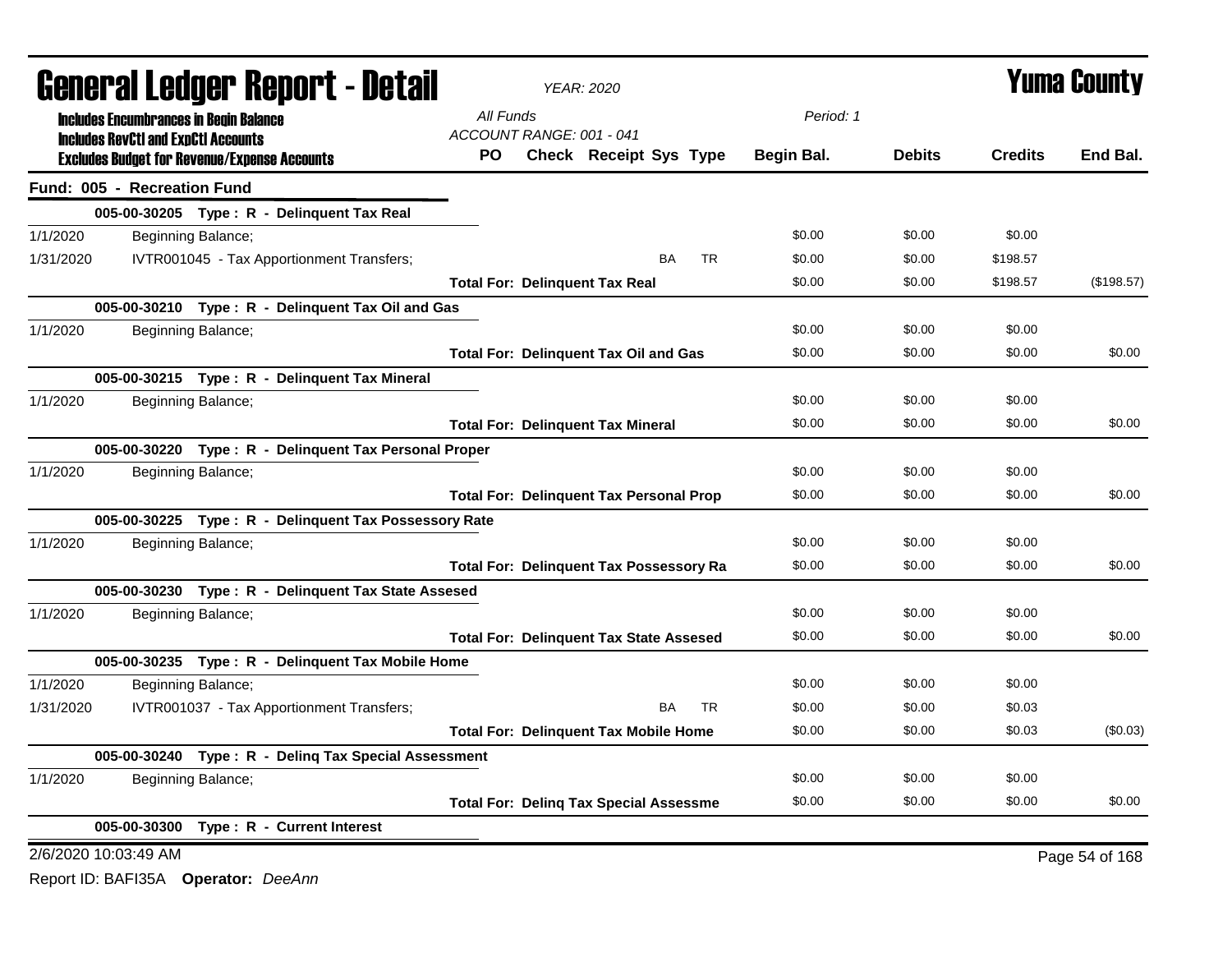| General Ledger Report - Detail |                                               |                                                       |                                    | <b>YEAR: 2020</b>                                |           |            |               | Yuma County    |             |
|--------------------------------|-----------------------------------------------|-------------------------------------------------------|------------------------------------|--------------------------------------------------|-----------|------------|---------------|----------------|-------------|
|                                | <b>Includes Encumbrances in Begin Balance</b> |                                                       | All Funds                          |                                                  |           | Period: 1  |               |                |             |
|                                | <b>Includes RevCtI and ExpCtI Accounts</b>    |                                                       | ACCOUNT RANGE: 001 - 041           |                                                  |           |            |               |                |             |
|                                |                                               | <b>Excludes Budget for Revenue/Expense Accounts</b>   | PO.                                | Check Receipt Sys Type                           |           | Begin Bal. | <b>Debits</b> | <b>Credits</b> | End Bal.    |
|                                | Fund: 005 - Recreation Fund                   |                                                       |                                    |                                                  |           |            |               |                |             |
|                                |                                               | 005-00-30300 Type: R - Current Interest               |                                    |                                                  |           |            |               |                |             |
| 1/1/2020                       |                                               | Beginning Balance;                                    |                                    |                                                  |           | \$0.00     | \$0.00        | \$0.00         |             |
|                                |                                               |                                                       | <b>Total For: Current Interest</b> |                                                  |           | \$0.00     | \$0.00        | \$0.00         | \$0.00      |
|                                |                                               | 005-00-30375 Type: R - Refund Interest                |                                    |                                                  |           |            |               |                |             |
| 1/1/2020                       |                                               | Beginning Balance;                                    |                                    |                                                  |           | \$0.00     | \$0.00        | \$0.00         |             |
|                                |                                               |                                                       | <b>Total For: Refund Interest</b>  |                                                  |           | \$0.00     | \$0.00        | \$0.00         | \$0.00      |
|                                |                                               | 005-00-30400 Type: R - Delinquent Interest Collection |                                    |                                                  |           |            |               |                |             |
| 1/1/2020                       |                                               | Beginning Balance;                                    |                                    |                                                  |           | \$0.00     | \$0.00        | \$0.00         |             |
| 1/31/2020                      |                                               | IVTR001035 - Tax Apportionment Transfers;             |                                    | BA                                               | <b>TR</b> | \$0.00     | \$0.00        | \$20.30        |             |
|                                |                                               |                                                       |                                    | <b>Total For: Delinquent Interest Collection</b> |           | \$0.00     | \$0.00        | \$20.30        | $(\$20.30)$ |
|                                |                                               | 005-00-30500 Type: R - Miscellaneous Collections      |                                    |                                                  |           |            |               |                |             |
| 1/1/2020                       |                                               | Beginning Balance;                                    |                                    |                                                  |           | \$0.00     | \$0.00        | \$0.00         |             |
| 1/11/2020                      | Transaction:                                  | IVTR001008 - Transfers and Corrections                |                                    | <b>BA</b>                                        | <b>TR</b> | \$0.00     | \$0.00        | \$53.98        |             |
| 1/22/2020                      | Transaction;                                  | IVTR001026 - Transfers and Corrections                |                                    | <b>BA</b>                                        | <b>TR</b> | \$0.00     | \$53.98       | \$0.00         |             |
|                                |                                               |                                                       |                                    | <b>Total For: Miscellaneous Collections</b>      |           | \$0.00     | \$53.98       | \$53.98        | \$0.00      |
|                                |                                               | 005-00-31305 Type: R - Wildlife Impact Assistance     |                                    |                                                  |           |            |               |                |             |
| 1/1/2020                       |                                               | Beginning Balance;                                    |                                    |                                                  |           | \$0.00     | \$0.00        | \$0.00         |             |
|                                |                                               |                                                       |                                    | <b>Total For: Wildlife Impact Assistance</b>     |           | \$0.00     | \$0.00        | \$0.00         | \$0.00      |
|                                |                                               | 005-00-31310 Type: R - DOI-PILT PAYMENT               |                                    |                                                  |           |            |               |                |             |
| 1/1/2020                       |                                               | Beginning Balance;                                    |                                    |                                                  |           | \$0.00     | \$0.00        | \$0.00         |             |
|                                |                                               |                                                       |                                    | <b>Total For: DOI-PILT PAYMENT</b>               |           | \$0.00     | \$0.00        | \$0.00         | \$0.00      |
|                                |                                               | 005-00-32100 Type: R - Transfers In                   |                                    |                                                  |           |            |               |                |             |
| 1/1/2020                       |                                               | Beginning Balance;                                    |                                    |                                                  |           | \$0.00     | \$0.00        | \$0.00         |             |
|                                |                                               |                                                       | <b>Total For: Transfers In</b>     |                                                  |           | \$0.00     | \$0.00        | \$0.00         | \$0.00      |
|                                |                                               | 005-00-33000 Type: R - Auto Tax B Collection          |                                    |                                                  |           |            |               |                |             |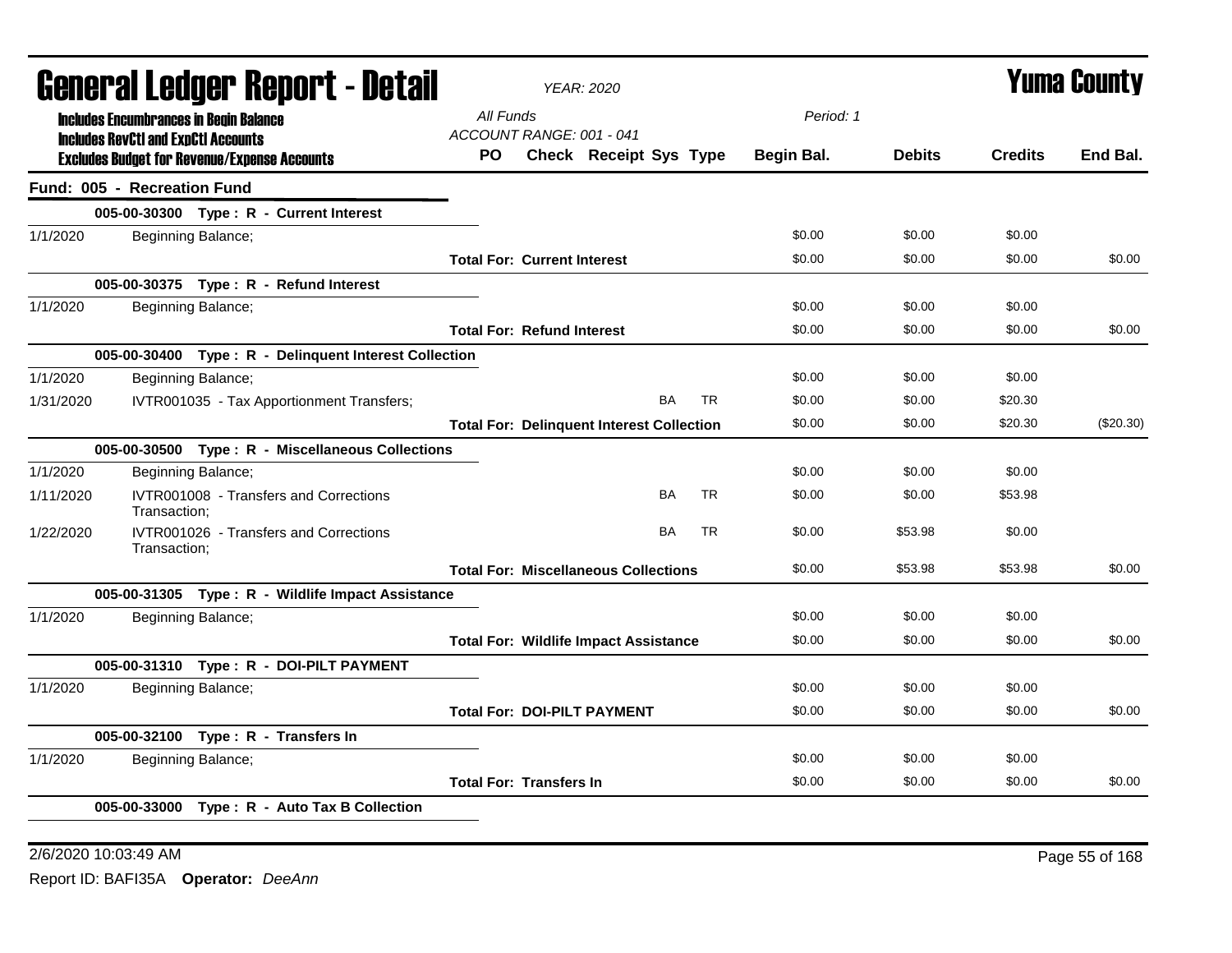|           | qanglai fanàri. Kanolif - Dafaii                                                                  |                                     |                                  | <b>YEAR: 2020</b>                               |           |            |                           |                | T UIIIA GUUIILY |
|-----------|---------------------------------------------------------------------------------------------------|-------------------------------------|----------------------------------|-------------------------------------------------|-----------|------------|---------------------------|----------------|-----------------|
|           | <b>Includes Encumbrances in Begin Balance</b>                                                     | All Funds                           |                                  |                                                 |           | Period: 1  |                           |                |                 |
|           | <b>Includes RevCtI and ExpCtI Accounts</b><br><b>Excludes Budget for Revenue/Expense Accounts</b> | <b>PO</b>                           | ACCOUNT RANGE: 001 - 041         | <b>Check Receipt Sys Type</b>                   |           | Begin Bal. | <b>Debits</b>             | <b>Credits</b> | End Bal.        |
|           | Fund: 005 - Recreation Fund                                                                       |                                     |                                  |                                                 |           |            |                           |                |                 |
|           | 005-00-33000 Type: R - Auto Tax B Collection                                                      |                                     |                                  |                                                 |           |            |                           |                |                 |
| 1/1/2020  | Beginning Balance;                                                                                |                                     |                                  |                                                 |           | \$0.00     | \$0.00                    | \$0.00         |                 |
|           |                                                                                                   |                                     |                                  | <b>Total For: Auto Tax B Collection</b>         |           | \$0.00     | \$0.00                    | \$0.00         | \$0.00          |
|           | 005-00-33100 Type: R - Auto Tax A & F Collection                                                  |                                     |                                  |                                                 |           |            |                           |                |                 |
| 1/1/2020  | Beginning Balance;                                                                                |                                     |                                  |                                                 |           | \$0.00     | \$0.00                    | \$0.00         |                 |
|           |                                                                                                   |                                     |                                  | <b>Total For: Auto Tax A &amp; F Collection</b> |           | \$0.00     | \$0.00                    | \$0.00         | \$0.00          |
|           | 005-00-49000 Type: X - Warrants Paid                                                              |                                     |                                  |                                                 |           |            |                           |                |                 |
| 1/1/2020  | Beginning Balance;                                                                                |                                     |                                  |                                                 |           | \$0.00     | \$0.00                    | \$0.00         |                 |
| 1/16/2020 | IVTR001019 - Transfers and Corrections<br>Transaction;                                            |                                     |                                  | <b>BA</b>                                       | <b>TR</b> | \$0.00     | \$6,864.67                | \$0.00         |                 |
|           |                                                                                                   |                                     | <b>Total For: Warrants Paid</b>  |                                                 |           | \$0.00     | \$6,864.67                | \$0.00         | \$6,864.67      |
|           | 005-00-49100 Type: X - Treasurer Fees                                                             |                                     |                                  |                                                 |           |            |                           |                |                 |
| 1/1/2020  | Beginning Balance;                                                                                |                                     |                                  |                                                 |           | \$0.00     | \$0.00                    | \$0.00         |                 |
| 1/31/2020 | IVTR001047 - Tax Apportionment Transfers;                                                         |                                     |                                  | <b>BA</b>                                       | <b>TR</b> | \$0.00     | \$498.88                  | \$0.00         |                 |
| 1/31/2020 | IVTR001048 - Tax Apportionment Transfers;                                                         |                                     |                                  | <b>BA</b>                                       | <b>TR</b> | \$0.00     | \$6.57                    | \$0.00         |                 |
|           |                                                                                                   |                                     | <b>Total For: Treasurer Fees</b> |                                                 |           | \$0.00     | \$505.45                  | \$0.00         | \$505.45        |
|           | Type: X - Transfer Out<br>005-00-49401                                                            |                                     |                                  |                                                 |           |            |                           |                |                 |
| 1/1/2020  | Beginning Balance;                                                                                |                                     |                                  |                                                 |           | \$0.00     | \$0.00                    | \$0.00         |                 |
|           |                                                                                                   |                                     | <b>Total For: Transfer Out</b>   |                                                 |           | \$0.00     | \$0.00                    | \$0.00         | \$0.00          |
|           |                                                                                                   | Fund: 005 - Recreation Fund Totals: |                                  |                                                 |           | \$0.00     | \$31,750.75               | \$41,229.20    | (\$9,478.45)    |
|           | <b>Total Fund Revenues:</b>                                                                       |                                     | \$16,848.57                      | <b>Total Fund Expenses:</b>                     |           | \$7,370.12 | Net Revenue Over Expense: |                | \$9,478.45      |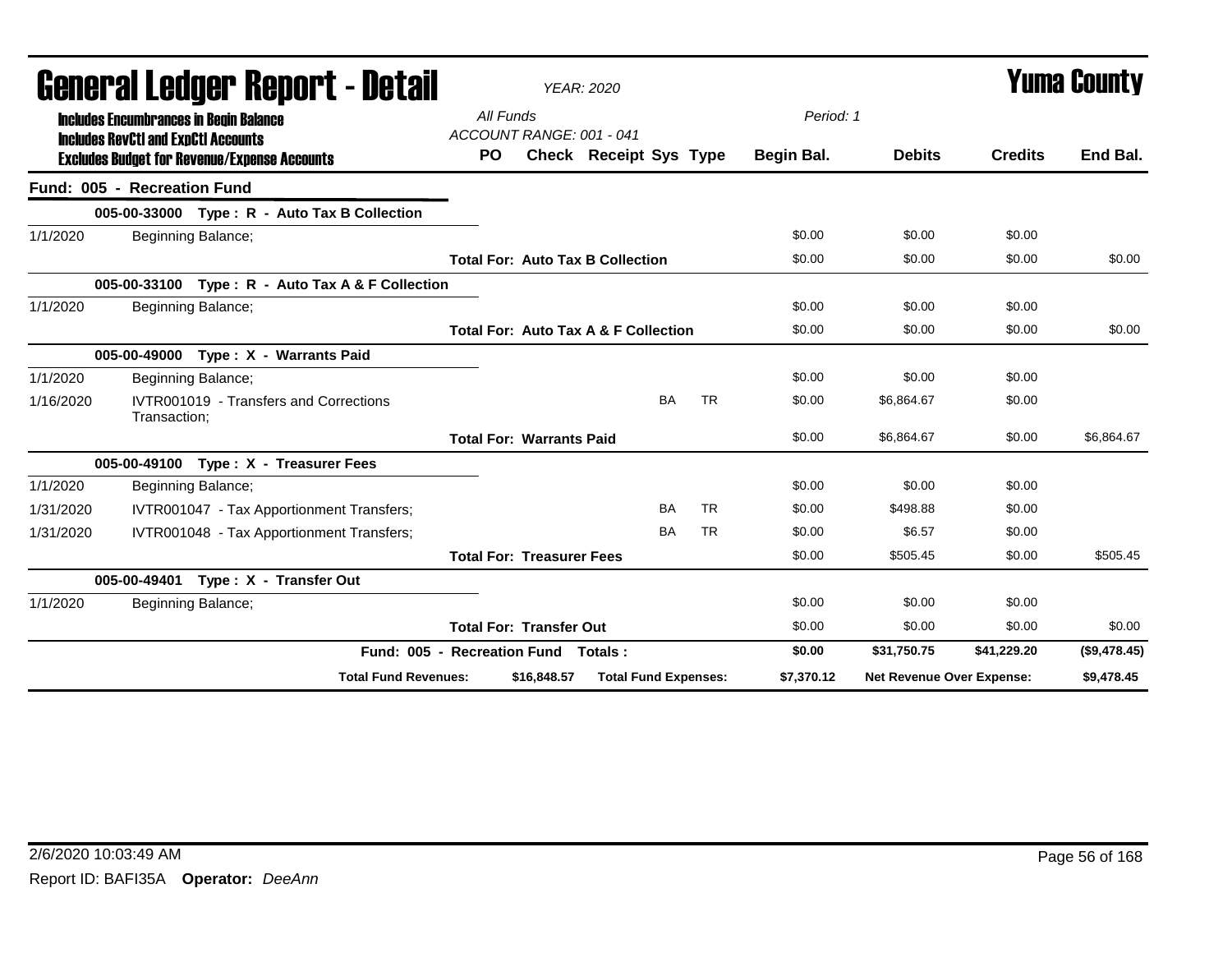| <b>General Ledger Report - Detail</b>                                                             | YEAR: 2020                                                       | <b>Yuma County</b> |               |                |                |
|---------------------------------------------------------------------------------------------------|------------------------------------------------------------------|--------------------|---------------|----------------|----------------|
| <b>Includes Encumbrances in Begin Balance</b>                                                     | All Funds                                                        | Period: 1          |               |                |                |
| <b>Includes RevCtI and ExpCtI Accounts</b><br><b>Excludes Budget for Revenue/Expense Accounts</b> | ACCOUNT RANGE: 001 - 041<br><b>Check Receipt Sys Type</b><br>PO. | Begin Bal.         | <b>Debits</b> | <b>Credits</b> | End Bal.       |
| <b>Fund: 006 - Conservation Trust Fund</b>                                                        |                                                                  |                    |               |                |                |
| 006-00-10000 Type: A - Cash Account                                                               |                                                                  |                    |               |                |                |
| 1/1/2020<br>Beginning Balance;                                                                    |                                                                  | \$163,370.17       | \$0.00        | \$0.00         |                |
|                                                                                                   | <b>Total For: Cash Account</b>                                   | \$163,370.17       | \$0.00        | \$0.00         | \$163,370.17   |
| 006-00-20000 Type : L - Accounts Payable                                                          |                                                                  |                    |               |                |                |
| 1/1/2020<br>Beginning Balance;                                                                    |                                                                  | \$0.00             | \$0.00        | \$0.00         |                |
|                                                                                                   | <b>Total For: Accounts Payable</b>                               | \$0.00             | \$0.00        | \$0.00         | \$0.00         |
| 006-00-20010 Type: L - Revenue Control                                                            |                                                                  |                    |               |                |                |
| 1/1/2020<br>Beginning Balance;                                                                    |                                                                  | \$0.00             | \$0.00        | \$0.00         |                |
|                                                                                                   | <b>Total For: Revenue Control</b>                                | \$0.00             | \$0.00        | \$0.00         | \$0.00         |
| 006-00-20020 Type: L - Expense Control                                                            |                                                                  |                    |               |                |                |
| 1/1/2020<br>Beginning Balance;                                                                    |                                                                  | \$0.00             | \$0.00        | \$0.00         |                |
|                                                                                                   | <b>Total For: Expense Control</b>                                | \$0.00             | \$0.00        | \$0.00         | \$0.00         |
| 006-00-20100 Type: L - Fund Balance                                                               |                                                                  |                    |               |                |                |
| 1/1/2020<br>Beginning Balance;                                                                    |                                                                  | (\$163,370.17)     | \$0.00        | \$0.00         |                |
|                                                                                                   | <b>Total For: Fund Balance</b>                                   | (\$163,370.17)     | \$0.00        | \$0.00         | (\$163,370.17) |
| 006-00-32100 Type: R - Transfers In                                                               |                                                                  |                    |               |                |                |
| 1/1/2020<br>Beginning Balance;                                                                    |                                                                  | \$0.00             | \$0.00        | \$0.00         |                |
|                                                                                                   | <b>Total For: Transfers In</b>                                   | \$0.00             | \$0.00        | \$0.00         | \$0.00         |
| 006-00-34800 Type: R - Lottery Funds                                                              |                                                                  |                    |               |                |                |
| 1/1/2020<br>Beginning Balance;                                                                    |                                                                  | \$0.00             | \$0.00        | \$0.00         |                |
|                                                                                                   | <b>Total For: Lottery Funds</b>                                  | \$0.00             | \$0.00        | \$0.00         | \$0.00         |
| 006-00-49000 Type: X - Warrants Paid                                                              |                                                                  |                    |               |                |                |
| 1/1/2020<br>Beginning Balance;                                                                    |                                                                  | \$0.00             | \$0.00        | \$0.00         |                |
|                                                                                                   | <b>Total For: Warrants Paid</b>                                  | \$0.00             | \$0.00        | \$0.00         | \$0.00         |
| 006-00-49401 Type: X - Transfer Out                                                               |                                                                  |                    |               |                |                |
| 1/1/2020<br>Beginning Balance;                                                                    |                                                                  | \$0.00             | \$0.00        | \$0.00         |                |
|                                                                                                   | <b>Total For: Transfer Out</b>                                   | \$0.00             | \$0.00        | \$0.00         | \$0.00         |
| 2/6/2020 10:03:49 AM                                                                              |                                                                  |                    |               |                | Page 57 of 168 |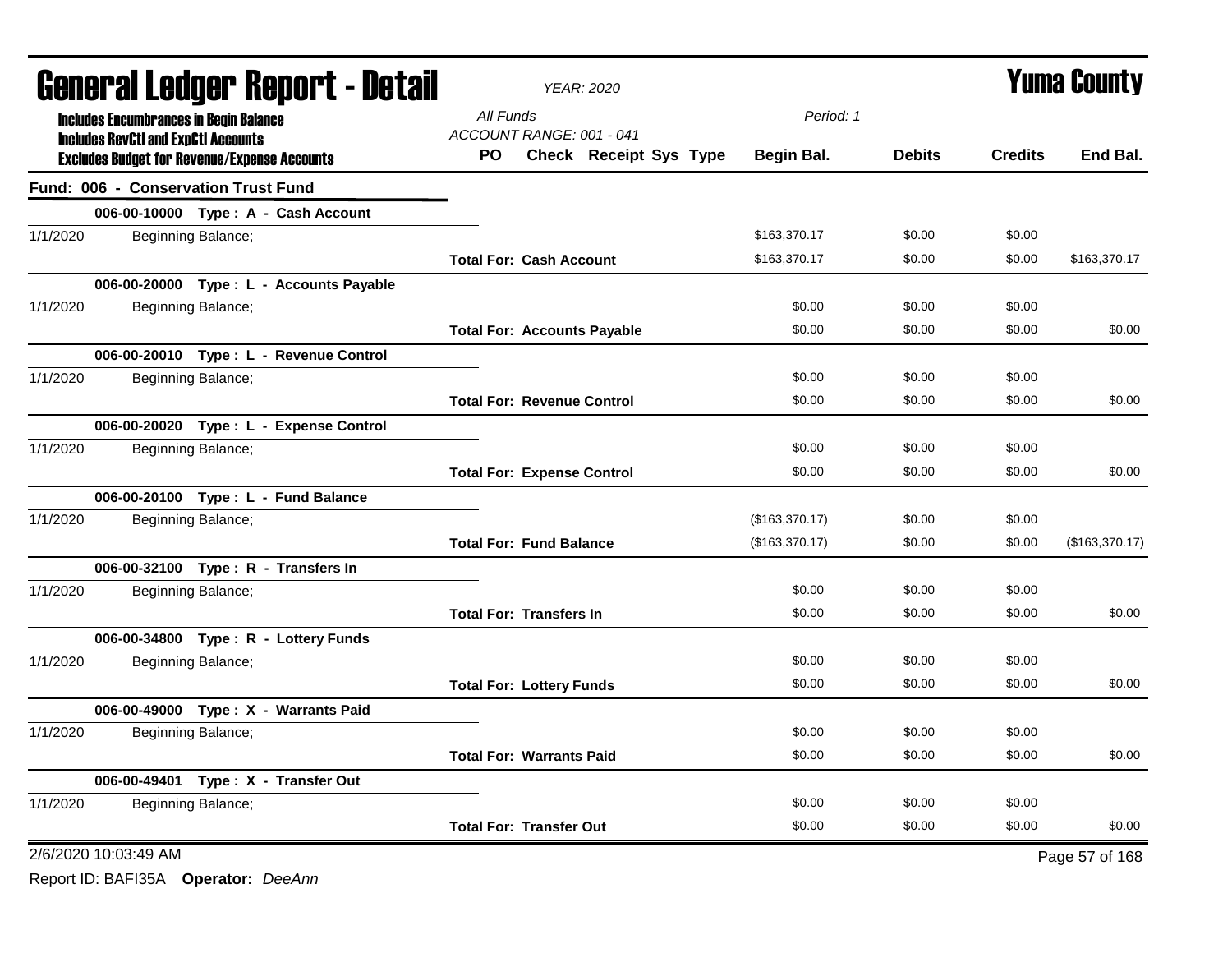| <b>General Ledger Report - Detail</b>                                                       |                                     | YEAR: 2020               |                               |            |                                  |                | <b>Yuma County</b> |
|---------------------------------------------------------------------------------------------|-------------------------------------|--------------------------|-------------------------------|------------|----------------------------------|----------------|--------------------|
| <b>Includes Encumbrances in Begin Balance</b><br><b>Includes RevCtI and ExpCtI Accounts</b> | All Funds                           | ACCOUNT RANGE: 001 - 041 |                               | Period: 1  |                                  |                |                    |
| <b>Excludes Budget for Revenue/Expense Accounts</b>                                         | PO.                                 |                          | <b>Check Receipt Sys Type</b> | Begin Bal. | <b>Debits</b>                    | <b>Credits</b> | End Bal.           |
| Fund: 006 - Conservation Trust Fund                                                         |                                     |                          |                               |            |                                  |                |                    |
|                                                                                             | Fund: 006 - Conservation Trust Fund |                          | Totals :                      | \$0.00     | \$0.00                           | \$0.00         | \$0.00             |
|                                                                                             | <b>Total Fund Revenues:</b>         | \$0.00                   | <b>Total Fund Expenses:</b>   | \$0.00     | <b>Net Revenue Over Expense:</b> |                | \$0.00             |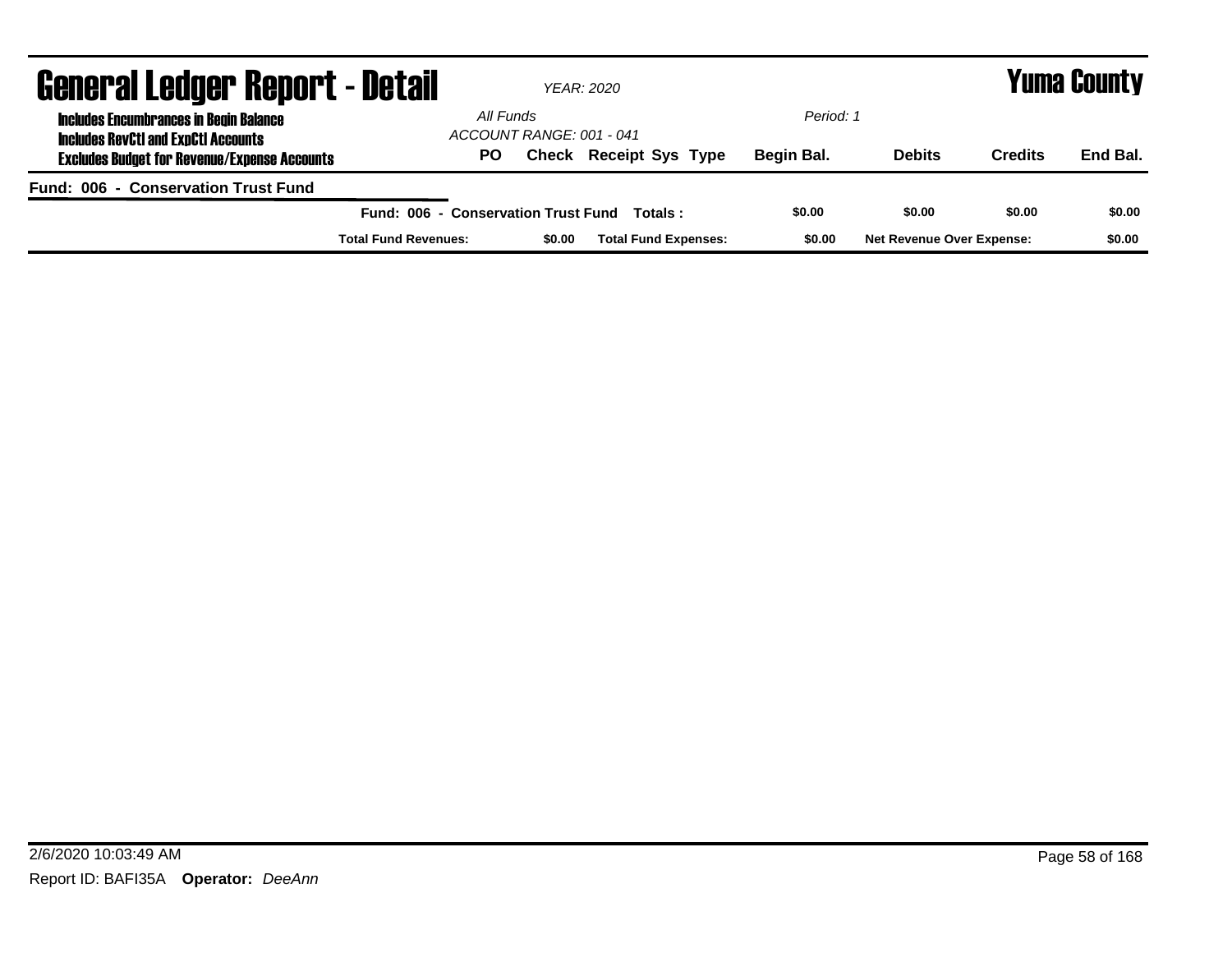| General Ledger Report - Detail |                                                                                                | <b>YEAR: 2020</b>                  |                        |           |           |             | <b>Yuma County</b> |                |               |
|--------------------------------|------------------------------------------------------------------------------------------------|------------------------------------|------------------------|-----------|-----------|-------------|--------------------|----------------|---------------|
|                                | <b>Includes Encumbrances in Begin Balance</b>                                                  | All Funds                          |                        |           |           | Period: 1   |                    |                |               |
|                                | <b>Includes RevCtI and ExpCtI Accounts</b>                                                     | ACCOUNT RANGE: 001 - 041           |                        |           |           |             |                    |                |               |
|                                | <b>Excludes Budget for Revenue/Expense Accounts</b>                                            | <b>PO</b>                          | Check Receipt Sys Type |           |           | Begin Bal.  | <b>Debits</b>      | <b>Credits</b> | End Bal.      |
|                                | Fund: 007 - Payroll Clearing #7                                                                |                                    |                        |           |           |             |                    |                |               |
|                                | 007-00-10000 Type: A - Cash Account                                                            |                                    |                        |           |           |             |                    |                |               |
| 1/1/2020                       | Beginning Balance;                                                                             |                                    |                        |           |           | \$50,196.98 | \$0.00             | \$0.00         |               |
| 1/7/2020                       | IVTR001009 - Transfer Cash Transaction;                                                        |                                    |                        | <b>BA</b> | <b>CD</b> | \$0.00      | \$0.00             | \$38,092.07    |               |
| 1/8/2020                       | <b>IVRE2016 E. YUMA CEMETERY DIST - RE:</b><br>DEC 2019 PAYROLL REIMB; 07-230-4110             | None                               | 18476                  | <b>RE</b> | <b>RV</b> | \$0.00      | \$3,507.78         | \$0.00         |               |
| 1/13/2020                      | IVRE2019 NERLF DEC 2019 PAYROLL - RE; PR<br>Reimb Dept; 07-260-4110                            | None                               | 18515                  | <b>RE</b> | <b>RV</b> | \$0.00      | \$11,992.14        | \$0.00         |               |
| 1/16/2020                      | IVTR001019 - Transfer Cash Transaction;                                                        |                                    |                        | BA        | <b>CD</b> | \$0.00      | \$0.00             | \$3,726.58     |               |
| 1/22/2020                      | IVTR001024 - Transfer Cash Transaction;                                                        |                                    |                        | BA        | CD        | \$0.00      | \$0.00             | \$8,736.00     |               |
| 1/23/2020                      | <b>IVRE20118 W YUMA CEMETERY DISTRICT -</b><br>RE; DEC PAYROLL REIMB-2019 REV; 07-240-<br>4110 | None                               | 18610                  | <b>RE</b> | <b>RV</b> | \$0.00      | \$3,672.69         | \$0.00         |               |
| 1/23/2020                      | IVRE20118 YC ECON DEV - RE; DEC PAYROLL<br>REIMB-2019 REVENE; 07-280-4110                      | None                               | 18611                  | <b>RE</b> | <b>RV</b> | \$0.00      | \$4,272.22         | \$0.00         |               |
| 1/23/2020                      | IVRE20118 YC PEST CONTROL - RE; DEC<br>PAYROLL REIMB-2019 REV; 07-270-4110                     | None                               | 18612                  | <b>RE</b> | <b>RV</b> | \$0.00      | \$14,647.24        | \$0.00         |               |
|                                |                                                                                                | <b>Total For: Cash Account</b>     |                        |           |           | \$50,196.98 | \$38,092.07        | \$50,554.65    | \$37,734.40   |
|                                | 007-00-20000 Type : L - Accounts Payable                                                       |                                    |                        |           |           |             |                    |                |               |
| 1/1/2020                       | Beginning Balance;                                                                             |                                    |                        |           |           | \$0.00      | \$0.00             | \$0.00         |               |
|                                |                                                                                                | <b>Total For: Accounts Payable</b> |                        |           |           | \$0.00      | \$0.00             | \$0.00         | \$0.00        |
|                                | 007-00-20010 Type: L - Revenue Control                                                         |                                    |                        |           |           |             |                    |                |               |
| 1/1/2020                       | Beginning Balance;                                                                             |                                    |                        |           |           | \$0.00      | \$0.00             | \$0.00         |               |
| 1/8/2020                       | IVRE2016 - Auto post transaction;                                                              |                                    |                        | BA        | <b>CP</b> | \$0.00      | \$0.00             | \$3,507.78     |               |
| 1/13/2020                      | IVRE2019 - Auto post transaction;                                                              |                                    |                        | BA        | <b>CP</b> | \$0.00      | \$0.00             | \$11,992.14    |               |
| 1/23/2020                      | IVRE20118 - Auto post transaction;                                                             |                                    |                        | <b>BA</b> | <b>CP</b> | \$0.00      | \$0.00             | \$22,592.15    |               |
|                                |                                                                                                | <b>Total For: Revenue Control</b>  |                        |           |           | \$0.00      | \$0.00             | \$38,092.07    | (\$38,092.07) |
|                                | 007-00-20020<br>Type: L - Expense Control                                                      |                                    |                        |           |           |             |                    |                |               |
| 1/1/2020                       | Beginning Balance;                                                                             |                                    |                        |           |           | \$0.00      | \$0.00             | \$0.00         |               |
| 1/7/2020                       | IVTR001009 - Auto post transaction;                                                            |                                    |                        | BA        | CP        | \$0.00      | \$38,092.07        | \$0.00         |               |

2/6/2020 10:03:49 AM Page 59 of 168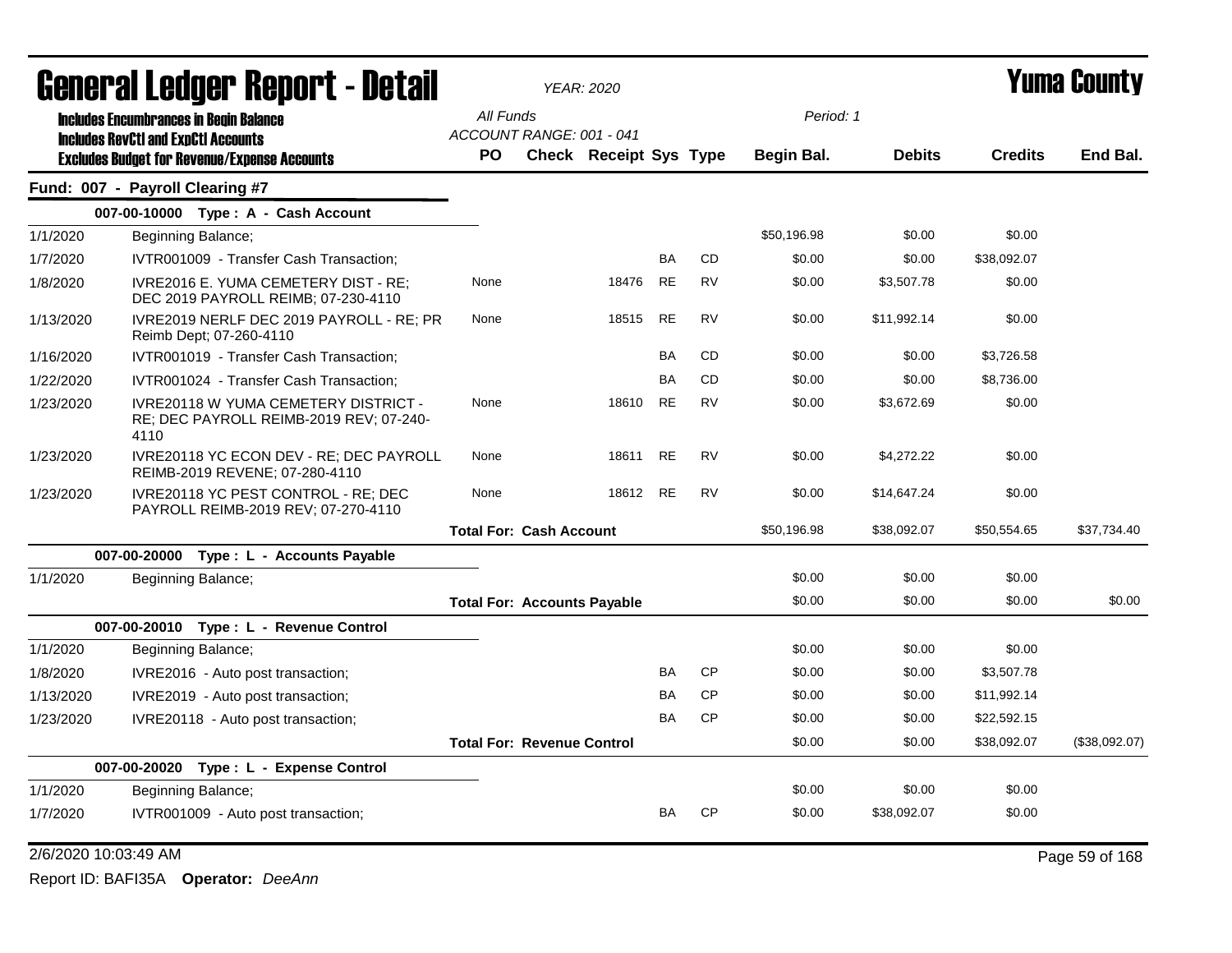|           |                                            | qangi.si fanyai. Kehol. ( - darsii                                                     |                                       | <b>YEAR: 2020</b>                         |           |           |               |               |                | T UIIIT GUUIILY |
|-----------|--------------------------------------------|----------------------------------------------------------------------------------------|---------------------------------------|-------------------------------------------|-----------|-----------|---------------|---------------|----------------|-----------------|
|           |                                            | <b>Includes Encumbrances in Begin Balance</b>                                          | All Funds<br>ACCOUNT RANGE: 001 - 041 |                                           |           |           | Period: 1     |               |                |                 |
|           | <b>Includes RevCtI and ExpCtI Accounts</b> | <b>Excludes Budget for Revenue/Expense Accounts</b>                                    | <b>PO</b>                             | <b>Check Receipt Sys Type</b>             |           |           | Begin Bal.    | <b>Debits</b> | <b>Credits</b> | End Bal.        |
|           | Fund: 007 - Payroll Clearing #7            |                                                                                        |                                       |                                           |           |           |               |               |                |                 |
|           |                                            | 007-00-20020 Type: L - Expense Control                                                 |                                       |                                           |           |           |               |               |                |                 |
| 1/16/2020 |                                            | IVTR001019 - Auto post transaction;                                                    |                                       |                                           | <b>BA</b> | <b>CP</b> | \$0.00        | \$3,726.58    | \$0.00         |                 |
| 1/22/2020 |                                            | IVTR001024 - Auto post transaction;                                                    |                                       |                                           | BA        | <b>CP</b> | \$0.00        | \$8,736.00    | \$0.00         |                 |
|           |                                            |                                                                                        | <b>Total For: Expense Control</b>     |                                           |           |           | \$0.00        | \$50,554.65   | \$0.00         | \$50,554.65     |
|           |                                            | 007-00-20100 Type: L - Fund Balance                                                    |                                       |                                           |           |           |               |               |                |                 |
| 1/1/2020  |                                            | Beginning Balance;                                                                     |                                       |                                           |           |           | (\$50,196.98) | \$0.00        | \$0.00         |                 |
|           |                                            |                                                                                        | <b>Total For: Fund Balance</b>        |                                           |           |           | (\$50,196.98) | \$0.00        | \$0.00         | (\$50,196.98)   |
|           |                                            | 007-00-35100 Type: R - NE Colorado RLF                                                 |                                       |                                           |           |           |               |               |                |                 |
| 1/1/2020  |                                            | Beginning Balance;                                                                     |                                       |                                           |           |           | \$0.00        | \$0.00        | \$0.00         |                 |
| 1/13/2020 |                                            | IVRE2019 NERLF DEC 2019 PAYROLL - RE; PR<br>Reimb Dept; 07-260-4110                    | None                                  | 18515 RE                                  |           | RV        | \$0.00        | \$0.00        | \$11,992.14    |                 |
|           |                                            |                                                                                        | <b>Total For: NE Colorado RLF</b>     |                                           |           |           | \$0.00        | \$0.00        | \$11,992.14    | (\$11,992.14)   |
|           |                                            | 007-00-35200 Type: R - Public Trustee                                                  |                                       |                                           |           |           |               |               |                |                 |
| 1/1/2020  |                                            | Beginning Balance;                                                                     |                                       |                                           |           |           | \$0.00        | \$0.00        | \$0.00         |                 |
|           |                                            |                                                                                        | <b>Total For: Public Trustee</b>      |                                           |           |           | \$0.00        | \$0.00        | \$0.00         | \$0.00          |
|           |                                            | 007-00-35300 Type: R - Weed & Pest Control                                             |                                       |                                           |           |           |               |               |                |                 |
| 1/1/2020  |                                            | Beginning Balance;                                                                     |                                       |                                           |           |           | \$0.00        | \$0.00        | \$0.00         |                 |
| 1/23/2020 |                                            | IVRE20118 YC PEST CONTROL - RE; DEC<br>PAYROLL REIMB-2019 REV; 07-270-4110             | None                                  | 18612 RE                                  |           | <b>RV</b> | \$0.00        | \$0.00        | \$14,647.24    |                 |
|           |                                            |                                                                                        |                                       | <b>Total For: Weed &amp; Pest Control</b> |           |           | \$0.00        | \$0.00        | \$14,647.24    | (\$14,647.24)   |
|           |                                            | 007-00-35400 Type: R - W. Yuma Co. Cemetery                                            |                                       |                                           |           |           |               |               |                |                 |
| 1/1/2020  |                                            | Beginning Balance;                                                                     |                                       |                                           |           |           | \$0.00        | \$0.00        | \$0.00         |                 |
| 1/23/2020 | 4110                                       | <b>IVRE20118 W YUMA CEMETERY DISTRICT -</b><br>RE; DEC PAYROLL REIMB-2019 REV; 07-240- | None                                  | 18610 RE                                  |           | <b>RV</b> | \$0.00        | \$0.00        | \$3,672.69     |                 |
|           |                                            |                                                                                        | Total For: W. Yuma Co. Cemetery       |                                           |           |           | \$0.00        | \$0.00        | \$3,672.69     | (\$3,672.69)    |
|           |                                            | 007-00-35500 Type: R - E. Yuma CO Cemetery                                             |                                       |                                           |           |           |               |               |                |                 |
| 1/1/2020  |                                            | Beginning Balance;                                                                     |                                       |                                           |           |           | \$0.00        | \$0.00        | \$0.00         |                 |

### General Ledger Report - Detail *YEAR: 2020* Yuma County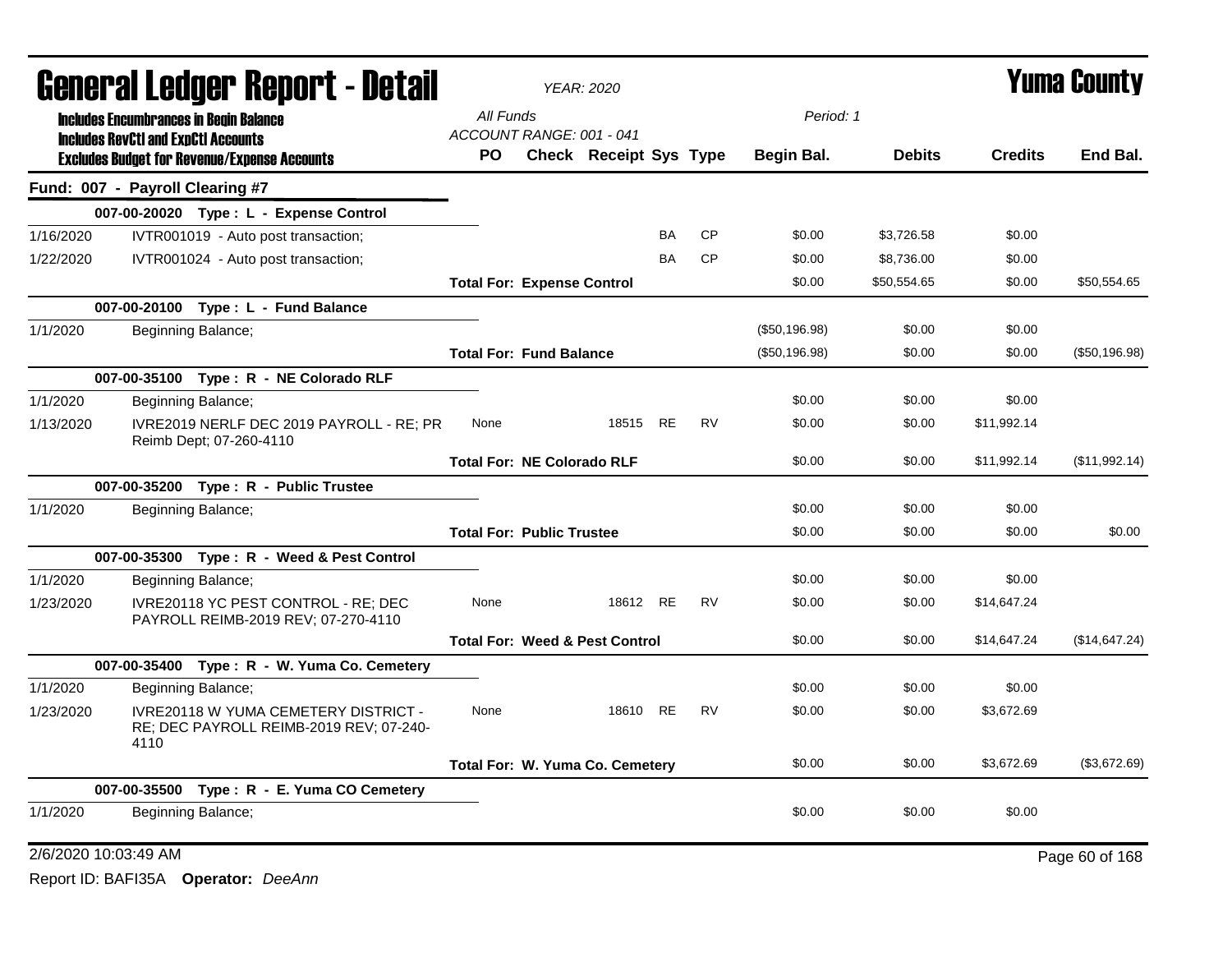|           | General Ledger Report - Detail                                                              |                                 |                                 | <b>YEAR: 2020</b>                      |           |           |             |                           |                | Yuma County   |
|-----------|---------------------------------------------------------------------------------------------|---------------------------------|---------------------------------|----------------------------------------|-----------|-----------|-------------|---------------------------|----------------|---------------|
|           | <b>Includes Encumbrances in Begin Balance</b><br><b>Includes RevCtI and ExpCtI Accounts</b> | All Funds                       | ACCOUNT RANGE: 001 - 041        |                                        |           |           | Period: 1   |                           |                |               |
|           | <b>Excludes Budget for Revenue/Expense Accounts</b>                                         | <b>PO</b>                       |                                 | <b>Check Receipt Sys Type</b>          |           |           | Begin Bal.  | <b>Debits</b>             | <b>Credits</b> | End Bal.      |
|           | Fund: 007 - Payroll Clearing #7                                                             |                                 |                                 |                                        |           |           |             |                           |                |               |
|           | 007-00-35500 Type: R - E. Yuma CO Cemetery                                                  |                                 |                                 |                                        |           |           |             |                           |                |               |
| 1/8/2020  | <b>IVRE2016 E. YUMA CEMETERY DIST - RE:</b><br>DEC 2019 PAYROLL REIMB; 07-230-4110          | None                            |                                 | 18476                                  | <b>RE</b> | <b>RV</b> | \$0.00      | \$0.00                    | \$3,507.78     |               |
|           |                                                                                             |                                 |                                 | <b>Total For: E. Yuma CO Cemetery</b>  |           |           | \$0.00      | \$0.00                    | \$3,507.78     | (\$3,507.78)  |
|           | 007-00-35600 Type: R - Economic Development                                                 |                                 |                                 |                                        |           |           |             |                           |                |               |
| 1/1/2020  | Beginning Balance;                                                                          |                                 |                                 |                                        |           |           | \$0.00      | \$0.00                    | \$0.00         |               |
| 1/23/2020 | IVRE20118 YC ECON DEV - RE; DEC PAYROLL<br>REIMB-2019 REVENE; 07-280-4110                   | None                            |                                 | 18611                                  | <b>RE</b> | <b>RV</b> | \$0.00      | \$0.00                    | \$4.272.22     |               |
|           |                                                                                             |                                 |                                 | <b>Total For: Economic Development</b> |           |           | \$0.00      | \$0.00                    | \$4,272.22     | (\$4,272.22)  |
|           | 007-00-49000<br>Type: X - Warrants Paid                                                     |                                 |                                 |                                        |           |           |             |                           |                |               |
| 1/1/2020  | Beginning Balance;                                                                          |                                 |                                 |                                        |           |           | \$0.00      | \$0.00                    | \$0.00         |               |
| 1/7/2020  | IVTR001009 - Transfers and Corrections<br>Transaction;                                      |                                 |                                 |                                        | <b>BA</b> | <b>TR</b> | \$0.00      | \$38,092.07               | \$0.00         |               |
| 1/16/2020 | IVTR001019 - Transfers and Corrections<br>Transaction:                                      |                                 |                                 |                                        | <b>BA</b> | <b>TR</b> | \$0.00      | \$3,726.58                | \$0.00         |               |
| 1/22/2020 | IVTR001024 - Transfers and Corrections<br>Transaction;                                      |                                 |                                 |                                        | <b>BA</b> | <b>TR</b> | \$0.00      | \$8,736.00                | \$0.00         |               |
|           |                                                                                             |                                 | <b>Total For: Warrants Paid</b> |                                        |           |           | \$0.00      | \$50,554.65               | \$0.00         | \$50,554.65   |
|           |                                                                                             | Fund: 007 - Payroll Clearing #7 |                                 | Totals:                                |           |           | \$0.00      | \$139,201.37              | \$126,738.79   | \$12,462.58   |
|           | <b>Total Fund Revenues:</b>                                                                 |                                 | \$38,092.07                     | <b>Total Fund Expenses:</b>            |           |           | \$50,554.65 | Net Revenue Over Expense: |                | (\$12,462.58) |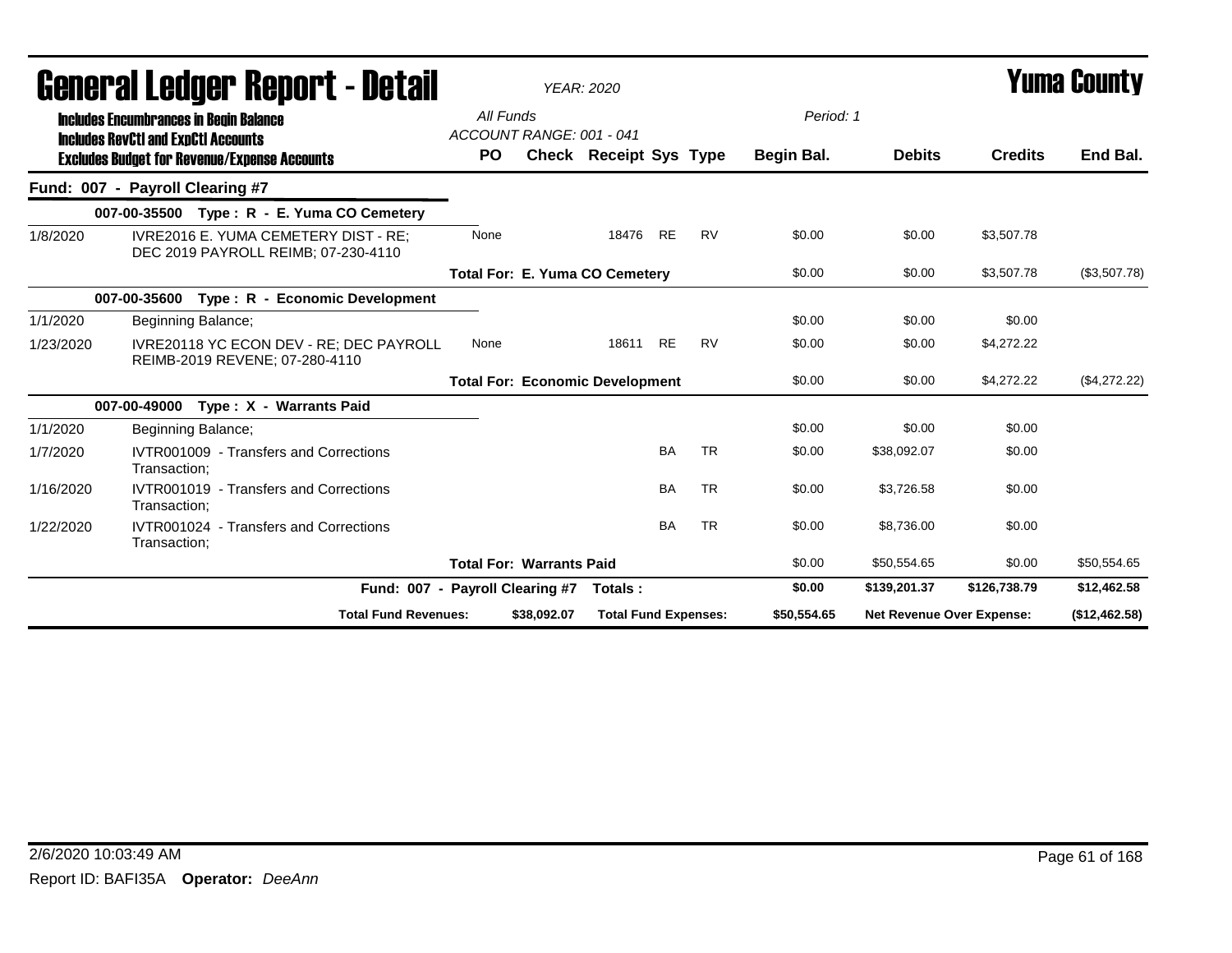|           | General Ledger Report - Detail                                                                    |           | <b>YEAR: 2020</b>                                  |       |           |           |              |               |                | Yuma Countv  |
|-----------|---------------------------------------------------------------------------------------------------|-----------|----------------------------------------------------|-------|-----------|-----------|--------------|---------------|----------------|--------------|
|           | <b>Includes Encumbrances in Begin Balance</b>                                                     | All Funds |                                                    |       |           |           | Period: 1    |               |                |              |
|           | <b>Includes RevCtI and ExpCtI Accounts</b><br><b>Excludes Budget for Revenue/Expense Accounts</b> | <b>PO</b> | ACCOUNT RANGE: 001 - 041<br>Check Receipt Sys Type |       |           |           | Begin Bal.   | <b>Debits</b> | <b>Credits</b> | End Bal.     |
|           | Fund: 008 - Useful Public Service Fund #8                                                         |           |                                                    |       |           |           |              |               |                |              |
|           | 008-00-10000 Type: A - Cash Account                                                               |           |                                                    |       |           |           |              |               |                |              |
| 1/1/2020  | Beginning Balance;                                                                                |           |                                                    |       |           |           | \$8,225.75   | \$0.00        | \$0.00         |              |
| 1/7/2020  | IVTR001009 - Transfer Cash Transaction:                                                           |           |                                                    |       | BA        | <b>CD</b> | \$0.00       | \$0.00        | \$591.41       |              |
| 1/7/2020  | IVRE2015 13TH JUDICIAL DIST - RE; LEAF,<br>UPS DEC19; 001-000-4950                                | None      |                                                    | 18470 | <b>RE</b> | <b>RV</b> | \$0.00       | \$531.00      | \$0.00         |              |
| 1/16/2020 | IVTR001019 - Transfer Cash Transaction;                                                           |           |                                                    |       | BA        | <b>CD</b> | \$0.00       | \$0.00        | \$5.62         |              |
| 1/22/2020 | IVTR001024 - Transfer Cash Transaction;                                                           |           |                                                    |       | <b>BA</b> | <b>CD</b> | \$0.00       | \$0.00        | \$98.00        |              |
| 1/31/2020 | IVTR001032 - Transfer Cash Transaction;                                                           |           |                                                    |       | <b>BA</b> | <b>CD</b> | \$0.00       | \$0.00        | \$6.12         |              |
|           |                                                                                                   |           | <b>Total For: Cash Account</b>                     |       |           |           | \$8,225.75   | \$531.00      | \$701.15       | \$8,055.60   |
|           | 008-00-20000 Type: L - Accounts Payable                                                           |           |                                                    |       |           |           |              |               |                |              |
| 1/1/2020  | Beginning Balance;                                                                                |           |                                                    |       |           |           | \$0.00       | \$0.00        | \$0.00         |              |
|           |                                                                                                   |           | <b>Total For: Accounts Payable</b>                 |       |           |           | \$0.00       | \$0.00        | \$0.00         | \$0.00       |
|           | 008-00-20010 Type: L - Revenue Control                                                            |           |                                                    |       |           |           |              |               |                |              |
| 1/1/2020  | Beginning Balance;                                                                                |           |                                                    |       |           |           | \$0.00       | \$0.00        | \$0.00         |              |
| 1/7/2020  | IVRE2015 - Auto post transaction;                                                                 |           |                                                    |       | <b>BA</b> | <b>CP</b> | \$0.00       | \$0.00        | \$531.00       |              |
|           |                                                                                                   |           | <b>Total For: Revenue Control</b>                  |       |           |           | \$0.00       | \$0.00        | \$531.00       | (\$531.00)   |
|           | 008-00-20020 Type: L - Expense Control                                                            |           |                                                    |       |           |           |              |               |                |              |
| 1/1/2020  | Beginning Balance;                                                                                |           |                                                    |       |           |           | \$0.00       | \$0.00        | \$0.00         |              |
| 1/7/2020  | IVTR001009 - Auto post transaction;                                                               |           |                                                    |       | <b>BA</b> | <b>CP</b> | \$0.00       | \$591.41      | \$0.00         |              |
| 1/16/2020 | IVTR001019 - Auto post transaction;                                                               |           |                                                    |       | <b>BA</b> | <b>CP</b> | \$0.00       | \$5.62        | \$0.00         |              |
| 1/22/2020 | IVTR001024 - Auto post transaction;                                                               |           |                                                    |       | <b>BA</b> | <b>CP</b> | \$0.00       | \$98.00       | \$0.00         |              |
| 1/31/2020 | IVTR001032 - Auto post transaction;                                                               |           |                                                    |       | <b>BA</b> | <b>CP</b> | \$0.00       | \$6.12        | \$0.00         |              |
|           |                                                                                                   |           | <b>Total For: Expense Control</b>                  |       |           |           | \$0.00       | \$701.15      | \$0.00         | \$701.15     |
|           | 008-00-20100 Type: L - Fund Balance                                                               |           |                                                    |       |           |           |              |               |                |              |
| 1/1/2020  | Beginning Balance;                                                                                |           |                                                    |       |           |           | (\$8,225.75) | \$0.00        | \$0.00         |              |
|           |                                                                                                   |           | <b>Total For: Fund Balance</b>                     |       |           |           | (\$8,225.75) | \$0.00        | \$0.00         | (\$8,225.75) |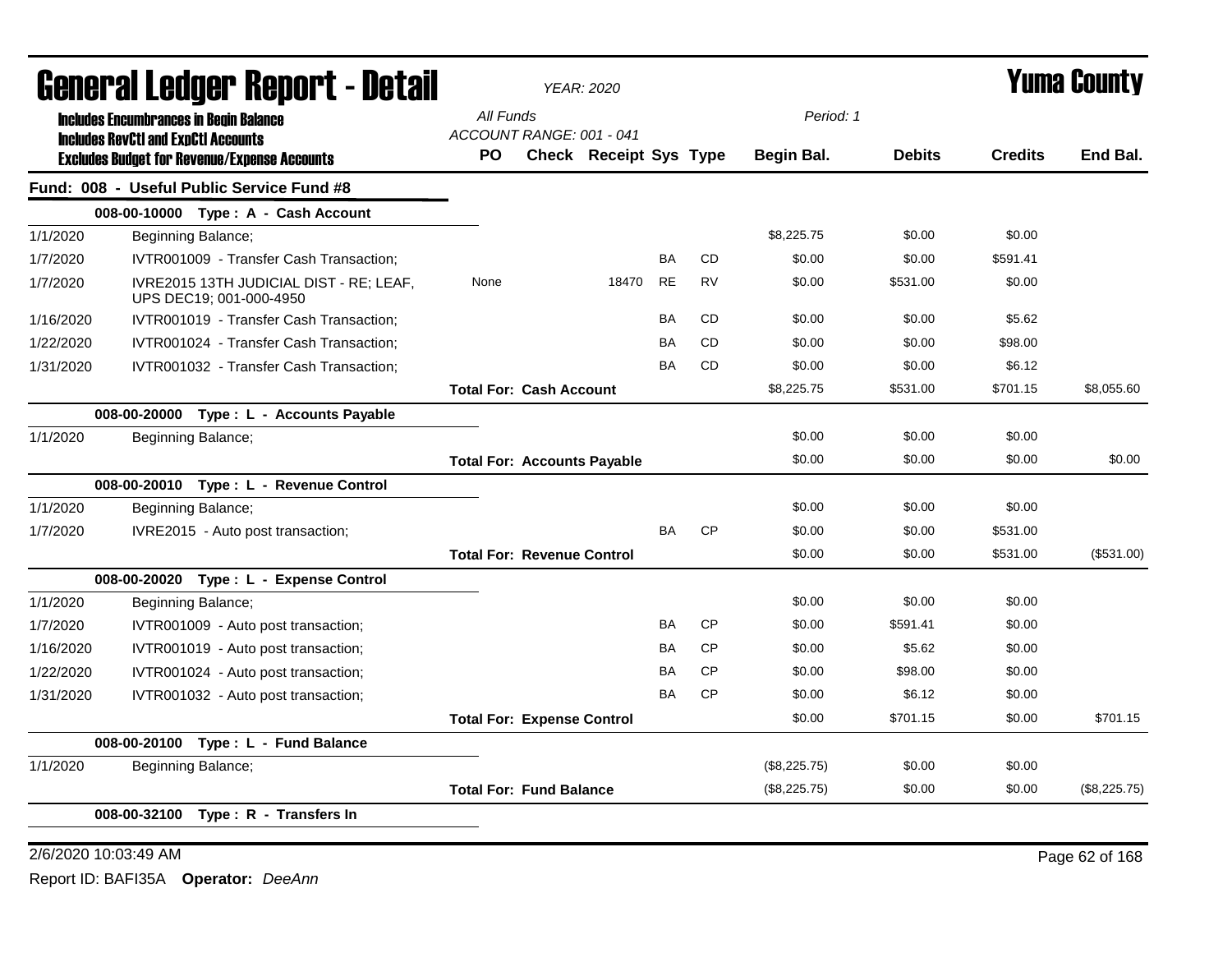|           |                                            | <b>General Ledger Report - Detail</b>                              |           |                                  | <b>YEAR: 2020</b>      |           |           |            |               |                | <b>Yuma County</b> |
|-----------|--------------------------------------------|--------------------------------------------------------------------|-----------|----------------------------------|------------------------|-----------|-----------|------------|---------------|----------------|--------------------|
|           |                                            | <b>Includes Encumbrances in Begin Balance</b>                      | All Funds | ACCOUNT RANGE: 001 - 041         |                        |           |           | Period: 1  |               |                |                    |
|           | <b>Includes RevCtI and ExpCtI Accounts</b> | <b>Excludes Budget for Revenue/Expense Accounts</b>                | PO.       |                                  | Check Receipt Sys Type |           |           | Begin Bal. | <b>Debits</b> | <b>Credits</b> | End Bal.           |
|           |                                            | Fund: 008 - Useful Public Service Fund #8                          |           |                                  |                        |           |           |            |               |                |                    |
|           |                                            | 008-00-32100 Type: R - Transfers In                                |           |                                  |                        |           |           |            |               |                |                    |
| 1/1/2020  |                                            | Beginning Balance;                                                 |           |                                  |                        |           |           | \$0.00     | \$0.00        | \$0.00         |                    |
|           |                                            |                                                                    |           | <b>Total For: Transfers In</b>   |                        |           |           | \$0.00     | \$0.00        | \$0.00         | \$0.00             |
|           |                                            | 008-00-32550 Type: R - Court Fees                                  |           |                                  |                        |           |           |            |               |                |                    |
| 1/1/2020  |                                            | Beginning Balance;                                                 |           |                                  |                        |           |           | \$0.00     | \$0.00        | \$0.00         |                    |
| 1/7/2020  |                                            | IVRE2015 13TH JUDICIAL DIST - RE; LEAF,<br>UPS DEC19; 001-000-4950 | None      |                                  | 18470 RE               |           | <b>RV</b> | \$0.00     | \$0.00        | \$531.00       |                    |
|           |                                            |                                                                    |           | <b>Total For: Court Fees</b>     |                        |           |           | \$0.00     | \$0.00        | \$531.00       | (\$531.00)         |
|           |                                            | 008-00-32555 Type: R - UPS Buyout                                  |           |                                  |                        |           |           |            |               |                |                    |
| 1/1/2020  |                                            | Beginning Balance;                                                 |           |                                  |                        |           |           | \$0.00     | \$0.00        | \$0.00         |                    |
|           |                                            |                                                                    |           | <b>Total For: UPS Buyout</b>     |                        |           |           | \$0.00     | \$0.00        | \$0.00         | \$0.00             |
|           |                                            | 008-00-35000 Type: R - Fees Collected                              |           |                                  |                        |           |           |            |               |                |                    |
| 1/1/2020  |                                            | Beginning Balance;                                                 |           |                                  |                        |           |           | \$0.00     | \$0.00        | \$0.00         |                    |
|           |                                            |                                                                    |           | <b>Total For: Fees Collected</b> |                        |           |           | \$0.00     | \$0.00        | \$0.00         | \$0.00             |
|           |                                            | 008-00-49000 Type: X - Warrants Paid                               |           |                                  |                        |           |           |            |               |                |                    |
| 1/1/2020  |                                            | Beginning Balance;                                                 |           |                                  |                        |           |           | \$0.00     | \$0.00        | \$0.00         |                    |
| 1/7/2020  | Transaction:                               | IVTR001009 - Transfers and Corrections                             |           |                                  |                        | BA        | <b>TR</b> | \$0.00     | \$591.41      | \$0.00         |                    |
| 1/16/2020 | Transaction;                               | IVTR001019 - Transfers and Corrections                             |           |                                  |                        | <b>BA</b> | <b>TR</b> | \$0.00     | \$5.62        | \$0.00         |                    |
| 1/22/2020 | Transaction;                               | IVTR001024 - Transfers and Corrections                             |           |                                  |                        | <b>BA</b> | <b>TR</b> | \$0.00     | \$98.00       | \$0.00         |                    |
| 1/31/2020 | Transaction:                               | IVTR001032 - Transfers and Corrections                             |           |                                  |                        | <b>BA</b> | <b>TR</b> | \$0.00     | \$6.12        | \$0.00         |                    |
|           |                                            |                                                                    |           | <b>Total For: Warrants Paid</b>  |                        |           |           | \$0.00     | \$701.15      | \$0.00         | \$701.15           |
|           |                                            | 008-00-49401 Type: X - Transfer Out                                |           |                                  |                        |           |           |            |               |                |                    |
| 1/1/2020  |                                            | Beginning Balance;                                                 |           |                                  |                        |           |           | \$0.00     | \$0.00        | \$0.00         |                    |
|           |                                            |                                                                    |           | <b>Total For: Transfer Out</b>   |                        |           |           | \$0.00     | \$0.00        | \$0.00         | \$0.00             |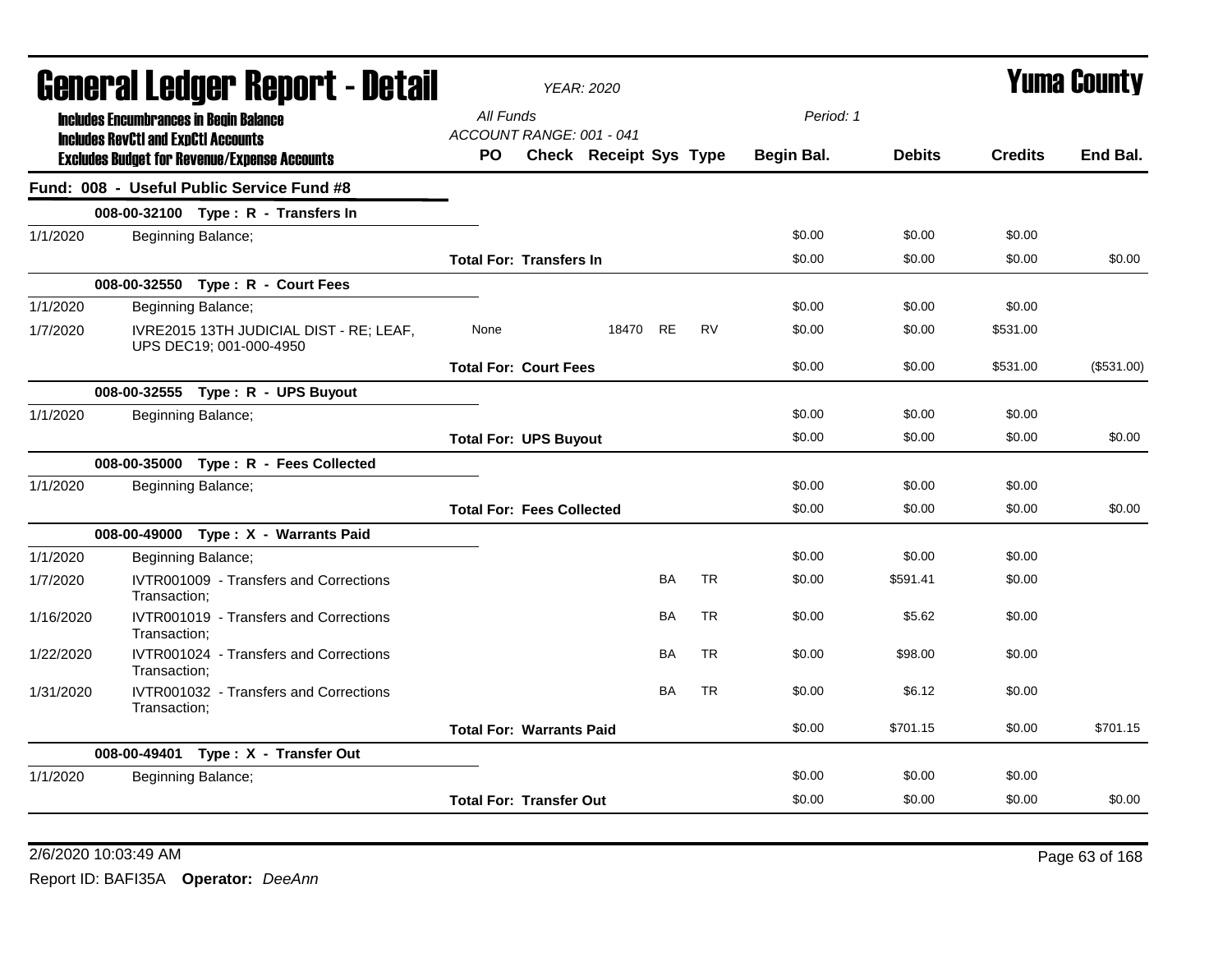| <b>General Ledger Report - Detail</b>                                                       |                                           |                                       |          | YEAR: 2020                    |         |            |                                  |            | Yuma County |
|---------------------------------------------------------------------------------------------|-------------------------------------------|---------------------------------------|----------|-------------------------------|---------|------------|----------------------------------|------------|-------------|
| <b>Includes Encumbrances in Begin Balance</b><br><b>Includes RevCtI and ExpCtI Accounts</b> |                                           | All Funds<br>ACCOUNT RANGE: 001 - 041 |          |                               |         | Period: 1  |                                  |            |             |
| <b>Excludes Budget for Revenue/Expense Accounts</b>                                         |                                           | PO                                    |          | <b>Check Receipt Sys Type</b> |         | Begin Bal. | <b>Debits</b>                    | Credits    | End Bal.    |
| Fund: 008 - Useful Public Service Fund #8                                                   |                                           |                                       |          |                               |         |            |                                  |            |             |
|                                                                                             | Fund: 008 - Useful Public Service Fund #8 |                                       |          |                               | Totals: | \$0.00     | \$1,933,30                       | \$1.763.15 | \$170.15    |
|                                                                                             | <b>Total Fund Revenues:</b>               |                                       | \$531.00 | <b>Total Fund Expenses:</b>   |         | \$701.15   | <b>Net Revenue Over Expense:</b> |            | (\$170.15)  |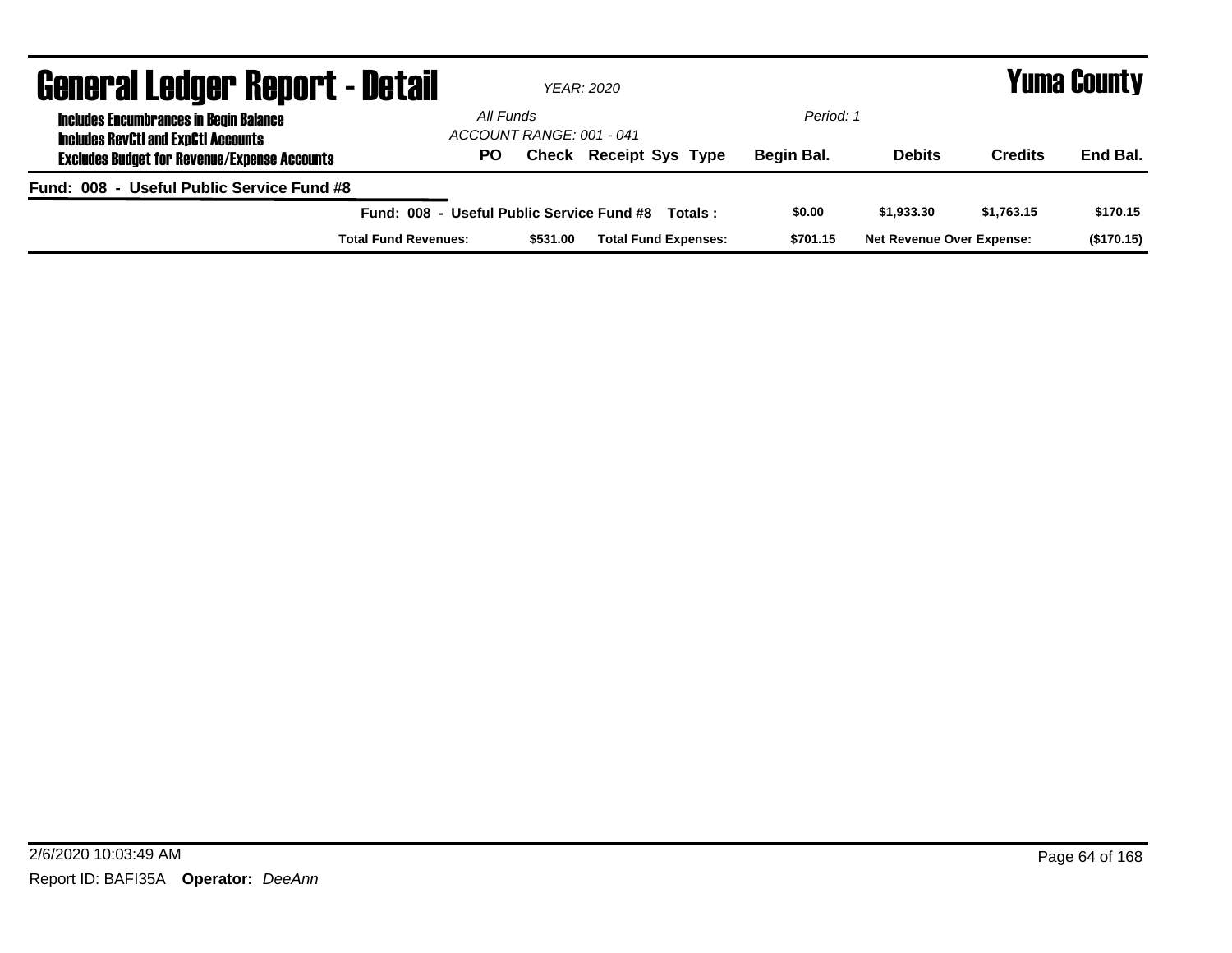|           | General Ledger Report - Detail                                                                    |                                       |                                | <b>YEAR: 2020</b>             |           |           |               |               | Yuma Countv    |              |
|-----------|---------------------------------------------------------------------------------------------------|---------------------------------------|--------------------------------|-------------------------------|-----------|-----------|---------------|---------------|----------------|--------------|
|           | <b>Includes Encumbrances in Begin Balance</b>                                                     | All Funds                             |                                |                               |           |           | Period: 1     |               |                |              |
|           | <b>Includes RevCtI and ExpCtI Accounts</b><br><b>Excludes Budget for Revenue/Expense Accounts</b> | ACCOUNT RANGE: 001 - 041<br><b>PO</b> |                                | <b>Check Receipt Sys Type</b> |           |           | Begin Bal.    | <b>Debits</b> | <b>Credits</b> | End Bal.     |
|           | Fund: 009 - Grant Fund #9                                                                         |                                       |                                |                               |           |           |               |               |                |              |
|           | 009-00-10000 Type: A - Cash Account                                                               |                                       |                                |                               |           |           |               |               |                |              |
| 1/1/2020  | Beginning Balance;                                                                                |                                       |                                |                               |           |           | \$58.728.39   | \$0.00        | \$0.00         |              |
| 1/8/2020  | IVRE2016 TYLER TECHNOLOGY - RE; CLERK<br>TECH GRANT;                                              | None                                  |                                | 18481                         | <b>RE</b> | <b>RV</b> | \$0.00        | \$2,610.75    | \$0.00         |              |
| 1/8/2020  | IVRE2016 AUTO B DISTRIBUTION - RE; DEC<br>2019:                                                   | None                                  |                                | 18483                         | <b>RE</b> | <b>RV</b> | \$0.00        | \$266.00      | \$0.00         |              |
| 1/15/2020 | IVTR001015 - Transfer Cash Transaction;                                                           |                                       |                                |                               | BA        | CD        | \$0.00        | \$0.00        | \$1,532.13     |              |
| 1/16/2020 | IVTR001019 - Transfer Cash Transaction;                                                           |                                       |                                |                               | <b>BA</b> | <b>CD</b> | \$0.00        | \$0.00        | \$1,800.00     |              |
| 1/23/2020 | IVRE20118 YUMA COUNTY BOCC - RE:<br>CREATE GRANT-2019 REVENUE; 09-000-4425                        | None                                  |                                | 18609                         | <b>RE</b> | <b>RV</b> | \$0.00        | \$2,071.41    | \$0.00         |              |
| 1/23/2020 | IVRE20118 ZILLOW GROUP - RE; CLERK<br>TECH FUND;                                                  | None                                  |                                | 18619                         | <b>RE</b> | <b>RV</b> | \$0.00        | \$3,000.00    | \$0.00         |              |
|           |                                                                                                   |                                       | <b>Total For: Cash Account</b> |                               |           |           | \$58,728.39   | \$7,948.16    | \$3,332.13     | \$63,344.42  |
|           | 009-00-20000<br>Type: L - Accounts Payable                                                        |                                       |                                |                               |           |           |               |               |                |              |
| 1/1/2020  | Beginning Balance;                                                                                |                                       |                                |                               |           |           | \$0.00        | \$0.00        | \$0.00         |              |
|           |                                                                                                   | <b>Total For: Accounts Payable</b>    |                                |                               |           |           | \$0.00        | \$0.00        | \$0.00         | \$0.00       |
|           | 009-00-20010 Type: L - Revenue Control                                                            |                                       |                                |                               |           |           |               |               |                |              |
| 1/1/2020  | Beginning Balance;                                                                                |                                       |                                |                               |           |           | \$0.00        | \$0.00        | \$0.00         |              |
| 1/8/2020  | IVRE2016 - Auto post transaction;                                                                 |                                       |                                |                               | BA        | <b>CP</b> | \$0.00        | \$0.00        | \$2,876.75     |              |
| 1/23/2020 | IVRE20118 - Auto post transaction;                                                                |                                       |                                |                               | <b>BA</b> | <b>CP</b> | \$0.00        | \$0.00        | \$5,071.41     |              |
|           |                                                                                                   | <b>Total For: Revenue Control</b>     |                                |                               |           |           | \$0.00        | \$0.00        | \$7,948.16     | (\$7,948.16) |
|           | 009-00-20020 Type: L - Expense Control                                                            |                                       |                                |                               |           |           |               |               |                |              |
| 1/1/2020  | Beginning Balance;                                                                                |                                       |                                |                               |           |           | \$0.00        | \$0.00        | \$0.00         |              |
| 1/15/2020 | IVTR001015 - Auto post transaction;                                                               |                                       |                                |                               | BA        | <b>CP</b> | \$0.00        | \$1,532.13    | \$0.00         |              |
| 1/16/2020 | IVTR001019 - Auto post transaction;                                                               |                                       |                                |                               | BA        | <b>CP</b> | \$0.00        | \$1,800.00    | \$0.00         |              |
|           |                                                                                                   | <b>Total For: Expense Control</b>     |                                |                               |           |           | \$0.00        | \$3,332.13    | \$0.00         | \$3,332.13   |
|           | 009-00-20100 Type: L - Fund Balance                                                               |                                       |                                |                               |           |           |               |               |                |              |
| 1/1/2020  | Beginning Balance;                                                                                |                                       |                                |                               |           |           | (\$58,728.39) | \$0.00        | \$0.00         |              |

2/6/2020 10:03:49 AM Page 65 of 168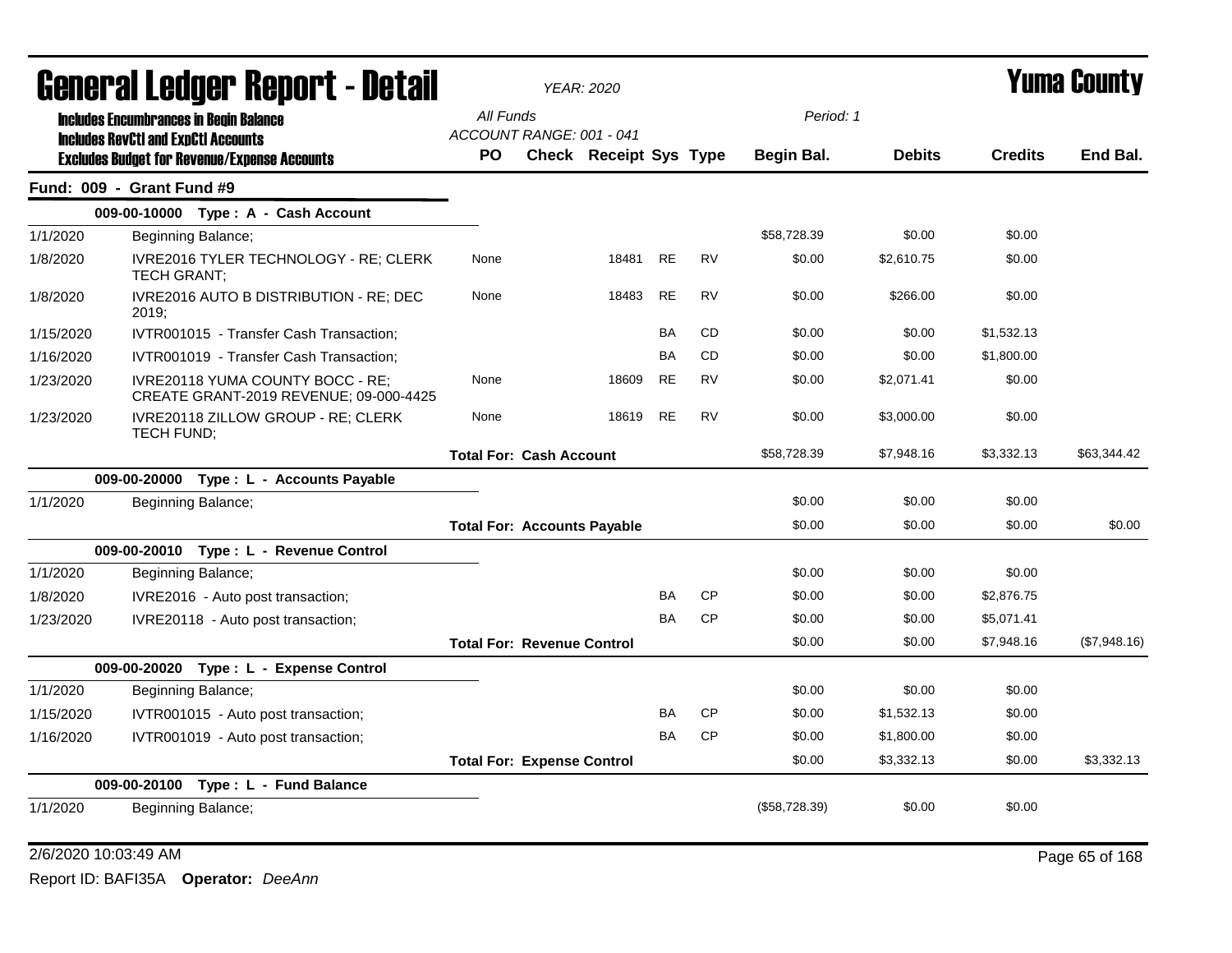|           | General Ledger Report - Detail<br><b>Includes Encumbrances in Begin Balance</b> |                                                                            |                                           | <b>YEAR: 2020</b>             |           |           |               |               |                | Yuma Countv   |  |
|-----------|---------------------------------------------------------------------------------|----------------------------------------------------------------------------|-------------------------------------------|-------------------------------|-----------|-----------|---------------|---------------|----------------|---------------|--|
|           |                                                                                 | All Funds                                                                  |                                           |                               |           | Period: 1 |               |               |                |               |  |
|           | <b>Includes RevCtI and ExpCtI Accounts</b>                                      |                                                                            | ACCOUNT RANGE: 001 - 041                  |                               |           |           |               |               |                |               |  |
|           |                                                                                 | <b>Excludes Budget for Revenue/Expense Accounts</b>                        | PO.                                       | <b>Check Receipt Sys Type</b> |           |           | Begin Bal.    | <b>Debits</b> | <b>Credits</b> | End Bal.      |  |
|           | Fund: 009 - Grant Fund #9                                                       |                                                                            |                                           |                               |           |           |               |               |                |               |  |
|           |                                                                                 | 009-00-20100 Type: L - Fund Balance                                        |                                           |                               |           |           |               |               |                |               |  |
|           |                                                                                 |                                                                            | <b>Total For: Fund Balance</b>            |                               |           |           | (\$58,728.39) | \$0.00        | \$0.00         | (\$58,728.39) |  |
|           |                                                                                 | 009-00-31001 Type: R - County Clerk Tech Grant                             |                                           |                               |           |           |               |               |                |               |  |
| 1/1/2020  |                                                                                 | Beginning Balance;                                                         |                                           |                               |           |           | \$0.00        | \$0.00        | \$0.00         |               |  |
| 1/8/2020  | TECH GRANT;                                                                     | IVRE2016 TYLER TECHNOLOGY - RE; CLERK                                      | None                                      | 18481 RE                      |           | <b>RV</b> | \$0.00        | \$0.00        | \$2,610.75     |               |  |
| 1/8/2020  | 2019;                                                                           | IVRE2016 AUTO B DISTRIBUTION - RE; DEC                                     | None                                      | 18483                         | RE        | <b>RV</b> | \$0.00        | \$0.00        | \$266.00       |               |  |
| 1/23/2020 | <b>TECH FUND:</b>                                                               | IVRE20118 ZILLOW GROUP - RE; CLERK                                         | None                                      | 18619                         | <b>RE</b> | <b>RV</b> | \$0.00        | \$0.00        | \$3,000.00     |               |  |
|           |                                                                                 |                                                                            | <b>Total For: County Clerk Tech Grant</b> |                               |           |           | \$0.00        | \$0.00        | \$5,876.75     | (\$5,876.75)  |  |
|           |                                                                                 | 009-00-31002 Type: R - Co Clerk State Tech Fee                             |                                           |                               |           |           |               |               |                |               |  |
| 1/1/2020  |                                                                                 | Beginning Balance;                                                         |                                           |                               |           |           | \$0.00        | \$0.00        | \$0.00         |               |  |
|           |                                                                                 |                                                                            | <b>Total For: Co Clerk State Tech Fee</b> |                               |           |           | \$0.00        | \$0.00        | \$0.00         | \$0.00        |  |
|           |                                                                                 | 009-00-32100 Type: R - Transfers In                                        |                                           |                               |           |           |               |               |                |               |  |
| 1/1/2020  |                                                                                 | Beginning Balance;                                                         |                                           |                               |           |           | \$0.00        | \$0.00        | \$0.00         |               |  |
| 1/23/2020 |                                                                                 | IVRE20118 YUMA COUNTY BOCC - RE;<br>CREATE GRANT-2019 REVENUE; 09-000-4425 | None                                      | 18609                         | <b>RE</b> | <b>RV</b> | \$0.00        | \$0.00        | \$2,071.41     |               |  |
|           |                                                                                 |                                                                            | <b>Total For: Transfers In</b>            |                               |           |           | \$0.00        | \$0.00        | \$2,071.41     | (\$2,071.41)  |  |
|           |                                                                                 | 009-00-38500 Type: R - CDBG Grants                                         |                                           |                               |           |           |               |               |                |               |  |
| 1/1/2020  |                                                                                 | Beginning Balance;                                                         |                                           |                               |           |           | \$0.00        | \$0.00        | \$0.00         |               |  |
|           |                                                                                 |                                                                            | <b>Total For: CDBG Grants</b>             |                               |           |           | \$0.00        | \$0.00        | \$0.00         | \$0.00        |  |
|           |                                                                                 | 009-00-38900 Type: R - Federal Grant Monies                                |                                           |                               |           |           |               |               |                |               |  |
| 1/1/2020  |                                                                                 | Beginning Balance;                                                         |                                           |                               |           |           | \$0.00        | \$0.00        | \$0.00         |               |  |
|           |                                                                                 |                                                                            | <b>Total For: Federal Grant Monies</b>    |                               |           |           | \$0.00        | \$0.00        | \$0.00         | \$0.00        |  |
|           |                                                                                 | 009-00-38905 Type: R - OTHER GRANT FUNDS                                   |                                           |                               |           |           |               |               |                |               |  |
| 1/1/2020  |                                                                                 | Beginning Balance;                                                         |                                           |                               |           |           | \$0.00        | \$0.00        | \$0.00         |               |  |
|           |                                                                                 |                                                                            | <b>Total For: OTHER GRANT FUNDS</b>       |                               |           |           | \$0.00        | \$0.00        | \$0.00         | \$0.00        |  |

2/6/2020 10:03:49 AM Page 66 of 168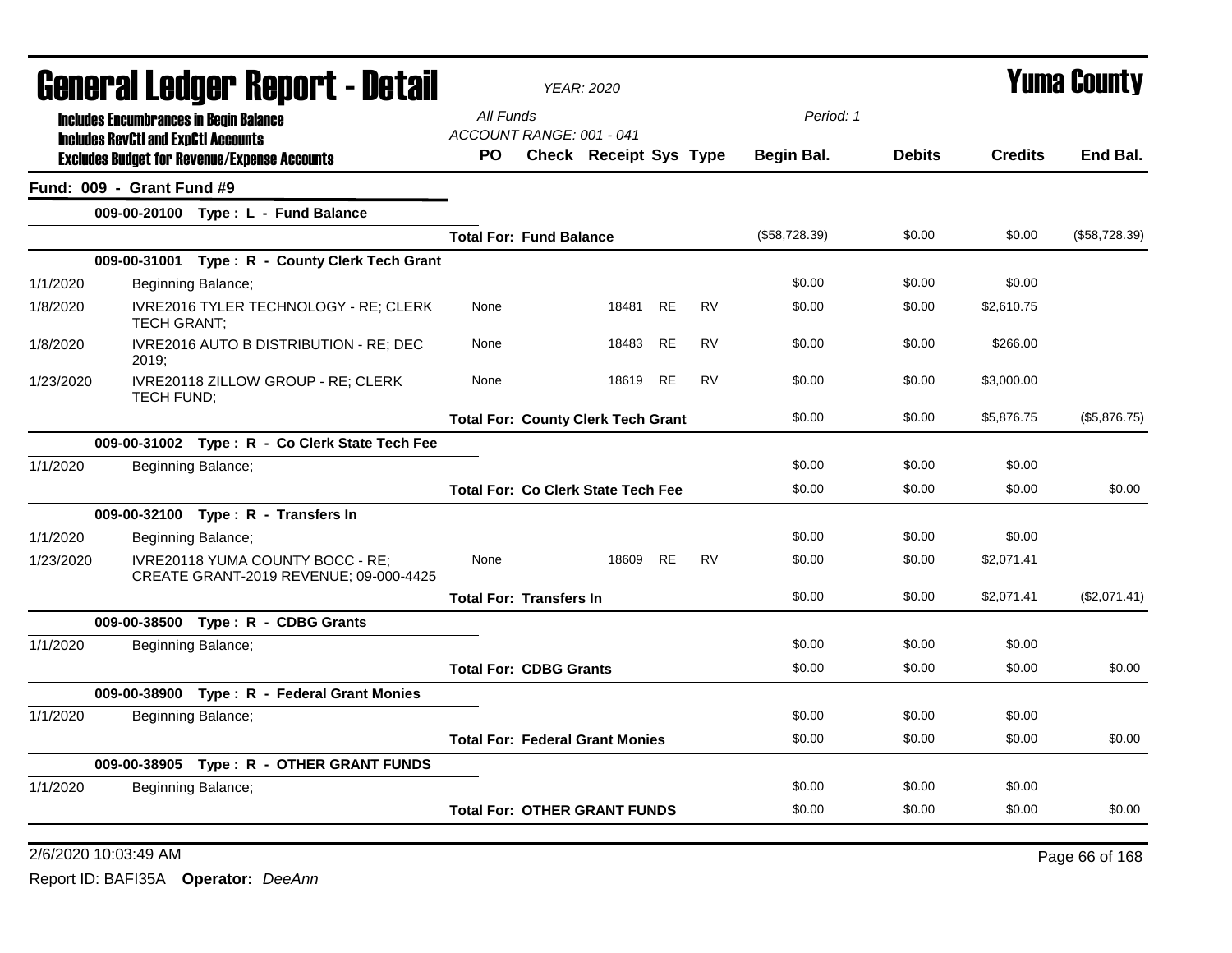|           |                                            | General Ledger Report - Detail                       |                                   |                                  | <b>YEAR: 2020</b>                               |           |           |            |                           |                | <b>Yuma County</b> |
|-----------|--------------------------------------------|------------------------------------------------------|-----------------------------------|----------------------------------|-------------------------------------------------|-----------|-----------|------------|---------------------------|----------------|--------------------|
|           | <b>Includes RevCtI and ExpCtI Accounts</b> | <b>Includes Encumbrances in Begin Balance</b>        | All Funds                         | ACCOUNT RANGE: 001 - 041         |                                                 |           |           | Period: 1  |                           |                |                    |
|           |                                            | <b>Excludes Budget for Revenue/Expense Accounts</b>  | <b>PO</b>                         |                                  | Check Receipt Sys Type                          |           |           | Begin Bal. | <b>Debits</b>             | <b>Credits</b> | End Bal.           |
|           | Fund: 009 - Grant Fund #9                  |                                                      |                                   |                                  |                                                 |           |           |            |                           |                |                    |
|           |                                            | 009-00-38910 Type: R - GO CO Grant                   |                                   |                                  |                                                 |           |           |            |                           |                |                    |
| 1/1/2020  |                                            | Beginning Balance;                                   |                                   |                                  |                                                 |           |           | \$0.00     | \$0.00                    | \$0.00         |                    |
|           |                                            |                                                      |                                   | <b>Total For: GO CO Grant</b>    |                                                 |           |           | \$0.00     | \$0.00                    | \$0.00         | \$0.00             |
|           |                                            | 009-00-38915 Type: R - HAVA Fed Grant/Co Clerk       |                                   |                                  |                                                 |           |           |            |                           |                |                    |
| 1/1/2020  |                                            | Beginning Balance;                                   |                                   |                                  |                                                 |           |           | \$0.00     | \$0.00                    | \$0.00         |                    |
|           |                                            |                                                      |                                   |                                  | <b>Total For: HAVA Fed Grant/Co Clerk</b>       |           |           | \$0.00     | \$0.00                    | \$0.00         | \$0.00             |
|           |                                            | 009-00-49000 Type: X - Warrants Paid                 |                                   |                                  |                                                 |           |           |            |                           |                |                    |
| 1/1/2020  |                                            | Beginning Balance;                                   |                                   |                                  |                                                 |           |           | \$0.00     | \$0.00                    | \$0.00         |                    |
| 1/15/2020 | Transaction;                               | IVTR001015 - Transfers and Corrections               |                                   |                                  |                                                 | <b>BA</b> | <b>TR</b> | \$0.00     | \$1,532.13                | \$0.00         |                    |
| 1/16/2020 | Transaction;                               | IVTR001019 - Transfers and Corrections               |                                   |                                  |                                                 | <b>BA</b> | <b>TR</b> | \$0.00     | \$1,800.00                | \$0.00         |                    |
|           |                                            |                                                      |                                   | <b>Total For: Warrants Paid</b>  |                                                 |           |           | \$0.00     | \$3,332.13                | \$0.00         | \$3,332.13         |
|           |                                            | 009-00-49100 Type: X - Treasurer Fees                |                                   |                                  |                                                 |           |           |            |                           |                |                    |
| 1/1/2020  |                                            | Beginning Balance;                                   |                                   |                                  |                                                 |           |           | \$0.00     | \$0.00                    | \$0.00         |                    |
|           |                                            |                                                      |                                   | <b>Total For: Treasurer Fees</b> |                                                 |           |           | \$0.00     | \$0.00                    | \$0.00         | \$0.00             |
|           |                                            | 009-00-49401 Type: X - Transfer Out                  |                                   |                                  |                                                 |           |           |            |                           |                |                    |
| 1/1/2020  |                                            | Beginning Balance;                                   |                                   |                                  |                                                 |           |           | \$0.00     | \$0.00                    | \$0.00         |                    |
|           |                                            |                                                      |                                   | <b>Total For: Transfer Out</b>   |                                                 |           |           | \$0.00     | \$0.00                    | \$0.00         | \$0.00             |
|           |                                            | 009-00-49500 Type: X - Checks Written / ACH Transfer |                                   |                                  |                                                 |           |           |            |                           |                |                    |
| 1/1/2020  |                                            | Beginning Balance;                                   |                                   |                                  |                                                 |           |           | \$0.00     | \$0.00                    | \$0.00         |                    |
|           |                                            |                                                      |                                   |                                  | <b>Total For: Checks Written / ACH Transfer</b> |           |           | \$0.00     | \$0.00                    | \$0.00         | \$0.00             |
|           |                                            |                                                      | Fund: 009 - Grant Fund #9 Totals: |                                  |                                                 |           |           | \$0.00     | \$14,612.42               | \$19,228.45    | (\$4,616.03)       |
|           |                                            | <b>Total Fund Revenues:</b>                          |                                   | \$7,948.16                       | <b>Total Fund Expenses:</b>                     |           |           | \$3,332.13 | Net Revenue Over Expense: |                | \$4,616.03         |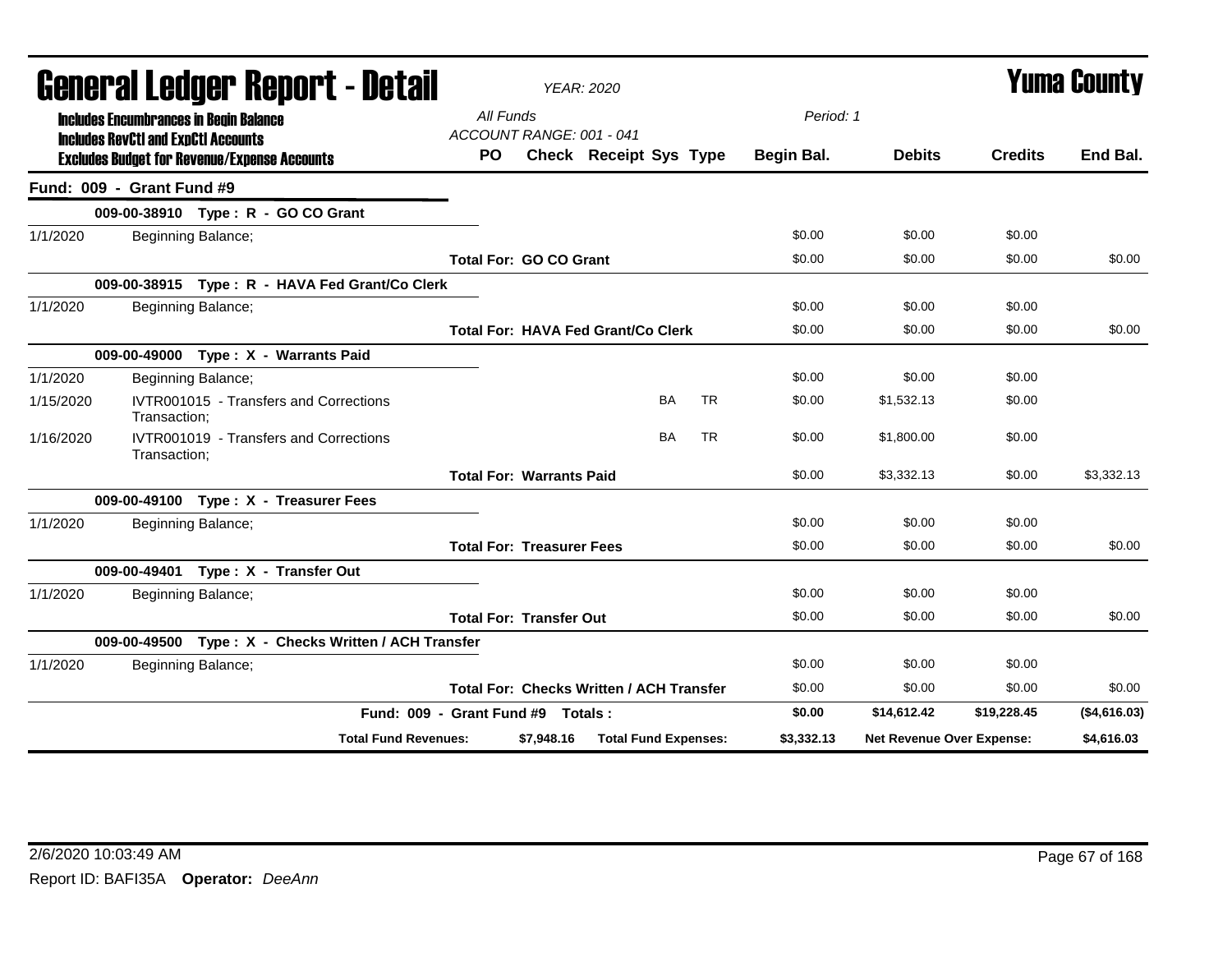|           |                                                     |                    | <b>General Ledger Report - Detail</b>                 |                        |                                   | <b>YEAR: 2020</b>                             |           |           |                |               |                | <b>Yuma County</b> |
|-----------|-----------------------------------------------------|--------------------|-------------------------------------------------------|------------------------|-----------------------------------|-----------------------------------------------|-----------|-----------|----------------|---------------|----------------|--------------------|
|           | <b>Includes Encumbrances in Begin Balance</b>       |                    |                                                       | All Funds              |                                   |                                               |           |           | Period: 1      |               |                |                    |
|           | <b>Includes RevCtI and ExpCtI Accounts</b>          |                    |                                                       |                        | ACCOUNT RANGE: 001 - 041          |                                               |           |           |                |               |                |                    |
|           | <b>Excludes Budget for Revenue/Expense Accounts</b> |                    |                                                       | <b>PO</b>              |                                   | <b>Check Receipt Sys Type</b>                 |           |           | Begin Bal.     | <b>Debits</b> | <b>Credits</b> | End Bal.           |
|           | Fund: 010 - Yuma County Water Authority             |                    |                                                       |                        |                                   |                                               |           |           |                |               |                |                    |
|           |                                                     |                    | 010-00-10000 Type: A - Cash Account                   |                        |                                   |                                               |           |           |                |               |                |                    |
| 1/1/2020  |                                                     | Beginning Balance; |                                                       |                        |                                   |                                               |           |           | \$372,967.37   | \$0.00        | \$0.00         |                    |
| 1/15/2020 |                                                     |                    | IVTR001015 - Transfer Cash Transaction;               |                        |                                   |                                               | BA        | <b>CD</b> | \$0.00         | \$0.00        | \$770.36       |                    |
| 1/31/2020 |                                                     |                    | IVTR001033 - Transfer Cash Transaction;               |                        |                                   |                                               | <b>BA</b> | <b>CD</b> | \$0.00         | \$0.00        | \$2,272.51     |                    |
|           |                                                     |                    |                                                       |                        | <b>Total For: Cash Account</b>    |                                               |           |           | \$372.967.37   | \$0.00        | \$3,042.87     | \$369.924.50       |
|           |                                                     |                    | 010-00-20000 Type : L - Accounts Payable              |                        |                                   |                                               |           |           |                |               |                |                    |
| 1/1/2020  |                                                     | Beginning Balance; |                                                       |                        |                                   |                                               |           |           | \$0.00         | \$0.00        | \$0.00         |                    |
|           |                                                     |                    |                                                       |                        |                                   | <b>Total For: Accounts Payable</b>            |           |           | \$0.00         | \$0.00        | \$0.00         | \$0.00             |
|           |                                                     |                    | 010-00-20010 Type: L - Revenue Control                |                        |                                   |                                               |           |           |                |               |                |                    |
| 1/1/2020  |                                                     | Beginning Balance; |                                                       |                        |                                   |                                               |           |           | \$0.00         | \$0.00        | \$0.00         |                    |
|           |                                                     |                    |                                                       |                        | <b>Total For: Revenue Control</b> |                                               |           |           | \$0.00         | \$0.00        | \$0.00         | \$0.00             |
|           |                                                     |                    | 010-00-20020 Type: L - Expense Control                |                        |                                   |                                               |           |           |                |               |                |                    |
| 1/1/2020  |                                                     | Beginning Balance; |                                                       |                        |                                   |                                               |           |           | \$0.00         | \$0.00        | \$0.00         |                    |
| 1/15/2020 |                                                     |                    | IVTR001015 - Auto post transaction;                   |                        |                                   |                                               | BA        | CP        | \$0.00         | \$770.36      | \$0.00         |                    |
| 1/31/2020 |                                                     |                    | IVTR001033 - Auto post transaction;                   |                        |                                   |                                               | <b>BA</b> | <b>CP</b> | \$0.00         | \$2,272.51    | \$0.00         |                    |
|           |                                                     |                    |                                                       |                        | <b>Total For: Expense Control</b> |                                               |           |           | \$0.00         | \$3,042.87    | \$0.00         | \$3,042.87         |
|           |                                                     |                    | 010-00-20100 Type: L - Fund Balance                   |                        |                                   |                                               |           |           |                |               |                |                    |
| 1/1/2020  |                                                     | Beginning Balance; |                                                       |                        |                                   |                                               |           |           | (\$372,967.37) | \$0.00        | \$0.00         |                    |
|           |                                                     |                    |                                                       |                        | <b>Total For: Fund Balance</b>    |                                               |           |           | (\$372,967.37) | \$0.00        | \$0.00         | (\$372,967.37)     |
|           |                                                     |                    | 010-00-30140 Type: R - Current Tax Special Assessment |                        |                                   |                                               |           |           |                |               |                |                    |
| 1/1/2020  |                                                     | Beginning Balance; |                                                       |                        |                                   |                                               |           |           | \$0.00         | \$0.00        | \$0.00         |                    |
|           |                                                     |                    |                                                       |                        |                                   | <b>Total For: Current Tax Special Assessm</b> |           |           | \$0.00         | \$0.00        | \$0.00         | \$0.00             |
|           | 010-00-31200 Type: R - Rent                         |                    |                                                       |                        |                                   |                                               |           |           |                |               |                |                    |
| 1/1/2020  |                                                     | Beginning Balance; |                                                       |                        |                                   |                                               |           |           | \$0.00         | \$0.00        | \$0.00         |                    |
|           |                                                     |                    |                                                       | <b>Total For: Rent</b> |                                   |                                               |           |           | \$0.00         | \$0.00        | \$0.00         | \$0.00             |
|           | 010-00-32100 Type: R - Transfers In                 |                    |                                                       |                        |                                   |                                               |           |           |                |               |                |                    |
| 1/1/2020  |                                                     | Beginning Balance; |                                                       |                        |                                   |                                               |           |           | \$0.00         | \$0.00        | \$0.00         |                    |
|           | 2/6/2020 10:03:49 AM                                |                    |                                                       |                        |                                   |                                               |           |           |                |               |                | Page 68 of 168     |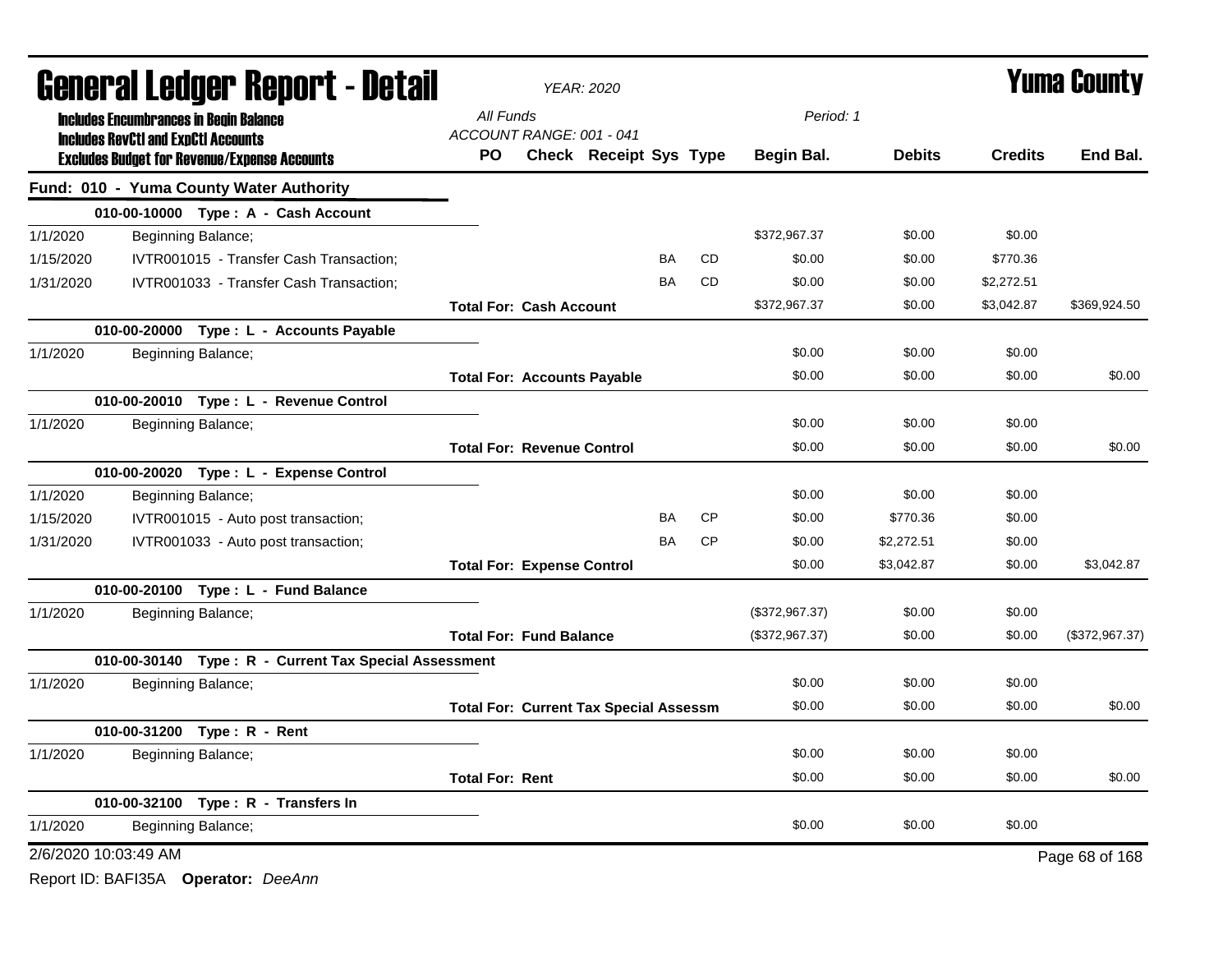|           | uchci ai Lcuyci "nchol" ( - detail<br><b>Includes Encumbrances in Begin Balance</b> |                                         | YEAR: 2020                       |                               |           |            |                           | I UIIIU VUUILY |              |
|-----------|-------------------------------------------------------------------------------------|-----------------------------------------|----------------------------------|-------------------------------|-----------|------------|---------------------------|----------------|--------------|
|           | <b>Includes RevCtI and ExpCtI Accounts</b>                                          | All Funds                               | ACCOUNT RANGE: 001 - 041         |                               |           | Period: 1  |                           |                |              |
|           | <b>Excludes Budget for Revenue/Expense Accounts</b>                                 | PO.                                     |                                  | <b>Check Receipt Sys Type</b> |           | Begin Bal. | <b>Debits</b>             | <b>Credits</b> | End Bal.     |
|           | Fund: 010 - Yuma County Water Authority                                             |                                         |                                  |                               |           |            |                           |                |              |
|           | 010-00-32100 Type: R - Transfers In                                                 |                                         |                                  |                               |           |            |                           |                |              |
|           |                                                                                     |                                         | <b>Total For: Transfers In</b>   |                               |           | \$0.00     | \$0.00                    | \$0.00         | \$0.00       |
|           | Type: R - Fees Collected<br>010-00-35000                                            |                                         |                                  |                               |           |            |                           |                |              |
| 1/1/2020  | Beginning Balance;                                                                  |                                         |                                  |                               |           | \$0.00     | \$0.00                    | \$0.00         |              |
|           |                                                                                     |                                         | <b>Total For: Fees Collected</b> |                               |           | \$0.00     | \$0.00                    | \$0.00         | \$0.00       |
|           | 010-00-49000 Type: X - Warrants Paid                                                |                                         |                                  |                               |           |            |                           |                |              |
| 1/1/2020  | Beginning Balance;                                                                  |                                         |                                  |                               |           | \$0.00     | \$0.00                    | \$0.00         |              |
| 1/15/2020 | IVTR001015 - Transfers and Corrections<br>Transaction:                              |                                         |                                  | <b>BA</b>                     | <b>TR</b> | \$0.00     | \$770.36                  | \$0.00         |              |
| 1/31/2020 | IVTR001033 - Transfers and Corrections<br>Transaction:                              |                                         |                                  | <b>BA</b>                     | <b>TR</b> | \$0.00     | \$2,272.51                | \$0.00         |              |
|           |                                                                                     |                                         | <b>Total For: Warrants Paid</b>  |                               |           | \$0.00     | \$3,042.87                | \$0.00         | \$3,042.87   |
|           | Type: X - Transfer Out<br>010-00-49401                                              |                                         |                                  |                               |           |            |                           |                |              |
| 1/1/2020  | Beginning Balance;                                                                  |                                         |                                  |                               |           | \$0.00     | \$0.00                    | \$0.00         |              |
|           |                                                                                     |                                         | <b>Total For: Transfer Out</b>   |                               |           | \$0.00     | \$0.00                    | \$0.00         | \$0.00       |
|           |                                                                                     | Fund: 010 - Yuma County Water Authority |                                  | Totals :                      |           | \$0.00     | \$6,085.74                | \$3,042.87     | \$3,042.87   |
|           |                                                                                     | <b>Total Fund Revenues:</b>             | \$0.00                           | <b>Total Fund Expenses:</b>   |           | \$3,042.87 | Net Revenue Over Expense: |                | (\$3,042.87) |

# General Ledger Report - Detail *YEAR: 2020* Yuma County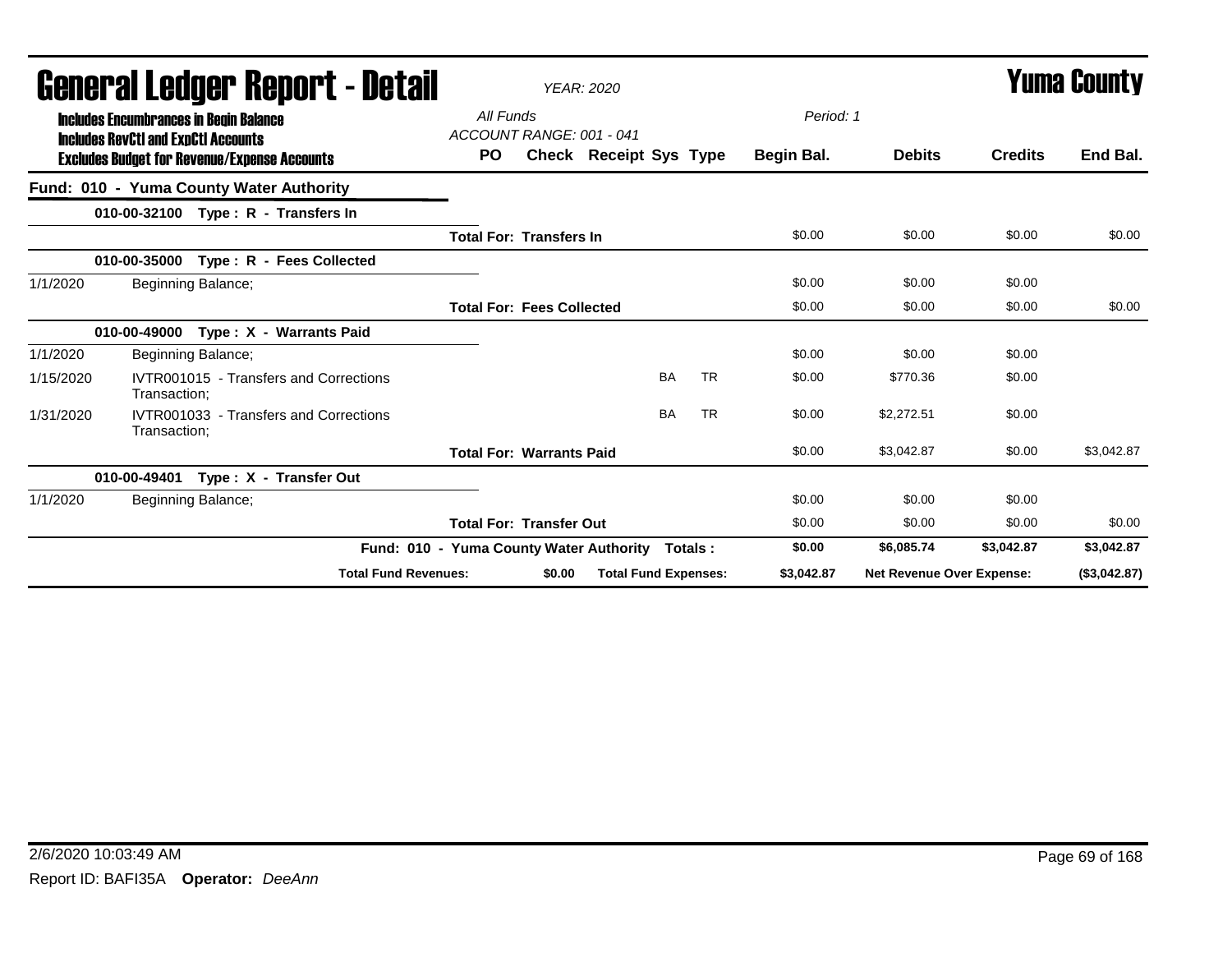|           | <b>agiigi.gi fanñai. ughni. ( - natsii</b>                                                  |                  |                          | YEAR: 2020                    |           |           |                                |               |                | I UIIIA VUUIILY |
|-----------|---------------------------------------------------------------------------------------------|------------------|--------------------------|-------------------------------|-----------|-----------|--------------------------------|---------------|----------------|-----------------|
|           | <b>Includes Encumbrances in Begin Balance</b><br><b>Includes RevCtI and ExpCtI Accounts</b> | All Funds<br>PO. | ACCOUNT RANGE: 001 - 041 | <b>Check Receipt Sys Type</b> |           |           | Period: 1<br><b>Begin Bal.</b> | <b>Debits</b> | <b>Credits</b> | End Bal.        |
|           | <b>Excludes Budget for Revenue/Expense Accounts</b>                                         |                  |                          |                               |           |           |                                |               |                |                 |
|           | Fund: 011 - Yuma County Sanitary Landfill                                                   |                  |                          |                               |           |           |                                |               |                |                 |
|           | 011-00-10000 Type: A - Cash Account                                                         |                  |                          |                               |           |           |                                |               |                |                 |
| 1/1/2020  | Beginning Balance;                                                                          |                  |                          |                               |           |           | \$323,174.64                   | \$0.00        | \$0.00         |                 |
| 1/7/2020  | IVTR001009 - Transfer Cash Transaction;                                                     |                  |                          |                               | <b>BA</b> | <b>CD</b> | \$0.00                         | \$0.00        | \$16,558.77    |                 |
| 1/7/2020  | IVRE2015 CITY OF WRAY JAN LANDFILL - RE;<br>Landfill Dept; 11-000-4662                      | None             |                          | 18466                         | <b>RE</b> | <b>RV</b> | \$0.00                         | \$4,575.27    | \$0.00         |                 |
| 1/7/2020  | IVRE2015 Treasurer Fee - RE; Treasurer Fee<br>Receipt; Treasurer Fee Processing             | None             |                          | 18475                         | <b>RE</b> | <b>RV</b> | \$0.00                         | \$0.00        | \$45.75        |                 |
| 1/13/2020 | IVRE2019 CITY OF YUMA JAN PAYMENT - RE;<br>Landfill Dept;                                   | None             |                          | 18512                         | <b>RE</b> | <b>RV</b> | \$0.00                         | \$6,527.33    | \$0.00         |                 |
| 1/13/2020 | IVRE2019 YUMA OCT-DEC 2019 HAZ FEES -<br>RE; Landfill Dept;                                 | None             |                          | 18514                         | <b>RE</b> | <b>RV</b> | \$0.00                         | \$702.61      | \$0.00         |                 |
| 1/13/2020 | IVRE2019 Treasurer Fee - RE; Treasurer Fee<br>Receipt; Treasurer Fee Processing             | None             |                          | 18519                         | <b>RE</b> | <b>RV</b> | \$0.00                         | \$0.00        | \$72.30        |                 |
| 1/15/2020 | IVTR001015 - Transfer Cash Transaction;                                                     |                  |                          |                               | <b>BA</b> | CD        | \$0.00                         | \$0.00        | \$8,466.26     |                 |
| 1/15/2020 | IVTR001016 - Transfer Cash Transaction;                                                     |                  |                          |                               | <b>BA</b> | <b>CD</b> | \$0.00                         | \$0.00        | \$2,609.58     |                 |
| 1/16/2020 | IVTR001019 - Transfer Cash Transaction;                                                     |                  |                          |                               | <b>BA</b> | CD        | \$0.00                         | \$0.00        | \$4,055.21     |                 |
| 1/17/2020 | IVRE20113 YCL-CENTENNIAL RECYCLING -<br>RE; Landfill Dept;                                  | None             |                          | 18550                         | <b>RE</b> | <b>RV</b> | \$0.00                         | \$2,019.60    | \$0.00         |                 |
| 1/17/2020 | IVRE20113 YCL-GATE<br>FEES, SVFEE, WASTIRE - RE; Landfill Dept;                             | None             |                          | 18551                         | <b>RE</b> | <b>RV</b> | \$0.00                         | \$6,166.46    | \$0.00         |                 |
| 1/17/2020 | IVRE20113 Treasurer Fee - RE; Treasurer Fee<br>Receipt; Treasurer Fee Processing            | None             |                          | 18564                         | <b>RE</b> | <b>RV</b> | \$0.00                         | \$0.00        | \$81.86        |                 |
| 1/22/2020 | IVTR001024 - Transfer Cash Transaction;                                                     |                  |                          |                               | <b>BA</b> | CD        | \$0.00                         | \$0.00        | \$9.617.00     |                 |
| 1/23/2020 | IVRE20118 TOWN OF ECKLEY - RE; HAZ<br>RESP/LANDFILL 2019 REV; 11-000-4980/11-<br>000-4664   | None             |                          | 18613                         | <b>RE</b> | <b>RV</b> | \$0.00                         | \$298.72      | \$0.00         |                 |
| 1/23/2020 | IVRE20118 CITY OF WRAY - RE; HAZ<br>RESP/LANDFILL-2019 REV; 11-000-4980/11-<br>000-4666     | None             |                          | 18614 RE                      |           | <b>RV</b> | \$0.00                         | \$508.67      | \$0.00         |                 |
| 1/23/2020 | IVRE20118 YC BOCC - RE; JAN LANDFILL<br>PYMT; 11-000-4663                                   | None             |                          | 18618                         | <b>RE</b> | <b>RV</b> | \$0.00                         | \$9,841.63    | \$0.00         |                 |

## General Ledger Report - Detail *YEAR: 2020* Yuma County

2/6/2020 10:03:49 AM Page 70 of 168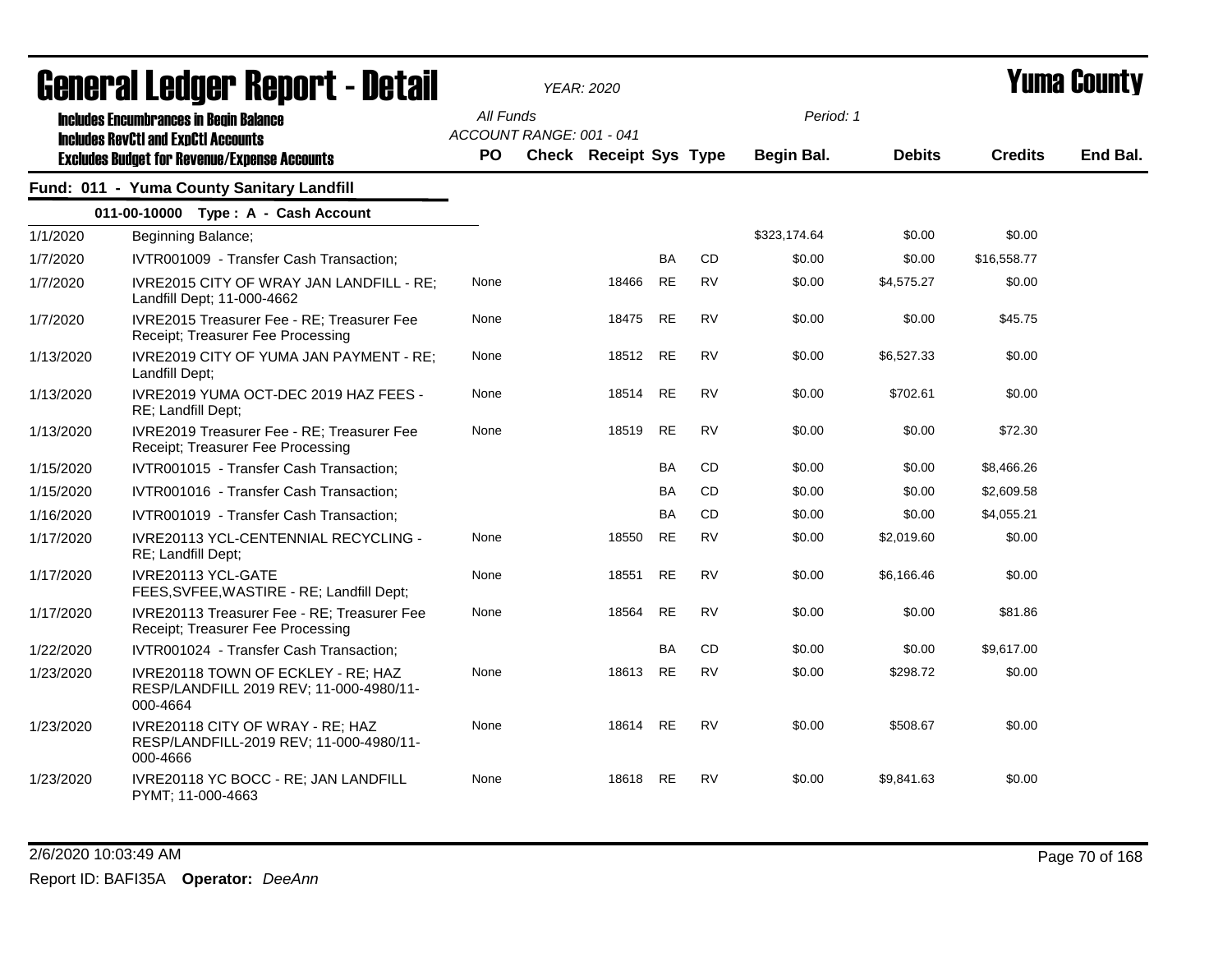|                                                                                                                                                    | General Ledger Report - Detail |                                                                                  | <b>YEAR: 2020</b>                  |                               |           |           |              |               | <b>Yuma County</b> |               |
|----------------------------------------------------------------------------------------------------------------------------------------------------|--------------------------------|----------------------------------------------------------------------------------|------------------------------------|-------------------------------|-----------|-----------|--------------|---------------|--------------------|---------------|
| <b>Includes Encumbrances in Begin Balance</b><br><b>Includes RevCtI and ExpCtI Accounts</b><br><b>Excludes Budget for Revenue/Expense Accounts</b> |                                |                                                                                  | All Funds                          |                               |           |           | Period: 1    |               |                    |               |
|                                                                                                                                                    |                                |                                                                                  | ACCOUNT RANGE: 001 - 041           |                               |           |           |              |               |                    |               |
|                                                                                                                                                    |                                |                                                                                  | <b>PO</b>                          | <b>Check Receipt Sys Type</b> |           |           | Begin Bal.   | <b>Debits</b> | <b>Credits</b>     | End Bal.      |
|                                                                                                                                                    |                                | Fund: 011 - Yuma County Sanitary Landfill                                        |                                    |                               |           |           |              |               |                    |               |
|                                                                                                                                                    |                                | 011-00-10000 Type: A - Cash Account                                              |                                    |                               |           |           |              |               |                    |               |
| 1/23/2020                                                                                                                                          |                                | IVRE20118 Treasurer Fee - RE: Treasurer Fee<br>Receipt; Treasurer Fee Processing | None                               | 18624                         | <b>RE</b> | <b>RV</b> | \$0.00       | \$0.00        | \$106.49           |               |
| 1/31/2020                                                                                                                                          |                                | IVTR001032 - Transfer Cash Transaction;                                          |                                    |                               | <b>BA</b> | <b>CD</b> | \$0.00       | \$0.00        | \$10,077.60        |               |
| 1/31/2020                                                                                                                                          |                                | IVTR001033 - Transfer Cash Transaction;                                          |                                    |                               | <b>BA</b> | CD        | \$0.00       | \$0.00        | \$1,109.58         |               |
|                                                                                                                                                    |                                |                                                                                  | <b>Total For: Cash Account</b>     |                               |           |           | \$323,174.64 | \$30,640.29   | \$52,800.40        | \$301,014.53  |
|                                                                                                                                                    |                                | 011-00-20000 Type : L - Accounts Payable                                         |                                    |                               |           |           |              |               |                    |               |
| 1/1/2020                                                                                                                                           |                                | Beginning Balance;                                                               |                                    |                               |           |           | \$0.00       | \$0.00        | \$0.00             |               |
|                                                                                                                                                    |                                |                                                                                  | <b>Total For: Accounts Payable</b> |                               |           |           | \$0.00       | \$0.00        | \$0.00             | \$0.00        |
|                                                                                                                                                    |                                | 011-00-20010 Type: L - Revenue Control                                           |                                    |                               |           |           |              |               |                    |               |
| 1/1/2020                                                                                                                                           |                                | Beginning Balance;                                                               |                                    |                               |           |           | \$0.00       | \$0.00        | \$0.00             |               |
| 1/7/2020                                                                                                                                           |                                | IVRE2015 - Auto post transaction;                                                |                                    |                               | BA        | <b>CP</b> | \$0.00       | \$0.00        | \$4,575.27         |               |
| 1/13/2020                                                                                                                                          |                                | IVRE2019 - Auto post transaction;                                                |                                    |                               | <b>BA</b> | <b>CP</b> | \$0.00       | \$0.00        | \$7,229.94         |               |
| 1/17/2020                                                                                                                                          |                                | IVRE20113 - Auto post transaction;                                               |                                    |                               | <b>BA</b> | <b>CP</b> | \$0.00       | \$0.00        | \$8,186.06         |               |
| 1/23/2020                                                                                                                                          |                                | IVRE20118 - Auto post transaction;                                               |                                    |                               | <b>BA</b> | <b>CP</b> | \$0.00       | \$0.00        | \$10,649.02        |               |
|                                                                                                                                                    |                                |                                                                                  | <b>Total For: Revenue Control</b>  |                               |           |           | \$0.00       | \$0.00        | \$30,640.29        | (\$30,640.29) |
|                                                                                                                                                    |                                | 011-00-20020 Type: L - Expense Control                                           |                                    |                               |           |           |              |               |                    |               |
| 1/1/2020                                                                                                                                           |                                | Beginning Balance;                                                               |                                    |                               |           |           | \$0.00       | \$0.00        | \$0.00             |               |
| 1/7/2020                                                                                                                                           |                                | IVRE2015 - Auto post transaction;                                                |                                    |                               | BA        | <b>CP</b> | \$0.00       | \$45.75       | \$0.00             |               |
| 1/7/2020                                                                                                                                           |                                | IVTR001009 - Auto post transaction;                                              |                                    |                               | BA        | <b>CP</b> | \$0.00       | \$16,558.77   | \$0.00             |               |
| 1/13/2020                                                                                                                                          |                                | IVRE2019 - Auto post transaction;                                                |                                    |                               | BA        | <b>CP</b> | \$0.00       | \$72.30       | \$0.00             |               |
| 1/15/2020                                                                                                                                          |                                | IVTR001015 - Auto post transaction;                                              |                                    |                               | <b>BA</b> | <b>CP</b> | \$0.00       | \$8,466.26    | \$0.00             |               |
| 1/15/2020                                                                                                                                          |                                | IVTR001016 - Auto post transaction;                                              |                                    |                               | <b>BA</b> | <b>CP</b> | \$0.00       | \$2,609.58    | \$0.00             |               |
| 1/16/2020                                                                                                                                          |                                | IVTR001019 - Auto post transaction;                                              |                                    |                               | <b>BA</b> | <b>CP</b> | \$0.00       | \$4,055.21    | \$0.00             |               |
| 1/17/2020                                                                                                                                          |                                | IVRE20113 - Auto post transaction;                                               |                                    |                               | BA        | <b>CP</b> | \$0.00       | \$81.86       | \$0.00             |               |
| 1/22/2020                                                                                                                                          |                                | IVTR001024 - Auto post transaction;                                              |                                    |                               | BA        | <b>CP</b> | \$0.00       | \$9,617.00    | \$0.00             |               |
| 1/23/2020                                                                                                                                          |                                | IVRE20118 - Auto post transaction;                                               |                                    |                               | BA        | <b>CP</b> | \$0.00       | \$106.49      | \$0.00             |               |

2/6/2020 10:03:49 AM Page 71 of 168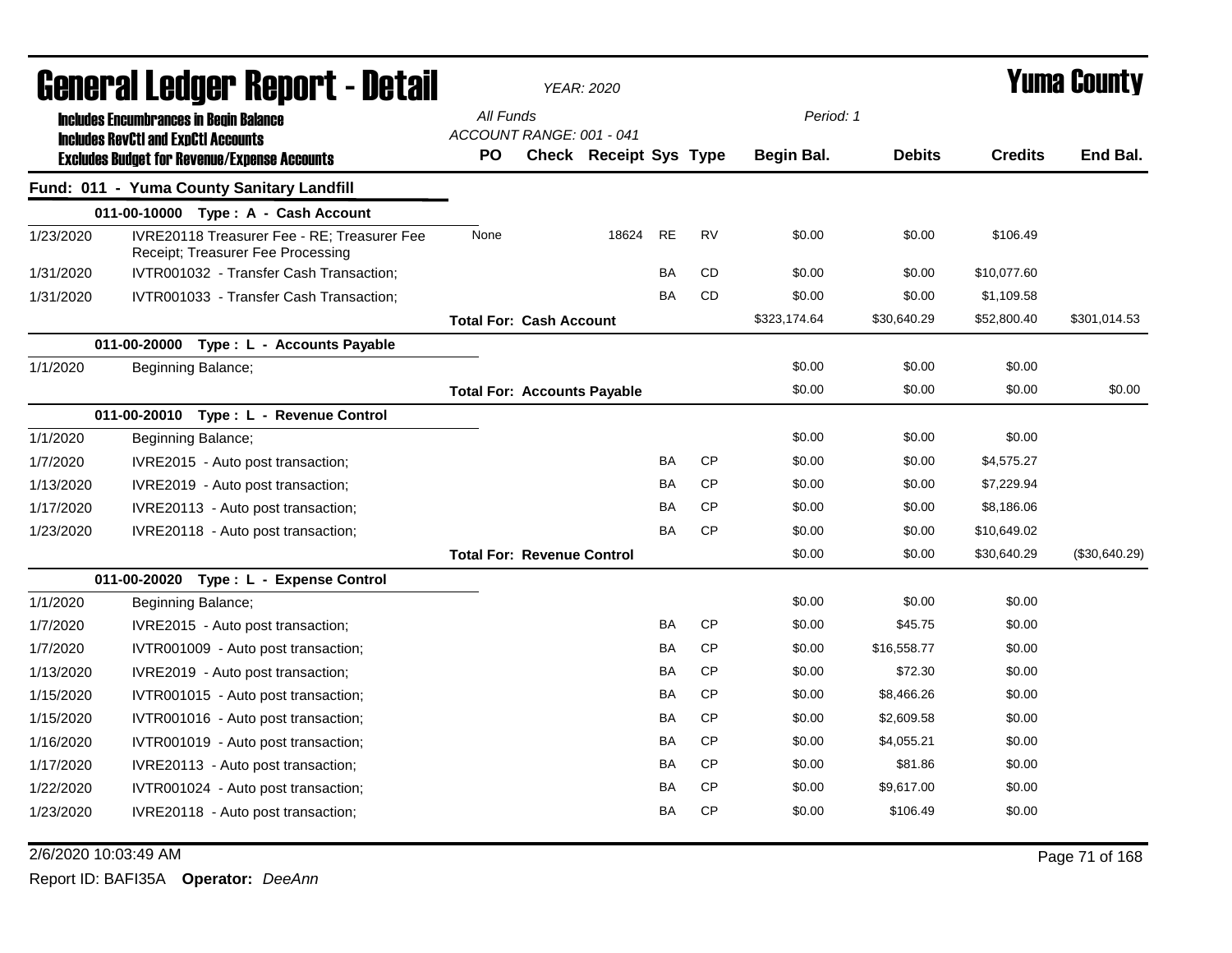|           |                                                                                             | <b>agiigi.gi fanñai. ugchal. ( - datsu</b>                                    |                                       | YEAR: 2020                                  |           |           |                |               |                | T UIIIA VUUIILY |
|-----------|---------------------------------------------------------------------------------------------|-------------------------------------------------------------------------------|---------------------------------------|---------------------------------------------|-----------|-----------|----------------|---------------|----------------|-----------------|
|           | <b>Includes Encumbrances in Begin Balance</b><br><b>Includes RevCtI and ExpCtI Accounts</b> |                                                                               | All Funds<br>ACCOUNT RANGE: 001 - 041 |                                             |           |           | Period: 1      |               |                |                 |
|           |                                                                                             | <b>Excludes Budget for Revenue/Expense Accounts</b>                           | <b>PO</b>                             | Check Receipt Sys Type                      |           |           | Begin Bal.     | <b>Debits</b> | <b>Credits</b> | End Bal.        |
|           |                                                                                             | Fund: 011 - Yuma County Sanitary Landfill                                     |                                       |                                             |           |           |                |               |                |                 |
|           |                                                                                             | 011-00-20020 Type: L - Expense Control                                        |                                       |                                             |           |           |                |               |                |                 |
| 1/31/2020 |                                                                                             | IVTR001032 - Auto post transaction;                                           |                                       |                                             | <b>BA</b> | <b>CP</b> | \$0.00         | \$10,077.60   | \$0.00         |                 |
| 1/31/2020 |                                                                                             | IVTR001033 - Auto post transaction;                                           |                                       |                                             | BA        | <b>CP</b> | \$0.00         | \$1,109.58    | \$0.00         |                 |
|           |                                                                                             |                                                                               | <b>Total For: Expense Control</b>     |                                             |           |           | \$0.00         | \$52,800.40   | \$0.00         | \$52,800.40     |
|           |                                                                                             | 011-00-20100 Type: L - Fund Balance                                           |                                       |                                             |           |           |                |               |                |                 |
| 1/1/2020  |                                                                                             | Beginning Balance;                                                            |                                       |                                             |           |           | (\$323,174.64) | \$0.00        | \$0.00         |                 |
|           |                                                                                             |                                                                               | <b>Total For: Fund Balance</b>        |                                             |           |           | (\$323,174.64) | \$0.00        | \$0.00         | (\$323,174.64)  |
|           |                                                                                             | 011-00-30500 Type: R - Miscellaneous Collections                              |                                       |                                             |           |           |                |               |                |                 |
| 1/1/2020  |                                                                                             | Beginning Balance;                                                            |                                       |                                             |           |           | \$0.00         | \$0.00        | \$0.00         |                 |
|           |                                                                                             |                                                                               |                                       | <b>Total For: Miscellaneous Collections</b> |           |           | \$0.00         | \$0.00        | \$0.00         | \$0.00          |
|           |                                                                                             | 011-00-32100 Type: R - Transfers In                                           |                                       |                                             |           |           |                |               |                |                 |
| 1/1/2020  |                                                                                             | Beginning Balance;                                                            |                                       |                                             |           |           | \$0.00         | \$0.00        | \$0.00         |                 |
|           |                                                                                             |                                                                               | <b>Total For: Transfers In</b>        |                                             |           |           | \$0.00         | \$0.00        | \$0.00         | \$0.00          |
|           |                                                                                             | 011-00-36100 Type: R - City of Wray - Landfill Fee                            |                                       |                                             |           |           |                |               |                |                 |
| 1/1/2020  |                                                                                             | Beginning Balance;                                                            |                                       |                                             |           |           | \$0.00         | \$0.00        | \$0.00         |                 |
| 1/7/2020  |                                                                                             | IVRE2015 CITY OF WRAY JAN LANDFILL - RE;<br>Landfill Dept; 11-000-4662        | None                                  | 18466 RE                                    |           | <b>RV</b> | \$0.00         | \$0.00        | \$4,575.27     |                 |
|           |                                                                                             |                                                                               |                                       | Total For: City of Wray - Landfill Fee      |           |           | \$0.00         | \$0.00        | \$4,575.27     | (\$4,575.27)    |
|           |                                                                                             | 011-00-36200 Type: R - City of Yuma - Landfill Fee                            |                                       |                                             |           |           |                |               |                |                 |
| 1/1/2020  |                                                                                             | Beginning Balance;                                                            |                                       |                                             |           |           | \$0.00         | \$0.00        | \$0.00         |                 |
| 1/13/2020 | Landfill Dept;                                                                              | IVRE2019 CITY OF YUMA JAN PAYMENT - RE;                                       | None                                  | 18512 RE                                    |           | <b>RV</b> | \$0.00         | \$0.00        | \$6,527.33     |                 |
|           |                                                                                             |                                                                               |                                       | Total For: City of Yuma - Landfill Fee      |           |           | \$0.00         | \$0.00        | \$6,527.33     | (\$6,527.33)    |
|           |                                                                                             | 011-00-36300 Type: R - Town of Eckley - Landfill Fee                          |                                       |                                             |           |           |                |               |                |                 |
| 1/1/2020  |                                                                                             | Beginning Balance;                                                            |                                       |                                             |           |           | \$0.00         | \$0.00        | \$0.00         |                 |
| 1/23/2020 | 000-4664                                                                                    | IVRE20118 TOWN OF ECKLEY - RE; HAZ<br>RESP/LANDFILL 2019 REV; 11-000-4980/11- | None                                  | 18613 RE                                    |           | <b>RV</b> | \$0.00         | \$0.00        | \$265.39       |                 |
|           |                                                                                             |                                                                               |                                       |                                             |           |           |                |               |                |                 |

#### General Ledger Report - Detail *YEAR: 2020* Yuma County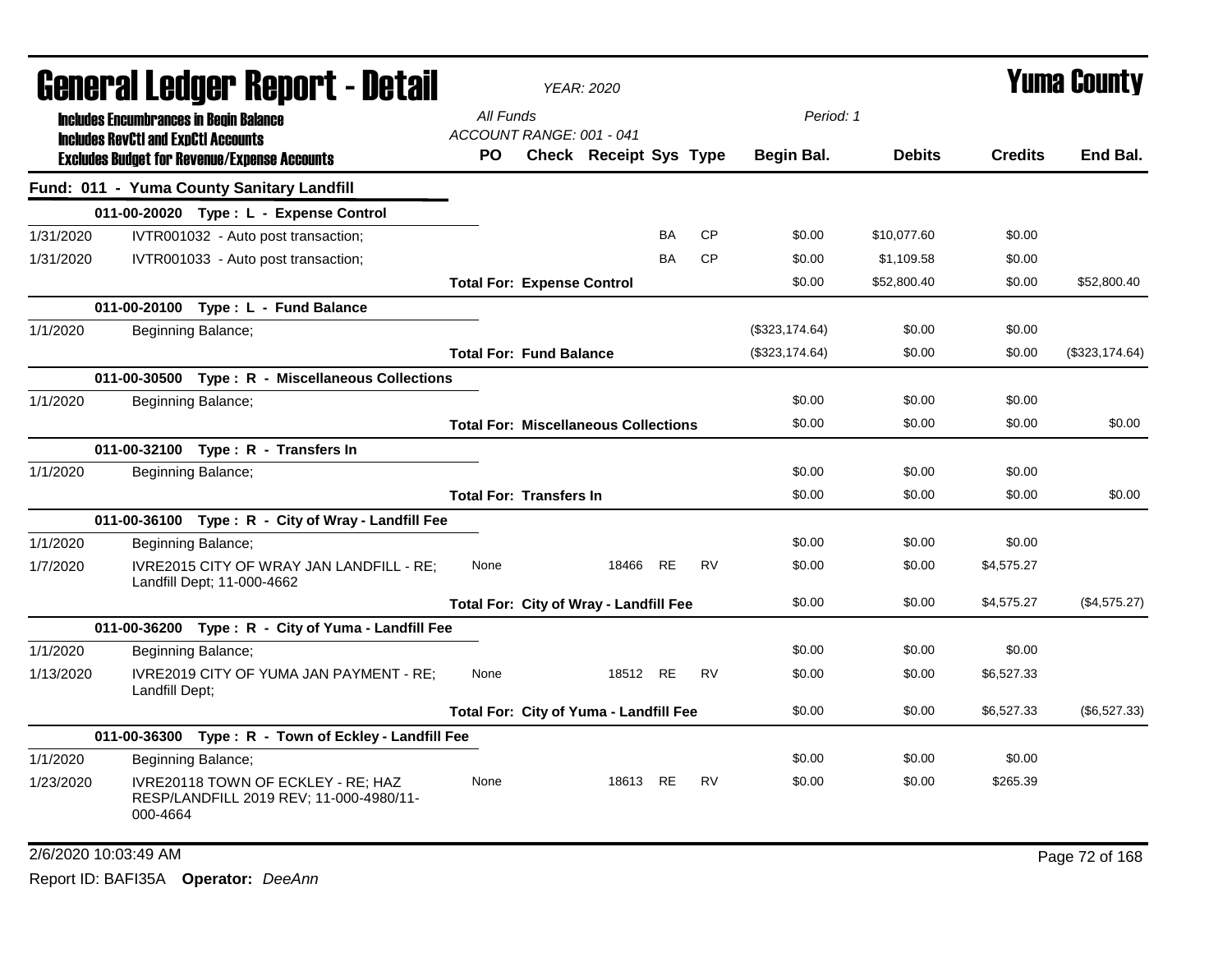|           |                                               | General Ledger Report - Detail                                                |                                              | <b>YEAR: 2020</b>      |           |           |            |               |                | <b>Yuma County</b> |
|-----------|-----------------------------------------------|-------------------------------------------------------------------------------|----------------------------------------------|------------------------|-----------|-----------|------------|---------------|----------------|--------------------|
|           | <b>Includes Encumbrances in Begin Balance</b> |                                                                               | All Funds<br>ACCOUNT RANGE: 001 - 041        |                        |           |           | Period: 1  |               |                |                    |
|           | <b>Includes RevCtI and ExpCtI Accounts</b>    | <b>Excludes Budget for Revenue/Expense Accounts</b>                           | PO                                           | Check Receipt Sys Type |           |           | Begin Bal. | <b>Debits</b> | <b>Credits</b> | End Bal.           |
|           |                                               | Fund: 011 - Yuma County Sanitary Landfill                                     |                                              |                        |           |           |            |               |                |                    |
|           |                                               | 011-00-36300 Type: R - Town of Eckley - Landfill Fee                          |                                              |                        |           |           |            |               |                |                    |
|           |                                               |                                                                               | Total For: Town of Eckley - Landfill Fee     |                        |           |           | \$0.00     | \$0.00        | \$265.39       | (\$265.39)         |
|           |                                               | 011-00-36400 Type: R - Yuma County - Landfill Fee                             |                                              |                        |           |           |            |               |                |                    |
| 1/1/2020  | Beginning Balance;                            |                                                                               |                                              |                        |           |           | \$0.00     | \$0.00        | \$0.00         |                    |
| 1/23/2020 | PYMT: 11-000-4663                             | IVRE20118 YC BOCC - RE; JAN LANDFILL                                          | None                                         | 18618                  | <b>RE</b> | <b>RV</b> | \$0.00     | \$0.00        | \$9,841.63     |                    |
|           |                                               |                                                                               | <b>Total For: Yuma County - Landfill Fee</b> |                        |           |           | \$0.00     | \$0.00        | \$9,841.63     | (\$9,841.63)       |
|           |                                               | 011-00-36450 Type: R - Hazardous Response Fees Reimb.                         |                                              |                        |           |           |            |               |                |                    |
| 1/1/2020  | Beginning Balance;                            |                                                                               |                                              |                        |           |           | \$0.00     | \$0.00        | \$0.00         |                    |
| 1/13/2020 | RE; Landfill Dept;                            | IVRE2019 YUMA OCT-DEC 2019 HAZ FEES -                                         | None                                         | 18514 RE               |           | RV        | \$0.00     | \$0.00        | \$702.61       |                    |
| 1/23/2020 | 000-4664                                      | IVRE20118 TOWN OF ECKLEY - RE: HAZ<br>RESP/LANDFILL 2019 REV; 11-000-4980/11- | None                                         | 18613                  | <b>RE</b> | <b>RV</b> | \$0.00     | \$0.00        | \$33.33        |                    |
| 1/23/2020 | 000-4666                                      | IVRE20118 CITY OF WRAY - RE; HAZ<br>RESP/LANDFILL-2019 REV; 11-000-4980/11-   | None                                         | 18614 RE               |           | RV        | \$0.00     | \$0.00        | \$498.67       |                    |
|           |                                               |                                                                               | Total For: Hazardous Response Fees Rei       |                        |           |           | \$0.00     | \$0.00        | \$1,234.61     | (\$1,234.61)       |
|           |                                               | 011-00-36500 Type: R - Gate & Dump Fees                                       |                                              |                        |           |           |            |               |                |                    |
| 1/1/2020  | Beginning Balance;                            |                                                                               |                                              |                        |           |           | \$0.00     | \$0.00        | \$0.00         |                    |
| 1/17/2020 |                                               | IVRE20113 YCL-GATE<br>FEES, SVFEE, WASTIRE - RE; Landfill Dept;               | None                                         | 18551                  | <b>RE</b> | <b>RV</b> | \$0.00     | \$0.00        | \$6.014.46     |                    |
| 1/23/2020 | 000-4666                                      | IVRE20118 CITY OF WRAY - RE; HAZ<br>RESP/LANDFILL-2019 REV; 11-000-4980/11-   | None                                         | 18614                  | <b>RE</b> | <b>RV</b> | \$0.00     | \$0.00        | \$10.00        |                    |
|           |                                               |                                                                               | <b>Total For: Gate &amp; Dump Fees</b>       |                        |           |           | \$0.00     | \$0.00        | \$6,024.46     | (\$6,024.46)       |
|           |                                               | 011-00-36600 Type: R - Waste Tire Fees                                        |                                              |                        |           |           |            |               |                |                    |
| 1/1/2020  | Beginning Balance;                            |                                                                               |                                              |                        |           |           | \$0.00     | \$0.00        | \$0.00         |                    |
| 1/17/2020 |                                               | IVRE20113 YCL-GATE<br>FEES, SVFEE, WASTIRE - RE; Landfill Dept;               | None                                         | 18551                  | <b>RE</b> | <b>RV</b> | \$0.00     | \$0.00        | \$72.00        |                    |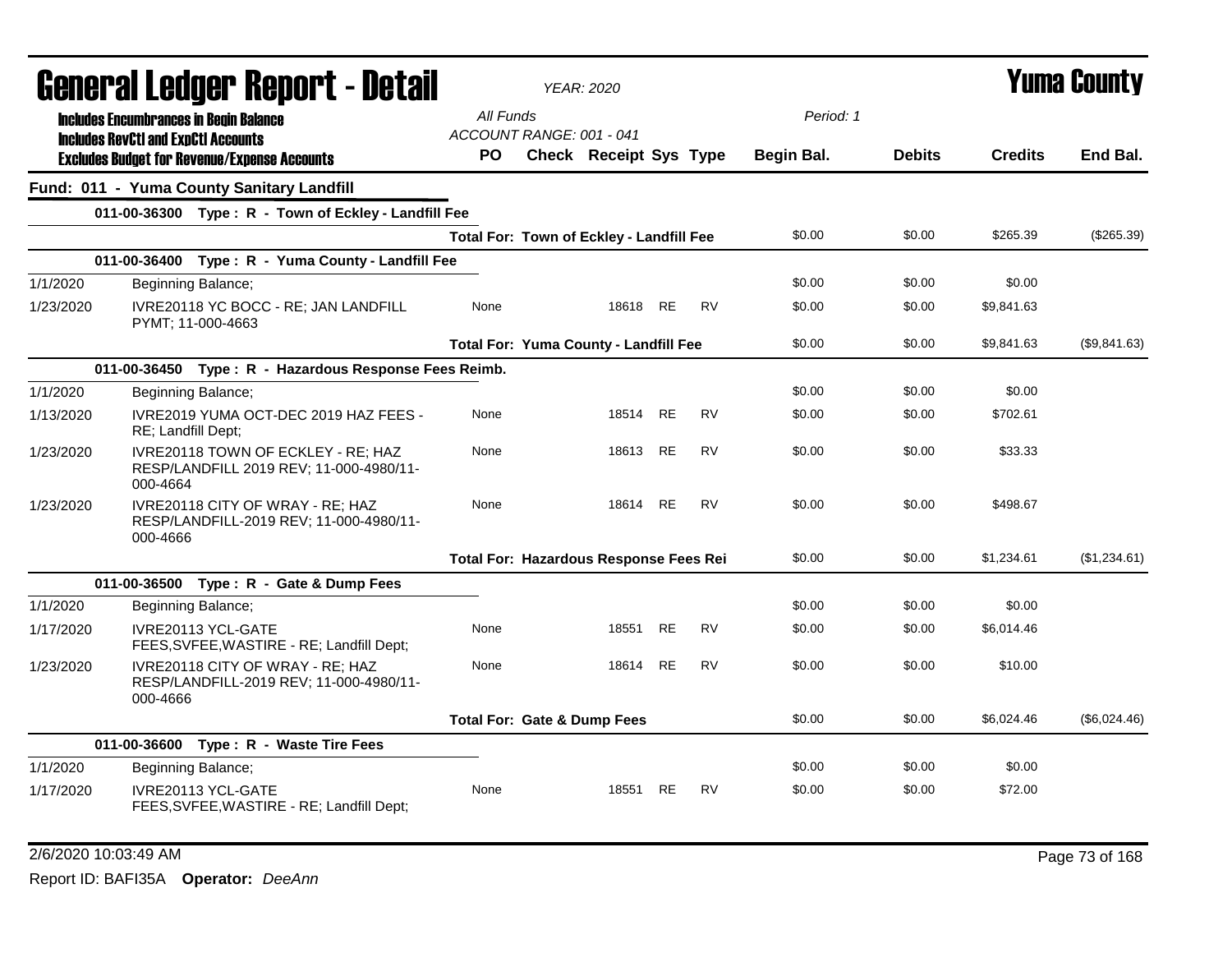|           | General Ledger Report - Detail                                                              |           |                                   | <b>YEAR: 2020</b>                       |           |           |            |               |                | <b>Yuma County</b> |
|-----------|---------------------------------------------------------------------------------------------|-----------|-----------------------------------|-----------------------------------------|-----------|-----------|------------|---------------|----------------|--------------------|
|           | <b>Includes Encumbrances in Begin Balance</b><br><b>Includes RevCtI and ExpCtI Accounts</b> | All Funds | ACCOUNT RANGE: 001 - 041          |                                         |           |           | Period: 1  |               |                |                    |
|           | <b>Excludes Budget for Revenue/Expense Accounts</b>                                         | <b>PO</b> |                                   | <b>Check Receipt Sys Type</b>           |           |           | Begin Bal. | <b>Debits</b> | <b>Credits</b> | End Bal.           |
|           | Fund: 011 - Yuma County Sanitary Landfill                                                   |           |                                   |                                         |           |           |            |               |                |                    |
|           | 011-00-36600 Type: R - Waste Tire Fees                                                      |           |                                   |                                         |           |           |            |               |                |                    |
|           |                                                                                             |           | <b>Total For: Waste Tire Fees</b> |                                         |           |           | \$0.00     | \$0.00        | \$72.00        | (\$72.00)          |
|           | 011-00-36700 Type: R - Recycle Monies                                                       |           |                                   |                                         |           |           |            |               |                |                    |
| 1/1/2020  | Beginning Balance;                                                                          |           |                                   |                                         |           |           | \$0.00     | \$0.00        | \$0.00         |                    |
| 1/17/2020 | IVRE20113 YCL-CENTENNIAL RECYCLING -<br>RE; Landfill Dept;                                  | None      |                                   | 18550                                   | <b>RE</b> | <b>RV</b> | \$0.00     | \$0.00        | \$2,019.60     |                    |
|           |                                                                                             |           | <b>Total For: Recycle Monies</b>  |                                         |           |           | \$0.00     | \$0.00        | \$2,019.60     | (\$2,019.60)       |
|           | 011-00-36701 Type: R - ELECTRONIC RECYCLING                                                 |           |                                   |                                         |           |           |            |               |                |                    |
| 1/1/2020  | Beginning Balance;                                                                          |           |                                   |                                         |           |           | \$0.00     | \$0.00        | \$0.00         |                    |
|           |                                                                                             |           |                                   | <b>Total For: ELECTRONIC RECYCLING</b>  |           |           | \$0.00     | \$0.00        | \$0.00         | \$0.00             |
|           | 011-00-36702 Type: R - CARDBOARD TRAILER FEE                                                |           |                                   |                                         |           |           |            |               |                |                    |
| 1/1/2020  | Beginning Balance;                                                                          |           |                                   |                                         |           |           | \$0.00     | \$0.00        | \$0.00         |                    |
| 1/17/2020 | IVRE20113 YCL-GATE<br>FEES, SVFEE, WASTIRE - RE; Landfill Dept;                             | None      |                                   | 18551                                   | <b>RE</b> | <b>RV</b> | \$0.00     | \$0.00        | \$80.00        |                    |
|           |                                                                                             |           |                                   | <b>Total For: CARDBOARD TRAILER FEE</b> |           |           | \$0.00     | \$0.00        | \$80.00        | (\$80.00)          |
|           | 011-00-49000 Type: X - Warrants Paid                                                        |           |                                   |                                         |           |           |            |               |                |                    |
| 1/1/2020  | Beginning Balance;                                                                          |           |                                   |                                         |           |           | \$0.00     | \$0.00        | \$0.00         |                    |
| 1/7/2020  | IVTR001009 - Transfers and Corrections<br>Transaction:                                      |           |                                   |                                         | <b>BA</b> | <b>TR</b> | \$0.00     | \$16,558.77   | \$0.00         |                    |
| 1/15/2020 | IVTR001015 - Transfers and Corrections<br>Transaction;                                      |           |                                   |                                         | <b>BA</b> | <b>TR</b> | \$0.00     | \$8,466.26    | \$0.00         |                    |
| 1/15/2020 | IVTR001016 - Transfers and Corrections<br>Transaction:                                      |           |                                   |                                         | <b>BA</b> | <b>TR</b> | \$0.00     | \$2,609.58    | \$0.00         |                    |
| 1/16/2020 | IVTR001019 - Transfers and Corrections<br>Transaction:                                      |           |                                   |                                         | <b>BA</b> | <b>TR</b> | \$0.00     | \$4,055.21    | \$0.00         |                    |
| 1/22/2020 | IVTR001024 - Transfers and Corrections<br>Transaction:                                      |           |                                   |                                         | BA        | <b>TR</b> | \$0.00     | \$9,617.00    | \$0.00         |                    |
| 1/31/2020 | IVTR001032 - Transfers and Corrections<br>Transaction:                                      |           |                                   |                                         | <b>BA</b> | <b>TR</b> | \$0.00     | \$10,077.60   | \$0.00         |                    |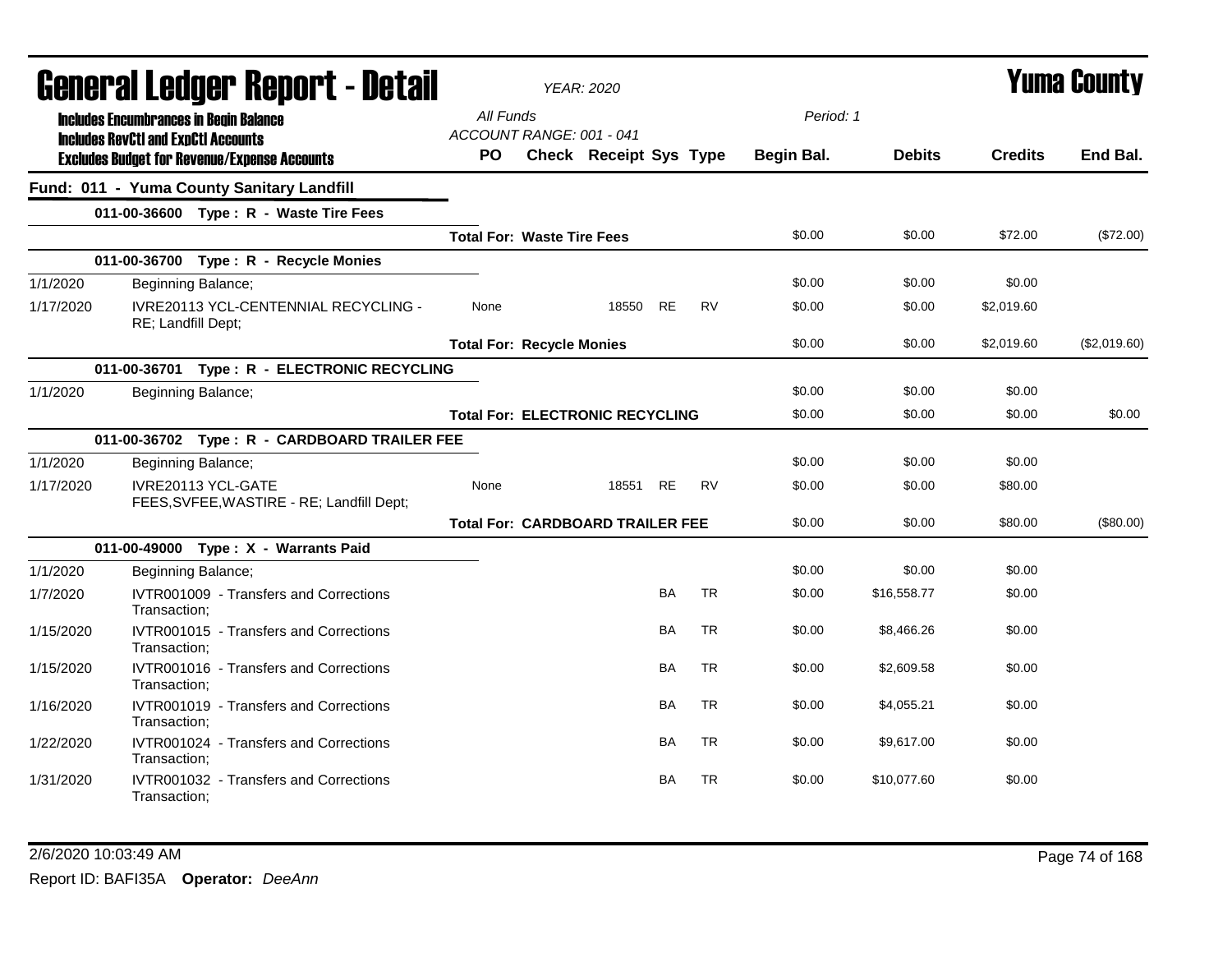|           | uchci ai Lcuyci "nchni" i - nglah                                                           |                                           |             | YEAR: 2020                    |           |           |             |                           |                | I UIIIU VUUIILY |
|-----------|---------------------------------------------------------------------------------------------|-------------------------------------------|-------------|-------------------------------|-----------|-----------|-------------|---------------------------|----------------|-----------------|
|           | <b>Includes Encumbrances in Begin Balance</b><br><b>Includes RevCtI and ExpCtI Accounts</b> | All Funds<br>ACCOUNT RANGE: 001 - 041     |             |                               |           |           | Period: 1   |                           |                |                 |
|           | <b>Excludes Budget for Revenue/Expense Accounts</b>                                         | <b>PO</b>                                 |             | <b>Check Receipt Sys Type</b> |           |           | Begin Bal.  | <b>Debits</b>             | <b>Credits</b> | End Bal.        |
|           | Fund: 011 - Yuma County Sanitary Landfill                                                   |                                           |             |                               |           |           |             |                           |                |                 |
|           | 011-00-49000 Type: X - Warrants Paid                                                        |                                           |             |                               |           |           |             |                           |                |                 |
| 1/31/2020 | IVTR001033 - Transfers and Corrections<br>Transaction;                                      |                                           |             |                               | <b>BA</b> | <b>TR</b> | \$0.00      | \$1,109.58                | \$0.00         |                 |
|           |                                                                                             | <b>Total For: Warrants Paid</b>           |             |                               |           |           | \$0.00      | \$52,494.00               | \$0.00         | \$52,494.00     |
|           | 011-00-49100<br>Type: X - Treasurer Fees                                                    |                                           |             |                               |           |           |             |                           |                |                 |
| 1/1/2020  | Beginning Balance;                                                                          |                                           |             |                               |           |           | \$0.00      | \$0.00                    | \$0.00         |                 |
| 1/7/2020  | IVRE2015 Treasurer Fee - RE; Treasurer Fee<br>Receipt; Treasurer Fee Processing             | None                                      |             | 18475 RE                      |           | <b>RV</b> | \$0.00      | \$45.75                   | \$0.00         |                 |
| 1/13/2020 | IVRE2019 Treasurer Fee - RE; Treasurer Fee<br>Receipt; Treasurer Fee Processing             | None                                      |             | 18519 RE                      |           | <b>RV</b> | \$0.00      | \$72.30                   | \$0.00         |                 |
| 1/17/2020 | IVRE20113 Treasurer Fee - RE: Treasurer Fee<br>Receipt; Treasurer Fee Processing            | None                                      |             | 18564                         | <b>RE</b> | <b>RV</b> | \$0.00      | \$81.86                   | \$0.00         |                 |
| 1/23/2020 | IVRE20118 Treasurer Fee - RE: Treasurer Fee<br>Receipt; Treasurer Fee Processing            | None                                      |             | 18624                         | <b>RE</b> | <b>RV</b> | \$0.00      | \$106.49                  | \$0.00         |                 |
|           |                                                                                             | <b>Total For: Treasurer Fees</b>          |             |                               |           |           | \$0.00      | \$306.40                  | \$0.00         | \$306.40        |
|           | 011-00-49401<br>Type: X - Transfer Out                                                      |                                           |             |                               |           |           |             |                           |                |                 |
| 1/1/2020  | Beginning Balance;                                                                          |                                           |             |                               |           |           | \$0.00      | \$0.00                    | \$0.00         |                 |
|           |                                                                                             | <b>Total For: Transfer Out</b>            |             |                               |           |           | \$0.00      | \$0.00                    | \$0.00         | \$0.00          |
|           |                                                                                             | Fund: 011 - Yuma County Sanitary Landfill |             |                               |           | Totals:   | \$0.00      | \$136,241.09              | \$114,080.98   | \$22,160.11     |
|           | <b>Total Fund Revenues:</b>                                                                 |                                           | \$30,640.29 | <b>Total Fund Expenses:</b>   |           |           | \$52,800.40 | Net Revenue Over Expense: |                | (\$22,160.11)   |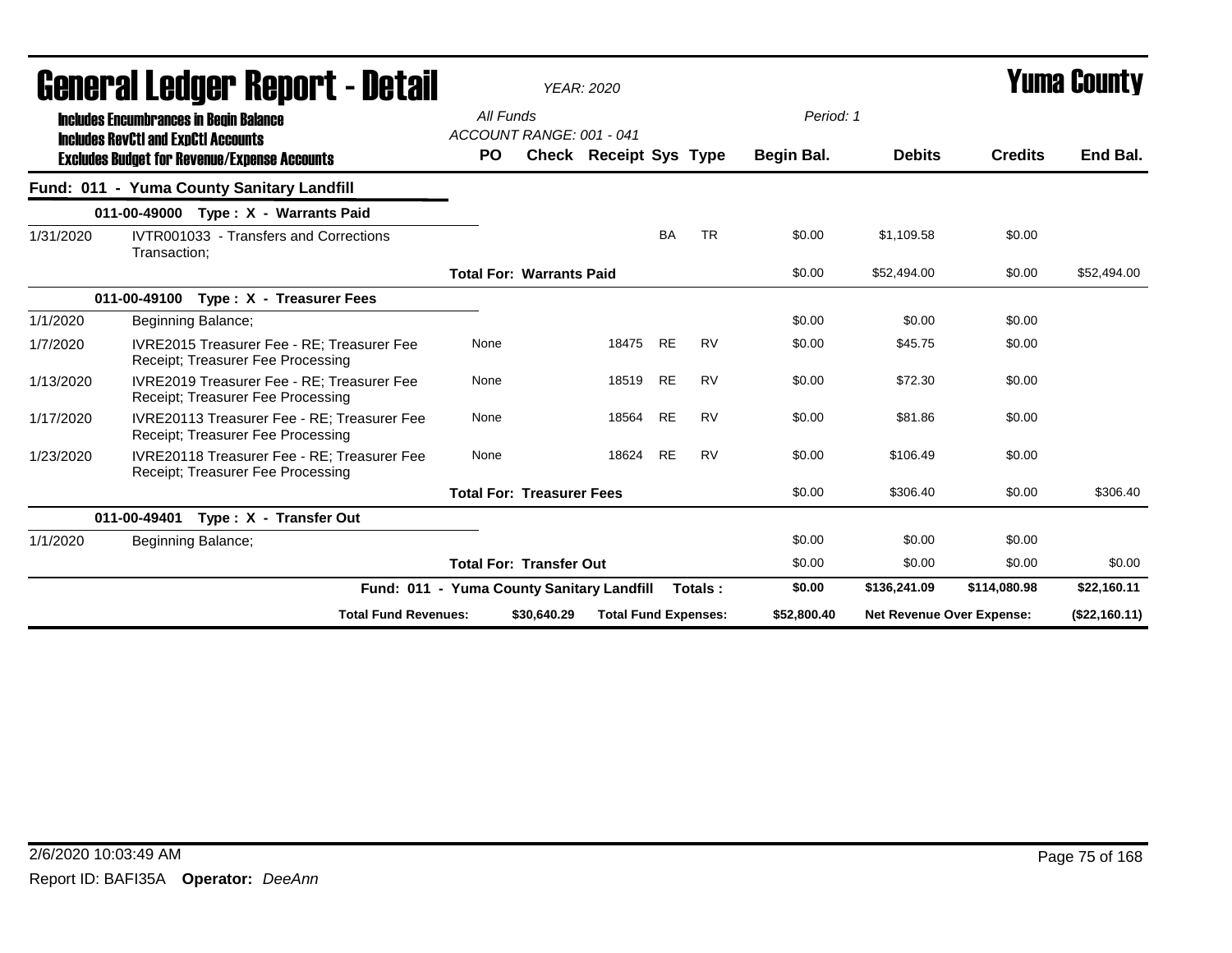|           |                                            | General Ledger Report - Detail                                                   |           |                                    | <b>YEAR: 2020</b>      |           |           |             |               |                | Yuma Countv  |
|-----------|--------------------------------------------|----------------------------------------------------------------------------------|-----------|------------------------------------|------------------------|-----------|-----------|-------------|---------------|----------------|--------------|
|           |                                            | <b>Includes Encumbrances in Begin Balance</b>                                    | All Funds |                                    |                        |           |           | Period: 1   |               |                |              |
|           | <b>Includes RevCtI and ExpCtI Accounts</b> | <b>Excludes Budget for Revenue/Expense Accounts</b>                              | PO.       | ACCOUNT RANGE: 001 - 041           | Check Receipt Sys Type |           |           | Begin Bal.  | <b>Debits</b> | <b>Credits</b> | End Bal.     |
|           |                                            | Fund: 012 - Sheriff's Trust Fund #12                                             |           |                                    |                        |           |           |             |               |                |              |
|           |                                            | 012-00-10000 Type: A - Cash Account                                              |           |                                    |                        |           |           |             |               |                |              |
| 1/1/2020  |                                            | Beginning Balance;                                                               |           |                                    |                        |           |           | \$71.967.91 | \$0.00        | \$0.00         |              |
| 1/7/2020  |                                            | IVTR001009 - Transfer Cash Transaction;                                          |           |                                    |                        | <b>BA</b> | <b>CD</b> | \$0.00      | \$0.00        | \$4,718.76     |              |
| 1/14/2020 | DONATION;                                  | IVRE20110 CITY OF YUMA - RE; 2019                                                | None      |                                    | 18528                  | <b>RE</b> | <b>RV</b> | \$0.00      | \$5,500.00    | \$0.00         |              |
| 1/14/2020 |                                            | IVRE20110 Treasurer Fee - RE: Treasurer Fee<br>Receipt; Treasurer Fee Processing | None      |                                    | 18532                  | <b>RE</b> | <b>RV</b> | \$0.00      | \$0.00        | \$55.00        |              |
| 1/15/2020 |                                            | IVTR001015 - Transfer Cash Transaction;                                          |           |                                    |                        | BA        | <b>CD</b> | \$0.00      | \$0.00        | \$2,009.59     |              |
| 1/16/2020 |                                            | IVTR001019 - Transfer Cash Transaction;                                          |           |                                    |                        | BA        | CD        | \$0.00      | \$0.00        | \$42.40        |              |
| 1/21/2020 | Sheriff Trust Dept;                        | IVRE20115 YCSO-CHP AND RENEWALS - RE;                                            | None      |                                    | 18576                  | <b>RE</b> | <b>RV</b> | \$0.00      | \$1,637.00    | \$0.00         |              |
| 1/21/2020 |                                            | IVRE20115 Treasurer Fee - RE; Treasurer Fee<br>Receipt; Treasurer Fee Processing | None      |                                    | 18587                  | <b>RE</b> | <b>RV</b> | \$0.00      | \$0.00        | \$16.37        |              |
| 1/22/2020 |                                            | IVTR001024 - Transfer Cash Transaction;                                          |           |                                    |                        | BA        | <b>CD</b> | \$0.00      | \$0.00        | \$113.00       |              |
| 1/31/2020 |                                            | IVTR001032 - Transfer Cash Transaction;                                          |           |                                    |                        | BA        | <b>CD</b> | \$0.00      | \$0.00        | \$6.12         |              |
| 1/31/2020 |                                            | IVTR001033 - Transfer Cash Transaction;                                          |           |                                    |                        | BA        | <b>CD</b> | \$0.00      | \$0.00        | \$13.75        |              |
|           |                                            |                                                                                  |           | <b>Total For: Cash Account</b>     |                        |           |           | \$71,967.91 | \$7,137.00    | \$6,974.99     | \$72,129.92  |
|           |                                            | 012-00-20000 Type : L - Accounts Payable                                         |           |                                    |                        |           |           |             |               |                |              |
| 1/1/2020  |                                            | Beginning Balance;                                                               |           |                                    |                        |           |           | \$0.00      | \$0.00        | \$0.00         |              |
|           |                                            |                                                                                  |           | <b>Total For: Accounts Payable</b> |                        |           |           | \$0.00      | \$0.00        | \$0.00         | \$0.00       |
|           |                                            | 012-00-20010 Type: L - Revenue Control                                           |           |                                    |                        |           |           |             |               |                |              |
| 1/1/2020  |                                            | Beginning Balance;                                                               |           |                                    |                        |           |           | \$0.00      | \$0.00        | \$0.00         |              |
| 1/14/2020 |                                            | IVRE20110 - Auto post transaction;                                               |           |                                    |                        | BA        | <b>CP</b> | \$0.00      | \$0.00        | \$5,500.00     |              |
| 1/21/2020 |                                            | IVRE20115 - Auto post transaction;                                               |           |                                    |                        | <b>BA</b> | <b>CP</b> | \$0.00      | \$0.00        | \$1,637.00     |              |
|           |                                            |                                                                                  |           | <b>Total For: Revenue Control</b>  |                        |           |           | \$0.00      | \$0.00        | \$7,137.00     | (\$7,137.00) |
|           | 012-00-20020                               | Type: L - Expense Control                                                        |           |                                    |                        |           |           |             |               |                |              |
| 1/1/2020  |                                            | Beginning Balance;                                                               |           |                                    |                        |           |           | \$0.00      | \$0.00        | \$0.00         |              |
| 1/7/2020  |                                            | IVTR001009 - Auto post transaction;                                              |           |                                    |                        | BA        | <b>CP</b> | \$0.00      | \$4,718.76    | \$0.00         |              |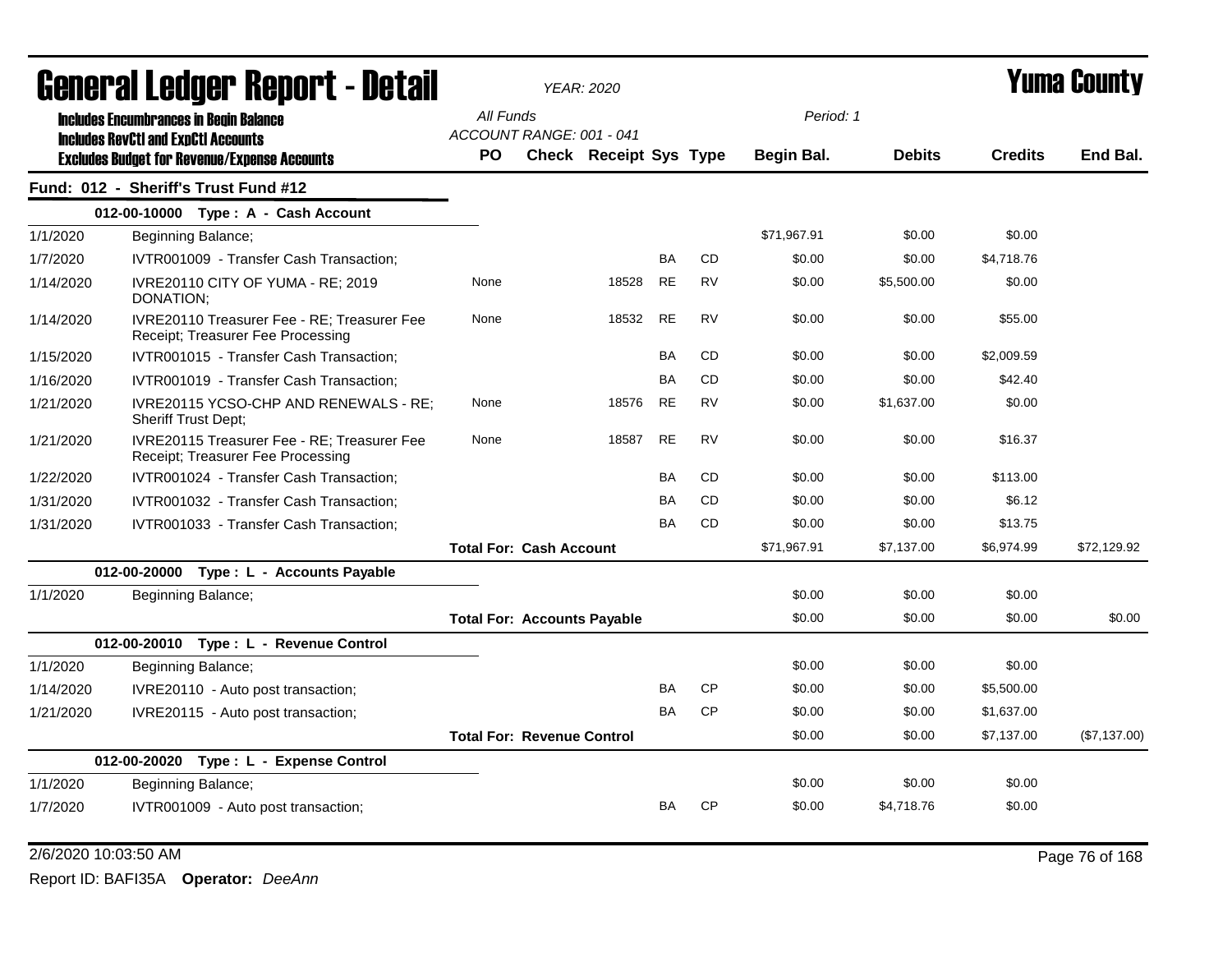|           |                                            | General Ledger Report - Detail                      |                          |                                   | <b>YEAR: 2020</b>                           |           |           |               |               |                | <b>Yuma County</b> |
|-----------|--------------------------------------------|-----------------------------------------------------|--------------------------|-----------------------------------|---------------------------------------------|-----------|-----------|---------------|---------------|----------------|--------------------|
|           |                                            | <b>Includes Encumbrances in Begin Balance</b>       | All Funds                |                                   |                                             |           |           | Period: 1     |               |                |                    |
|           | <b>Includes RevCtI and ExpCtI Accounts</b> |                                                     |                          | ACCOUNT RANGE: 001 - 041          |                                             |           |           |               |               |                |                    |
|           |                                            | <b>Excludes Budget for Revenue/Expense Accounts</b> | <b>PO</b>                |                                   | <b>Check Receipt Sys Type</b>               |           |           | Begin Bal.    | <b>Debits</b> | <b>Credits</b> | End Bal.           |
|           |                                            | Fund: 012 - Sheriff's Trust Fund #12                |                          |                                   |                                             |           |           |               |               |                |                    |
|           |                                            | 012-00-20020 Type: L - Expense Control              |                          |                                   |                                             |           |           |               |               |                |                    |
| 1/14/2020 |                                            | IVRE20110 - Auto post transaction;                  |                          |                                   |                                             | BA        | <b>CP</b> | \$0.00        | \$55.00       | \$0.00         |                    |
| 1/15/2020 |                                            | IVTR001015 - Auto post transaction;                 |                          |                                   |                                             | BA        | <b>CP</b> | \$0.00        | \$2,009.59    | \$0.00         |                    |
| 1/16/2020 |                                            | IVTR001019 - Auto post transaction;                 |                          |                                   |                                             | BA        | <b>CP</b> | \$0.00        | \$42.40       | \$0.00         |                    |
| 1/21/2020 |                                            | IVRE20115 - Auto post transaction;                  |                          |                                   |                                             | BA        | CP        | \$0.00        | \$16.37       | \$0.00         |                    |
| 1/22/2020 |                                            | IVTR001024 - Auto post transaction;                 |                          |                                   |                                             | <b>BA</b> | <b>CP</b> | \$0.00        | \$113.00      | \$0.00         |                    |
| 1/31/2020 |                                            | IVTR001032 - Auto post transaction;                 |                          |                                   |                                             | <b>BA</b> | <b>CP</b> | \$0.00        | \$6.12        | \$0.00         |                    |
| 1/31/2020 |                                            | IVTR001033 - Auto post transaction;                 |                          |                                   |                                             | <b>BA</b> | <b>CP</b> | \$0.00        | \$13.75       | \$0.00         |                    |
|           |                                            |                                                     |                          | <b>Total For: Expense Control</b> |                                             |           |           | \$0.00        | \$6,974.99    | \$0.00         | \$6,974.99         |
|           |                                            | 012-00-20100 Type: L - Fund Balance                 |                          |                                   |                                             |           |           |               |               |                |                    |
| 1/1/2020  |                                            | Beginning Balance;                                  |                          |                                   |                                             |           |           | (\$71,967.91) | \$0.00        | \$0.00         |                    |
|           |                                            |                                                     |                          | <b>Total For: Fund Balance</b>    |                                             |           |           | (\$71,967.91) | \$0.00        | \$0.00         | (\$71,967.91)      |
|           |                                            | 012-00-30500 Type: R - Miscellaneous Collections    |                          |                                   |                                             |           |           |               |               |                |                    |
| 1/1/2020  |                                            | Beginning Balance;                                  |                          |                                   |                                             |           |           | \$0.00        | \$0.00        | \$0.00         |                    |
|           |                                            |                                                     |                          |                                   | <b>Total For: Miscellaneous Collections</b> |           |           | \$0.00        | \$0.00        | \$0.00         | \$0.00             |
|           |                                            | 012-00-31010 Type: R - Grants                       |                          |                                   |                                             |           |           |               |               |                |                    |
| 1/1/2020  |                                            | Beginning Balance;                                  |                          |                                   |                                             |           |           | \$0.00        | \$0.00        | \$0.00         |                    |
|           |                                            |                                                     | <b>Total For: Grants</b> |                                   |                                             |           |           | \$0.00        | \$0.00        | \$0.00         | \$0.00             |
|           |                                            | 012-00-31955 Type: R - Donations                    |                          |                                   |                                             |           |           |               |               |                |                    |
| 1/1/2020  |                                            | Beginning Balance;                                  |                          |                                   |                                             |           |           | \$0.00        | \$0.00        | \$0.00         |                    |
| 1/14/2020 | DONATION;                                  | IVRE20110 CITY OF YUMA - RE; 2019                   | None                     |                                   | 18528                                       | <b>RE</b> | <b>RV</b> | \$0.00        | \$0.00        | \$5,500.00     |                    |
|           |                                            |                                                     |                          | <b>Total For: Donations</b>       |                                             |           |           | \$0.00        | \$0.00        | \$5,500.00     | (\$5,500.00)       |
|           |                                            | 012-00-32100 Type: R - Transfers In                 |                          |                                   |                                             |           |           |               |               |                |                    |
| 1/1/2020  |                                            | Beginning Balance;                                  |                          |                                   |                                             |           |           | \$0.00        | \$0.00        | \$0.00         |                    |
|           |                                            |                                                     |                          | <b>Total For: Transfers In</b>    |                                             |           |           | \$0.00        | \$0.00        | \$0.00         | \$0.00             |
|           | 012-00-32500                               | Type: R - Fingerprints & CWP                        |                          |                                   |                                             |           |           |               |               |                |                    |
|           |                                            |                                                     |                          |                                   |                                             |           |           |               |               |                |                    |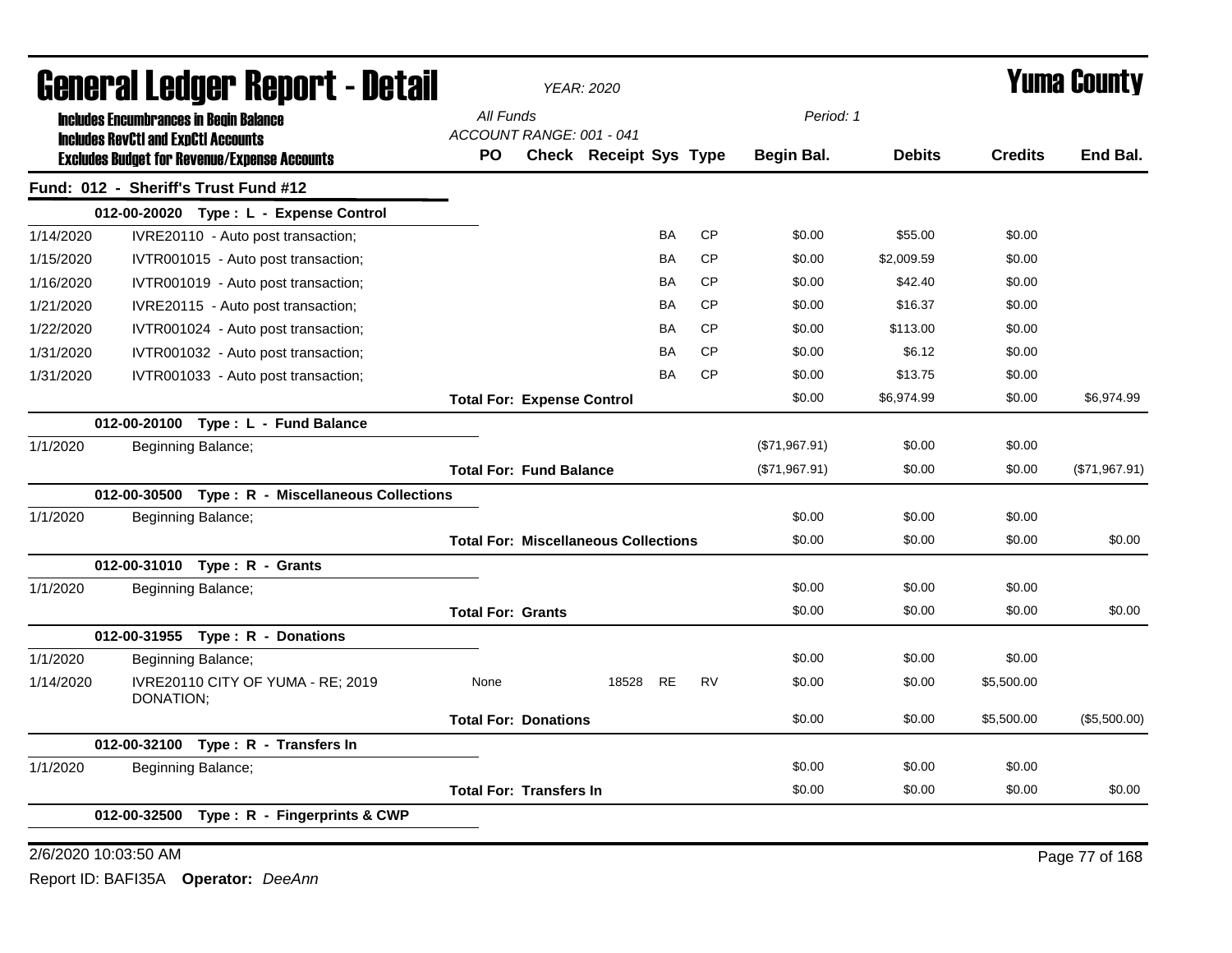|           |                                                                                             | General Ledger Report - Detail                                      |                                          | <b>YEAR: 2020</b>                |           |           |            |               |                | <b>Yuma County</b> |
|-----------|---------------------------------------------------------------------------------------------|---------------------------------------------------------------------|------------------------------------------|----------------------------------|-----------|-----------|------------|---------------|----------------|--------------------|
|           | <b>Includes Encumbrances in Begin Balance</b><br><b>Includes RevCtI and ExpCtI Accounts</b> |                                                                     | All Funds<br>ACCOUNT RANGE: 001 - 041    |                                  |           |           | Period: 1  |               |                |                    |
|           |                                                                                             | <b>Excludes Budget for Revenue/Expense Accounts</b>                 | PO.                                      | <b>Check Receipt Sys Type</b>    |           |           | Begin Bal. | <b>Debits</b> | <b>Credits</b> | End Bal.           |
|           |                                                                                             | Fund: 012 - Sheriff's Trust Fund #12                                |                                          |                                  |           |           |            |               |                |                    |
|           |                                                                                             | 012-00-32500 Type: R - Fingerprints & CWP                           |                                          |                                  |           |           |            |               |                |                    |
| 1/1/2020  |                                                                                             | Beginning Balance;                                                  |                                          |                                  |           |           | \$0.00     | \$0.00        | \$0.00         |                    |
| 1/21/2020 |                                                                                             | IVRE20115 YCSO-CHP AND RENEWALS - RE;<br>Sheriff Trust Dept;        | None                                     | 18576 RE                         |           | <b>RV</b> | \$0.00     | \$0.00        | \$1,587.00     |                    |
|           |                                                                                             |                                                                     | <b>Total For: Fingerprints &amp; CWP</b> |                                  |           |           | \$0.00     | \$0.00        | \$1,587.00     | (\$1,587.00)       |
|           |                                                                                             | 012-00-32501 Type: R - Certified VIN Fees                           |                                          |                                  |           |           |            |               |                |                    |
| 1/1/2020  |                                                                                             | Beginning Balance;                                                  |                                          |                                  |           |           | \$0.00     | \$0.00        | \$0.00         |                    |
| 1/21/2020 |                                                                                             | IVRE20115 YCSO-CHP AND RENEWALS - RE;<br><b>Sheriff Trust Dept:</b> | None                                     | 18576                            | <b>RE</b> | <b>RV</b> | \$0.00     | \$0.00        | \$50.00        |                    |
|           |                                                                                             |                                                                     | <b>Total For: Certified VIN Fees</b>     |                                  |           |           | \$0.00     | \$0.00        | \$50.00        | (\$50.00)          |
|           |                                                                                             | 012-00-32503 Type: R - TOWING REVENUE                               |                                          |                                  |           |           |            |               |                |                    |
| 1/1/2020  |                                                                                             | Beginning Balance;                                                  |                                          |                                  |           |           | \$0.00     | \$0.00        | \$0.00         |                    |
|           |                                                                                             |                                                                     |                                          | <b>Total For: TOWING REVENUE</b> |           |           | \$0.00     | \$0.00        | \$0.00         | \$0.00             |
|           |                                                                                             | 012-00-36800 Type: R - VOCA Grant                                   |                                          |                                  |           |           |            |               |                |                    |
| 1/1/2020  |                                                                                             | Beginning Balance;                                                  |                                          |                                  |           |           | \$0.00     | \$0.00        | \$0.00         |                    |
|           |                                                                                             |                                                                     | <b>Total For: VOCA Grant</b>             |                                  |           |           | \$0.00     | \$0.00        | \$0.00         | \$0.00             |
|           |                                                                                             | 012-00-36850 Type: R - VALE Grant                                   |                                          |                                  |           |           |            |               |                |                    |
| 1/1/2020  |                                                                                             | Beginning Balance;                                                  |                                          |                                  |           |           | \$0.00     | \$0.00        | \$0.00         |                    |
|           |                                                                                             |                                                                     | <b>Total For: VALE Grant</b>             |                                  |           |           | \$0.00     | \$0.00        | \$0.00         | \$0.00             |
|           |                                                                                             | 012-00-49000 Type: X - Warrants Paid                                |                                          |                                  |           |           |            |               |                |                    |
| 1/1/2020  |                                                                                             | Beginning Balance;                                                  |                                          |                                  |           |           | \$0.00     | \$0.00        | \$0.00         |                    |
| 1/7/2020  | Transaction;                                                                                | IVTR001009 - Transfers and Corrections                              |                                          |                                  | <b>BA</b> | <b>TR</b> | \$0.00     | \$4,718.76    | \$0.00         |                    |
| 1/15/2020 | Transaction:                                                                                | IVTR001015 - Transfers and Corrections                              |                                          |                                  | BA        | <b>TR</b> | \$0.00     | \$2,009.59    | \$0.00         |                    |
| 1/16/2020 | Transaction:                                                                                | IVTR001019 - Transfers and Corrections                              |                                          |                                  | <b>BA</b> | <b>TR</b> | \$0.00     | \$42.40       | \$0.00         |                    |
| 1/22/2020 | Transaction:                                                                                | IVTR001024 - Transfers and Corrections                              |                                          |                                  | BA        | <b>TR</b> | \$0.00     | \$113.00      | \$0.00         |                    |

2/6/2020 10:03:50 AM Page 78 of 168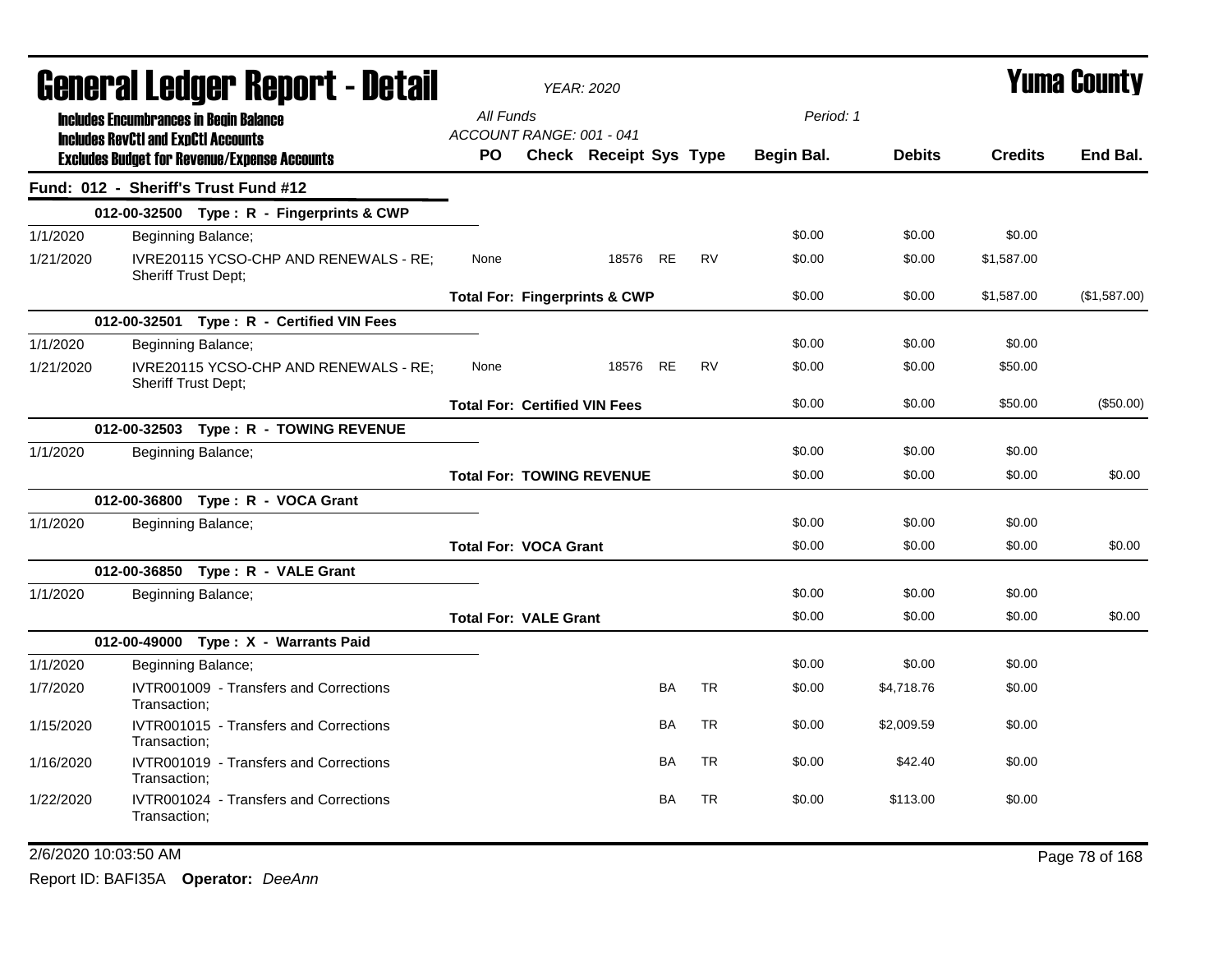|           | General Ledger Report - Detail                                                              |           |                                  | <b>YEAR: 2020</b>           |           |           |            |                                  |                | <b>Yuma County</b> |
|-----------|---------------------------------------------------------------------------------------------|-----------|----------------------------------|-----------------------------|-----------|-----------|------------|----------------------------------|----------------|--------------------|
|           | <b>Includes Encumbrances in Begin Balance</b><br><b>Includes RevCtI and ExpCtI Accounts</b> | All Funds | ACCOUNT RANGE: 001 - 041         |                             |           |           | Period: 1  |                                  |                |                    |
|           | <b>Excludes Budget for Revenue/Expense Accounts</b>                                         | <b>PO</b> |                                  | Check Receipt Sys Type      |           |           | Begin Bal. | <b>Debits</b>                    | <b>Credits</b> | End Bal.           |
|           | Fund: 012 - Sheriff's Trust Fund #12                                                        |           |                                  |                             |           |           |            |                                  |                |                    |
|           | 012-00-49000 Type: X - Warrants Paid                                                        |           |                                  |                             |           |           |            |                                  |                |                    |
| 1/31/2020 | IVTR001032 - Transfers and Corrections<br>Transaction;                                      |           |                                  |                             | <b>BA</b> | <b>TR</b> | \$0.00     | \$6.12                           | \$0.00         |                    |
| 1/31/2020 | IVTR001033 - Transfers and Corrections<br>Transaction:                                      |           |                                  |                             | <b>BA</b> | <b>TR</b> | \$0.00     | \$13.75                          | \$0.00         |                    |
|           |                                                                                             |           | <b>Total For: Warrants Paid</b>  |                             |           |           | \$0.00     | \$6,903.62                       | \$0.00         | \$6,903.62         |
|           | Type: X - Treasurer Fees<br>012-00-49100                                                    |           |                                  |                             |           |           |            |                                  |                |                    |
| 1/1/2020  | Beginning Balance;                                                                          |           |                                  |                             |           |           | \$0.00     | \$0.00                           | \$0.00         |                    |
| 1/14/2020 | IVRE20110 Treasurer Fee - RE: Treasurer Fee<br>Receipt; Treasurer Fee Processing            | None      |                                  | 18532 RE                    |           | <b>RV</b> | \$0.00     | \$55.00                          | \$0.00         |                    |
| 1/21/2020 | IVRE20115 Treasurer Fee - RE: Treasurer Fee<br>Receipt: Treasurer Fee Processing            | None      |                                  | 18587                       | <b>RE</b> | <b>RV</b> | \$0.00     | \$16.37                          | \$0.00         |                    |
|           |                                                                                             |           | <b>Total For: Treasurer Fees</b> |                             |           |           | \$0.00     | \$71.37                          | \$0.00         | \$71.37            |
|           | Type: X - Transfer Out<br>012-00-49401                                                      |           |                                  |                             |           |           |            |                                  |                |                    |
| 1/1/2020  | Beginning Balance;                                                                          |           |                                  |                             |           |           | \$0.00     | \$0.00                           | \$0.00         |                    |
|           |                                                                                             |           | <b>Total For: Transfer Out</b>   |                             |           |           | \$0.00     | \$0.00                           | \$0.00         | \$0.00             |
|           | Fund: 012 - Sheriff's Trust Fund #12                                                        |           |                                  |                             | Totals:   |           | \$0.00     | \$21,086.98                      | \$21,248.99    | (\$162.01)         |
|           | <b>Total Fund Revenues:</b>                                                                 |           | \$7.137.00                       | <b>Total Fund Expenses:</b> |           |           | \$6.974.99 | <b>Net Revenue Over Expense:</b> |                | \$162.01           |

### 2/6/2020 10:03:50 AM Page 79 of 168 Report ID: BAFI35A **Operator:** *DeeAnn*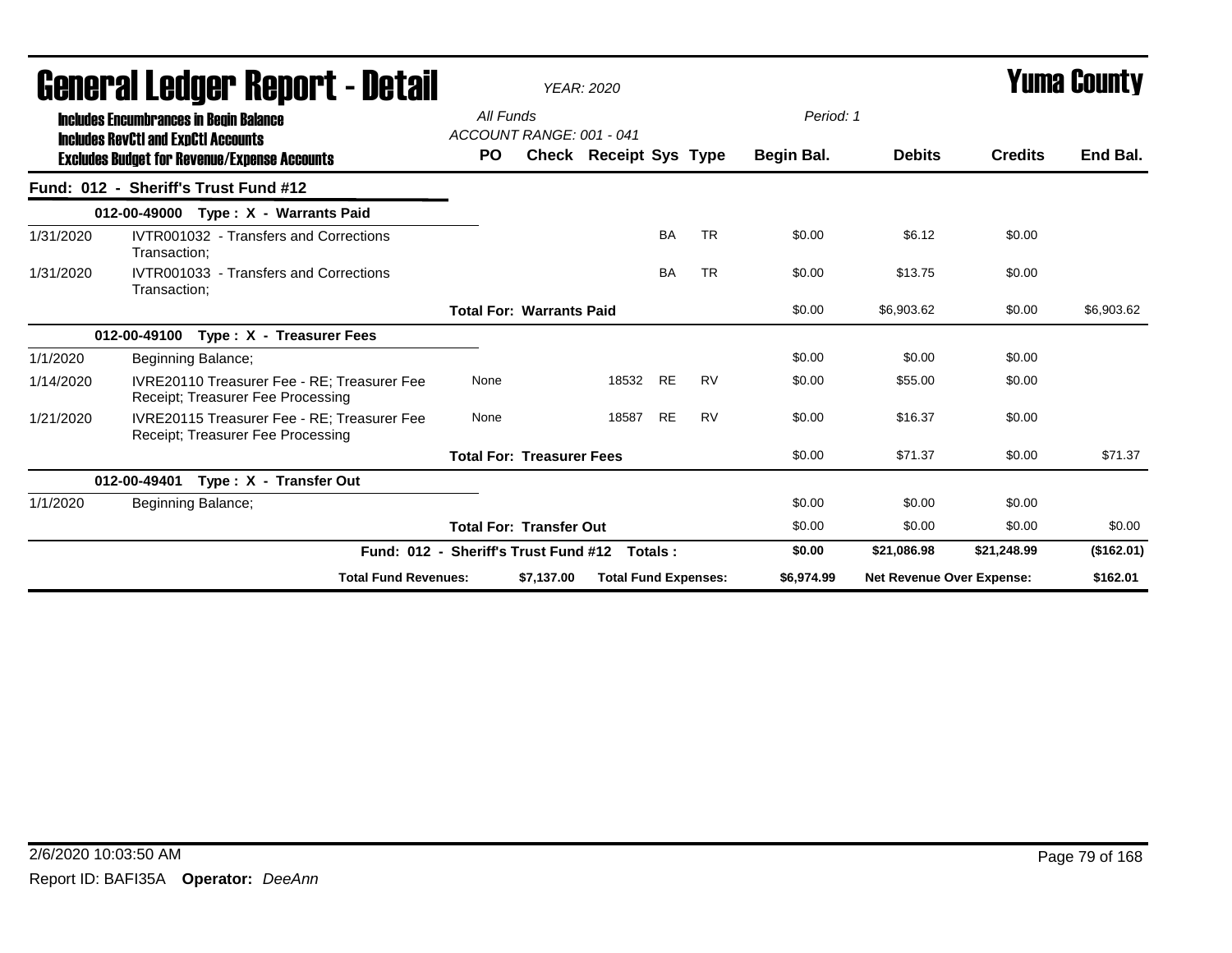|          |                                            | <b>General Ledger Report - Detail</b>               |                                    | YEAR: 2020                                  |            |               |                | <b>Yuma County</b> |
|----------|--------------------------------------------|-----------------------------------------------------|------------------------------------|---------------------------------------------|------------|---------------|----------------|--------------------|
|          |                                            | <b>Includes Encumbrances in Begin Balance</b>       | All Funds                          |                                             | Period: 1  |               |                |                    |
|          | <b>Includes RevCtI and ExpCtI Accounts</b> | <b>Excludes Budget for Revenue/Expense Accounts</b> | ACCOUNT RANGE: 001 - 041<br>PO.    | Check Receipt Sys Type                      | Begin Bal. | <b>Debits</b> | <b>Credits</b> | End Bal.           |
|          |                                            | Fund: 013 - Drug Task Force Fund                    |                                    |                                             |            |               |                |                    |
|          |                                            | 013-00-10000 Type: A - Cash Account                 |                                    |                                             |            |               |                |                    |
| 1/1/2020 |                                            | Beginning Balance;                                  |                                    |                                             | \$0.00     | \$0.00        | \$0.00         |                    |
|          |                                            |                                                     | <b>Total For: Cash Account</b>     |                                             | \$0.00     | \$0.00        | \$0.00         | \$0.00             |
|          |                                            | 013-00-20000 Type: L - Accounts Payable             |                                    |                                             |            |               |                |                    |
| 1/1/2020 |                                            | Beginning Balance;                                  |                                    |                                             | \$0.00     | \$0.00        | \$0.00         |                    |
|          |                                            |                                                     | <b>Total For: Accounts Payable</b> |                                             | \$0.00     | \$0.00        | \$0.00         | \$0.00             |
|          |                                            | 013-00-20010 Type: L - Revenue Control              |                                    |                                             |            |               |                |                    |
| 1/1/2020 |                                            | Beginning Balance;                                  |                                    |                                             | \$0.00     | \$0.00        | \$0.00         |                    |
|          |                                            |                                                     | <b>Total For: Revenue Control</b>  |                                             | \$0.00     | \$0.00        | \$0.00         | \$0.00             |
|          |                                            | 013-00-20020 Type: L - Expense Control              |                                    |                                             |            |               |                |                    |
| 1/1/2020 |                                            | Beginning Balance;                                  |                                    |                                             | \$0.00     | \$0.00        | \$0.00         |                    |
|          |                                            |                                                     | <b>Total For: Expense Control</b>  |                                             | \$0.00     | \$0.00        | \$0.00         | \$0.00             |
|          |                                            | 013-00-20100 Type: L - Fund Balance                 |                                    |                                             |            |               |                |                    |
| 1/1/2020 |                                            | Beginning Balance;                                  |                                    |                                             | \$0.00     | \$0.00        | \$0.00         |                    |
|          |                                            |                                                     | <b>Total For: Fund Balance</b>     |                                             | \$0.00     | \$0.00        | \$0.00         | \$0.00             |
|          |                                            | 013-00-30500 Type: R - Miscellaneous Collections    |                                    |                                             |            |               |                |                    |
| 1/1/2020 |                                            | Beginning Balance;                                  |                                    |                                             | \$0.00     | \$0.00        | \$0.00         |                    |
|          |                                            |                                                     |                                    | <b>Total For: Miscellaneous Collections</b> | \$0.00     | \$0.00        | \$0.00         | \$0.00             |
|          |                                            | 013-00-32100 Type: R - Transfers In                 |                                    |                                             |            |               |                |                    |
| 1/1/2020 |                                            | Beginning Balance;                                  |                                    |                                             | \$0.00     | \$0.00        | \$0.00         |                    |
|          |                                            |                                                     | <b>Total For: Transfers In</b>     |                                             | \$0.00     | \$0.00        | \$0.00         | \$0.00             |
|          |                                            | 013-00-38900 Type: R - Federal Grant Monies         |                                    |                                             |            |               |                |                    |
| 1/1/2020 |                                            | Beginning Balance;                                  |                                    |                                             | \$0.00     | \$0.00        | \$0.00         |                    |
|          |                                            |                                                     |                                    | <b>Total For: Federal Grant Monies</b>      | \$0.00     | \$0.00        | \$0.00         | \$0.00             |
|          |                                            | 013-00-38920 Type: R - Match Funds                  |                                    |                                             |            |               |                |                    |
| 1/1/2020 |                                            | Beginning Balance;                                  |                                    |                                             | \$0.00     | \$0.00        | \$0.00         |                    |
|          |                                            |                                                     | <b>Total For: Match Funds</b>      |                                             | \$0.00     | \$0.00        | \$0.00         | \$0.00             |
|          | 2/6/2020 10:03:50 AM                       |                                                     |                                    |                                             |            |               |                | Page 80 of 168     |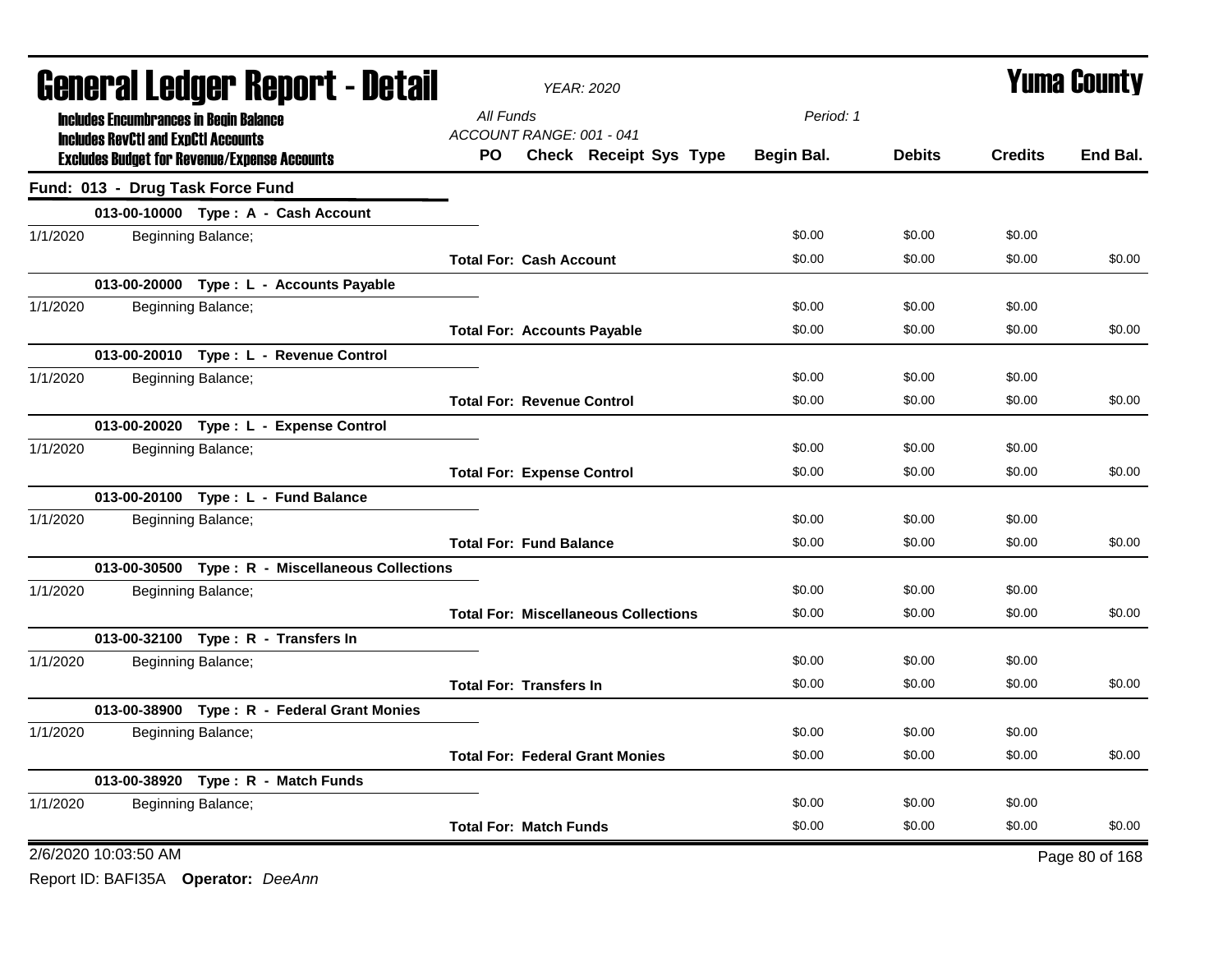|          |                                                                                                                                                    |                    | <b>General Ledger Report - Detail</b> |                                              |        | <b>YEAR: 2020</b>           |                         |                                  |                | <b>Yuma County</b> |
|----------|----------------------------------------------------------------------------------------------------------------------------------------------------|--------------------|---------------------------------------|----------------------------------------------|--------|-----------------------------|-------------------------|----------------------------------|----------------|--------------------|
|          | <b>Includes Encumbrances in Begin Balance</b><br><b>Includes RevCtI and ExpCtI Accounts</b><br><b>Excludes Budget for Revenue/Expense Accounts</b> |                    |                                       | All Funds<br>ACCOUNT RANGE: 001 - 041<br>PO. |        | Check Receipt Sys Type      | Period: 1<br>Begin Bal. | <b>Debits</b>                    | <b>Credits</b> | End Bal.           |
|          | Fund: 013 - Drug Task Force Fund                                                                                                                   |                    |                                       |                                              |        |                             |                         |                                  |                |                    |
|          |                                                                                                                                                    |                    | 013-00-49000 Type: X - Warrants Paid  |                                              |        |                             |                         |                                  |                |                    |
| 1/1/2020 |                                                                                                                                                    | Beginning Balance; |                                       |                                              |        |                             | \$0.00                  | \$0.00                           | \$0.00         |                    |
|          |                                                                                                                                                    |                    |                                       | <b>Total For: Warrants Paid</b>              |        |                             | \$0.00                  | \$0.00                           | \$0.00         | \$0.00             |
|          | 013-00-49401                                                                                                                                       |                    | Type: X - Transfer Out                |                                              |        |                             |                         |                                  |                |                    |
| 1/1/2020 |                                                                                                                                                    | Beginning Balance; |                                       |                                              |        |                             | \$0.00                  | \$0.00                           | \$0.00         |                    |
|          |                                                                                                                                                    |                    |                                       | <b>Total For: Transfer Out</b>               |        |                             | \$0.00                  | \$0.00                           | \$0.00         | \$0.00             |
|          |                                                                                                                                                    |                    | Fund: 013 - Drug Task Force Fund      |                                              |        | Totals :                    | \$0.00                  | \$0.00                           | \$0.00         | \$0.00             |
|          |                                                                                                                                                    |                    | <b>Total Fund Revenues:</b>           |                                              | \$0.00 | <b>Total Fund Expenses:</b> | \$0.00                  | <b>Net Revenue Over Expense:</b> |                | \$0.00             |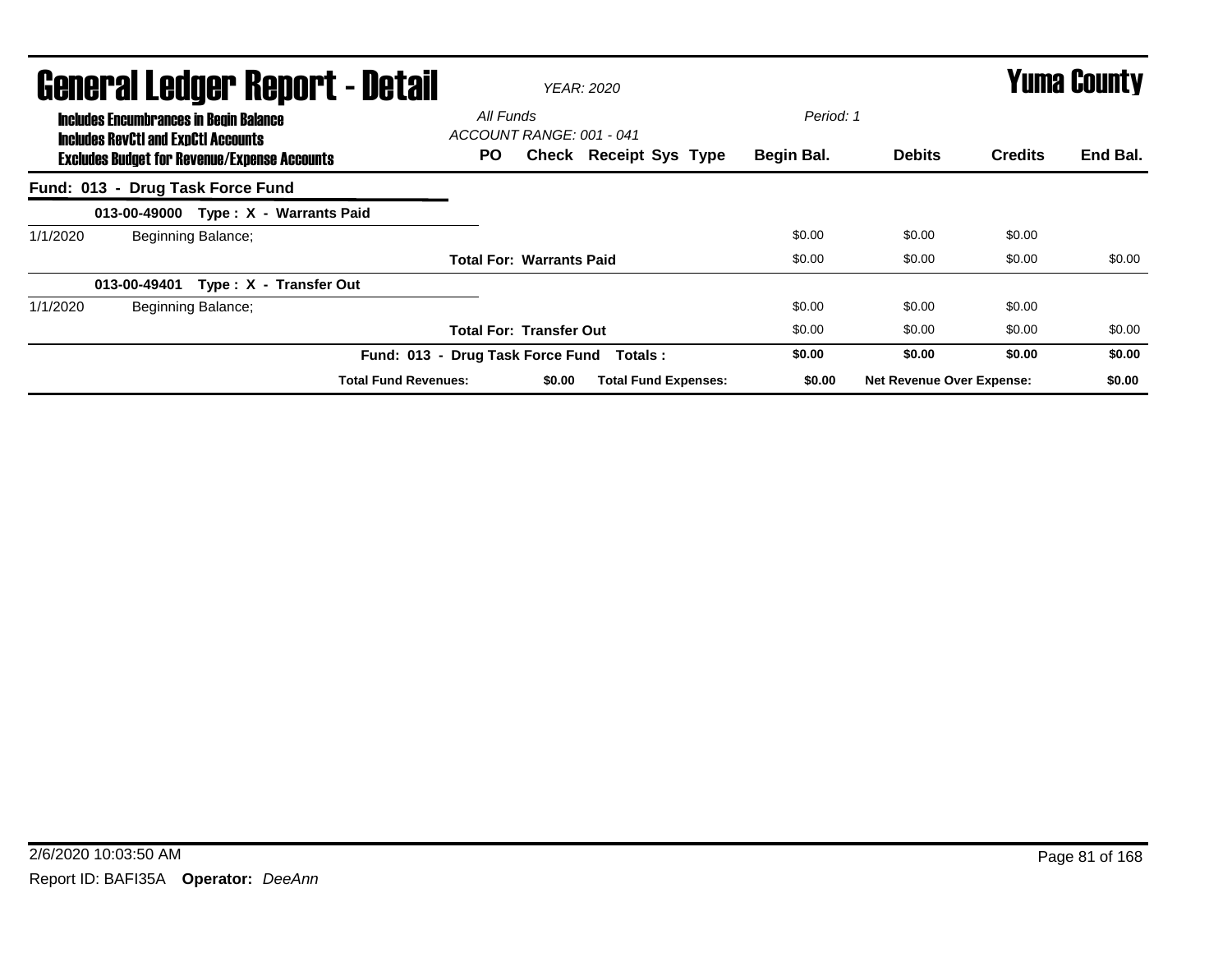|           | General Ledger Report - Detail                                                                |           |                                | <b>YEAR: 2020</b>             |           |           |              |               |                | <b>Yuma County</b> |
|-----------|-----------------------------------------------------------------------------------------------|-----------|--------------------------------|-------------------------------|-----------|-----------|--------------|---------------|----------------|--------------------|
|           | <b>Includes Encumbrances in Begin Balance</b><br><b>Includes RevCtI and ExpCtI Accounts</b>   | All Funds | ACCOUNT RANGE: 001 - 041       |                               |           |           | Period: 1    |               |                |                    |
|           | <b>Excludes Budget for Revenue/Expense Accounts</b>                                           | <b>PO</b> |                                | <b>Check Receipt Sys Type</b> |           |           | Begin Bal.   | <b>Debits</b> | <b>Credits</b> | End Bal.           |
|           | Fund: 016 - W-Y Combined Comm. Fund #16                                                       |           |                                |                               |           |           |              |               |                |                    |
|           | 016-00-10000 Type: A - Cash Account                                                           |           |                                |                               |           |           |              |               |                |                    |
| 1/1/2020  | Beginning Balance;                                                                            |           |                                |                               |           |           | \$191,251.52 | \$0.00        | \$0.00         |                    |
| 1/2/2020  | IVRE2011 W-Y CK DECEMBER INTEREST - RE;<br>WY 911 Dept;                                       | None      |                                | 18430                         | <b>RE</b> | <b>RV</b> | \$0.00       | \$7.68        | \$0.00         |                    |
| 1/7/2020  | IVMD001008 Cash Transaction - MD:W-Y AP#1<br>1.7.2020 PER FINAN;                              |           |                                |                               | BA        | CD        | \$0.00       | \$0.00        | \$35,031.76    |                    |
| 1/7/2020  | IVMD001008 Cash Transaction - MD:W-Y AP#1<br>1.7.2020 PER FINAN;                              |           |                                |                               | <b>BA</b> | CD        | \$0.00       | \$0.00        | \$3,157.06     |                    |
| 1/7/2020  | IVMD001008 Cash Transaction - MD:W-Y DEC<br><b>ACH PAYROLL:</b>                               |           |                                |                               | BA        | CD        | \$0.00       | \$0.00        | \$31,529.58    |                    |
| 1/7/2020  | IVMD001008 Cash Transaction - MD:W-Y DEC<br>ACH PAYROLL BANK CH;                              |           |                                |                               | <b>BA</b> | <b>CD</b> | \$0.00       | \$0.00        | \$15.00        |                    |
| 1/15/2020 | IVMD001014 Cash Transaction - MD:AP#2<br>12.31.19 PER FINANCE;                                |           |                                |                               | BA        | CD        | \$0.00       | \$0.00        | \$3,311.57     |                    |
| 1/23/2020 | IVRE20118 YC BOCC - RE; 1ST QTR W-Y<br>CONTRIBUTION; 16-000-4663                              | None      |                                | 18617                         | <b>RE</b> | <b>RV</b> | \$0.00       | \$115,000.00  | \$0.00         |                    |
| 1/24/2020 | IVRE20119 NE CO REG EMERG - RE; 2019-<br>DEC PYRL REIM-SCHANHALS; 16-030-4900/16-<br>030-4990 | None      |                                | 18630                         | <b>RE</b> | <b>RV</b> | \$0.00       | \$8,794.56    | \$0.00         |                    |
| 1/24/2020 | IVRE20119 Treasurer Fee - RE; Treasurer Fee<br>Receipt; Treasurer Fee Processing              | None      |                                | 18648                         | <b>RE</b> | <b>RV</b> | \$0.00       | \$0.00        | \$87.07        |                    |
| 1/30/2020 | <b>IVRE20123 WASHINGTON COUNTY - RE: JAN</b><br>2020 PYMT/W-Y COMM; 16-000-4665               | None      |                                | 18686                         | <b>RE</b> | <b>RV</b> | \$0.00       | \$18,750.00   | \$0.00         |                    |
| 1/30/2020 | IVRE20123 Treasurer Fee - RE; Treasurer Fee<br>Receipt; Treasurer Fee Processing              | None      |                                | 18687                         | <b>RE</b> | <b>RV</b> | \$0.00       | \$0.00        | \$187.50       |                    |
| 1/31/2020 | IVMD001033 Cash Transaction - MD:W-Y<br><b>ACCOUNTS PAYABLE PER FI;</b>                       |           |                                |                               | BA        | CD        | \$0.00       | \$0.00        | \$7,397.03     |                    |
| 1/31/2020 | IVMD001033 Cash Transaction - MD:W-Y<br>ACCOUNTS PAYABLE PER FI;                              |           |                                |                               | <b>BA</b> | CD        | \$0.00       | \$0.00        | \$3,938.96     |                    |
| 1/31/2020 | IVMD001034 Cash Transaction -<br>MD:ACCOUNTS PAYABLE PER FINANC;                              |           |                                |                               | <b>BA</b> | CD        | \$0.00       | \$0.00        | \$8.75         |                    |
|           |                                                                                               |           | <b>Total For: Cash Account</b> |                               |           |           | \$191,251.52 | \$142,552.24  | \$84,664.28    | \$249,139.48       |
|           | 016-00-20000 Type: L - Accounts Payable                                                       |           |                                |                               |           |           |              |               |                |                    |

2/6/2020 10:03:50 AM Page 82 of 168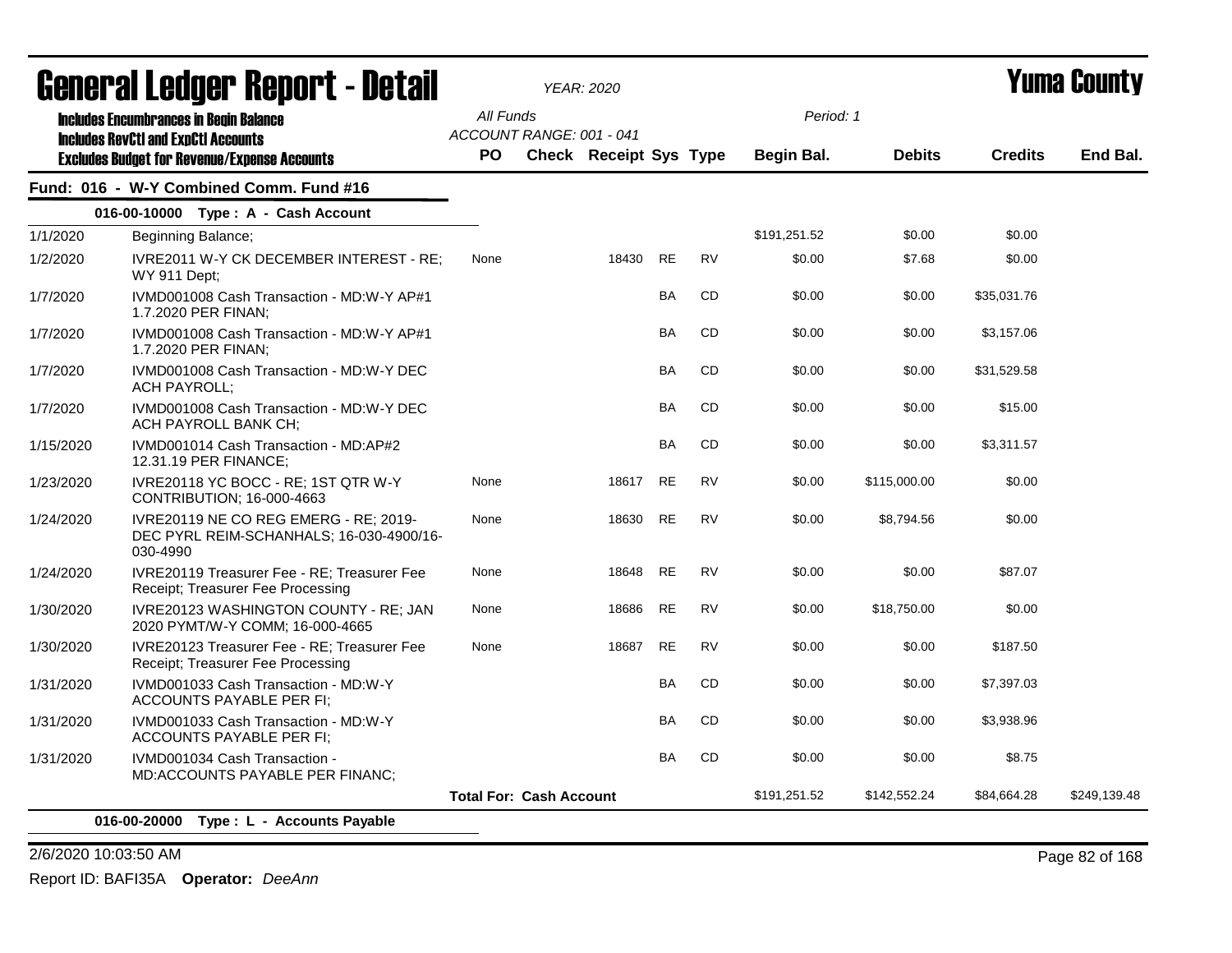|           | <b>General Ledger Report - Detail</b>                                                       |     |                                             | YEAR: 2020             |           |           |                 |               |                | <b>Yuma County</b> |
|-----------|---------------------------------------------------------------------------------------------|-----|---------------------------------------------|------------------------|-----------|-----------|-----------------|---------------|----------------|--------------------|
|           | <b>Includes Encumbrances in Begin Balance</b><br><b>Includes RevCtI and ExpCtI Accounts</b> |     | All Funds<br>ACCOUNT RANGE: 001 - 041       |                        |           |           | Period: 1       |               |                |                    |
|           | <b>Excludes Budget for Revenue/Expense Accounts</b>                                         | PO. |                                             | Check Receipt Sys Type |           |           | Begin Bal.      | <b>Debits</b> | <b>Credits</b> | End Bal.           |
|           | Fund: 016 - W-Y Combined Comm. Fund #16                                                     |     |                                             |                        |           |           |                 |               |                |                    |
|           | 016-00-20000 Type: L - Accounts Payable                                                     |     |                                             |                        |           |           |                 |               |                |                    |
| 1/1/2020  | Beginning Balance;                                                                          |     |                                             |                        |           |           | \$0.00          | \$0.00        | \$0.00         |                    |
|           |                                                                                             |     | <b>Total For: Accounts Payable</b>          |                        |           |           | \$0.00          | \$0.00        | \$0.00         | \$0.00             |
|           | 016-00-20010 Type: L - Revenue Control                                                      |     |                                             |                        |           |           |                 |               |                |                    |
| 1/1/2020  | Beginning Balance;                                                                          |     |                                             |                        |           |           | \$0.00          | \$0.00        | \$0.00         |                    |
| 1/2/2020  | IVRE2011 - Auto post transaction;                                                           |     |                                             |                        | <b>BA</b> | <b>CP</b> | \$0.00          | \$0.00        | \$7.68         |                    |
| 1/23/2020 | IVRE20118 - Auto post transaction;                                                          |     |                                             |                        | <b>BA</b> | <b>CP</b> | \$0.00          | \$0.00        | \$115,000.00   |                    |
| 1/24/2020 | IVRE20119 - Auto post transaction;                                                          |     |                                             |                        | BA        | <b>CP</b> | \$0.00          | \$0.00        | \$8,794.56     |                    |
| 1/30/2020 | IVRE20123 - Auto post transaction;                                                          |     |                                             |                        | <b>BA</b> | <b>CP</b> | \$0.00          | \$0.00        | \$18,750.00    |                    |
|           |                                                                                             |     | <b>Total For: Revenue Control</b>           |                        |           |           | \$0.00          | \$0.00        | \$142,552.24   | (\$142,552.24)     |
|           | 016-00-20020 Type: L - Expense Control                                                      |     |                                             |                        |           |           |                 |               |                |                    |
| 1/1/2020  | Beginning Balance;                                                                          |     |                                             |                        |           |           | \$0.00          | \$0.00        | \$0.00         |                    |
| 1/7/2020  | IVMD001008 - Auto post transaction;                                                         |     |                                             |                        | <b>BA</b> | <b>CP</b> | \$0.00          | \$69,733.40   | \$0.00         |                    |
| 1/15/2020 | IVMD001014 - Auto post transaction;                                                         |     |                                             |                        | <b>BA</b> | <b>CP</b> | \$0.00          | \$3,311.57    | \$0.00         |                    |
| 1/24/2020 | IVRE20119 - Auto post transaction;                                                          |     |                                             |                        | BA        | <b>CP</b> | \$0.00          | \$87.07       | \$0.00         |                    |
| 1/30/2020 | IVRE20123 - Auto post transaction;                                                          |     |                                             |                        | <b>BA</b> | <b>CP</b> | \$0.00          | \$187.50      | \$0.00         |                    |
| 1/31/2020 | IVMD001033 - Auto post transaction;                                                         |     |                                             |                        | <b>BA</b> | <b>CP</b> | \$0.00          | \$11,335.99   | \$0.00         |                    |
| 1/31/2020 | IVMD001034 - Auto post transaction;                                                         |     |                                             |                        | <b>BA</b> | <b>CP</b> | \$0.00          | \$8.75        | \$0.00         |                    |
|           |                                                                                             |     | <b>Total For: Expense Control</b>           |                        |           |           | \$0.00          | \$84,664.28   | \$0.00         | \$84,664.28        |
|           | 016-00-20100 Type: L - Fund Balance                                                         |     |                                             |                        |           |           |                 |               |                |                    |
| 1/1/2020  | Beginning Balance;                                                                          |     |                                             |                        |           |           | (\$191, 251.52) | \$0.00        | \$0.00         |                    |
|           |                                                                                             |     | <b>Total For: Fund Balance</b>              |                        |           |           | (\$191, 251.52) | \$0.00        | \$0.00         | (\$191,251.52)     |
|           | 016-00-30500 Type: R - Miscellaneous Collections                                            |     |                                             |                        |           |           |                 |               |                |                    |
| 1/1/2020  | Beginning Balance;                                                                          |     |                                             |                        |           |           | \$0.00          | \$0.00        | \$0.00         |                    |
|           |                                                                                             |     | <b>Total For: Miscellaneous Collections</b> |                        |           |           | \$0.00          | \$0.00        | \$0.00         | \$0.00             |
|           | 016-00-30600 Type: R - Interest Income                                                      |     |                                             |                        |           |           |                 |               |                |                    |
| 1/1/2020  | Beginning Balance;                                                                          |     |                                             |                        |           |           | \$0.00          | \$0.00        | \$0.00         |                    |
|           | 2/6/2020 10:03:50 AM                                                                        |     |                                             |                        |           |           |                 |               |                | Page 83 of 168     |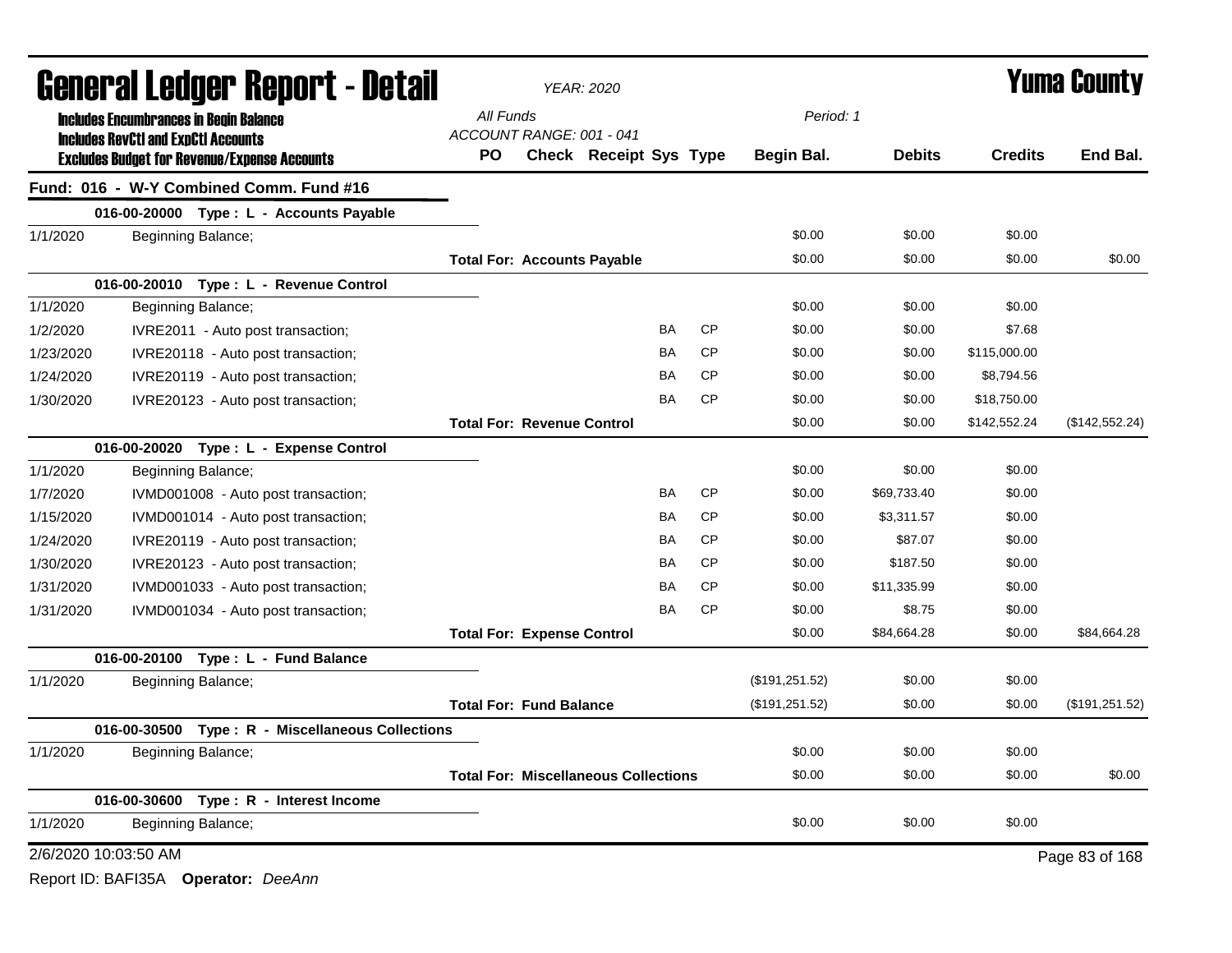|           | General Ledger Report - Detail                                                                |                                       | <b>YEAR: 2020</b>      |           |           |            |               |                | Yuma Countv    |
|-----------|-----------------------------------------------------------------------------------------------|---------------------------------------|------------------------|-----------|-----------|------------|---------------|----------------|----------------|
|           | <b>Includes Encumbrances in Begin Balance</b>                                                 | All Funds                             |                        |           |           | Period: 1  |               |                |                |
|           | <b>Includes RevCtI and ExpCtI Accounts</b>                                                    | ACCOUNT RANGE: 001 - 041              |                        |           |           |            |               |                |                |
|           | <b>Excludes Budget for Revenue/Expense Accounts</b>                                           | PO.                                   | Check Receipt Sys Type |           |           | Begin Bal. | <b>Debits</b> | <b>Credits</b> | End Bal.       |
|           | Fund: 016 - W-Y Combined Comm. Fund #16                                                       |                                       |                        |           |           |            |               |                |                |
|           | 016-00-30600 Type: R - Interest Income                                                        |                                       |                        |           |           |            |               |                |                |
| 1/2/2020  | IVRE2011 W-Y CK DECEMBER INTEREST - RE;<br>WY 911 Dept;                                       | None                                  | 18430 RE               |           | <b>RV</b> | \$0.00     | \$0.00        | \$7.68         |                |
|           |                                                                                               | <b>Total For: Interest Income</b>     |                        |           |           | \$0.00     | \$0.00        | \$7.68         | (\$7.68)       |
|           | 016-00-32100 Type: R - Transfers In                                                           |                                       |                        |           |           |            |               |                |                |
| 1/1/2020  | Beginning Balance;                                                                            |                                       |                        |           |           | \$0.00     | \$0.00        | \$0.00         |                |
| 1/24/2020 | IVRE20119 NE CO REG EMERG - RE; 2019-<br>DEC PYRL REIM-SCHANHALS; 16-030-4900/16-<br>030-4990 | None                                  | 18630                  | <b>RE</b> | <b>RV</b> | \$0.00     | \$0.00        | \$87.07        |                |
|           |                                                                                               | <b>Total For: Transfers In</b>        |                        |           |           | \$0.00     | \$0.00        | \$87.07        | (\$87.07)      |
|           | 016-00-37000 Type: R - Retac Reimbursement                                                    |                                       |                        |           |           |            |               |                |                |
| 1/1/2020  | Beginning Balance;                                                                            |                                       |                        |           |           | \$0.00     | \$0.00        | \$0.00         |                |
| 1/24/2020 | IVRE20119 NE CO REG EMERG - RE; 2019-<br>DEC PYRL REIM-SCHANHALS; 16-030-4900/16-<br>030-4990 | None                                  | 18630                  | <b>RE</b> | <b>RV</b> | \$0.00     | \$0.00        | \$8,707.49     |                |
|           |                                                                                               | <b>Total For: Retac Reimbursement</b> |                        |           |           | \$0.00     | \$0.00        | \$8,707.49     | (\$8,707.49)   |
|           | 016-00-37100 Type: R - Yuma County                                                            |                                       |                        |           |           |            |               |                |                |
| 1/1/2020  | Beginning Balance;                                                                            |                                       |                        |           |           | \$0.00     | \$0.00        | \$0.00         |                |
| 1/23/2020 | IVRE20118 YC BOCC - RE; 1ST QTR W-Y<br>CONTRIBUTION; 16-000-4663                              | None                                  | 18617 RE               |           | <b>RV</b> | \$0.00     | \$0.00        | \$115,000.00   |                |
|           |                                                                                               | <b>Total For: Yuma County</b>         |                        |           |           | \$0.00     | \$0.00        | \$115,000.00   | (\$115,000.00) |
|           | 016-00-37200 Type: R - Washington County                                                      |                                       |                        |           |           |            |               |                |                |
| 1/1/2020  | Beginning Balance;                                                                            |                                       |                        |           |           | \$0.00     | \$0.00        | \$0.00         |                |
| 1/30/2020 | IVRE20123 WASHINGTON COUNTY - RE; JAN<br>2020 PYMT/W-Y COMM; 16-000-4665                      | None                                  | 18686                  | RE        | <b>RV</b> | \$0.00     | \$0.00        | \$18,750.00    |                |
|           |                                                                                               | <b>Total For: Washington County</b>   |                        |           |           | \$0.00     | \$0.00        | \$18,750.00    | (\$18,750.00)  |
|           | 016-00-37300 Type: R - W-Y - 911 AUTHORITY BOARD                                              |                                       |                        |           |           |            |               |                |                |
| 1/1/2020  | Beginning Balance;                                                                            |                                       |                        |           |           | \$0.00     | \$0.00        | \$0.00         |                |
|           |                                                                                               | Total For: W-Y - 911 AUTHORITY BOAR   |                        |           |           | \$0.00     | \$0.00        | \$0.00         | \$0.00         |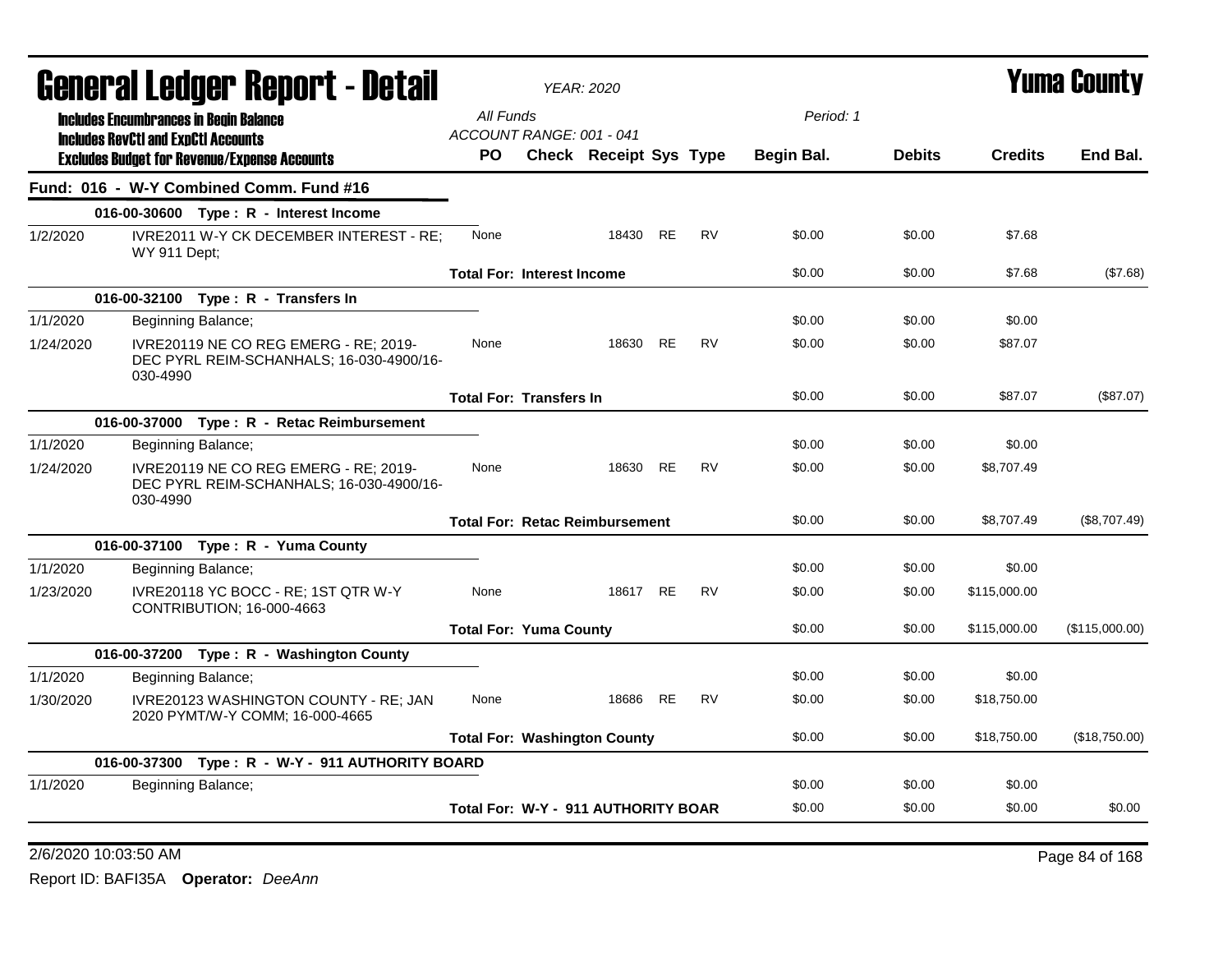|           | <b>General Ledger Report - Detail</b>                                            |                                          | <b>YEAR: 2020</b>             |           |           |            | <b>Yuma County</b> |                |             |  |
|-----------|----------------------------------------------------------------------------------|------------------------------------------|-------------------------------|-----------|-----------|------------|--------------------|----------------|-------------|--|
|           | <b>Includes Encumbrances in Begin Balance</b>                                    | All Funds                                |                               |           |           | Period: 1  |                    |                |             |  |
|           | <b>Includes RevCtI and ExpCtI Accounts</b>                                       | ACCOUNT RANGE: 001 - 041                 |                               |           |           |            |                    |                |             |  |
|           | <b>Excludes Budget for Revenue/Expense Accounts</b>                              | <b>PO</b>                                | <b>Check Receipt Sys Type</b> |           |           | Begin Bal. | <b>Debits</b>      | <b>Credits</b> | End Bal.    |  |
|           | Fund: 016 - W-Y Combined Comm. Fund #16                                          |                                          |                               |           |           |            |                    |                |             |  |
|           | 016-00-49000 Type: X - Warrants Paid                                             |                                          |                               |           |           |            |                    |                |             |  |
| 1/1/2020  | Beginning Balance;                                                               |                                          |                               |           |           | \$0.00     | \$0.00             | \$0.00         |             |  |
| 1/7/2020  | IVMD001008 - MD:W-Y DEC ACH PAYROLL;                                             |                                          |                               | <b>BA</b> | <b>MD</b> | \$0.00     | \$31,529.58        | \$0.00         |             |  |
| 1/7/2020  | IVMD001008 CE - MD:W-Y AP#1 1.7.2020 PER<br>FINAN;                               |                                          |                               | <b>BA</b> | <b>MD</b> | \$0.00     | \$35,031.76        | \$0.00         |             |  |
| 1/7/2020  | IVMD001008 CE - MD:W-Y AP#1 1.7.2020 PER<br>FINAN:                               |                                          |                               | <b>BA</b> | <b>MD</b> | \$0.00     | \$3,157.06         | \$0.00         |             |  |
| 1/15/2020 | IVMD001014 - MD:AP#2 12.31.19 PER<br><b>FINANCE:</b>                             |                                          |                               | <b>BA</b> | <b>MD</b> | \$0.00     | \$3,311.57         | \$0.00         |             |  |
| 1/31/2020 | IVMD001033 NANCE (1.16.20) - MD:W-Y<br>ACCOUNTS PAYABLE PER FI;                  |                                          |                               | <b>BA</b> | MD        | \$0.00     | \$7,397.03         | \$0.00         |             |  |
| 1/31/2020 | IVMD001033 NANCE-#2 (1/31/20) - MD:W-Y<br>ACCOUNTS PAYABLE PER FI:               |                                          |                               | <b>BA</b> | <b>MD</b> | \$0.00     | \$3,938.96         | \$0.00         |             |  |
| 1/31/2020 | IVMD001034 E #4 12.31.19 ON 1.31.2 -<br>MD:ACCOUNTS PAYABLE PER FINANC;          |                                          |                               | <b>BA</b> | <b>MD</b> | \$0.00     | \$8.75             | \$0.00         |             |  |
|           |                                                                                  | <b>Total For: Warrants Paid</b>          |                               |           |           | \$0.00     | \$84,374.71        | \$0.00         | \$84,374.71 |  |
|           | 016-00-49100 Type: X - Treasurer Fees                                            |                                          |                               |           |           |            |                    |                |             |  |
| 1/1/2020  | Beginning Balance;                                                               |                                          |                               |           |           | \$0.00     | \$0.00             | \$0.00         |             |  |
| 1/24/2020 | IVRE20119 Treasurer Fee - RE: Treasurer Fee<br>Receipt; Treasurer Fee Processing | None                                     | 18648                         | <b>RE</b> | <b>RV</b> | \$0.00     | \$87.07            | \$0.00         |             |  |
| 1/30/2020 | IVRE20123 Treasurer Fee - RE; Treasurer Fee<br>Receipt; Treasurer Fee Processing | None                                     | 18687                         | RE        | <b>RV</b> | \$0.00     | \$187.50           | \$0.00         |             |  |
|           |                                                                                  | <b>Total For: Treasurer Fees</b>         |                               |           |           | \$0.00     | \$274.57           | \$0.00         | \$274.57    |  |
|           | Type: X - Bank Fee & Charges<br>016-00-49300                                     |                                          |                               |           |           |            |                    |                |             |  |
| 1/1/2020  | Beginning Balance;                                                               |                                          |                               |           |           | \$0.00     | \$0.00             | \$0.00         |             |  |
| 1/7/2020  | IVMD001008 G - MD:W-Y DEC ACH PAYROLL<br>BANK CH;                                |                                          |                               | <b>BA</b> | <b>MD</b> | \$0.00     | \$15.00            | \$0.00         |             |  |
|           |                                                                                  | <b>Total For: Bank Fee &amp; Charges</b> |                               |           |           | \$0.00     | \$15.00            | \$0.00         | \$15.00     |  |
|           | 016-00-49401 Type: X - Transfer Out                                              |                                          |                               |           |           |            |                    |                |             |  |
| 1/1/2020  | Beginning Balance;                                                               |                                          |                               |           |           | \$0.00     | \$0.00             | \$0.00         |             |  |

2/6/2020 10:03:50 AM Page 85 of 168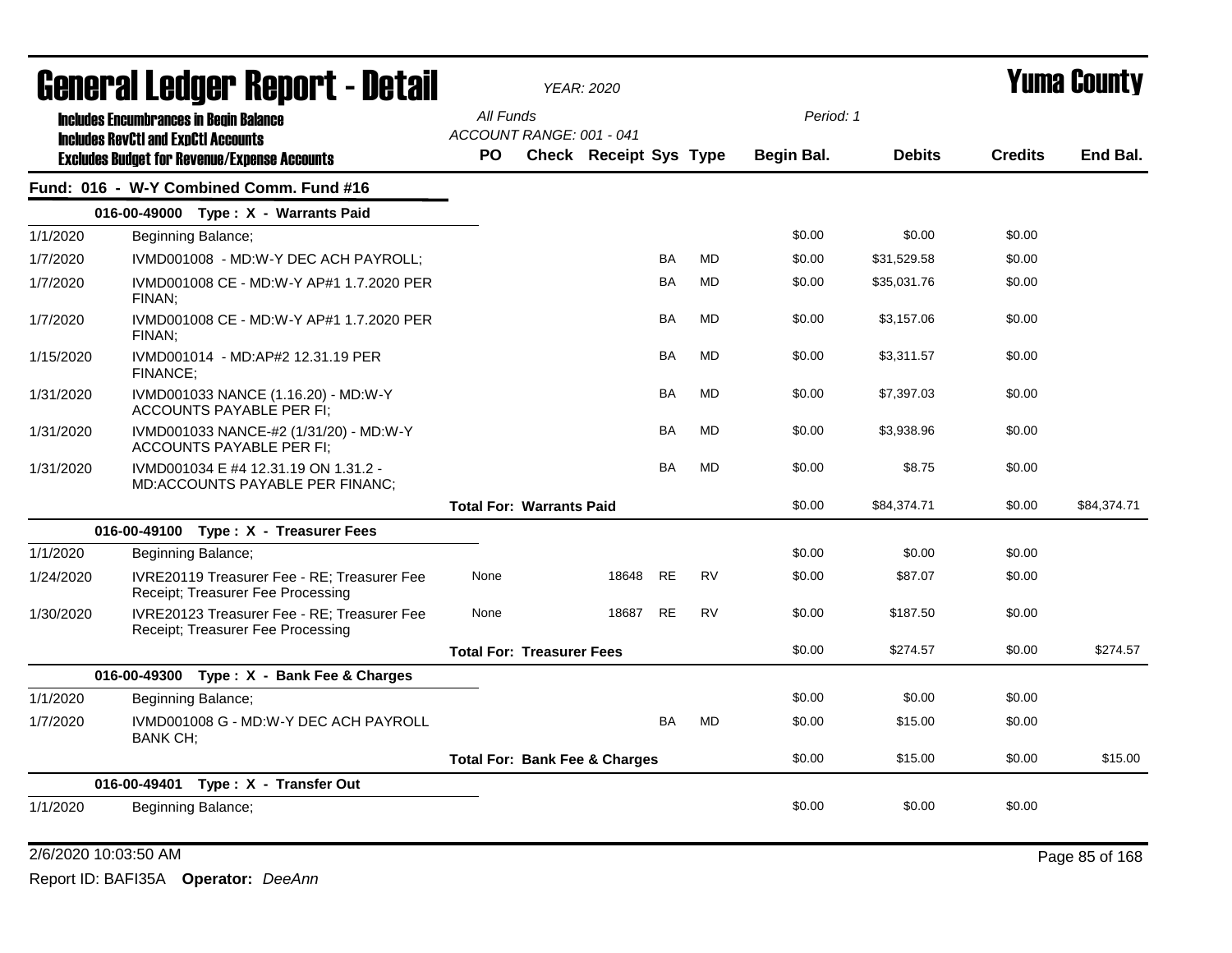| <b>General Ledger Report - Detail</b>                                                       |           |                                | YFAR: 2020                                               |             |                                  |                | <b>Yuma County</b> |
|---------------------------------------------------------------------------------------------|-----------|--------------------------------|----------------------------------------------------------|-------------|----------------------------------|----------------|--------------------|
| <b>Includes Encumbrances in Begin Balance</b><br><b>Includes RevCtI and ExpCtI Accounts</b> | All Funds | ACCOUNT RANGE: 001 - 041       |                                                          | Period: 1   |                                  |                |                    |
| <b>Excludes Budget for Revenue/Expense Accounts</b>                                         | PO.       |                                | Check Receipt Sys Type                                   | Begin Bal.  | <b>Debits</b>                    | <b>Credits</b> | End Bal.           |
| Fund: 016 - W-Y Combined Comm. Fund #16                                                     |           |                                |                                                          |             |                                  |                |                    |
| Type: X - Transfer Out<br>016-00-49401                                                      |           |                                |                                                          |             |                                  |                |                    |
|                                                                                             |           | <b>Total For: Transfer Out</b> |                                                          | \$0.00      | \$0.00                           | \$0.00         | \$0.00             |
|                                                                                             |           |                                | Fund: 016 - W-Y Combined Comm. Fund #16<br><b>Totals</b> | \$0.00      | \$311.880.80                     | \$369,768.76   | (\$57,887.96)      |
| <b>Total Fund Revenues:</b>                                                                 |           | \$142,552.24                   | <b>Total Fund Expenses:</b>                              | \$84.664.28 | <b>Net Revenue Over Expense:</b> |                | \$57.887.96        |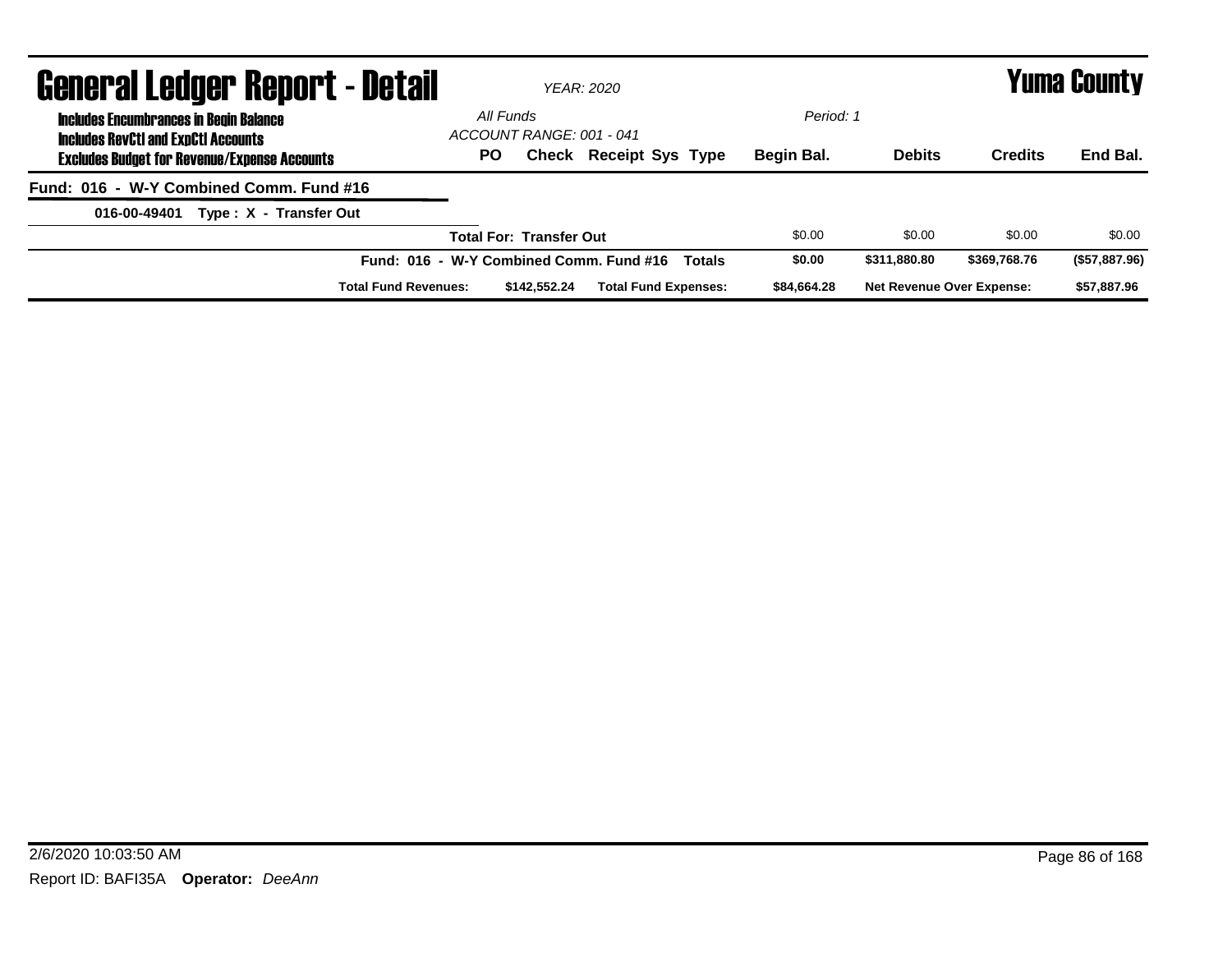|           | <b>General Ledger Report - Detail</b>      |                                                     |           | <b>YEAR: 2020</b>                 |                                             |           |           | <b>Yuma County</b> |               |                |                  |  |
|-----------|--------------------------------------------|-----------------------------------------------------|-----------|-----------------------------------|---------------------------------------------|-----------|-----------|--------------------|---------------|----------------|------------------|--|
|           |                                            | <b>Includes Encumbrances in Begin Balance</b>       | All Funds |                                   |                                             |           |           | Period: 1          |               |                |                  |  |
|           | <b>Includes RevCtI and ExpCtI Accounts</b> | <b>Excludes Budget for Revenue/Expense Accounts</b> | PO.       | ACCOUNT RANGE: 001 - 041          | <b>Check Receipt Sys Type</b>               |           |           | Begin Bal.         | <b>Debits</b> | <b>Credits</b> | End Bal.         |  |
|           |                                            | Fund: 020 - Capital Aquisition Fund #20             |           |                                   |                                             |           |           |                    |               |                |                  |  |
|           |                                            | 020-00-10000 Type: A - Cash Account                 |           |                                   |                                             |           |           |                    |               |                |                  |  |
| 1/1/2020  |                                            | Beginning Balance;                                  |           |                                   |                                             |           |           | \$1,262,972.05     | \$0.00        | \$0.00         |                  |  |
| 1/15/2020 |                                            | IVTR001015 - Transfer Cash Transaction;             |           |                                   |                                             | <b>BA</b> | <b>CD</b> | \$0.00             | \$0.00        | \$1,139.50     |                  |  |
| 1/22/2020 |                                            | IVTR001024 - Transfer Cash Transaction;             |           |                                   |                                             | <b>BA</b> | <b>CD</b> | \$0.00             | \$0.00        | \$21.96        |                  |  |
|           |                                            |                                                     |           | <b>Total For: Cash Account</b>    |                                             |           |           | \$1,262,972.05     | \$0.00        | \$1,161.46     | \$1,261,810.59   |  |
|           |                                            | 020-00-20000 Type : L - Accounts Payable            |           |                                   |                                             |           |           |                    |               |                |                  |  |
| 1/1/2020  |                                            | Beginning Balance;                                  |           |                                   |                                             |           |           | \$0.00             | \$0.00        | \$0.00         |                  |  |
|           |                                            |                                                     |           |                                   | <b>Total For: Accounts Payable</b>          |           |           | \$0.00             | \$0.00        | \$0.00         | \$0.00           |  |
|           |                                            | 020-00-20010 Type: L - Revenue Control              |           |                                   |                                             |           |           |                    |               |                |                  |  |
| 1/1/2020  |                                            | Beginning Balance;                                  |           |                                   |                                             |           |           | \$0.00             | \$0.00        | \$0.00         |                  |  |
|           |                                            |                                                     |           | <b>Total For: Revenue Control</b> |                                             |           |           | \$0.00             | \$0.00        | \$0.00         | \$0.00           |  |
|           |                                            | 020-00-20020 Type: L - Expense Control              |           |                                   |                                             |           |           |                    |               |                |                  |  |
| 1/1/2020  |                                            | Beginning Balance;                                  |           |                                   |                                             |           |           | \$0.00             | \$0.00        | \$0.00         |                  |  |
| 1/15/2020 |                                            | IVTR001015 - Auto post transaction;                 |           |                                   |                                             | BA        | <b>CP</b> | \$0.00             | \$1,139.50    | \$0.00         |                  |  |
| 1/22/2020 |                                            | IVTR001024 - Auto post transaction;                 |           |                                   |                                             | <b>BA</b> | <b>CP</b> | \$0.00             | \$21.96       | \$0.00         |                  |  |
|           |                                            |                                                     |           | <b>Total For: Expense Control</b> |                                             |           |           | \$0.00             | \$1,161.46    | \$0.00         | \$1,161.46       |  |
|           |                                            | 020-00-20100 Type: L - Fund Balance                 |           |                                   |                                             |           |           |                    |               |                |                  |  |
| 1/1/2020  |                                            | Beginning Balance;                                  |           |                                   |                                             |           |           | (\$1,262,972.05)   | \$0.00        | \$0.00         |                  |  |
|           |                                            |                                                     |           | <b>Total For: Fund Balance</b>    |                                             |           |           | (\$1,262,972.05)   | \$0.00        | \$0.00         | (\$1,262,972.05) |  |
|           |                                            | 020-00-30500 Type: R - Miscellaneous Collections    |           |                                   |                                             |           |           |                    |               |                |                  |  |
| 1/1/2020  |                                            | Beginning Balance;                                  |           |                                   |                                             |           |           | \$0.00             | \$0.00        | \$0.00         |                  |  |
|           |                                            |                                                     |           |                                   | <b>Total For: Miscellaneous Collections</b> |           |           | \$0.00             | \$0.00        | \$0.00         | \$0.00           |  |
|           |                                            | 020-00-31010 Type: R - Grants                       |           |                                   |                                             |           |           |                    |               |                |                  |  |
| 1/1/2020  |                                            | Beginning Balance;                                  |           |                                   |                                             |           |           | \$0.00             | \$0.00        | \$0.00         |                  |  |
|           |                                            |                                                     |           | <b>Total For: Grants</b>          |                                             |           |           | \$0.00             | \$0.00        | \$0.00         | \$0.00           |  |
|           |                                            | 020-00-31805 Type: R - Capital Collections          |           |                                   |                                             |           |           |                    |               |                |                  |  |
| 1/1/2020  |                                            | Beginning Balance;                                  |           |                                   |                                             |           |           | \$0.00             | \$0.00        | \$0.00         |                  |  |
|           | 2/6/2020 10:03:50 AM                       |                                                     |           |                                   |                                             |           |           |                    |               |                | Page 87 of 168   |  |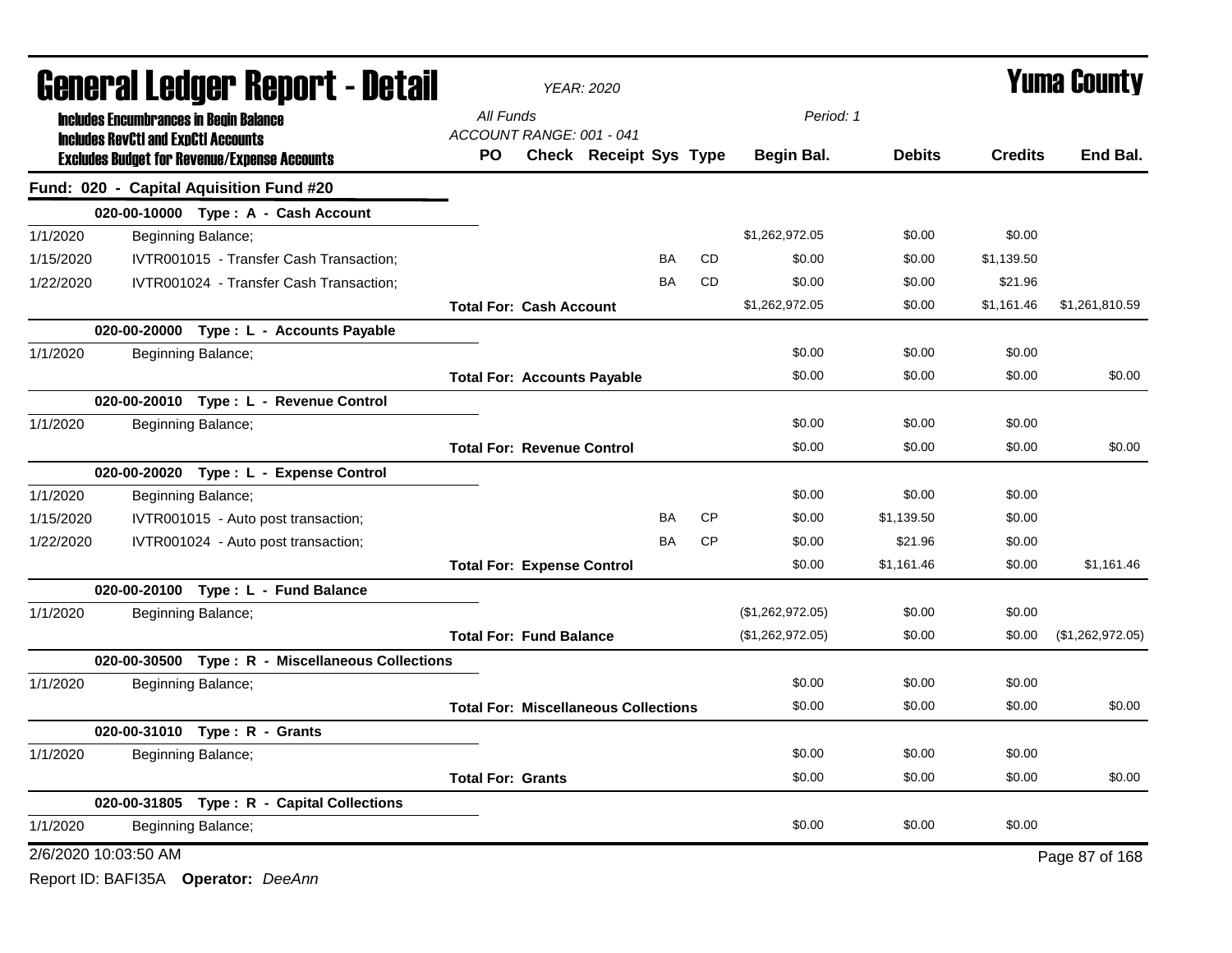| agiigi (gi fanña). Uchol ( - detsii                                                         |                                         |                                 | <i>YEAR: 2020</i>                           |           |            |                                  |                | I UIIIA VUUIILY |
|---------------------------------------------------------------------------------------------|-----------------------------------------|---------------------------------|---------------------------------------------|-----------|------------|----------------------------------|----------------|-----------------|
| <b>Includes Encumbrances in Begin Balance</b><br><b>Includes RevCtI and ExpCtI Accounts</b> | All Funds                               | ACCOUNT RANGE: 001 - 041        |                                             |           | Period: 1  |                                  |                |                 |
| <b>Excludes Budget for Revenue/Expense Accounts</b>                                         | PO.                                     |                                 | <b>Check Receipt Sys Type</b>               |           | Begin Bal. | <b>Debits</b>                    | <b>Credits</b> | End Bal.        |
| Fund: 020 - Capital Aquisition Fund #20                                                     |                                         |                                 |                                             |           |            |                                  |                |                 |
| 020-00-31805 Type: R - Capital Collections                                                  |                                         |                                 |                                             |           |            |                                  |                |                 |
|                                                                                             |                                         |                                 | <b>Total For: Capital Collections</b>       |           | \$0.00     | \$0.00                           | \$0.00         | \$0.00          |
| Type: R - Transfers In<br>020-00-32100                                                      |                                         |                                 |                                             |           |            |                                  |                |                 |
| 1/1/2020<br>Beginning Balance;                                                              |                                         |                                 |                                             |           | \$0.00     | \$0.00                           | \$0.00         |                 |
|                                                                                             |                                         | <b>Total For: Transfers In</b>  |                                             |           | \$0.00     | \$0.00                           | \$0.00         | \$0.00          |
| Type: R - CAPP Insurance Reimbursement<br>020-00-34900                                      |                                         |                                 |                                             |           |            |                                  |                |                 |
| 1/1/2020<br>Beginning Balance;                                                              |                                         |                                 |                                             |           | \$0.00     | \$0.00                           | \$0.00         |                 |
|                                                                                             |                                         |                                 | <b>Total For: CAPP Insurance Reimbursem</b> |           | \$0.00     | \$0.00                           | \$0.00         | \$0.00          |
| 020-00-49000<br>Type: X - Warrants Paid                                                     |                                         |                                 |                                             |           |            |                                  |                |                 |
| 1/1/2020<br>Beginning Balance;                                                              |                                         |                                 |                                             |           | \$0.00     | \$0.00                           | \$0.00         |                 |
| 1/15/2020<br>IVTR001015 - Transfers and Corrections<br>Transaction;                         |                                         |                                 | <b>BA</b>                                   | <b>TR</b> | \$0.00     | \$1,139.50                       | \$0.00         |                 |
| 1/22/2020<br>IVTR001024 - Transfers and Corrections<br>Transaction;                         |                                         |                                 | <b>BA</b>                                   | <b>TR</b> | \$0.00     | \$21.96                          | \$0.00         |                 |
|                                                                                             |                                         | <b>Total For: Warrants Paid</b> |                                             |           | \$0.00     | \$1,161.46                       | \$0.00         | \$1,161.46      |
|                                                                                             | Fund: 020 - Capital Aquisition Fund #20 |                                 | Totals :                                    |           | \$0.00     | \$2,322.92                       | \$1,161.46     | \$1,161.46      |
|                                                                                             | <b>Total Fund Revenues:</b>             | \$0.00                          | <b>Total Fund Expenses:</b>                 |           | \$1,161.46 | <b>Net Revenue Over Expense:</b> |                | (\$1,161.46)    |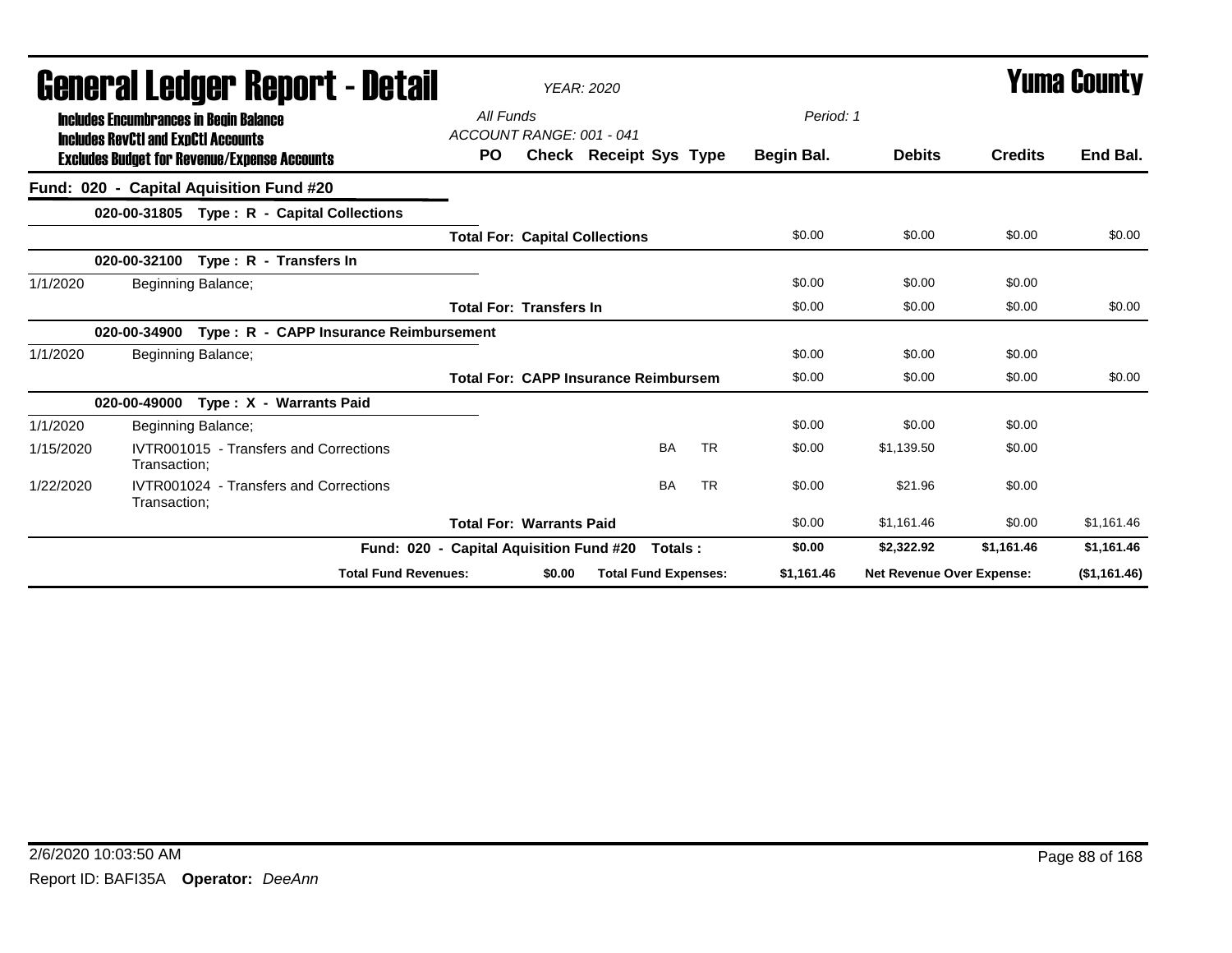| <b>General Ledger Report - Detail</b>               | YEAR: 2020                           |                | <b>Yuma County</b> |                |                |  |
|-----------------------------------------------------|--------------------------------------|----------------|--------------------|----------------|----------------|--|
| <b>Includes Encumbrances in Begin Balance</b>       | All Funds                            |                | Period: 1          |                |                |  |
| <b>Includes RevCtI and ExpCtI Accounts</b>          | ACCOUNT RANGE: 001 - 041             |                |                    |                |                |  |
| <b>Excludes Budget for Revenue/Expense Accounts</b> | <b>Check Receipt Sys Type</b><br>PO. | Begin Bal.     | <b>Debits</b>      | <b>Credits</b> | End Bal.       |  |
| Fund: 021 - Closure/Post Closure Fund               |                                      |                |                    |                |                |  |
| 021-00-10000 Type: A - Cash Account                 |                                      |                |                    |                |                |  |
| 1/1/2020<br>Beginning Balance;                      |                                      | \$126,306.23   | \$0.00             | \$0.00         |                |  |
|                                                     | <b>Total For: Cash Account</b>       | \$126,306.23   | \$0.00             | \$0.00         | \$126,306.23   |  |
| 021-00-20000 Type : L - Accounts Payable            |                                      |                |                    |                |                |  |
| 1/1/2020<br>Beginning Balance;                      |                                      | \$0.00         | \$0.00             | \$0.00         |                |  |
|                                                     | <b>Total For: Accounts Payable</b>   | \$0.00         | \$0.00             | \$0.00         | \$0.00         |  |
| 021-00-20010 Type: L - Revenue Control              |                                      |                |                    |                |                |  |
| 1/1/2020<br>Beginning Balance;                      |                                      | \$0.00         | \$0.00             | \$0.00         |                |  |
|                                                     | <b>Total For: Revenue Control</b>    | \$0.00         | \$0.00             | \$0.00         | \$0.00         |  |
| 021-00-20020 Type: L - Expense Control              |                                      |                |                    |                |                |  |
| 1/1/2020<br>Beginning Balance;                      |                                      | \$0.00         | \$0.00             | \$0.00         |                |  |
|                                                     | <b>Total For: Expense Control</b>    | \$0.00         | \$0.00             | \$0.00         | \$0.00         |  |
| 021-00-20100 Type: L - Fund Balance                 |                                      |                |                    |                |                |  |
| 1/1/2020<br>Beginning Balance;                      |                                      | (\$126,306.23) | \$0.00             | \$0.00         |                |  |
|                                                     | <b>Total For: Fund Balance</b>       | (\$126,306.23) | \$0.00             | \$0.00         | (\$126,306.23) |  |
| 021-00-30600 Type: R - Interest Income              |                                      |                |                    |                |                |  |
| 1/1/2020<br>Beginning Balance;                      |                                      | \$0.00         | \$0.00             | \$0.00         |                |  |
|                                                     | <b>Total For: Interest Income</b>    | \$0.00         | \$0.00             | \$0.00         | \$0.00         |  |
| 021-00-32100 Type: R - Transfers In                 |                                      |                |                    |                |                |  |
| 1/1/2020<br>Beginning Balance;                      |                                      | \$0.00         | \$0.00             | \$0.00         |                |  |
|                                                     | <b>Total For: Transfers In</b>       | \$0.00         | \$0.00             | \$0.00         | \$0.00         |  |
| 021-00-35000 Type: R - Fees Collected               |                                      |                |                    |                |                |  |
| 1/1/2020<br>Beginning Balance;                      |                                      | \$0.00         | \$0.00             | \$0.00         |                |  |
|                                                     | <b>Total For: Fees Collected</b>     | \$0.00         | \$0.00             | \$0.00         | \$0.00         |  |
| 021-00-49401 Type: R - Transfer Out                 |                                      |                |                    |                |                |  |
| 1/1/2020<br>Beginning Balance;                      |                                      | \$0.00         | \$0.00             | \$0.00         |                |  |
|                                                     | <b>Total For: Transfer Out</b>       | \$0.00         | \$0.00             | \$0.00         | \$0.00         |  |
| 2/6/2020 10:03:50 AM                                |                                      |                |                    |                | Page 89 of 168 |  |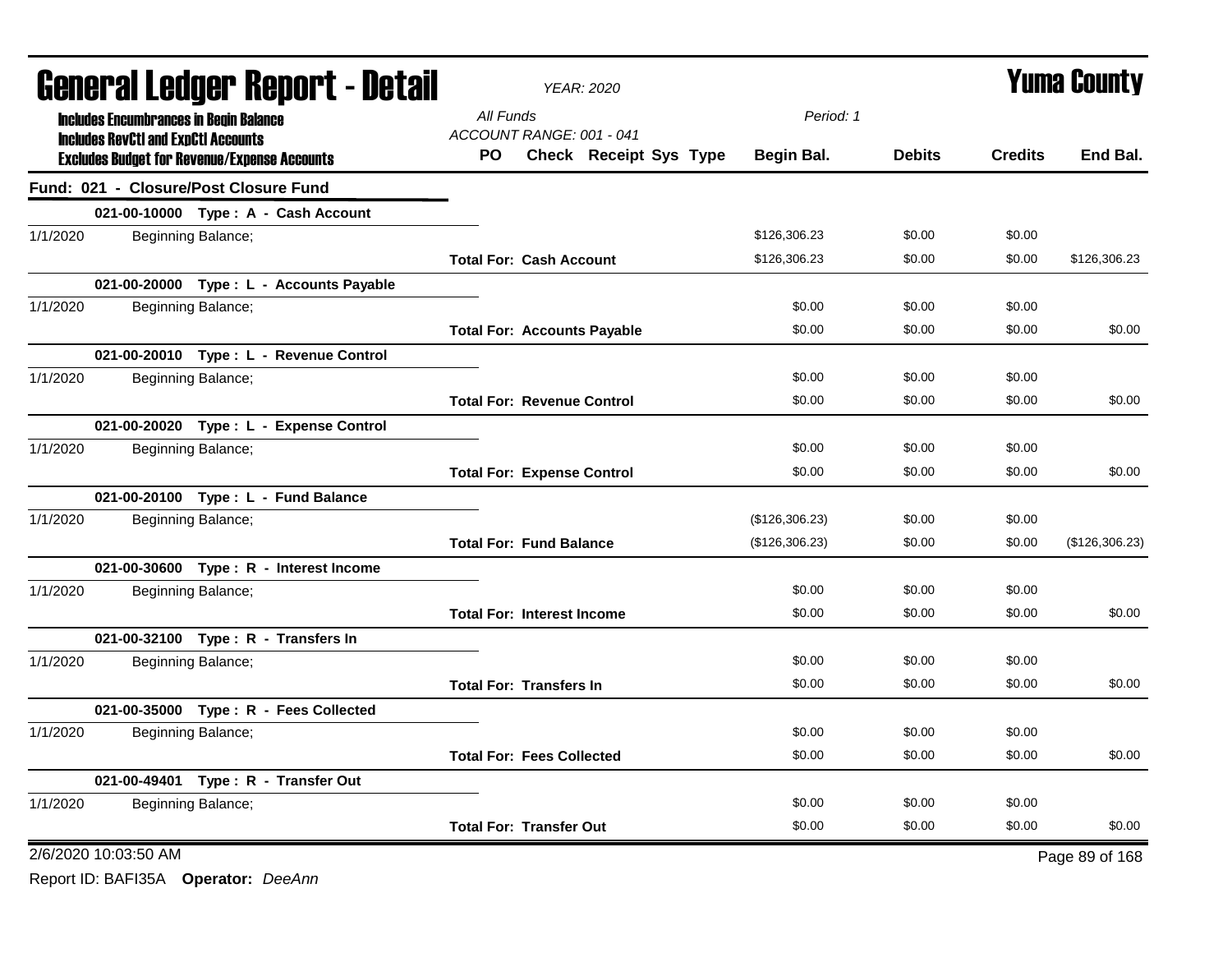| <b>General Ledger Report - Detail</b>                                                       |                                       | <b>YEAR: 2020</b>        |                               |            |                                  |                | <b>Yuma County</b> |
|---------------------------------------------------------------------------------------------|---------------------------------------|--------------------------|-------------------------------|------------|----------------------------------|----------------|--------------------|
| <b>Includes Encumbrances in Begin Balance</b><br><b>Includes RevCtI and ExpCtI Accounts</b> | All Funds                             | ACCOUNT RANGE: 001 - 041 |                               | Period: 1  |                                  |                |                    |
| <b>Excludes Budget for Revenue/Expense Accounts</b>                                         | PO.                                   |                          | <b>Check Receipt Sys Type</b> | Begin Bal. | <b>Debits</b>                    | <b>Credits</b> | End Bal.           |
| Fund: 021 - Closure/Post Closure Fund                                                       |                                       |                          |                               |            |                                  |                |                    |
|                                                                                             | Fund: 021 - Closure/Post Closure Fund |                          | Totals :                      | \$0.00     | \$0.00                           | \$0.00         | \$0.00             |
|                                                                                             | <b>Total Fund Revenues:</b>           | \$0.00                   | <b>Total Fund Expenses:</b>   | \$0.00     | <b>Net Revenue Over Expense:</b> |                | \$0.00             |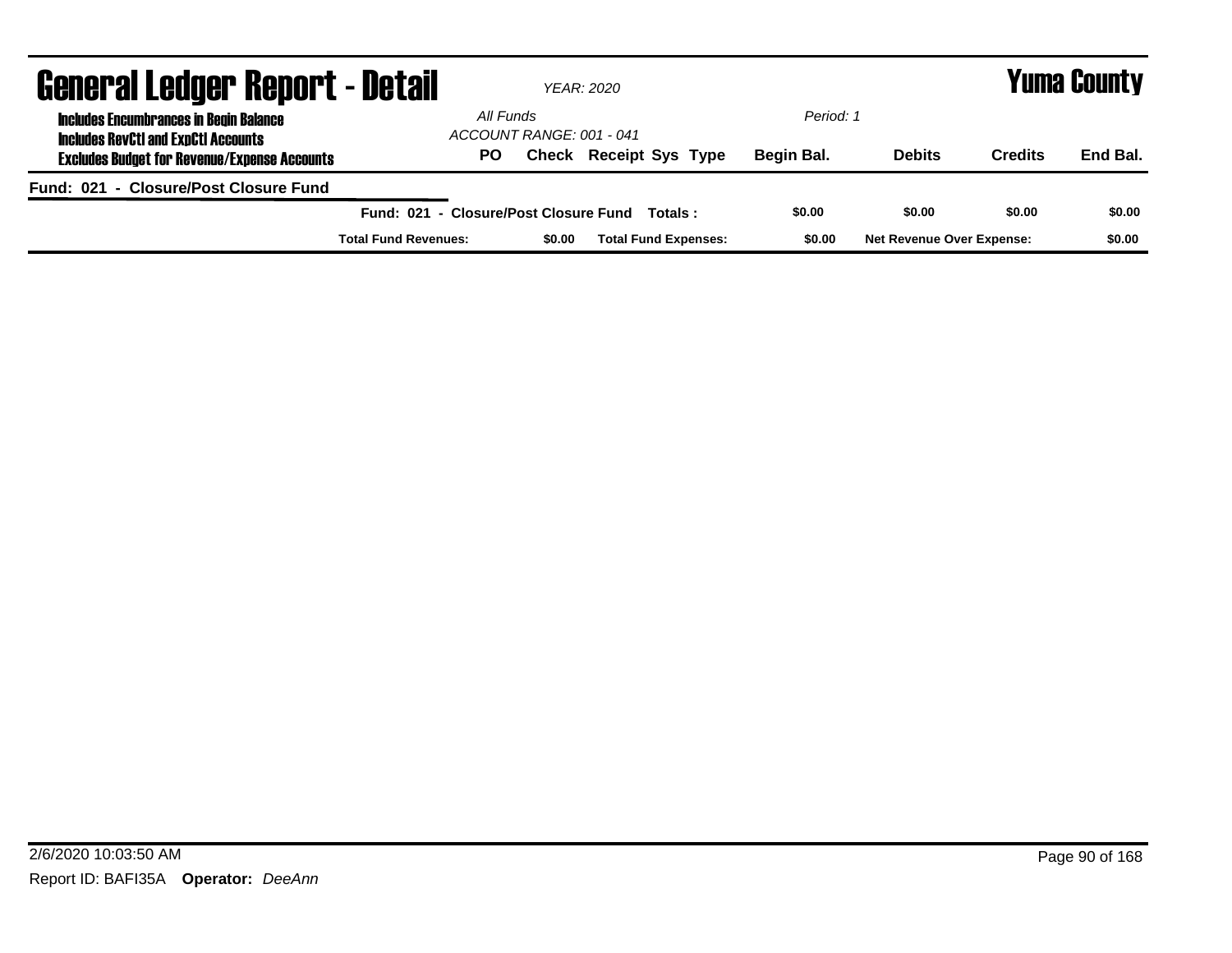| <b>YEAR: 2020</b>                     | <b>Yuma County</b>                                                                                                                             |               |                |                           |
|---------------------------------------|------------------------------------------------------------------------------------------------------------------------------------------------|---------------|----------------|---------------------------|
| All Funds                             |                                                                                                                                                |               |                |                           |
| PO.<br>Check Receipt Sys Type         | Begin Bal.                                                                                                                                     | <b>Debits</b> | <b>Credits</b> | End Bal.                  |
|                                       |                                                                                                                                                |               |                |                           |
|                                       |                                                                                                                                                |               |                |                           |
|                                       | \$75,928.51                                                                                                                                    | \$0.00        | \$0.00         |                           |
| <b>Total For: Cash Account</b>        | \$75,928.51                                                                                                                                    | \$0.00        | \$0.00         | \$75,928.51               |
|                                       |                                                                                                                                                |               |                |                           |
|                                       | \$0.00                                                                                                                                         | \$0.00        | \$0.00         |                           |
| <b>Total For: Accounts Payable</b>    | \$0.00                                                                                                                                         | \$0.00        | \$0.00         | \$0.00                    |
|                                       |                                                                                                                                                |               |                |                           |
|                                       | \$0.00                                                                                                                                         | \$0.00        | \$0.00         |                           |
| <b>Total For: Revenue Control</b>     | \$0.00                                                                                                                                         | \$0.00        | \$0.00         | \$0.00                    |
|                                       |                                                                                                                                                |               |                |                           |
|                                       | \$0.00                                                                                                                                         | \$0.00        | \$0.00         |                           |
| <b>Total For: Expense Control</b>     | \$0.00                                                                                                                                         | \$0.00        | \$0.00         | \$0.00                    |
|                                       |                                                                                                                                                |               |                |                           |
|                                       | (\$75,928.51)                                                                                                                                  | \$0.00        | \$0.00         |                           |
| <b>Total For: Fund Balance</b>        | (\$75,928.51)                                                                                                                                  | \$0.00        | \$0.00         | (\$75,928.51)             |
|                                       |                                                                                                                                                |               |                |                           |
|                                       | \$0.00                                                                                                                                         | \$0.00        | \$0.00         |                           |
| <b>Total For: Transfers In</b>        | \$0.00                                                                                                                                         | \$0.00        | \$0.00         | \$0.00                    |
|                                       |                                                                                                                                                |               |                |                           |
|                                       | \$0.00                                                                                                                                         | \$0.00        | \$0.00         |                           |
| <b>Total For: Warrants Paid</b>       | \$0.00                                                                                                                                         | \$0.00        | \$0.00         | \$0.00                    |
|                                       |                                                                                                                                                |               |                |                           |
|                                       | \$0.00                                                                                                                                         | \$0.00        | \$0.00         |                           |
| <b>Total For: Transfer Out</b>        | \$0.00                                                                                                                                         | \$0.00        | \$0.00         | \$0.00                    |
|                                       | \$0.00                                                                                                                                         | \$0.00        | \$0.00         | \$0.00                    |
| \$0.00<br><b>Total Fund Expenses:</b> | \$0.00                                                                                                                                         |               |                | \$0.00                    |
|                                       | General Ledger Report - Detail<br>ACCOUNT RANGE: 001 - 041<br>Fund: 022 - Separation Of Employment #22 Totals :<br><b>Total Fund Revenues:</b> |               | Period: 1      | Net Revenue Over Expense: |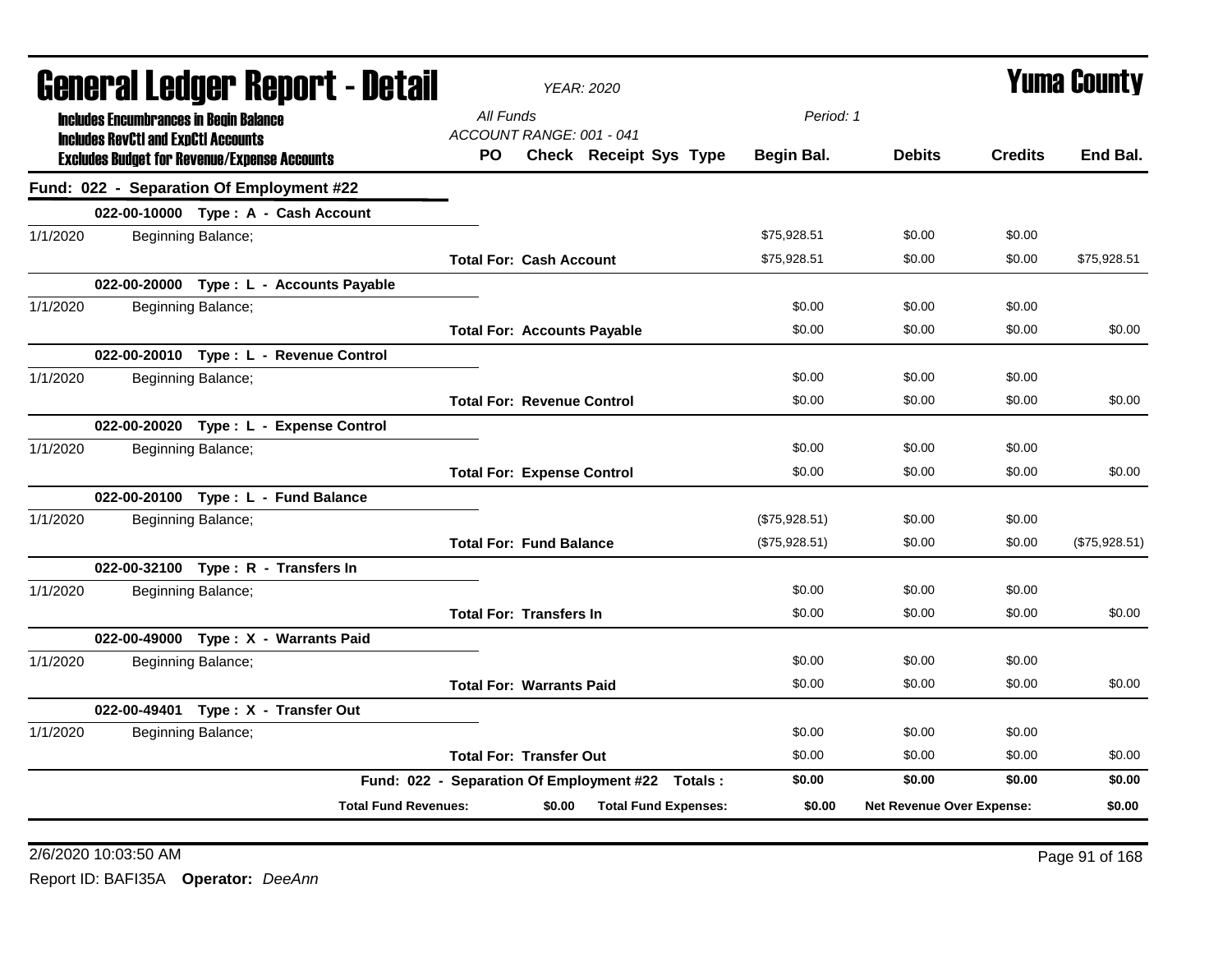| General Ledger Report - Detail                                                              | <b>YEAR: 2020</b>                              |                |                           |                | <b>Yuma County</b> |
|---------------------------------------------------------------------------------------------|------------------------------------------------|----------------|---------------------------|----------------|--------------------|
| <b>Includes Encumbrances in Begin Balance</b><br><b>Includes RevCtI and ExpCtI Accounts</b> | All Funds<br>ACCOUNT RANGE: 001 - 041          | Period: 1      |                           |                |                    |
| <b>Excludes Budget for Revenue/Expense Accounts</b>                                         | <b>Check Receipt Sys Type</b><br>PO.           | Begin Bal.     | <b>Debits</b>             | <b>Credits</b> | End Bal.           |
| Fund: 025 - Emergency Reserve Fund #25                                                      |                                                |                |                           |                |                    |
| 025-00-10000 Type: A - Cash Account                                                         |                                                |                |                           |                |                    |
| 1/1/2020<br>Beginning Balance;                                                              |                                                | \$462,000.13   | \$0.00                    | \$0.00         |                    |
|                                                                                             | <b>Total For: Cash Account</b>                 | \$462,000.13   | \$0.00                    | \$0.00         | \$462,000.13       |
| 025-00-20000 Type : L - Accounts Payable                                                    |                                                |                |                           |                |                    |
| 1/1/2020<br>Beginning Balance;                                                              |                                                | \$0.00         | \$0.00                    | \$0.00         |                    |
|                                                                                             | <b>Total For: Accounts Payable</b>             | \$0.00         | \$0.00                    | \$0.00         | \$0.00             |
| 025-00-20010 Type: L - Revenue Control                                                      |                                                |                |                           |                |                    |
| Beginning Balance;<br>1/1/2020                                                              |                                                | \$0.00         | \$0.00                    | \$0.00         |                    |
|                                                                                             | <b>Total For: Revenue Control</b>              | \$0.00         | \$0.00                    | \$0.00         | \$0.00             |
| 025-00-20020 Type: L - Expense Control                                                      |                                                |                |                           |                |                    |
| Beginning Balance;<br>1/1/2020                                                              |                                                | \$0.00         | \$0.00                    | \$0.00         |                    |
|                                                                                             | <b>Total For: Expense Control</b>              | \$0.00         | \$0.00                    | \$0.00         | \$0.00             |
| 025-00-20100 Type: L - Fund Balance                                                         |                                                |                |                           |                |                    |
| 1/1/2020<br>Beginning Balance;                                                              |                                                | (\$462,000.13) | \$0.00                    | \$0.00         |                    |
|                                                                                             | <b>Total For: Fund Balance</b>                 | (\$462,000.13) | \$0.00                    | \$0.00         | (\$462,000.13)     |
| 025-00-32100 Type: R - Transfers In                                                         |                                                |                |                           |                |                    |
| Beginning Balance;<br>1/1/2020                                                              |                                                | \$0.00         | \$0.00                    | \$0.00         |                    |
|                                                                                             | <b>Total For: Transfers In</b>                 | \$0.00         | \$0.00                    | \$0.00         | \$0.00             |
| 025-00-49401 Type: X - Transfer Out                                                         |                                                |                |                           |                |                    |
| 1/1/2020<br>Beginning Balance;                                                              |                                                | \$0.00         | \$0.00                    | \$0.00         |                    |
|                                                                                             | <b>Total For: Transfer Out</b>                 | \$0.00         | \$0.00                    | \$0.00         | \$0.00             |
|                                                                                             | Fund: 025 - Emergency Reserve Fund #25 Totals: | \$0.00         | \$0.00                    | \$0.00         | \$0.00             |
| <b>Total Fund Revenues:</b>                                                                 | <b>Total Fund Expenses:</b><br>\$0.00          | \$0.00         | Net Revenue Over Expense: |                | \$0.00             |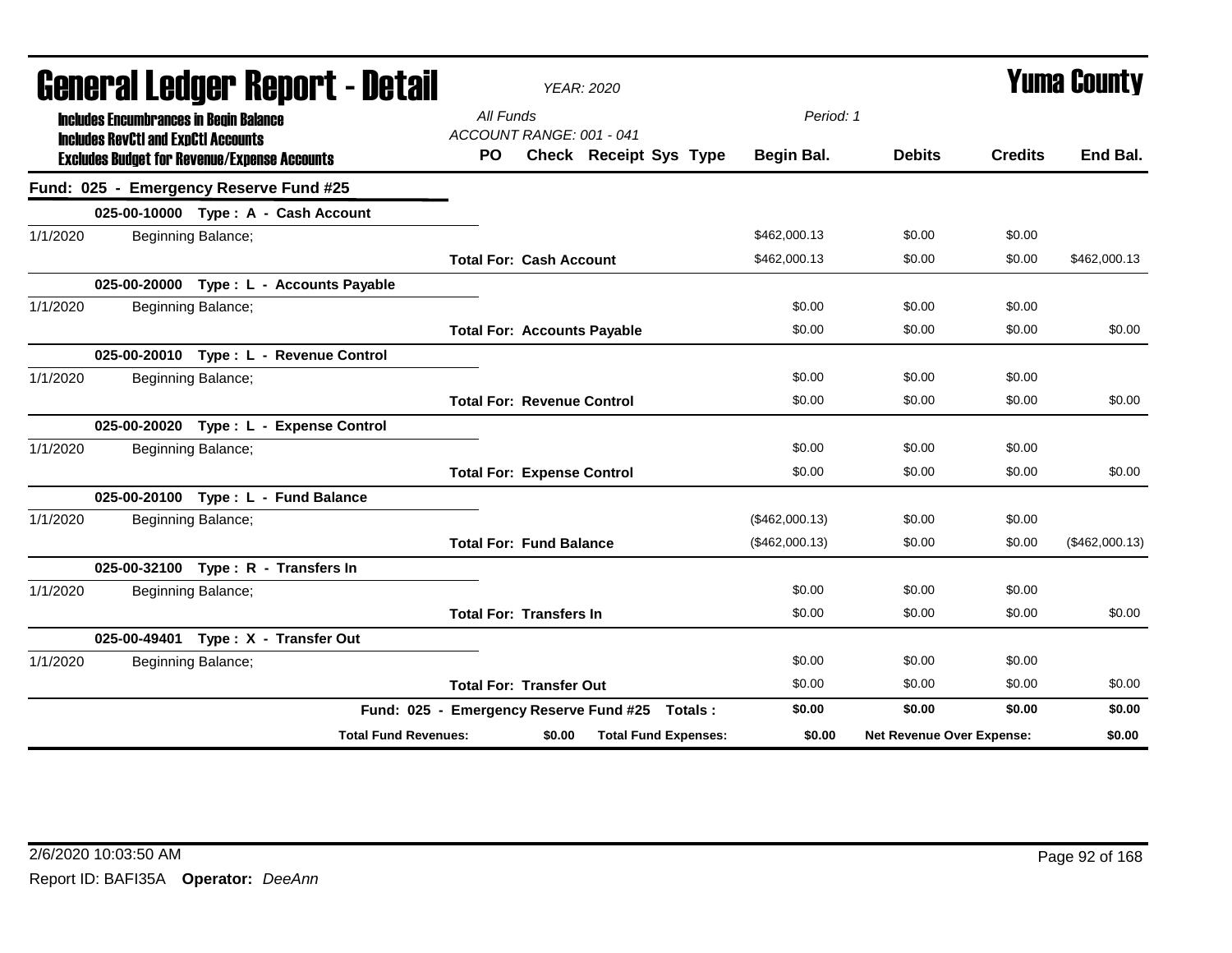|           | <u>arımı, qı fandal. urbnı. f - dafan</u>                                                   |                        |                                | YEAR: 2020                    |           |           |                         |                |                | T UIIIA GUUIILY |
|-----------|---------------------------------------------------------------------------------------------|------------------------|--------------------------------|-------------------------------|-----------|-----------|-------------------------|----------------|----------------|-----------------|
|           | <b>Includes Encumbrances in Begin Balance</b><br><b>Includes RevCtI and ExpCtI Accounts</b> | All Funds<br><b>PO</b> | ACCOUNT RANGE: 001 - 041       | <b>Check Receipt Sys Type</b> |           |           | Period: 1<br>Begin Bal. | <b>Debits</b>  | <b>Credits</b> | End Bal.        |
|           | <b>Excludes Budget for Revenue/Expense Accounts</b>                                         |                        |                                |                               |           |           |                         |                |                |                 |
|           | Fund: 030 - County Warrant Clearing Fund                                                    |                        |                                |                               |           |           |                         |                |                |                 |
|           | 030-00-10000 Type: A - Cash Account                                                         |                        |                                |                               |           |           |                         |                |                |                 |
| 1/1/2020  | Beginning Balance;                                                                          |                        |                                |                               |           |           | \$0.00                  | \$0.00         | \$0.00         |                 |
| 1/7/2020  | IVMD001008 Cash Transaction - MD:AP#1<br>1.7.2020 PER FINANCE;                              |                        |                                |                               | <b>BA</b> | CD        | \$0.00                  | \$0.00         | \$24,024.60    |                 |
| 1/7/2020  | IVMD001008 Cash Transaction - MD:AP#1<br>1.7.2020 PER FINANCE;                              |                        |                                |                               | BA        | CD        | \$0.00                  | \$0.00         | \$247,185.07   |                 |
| 1/7/2020  | IVMD001008 Cash Transaction - MD:YC GEN<br>DEC PAYROLL;                                     |                        |                                |                               | BA        | CD        | \$0.00                  | \$0.00         | \$221,441.08   |                 |
| 1/7/2020  | IVTR001009 - Transfer Cash Transaction;                                                     |                        |                                |                               | BA        | CD        | \$0.00                  | \$492,650.75   | \$0.00         |                 |
| 1/15/2020 | IVMD001014 Cash Transaction - MD:AP#2<br>12.31.19 PER FINANCE;                              |                        |                                |                               | <b>BA</b> | <b>CD</b> | \$0.00                  | \$0.00         | \$67,395.98    |                 |
| 1/15/2020 | IVMD001016 Cash Transaction - MD:AP#3<br>12.31.19 PER FINANCE;                              |                        |                                |                               | BA        | CD        | \$0.00                  | \$0.00         | \$2,609.58     |                 |
| 1/15/2020 | IVTR001015 - Transfer Cash Transaction;                                                     |                        |                                |                               | <b>BA</b> | <b>CD</b> | \$0.00                  | \$67,395.98    | \$0.00         |                 |
| 1/15/2020 | IVTR001016 - Transfer Cash Transaction;                                                     |                        |                                |                               | BA        | CD        | \$0.00                  | \$2,609.58     | \$0.00         |                 |
| 1/16/2020 | IVMD001017 Cash Transaction -<br>MD:AP#11162020 PER FINANCE;                                |                        |                                |                               | BA        | CD        | \$0.00                  | \$0.00         | \$498,202.73   |                 |
| 1/16/2020 | IVTR001019 - Transfer Cash Transaction;                                                     |                        |                                |                               | BA        | CD        | \$0.00                  | \$498,202.73   | \$0.00         |                 |
| 1/22/2020 | IVMD001021 Cash Transaction - MD:Ap#2<br>1.16.2020 per finance;                             |                        |                                |                               | <b>BA</b> | <b>CD</b> | \$0.00                  | \$0.00         | \$176,771.01   |                 |
| 1/22/2020 | IVTR001024 - Transfer Cash Transaction;                                                     |                        |                                |                               | <b>BA</b> | <b>CD</b> | \$0.00                  | \$176,771.01   | \$0.00         |                 |
| 1/31/2020 | IVMD001033 Cash Transaction -<br>MD:ACCOUNTS PAYABLE PER FINANC;                            |                        |                                |                               | BA        | CD        | \$0.00                  | \$0.00         | \$35,923.76    |                 |
| 1/31/2020 | IVMD001034 Cash Transaction - MD:AP#4<br>12.31.2020 ON 1.31.202;                            |                        |                                |                               | <b>BA</b> | CD        | \$0.00                  | \$0.00         | \$18,271.31    |                 |
| 1/31/2020 | IVTR001032 - Transfer Cash Transaction;                                                     |                        |                                |                               | <b>BA</b> | CD        | \$0.00                  | \$35,923.76    | \$0.00         |                 |
| 1/31/2020 | IVTR001033 - Transfer Cash Transaction;                                                     |                        |                                |                               | <b>BA</b> | CD        | \$0.00                  | \$18,271.31    | \$0.00         |                 |
|           |                                                                                             |                        | <b>Total For: Cash Account</b> |                               |           |           | \$0.00                  | \$1,291,825.12 | \$1,291,825.12 | \$0.00          |
|           | 030-00-20000 Type: L - Accounts Payable                                                     |                        |                                |                               |           |           |                         |                |                |                 |
| 1/1/2020  | Beginning Balance;                                                                          |                        |                                |                               |           |           | \$0.00                  | \$0.00         | \$0.00         |                 |
|           |                                                                                             |                        |                                |                               |           |           |                         |                |                |                 |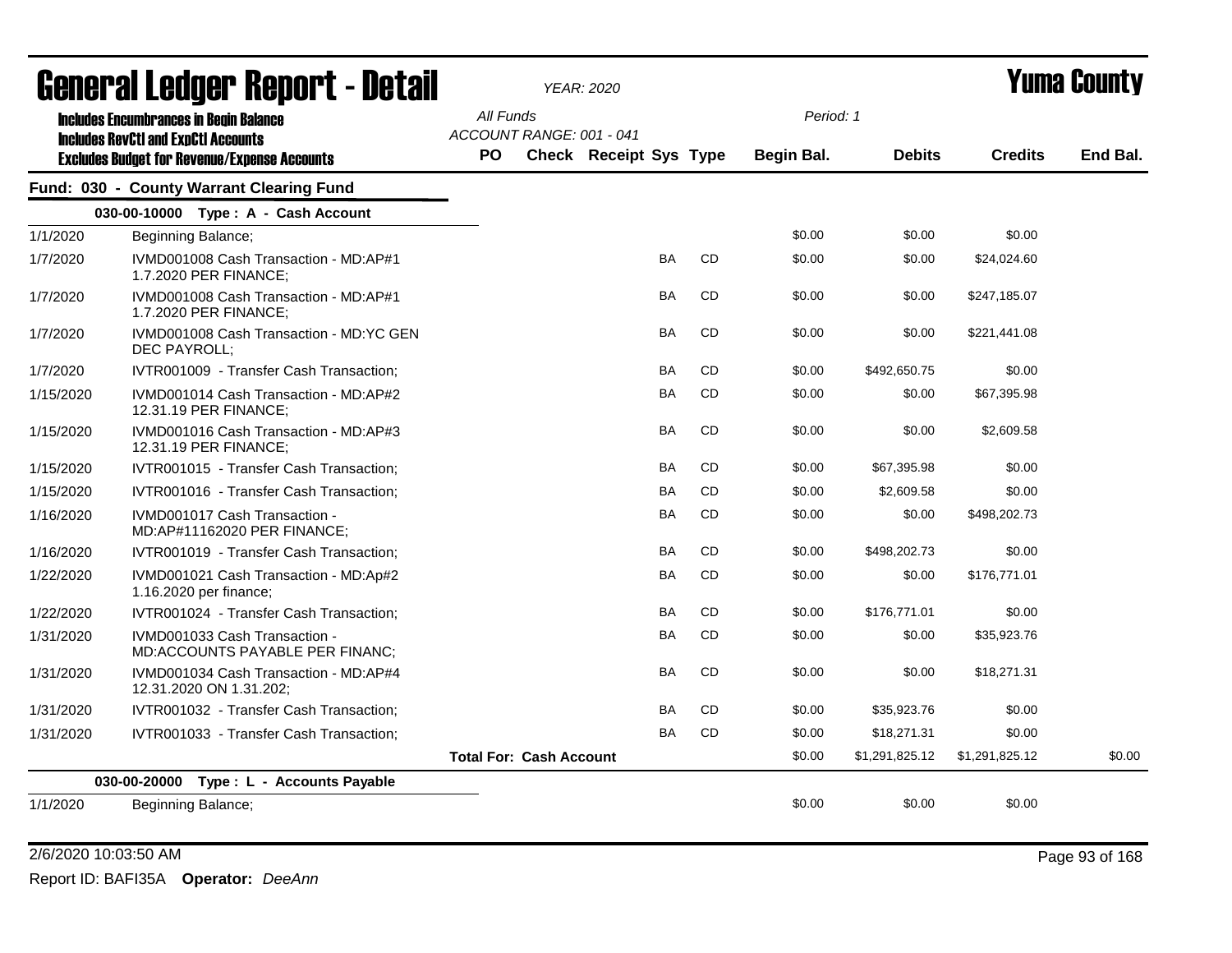|                      | <b>General Ledger Report - Detail</b>               |                                    |                                   | <b>YEAR: 2020</b>             |           |           | <b>Yuma County</b> |                |                |                  |  |
|----------------------|-----------------------------------------------------|------------------------------------|-----------------------------------|-------------------------------|-----------|-----------|--------------------|----------------|----------------|------------------|--|
|                      | <b>Includes Encumbrances in Begin Balance</b>       | All Funds                          |                                   |                               |           |           | Period: 1          |                |                |                  |  |
|                      | <b>Includes RevCtI and ExpCtI Accounts</b>          |                                    | ACCOUNT RANGE: 001 - 041          |                               |           |           |                    |                |                |                  |  |
|                      | <b>Excludes Budget for Revenue/Expense Accounts</b> | <b>PO</b>                          |                                   | <b>Check Receipt Sys Type</b> |           |           | Begin Bal.         | <b>Debits</b>  | <b>Credits</b> | End Bal.         |  |
|                      | Fund: 030 - County Warrant Clearing Fund            |                                    |                                   |                               |           |           |                    |                |                |                  |  |
|                      | 030-00-20000 Type: L - Accounts Payable             |                                    |                                   |                               |           |           |                    |                |                |                  |  |
|                      |                                                     | <b>Total For: Accounts Payable</b> |                                   |                               |           |           | \$0.00             | \$0.00         | \$0.00         | \$0.00           |  |
|                      | 030-00-20010 Type: L - Revenue Control              |                                    |                                   |                               |           |           |                    |                |                |                  |  |
| 1/1/2020             | Beginning Balance;                                  |                                    |                                   |                               |           |           | \$0.00             | \$0.00         | \$0.00         |                  |  |
| 1/7/2020             | IVTR001009 - Auto post transaction;                 |                                    |                                   |                               | <b>BA</b> | <b>CP</b> | \$0.00             | \$0.00         | \$492,650.75   |                  |  |
| 1/15/2020            | IVTR001015 - Auto post transaction;                 |                                    |                                   |                               | <b>BA</b> | <b>CP</b> | \$0.00             | \$0.00         | \$67,395.98    |                  |  |
| 1/16/2020            | IVTR001019 - Auto post transaction;                 |                                    |                                   |                               | <b>BA</b> | <b>CP</b> | \$0.00             | \$0.00         | \$498,202.73   |                  |  |
| 1/22/2020            | IVTR001024 - Auto post transaction;                 |                                    |                                   |                               | <b>BA</b> | <b>CP</b> | \$0.00             | \$0.00         | \$176,771.01   |                  |  |
| 1/31/2020            | IVTR001032 - Auto post transaction;                 |                                    |                                   |                               | <b>BA</b> | <b>CP</b> | \$0.00             | \$0.00         | \$35,923.76    |                  |  |
| 1/31/2020            | IVTR001033 - Auto post transaction;                 |                                    |                                   |                               | BA        | <b>CP</b> | \$0.00             | \$0.00         | \$18,271.31    |                  |  |
|                      |                                                     |                                    | <b>Total For: Revenue Control</b> |                               |           |           | \$0.00             | \$0.00         | \$1,289,215.54 | (\$1,289,215.54) |  |
|                      | Type: L - Expense Control<br>030-00-20020           |                                    |                                   |                               |           |           |                    |                |                |                  |  |
| 1/1/2020             | Beginning Balance;                                  |                                    |                                   |                               |           |           | \$0.00             | \$0.00         | \$0.00         |                  |  |
| 1/7/2020             | IVMD001008 - Auto post transaction;                 |                                    |                                   |                               | BA        | <b>CP</b> | \$0.00             | \$492,650.75   | \$0.00         |                  |  |
| 1/15/2020            | IVMD001014 - Auto post transaction;                 |                                    |                                   |                               | BA        | <b>CP</b> | \$0.00             | \$67,395.98    | \$0.00         |                  |  |
| 1/15/2020            | IVMD001016 - Auto post transaction;                 |                                    |                                   |                               | <b>BA</b> | <b>CP</b> | \$0.00             | \$2,609.58     | \$0.00         |                  |  |
| 1/15/2020            | IVTR001016 - Auto post transaction;                 |                                    |                                   |                               | <b>BA</b> | <b>CP</b> | \$0.00             | \$0.00         | \$2,609.58     |                  |  |
| 1/16/2020            | IVMD001017 - Auto post transaction;                 |                                    |                                   |                               | <b>BA</b> | <b>CP</b> | \$0.00             | \$498,202.73   | \$0.00         |                  |  |
| 1/22/2020            | IVMD001021 - Auto post transaction;                 |                                    |                                   |                               | <b>BA</b> | <b>CP</b> | \$0.00             | \$176,771.01   | \$0.00         |                  |  |
| 1/31/2020            | IVMD001033 - Auto post transaction;                 |                                    |                                   |                               | <b>BA</b> | <b>CP</b> | \$0.00             | \$35,923.76    | \$0.00         |                  |  |
| 1/31/2020            | IVMD001034 - Auto post transaction;                 |                                    |                                   |                               | <b>BA</b> | <b>CP</b> | \$0.00             | \$18,271.31    | \$0.00         |                  |  |
|                      |                                                     | <b>Total For: Expense Control</b>  |                                   |                               |           |           | \$0.00             | \$1,291,825.12 | \$2,609.58     | \$1,289,215.54   |  |
|                      | Type: L - Fund Balance<br>030-00-20100              |                                    |                                   |                               |           |           |                    |                |                |                  |  |
| 1/1/2020             | Beginning Balance;                                  |                                    |                                   |                               |           |           | \$0.00             | \$0.00         | \$0.00         |                  |  |
|                      |                                                     |                                    | <b>Total For: Fund Balance</b>    |                               |           |           | \$0.00             | \$0.00         | \$0.00         | \$0.00           |  |
|                      | 030-00-32100 Type: R - Transfers In                 |                                    |                                   |                               |           |           |                    |                |                |                  |  |
| 1/1/2020             | Beginning Balance;                                  |                                    |                                   |                               |           |           | \$0.00             | \$0.00         | \$0.00         |                  |  |
| 2/6/2020 10:03:50 AM |                                                     |                                    |                                   |                               |           |           |                    |                |                | Page 94 of 168   |  |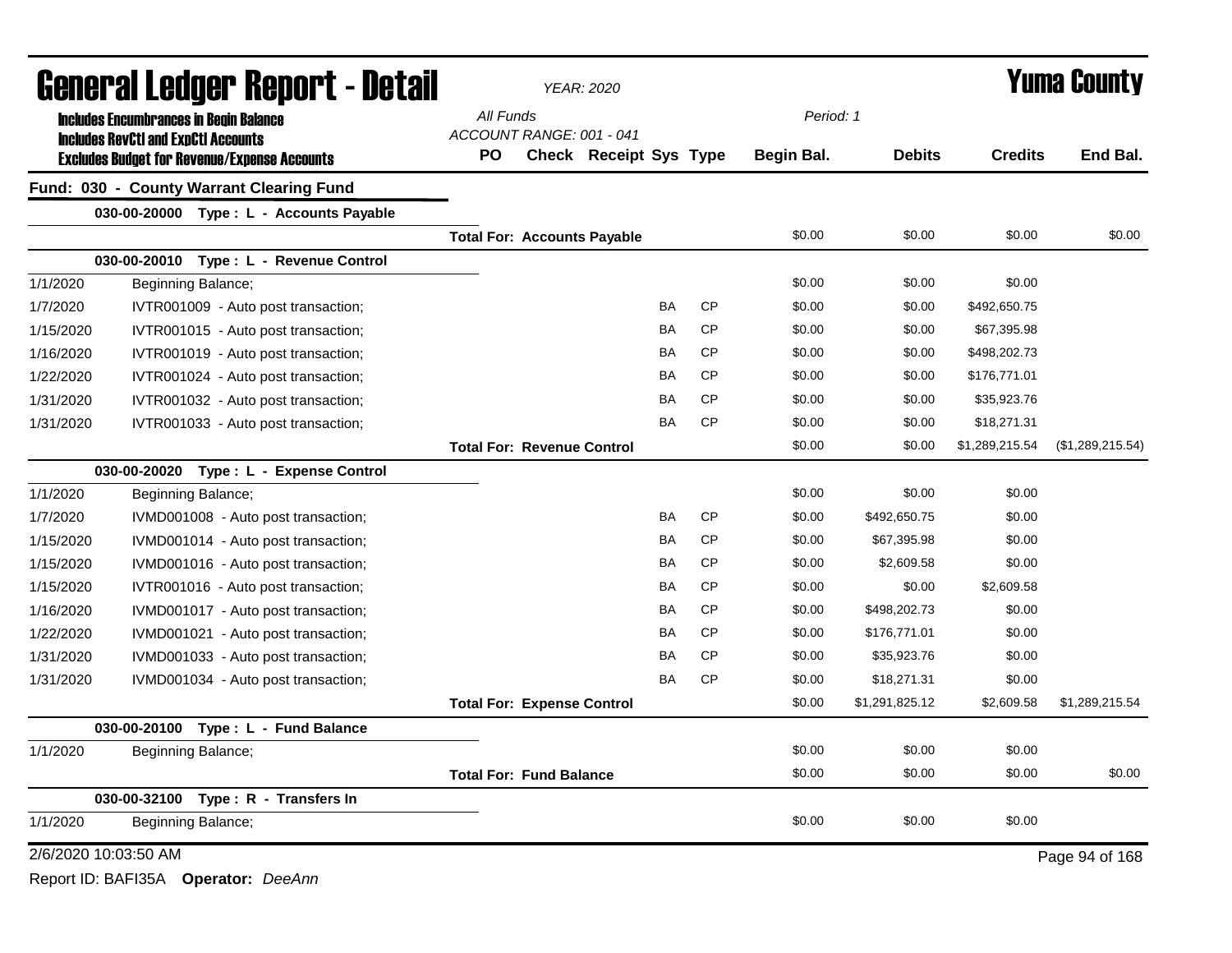|           | <b>General Ledger Report - Detail</b>                                                       |           |                                | <b>YEAR: 2020</b>      |           |           |            |               |                | <b>Yuma County</b> |  |
|-----------|---------------------------------------------------------------------------------------------|-----------|--------------------------------|------------------------|-----------|-----------|------------|---------------|----------------|--------------------|--|
|           | <b>Includes Encumbrances in Begin Balance</b><br><b>Includes RevCtI and ExpCtI Accounts</b> | All Funds | ACCOUNT RANGE: 001 - 041       |                        |           |           | Period: 1  |               |                |                    |  |
|           | <b>Excludes Budget for Revenue/Expense Accounts</b>                                         | PO.       |                                | Check Receipt Sys Type |           |           | Begin Bal. | <b>Debits</b> | <b>Credits</b> | End Bal.           |  |
|           | Fund: 030 - County Warrant Clearing Fund                                                    |           |                                |                        |           |           |            |               |                |                    |  |
|           | 030-00-32100 Type: R - Transfers In                                                         |           |                                |                        |           |           |            |               |                |                    |  |
| 1/7/2020  | IVTR001009 - Transfers and Corrections<br>Transaction;                                      |           |                                |                        | BA        | <b>TR</b> | \$0.00     | \$0.00        | \$492,650.75   |                    |  |
| 1/15/2020 | IVTR001015 - Transfers and Corrections<br>Transaction;                                      |           |                                |                        | BA        | <b>TR</b> | \$0.00     | \$0.00        | \$67,395.98    |                    |  |
| 1/16/2020 | IVTR001019 - Transfers and Corrections<br>Transaction;                                      |           |                                |                        | BA        | <b>TR</b> | \$0.00     | \$0.00        | \$498,202.73   |                    |  |
| 1/22/2020 | IVTR001024 - Transfers and Corrections<br>Transaction:                                      |           |                                |                        | BA        | <b>TR</b> | \$0.00     | \$0.00        | \$176,771.01   |                    |  |
| 1/31/2020 | IVTR001032 - Transfers and Corrections<br>Transaction:                                      |           |                                |                        | <b>BA</b> | <b>TR</b> | \$0.00     | \$0.00        | \$35,923.76    |                    |  |
| 1/31/2020 | IVTR001033 - Transfers and Corrections<br>Transaction;                                      |           |                                |                        | BA        | <b>TR</b> | \$0.00     | \$0.00        | \$18,271.31    |                    |  |
|           |                                                                                             |           | <b>Total For: Transfers In</b> |                        |           |           | \$0.00     | \$0.00        | \$1,289,215.54 | (\$1,289,215.54)   |  |
|           | 030-00-49000 Type: X - Warrants Paid                                                        |           |                                |                        |           |           |            |               |                |                    |  |
| 1/1/2020  | Beginning Balance;                                                                          |           |                                |                        |           |           | \$0.00     | \$0.00        | \$0.00         |                    |  |
| 1/7/2020  | IVMD001008 - MD:AP#1 1.7.2020 PER<br>FINANCE;                                               |           |                                |                        | <b>BA</b> | <b>MD</b> | \$0.00     | \$24,024.60   | \$0.00         |                    |  |
| 1/7/2020  | IVMD001008 - MD:AP#1 1.7.2020 PER<br>FINANCE;                                               |           |                                |                        | BA        | <b>MD</b> | \$0.00     | \$247,185.07  | \$0.00         |                    |  |
| 1/7/2020  | IVMD001008 - MD:YC GEN DEC PAYROLL;                                                         |           |                                |                        | <b>BA</b> | <b>MD</b> | \$0.00     | \$221,441.08  | \$0.00         |                    |  |
| 1/15/2020 | IVMD001014 - MD:AP#2 12.31.19 PER<br><b>FINANCE:</b>                                        |           |                                |                        | BA        | <b>MD</b> | \$0.00     | \$67,395.98   | \$0.00         |                    |  |
| 1/15/2020 | IVMD001016 - MD:AP#3 12.31.19 PER<br>FINANCE;                                               |           |                                |                        | BA        | <b>MD</b> | \$0.00     | \$2,609.58    | \$0.00         |                    |  |
| 1/15/2020 | IVTR001016 - Transfers and Corrections<br>Transaction;                                      |           |                                |                        | <b>BA</b> | <b>TR</b> | \$0.00     | \$0.00        | \$2,609.58     |                    |  |
| 1/16/2020 | IVMD001017 - MD:AP#11162020 PER<br>FINANCE;                                                 |           |                                |                        | <b>BA</b> | MD        | \$0.00     | \$498,202.73  | \$0.00         |                    |  |
| 1/22/2020 | IVMD001021 - MD:Ap#2 1.16.2020 per finance;                                                 |           |                                |                        | BA        | MD        | \$0.00     | \$176,771.01  | \$0.00         |                    |  |
| 1/31/2020 | IVMD001033 E - MD:ACCOUNTS PAYABLE<br>PER FINANC;                                           |           |                                |                        | BA        | MD        | \$0.00     | \$35,923.76   | \$0.00         |                    |  |

2/6/2020 10:03:50 AM Page 95 of 168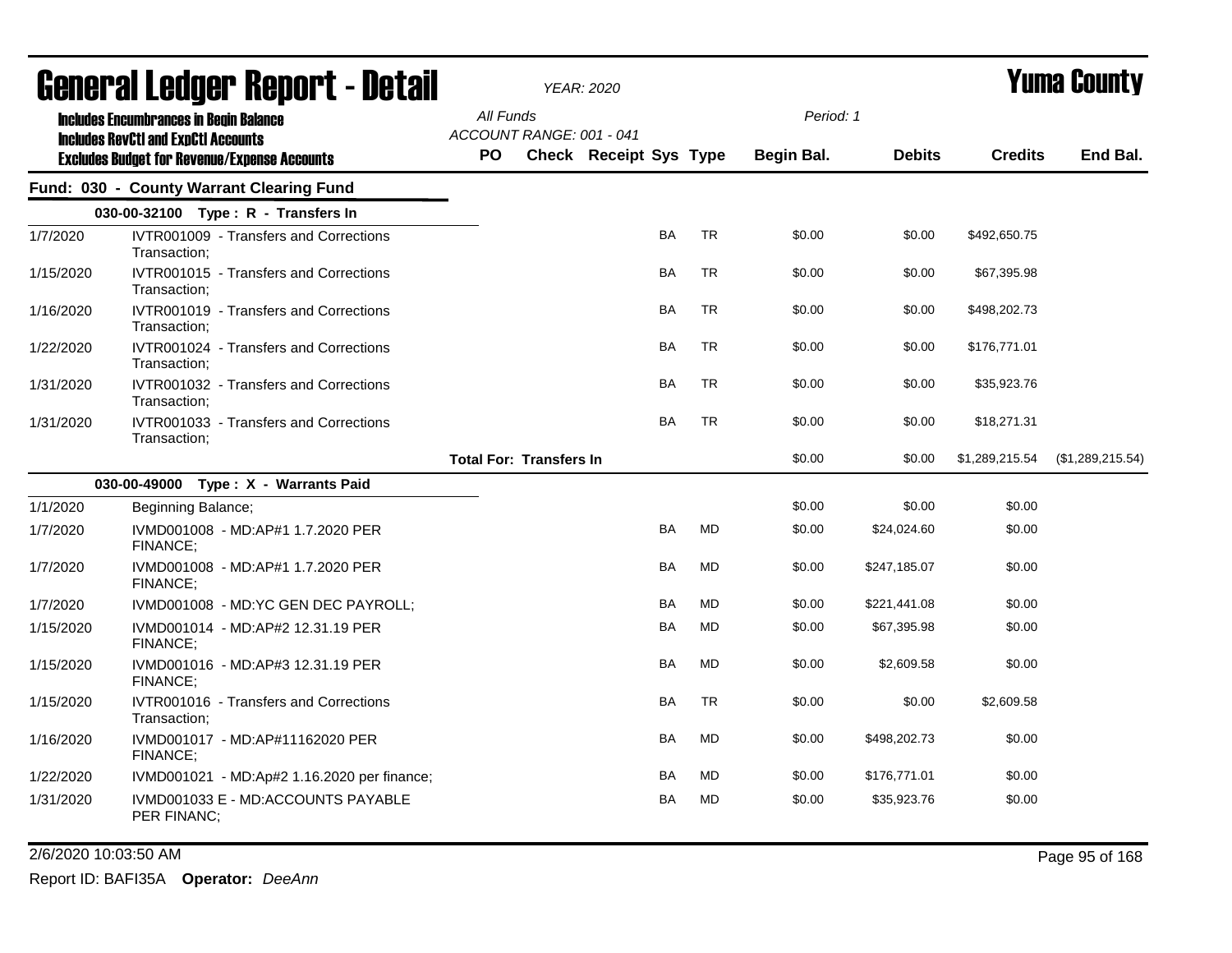|           | General Ledger Report - Detail                                                                                                                     |                                                               |  |                         |                             |     |                                       | <b>YEAR: 2020</b>                   |           |          |                         |                |                                  | <b>Yuma County</b> |
|-----------|----------------------------------------------------------------------------------------------------------------------------------------------------|---------------------------------------------------------------|--|-------------------------|-----------------------------|-----|---------------------------------------|-------------------------------------|-----------|----------|-------------------------|----------------|----------------------------------|--------------------|
|           | <b>Includes Encumbrances in Begin Balance</b><br><b>Includes RevCtI and ExpCtI Accounts</b><br><b>Excludes Budget for Revenue/Expense Accounts</b> |                                                               |  |                         |                             | PO. | All Funds<br>ACCOUNT RANGE: 001 - 041 | <b>Check Receipt Sys Type</b>       |           |          | Period: 1<br>Begin Bal. | <b>Debits</b>  | <b>Credits</b>                   | End Bal.           |
|           | Fund: 030 - County Warrant Clearing Fund                                                                                                           |                                                               |  |                         |                             |     |                                       |                                     |           |          |                         |                |                                  |                    |
|           | 030-00-49000                                                                                                                                       |                                                               |  | Type: X - Warrants Paid |                             |     |                                       |                                     |           |          |                         |                |                                  |                    |
| 1/31/2020 |                                                                                                                                                    | IVMD001034 0-PER FINANCE - MD:AP#4<br>12.31.2020 ON 1.31.202; |  |                         |                             |     |                                       |                                     | <b>BA</b> | MD       | \$0.00                  | \$18.271.31    | \$0.00                           |                    |
|           |                                                                                                                                                    |                                                               |  |                         |                             |     | <b>Total For: Warrants Paid</b>       |                                     |           |          | \$0.00                  | \$1,291,825.12 | \$2,609.58                       | \$1,289,215.54     |
|           | 030-00-49401                                                                                                                                       |                                                               |  | Type: X - Transfer Out  |                             |     |                                       |                                     |           |          |                         |                |                                  |                    |
| 1/1/2020  |                                                                                                                                                    | Beginning Balance;                                            |  |                         |                             |     |                                       |                                     |           |          | \$0.00                  | \$0.00         | \$0.00                           |                    |
|           |                                                                                                                                                    |                                                               |  |                         |                             |     | <b>Total For: Transfer Out</b>        |                                     |           |          | \$0.00                  | \$0.00         | \$0.00                           | \$0.00             |
|           |                                                                                                                                                    |                                                               |  |                         | Fund: 030 -                 |     |                                       | <b>County Warrant Clearing Fund</b> |           | Totals : | \$0.00                  | \$3,875,475.36 | \$3,875,475.36                   | \$0.00             |
|           |                                                                                                                                                    |                                                               |  |                         | <b>Total Fund Revenues:</b> |     | \$1,289,215.54                        | <b>Total Fund Expenses:</b>         |           |          | \$1,289,215.54          |                | <b>Net Revenue Over Expense:</b> | \$0.00             |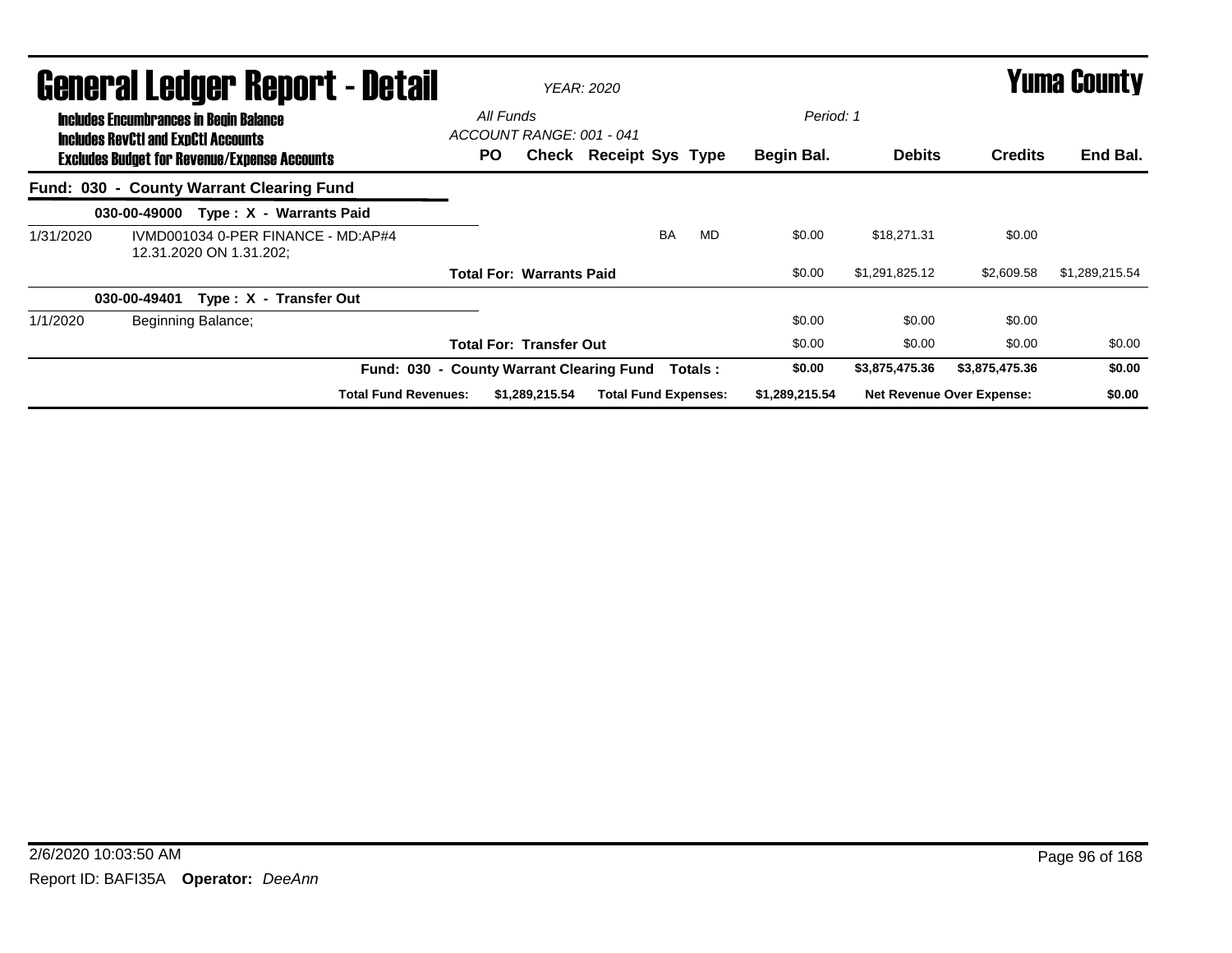| <b>General Ledger Report - Detail</b> |                                                                                                   |           |                          | <b>YEAR: 2020</b>      |           |           | Yuma Countv  |               |                |          |
|---------------------------------------|---------------------------------------------------------------------------------------------------|-----------|--------------------------|------------------------|-----------|-----------|--------------|---------------|----------------|----------|
|                                       | <b>Includes Encumbrances in Begin Balance</b>                                                     | All Funds |                          |                        |           |           | Period: 1    |               |                |          |
|                                       | <b>Includes RevCtI and ExpCtI Accounts</b><br><b>Excludes Budget for Revenue/Expense Accounts</b> | <b>PO</b> | ACCOUNT RANGE: 001 - 041 | Check Receipt Sys Type |           |           | Begin Bal.   | <b>Debits</b> | <b>Credits</b> | End Bal. |
|                                       | Fund: 031 - County Clerk's Clearing Fund                                                          |           |                          |                        |           |           |              |               |                |          |
|                                       | 031-00-10000 Type: A - Cash Account                                                               |           |                          |                        |           |           |              |               |                |          |
| 1/1/2020                              | Beginning Balance;                                                                                |           |                          |                        |           |           | \$354,885.37 | \$0.00        | \$0.00         |          |
| 1/2/2020                              | IVMD001002 Cash Transaction - MD:COUNTY<br><b>CLERK REFUND CHECK:</b>                             |           |                          |                        | <b>BA</b> | <b>CD</b> | \$0.00       | \$0.00        | \$13.95        |          |
| 1/2/2020                              | IVMD001002 Cash Transaction - MD:RENEWAL<br>OF BRW462 AFTER MOV;                                  |           |                          |                        | BA        | <b>CD</b> | \$0.00       | \$0.00        | \$247.48       |          |
| 1/2/2020                              | IVMD001003 Cash Transaction - MD:COUNTY<br><b>CLERK CHANGE CK:</b>                                |           |                          |                        | <b>BA</b> | <b>CD</b> | \$0.00       | \$0.00        | \$4.36         |          |
| 1/2/2020                              | IVTR001001 - Transfer Cash Transaction;                                                           |           |                          |                        | <b>BA</b> | CD        | \$0.00       | \$0.00        | \$3,369.39     |          |
| 1/2/2020                              | IVTR001001 - Transfer Cash Transaction;                                                           |           |                          |                        | <b>BA</b> | CD        | \$0.00       | \$3,369.39    | \$0.00         |          |
| 1/2/2020                              | IVRE2011 YUMA SCHOOL DISTRICT - RE;<br><b>ELECTION REIMB:</b>                                     | None      |                          | 18425                  | <b>RE</b> | <b>RV</b> | \$0.00       | \$6,194.68    | \$0.00         |          |
| 1/2/2020                              | IVRE2011 YC-REIMB FOR RECORDING FEES -<br>RE; Co Clerk Dept;                                      | None      |                          | 18431                  | <b>RE</b> | <b>RV</b> | \$0.00       | \$338.00      | \$0.00         |          |
| 1/2/2020                              | IVRE2011 CLERK DAILY DEPOSIT - RE: - None-:                                                       | None      |                          | 18432                  | RE        | <b>RV</b> | \$0.00       | \$31,718.15   | \$0.00         |          |
| 1/3/2020                              | IVMD001004 Cash Transaction - MD:COUNTY<br><b>CLERK CHANGE CHECK;</b>                             |           |                          |                        | BA        | CD        | \$0.00       | \$0.00        | \$10.00        |          |
| 1/3/2020                              | IVMD001006 Cash Transaction - MD:YCC<br>MARRIAGE LICENSE DECEMB;                                  |           |                          |                        | <b>BA</b> | CD        | \$0.00       | \$0.00        | \$12.00        |          |
| 1/3/2020                              | IVMD001006 Cash Transaction - MD:YCC<br><b>MARRIAGE LICENSE DECEMB;</b>                           |           |                          |                        | <b>BA</b> | <b>CD</b> | \$0.00       | \$0.00        | \$80.00        |          |
| 1/3/2020                              | IVMD001006 Cash Transaction - MD:YCC O.TAX<br>AND FEES DECEMBER;                                  |           |                          |                        | <b>BA</b> | <b>CD</b> | \$0.00       | \$0.00        | \$195,269.72   |          |
| 1/3/2020                              | IVMD001006 Cash Transaction - MD:YCC<br>SALES TAX FOR DECEMBER:                                   |           |                          |                        | BA        | CD        | \$0.00       | \$0.00        | \$17,965.96    |          |
| 1/3/2020                              | IVMD001006 Cash Transaction - MD:YCC<br><b>SALES TAX FOR DECEMBER:</b>                            |           |                          |                        | <b>BA</b> | <b>CD</b> | \$0.00       | \$0.00        | \$9,790.74     |          |
| 1/3/2020                              | IVMD001006 Cash Transaction - MD:YCC<br>TITLES, FEES, SALES TAX &;                                |           |                          |                        | <b>BA</b> | CD        | \$0.00       | \$0.00        | \$182,438.80   |          |
| 1/3/2020                              | IVRE2012 CLERK ELEC DEP #1 - RE; -None-;                                                          | None      |                          | 18435                  | <b>RE</b> | <b>RV</b> | \$0.00       | \$1,335.90    | \$0.00         |          |
| 1/3/2020                              | IVRE2012 CLERK ELEC DEP #2 - RE; -None-;                                                          | None      |                          | 18436                  | <b>RE</b> | <b>RV</b> | \$0.00       | \$1,208.97    | \$0.00         |          |
| 1/3/2020                              | IVRE2012 CLERK ELEC DEP #3 - RE; -None-;                                                          | None      |                          | 18437                  | <b>RE</b> | <b>RV</b> | \$0.00       | \$1,011.97    | \$0.00         |          |

2/6/2020 10:03:50 AM Page 97 of 168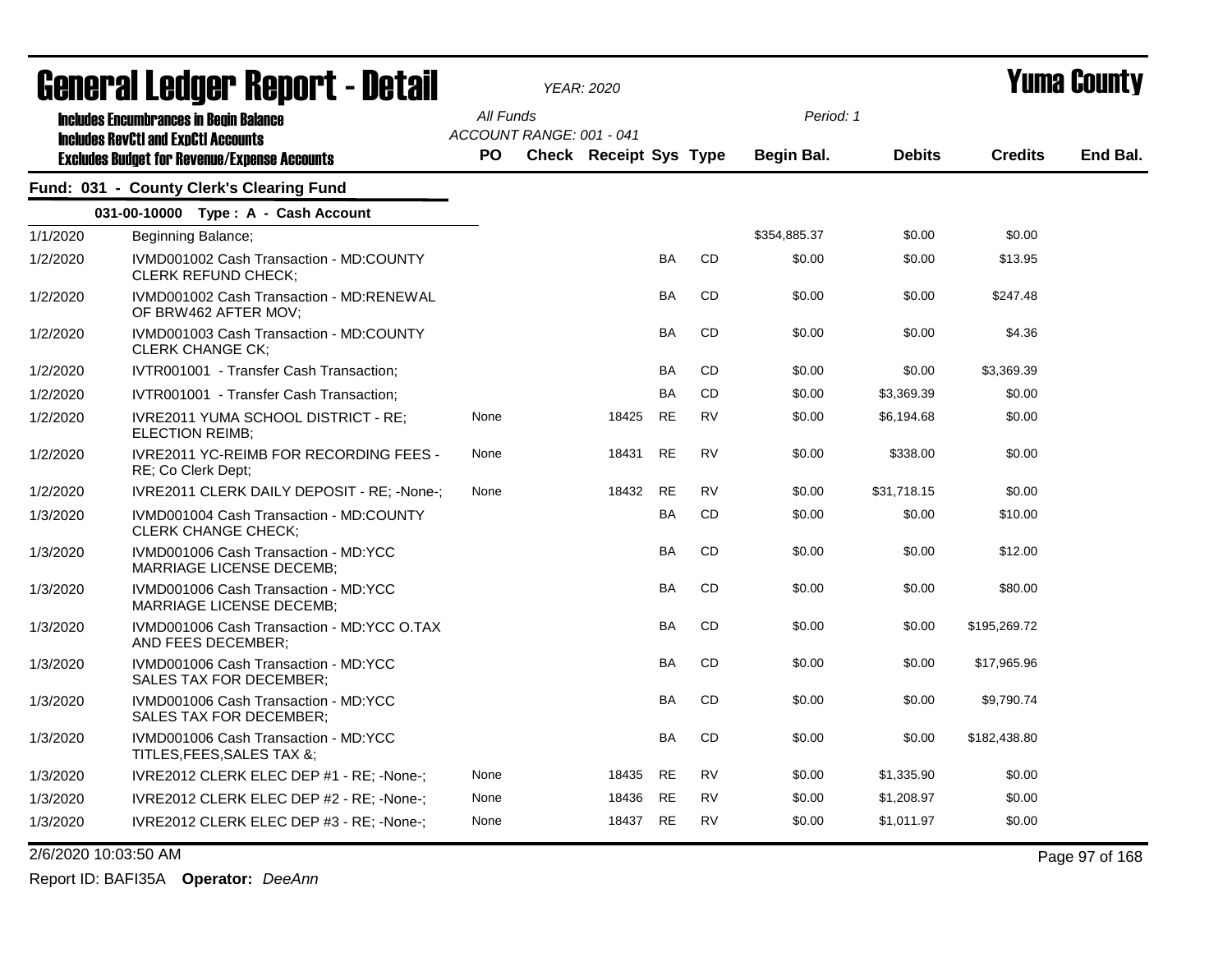|          | agual ai fanàri. Dehol 1 - Detgil                                                           | YEAR: 2020       |                                                           |       |           |           |                         |               | I UIIIU VUUIILY |          |  |
|----------|---------------------------------------------------------------------------------------------|------------------|-----------------------------------------------------------|-------|-----------|-----------|-------------------------|---------------|-----------------|----------|--|
|          | <b>Includes Encumbrances in Begin Balance</b><br><b>Includes RevCtI and ExpCtI Accounts</b> | All Funds<br>PO. | ACCOUNT RANGE: 001 - 041<br><b>Check Receipt Sys Type</b> |       |           |           | Period: 1<br>Begin Bal. | <b>Debits</b> | <b>Credits</b>  | End Bal. |  |
|          | <b>Excludes Budget for Revenue/Expense Accounts</b>                                         |                  |                                                           |       |           |           |                         |               |                 |          |  |
|          | Fund: 031 - County Clerk's Clearing Fund                                                    |                  |                                                           |       |           |           |                         |               |                 |          |  |
|          | 031-00-10000 Type: A - Cash Account                                                         |                  |                                                           |       |           |           |                         |               |                 |          |  |
| 1/3/2020 | IVRE2012 CLERK ELEC DEP #4 - RE; -None-;                                                    | None             |                                                           | 18438 | <b>RE</b> | <b>RV</b> | \$0.00                  | \$144.00      | \$0.00          |          |  |
| 1/3/2020 | IVRE2012 CLERK ELEC DEP #5 - RE; -None-;                                                    | None             |                                                           | 18439 | <b>RE</b> | RV        | \$0.00                  | \$1.50        | \$0.00          |          |  |
| 1/3/2020 | IVRE2012 YCC DEPOSIT 1.2.2020 - RE; Co<br>Clerk Dept:                                       | None             |                                                           | 18440 | <b>RE</b> | <b>RV</b> | \$0.00                  | \$19,126.30   | \$0.00          |          |  |
| 1/6/2020 | IVTR001004 - Transfer Cash Transaction;                                                     |                  |                                                           |       | BA        | CD        | \$0.00                  | \$0.00        | \$8,291.35      |          |  |
| 1/6/2020 | IVRE2013 CLERK E-RECORDING - RE; -None-;                                                    | None             |                                                           | 18446 | <b>RE</b> | <b>RV</b> | \$0.00                  | \$403.00      | \$0.00          |          |  |
| 1/6/2020 | IVRE2013 CLERK ELEC DEP #1 - RE; -None-;                                                    | None             |                                                           | 18447 | <b>RE</b> | <b>RV</b> | \$0.00                  | \$2,355.64    | \$0.00          |          |  |
| 1/6/2020 | IVRE2013 CLERK ELEC DEP #2 - RE; -None-;                                                    | None             |                                                           | 18448 | <b>RE</b> | <b>RV</b> | \$0.00                  | \$1,163.82    | \$0.00          |          |  |
| 1/6/2020 | IVRE2013 CLERK ELEC DEP #3 - RE; -None-;                                                    | None             |                                                           | 18449 | <b>RE</b> | <b>RV</b> | \$0.00                  | \$162.96      | \$0.00          |          |  |
| 1/6/2020 | IVRE2013 CLERK ELEC DEP #4 - RE; -None-;                                                    | None             |                                                           | 18450 | <b>RE</b> | <b>RV</b> | \$0.00                  | \$57.50       | \$0.00          |          |  |
| 1/6/2020 | IVRE2013 CLERK ELEC DEP #5 - RE; -None-;                                                    | None             |                                                           | 18451 | <b>RE</b> | <b>RV</b> | \$0.00                  | \$15.30       | \$0.00          |          |  |
| 1/6/2020 | IVRE2013 YCC DEPOSIT 1.3.2020 - RE; Co<br>Clerk Dept;                                       | None             |                                                           | 18452 | <b>RE</b> | <b>RV</b> | \$0.00                  | \$8,198.32    | \$0.00          |          |  |
| 1/7/2020 | IVRE2015 YCC ONLINE PAYMENT - RE; Co<br>Clerk Dept;                                         | None             |                                                           | 18456 | <b>RE</b> | <b>RV</b> | \$0.00                  | \$5,805.14    | \$0.00          |          |  |
| 1/7/2020 | IVRE2015 YCC ONLINE PAYMENT - RE; Co<br>Clerk Dept;                                         | None             |                                                           | 18457 | <b>RE</b> | <b>RV</b> | \$0.00                  | \$801.08      | \$0.00          |          |  |
| 1/7/2020 | IVRE2015 YCC ONLINE PAYMENT - RE; Co<br>Clerk Dept:                                         | None             |                                                           | 18458 | <b>RE</b> | <b>RV</b> | \$0.00                  | \$524.12      | \$0.00          |          |  |
| 1/7/2020 | IVRE2015 YCC ONLINE PAYMENT - RE; Co<br>Clerk Dept;                                         | None             |                                                           | 18459 | <b>RE</b> | <b>RV</b> | \$0.00                  | \$70.00       | \$0.00          |          |  |
| 1/7/2020 | IVRE2015 CITY OF WRAY - RE; Co Clerk Dept;<br><b>ELECTION REIMB</b>                         | None             |                                                           | 18465 | RE        | <b>RV</b> | \$0.00                  | \$4,645.30    | \$0.00          |          |  |
| 1/7/2020 | IVRE2015 CLERK DAILY DEPOSIT - RE; -None-;                                                  | None             |                                                           | 18471 | <b>RE</b> | <b>RV</b> | \$0.00                  | \$16,631.06   | \$0.00          |          |  |
| 1/8/2020 | IVRE2016 CLERK ELEC DEP #1 - RE; -None-;                                                    | None             |                                                           | 18477 | RE        | RV        | \$0.00                  | \$1,751.37    | \$0.00          |          |  |
| 1/8/2020 | IVRE2016 CLERK ELEC DEP #2 - RE; -None-;                                                    | None             |                                                           | 18478 | <b>RE</b> | RV        | \$0.00                  | \$1,658.80    | \$0.00          |          |  |
| 1/8/2020 | IVRE2016 CLERK ELEC DEP #3 - RE; -None-;                                                    | None             |                                                           | 18479 | <b>RE</b> | <b>RV</b> | \$0.00                  | \$174.77      | \$0.00          |          |  |
| 1/8/2020 | IVRE2016 CLERK ELEC DEP #4 - RE; -None-;                                                    | None             |                                                           | 18480 | <b>RE</b> | <b>RV</b> | \$0.00                  | \$2.25        | \$0.00          |          |  |
|          |                                                                                             |                  |                                                           |       |           |           |                         |               |                 |          |  |

2/6/2020 10:03:50 AM Page 98 of 168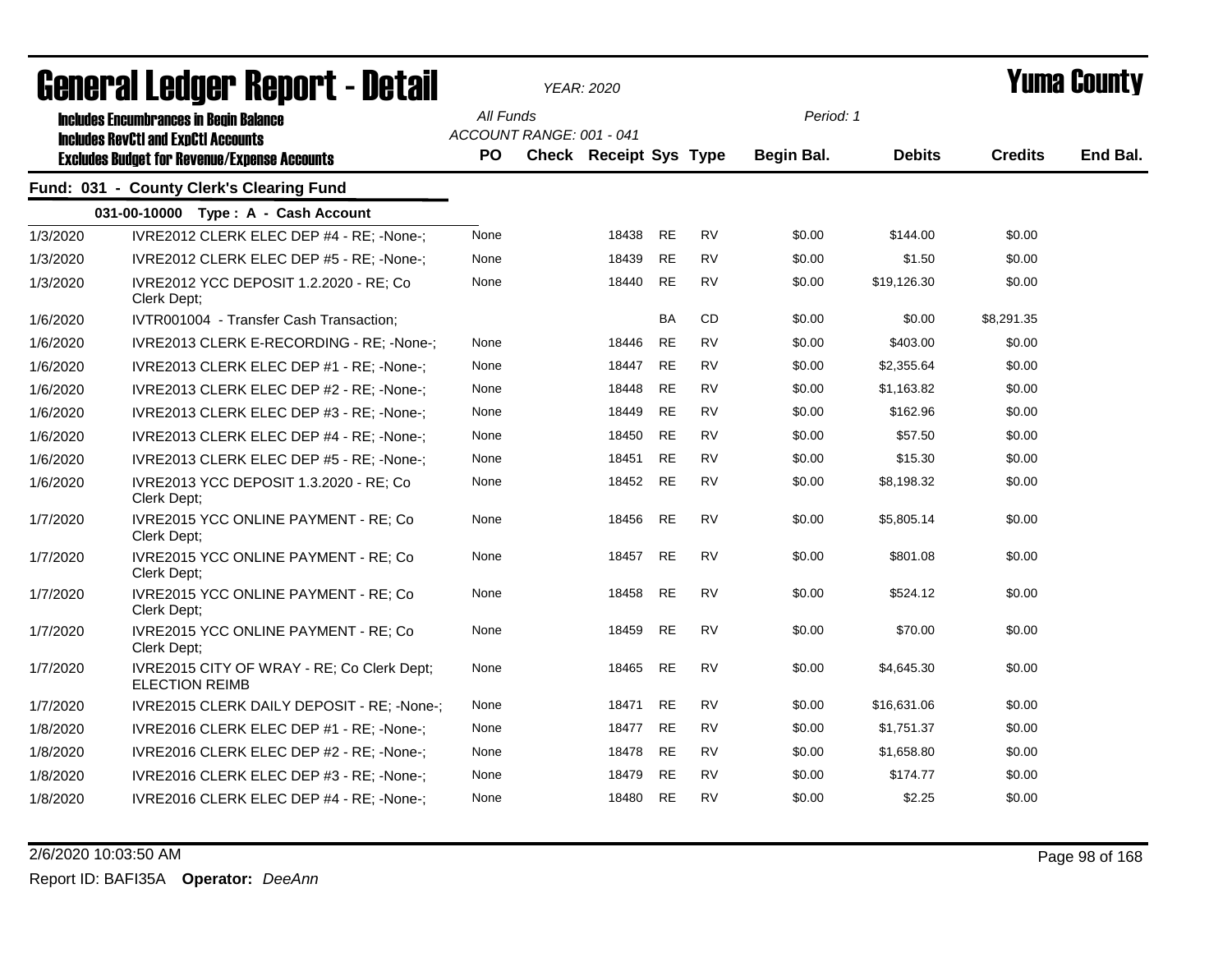|           | agual.gi fanñal. Urini. ( - nafsii                                                          |           |                          | <i>YEAR: 2020</i>             |           |           |            |               |                | I UIIIA VUUIILY |
|-----------|---------------------------------------------------------------------------------------------|-----------|--------------------------|-------------------------------|-----------|-----------|------------|---------------|----------------|-----------------|
|           | <b>Includes Encumbrances in Begin Balance</b><br><b>Includes RevCtI and ExpCtI Accounts</b> | All Funds | ACCOUNT RANGE: 001 - 041 |                               |           |           | Period: 1  |               |                |                 |
|           | <b>Excludes Budget for Revenue/Expense Accounts</b>                                         | PO        |                          | <b>Check Receipt Sys Type</b> |           |           | Begin Bal. | <b>Debits</b> | <b>Credits</b> | End Bal.        |
|           | Fund: 031 - County Clerk's Clearing Fund                                                    |           |                          |                               |           |           |            |               |                |                 |
|           | 031-00-10000 Type: A - Cash Account                                                         |           |                          |                               |           |           |            |               |                |                 |
| 1/8/2020  | IVRE2016 YCC DEPOSIT 1.7.2020 - RE; Co<br>Clerk Dept;                                       | None      |                          | 18482                         | <b>RE</b> | <b>RV</b> | \$0.00     | \$27,014.11   | \$0.00         |                 |
| 1/9/2020  | IVMD001009 Cash Transaction - MD:COUNTY<br><b>CLERK CHANGE CHECK;</b>                       |           |                          |                               | BA        | CD        | \$0.00     | \$0.00        | \$43.50        |                 |
| 1/9/2020  | IVMD001009 Cash Transaction - MD:COUNTY<br><b>CLERK CHANGE CK;</b>                          |           |                          |                               | BA        | CD        | \$0.00     | \$0.00        | \$190.27       |                 |
| 1/9/2020  | IVMD001010 Cash Transaction - MD:YCC DEC<br><b>ERTB PAYMENT;</b>                            |           |                          |                               | <b>BA</b> | CD        | \$0.00     | \$0.00        | \$532.00       |                 |
| 1/9/2020  | IVRE2017 YCC ONLINE PAYMENT - RE; Co<br>Clerk Dept;                                         | None      |                          | 18491                         | <b>RE</b> | <b>RV</b> | \$0.00     | \$1,781.84    | \$0.00         |                 |
| 1/9/2020  | <b>IVRE2017 YCC ONLINE PAYMENT - RE; Co</b><br>Clerk Dept;                                  | None      |                          | 18492                         | <b>RE</b> | <b>RV</b> | \$0.00     | \$468.98      | \$0.00         |                 |
| 1/9/2020  | <b>IVRE2017 YCC ONLINE PAYMENT - RE; Co</b><br>Clerk Dept;                                  | None      |                          | 18493                         | <b>RE</b> | <b>RV</b> | \$0.00     | \$33.30       | \$0.00         |                 |
| 1/9/2020  | IVRE2017 YCC ONLINE PAYMENT - RE; Co<br>Clerk Dept;                                         | None      |                          | 18494                         | <b>RE</b> | <b>RV</b> | \$0.00     | \$7.20        | \$0.00         |                 |
| 1/9/2020  | IVRE2017 CLERK DAILY DEPOSIT - RE; -None-;                                                  | None      |                          | 18495                         | <b>RE</b> | RV        | \$0.00     | \$11,505.73   | \$0.00         |                 |
| 1/10/2020 | IVMD001012 Cash Transaction - MD:COUNTY<br><b>CLERK CHANGE CHECK;</b>                       |           |                          |                               | BA        | CD        | \$0.00     | \$0.00        | \$287.64       |                 |
| 1/10/2020 | IVMD001013 Cash Transaction - MD:COUNTY<br><b>CLERK CHANGE CHECK;</b>                       |           |                          |                               | BA        | CD        | \$0.00     | \$0.00        | \$50.00        |                 |
| 1/10/2020 | IVRE2018 CLERK ELEC DEP #1 - RE; -None-;                                                    | None      |                          | 18498                         | <b>RE</b> | <b>RV</b> | \$0.00     | \$312.64      | \$0.00         |                 |
| 1/10/2020 | IVRE2018 CLERK ELEC DEP #2 - RE; -None-;                                                    | None      |                          | 18499                         | <b>RE</b> | <b>RV</b> | \$0.00     | \$289.91      | \$0.00         |                 |
| 1/10/2020 | IVRE2018 CLERK ELEC DEP #3 - RE; -None-;                                                    | None      |                          | 18500                         | <b>RE</b> | <b>RV</b> | \$0.00     | \$220.53      | \$0.00         |                 |
| 1/10/2020 | IVRE2018 CLERK ELEC DEP #4 - RE; -None-;                                                    | None      |                          | 18501                         | <b>RE</b> | <b>RV</b> | \$0.00     | \$57.00       | \$0.00         |                 |
| 1/10/2020 | IVRE2018 YCC DEPOSIT 1.9.2020 - RE; Co<br>Clerk Dept;                                       | None      |                          | 18502                         | <b>RE</b> | <b>RV</b> | \$0.00     | \$22,981.32   | \$0.00         |                 |
| 1/13/2020 | IVRE2019 YCC E-RECORDING - RE; Co Clerk<br>Dept;                                            | None      |                          | 18506                         | <b>RE</b> | RV        | \$0.00     | \$691.00      | \$0.00         |                 |
| 1/13/2020 | IVRE2019 YCC IRS PAYMENT - RE; Co Clerk<br>Dept;                                            | None      |                          | 18507                         | <b>RE</b> | RV        | \$0.00     | \$8.00        | \$0.00         |                 |

2/6/2020 10:03:50 AM Page 99 of 168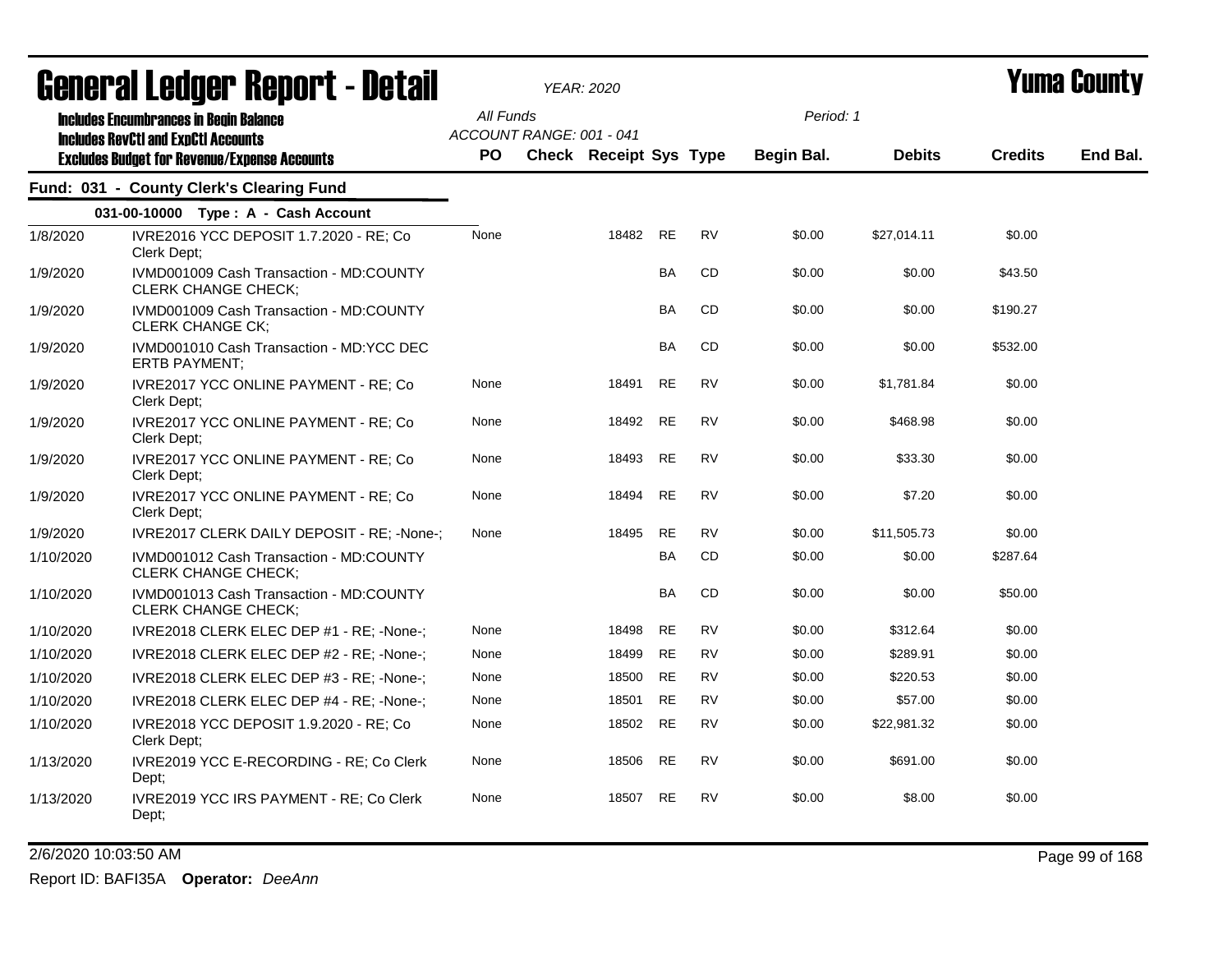|                      |                                                                                                   |           |                          | YEAR: 2020                    |           |           |            |               |                | I UIIIA VUUIILY |
|----------------------|---------------------------------------------------------------------------------------------------|-----------|--------------------------|-------------------------------|-----------|-----------|------------|---------------|----------------|-----------------|
|                      | <b>Includes Encumbrances in Begin Balance</b>                                                     | All Funds |                          |                               |           |           | Period: 1  |               |                |                 |
|                      | <b>Includes RevCtI and ExpCtI Accounts</b><br><b>Excludes Budget for Revenue/Expense Accounts</b> | <b>PO</b> | ACCOUNT RANGE: 001 - 041 | <b>Check Receipt Sys Type</b> |           |           | Begin Bal. | <b>Debits</b> | <b>Credits</b> | End Bal.        |
|                      | Fund: 031 - County Clerk's Clearing Fund                                                          |           |                          |                               |           |           |            |               |                |                 |
|                      | 031-00-10000 Type: A - Cash Account                                                               |           |                          |                               |           |           |            |               |                |                 |
| 1/13/2020            | IVRE2019 YCC ONLINE PAYMENT - RE; Co                                                              | None      |                          | 18508                         | <b>RE</b> | <b>RV</b> | \$0.00     | \$1,214.33    | \$0.00         |                 |
|                      | Clerk Dept;                                                                                       |           |                          |                               |           |           |            |               |                |                 |
| 1/13/2020            | IVRE2019 YCC ONLINE PAYMENT - RE; Co<br>Clerk Dept;                                               | None      |                          | 18509                         | <b>RE</b> | <b>RV</b> | \$0.00     | \$480.09      | \$0.00         |                 |
| 1/13/2020            | IVRE2019 YCC ONLINE PAYMENT - RE; Co<br>Clerk Dept:                                               | None      |                          | 18510                         | <b>RE</b> | <b>RV</b> | \$0.00     | \$16.50       | \$0.00         |                 |
| 1/13/2020            | IVRE2019 CLERK DAILY DEPOSIT - RE; -None-;                                                        | None      |                          | 18511                         | <b>RE</b> | <b>RV</b> | \$0.00     | \$14,647.16   | \$0.00         |                 |
| 1/14/2020            | IVRE20110 CLERK ELEC DEP #2 - RE: -None-;                                                         | None      |                          | 18522                         | <b>RE</b> | <b>RV</b> | \$0.00     | \$273.24      | \$0.00         |                 |
| 1/14/2020            | IVRE20110 CLERK ELEC DEP #3 - RE; Co Clerk<br>Dept:                                               | None      |                          | 18523                         | RE        | <b>RV</b> | \$0.00     | \$78.97       | \$0.00         |                 |
| 1/14/2020            | IVRE20110 CLERK ELEC DEP #4 - RE: -None-;                                                         | None      |                          | 18524                         | <b>RE</b> | <b>RV</b> | \$0.00     | \$40.00       | \$0.00         |                 |
| 1/14/2020            | IVRE20110 YCC DEPOSIT 1.13.2020 - RE; Co<br>Clerk Dept;                                           | None      |                          | 18527                         | <b>RE</b> | <b>RV</b> | \$0.00     | \$20,017.43   | \$0.00         |                 |
| 1/14/2020            | IVRE20110 CLERK ELEC DEP #1 - RE; -None-;                                                         | None      |                          | 18530                         | <b>RE</b> | <b>RV</b> | \$0.00     | \$1,460.73    | \$0.00         |                 |
| 1/15/2020            | IVMD001015 Cash Transaction - MD:COUNTY<br><b>CLERK REFUND CHECK O:</b>                           |           |                          |                               | <b>BA</b> | <b>CD</b> | \$0.00     | \$0.00        | \$446.54       |                 |
| 1/15/2020            | IVRE20111 YCC ONLINE PAYMENT - RE; Co<br>Clerk Dept;                                              | None      |                          | 18533                         | <b>RE</b> | <b>RV</b> | \$0.00     | \$354.28      | \$0.00         |                 |
| 1/15/2020            | IVRE20111 YCC ONLINE PAYMENT - RE; Co<br>Clerk Dept;                                              | None      |                          | 18534                         | <b>RE</b> | <b>RV</b> | \$0.00     | \$207.84      | \$0.00         |                 |
| 1/15/2020            | IVRE20111 YCC ONLINE PAYMENT - RE; Co<br>Clerk Dept;                                              | None      |                          | 18535                         | <b>RE</b> | <b>RV</b> | \$0.00     | \$29.04       | \$0.00         |                 |
| 1/15/2020            | IVRE20111 YCC DEPOSIT 1.14.2020 - RE; Co<br>Clerk Dept;                                           | None      |                          | 18536                         | <b>RE</b> | <b>RV</b> | \$0.00     | \$22,672.09   | \$0.00         |                 |
| 1/16/2020            | IVRE20112 YCC ONLINE PAYMENT - RE; Co<br>Clerk Dept;                                              | None      |                          | 18540                         | <b>RE</b> | <b>RV</b> | \$0.00     | \$2,253.14    | \$0.00         |                 |
| 1/16/2020            | IVRE20112 YCC ONLINE PAYMENT - RE; Co<br>Clerk Dept;                                              | None      |                          | 18541                         | <b>RE</b> | <b>RV</b> | \$0.00     | \$403.56      | \$0.00         |                 |
| 1/16/2020            | IVRE20112 YCC ONLINE PAYMENT - RE; Co<br>Clerk Dept;                                              | None      |                          | 18542                         | <b>RE</b> | <b>RV</b> | \$0.00     | \$318.83      | \$0.00         |                 |
| 1/16/2020            | IVRE20112 YCC ONLINE PAYMENT - RE; Co<br>Clerk Dept;                                              | None      |                          | 18543                         | <b>RE</b> | <b>RV</b> | \$0.00     | \$0.50        | \$0.00         |                 |
| 2/6/2020 10:03:50 AM |                                                                                                   |           |                          |                               |           |           |            |               |                | Page 100 of 168 |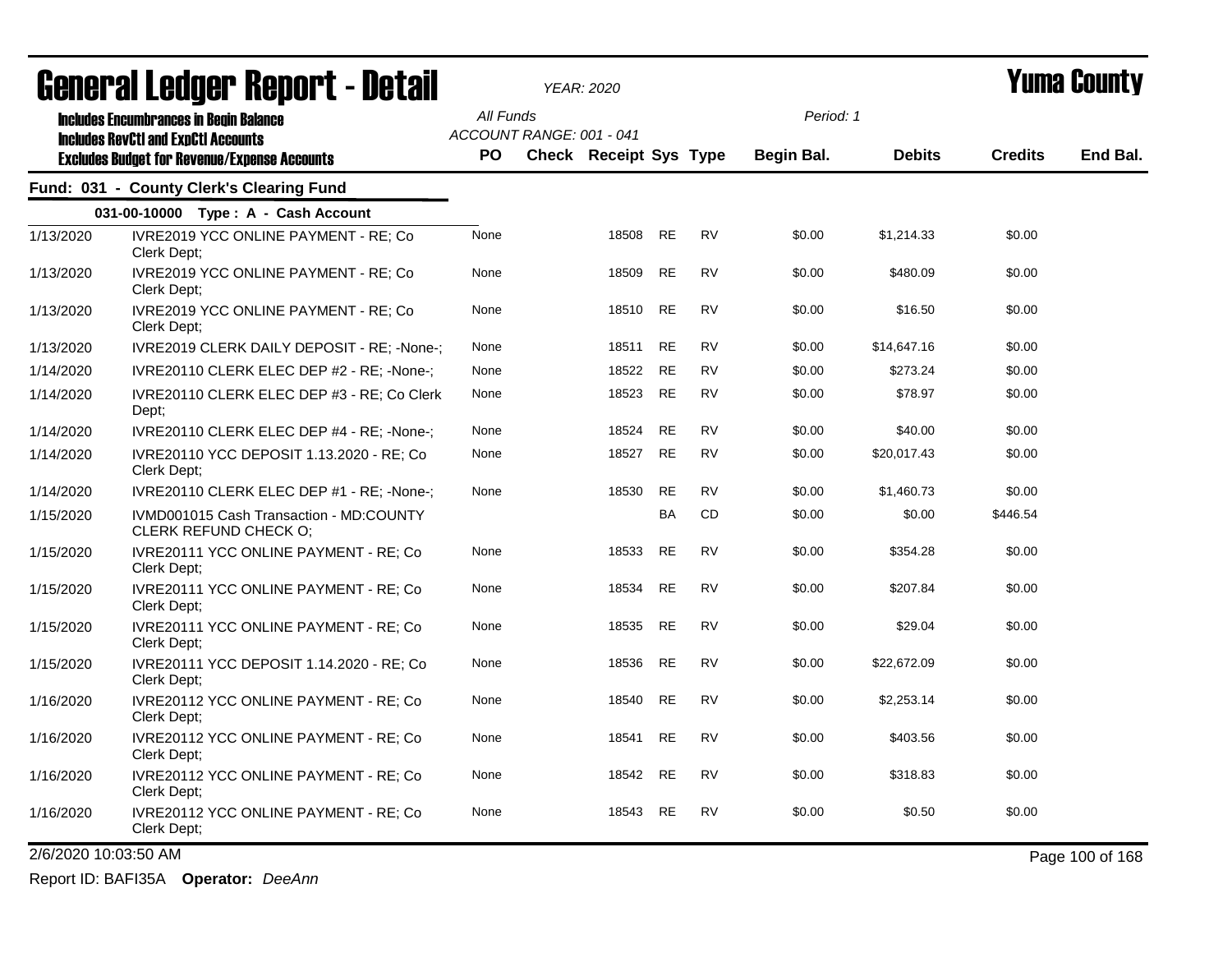|           | agnal (gi fanàn. dehol. f - nergii                                                                                                                 |                  | YEAR: 2020                                         |           |           |                         |               |                | I UIIIU VUUILL |
|-----------|----------------------------------------------------------------------------------------------------------------------------------------------------|------------------|----------------------------------------------------|-----------|-----------|-------------------------|---------------|----------------|----------------|
|           | <b>Includes Encumbrances in Begin Balance</b><br><b>Includes RevCtI and ExpCtI Accounts</b><br><b>Excludes Budget for Revenue/Expense Accounts</b> | All Funds<br>PO. | ACCOUNT RANGE: 001 - 041<br>Check Receipt Sys Type |           |           | Period: 1<br>Begin Bal. | <b>Debits</b> | <b>Credits</b> | End Bal.       |
|           | Fund: 031 - County Clerk's Clearing Fund                                                                                                           |                  |                                                    |           |           |                         |               |                |                |
|           | 031-00-10000 Type: A - Cash Account                                                                                                                |                  |                                                    |           |           |                         |               |                |                |
| 1/16/2020 | IVRE20112 YCC ONLINE PAYMENT - RE; Co<br>Clerk Dept;                                                                                               | None             |                                                    | 18544 RE  | <b>RV</b> | \$0.00                  | \$28.00       | \$0.00         |                |
| 1/16/2020 | IVRE20112 SGWMD ELECTION REIMB - RE; Co<br>Clerk Dept;                                                                                             | None             | 18545                                              | RE        | <b>RV</b> | \$0.00                  | \$1,590.77    | \$0.00         |                |
| 1/16/2020 | IVRE20112 CLERK DAILY DEPOSIT - RE; -None-                                                                                                         | None             | 18546                                              | <b>RE</b> | <b>RV</b> | \$0.00                  | \$14,167.10   | \$0.00         |                |
| 1/17/2020 | IVMD901045 Cash Transaction - MD:YCC NSF<br>ON DENVER AUTOS INC;                                                                                   |                  |                                                    | <b>BA</b> | CD        | \$0.00                  | \$0.00        | \$181.89       |                |
| 1/17/2020 | IVRE20113 CLERK EFT #1 - RE; -None-;                                                                                                               | None             | 18552                                              | <b>RE</b> | <b>RV</b> | \$0.00                  | \$1,089.54    | \$0.00         |                |
| 1/17/2020 | IVRE20113 CLERK EFT #2 - RE; -None-;                                                                                                               | None             | 18553                                              | <b>RE</b> | RV        | \$0.00                  | \$841.13      | \$0.00         |                |
| 1/17/2020 | IVRE20113 CLERK EFT #3 - RE; -None-;                                                                                                               | None             | 18554                                              | <b>RE</b> | <b>RV</b> | \$0.00                  | \$504.37      | \$0.00         |                |
| 1/17/2020 | IVRE20113 CLERK EFT #4 - RE; -None-;                                                                                                               | None             | 18555                                              | <b>RE</b> | <b>RV</b> | \$0.00                  | \$29.00       | \$0.00         |                |
| 1/17/2020 | IVRE20113 YCC DEPOSIT 1.16.2020 - RE; Co<br>Clerk Dept;                                                                                            | None             | 18557                                              | <b>RE</b> | <b>RV</b> | \$0.00                  | \$18,971.34   | \$0.00         |                |
| 1/20/2020 | IVRE20114 CLERK E-RECORDING - RE; -None-                                                                                                           | None             | 18565                                              | <b>RE</b> | <b>RV</b> | \$0.00                  | \$603.00      | \$0.00         |                |
| 1/20/2020 | IVRE20114 CLERK EFT#1 - RE; -None-;                                                                                                                | None             | 18566                                              | <b>RE</b> | <b>RV</b> | \$0.00                  | \$1,533.10    | \$0.00         |                |
| 1/20/2020 | IVRE20114 CLERK EFT #2 - RE; -None-;                                                                                                               | None             | 18567                                              | <b>RE</b> | <b>RV</b> | \$0.00                  | \$509.09      | \$0.00         |                |
| 1/20/2020 | IVRE20114 CLERK EFT #3 - RE; -None-;                                                                                                               | None             | 18569                                              | <b>RE</b> | <b>RV</b> | \$0.00                  | \$407.20      | \$0.00         |                |
| 1/20/2020 | IVRE20114 CLERK EFT #4 - RE; -None-;                                                                                                               | None             | 18570                                              | <b>RE</b> | <b>RV</b> | \$0.00                  | \$60.00       | \$0.00         |                |
| 1/20/2020 | IVRE20114 CLERK EFT #5 - RE; -None-;                                                                                                               | None             | 18571                                              | <b>RE</b> | <b>RV</b> | \$0.00                  | \$58.25       | \$0.00         |                |
| 1/20/2020 | IVRE20114 YCC DEPOSIT 1.17.2020 - RE; Co<br>Clerk Dept:                                                                                            | None             | 18573                                              | <b>RE</b> | RV        | \$0.00                  | \$12,751.55   | \$0.00         |                |
| 1/21/2020 | IVRE20115 CLERK DAILY DEPOSIT - RE; -None-                                                                                                         | None             | 18580                                              | <b>RE</b> | <b>RV</b> | \$0.00                  | \$3,310.07    | \$0.00         |                |
| 1/22/2020 | IVMD001022 Cash Transaction - MD:COUNTY<br><b>CLERK CHANGE CHECK;</b>                                                                              |                  |                                                    | <b>BA</b> | CD        | \$0.00                  | \$0.00        | \$68.97        |                |
| 1/22/2020 | IVRE20117 YCC ONLINE PAYMENT - RE; Co<br>Clerk Dept;                                                                                               | None             | 18588                                              | <b>RE</b> | <b>RV</b> | \$0.00                  | \$1,793.56    | \$0.00         |                |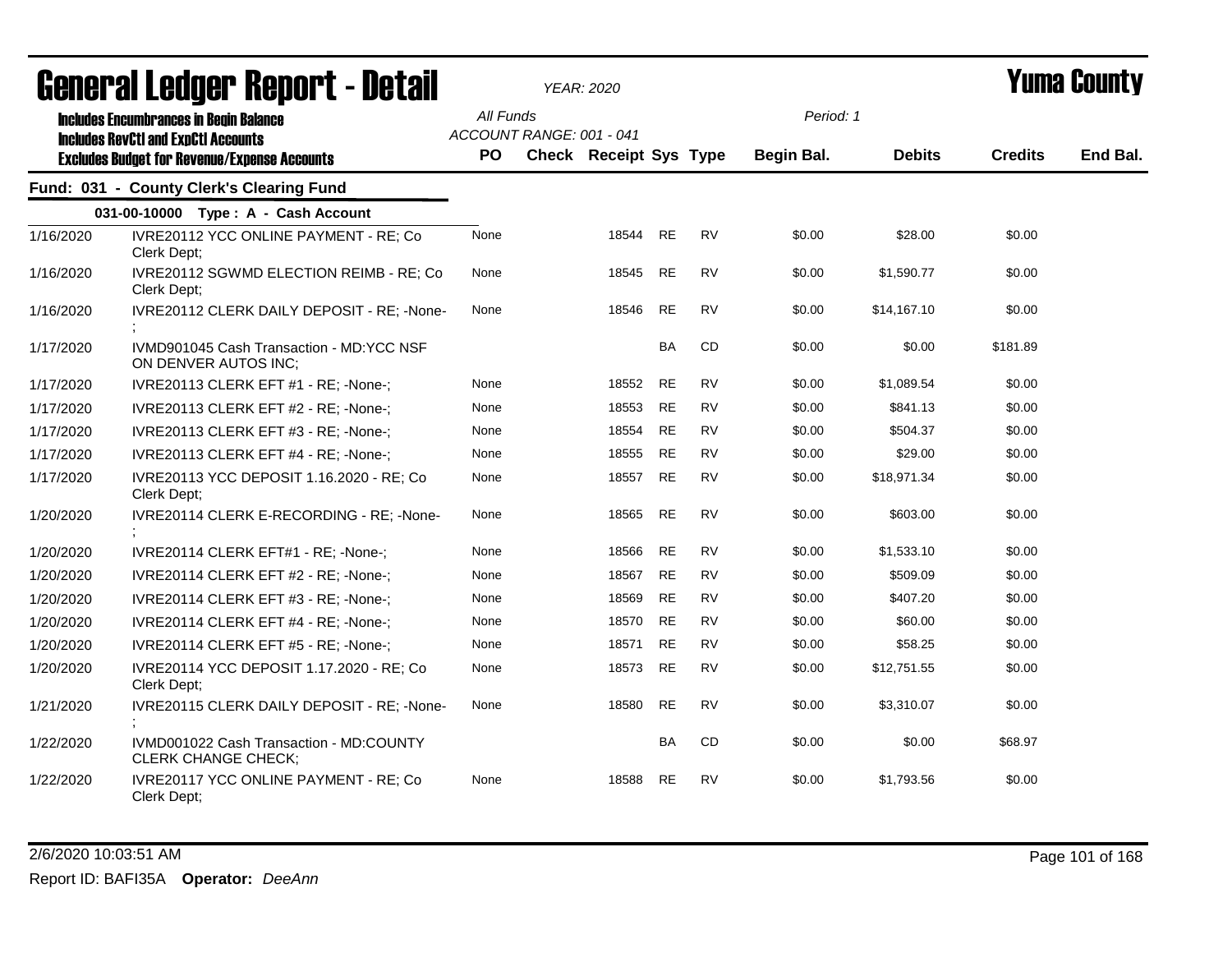|                      | agualai langal. Vahnli - Darah                                        |           |                          | YEAR: 2020                    |           |           |            |               |                | I UIIIA VUUIILY |
|----------------------|-----------------------------------------------------------------------|-----------|--------------------------|-------------------------------|-----------|-----------|------------|---------------|----------------|-----------------|
|                      | <b>Includes Encumbrances in Begin Balance</b>                         | All Funds |                          |                               |           |           | Period: 1  |               |                |                 |
|                      | <b>Includes RevCtI and ExpCtI Accounts</b>                            |           | ACCOUNT RANGE: 001 - 041 |                               |           |           |            |               |                |                 |
|                      | <b>Excludes Budget for Revenue/Expense Accounts</b>                   | PO.       |                          | <b>Check Receipt Sys Type</b> |           |           | Begin Bal. | <b>Debits</b> | <b>Credits</b> | End Bal.        |
|                      | Fund: 031 - County Clerk's Clearing Fund                              |           |                          |                               |           |           |            |               |                |                 |
|                      | 031-00-10000 Type: A - Cash Account                                   |           |                          |                               |           |           |            |               |                |                 |
| 1/22/2020            | IVRE20117 YCC ONLINE PAYMENT - RE; Co<br>Clerk Dept;                  | None      |                          | 18589                         | <b>RE</b> | <b>RV</b> | \$0.00     | \$1,357.78    | \$0.00         |                 |
| 1/22/2020            | IVRE20117 YCC ONLINE PAYMENT - RE; Co<br>Clerk Dept;                  | None      |                          | 18590                         | <b>RE</b> | <b>RV</b> | \$0.00     | \$382.69      | \$0.00         |                 |
| 1/22/2020            | IVRE20117 YCC ONLINE PAYMENT - RE; Co<br>Clerk Dept:                  | None      |                          | 18591                         | <b>RE</b> | <b>RV</b> | \$0.00     | \$120.30      | \$0.00         |                 |
| 1/22/2020            | IVRE20117 CLERK DAILY DEPOSIT - RE: - None-                           | None      |                          | 18593                         | <b>RE</b> | <b>RV</b> | \$0.00     | \$22,921.65   | \$0.00         |                 |
| 1/23/2020            | IVRE20118 CLERK EFT #1 - RE; -None-;                                  | None      |                          | 18604                         | <b>RE</b> | <b>RV</b> | \$0.00     | \$390.86      | \$0.00         |                 |
| 1/23/2020            | IVRE20118 CLERK EFT #2 - RE; -None-;                                  | None      |                          | 18605                         | <b>RE</b> | <b>RV</b> | \$0.00     | \$68.00       | \$0.00         |                 |
| 1/23/2020            | IVRE20118 CLERK EFT #3 - RE; -None-;                                  | None      |                          | 18606                         | <b>RE</b> | <b>RV</b> | \$0.00     | \$42.83       | \$0.00         |                 |
| 1/23/2020            | IVRE20118 CLERK EFT #4 - RE: -None-:                                  | None      |                          | 18607                         | <b>RE</b> | <b>RV</b> | \$0.00     | \$11.37       | \$0.00         |                 |
| 1/23/2020            | IVRE20118 CLERK DAILY DEPOSIT - RE; -None-                            | None      |                          | 18608                         | <b>RE</b> | <b>RV</b> | \$0.00     | \$10,248.10   | \$0.00         |                 |
| 1/24/2020            | IVMD001024 Cash Transaction - MD:COUNTY<br><b>CLERK CHANGE CHECK:</b> |           |                          |                               | BA        | CD        | \$0.00     | \$0.00        | \$158.48       |                 |
| 1/24/2020            | IVMD001025 Cash Transaction - MD:COUNTY<br><b>CLERK CHANGE CHECK:</b> |           |                          |                               | BA        | CD        | \$0.00     | \$0.00        | \$390.36       |                 |
| 1/24/2020            | IVRE20119 CLERK DAILY DEPOSIT - RE; -None-                            | None      |                          | 18625                         | <b>RE</b> | <b>RV</b> | \$0.00     | \$19,575.14   | \$0.00         |                 |
| 1/24/2020            | IVRE20119 CLERK EFT #1 - RE; -None-;                                  | None      |                          | 18626                         | RE        | <b>RV</b> | \$0.00     | \$1,199.47    | \$0.00         |                 |
| 1/24/2020            | IVRE20119 CLERK EFT #2 - RE; -None-;                                  | None      |                          | 18627                         | RE        | <b>RV</b> | \$0.00     | \$670.54      | \$0.00         |                 |
| 1/24/2020            | IVRE20119 CLERK EFT #3 - RE: -None-:                                  | None      |                          | 18628                         | <b>RE</b> | <b>RV</b> | \$0.00     | \$195.77      | \$0.00         |                 |
| 1/24/2020            | IVRE20119 CLERK EFT #4 - RE; -None-;                                  | None      |                          | 18629                         | <b>RE</b> | <b>RV</b> | \$0.00     | \$84.95       | \$0.00         |                 |
| 1/27/2020            | IVRE20120 CLERK E-RECORDING - RE; -None-                              | None      |                          | 18634                         | <b>RE</b> | <b>RV</b> | \$0.00     | \$519.00      | \$0.00         |                 |
| 1/27/2020            | IVRE20120 CLERK EFT #1 - RE; -None-;                                  | None      |                          | 18635                         | <b>RE</b> | <b>RV</b> | \$0.00     | \$1,104.31    | \$0.00         |                 |
| 1/27/2020            | IVRE20120 CLERK EFT #2 - RE; -None-;                                  | None      |                          | 18636                         | <b>RE</b> | <b>RV</b> | \$0.00     | \$988.62      | \$0.00         |                 |
| 1/27/2020            | IVRE20120 CLERK EFT #3 - RE; -None-;                                  | None      |                          | 18637                         | <b>RE</b> | <b>RV</b> | \$0.00     | \$95.77       | \$0.00         |                 |
| 1/27/2020            | IVRE20120 CLERK EFT #4 - RE; -None-;                                  | None      |                          | 18638                         | <b>RE</b> | <b>RV</b> | \$0.00     | \$58.00       | \$0.00         |                 |
| 2/6/2020 10:03:51 AM |                                                                       |           |                          |                               |           |           |            |               |                | Page 102 of 168 |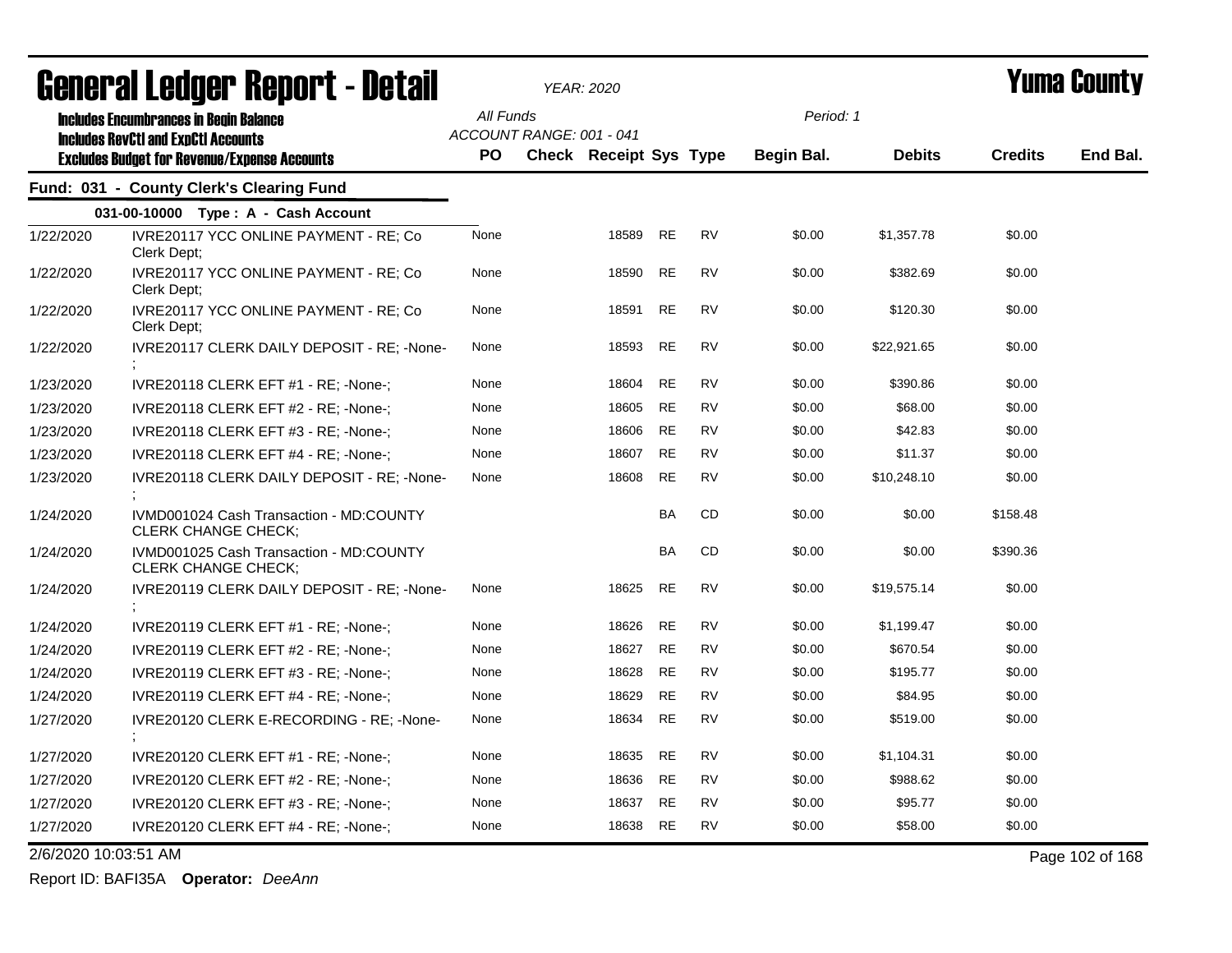| agiigi.gi fanñai. Vahni. ( - nafqii |                                                                                             |           |                          | YEAR: 2020                    |           |           |            |               |                | I UIIIA VUUIILY |
|-------------------------------------|---------------------------------------------------------------------------------------------|-----------|--------------------------|-------------------------------|-----------|-----------|------------|---------------|----------------|-----------------|
|                                     | <b>Includes Encumbrances in Begin Balance</b><br><b>Includes RevCtI and ExpCtI Accounts</b> | All Funds | ACCOUNT RANGE: 001 - 041 |                               |           |           | Period: 1  |               |                |                 |
|                                     | <b>Excludes Budget for Revenue/Expense Accounts</b>                                         | PO.       |                          | <b>Check Receipt Sys Type</b> |           |           | Begin Bal. | <b>Debits</b> | <b>Credits</b> | End Bal.        |
|                                     | Fund: 031 - County Clerk's Clearing Fund                                                    |           |                          |                               |           |           |            |               |                |                 |
|                                     | 031-00-10000 Type: A - Cash Account                                                         |           |                          |                               |           |           |            |               |                |                 |
| 1/27/2020                           | IVRE20120 CLERK EFT #5 - RE; -None-;                                                        | None      |                          | 18640                         | <b>RE</b> | <b>RV</b> | \$0.00     | \$33.30       | \$0.00         |                 |
| 1/27/2020                           | IVRE20120 CLERK DAILY DEPOSIT - RE; -None-                                                  | None      |                          | 18649                         | <b>RE</b> | <b>RV</b> | \$0.00     | \$11,810.13   | \$0.00         |                 |
| 1/27/2020                           | IVRE20120 CLERK NSF REIMB - RE; DENVER<br>AUTOS, INC;                                       | None      |                          | 18650                         | <b>RE</b> | <b>RV</b> | \$0.00     | \$208.64      | \$0.00         |                 |
| 1/27/2020                           | IVRE20120 CLERK REIMBURSEMENT<br>ELECTION - RE; STATE OF COLO/HAXTUN;                       | None      |                          | 18651                         | <b>RE</b> | <b>RV</b> | \$0.00     | \$5,185.00    | \$0.00         |                 |
| 1/28/2020                           | IVMD001027 Cash Transaction - MD:COUNTY<br>CLERK CHANGE CHECK;                              |           |                          |                               | <b>BA</b> | CD        | \$0.00     | \$0.00        | \$1,424.65     |                 |
| 1/28/2020                           | IVRE20121 CLERK EFT #1 - RE; -None-;                                                        | None      |                          | 18653                         | <b>RE</b> | <b>RV</b> | \$0.00     | \$1,407.82    | \$0.00         |                 |
| 1/28/2020                           | IVRE20121 CLERK EFT #2 - RE; -None-;                                                        | None      |                          | 18654                         | <b>RE</b> | <b>RV</b> | \$0.00     | \$487.07      | \$0.00         |                 |
| 1/28/2020                           | IVRE20121 CLERK EFT #3 - RE; -None-;                                                        | None      |                          | 18655                         | <b>RE</b> | <b>RV</b> | \$0.00     | \$393.23      | \$0.00         |                 |
| 1/28/2020                           | IVRE20121 CLERK EFT #4 - RE; -None-;                                                        | None      |                          | 18656                         | <b>RE</b> | RV        | \$0.00     | \$87.00       | \$0.00         |                 |
| 1/28/2020                           | IVRE20121 CLERK DAILY DEPOSIT - RE; -None-                                                  | None      |                          | 18657                         | <b>RE</b> | RV        | \$0.00     | \$7,931.27    | \$0.00         |                 |
| 1/29/2020                           | IVRE20122 CLERK ELEC DEP #1 - RE; -None-;                                                   | None      |                          | 18665                         | <b>RE</b> | <b>RV</b> | \$0.00     | \$1,798.07    | \$0.00         |                 |
| 1/29/2020                           | IVRE20122 CLERK ELEC DEP #2 - RE; -None-;                                                   | None      |                          | 18666                         | <b>RE</b> | <b>RV</b> | \$0.00     | \$455.91      | \$0.00         |                 |
| 1/29/2020                           | IVRE20122 CLERK ELEC DEP #3 - RE; -None-;                                                   | None      |                          | 18667                         | <b>RE</b> | RV        | \$0.00     | \$83.67       | \$0.00         |                 |
| 1/29/2020                           | IVRE20122 CLERK ELEC DEP #4 - RE; -None-;                                                   | None      |                          | 18668                         | <b>RE</b> | <b>RV</b> | \$0.00     | \$62.60       | \$0.00         |                 |
| 1/29/2020                           | IVRE20122 CLERK DAILY DEPOSIT - RE; -None-                                                  | None      |                          | 18669                         | <b>RE</b> | <b>RV</b> | \$0.00     | \$16.038.37   | \$0.00         |                 |
| 1/30/2020                           | IVRE20123 CLERK EFT #1 - RE; -None-;                                                        | None      |                          | 18676                         | <b>RE</b> | <b>RV</b> | \$0.00     | \$2,459.53    | \$0.00         |                 |
| 1/30/2020                           | IVRE20123 CLERK EFT #2 - RE; -None-;                                                        | None      |                          | 18677                         | <b>RE</b> | <b>RV</b> | \$0.00     | \$417.83      | \$0.00         |                 |
| 1/30/2020                           | IVRE20123 CLERK EFT #3 - RE; -None-;                                                        | None      |                          | 18678                         | <b>RE</b> | RV        | \$0.00     | \$272.30      | \$0.00         |                 |
| 1/30/2020                           | IVRE20123 CLERK EFT #4 - RE; -None-;                                                        | None      |                          | 18679                         | <b>RE</b> | <b>RV</b> | \$0.00     | \$67.15       | \$0.00         |                 |
| 1/30/2020                           | IVRE20123 CLERK DAILY DEPOSIT - RE; -None-                                                  | None      |                          | 18680                         | <b>RE</b> | <b>RV</b> | \$0.00     | \$4,962.45    | \$0.00         |                 |
| 1/31/2020                           | IVRE20124 CLERK EFT #1 - RE; -None-;                                                        | None      |                          | 18694                         | <b>RE</b> | <b>RV</b> | \$0.00     | \$701.98      | \$0.00         |                 |
| 1/31/2020                           | IVRE20124 CLERK EFT #2 - RE; -None-;                                                        | None      |                          | 18695                         | <b>RE</b> | <b>RV</b> | \$0.00     | \$627.47      | \$0.00         |                 |

2/6/2020 10:03:51 AM Page 103 of 168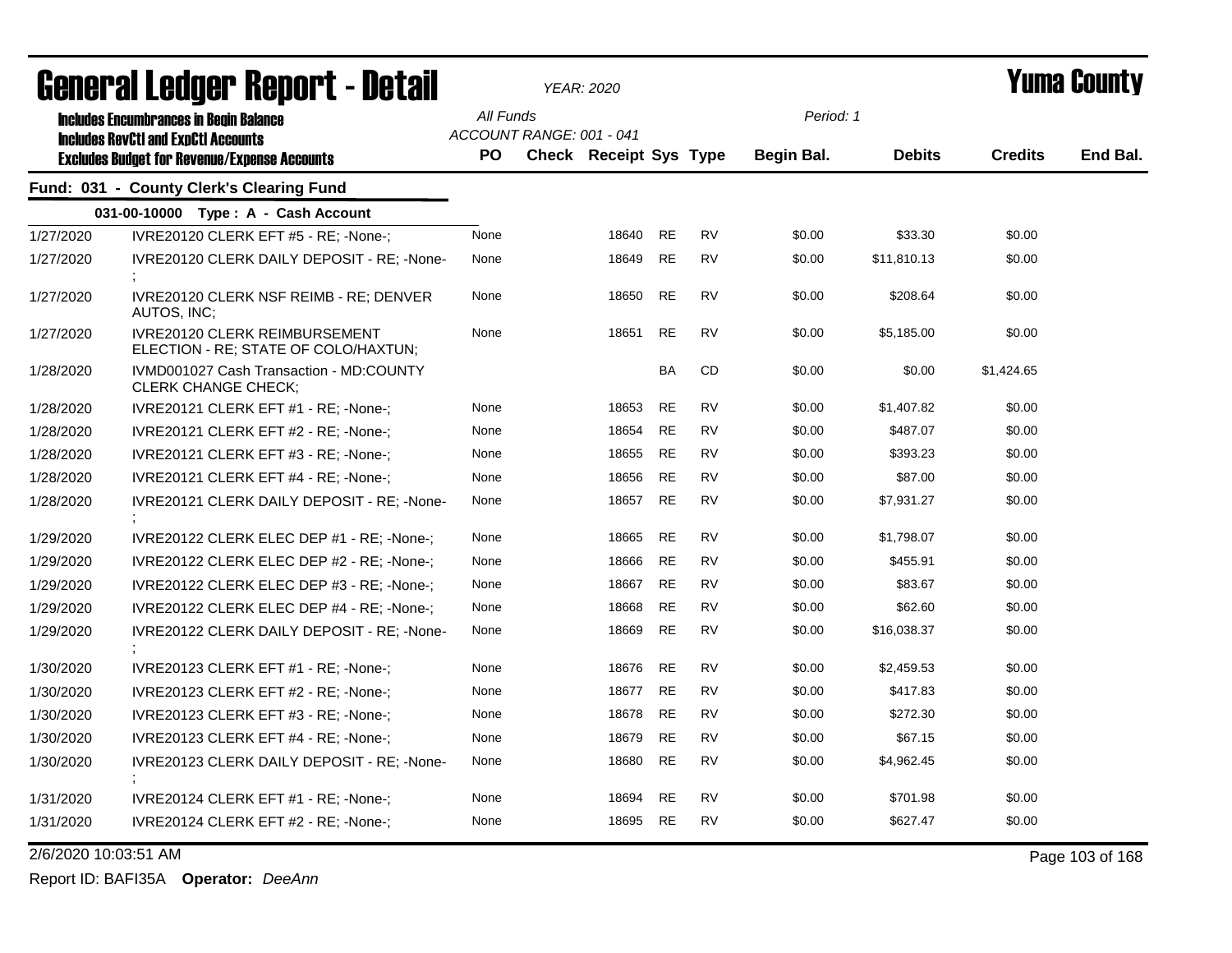|           | General Ledger Report - Detail                      |                                    | <b>YEAR: 2020</b>      |           |           | <b>Yuma County</b> |               |                |              |
|-----------|-----------------------------------------------------|------------------------------------|------------------------|-----------|-----------|--------------------|---------------|----------------|--------------|
|           | <b>Includes Encumbrances in Begin Balance</b>       | All Funds                          |                        |           |           | Period: 1          |               |                |              |
|           | <b>Includes RevCtI and ExpCtI Accounts</b>          | ACCOUNT RANGE: 001 - 041           |                        |           |           |                    |               |                |              |
|           | <b>Excludes Budget for Revenue/Expense Accounts</b> | <b>PO</b>                          | Check Receipt Sys Type |           |           | Begin Bal.         | <b>Debits</b> | <b>Credits</b> | End Bal.     |
|           | Fund: 031 - County Clerk's Clearing Fund            |                                    |                        |           |           |                    |               |                |              |
|           | 031-00-10000 Type: A - Cash Account                 |                                    |                        |           |           |                    |               |                |              |
| 1/31/2020 | IVRE20124 CLERK EFT #3 - RE; -None-;                | None                               | 18696                  | <b>RE</b> | <b>RV</b> | \$0.00             | \$53.65       | \$0.00         |              |
| 1/31/2020 | IVRE20124 CLERK EFT #4 - RE; -None-;                | None                               | 18697                  | <b>RE</b> | <b>RV</b> | \$0.00             | \$13.50       | \$0.00         |              |
| 1/31/2020 | IVRE20124 CLERK EFT #5 - RE; -None-;                | None                               | 18698                  | <b>RE</b> | <b>RV</b> | \$0.00             | \$599.25      | \$0.00         |              |
| 1/31/2020 | IVRE20124 CLEKR EFT #6 - RE; -None-;                | None                               | 18699                  | <b>RE</b> | <b>RV</b> | \$0.00             | \$15.40       | \$0.00         |              |
| 1/31/2020 | IVRE20124 CLERK EFT #7 - RE; -None-;                | None                               | 18700                  | <b>RE</b> | <b>RV</b> | \$0.00             | \$15.50       | \$0.00         |              |
| 1/31/2020 | IVRE20124 CLERK EFT #8 - RE; -None-;                | None                               | 18701                  | <b>RE</b> | <b>RV</b> | \$0.00             | \$251.97      | \$0.00         |              |
| 1/31/2020 | IVRE20124 CLERK EFT #9 - RE; -None-;                | None                               | 18702                  | <b>RE</b> | <b>RV</b> | \$0.00             | \$514.67      | \$0.00         |              |
| 1/31/2020 | IVRE20124 CLERK DAILY DEPOSIT - RE; -None-          | None                               | 18703                  | <b>RE</b> | <b>RV</b> | \$0.00             | \$28,846.83   | \$0.00         |              |
|           | $\overline{\phantom{a}}$                            | <b>Total For: Cash Account</b>     |                        |           |           | \$354,885.37       | \$442,792.36  | \$421,268.05   | \$376,409.68 |
|           | 031-00-20000<br>Type : L - Accounts Payable         |                                    |                        |           |           |                    |               |                |              |
| 1/1/2020  | Beginning Balance;                                  |                                    |                        |           |           | \$0.00             | \$0.00        | \$0.00         |              |
|           |                                                     | <b>Total For: Accounts Payable</b> |                        |           |           | \$0.00             | \$0.00        | \$0.00         | \$0.00       |
|           | 031-00-20010 Type: L - Revenue Control              |                                    |                        |           |           |                    |               |                |              |
| 1/1/2020  | Beginning Balance;                                  |                                    |                        |           |           | \$0.00             | \$0.00        | \$0.00         |              |
| 1/2/2020  | IVRE2011 - Auto post transaction;                   |                                    |                        | BA        | <b>CP</b> | \$0.00             | \$0.00        | \$38,250.83    |              |
| 1/2/2020  | IVTR001001 - Auto post transaction;                 |                                    |                        | BA        | CP        | \$0.00             | \$0.00        | \$3,369.39     |              |
| 1/3/2020  | IVRE2012 - Auto post transaction;                   |                                    |                        | BA        | <b>CP</b> | \$0.00             | \$0.00        | \$22,828.64    |              |
| 1/6/2020  | IVRE2013 - Auto post transaction;                   |                                    |                        | BA        | <b>CP</b> | \$0.00             | \$0.00        | \$12,356.54    |              |
| 1/6/2020  | IVTR001004 - Auto post transaction;                 |                                    |                        | BA        | <b>CP</b> | \$0.00             | \$8,291.35    | \$0.00         |              |
| 1/7/2020  | IVRE2015 - Auto post transaction;                   |                                    |                        | BA        | <b>CP</b> | \$0.00             | \$0.00        | \$28,476.70    |              |
| 1/8/2020  | IVRE2016 - Auto post transaction;                   |                                    |                        | BA        | <b>CP</b> | \$0.00             | \$0.00        | \$30,601.30    |              |
| 1/9/2020  | IVRE2017 - Auto post transaction;                   |                                    |                        | BA        | <b>CP</b> | \$0.00             | \$0.00        | \$13,797.05    |              |
| 1/10/2020 | IVRE2018 - Auto post transaction;                   |                                    |                        | BA        | <b>CP</b> | \$0.00             | \$0.00        | \$23,861.40    |              |
| 1/13/2020 | IVRE2019 - Auto post transaction;                   |                                    |                        | BA        | <b>CP</b> | \$0.00             | \$0.00        | \$17,057.08    |              |
| 1/14/2020 | IVRE20110 - Auto post transaction;                  |                                    |                        | BA        | <b>CP</b> | \$0.00             | \$0.00        | \$21,870.37    |              |

2/6/2020 10:03:51 AM Page 104 of 168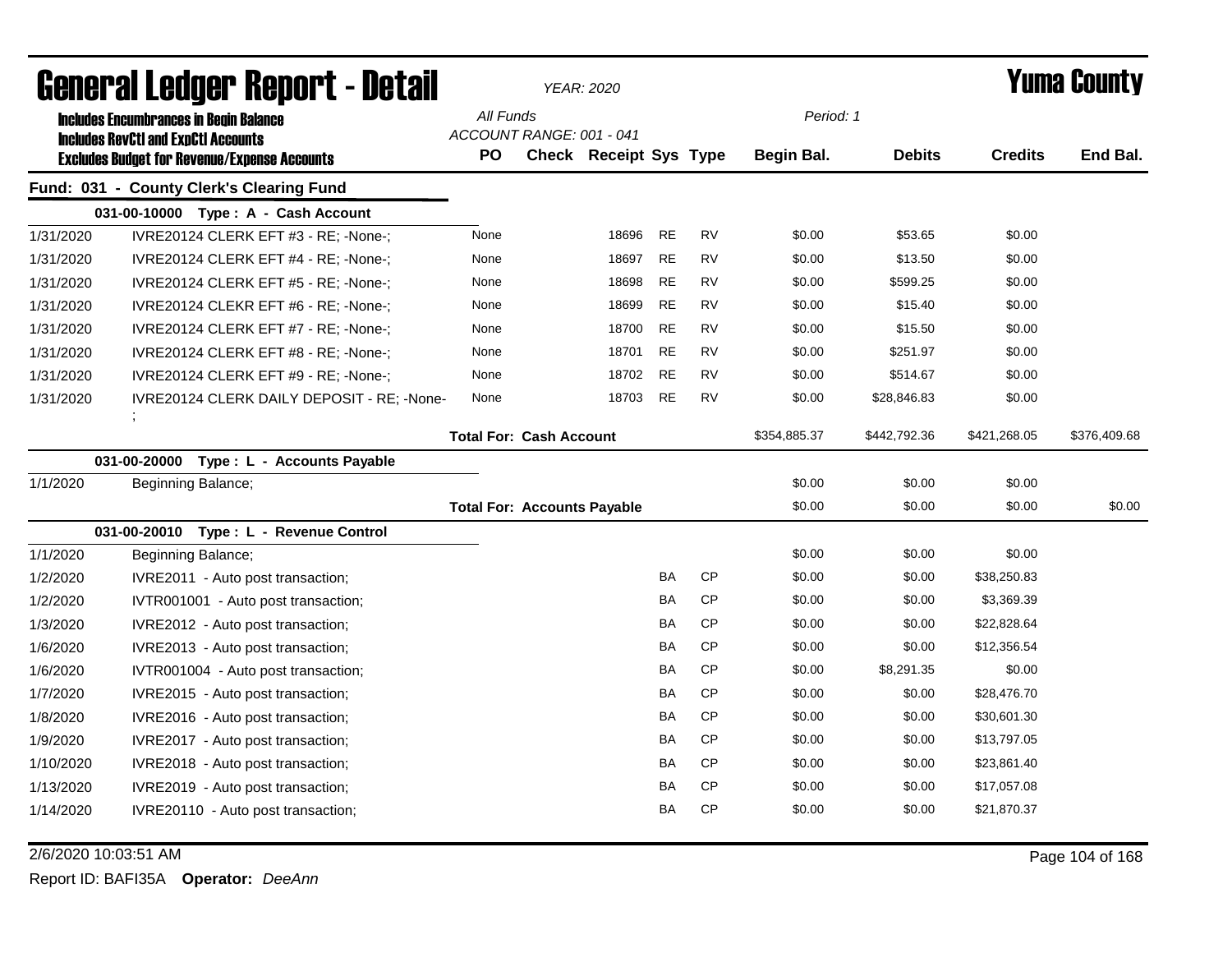| General Ledger Report - Detail |                                                     |           |                                   | YEAR: 2020                    |           |           |                   |               |                | Yuma County    |  |
|--------------------------------|-----------------------------------------------------|-----------|-----------------------------------|-------------------------------|-----------|-----------|-------------------|---------------|----------------|----------------|--|
|                                | <b>Includes Encumbrances in Begin Balance</b>       | All Funds |                                   |                               |           |           | Period: 1         |               |                |                |  |
|                                | <b>Includes RevCtI and ExpCtI Accounts</b>          |           | ACCOUNT RANGE: 001 - 041          |                               |           |           |                   |               |                |                |  |
|                                | <b>Excludes Budget for Revenue/Expense Accounts</b> | PO        |                                   | <b>Check Receipt Sys Type</b> |           |           | <b>Begin Bal.</b> | <b>Debits</b> | <b>Credits</b> | End Bal.       |  |
|                                | Fund: 031 - County Clerk's Clearing Fund            |           |                                   |                               |           |           |                   |               |                |                |  |
|                                | 031-00-20010 Type: L - Revenue Control              |           |                                   |                               |           |           |                   |               |                |                |  |
| 1/15/2020                      | IVRE20111 - Auto post transaction;                  |           |                                   |                               | <b>BA</b> | CP        | \$0.00            | \$0.00        | \$23,263.25    |                |  |
| 1/16/2020                      | IVRE20112 - Auto post transaction;                  |           |                                   |                               | BA        | <b>CP</b> | \$0.00            | \$0.00        | \$18,761.90    |                |  |
| 1/17/2020                      | IVMD901045 - Auto post transaction;                 |           |                                   |                               | BA        | <b>CP</b> | \$0.00            | \$181.89      | \$0.00         |                |  |
| 1/17/2020                      | IVRE20113 - Auto post transaction;                  |           |                                   |                               | BA        | <b>CP</b> | \$0.00            | \$0.00        | \$21,435.38    |                |  |
| 1/20/2020                      | IVRE20114 - Auto post transaction;                  |           |                                   |                               | <b>BA</b> | <b>CP</b> | \$0.00            | \$0.00        | \$15,922.19    |                |  |
| 1/21/2020                      | IVRE20115 - Auto post transaction;                  |           |                                   |                               | <b>BA</b> | <b>CP</b> | \$0.00            | \$0.00        | \$3,310.07     |                |  |
| 1/22/2020                      | IVRE20117 - Auto post transaction;                  |           |                                   |                               | <b>BA</b> | <b>CP</b> | \$0.00            | \$0.00        | \$26,575.98    |                |  |
| 1/23/2020                      | IVRE20118 - Auto post transaction;                  |           |                                   |                               | BA        | <b>CP</b> | \$0.00            | \$0.00        | \$10,761.16    |                |  |
| 1/24/2020                      | IVRE20119 - Auto post transaction;                  |           |                                   |                               | <b>BA</b> | <b>CP</b> | \$0.00            | \$0.00        | \$21,725.87    |                |  |
| 1/27/2020                      | IVRE20120 - Auto post transaction;                  |           |                                   |                               | <b>BA</b> | <b>CP</b> | \$0.00            | \$0.00        | \$20,002.77    |                |  |
| 1/28/2020                      | IVRE20121 - Auto post transaction;                  |           |                                   |                               | <b>BA</b> | <b>CP</b> | \$0.00            | \$0.00        | \$10,306.39    |                |  |
| 1/29/2020                      | IVRE20122 - Auto post transaction;                  |           |                                   |                               | BA        | <b>CP</b> | \$0.00            | \$0.00        | \$18,438.62    |                |  |
| 1/30/2020                      | IVRE20123 - Auto post transaction;                  |           |                                   |                               | BA        | <b>CP</b> | \$0.00            | \$0.00        | \$8,179.26     |                |  |
| 1/31/2020                      | IVRE20124 - Auto post transaction;                  |           |                                   |                               | BA        | <b>CP</b> | \$0.00            | \$0.00        | \$31,640.22    |                |  |
|                                |                                                     |           | <b>Total For: Revenue Control</b> |                               |           |           | \$0.00            | \$8,473.24    | \$442,792.36   | (\$434,319.12) |  |
|                                | 031-00-20020 Type: L - Expense Control              |           |                                   |                               |           |           |                   |               |                |                |  |
| 1/1/2020                       | Beginning Balance;                                  |           |                                   |                               |           |           | \$0.00            | \$0.00        | \$0.00         |                |  |
| 1/2/2020                       | IVMD001002 - Auto post transaction;                 |           |                                   |                               | <b>BA</b> | <b>CP</b> | \$0.00            | \$261.43      | \$0.00         |                |  |
| 1/2/2020                       | IVMD001003 - Auto post transaction;                 |           |                                   |                               | <b>BA</b> | <b>CP</b> | \$0.00            | \$4.36        | \$0.00         |                |  |
| 1/3/2020                       | IVMD001004 - Auto post transaction;                 |           |                                   |                               | <b>BA</b> | <b>CP</b> | \$0.00            | \$10.00       | \$0.00         |                |  |
| 1/3/2020                       | IVMD001006 - Auto post transaction;                 |           |                                   |                               | BA        | <b>CP</b> | \$0.00            | \$405,557.22  | \$0.00         |                |  |
| 1/9/2020                       | IVMD001009 - Auto post transaction;                 |           |                                   |                               | BA        | <b>CP</b> | \$0.00            | \$233.77      | \$0.00         |                |  |
| 1/9/2020                       | IVMD001010 - Auto post transaction;                 |           |                                   |                               | BA        | <b>CP</b> | \$0.00            | \$532.00      | \$0.00         |                |  |
| 1/10/2020                      | IVMD001012 - Auto post transaction;                 |           |                                   |                               | BA        | <b>CP</b> | \$0.00            | \$287.64      | \$0.00         |                |  |
| 1/10/2020                      | IVMD001013 - Auto post transaction;                 |           |                                   |                               | BA        | <b>CP</b> | \$0.00            | \$50.00       | \$0.00         |                |  |
| 1/15/2020                      | IVMD001015 - Auto post transaction;                 |           |                                   |                               | BA        | <b>CP</b> | \$0.00            | \$446.54      | \$0.00         |                |  |
|                                |                                                     |           |                                   |                               |           |           |                   |               |                |                |  |

2/6/2020 10:03:51 AM Page 105 of 168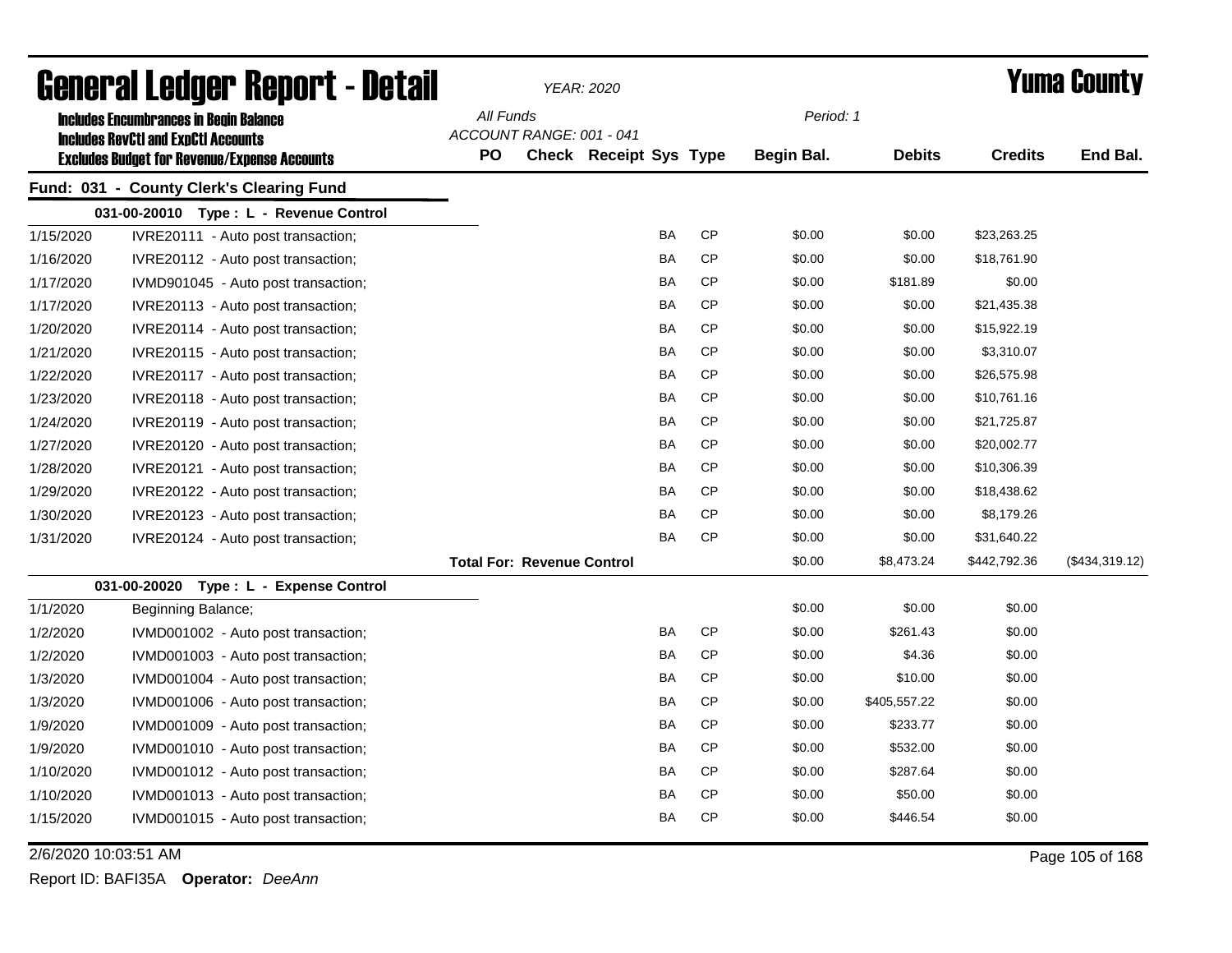| General Ledger Report - Detail |                                                                                             |                                                                     |                                       | <b>YEAR: 2020</b>             |           |           |                |               |                | <b>Yuma County</b> |  |
|--------------------------------|---------------------------------------------------------------------------------------------|---------------------------------------------------------------------|---------------------------------------|-------------------------------|-----------|-----------|----------------|---------------|----------------|--------------------|--|
|                                | <b>Includes Encumbrances in Begin Balance</b><br><b>Includes RevCtI and ExpCtI Accounts</b> |                                                                     | All Funds<br>ACCOUNT RANGE: 001 - 041 |                               |           |           | Period: 1      |               |                |                    |  |
|                                |                                                                                             | <b>Excludes Budget for Revenue/Expense Accounts</b>                 | <b>PO</b>                             | <b>Check Receipt Sys Type</b> |           |           | Begin Bal.     | <b>Debits</b> | <b>Credits</b> | End Bal.           |  |
|                                |                                                                                             | Fund: 031 - County Clerk's Clearing Fund                            |                                       |                               |           |           |                |               |                |                    |  |
|                                |                                                                                             | 031-00-20020 Type: L - Expense Control                              |                                       |                               |           |           |                |               |                |                    |  |
| 1/22/2020                      |                                                                                             | IVMD001022 - Auto post transaction;                                 |                                       |                               | <b>BA</b> | <b>CP</b> | \$0.00         | \$68.97       | \$0.00         |                    |  |
| 1/24/2020                      |                                                                                             | IVMD001024 - Auto post transaction;                                 |                                       |                               | <b>BA</b> | <b>CP</b> | \$0.00         | \$158.48      | \$0.00         |                    |  |
| 1/24/2020                      |                                                                                             | IVMD001025 - Auto post transaction;                                 |                                       |                               | <b>BA</b> | <b>CP</b> | \$0.00         | \$390.36      | \$0.00         |                    |  |
| 1/28/2020                      |                                                                                             | IVMD001027 - Auto post transaction;                                 |                                       |                               | <b>BA</b> | <b>CP</b> | \$0.00         | \$1,424.65    | \$0.00         |                    |  |
|                                |                                                                                             |                                                                     | <b>Total For: Expense Control</b>     |                               |           |           | \$0.00         | \$409,425.42  | \$0.00         | \$409,425.42       |  |
|                                |                                                                                             | 031-00-20100 Type: L - Fund Balance                                 |                                       |                               |           |           |                |               |                |                    |  |
| 1/1/2020                       |                                                                                             | <b>Beginning Balance;</b>                                           |                                       |                               |           |           | (\$351,515.98) | \$0.00        | \$0.00         |                    |  |
|                                |                                                                                             |                                                                     | <b>Total For: Fund Balance</b>        |                               |           |           | (\$351,515.98) | \$0.00        | \$0.00         | (\$351,515.98)     |  |
|                                |                                                                                             | 031-00-20110 Type: L - Clerk MV Fee                                 |                                       |                               |           |           |                |               |                |                    |  |
| 1/1/2020                       |                                                                                             | Beginning Balance;                                                  |                                       |                               |           |           | (\$3,369.39)   | \$0.00        | \$0.00         |                    |  |
| 1/2/2020                       | Transaction:                                                                                | IVTR001001 - Transfers and Corrections                              |                                       |                               | <b>BA</b> | <b>TR</b> | \$0.00         | \$3,369.39    | \$0.00         |                    |  |
|                                |                                                                                             |                                                                     | <b>Total For: Clerk MV Fee</b>        |                               |           |           | (\$3,369.39)   | \$3,369.39    | \$0.00         | \$0.00             |  |
|                                |                                                                                             | 031-00-32100 Type: R - Transfers In                                 |                                       |                               |           |           |                |               |                |                    |  |
| 1/1/2020                       |                                                                                             | Beginning Balance;                                                  |                                       |                               |           |           | \$0.00         | \$0.00        | \$0.00         |                    |  |
|                                |                                                                                             |                                                                     | <b>Total For: Transfers In</b>        |                               |           |           | \$0.00         | \$0.00        | \$0.00         | \$0.00             |  |
|                                |                                                                                             | 031-00-35000 Type: R - Fees Collected                               |                                       |                               |           |           |                |               |                |                    |  |
| 1/1/2020                       |                                                                                             | Beginning Balance;                                                  |                                       |                               |           |           | \$0.00         | \$0.00        | \$0.00         |                    |  |
| 1/2/2020                       |                                                                                             | <b>IVRE2011 YC-REIMB FOR RECORDING FEES -</b><br>RE; Co Clerk Dept; | None                                  | 18431                         | <b>RE</b> | <b>RV</b> | \$0.00         | \$0.00        | \$338.00       |                    |  |
| 1/2/2020                       |                                                                                             | IVRE2011 CLERK DAILY DEPOSIT - RE; -None-;                          | None                                  | 18432                         | <b>RE</b> | <b>RV</b> | \$0.00         | \$0.00        | \$31,718.15    |                    |  |
| 1/3/2020                       |                                                                                             | IVRE2012 CLERK ELEC DEP #1 - RE; -None-;                            | None                                  | 18435                         | <b>RE</b> | <b>RV</b> | \$0.00         | \$0.00        | \$1,335.90     |                    |  |
| 1/3/2020                       |                                                                                             | IVRE2012 CLERK ELEC DEP #2 - RE; -None-;                            | None                                  | 18436                         | <b>RE</b> | <b>RV</b> | \$0.00         | \$0.00        | \$1,208.97     |                    |  |
| 1/3/2020                       |                                                                                             | IVRE2012 CLERK ELEC DEP #3 - RE; -None-;                            | None                                  | 18437                         | <b>RE</b> | <b>RV</b> | \$0.00         | \$0.00        | \$1,011.97     |                    |  |
| 1/3/2020                       |                                                                                             | IVRE2012 CLERK ELEC DEP #4 - RE; -None-;                            | None                                  | 18438                         | <b>RE</b> | <b>RV</b> | \$0.00         | \$0.00        | \$144.00       |                    |  |
| 1/3/2020                       |                                                                                             | IVRE2012 CLERK ELEC DEP #5 - RE; -None-;                            | None                                  | 18439                         | <b>RE</b> | <b>RV</b> | \$0.00         | \$0.00        | \$1.50         |                    |  |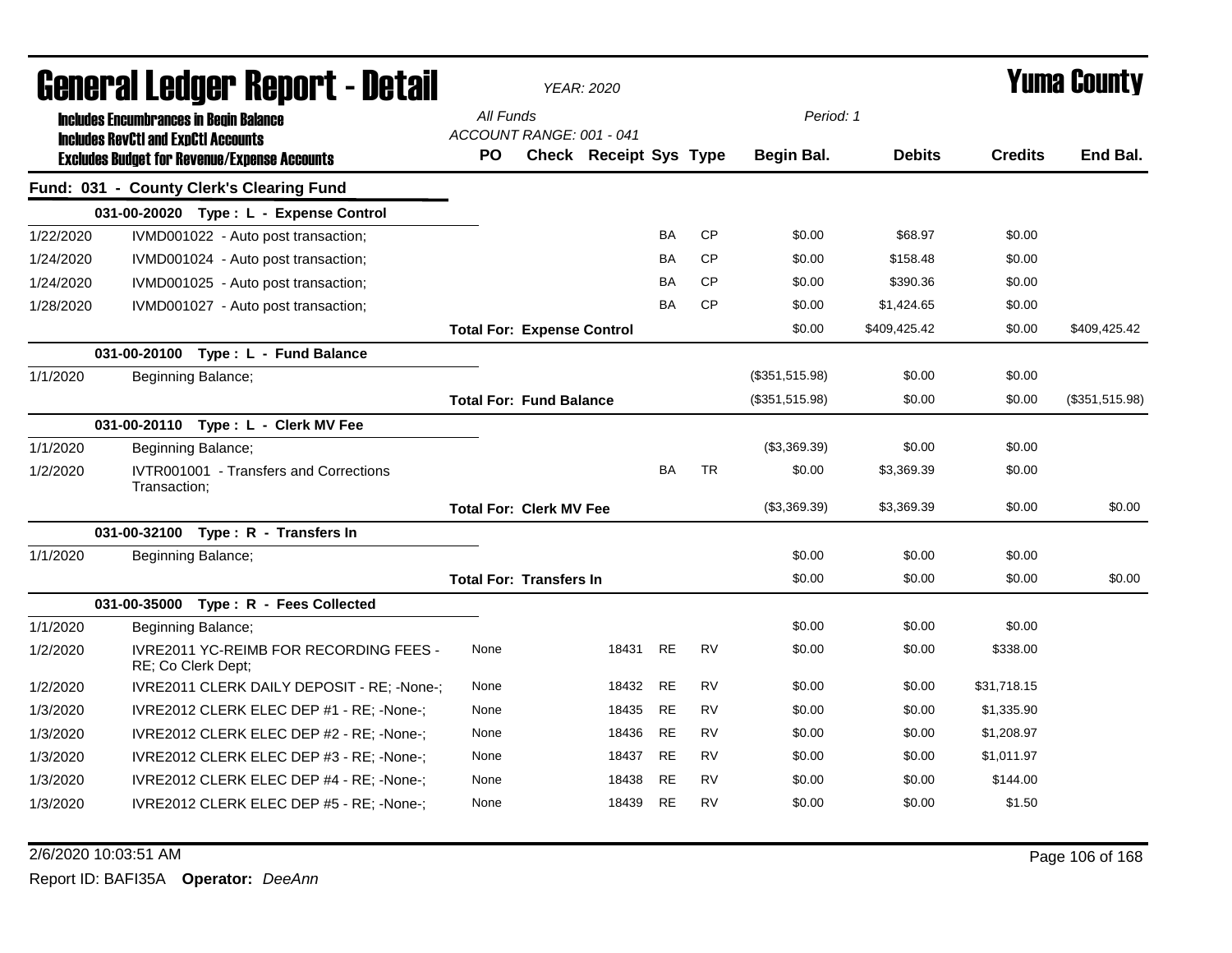| agiigi.gi fanñai. Ughni. ( - nafqii |                                                                                             |                  |                          | <b>YEAR: 2020</b>             |           |           |                   |               |                | I UIIIA VUUIILY |
|-------------------------------------|---------------------------------------------------------------------------------------------|------------------|--------------------------|-------------------------------|-----------|-----------|-------------------|---------------|----------------|-----------------|
|                                     | <b>Includes Encumbrances in Begin Balance</b><br><b>Includes RevCtI and ExpCtI Accounts</b> | All Funds<br>PO. | ACCOUNT RANGE: 001 - 041 |                               |           |           | Period: 1         |               | <b>Credits</b> |                 |
|                                     | <b>Excludes Budget for Revenue/Expense Accounts</b>                                         |                  |                          | <b>Check Receipt Sys Type</b> |           |           | <b>Begin Bal.</b> | <b>Debits</b> |                | End Bal.        |
|                                     | Fund: 031 - County Clerk's Clearing Fund                                                    |                  |                          |                               |           |           |                   |               |                |                 |
|                                     | 031-00-35000 Type: R - Fees Collected                                                       |                  |                          |                               |           |           |                   |               |                |                 |
| 1/3/2020                            | IVRE2012 YCC DEPOSIT 1.2.2020 - RE; Co<br>Clerk Dept:                                       | None             |                          | 18440                         | <b>RE</b> | <b>RV</b> | \$0.00            | \$0.00        | \$19,126.30    |                 |
| 1/6/2020                            | IVTR001004 - Transfers and Corrections<br>Transaction;                                      |                  |                          |                               | <b>BA</b> | <b>TR</b> | \$0.00            | \$8,291.35    | \$0.00         |                 |
| 1/6/2020                            | IVRE2013 CLERK E-RECORDING - RE; -None-;                                                    | None             |                          | 18446                         | <b>RE</b> | <b>RV</b> | \$0.00            | \$0.00        | \$403.00       |                 |
| 1/6/2020                            | IVRE2013 CLERK ELEC DEP #1 - RE; -None-;                                                    | None             |                          | 18447                         | <b>RE</b> | <b>RV</b> | \$0.00            | \$0.00        | \$2,355.64     |                 |
| 1/6/2020                            | IVRE2013 CLERK ELEC DEP #2 - RE; -None-;                                                    | None             |                          | 18448                         | <b>RE</b> | RV        | \$0.00            | \$0.00        | \$1,163.82     |                 |
| 1/6/2020                            | IVRE2013 CLERK ELEC DEP #3 - RE; -None-;                                                    | None             |                          | 18449                         | <b>RE</b> | <b>RV</b> | \$0.00            | \$0.00        | \$162.96       |                 |
| 1/6/2020                            | IVRE2013 CLERK ELEC DEP #4 - RE; -None-;                                                    | None             |                          | 18450                         | <b>RE</b> | <b>RV</b> | \$0.00            | \$0.00        | \$57.50        |                 |
| 1/6/2020                            | IVRE2013 CLERK ELEC DEP #5 - RE; -None-;                                                    | None             |                          | 18451                         | <b>RE</b> | <b>RV</b> | \$0.00            | \$0.00        | \$15.30        |                 |
| 1/6/2020                            | IVRE2013 YCC DEPOSIT 1.3.2020 - RE; Co<br>Clerk Dept;                                       | None             |                          | 18452                         | <b>RE</b> | <b>RV</b> | \$0.00            | \$0.00        | \$8,198.32     |                 |
| 1/7/2020                            | IVRE2015 YCC ONLINE PAYMENT - RE; Co<br>Clerk Dept;                                         | None             |                          | 18456                         | <b>RE</b> | <b>RV</b> | \$0.00            | \$0.00        | \$5,805.14     |                 |
| 1/7/2020                            | IVRE2015 YCC ONLINE PAYMENT - RE; Co<br>Clerk Dept;                                         | None             |                          | 18457                         | <b>RE</b> | <b>RV</b> | \$0.00            | \$0.00        | \$801.08       |                 |
| 1/7/2020                            | IVRE2015 YCC ONLINE PAYMENT - RE; Co<br>Clerk Dept:                                         | None             |                          | 18458                         | <b>RE</b> | <b>RV</b> | \$0.00            | \$0.00        | \$524.12       |                 |
| 1/7/2020                            | IVRE2015 YCC ONLINE PAYMENT - RE; Co<br>Clerk Dept;                                         | None             |                          | 18459                         | <b>RE</b> | <b>RV</b> | \$0.00            | \$0.00        | \$70.00        |                 |
| 1/7/2020                            | IVRE2015 CLERK DAILY DEPOSIT - RE; -None-;                                                  | None             |                          | 18471                         | <b>RE</b> | <b>RV</b> | \$0.00            | \$0.00        | \$16,631.06    |                 |
| 1/8/2020                            | IVRE2016 CLERK ELEC DEP #1 - RE; -None-;                                                    | None             |                          | 18477                         | <b>RE</b> | <b>RV</b> | \$0.00            | \$0.00        | \$1,751.37     |                 |
| 1/8/2020                            | IVRE2016 CLERK ELEC DEP #2 - RE; -None-;                                                    | None             |                          | 18478                         | RE        | RV        | \$0.00            | \$0.00        | \$1,658.80     |                 |
| 1/8/2020                            | IVRE2016 CLERK ELEC DEP #3 - RE; -None-;                                                    | None             |                          | 18479                         | <b>RE</b> | RV        | \$0.00            | \$0.00        | \$174.77       |                 |
| 1/8/2020                            | IVRE2016 CLERK ELEC DEP #4 - RE; -None-;                                                    | None             |                          | 18480                         | <b>RE</b> | <b>RV</b> | \$0.00            | \$0.00        | \$2.25         |                 |
| 1/8/2020                            | IVRE2016 YCC DEPOSIT 1.7.2020 - RE; Co<br>Clerk Dept;                                       | None             |                          | 18482                         | <b>RE</b> | RV        | \$0.00            | \$0.00        | \$27,014.11    |                 |
| 1/9/2020                            | IVRE2017 YCC ONLINE PAYMENT - RE; Co<br>Clerk Dept;                                         | None             |                          | 18491                         | RE        | RV        | \$0.00            | \$0.00        | \$1,781.84     |                 |

2/6/2020 10:03:51 AM Page 107 of 168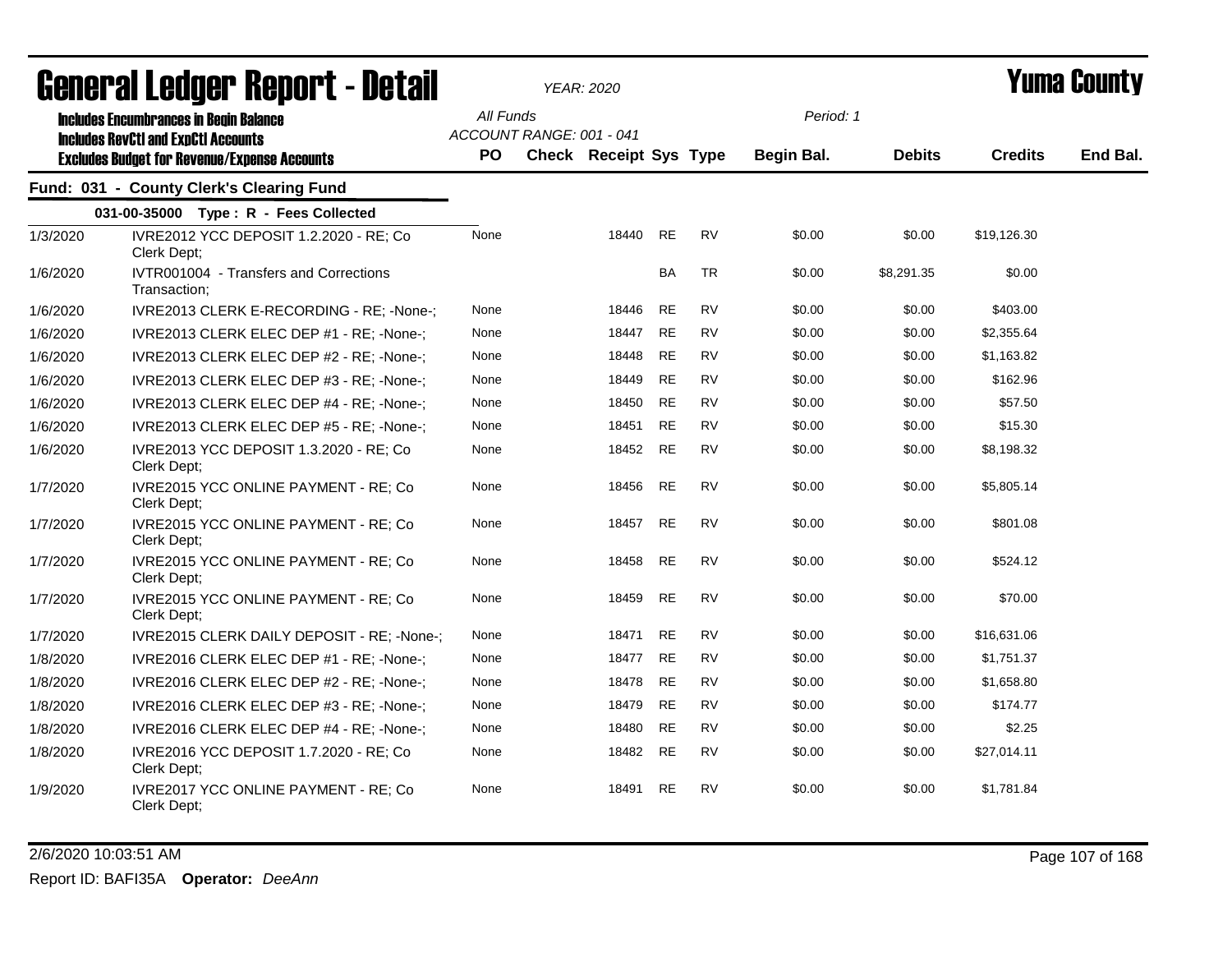| agiigi (gi fanàri, vehni. 1 - natsii |                                                                                                                                                    |                  | YEAR: 2020                                                |           |           | I UIIIA VUUIILY                |               |                |          |
|--------------------------------------|----------------------------------------------------------------------------------------------------------------------------------------------------|------------------|-----------------------------------------------------------|-----------|-----------|--------------------------------|---------------|----------------|----------|
|                                      | <b>Includes Encumbrances in Begin Balance</b><br><b>Includes RevCtI and ExpCtI Accounts</b><br><b>Excludes Budget for Revenue/Expense Accounts</b> | All Funds<br>PO. | ACCOUNT RANGE: 001 - 041<br><b>Check Receipt Sys Type</b> |           |           | Period: 1<br><b>Begin Bal.</b> | <b>Debits</b> | <b>Credits</b> | End Bal. |
|                                      | Fund: 031 - County Clerk's Clearing Fund                                                                                                           |                  |                                                           |           |           |                                |               |                |          |
|                                      | 031-00-35000 Type: R - Fees Collected                                                                                                              |                  |                                                           |           |           |                                |               |                |          |
| 1/9/2020                             | IVRE2017 YCC ONLINE PAYMENT - RE; Co<br>Clerk Dept;                                                                                                | None             | 18492                                                     | <b>RE</b> | <b>RV</b> | \$0.00                         | \$0.00        | \$468.98       |          |
| 1/9/2020                             | IVRE2017 YCC ONLINE PAYMENT - RE; Co<br>Clerk Dept;                                                                                                | None             | 18493                                                     | <b>RE</b> | <b>RV</b> | \$0.00                         | \$0.00        | \$33.30        |          |
| 1/9/2020                             | IVRE2017 YCC ONLINE PAYMENT - RE; Co<br>Clerk Dept;                                                                                                | None             | 18494                                                     | <b>RE</b> | <b>RV</b> | \$0.00                         | \$0.00        | \$7.20         |          |
| 1/9/2020                             | IVRE2017 CLERK DAILY DEPOSIT - RE; -None-;                                                                                                         | None             | 18495                                                     | <b>RE</b> | <b>RV</b> | \$0.00                         | \$0.00        | \$11,505.73    |          |
| 1/10/2020                            | IVRE2018 CLERK ELEC DEP #1 - RE; -None-;                                                                                                           | None             | 18498                                                     | <b>RE</b> | <b>RV</b> | \$0.00                         | \$0.00        | \$312.64       |          |
| 1/10/2020                            | IVRE2018 CLERK ELEC DEP #2 - RE; -None-;                                                                                                           | None             | 18499                                                     | <b>RE</b> | <b>RV</b> | \$0.00                         | \$0.00        | \$289.91       |          |
| 1/10/2020                            | IVRE2018 CLERK ELEC DEP #3 - RE; -None-;                                                                                                           | None             | 18500                                                     | <b>RE</b> | <b>RV</b> | \$0.00                         | \$0.00        | \$220.53       |          |
| 1/10/2020                            | IVRE2018 CLERK ELEC DEP #4 - RE; -None-;                                                                                                           | None             | 18501                                                     | <b>RE</b> | <b>RV</b> | \$0.00                         | \$0.00        | \$57.00        |          |
| 1/10/2020                            | IVRE2018 YCC DEPOSIT 1.9.2020 - RE; Co<br>Clerk Dept;                                                                                              | None             | 18502                                                     | <b>RE</b> | <b>RV</b> | \$0.00                         | \$0.00        | \$22,981.32    |          |
| 1/13/2020                            | IVRE2019 YCC E-RECORDING - RE; Co Clerk<br>Dept;                                                                                                   | None             | 18506                                                     | <b>RE</b> | <b>RV</b> | \$0.00                         | \$0.00        | \$691.00       |          |
| 1/13/2020                            | IVRE2019 YCC IRS PAYMENT - RE; Co Clerk<br>Dept;                                                                                                   | None             | 18507                                                     | <b>RE</b> | <b>RV</b> | \$0.00                         | \$0.00        | \$8.00         |          |
| 1/13/2020                            | IVRE2019 YCC ONLINE PAYMENT - RE; Co<br>Clerk Dept;                                                                                                | None             | 18508                                                     | <b>RE</b> | <b>RV</b> | \$0.00                         | \$0.00        | \$1,214.33     |          |
| 1/13/2020                            | IVRE2019 YCC ONLINE PAYMENT - RE; Co<br>Clerk Dept;                                                                                                | None             | 18509                                                     | <b>RE</b> | <b>RV</b> | \$0.00                         | \$0.00        | \$480.09       |          |
| 1/13/2020                            | IVRE2019 YCC ONLINE PAYMENT - RE; Co<br>Clerk Dept:                                                                                                | None             | 18510                                                     | <b>RE</b> | <b>RV</b> | \$0.00                         | \$0.00        | \$16.50        |          |
| 1/13/2020                            | IVRE2019 CLERK DAILY DEPOSIT - RE; -None-;                                                                                                         | None             | 18511                                                     | RE        | RV        | \$0.00                         | \$0.00        | \$14,647.16    |          |
| 1/14/2020                            | IVRE20110 CLERK ELEC DEP #2 - RE; -None-;                                                                                                          | None             | 18522                                                     | <b>RE</b> | RV        | \$0.00                         | \$0.00        | \$273.24       |          |
| 1/14/2020                            | IVRE20110 CLERK ELEC DEP #3 - RE; Co Clerk<br>Dept;                                                                                                | None             | 18523                                                     | <b>RE</b> | RV        | \$0.00                         | \$0.00        | \$78.97        |          |
| 1/14/2020                            | IVRE20110 CLERK ELEC DEP #4 - RE; -None-;                                                                                                          | None             | 18524                                                     | RE        | <b>RV</b> | \$0.00                         | \$0.00        | \$40.00        |          |
| 1/14/2020                            | IVRE20110 YCC DEPOSIT 1.13.2020 - RE; Co<br>Clerk Dept;                                                                                            | None             | 18527                                                     | <b>RE</b> | <b>RV</b> | \$0.00                         | \$0.00        | \$20,017.43    |          |

2/6/2020 10:03:51 AM Page 108 of 168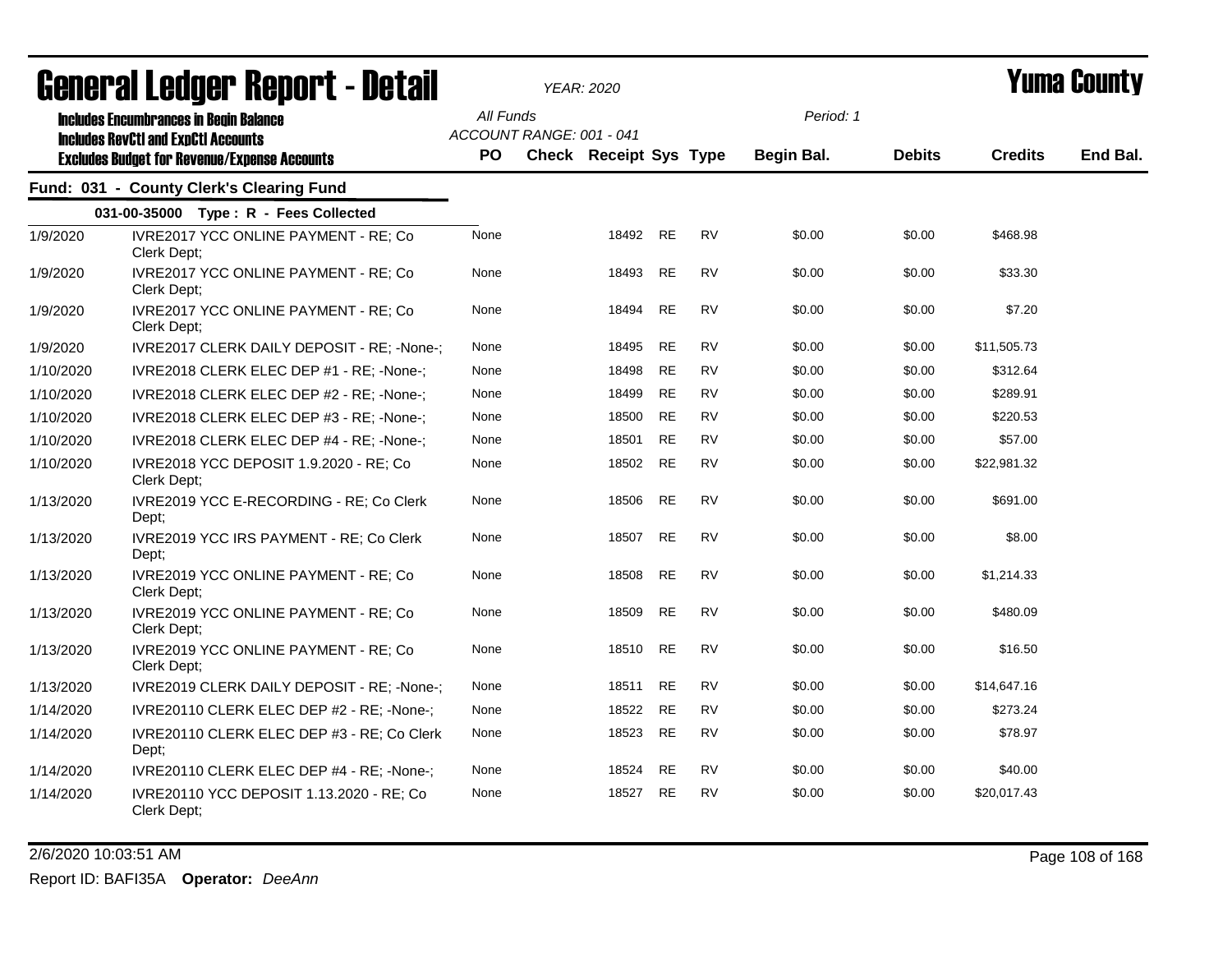| agnal (gi fanàn. dehol. f - nergii |                                                                                                                                                    |                        |                          | YEAR: 2020                    |           | I UMA VVUNLY |                         |               |                |          |
|------------------------------------|----------------------------------------------------------------------------------------------------------------------------------------------------|------------------------|--------------------------|-------------------------------|-----------|--------------|-------------------------|---------------|----------------|----------|
|                                    | <b>Includes Encumbrances in Begin Balance</b><br><b>Includes RevCtI and ExpCtI Accounts</b><br><b>Excludes Budget for Revenue/Expense Accounts</b> | All Funds<br><b>PO</b> | ACCOUNT RANGE: 001 - 041 | <b>Check Receipt Sys Type</b> |           |              | Period: 1<br>Begin Bal. | <b>Debits</b> | <b>Credits</b> | End Bal. |
|                                    | Fund: 031 - County Clerk's Clearing Fund                                                                                                           |                        |                          |                               |           |              |                         |               |                |          |
|                                    | 031-00-35000 Type: R - Fees Collected                                                                                                              |                        |                          |                               |           |              |                         |               |                |          |
| 1/14/2020                          | IVRE20110 CLERK ELEC DEP #1 - RE; -None-;                                                                                                          | None                   |                          | 18530                         | <b>RE</b> | RV           | \$0.00                  | \$0.00        | \$1,460.73     |          |
| 1/15/2020                          | IVRE20111 YCC ONLINE PAYMENT - RE; Co<br>Clerk Dept;                                                                                               | None                   |                          | 18533                         | <b>RE</b> | RV           | \$0.00                  | \$0.00        | \$354.28       |          |
| 1/15/2020                          | IVRE20111 YCC ONLINE PAYMENT - RE; Co<br>Clerk Dept;                                                                                               | None                   |                          | 18534                         | <b>RE</b> | <b>RV</b>    | \$0.00                  | \$0.00        | \$207.84       |          |
| 1/15/2020                          | IVRE20111 YCC ONLINE PAYMENT - RE; Co<br>Clerk Dept;                                                                                               | None                   |                          | 18535                         | <b>RE</b> | <b>RV</b>    | \$0.00                  | \$0.00        | \$29.04        |          |
| 1/15/2020                          | IVRE20111 YCC DEPOSIT 1.14.2020 - RE; Co<br>Clerk Dept;                                                                                            | None                   |                          | 18536                         | <b>RE</b> | <b>RV</b>    | \$0.00                  | \$0.00        | \$22,672.09    |          |
| 1/16/2020                          | IVRE20112 YCC ONLINE PAYMENT - RE; Co<br>Clerk Dept;                                                                                               | None                   |                          | 18540                         | <b>RE</b> | <b>RV</b>    | \$0.00                  | \$0.00        | \$2,253.14     |          |
| 1/16/2020                          | IVRE20112 YCC ONLINE PAYMENT - RE; Co<br>Clerk Dept;                                                                                               | None                   |                          | 18541                         | <b>RE</b> | <b>RV</b>    | \$0.00                  | \$0.00        | \$403.56       |          |
| 1/16/2020                          | IVRE20112 YCC ONLINE PAYMENT - RE; Co<br>Clerk Dept;                                                                                               | None                   |                          | 18542                         | <b>RE</b> | <b>RV</b>    | \$0.00                  | \$0.00        | \$318.83       |          |
| 1/16/2020                          | IVRE20112 YCC ONLINE PAYMENT - RE; Co<br>Clerk Dept:                                                                                               | None                   |                          | 18543                         | <b>RE</b> | <b>RV</b>    | \$0.00                  | \$0.00        | \$0.50         |          |
| 1/16/2020                          | IVRE20112 YCC ONLINE PAYMENT - RE; Co<br>Clerk Dept;                                                                                               | None                   |                          | 18544                         | <b>RE</b> | <b>RV</b>    | \$0.00                  | \$0.00        | \$28.00        |          |
| 1/16/2020                          | IVRE20112 CLERK DAILY DEPOSIT - RE; -None-                                                                                                         | None                   |                          | 18546                         | <b>RE</b> | <b>RV</b>    | \$0.00                  | \$0.00        | \$14.167.10    |          |
| 1/17/2020                          | IVMD901045 - MD:YCC NSF ON DENVER<br><b>AUTOS INC;</b>                                                                                             |                        |                          |                               | <b>BA</b> | MD           | \$0.00                  | \$181.89      | \$0.00         |          |
| 1/17/2020                          | IVRE20113 CLERK EFT #1 - RE; -None-;                                                                                                               | None                   |                          | 18552                         | <b>RE</b> | <b>RV</b>    | \$0.00                  | \$0.00        | \$1,089.54     |          |
| 1/17/2020                          | IVRE20113 CLERK EFT #2 - RE; -None-;                                                                                                               | None                   |                          | 18553                         | <b>RE</b> | <b>RV</b>    | \$0.00                  | \$0.00        | \$841.13       |          |
| 1/17/2020                          | IVRE20113 CLERK EFT #3 - RE; -None-;                                                                                                               | None                   |                          | 18554                         | <b>RE</b> | <b>RV</b>    | \$0.00                  | \$0.00        | \$504.37       |          |
| 1/17/2020                          | IVRE20113 CLERK EFT #4 - RE; -None-;                                                                                                               | None                   |                          | 18555                         | <b>RE</b> | <b>RV</b>    | \$0.00                  | \$0.00        | \$29.00        |          |
| 1/17/2020                          | IVRE20113 YCC DEPOSIT 1.16.2020 - RE; Co<br>Clerk Dept;                                                                                            | None                   |                          | 18557                         | <b>RE</b> | <b>RV</b>    | \$0.00                  | \$0.00        | \$18,971.34    |          |
| 1/20/2020                          | IVRE20114 CLERK E-RECORDING - RE; -None-                                                                                                           | None                   |                          | 18565                         | RE        | <b>RV</b>    | \$0.00                  | \$0.00        | \$603.00       |          |

2/6/2020 10:03:51 AM Page 109 of 168 Report ID: BAFI35A **Operator:** *DeeAnn*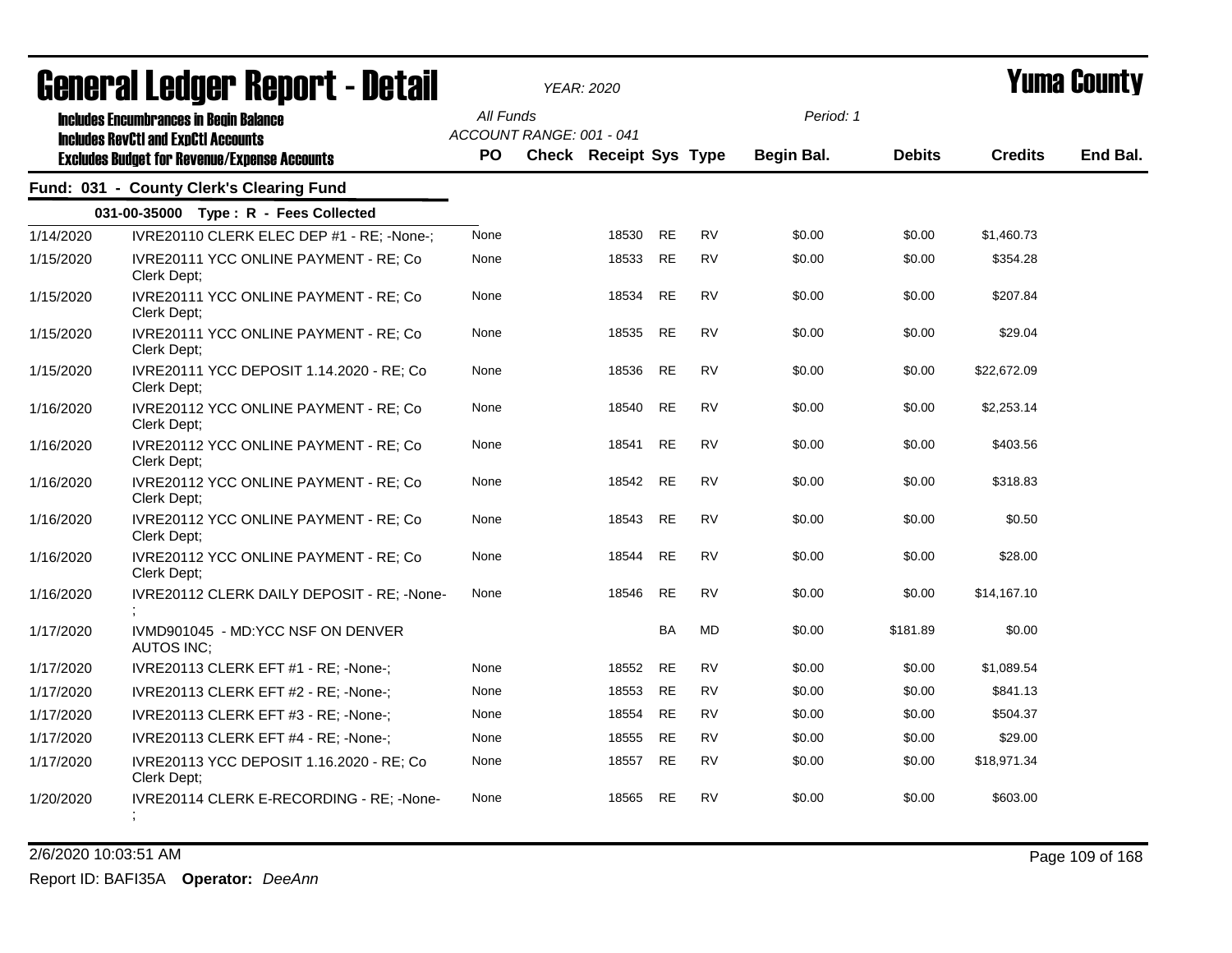| agiigi.gi fanñai. uanni.c - natsii |                                                                                             |           |                          | YEAR: 2020                    |           |           |                   |               |                | T UIIIA GUUIILY |  |
|------------------------------------|---------------------------------------------------------------------------------------------|-----------|--------------------------|-------------------------------|-----------|-----------|-------------------|---------------|----------------|-----------------|--|
|                                    | <b>Includes Encumbrances in Begin Balance</b><br><b>Includes RevCtI and ExpCtI Accounts</b> | All Funds | ACCOUNT RANGE: 001 - 041 |                               |           |           | Period: 1         |               |                |                 |  |
|                                    | <b>Excludes Budget for Revenue/Expense Accounts</b>                                         | <b>PO</b> |                          | <b>Check Receipt Sys Type</b> |           |           | <b>Begin Bal.</b> | <b>Debits</b> | <b>Credits</b> | End Bal.        |  |
|                                    | Fund: 031 - County Clerk's Clearing Fund                                                    |           |                          |                               |           |           |                   |               |                |                 |  |
|                                    | 031-00-35000 Type: R - Fees Collected                                                       |           |                          |                               |           |           |                   |               |                |                 |  |
| 1/20/2020                          | IVRE20114 CLERK EFT#1 - RE: -None-:                                                         | None      |                          | 18566                         | <b>RE</b> | <b>RV</b> | \$0.00            | \$0.00        | \$1,533.10     |                 |  |
| 1/20/2020                          | IVRE20114 CLERK EFT #2 - RE; -None-;                                                        | None      |                          | 18567                         | <b>RE</b> | <b>RV</b> | \$0.00            | \$0.00        | \$509.09       |                 |  |
| 1/20/2020                          | IVRE20114 CLERK EFT #3 - RE; -None-;                                                        | None      |                          | 18569                         | <b>RE</b> | <b>RV</b> | \$0.00            | \$0.00        | \$407.20       |                 |  |
| 1/20/2020                          | IVRE20114 CLERK EFT #4 - RE: -None-:                                                        | None      |                          | 18570                         | <b>RE</b> | <b>RV</b> | \$0.00            | \$0.00        | \$60.00        |                 |  |
| 1/20/2020                          | IVRE20114 CLERK EFT #5 - RE; -None-;                                                        | None      |                          | 18571                         | <b>RE</b> | <b>RV</b> | \$0.00            | \$0.00        | \$58.25        |                 |  |
| 1/20/2020                          | IVRE20114 YCC DEPOSIT 1.17.2020 - RE; Co<br>Clerk Dept;                                     | None      |                          | 18573                         | RE        | <b>RV</b> | \$0.00            | \$0.00        | \$12,751.55    |                 |  |
| 1/21/2020                          | IVRE20115 CLERK DAILY DEPOSIT - RE: -None-                                                  | None      |                          | 18580                         | RE        | <b>RV</b> | \$0.00            | \$0.00        | \$3,310.07     |                 |  |
| 1/22/2020                          | IVRE20117 YCC ONLINE PAYMENT - RE; Co<br>Clerk Dept:                                        | None      |                          | 18588                         | <b>RE</b> | <b>RV</b> | \$0.00            | \$0.00        | \$1,793.56     |                 |  |
| 1/22/2020                          | IVRE20117 YCC ONLINE PAYMENT - RE; Co<br>Clerk Dept:                                        | None      |                          | 18589                         | <b>RE</b> | <b>RV</b> | \$0.00            | \$0.00        | \$1,357.78     |                 |  |
| 1/22/2020                          | IVRE20117 YCC ONLINE PAYMENT - RE; Co<br>Clerk Dept:                                        | None      |                          | 18590                         | <b>RE</b> | <b>RV</b> | \$0.00            | \$0.00        | \$382.69       |                 |  |
| 1/22/2020                          | IVRE20117 YCC ONLINE PAYMENT - RE; Co<br>Clerk Dept:                                        | None      |                          | 18591                         | <b>RE</b> | <b>RV</b> | \$0.00            | \$0.00        | \$120.30       |                 |  |
| 1/22/2020                          | IVRE20117 CLERK DAILY DEPOSIT - RE; -None-                                                  | None      |                          | 18593                         | <b>RE</b> | <b>RV</b> | \$0.00            | \$0.00        | \$22,921.65    |                 |  |
| 1/23/2020                          | IVRE20118 CLERK EFT #1 - RE; -None-;                                                        | None      |                          | 18604                         | <b>RE</b> | <b>RV</b> | \$0.00            | \$0.00        | \$390.86       |                 |  |
| 1/23/2020                          | IVRE20118 CLERK EFT #2 - RE; -None-;                                                        | None      |                          | 18605                         | <b>RE</b> | <b>RV</b> | \$0.00            | \$0.00        | \$68.00        |                 |  |
| 1/23/2020                          | IVRE20118 CLERK EFT #3 - RE; -None-;                                                        | None      |                          | 18606                         | RE        | <b>RV</b> | \$0.00            | \$0.00        | \$42.83        |                 |  |
| 1/23/2020                          | IVRE20118 CLERK EFT #4 - RE; -None-;                                                        | None      |                          | 18607                         | RE        | <b>RV</b> | \$0.00            | \$0.00        | \$11.37        |                 |  |
| 1/23/2020                          | IVRE20118 CLERK DAILY DEPOSIT - RE; -None-                                                  | None      |                          | 18608                         | RE        | <b>RV</b> | \$0.00            | \$0.00        | \$10,248.10    |                 |  |
| 1/24/2020                          | IVRE20119 CLERK DAILY DEPOSIT - RE; -None-                                                  | None      |                          | 18625                         | <b>RE</b> | <b>RV</b> | \$0.00            | \$0.00        | \$19,575.14    |                 |  |
| 1/24/2020                          | IVRE20119 CLERK EFT #1 - RE; -None-;                                                        | None      |                          | 18626                         | <b>RE</b> | <b>RV</b> | \$0.00            | \$0.00        | \$1,199.47     |                 |  |
| 1/24/2020                          | IVRE20119 CLERK EFT #2 - RE; -None-;                                                        | None      |                          | 18627                         | <b>RE</b> | <b>RV</b> | \$0.00            | \$0.00        | \$670.54       |                 |  |
| 1/24/2020                          | IVRE20119 CLERK EFT #3 - RE; -None-;                                                        | None      |                          | 18628                         | RE        | RV        | \$0.00            | \$0.00        | \$195.77       |                 |  |
| 2/6/2020 10:03:51 AM               |                                                                                             |           |                          |                               |           |           |                   |               |                | Page 110 of 168 |  |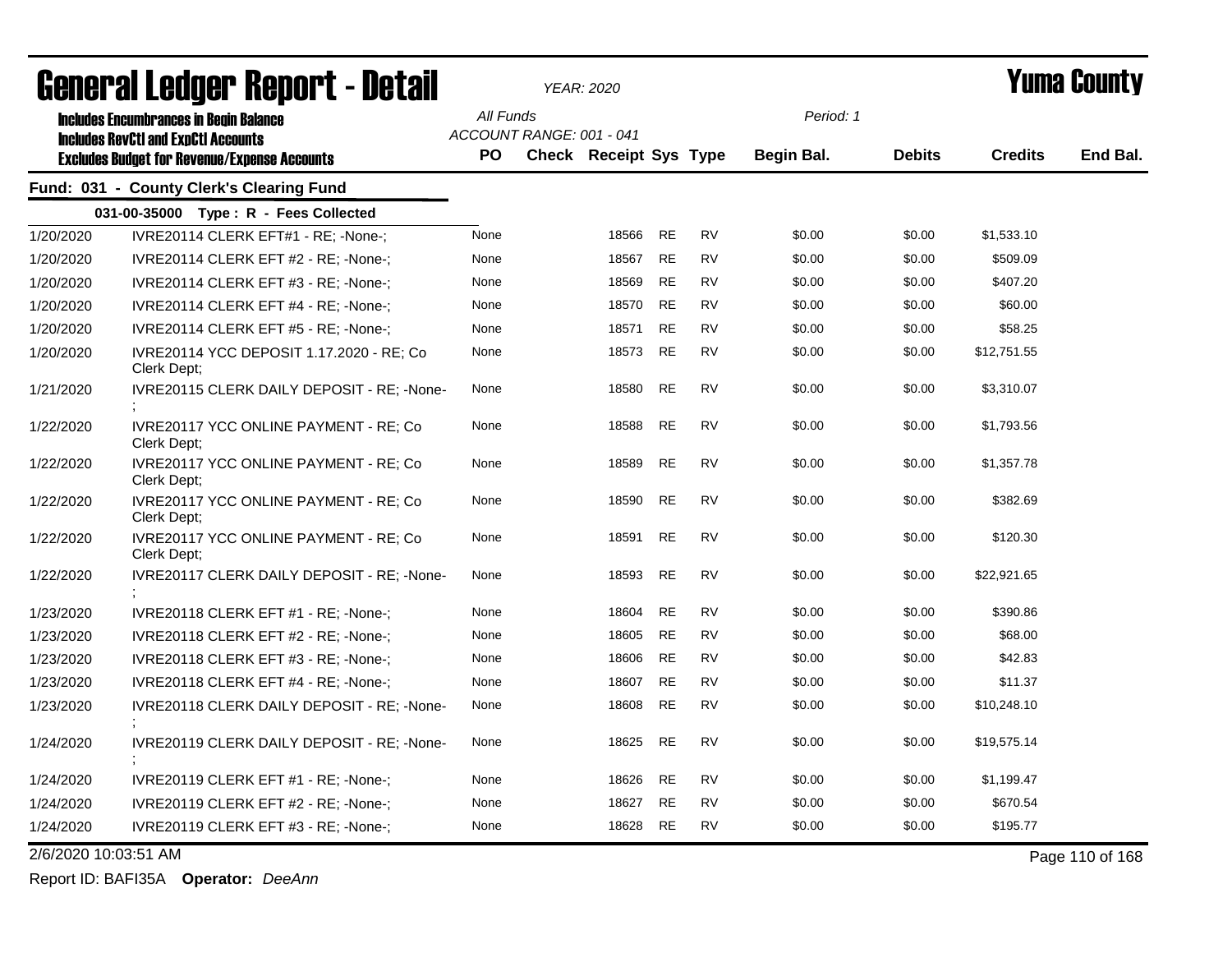| <u>agiigi.si fanñai. Kanni. ( - nafsh</u> |                                                                                                                                                    |      |                                       | YEAR: 2020             |           |           |            | Tunia Gounty  |                |          |
|-------------------------------------------|----------------------------------------------------------------------------------------------------------------------------------------------------|------|---------------------------------------|------------------------|-----------|-----------|------------|---------------|----------------|----------|
|                                           | <b>Includes Encumbrances in Begin Balance</b><br><b>Includes RevCtI and ExpCtI Accounts</b><br><b>Excludes Budget for Revenue/Expense Accounts</b> |      | All Funds<br>ACCOUNT RANGE: 001 - 041 |                        |           |           | Period: 1  |               |                |          |
|                                           |                                                                                                                                                    | PO   |                                       | Check Receipt Sys Type |           |           | Begin Bal. | <b>Debits</b> | <b>Credits</b> | End Bal. |
|                                           | Fund: 031 - County Clerk's Clearing Fund                                                                                                           |      |                                       |                        |           |           |            |               |                |          |
|                                           | 031-00-35000 Type: R - Fees Collected                                                                                                              |      |                                       |                        |           |           |            |               |                |          |
| 1/24/2020                                 | IVRE20119 CLERK EFT #4 - RE; -None-;                                                                                                               | None |                                       | 18629                  | <b>RE</b> | <b>RV</b> | \$0.00     | \$0.00        | \$84.95        |          |
| 1/27/2020                                 | IVRE20120 CLERK E-RECORDING - RE; -None-                                                                                                           | None |                                       | 18634                  | <b>RE</b> | <b>RV</b> | \$0.00     | \$0.00        | \$519.00       |          |
| 1/27/2020                                 | IVRE20120 CLERK EFT #1 - RE; -None-;                                                                                                               | None |                                       | 18635                  | <b>RE</b> | <b>RV</b> | \$0.00     | \$0.00        | \$1,104.31     |          |
| 1/27/2020                                 | IVRE20120 CLERK EFT #2 - RE; -None-;                                                                                                               | None |                                       | 18636                  | RE        | <b>RV</b> | \$0.00     | \$0.00        | \$988.62       |          |
| 1/27/2020                                 | IVRE20120 CLERK EFT #3 - RE; -None-;                                                                                                               | None |                                       | 18637                  | <b>RE</b> | <b>RV</b> | \$0.00     | \$0.00        | \$95.77        |          |
| 1/27/2020                                 | IVRE20120 CLERK EFT #4 - RE; -None-;                                                                                                               | None |                                       | 18638                  | <b>RE</b> | <b>RV</b> | \$0.00     | \$0.00        | \$58.00        |          |
| 1/27/2020                                 | IVRE20120 CLERK EFT #5 - RE; -None-;                                                                                                               | None |                                       | 18640                  | <b>RE</b> | <b>RV</b> | \$0.00     | \$0.00        | \$33.30        |          |
| 1/27/2020                                 | IVRE20120 CLERK DAILY DEPOSIT - RE; -None-                                                                                                         | None |                                       | 18649                  | <b>RE</b> | <b>RV</b> | \$0.00     | \$0.00        | \$11,810.13    |          |
| 1/27/2020                                 | IVRE20120 CLERK NSF REIMB - RE; DENVER<br>AUTOS, INC;                                                                                              | None |                                       | 18650                  | <b>RE</b> | <b>RV</b> | \$0.00     | \$0.00        | \$208.64       |          |
| 1/28/2020                                 | IVRE20121 CLERK EFT #1 - RE; -None-;                                                                                                               | None |                                       | 18653                  | <b>RE</b> | <b>RV</b> | \$0.00     | \$0.00        | \$1,407.82     |          |
| 1/28/2020                                 | IVRE20121 CLERK EFT #2 - RE; -None-;                                                                                                               | None |                                       | 18654                  | <b>RE</b> | <b>RV</b> | \$0.00     | \$0.00        | \$487.07       |          |
| 1/28/2020                                 | IVRE20121 CLERK EFT #3 - RE; -None-;                                                                                                               | None |                                       | 18655                  | <b>RE</b> | <b>RV</b> | \$0.00     | \$0.00        | \$393.23       |          |
| 1/28/2020                                 | IVRE20121 CLERK EFT #4 - RE; -None-;                                                                                                               | None |                                       | 18656                  | <b>RE</b> | <b>RV</b> | \$0.00     | \$0.00        | \$87.00        |          |
| 1/28/2020                                 | IVRE20121 CLERK DAILY DEPOSIT - RE; -None-                                                                                                         | None |                                       | 18657                  | <b>RE</b> | <b>RV</b> | \$0.00     | \$0.00        | \$7,931.27     |          |
| 1/29/2020                                 | IVRE20122 CLERK ELEC DEP #1 - RE; -None-;                                                                                                          | None |                                       | 18665                  | RE        | <b>RV</b> | \$0.00     | \$0.00        | \$1,798.07     |          |
| 1/29/2020                                 | IVRE20122 CLERK ELEC DEP #2 - RE; -None-;                                                                                                          | None |                                       | 18666                  | <b>RE</b> | <b>RV</b> | \$0.00     | \$0.00        | \$455.91       |          |
| 1/29/2020                                 | IVRE20122 CLERK ELEC DEP #3 - RE; -None-;                                                                                                          | None |                                       | 18667                  | <b>RE</b> | <b>RV</b> | \$0.00     | \$0.00        | \$83.67        |          |
| 1/29/2020                                 | IVRE20122 CLERK ELEC DEP #4 - RE; -None-;                                                                                                          | None |                                       | 18668                  | <b>RE</b> | <b>RV</b> | \$0.00     | \$0.00        | \$62.60        |          |
| 1/29/2020                                 | IVRE20122 CLERK DAILY DEPOSIT - RE; -None-                                                                                                         | None |                                       | 18669                  | <b>RE</b> | <b>RV</b> | \$0.00     | \$0.00        | \$16,038.37    |          |
| 1/30/2020                                 | IVRE20123 CLERK EFT #1 - RE; -None-;                                                                                                               | None |                                       | 18676                  | <b>RE</b> | <b>RV</b> | \$0.00     | \$0.00        | \$2,459.53     |          |
| 1/30/2020                                 | IVRE20123 CLERK EFT #2 - RE; -None-;                                                                                                               | None |                                       | 18677                  | <b>RE</b> | <b>RV</b> | \$0.00     | \$0.00        | \$417.83       |          |
| 1/30/2020                                 | IVRE20123 CLERK EFT #3 - RE; -None-;                                                                                                               | None |                                       | 18678                  | RE        | <b>RV</b> | \$0.00     | \$0.00        | \$272.30       |          |
| 1/30/2020                                 | IVRE20123 CLERK EFT #4 - RE; -None-;                                                                                                               | None |                                       | 18679                  | RE        | <b>RV</b> | \$0.00     | \$0.00        | \$67.15        |          |

2/6/2020 10:03:51 AM Page 111 of 168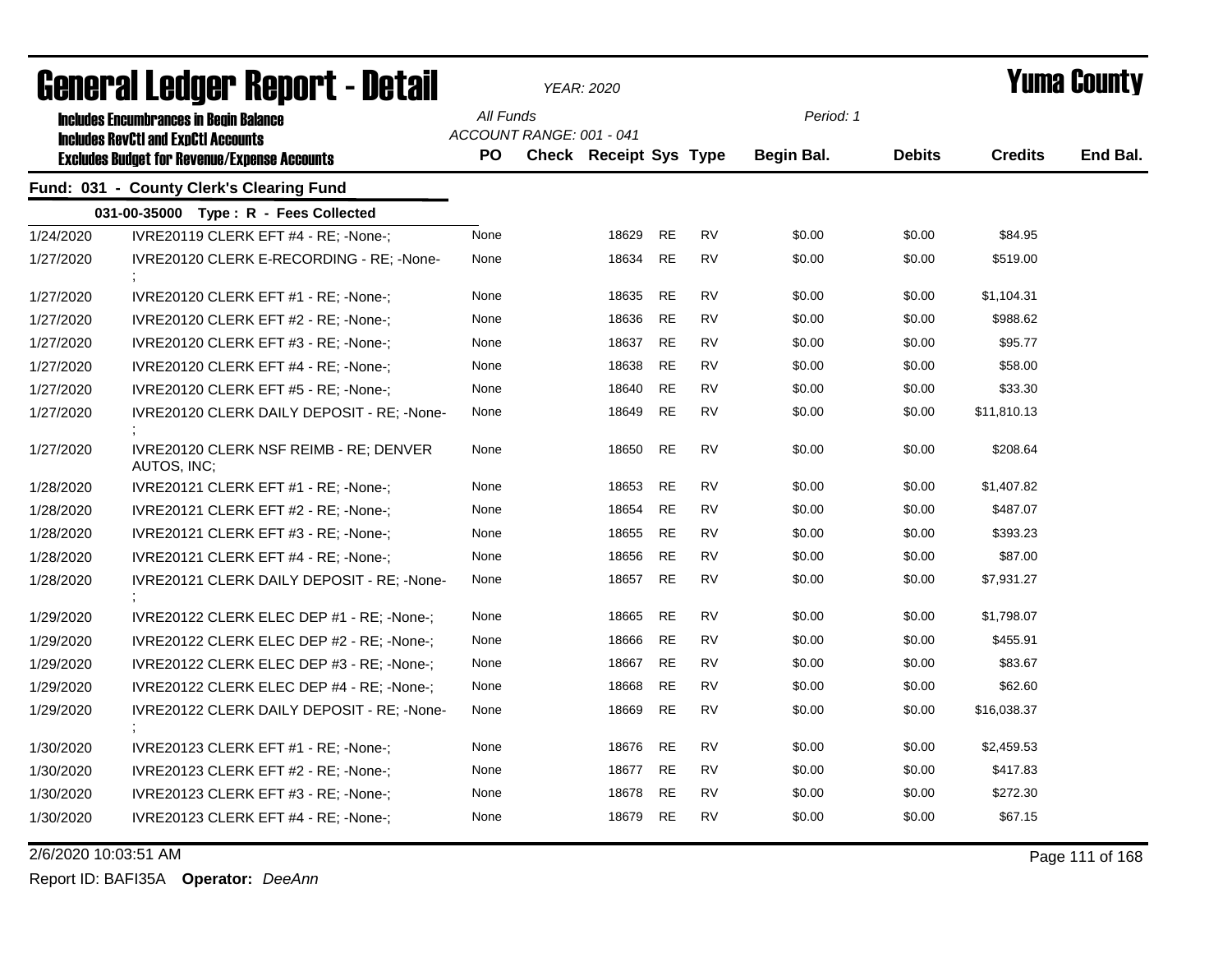| General Ledger Report - Detail |                                                                              |           |                                    | YEAR: 2020             |           |           |                   |               |                | Yuma County     |  |
|--------------------------------|------------------------------------------------------------------------------|-----------|------------------------------------|------------------------|-----------|-----------|-------------------|---------------|----------------|-----------------|--|
|                                | <b>Includes Encumbrances in Begin Balance</b>                                | All Funds |                                    |                        |           |           | Period: 1         |               |                |                 |  |
|                                | <b>Includes RevCtI and ExpCtI Accounts</b>                                   |           | ACCOUNT RANGE: 001 - 041           |                        |           |           |                   |               |                |                 |  |
|                                | <b>Excludes Budget for Revenue/Expense Accounts</b>                          | <b>PO</b> |                                    | Check Receipt Sys Type |           |           | <b>Begin Bal.</b> | <b>Debits</b> | <b>Credits</b> | End Bal.        |  |
|                                | Fund: 031 - County Clerk's Clearing Fund                                     |           |                                    |                        |           |           |                   |               |                |                 |  |
|                                | $031-00-35000$ Type: R - Fees Collected                                      |           |                                    |                        |           |           |                   |               |                |                 |  |
| 1/30/2020                      | IVRE20123 CLERK DAILY DEPOSIT - RE: -None-                                   | None      |                                    | 18680                  | <b>RE</b> | <b>RV</b> | \$0.00            | \$0.00        | \$4,962.45     |                 |  |
| 1/31/2020                      | IVRE20124 CLERK EFT #1 - RE; -None-;                                         | None      |                                    | 18694                  | <b>RE</b> | <b>RV</b> | \$0.00            | \$0.00        | \$701.98       |                 |  |
| 1/31/2020                      | IVRE20124 CLERK EFT #2 - RE: -None-:                                         | None      |                                    | 18695                  | <b>RE</b> | <b>RV</b> | \$0.00            | \$0.00        | \$627.47       |                 |  |
| 1/31/2020                      | IVRE20124 CLERK EFT #3 - RE; -None-;                                         | None      |                                    | 18696                  | <b>RE</b> | <b>RV</b> | \$0.00            | \$0.00        | \$53.65        |                 |  |
| 1/31/2020                      | IVRE20124 CLERK EFT #4 - RE; -None-;                                         | None      |                                    | 18697                  | <b>RE</b> | <b>RV</b> | \$0.00            | \$0.00        | \$13.50        |                 |  |
| 1/31/2020                      | IVRE20124 CLERK EFT #5 - RE; -None-;                                         | None      |                                    | 18698                  | <b>RE</b> | <b>RV</b> | \$0.00            | \$0.00        | \$599.25       |                 |  |
| 1/31/2020                      | IVRE20124 CLEKR EFT #6 - RE; -None-;                                         | None      |                                    | 18699                  | <b>RE</b> | <b>RV</b> | \$0.00            | \$0.00        | \$15.40        |                 |  |
| 1/31/2020                      | IVRE20124 CLERK EFT #7 - RE: -None-:                                         | None      |                                    | 18700                  | RE        | <b>RV</b> | \$0.00            | \$0.00        | \$15.50        |                 |  |
| 1/31/2020                      | IVRE20124 CLERK EFT #8 - RE; -None-;                                         | None      |                                    | 18701                  | <b>RE</b> | <b>RV</b> | \$0.00            | \$0.00        | \$251.97       |                 |  |
| 1/31/2020                      | IVRE20124 CLERK EFT #9 - RE; -None-;                                         | None      |                                    | 18702                  | <b>RE</b> | <b>RV</b> | \$0.00            | \$0.00        | \$514.67       |                 |  |
| 1/31/2020                      | IVRE20124 CLERK DAILY DEPOSIT - RE; -None-                                   | None      |                                    | 18703                  | <b>RE</b> | <b>RV</b> | \$0.00            | \$0.00        | \$28,846.83    |                 |  |
|                                |                                                                              |           | <b>Total For: Fees Collected</b>   |                        |           |           | \$0.00            | \$8,473.24    | \$421,807.22   | (\$413,333.98)  |  |
|                                | 031-00-35002 Type: R - MV Insurance Fee                                      |           |                                    |                        |           |           |                   |               |                |                 |  |
| 1/1/2020                       | Beginning Balance;                                                           |           |                                    |                        |           |           | \$0.00            | \$0.00        | \$0.00         |                 |  |
| 1/2/2020                       | IVTR001001 - Transfers and Corrections<br>Transaction:                       |           |                                    |                        | <b>BA</b> | <b>TR</b> | \$0.00            | \$0.00        | \$3,369.39     |                 |  |
|                                |                                                                              |           | <b>Total For: MV Insurance Fee</b> |                        |           |           | \$0.00            | \$0.00        | \$3,369.39     | (\$3,369.39)    |  |
|                                | 031-00-35108 Type: R - CoClerk Election Reimbursement                        |           |                                    |                        |           |           |                   |               |                |                 |  |
| 1/1/2020                       | Beginning Balance;                                                           |           |                                    |                        |           |           | \$0.00            | \$0.00        | \$0.00         |                 |  |
| 1/2/2020                       | IVRE2011 YUMA SCHOOL DISTRICT - RE;<br>ELECTION REIMB;                       | None      |                                    | 18425                  | <b>RE</b> | <b>RV</b> | \$0.00            | \$0.00        | \$6,194.68     |                 |  |
| 1/7/2020                       | IVRE2015 CITY OF WRAY - RE; Co Clerk Dept;<br><b>ELECTION REIMB</b>          | None      |                                    | 18465                  | <b>RE</b> | <b>RV</b> | \$0.00            | \$0.00        | \$4,645.30     |                 |  |
| 1/16/2020                      | IVRE20112 SGWMD ELECTION REIMB - RE; Co<br>Clerk Dept;                       | None      |                                    | 18545                  | <b>RE</b> | <b>RV</b> | \$0.00            | \$0.00        | \$1,590.77     |                 |  |
| 1/27/2020                      | <b>IVRE20120 CLERK REIMBURSEMENT</b><br>ELECTION - RE; STATE OF COLO/HAXTUN; | None      |                                    | 18651                  | RE        | RV        | \$0.00            | \$0.00        | \$5,185.00     |                 |  |
| 2/6/2020 10:03:51 AM           |                                                                              |           |                                    |                        |           |           |                   |               |                | Page 112 of 168 |  |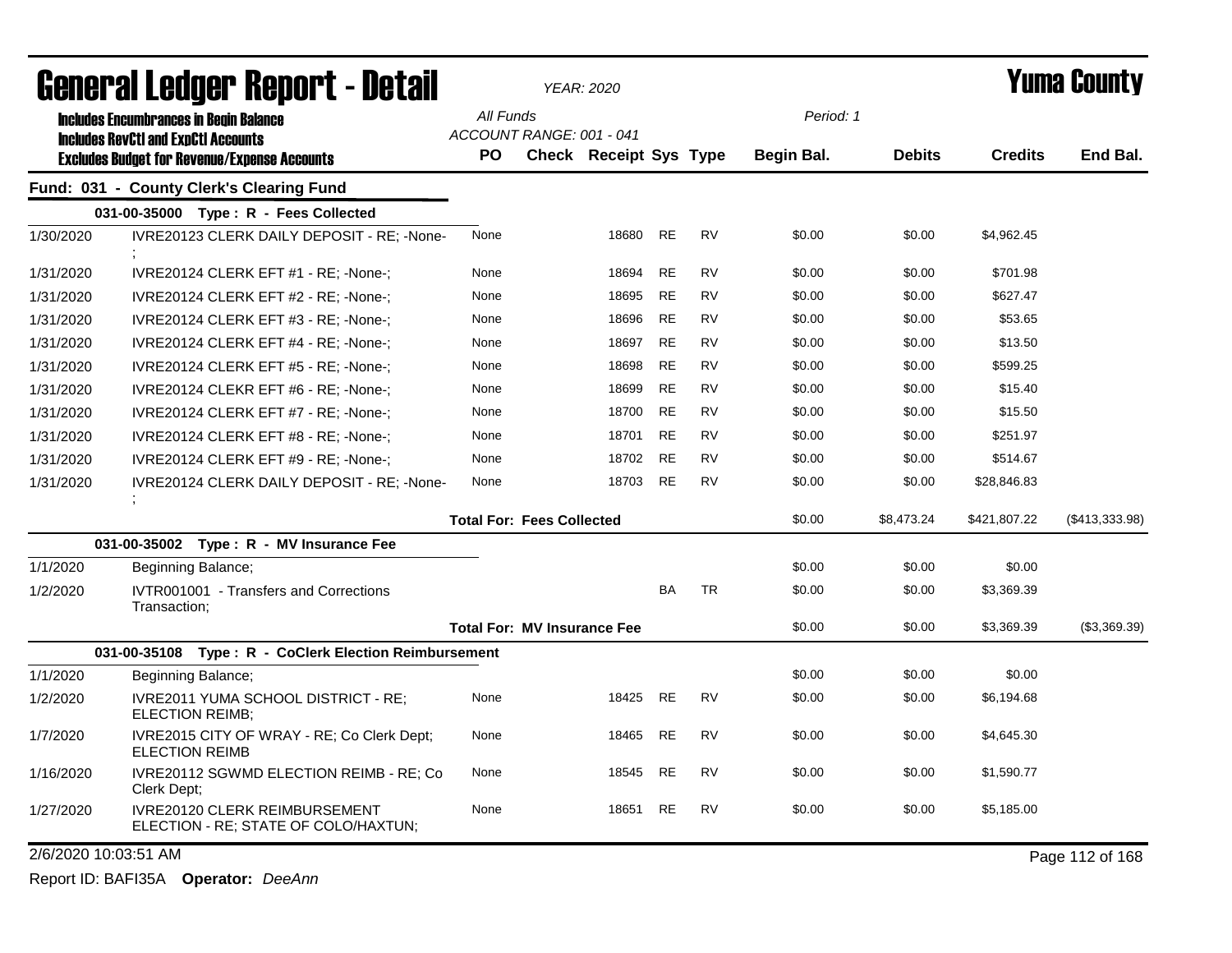|          | <b>General Ledger Report - Detail</b>                                       |           |                                 | <b>YEAR: 2020</b>                             |           |                   |               | Yuma County    |                 |
|----------|-----------------------------------------------------------------------------|-----------|---------------------------------|-----------------------------------------------|-----------|-------------------|---------------|----------------|-----------------|
|          | <b>Includes Encumbrances in Begin Balance</b>                               | All Funds |                                 |                                               |           | Period: 1         |               |                |                 |
|          | <b>Includes RevCtI and ExpCtI Accounts</b>                                  |           | ACCOUNT RANGE: 001 - 041        |                                               |           |                   |               |                |                 |
|          | <b>Excludes Budget for Revenue/Expense Accounts</b>                         | <b>PO</b> |                                 | <b>Check Receipt Sys Type</b>                 |           | <b>Begin Bal.</b> | <b>Debits</b> | <b>Credits</b> | End Bal.        |
|          | Fund: 031 - County Clerk's Clearing Fund                                    |           |                                 |                                               |           |                   |               |                |                 |
|          | 031-00-35108 Type: R - CoClerk Election Reimbursement                       |           |                                 |                                               |           |                   |               |                |                 |
|          |                                                                             |           |                                 | <b>Total For: CoClerk Election Reimbursem</b> |           | \$0.00            | \$0.00        | \$17,615.75    | (\$17,615.75)   |
|          | 031-00-49000 Type: X - Warrants Paid                                        |           |                                 |                                               |           |                   |               |                |                 |
| 1/1/2020 | Beginning Balance;                                                          |           |                                 |                                               |           | \$0.00            | \$0.00        | \$0.00         |                 |
| 1/3/2020 | IVMD001006 2019 - MD:YCC SALES TAX FOR<br>DECEMBER:                         |           |                                 | <b>BA</b>                                     | <b>MD</b> | \$0.00            | \$17,965.96   | \$0.00         |                 |
| 1/3/2020 | IVMD001006 2019 - MD:YCC SALES TAX FOR<br>DECEMBER:                         |           |                                 | BA                                            | <b>MD</b> | \$0.00            | \$9,790.74    | \$0.00         |                 |
| 1/3/2020 | IVMD001006 219 - MD:YCC O.TAX AND FEES<br>DECEMBER;                         |           |                                 | BA                                            | <b>MD</b> | \$0.00            | \$195,269.72  | \$0.00         |                 |
| 1/3/2020 | IVMD001006 DL DECEMBER 2019 02-23206 -<br>MD:YCC TITLES, FEES, SALES TAX &; |           |                                 | BA                                            | <b>MD</b> | \$0.00            | \$182,438.80  | \$0.00         |                 |
| 1/3/2020 | IVMD001006 ER 2019 - MD:YCC MARRIAGE<br>LICENSE DECEMB;                     |           |                                 | <b>BA</b>                                     | <b>MD</b> | \$0.00            | \$12.00       | \$0.00         |                 |
| 1/3/2020 | IVMD001006 ER 2019 - MD:YCC MARRIAGE<br>LICENSE DECEMB:                     |           |                                 | BA                                            | <b>MD</b> | \$0.00            | \$80.00       | \$0.00         |                 |
| 1/9/2020 | IVMD001010 - MD:YCC DEC ERTB PAYMENT;                                       |           |                                 | <b>BA</b>                                     | <b>MD</b> | \$0.00            | \$532.00      | \$0.00         |                 |
|          |                                                                             |           | <b>Total For: Warrants Paid</b> |                                               |           | \$0.00            | \$406,089.22  | \$0.00         | \$406,089.22    |
|          | 031-00-49401 Type: X - Transfer Out                                         |           |                                 |                                               |           |                   |               |                |                 |
| 1/1/2020 | Beginning Balance;                                                          |           |                                 |                                               |           | \$0.00            | \$0.00        | \$0.00         |                 |
|          |                                                                             |           | <b>Total For: Transfer Out</b>  |                                               |           | \$0.00            | \$0.00        | \$0.00         | \$0.00          |
|          | 031-00-49500 Type: X - Checks Written / ACH Transfer                        |           |                                 |                                               |           |                   |               |                |                 |
| 1/1/2020 | Beginning Balance;                                                          |           |                                 |                                               |           | \$0.00            | \$0.00        | \$0.00         |                 |
| 1/2/2020 | IVMD001002 - MD:COUNTY CLERK REFUND<br>CHECK;                               |           |                                 | <b>BA</b>                                     | MD        | \$0.00            | \$13.95       | \$0.00         |                 |
| 1/2/2020 | IVMD001002 ING INTO FLEET - MD:RENEWAL<br>OF BRW462 AFTER MOV;              |           |                                 | BA                                            | <b>MD</b> | \$0.00            | \$247.48      | \$0.00         |                 |
| 1/2/2020 | IVMD001003 - MD:COUNTY CLERK CHANGE<br>CK:                                  |           |                                 | BA                                            | MD        | \$0.00            | \$4.36        | \$0.00         |                 |
| 1/3/2020 | IVMD001004 - MD:COUNTY CLERK CHANGE<br>CHECK;                               |           |                                 | <b>BA</b>                                     | <b>MD</b> | \$0.00            | \$10.00       | \$0.00         |                 |
|          | 2/6/2020 10:03:51 AM                                                        |           |                                 |                                               |           |                   |               |                | Page 113 of 168 |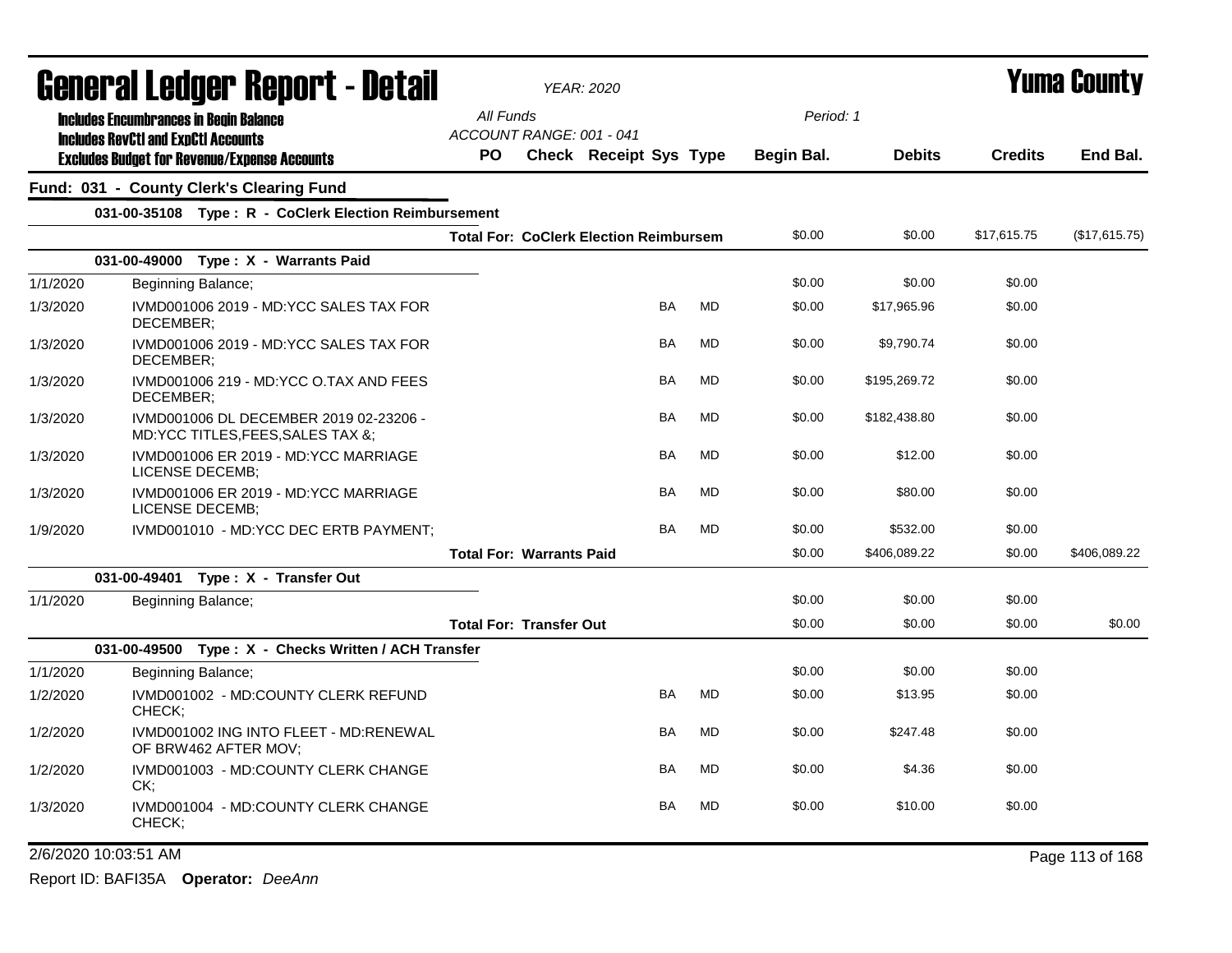|           | ugligi ai lguygi "Ngµui"l - Dglaii                                                          |     |                                       | YEAR: 2020                                       |           | I UIIIU VVUIILY |                |                           |               |
|-----------|---------------------------------------------------------------------------------------------|-----|---------------------------------------|--------------------------------------------------|-----------|-----------------|----------------|---------------------------|---------------|
|           | <b>Includes Encumbrances in Begin Balance</b><br><b>Includes RevCtI and ExpCtI Accounts</b> |     | All Funds<br>ACCOUNT RANGE: 001 - 041 |                                                  |           | Period: 1       |                |                           |               |
|           | <b>Excludes Budget for Revenue/Expense Accounts</b>                                         | PO. |                                       | <b>Check Receipt Sys Type</b>                    |           | Begin Bal.      | <b>Debits</b>  | <b>Credits</b>            | End Bal.      |
|           | Fund: 031 - County Clerk's Clearing Fund                                                    |     |                                       |                                                  |           |                 |                |                           |               |
|           | 031-00-49500 Type: X - Checks Written / ACH Transfer                                        |     |                                       |                                                  |           |                 |                |                           |               |
| 1/9/2020  | IVMD001009 - MD:COUNTY CLERK CHANGE<br>CHECK;                                               |     |                                       | <b>BA</b>                                        | <b>MD</b> | \$0.00          | \$43.50        | \$0.00                    |               |
| 1/9/2020  | IVMD001009 - MD:COUNTY CLERK CHANGE<br>CK:                                                  |     |                                       | <b>BA</b>                                        | MD        | \$0.00          | \$190.27       | \$0.00                    |               |
| 1/10/2020 | IVMD001012 - MD:COUNTY CLERK CHANGE<br>CHECK:                                               |     |                                       | <b>BA</b>                                        | <b>MD</b> | \$0.00          | \$287.64       | \$0.00                    |               |
| 1/10/2020 | IVMD001013 - MD:COUNTY CLERK CHANGE<br>CHECK;                                               |     |                                       | <b>BA</b>                                        | <b>MD</b> | \$0.00          | \$50.00        | \$0.00                    |               |
| 1/15/2020 | IVMD001015 N RENEWALS - MD:COUNTY<br><b>CLERK REFUND CHECK O:</b>                           |     |                                       | <b>BA</b>                                        | <b>MD</b> | \$0.00          | \$446.54       | \$0.00                    |               |
| 1/22/2020 | IVMD001022 - MD:COUNTY CLERK CHANGE<br>CHECK;                                               |     |                                       | <b>BA</b>                                        | <b>MD</b> | \$0.00          | \$68.97        | \$0.00                    |               |
| 1/24/2020 | IVMD001024 - MD:COUNTY CLERK CHANGE<br>CHECK;                                               |     |                                       | <b>BA</b>                                        | <b>MD</b> | \$0.00          | \$158.48       | \$0.00                    |               |
| 1/24/2020 | IVMD001025 - MD:COUNTY CLERK CHANGE<br>CHECK:                                               |     |                                       | <b>BA</b>                                        | <b>MD</b> | \$0.00          | \$390.36       | \$0.00                    |               |
| 1/28/2020 | IVMD001027 - MD:COUNTY CLERK CHANGE<br>CHECK;                                               |     |                                       | <b>BA</b>                                        | <b>MD</b> | \$0.00          | \$1,424.65     | \$0.00                    |               |
|           |                                                                                             |     |                                       | <b>Total For: Checks Written / ACH Transfer</b>  |           | \$0.00          | \$3,336.20     | \$0.00                    | \$3,336.20    |
|           |                                                                                             |     |                                       | Fund: 031 - County Clerk's Clearing Fund Totals: |           | \$0.00          | \$1,281,959.07 | \$1,306,852.77            | (\$24,893.70) |
|           | <b>Total Fund Revenues:</b>                                                                 |     | \$434,319.12                          | <b>Total Fund Expenses:</b>                      |           | \$409,425.42    |                | Net Revenue Over Expense: | \$24,893.70   |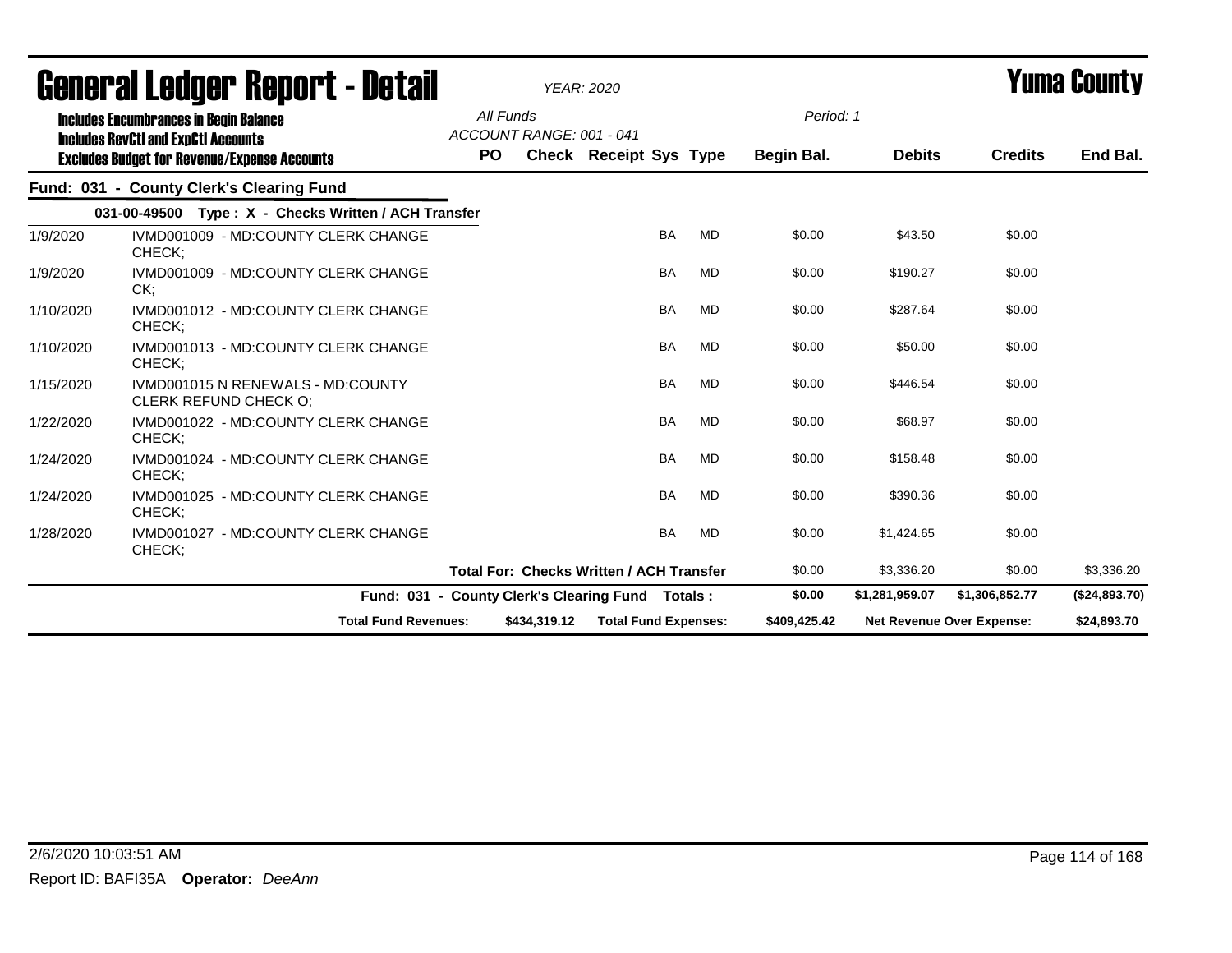| agual.gi fanñal. Urinn. ( - nafsii |                                            |                                                     | YEAR: 2020                            |                                            |           |           |            | I UIIIA VUUIILY |                |            |
|------------------------------------|--------------------------------------------|-----------------------------------------------------|---------------------------------------|--------------------------------------------|-----------|-----------|------------|-----------------|----------------|------------|
|                                    |                                            | <b>Includes Encumbrances in Begin Balance</b>       | All Funds<br>ACCOUNT RANGE: 001 - 041 |                                            |           |           | Period: 1  |                 |                |            |
|                                    | <b>Includes RevCtI and ExpCtI Accounts</b> | <b>Excludes Budget for Revenue/Expense Accounts</b> | PO.                                   | <b>Check Receipt Sys Type</b>              |           |           | Begin Bal. | <b>Debits</b>   | <b>Credits</b> | End Bal.   |
|                                    |                                            | Fund: 032 - Sheriff's Account Fund                  |                                       |                                            |           |           |            |                 |                |            |
|                                    |                                            | 032-00-10000 Type: A - Cash Account                 |                                       |                                            |           |           |            |                 |                |            |
| 1/1/2020                           |                                            | Beginning Balance;                                  |                                       |                                            |           |           | \$0.00     | \$0.00          | \$0.00         |            |
| 1/21/2020                          | Dept;                                      | IVRE20115 YCSO CIVIL FEES - RE; Sheriff             | None                                  | 18578 RE                                   |           | <b>RV</b> | \$0.00     | \$393.00        | \$0.00         |            |
|                                    |                                            |                                                     | <b>Total For: Cash Account</b>        |                                            |           |           | \$0.00     | \$393.00        | \$0.00         | \$393.00   |
|                                    |                                            | 032-00-20000 Type: L - Accounts Payable             |                                       |                                            |           |           |            |                 |                |            |
| 1/1/2020                           |                                            | Beginning Balance;                                  |                                       |                                            |           |           | \$0.00     | \$0.00          | \$0.00         |            |
|                                    |                                            |                                                     |                                       | <b>Total For: Accounts Payable</b>         |           |           | \$0.00     | \$0.00          | \$0.00         | \$0.00     |
|                                    |                                            | 032-00-20010 Type: L - Revenue Control              |                                       |                                            |           |           |            |                 |                |            |
| 1/1/2020                           |                                            | Beginning Balance;                                  |                                       |                                            |           |           | \$0.00     | \$0.00          | \$0.00         |            |
| 1/21/2020                          |                                            | IVRE20115 - Auto post transaction;                  |                                       |                                            | <b>BA</b> | <b>CP</b> | \$0.00     | \$0.00          | \$393.00       |            |
|                                    |                                            |                                                     | <b>Total For: Revenue Control</b>     |                                            |           |           | \$0.00     | \$0.00          | \$393.00       | (\$393.00) |
|                                    |                                            | 032-00-20020 Type: L - Expense Control              |                                       |                                            |           |           |            |                 |                |            |
| 1/1/2020                           |                                            | Beginning Balance;                                  |                                       |                                            |           |           | \$0.00     | \$0.00          | \$0.00         |            |
|                                    |                                            |                                                     | <b>Total For: Expense Control</b>     |                                            |           |           | \$0.00     | \$0.00          | \$0.00         | \$0.00     |
|                                    |                                            | 032-00-20100 Type: L - Fund Balance                 |                                       |                                            |           |           |            |                 |                |            |
| 1/1/2020                           |                                            | Beginning Balance;                                  |                                       |                                            |           |           | \$0.00     | \$0.00          | \$0.00         |            |
|                                    |                                            |                                                     | <b>Total For: Fund Balance</b>        |                                            |           |           | \$0.00     | \$0.00          | \$0.00         | \$0.00     |
|                                    |                                            | 032-00-35900 Type: R - Miscellaneous Civil Fees     |                                       |                                            |           |           |            |                 |                |            |
| 1/1/2020                           |                                            | Beginning Balance;                                  |                                       |                                            |           |           | \$0.00     | \$0.00          | \$0.00         |            |
| 1/21/2020                          | Dept;                                      | IVRE20115 YCSO CIVIL FEES - RE; Sheriff             | None                                  | 18578 RE                                   |           | <b>RV</b> | \$0.00     | \$0.00          | \$393.00       |            |
|                                    |                                            |                                                     |                                       | <b>Total For: Miscellaneous Civil Fees</b> |           |           | \$0.00     | \$0.00          | \$393.00       | (\$393.00) |
|                                    |                                            | 032-00-49401 Type: X - Transfer Out                 |                                       |                                            |           |           |            |                 |                |            |
| 1/1/2020                           |                                            | Beginning Balance;                                  |                                       |                                            |           |           | \$0.00     | \$0.00          | \$0.00         |            |
|                                    |                                            |                                                     | <b>Total For: Transfer Out</b>        |                                            |           |           | \$0.00     | \$0.00          | \$0.00         | \$0.00     |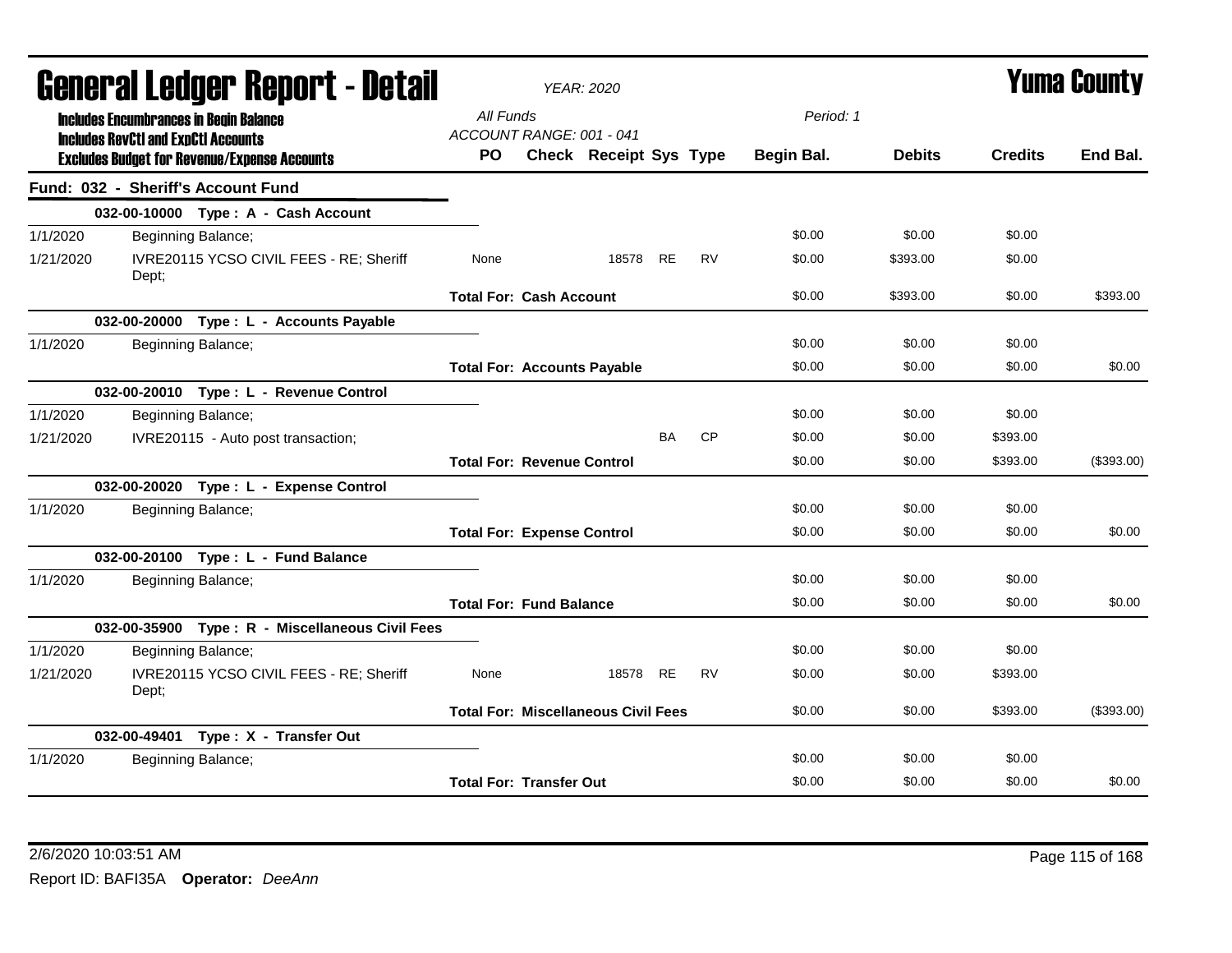| <b>General Ledger Report - Detail</b>                                                       |                                    |                          | YEAR: 2020                    |            | Yuma County                      |                |            |  |
|---------------------------------------------------------------------------------------------|------------------------------------|--------------------------|-------------------------------|------------|----------------------------------|----------------|------------|--|
| <b>Includes Encumbrances in Begin Balance</b><br><b>Includes RevCtI and ExpCtI Accounts</b> | All Funds                          | ACCOUNT RANGE: 001 - 041 |                               | Period: 1  |                                  |                |            |  |
| <b>Excludes Budget for Revenue/Expense Accounts</b>                                         | PO                                 |                          | <b>Check Receipt Sys Type</b> | Begin Bal. | <b>Debits</b>                    | <b>Credits</b> | End Bal.   |  |
| Fund: 032 - Sheriff's Account Fund                                                          |                                    |                          |                               |            |                                  |                |            |  |
|                                                                                             | Fund: 032 - Sheriff's Account Fund |                          | Totals :                      | \$0.00     | \$393.00                         | \$786.00       | (\$393.00) |  |
|                                                                                             | <b>Total Fund Revenues:</b>        | \$393.00                 | <b>Total Fund Expenses:</b>   | \$0.00     | <b>Net Revenue Over Expense:</b> |                | \$393.00   |  |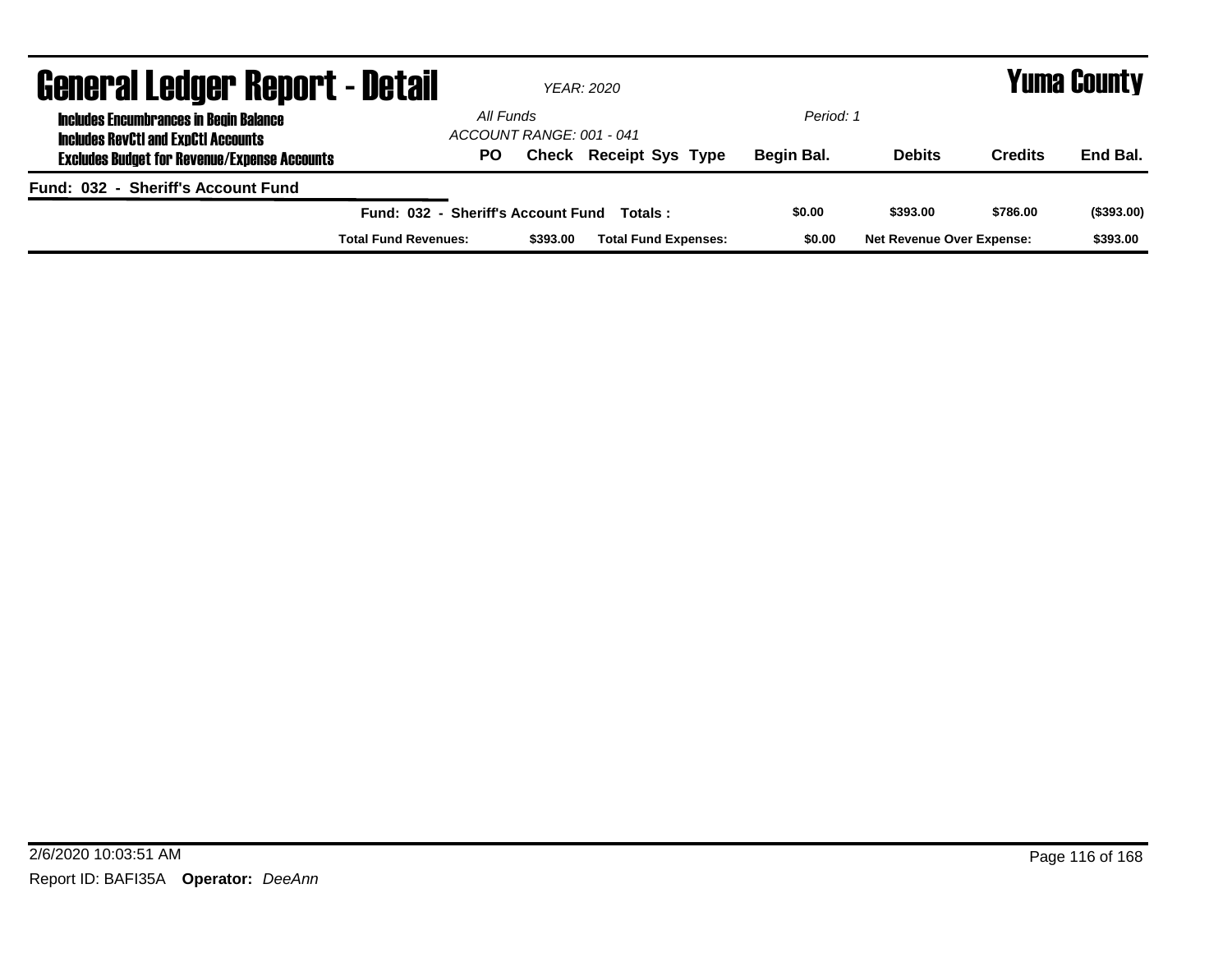|          | <b>General Ledger Report - Detail</b>                                                                            |           | <b>YEAR: 2020</b>        |                               |           |           | <b>Yuma County</b> |               |                |                 |
|----------|------------------------------------------------------------------------------------------------------------------|-----------|--------------------------|-------------------------------|-----------|-----------|--------------------|---------------|----------------|-----------------|
|          | <b>Includes Encumbrances in Begin Balance</b>                                                                    | All Funds |                          |                               |           |           | Period: 1          |               |                |                 |
|          | <b>Includes RevCtI and ExpCtI Accounts</b>                                                                       |           | ACCOUNT RANGE: 001 - 041 |                               |           |           |                    |               |                |                 |
|          | <b>Excludes Budget for Revenue/Expense Accounts</b>                                                              | PO.       |                          | <b>Check Receipt Sys Type</b> |           |           | <b>Begin Bal.</b>  | <b>Debits</b> | <b>Credits</b> | End Bal.        |
|          | Fund: 033 - Clearing Fund                                                                                        |           |                          |                               |           |           |                    |               |                |                 |
|          | 033-00-10000 Type: A - Cash Account                                                                              |           |                          |                               |           |           |                    |               |                |                 |
| 1/1/2020 | Beginning Balance;                                                                                               |           |                          |                               |           |           | \$5,272.51         | \$0.00        | \$0.00         |                 |
| 1/2/2020 | IVRE2011 TCDS Interface Receipt - Tax - RE;<br><b>TCDS Interface Process; Tax Administration</b><br>Interface R  | None      |                          | 18433                         | RE        | RV        | \$0.00             | \$27,654.29   | \$0.00         |                 |
| 1/2/2020 | IVRE2011 TCDS Interface Receipt - Dept - RE;<br><b>TCDS Interface Process: Tax Administration</b><br>Interface R | None      |                          | 18434                         | <b>RE</b> | <b>RV</b> | \$0.00             | (\$0.09)      | \$0.00         |                 |
| 1/3/2020 | IVRE2012 TCDS Interface Receipt - Tax - RE;<br><b>TCDS Interface Process; Tax Administration</b><br>Interface R  | None      |                          | 18444                         | <b>RE</b> | <b>RV</b> | \$0.00             | \$60,118.32   | \$0.00         |                 |
| 1/3/2020 | IVRE2012 TCDS Interface Receipt - Dept - RE;<br><b>TCDS Interface Process; Tax Administration</b><br>Interface R | None      |                          | 18445                         | RE        | <b>RV</b> | \$0.00             | (\$0.42)      | \$0.00         |                 |
| 1/6/2020 | IVRE2013 TCDS Interface Receipt - Tax - RE;<br><b>TCDS Interface Process: Tax Administration</b><br>Interface R  | None      |                          | 18453                         | RE        | <b>RV</b> | \$0.00             | \$50,016.98   | \$0.00         |                 |
| 1/7/2020 | IVRE2015 TCDS Interface Receipt - Tax - RE;<br><b>TCDS Interface Process: Tax Administration</b><br>Interface R  | None      |                          | 18472 RE                      |           | <b>RV</b> | \$0.00             | \$2,159.12    | \$0.00         |                 |
| 1/7/2020 | IVRE2015 TCDS Interface Receipt - Dept - RE;<br><b>TCDS Interface Process: Tax Administration</b><br>Interface R | None      |                          | 18473                         | RE        | RV        | \$0.00             | \$0.22        | \$0.00         |                 |
| 1/8/2020 | IVTR001010 - Cash Transaction;                                                                                   |           |                          |                               | BA        | <b>CD</b> | \$0.00             | \$0.00        | \$162,075.10   |                 |
| 1/8/2020 | IVRE2016 AUTO B DISTRIBUTION - RE; DEC<br>2019;                                                                  | None      |                          | 18483                         | RE        | <b>RV</b> | \$0.00             | \$162,075.10  | \$0.00         |                 |
| 1/8/2020 | IVRE2016 TCDS Interface Receipt - Tax - RE;<br><b>TCDS Interface Process; Tax Administration</b><br>Interface R  | None      |                          | 18487                         | <b>RE</b> | <b>RV</b> | \$0.00             | \$29,018.49   | \$0.00         |                 |
| 1/8/2020 | IVRE2016 TCDS Interface Receipt - Dept - RE;<br><b>TCDS Interface Process; Tax Administration</b><br>Interface R | None      |                          | 18488                         | <b>RE</b> | <b>RV</b> | \$0.00             | (\$1.64)      | \$0.00         |                 |
| 1/9/2020 | IVRE2017 TCDS Interface Receipt - Tax - RE;<br><b>TCDS Interface Process: Tax Administration</b><br>Interface R  | None      |                          | 18497 RE                      |           | <b>RV</b> | \$0.00             | \$6,798.66    | \$0.00         |                 |
|          | 2/6/2020 10:03:51 AM                                                                                             |           |                          |                               |           |           |                    |               |                | Page 117 of 168 |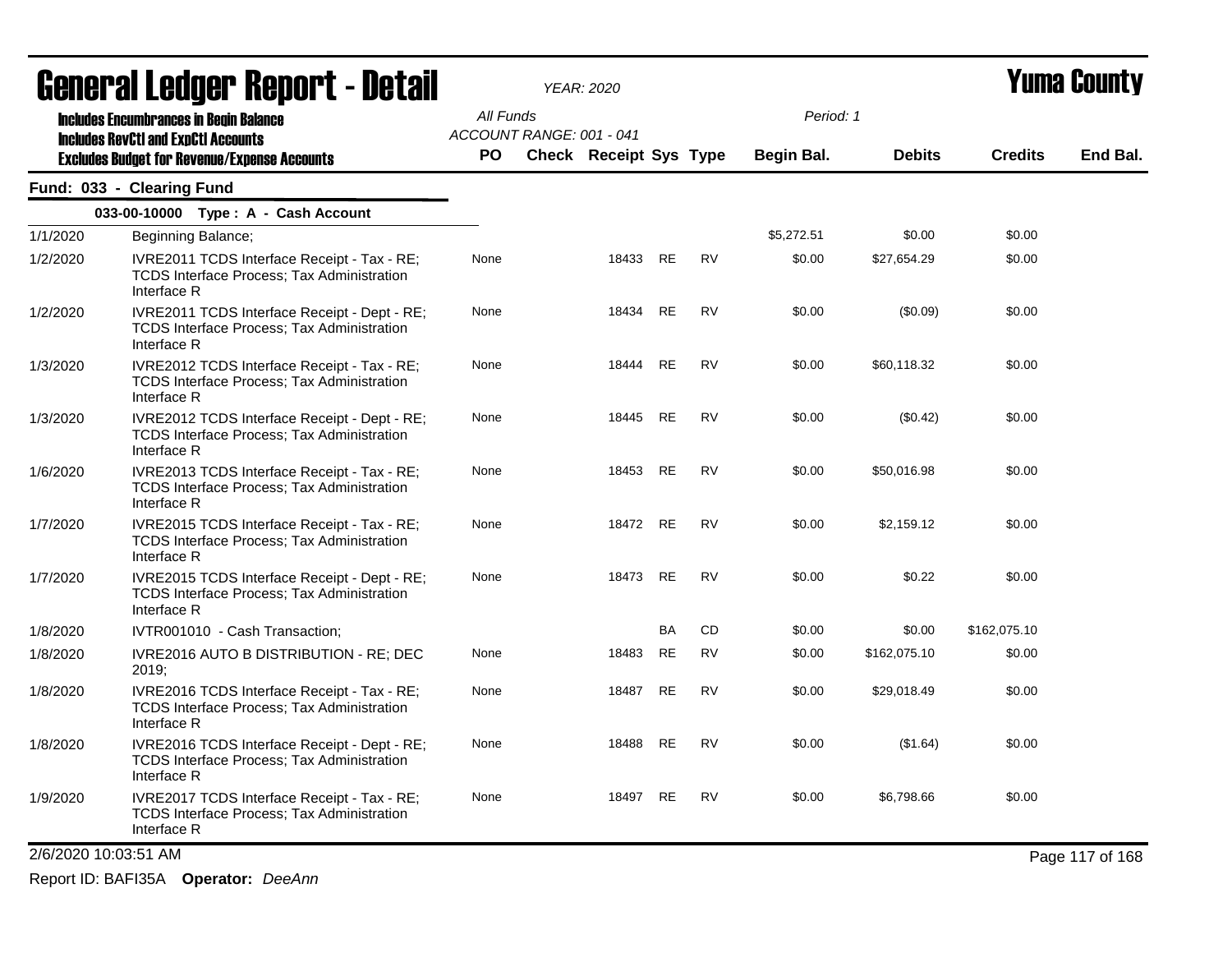|           | <b>General Ledger Report - Detail</b>                                                                            |           |                          | <b>YEAR: 2020</b>             |           |           |                   |               | Yuma Countv    |          |
|-----------|------------------------------------------------------------------------------------------------------------------|-----------|--------------------------|-------------------------------|-----------|-----------|-------------------|---------------|----------------|----------|
|           | <b>Includes Encumbrances in Begin Balance</b><br><b>Includes RevCtI and ExpCtI Accounts</b>                      | All Funds | ACCOUNT RANGE: 001 - 041 |                               |           |           | Period: 1         |               |                |          |
|           | <b>Excludes Budget for Revenue/Expense Accounts</b>                                                              | <b>PO</b> |                          | <b>Check Receipt Sys Type</b> |           |           | <b>Begin Bal.</b> | <b>Debits</b> | <b>Credits</b> | End Bal. |
|           | Fund: 033 - Clearing Fund                                                                                        |           |                          |                               |           |           |                   |               |                |          |
|           | 033-00-10000 Type: A - Cash Account                                                                              |           |                          |                               |           |           |                   |               |                |          |
| 1/11/2020 | IVRE2014 TCDS Interface Receipt - Tax - RE;<br>TCDS Interface Process; Tax Administration<br>Interface R         | None      |                          | 18462                         | <b>RE</b> | <b>RV</b> | \$0.00            | \$433,403.09  | \$0.00         |          |
| 1/11/2020 | IVRE2014 TCDS Interface Receipt - Dept - RE;<br><b>TCDS Interface Process; Tax Administration</b><br>Interface R | None      |                          | 18463                         | <b>RE</b> | <b>RV</b> | \$0.00            | \$2.18        | \$0.00         |          |
| 1/14/2020 | IVRE20110 AUTO A DISTRIBUTION - RE; DEC<br>2019:                                                                 | None      |                          | 18526                         | <b>RE</b> | <b>RV</b> | \$0.00            | \$54,469.48   | \$0.00         |          |
| 1/14/2020 | IVRE20110 TCDS Interface Receipt - Tax - RE;<br><b>TCDS Interface Process; Tax Administration</b><br>Interface R | None      |                          | 18531                         | <b>RE</b> | <b>RV</b> | \$0.00            | \$637.44      | \$0.00         |          |
| 1/15/2020 | IVRE20111 TCDS Interface Receipt - Tax - RE;<br><b>TCDS Interface Process; Tax Administration</b><br>Interface R | None      |                          | 18538                         | <b>RE</b> | <b>RV</b> | \$0.00            | \$1,380.10    | \$0.00         |          |
| 1/16/2020 | IVRE20112 TCDS Interface Receipt - Tax - RE;<br>TCDS Interface Process; Tax Administration<br>Interface R        | None      |                          | 18549                         | RE        | <b>RV</b> | \$0.00            | \$1,131.30    | \$0.00         |          |
| 1/17/2020 | IVRE20113 AUTO F DISTRIBUTION - RE; DEC<br>2019;                                                                 | None      |                          | 18558                         | <b>RE</b> | <b>RV</b> | \$0.00            | \$1,143.81    | \$0.00         |          |
| 1/17/2020 | IVRE20113 TCDS Interface Receipt - Tax - RE;<br><b>TCDS Interface Process; Tax Administration</b><br>Interface R | None      |                          | 18562                         | RE        | RV        | \$0.00            | \$4,377.48    | \$0.00         |          |
| 1/20/2020 | IVRE20114 TCDS Interface Receipt - Tax - RE;<br><b>TCDS Interface Process; Tax Administration</b><br>Interface R | None      |                          | 18574                         | <b>RE</b> | <b>RV</b> | \$0.00            | \$11,376.77   | \$0.00         |          |
| 1/21/2020 | IVMD001020 Cash Transaction - MD:Tax Year =<br>2019 Statement $=$ :                                              |           |                          |                               | <b>BA</b> | CD        | \$0.00            | \$0.00        | \$30.12        |          |
| 1/21/2020 | IVTR001023 - Cash Transaction;                                                                                   |           |                          |                               | <b>BA</b> | CD        | \$0.00            | \$0.00        | \$55,613.29    |          |
| 1/21/2020 | IVRE20115 TCDS TAX REFUNDS - RE; -None-;                                                                         | None      |                          | 18582                         | RE        | RV        | \$0.00            | \$30.12       | \$0.00         |          |
| 1/21/2020 | IVRE20115 TCDS Interface Receipt - Tax - RE;<br><b>TCDS Interface Process; Tax Administration</b><br>Interface R | None      |                          | 18585                         | <b>RE</b> | <b>RV</b> | \$0.00            | \$59,941.33   | \$0.00         |          |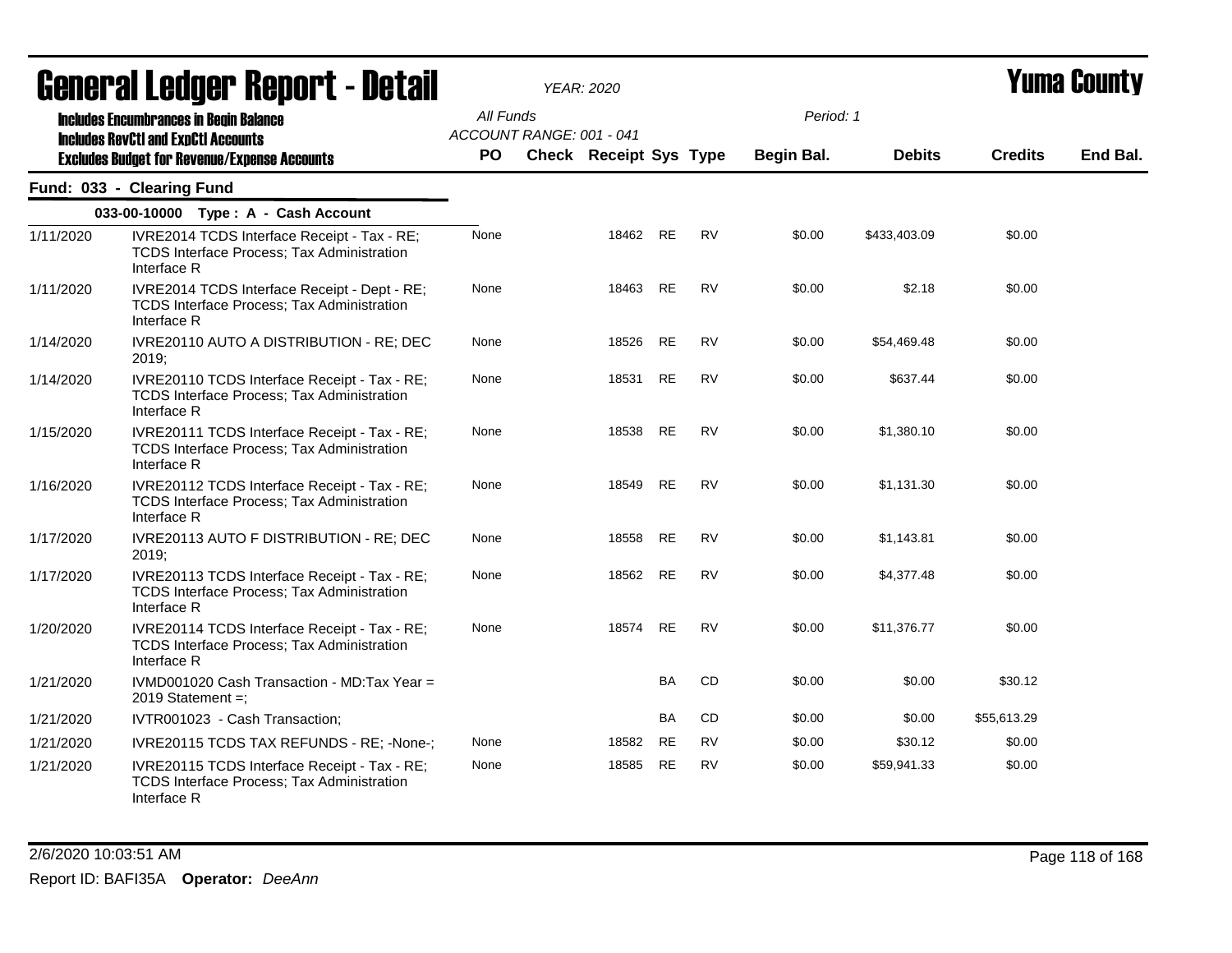|           | ugligi ai Lguygi ngpulil - Dglail                                                                                 |           |                          | YEAR: 2020             |           |           |            |               |                | I UIIIU VVUIIL\ |
|-----------|-------------------------------------------------------------------------------------------------------------------|-----------|--------------------------|------------------------|-----------|-----------|------------|---------------|----------------|-----------------|
|           | <b>Includes Encumbrances in Begin Balance</b><br><b>Includes RevCtI and ExpCtI Accounts</b>                       |           | All Funds                |                        |           |           | Period: 1  |               |                |                 |
|           | <b>Excludes Budget for Revenue/Expense Accounts</b>                                                               | <b>PO</b> | ACCOUNT RANGE: 001 - 041 | Check Receipt Sys Type |           |           | Begin Bal. | <b>Debits</b> | <b>Credits</b> | End Bal.        |
|           | Fund: 033 - Clearing Fund                                                                                         |           |                          |                        |           |           |            |               |                |                 |
|           | 033-00-10000 Type: A - Cash Account                                                                               |           |                          |                        |           |           |            |               |                |                 |
| 1/21/2020 | IVRE20115 TCDS Interface Receipt - Dept - RE;<br><b>TCDS Interface Process; Tax Administration</b><br>Interface R | None      |                          | 18586                  | <b>RE</b> | <b>RV</b> | \$0.00     | \$0.29        | \$0.00         |                 |
| 1/22/2020 | IVRE20117 TCDS Interface Receipt - Tax - RE;<br><b>TCDS Interface Process; Tax Administration</b><br>Interface R  | None      |                          | 18601                  | <b>RE</b> | <b>RV</b> | \$0.00     | \$33,558.54   | \$0.00         |                 |
| 1/23/2020 | IVMD001023 Cash Transaction -<br>MD:ABATEMENT PER ASSESSOR-OVER;                                                  |           |                          |                        | <b>BA</b> | CD        | \$0.00     | \$0.00        | \$16.96        |                 |
| 1/23/2020 | IVRE20118 TCDS Interface Receipt - Tax - RE;<br><b>TCDS Interface Process; Tax Administration</b><br>Interface R  | None      |                          | 18621                  | <b>RE</b> | <b>RV</b> | \$0.00     | \$170,830.25  | \$0.00         |                 |
| 1/23/2020 | IVRE20118 TCDS Interface Receipt - Dept - RE;<br>TCDS Interface Process; Tax Administration<br>Interface R        | None      |                          | 18622                  | RE        | <b>RV</b> | \$0.00     | $(\$0.04)$    | \$0.00         |                 |
| 1/24/2020 | IVMD001026 Cash Transaction - MD:Tax Year =<br>2019 Statement =;                                                  |           |                          |                        | <b>BA</b> | CD        | \$0.00     | \$0.00        | \$10.60        |                 |
| 1/24/2020 | IVMD001026 Cash Transaction - MD:Tax Year =<br>2019 Statement $=$ :                                               |           |                          |                        | <b>BA</b> | <b>CD</b> | \$0.00     | \$0.00        | \$8.84         |                 |
| 1/24/2020 | IVMD001026 Cash Transaction - MD:Tax Year =<br>2019 Statement =;                                                  |           |                          |                        | BA        | CD        | \$0.00     | \$0.00        | \$6.54         |                 |
| 1/24/2020 | IVRE20119 TCDS Interface Receipt - Tax - RE;<br><b>TCDS Interface Process; Tax Administration</b><br>Interface R  | None      |                          | 18645                  | <b>RE</b> | <b>RV</b> | \$0.00     | \$78,485.82   | \$0.00         |                 |
| 1/24/2020 | IVRE20119 TCDS Interface Receipt - Dept - RE;<br><b>TCDS Interface Process; Tax Administration</b><br>Interface R | None      |                          | 18646                  | <b>RE</b> | <b>RV</b> | \$0.00     | \$0.20        | \$0.00         |                 |
| 1/24/2020 | IVRE20119 TCDS TAX REFUNDS - RE; -None-;                                                                          | None      |                          | 18647                  | <b>RE</b> | <b>RV</b> | \$0.00     | \$25.98       | \$0.00         |                 |
| 1/25/2020 | IVRE20116 TCDS Interface Receipt - Tax - RE;<br>TCDS Interface Process; Tax Administration<br>Interface R         | None      |                          | 18597                  | <b>RE</b> | <b>RV</b> | \$0.00     | \$5,555.92    | \$0.00         |                 |
| 1/25/2020 | IVRE20116 TCDS Interface Receipt - Dept - RE;<br><b>TCDS Interface Process; Tax Administration</b><br>Interface R | None      |                          | 18598                  | <b>RE</b> | <b>RV</b> | \$0.00     | \$1.09        | \$0.00         |                 |

2/6/2020 10:03:51 AM Page 119 of 168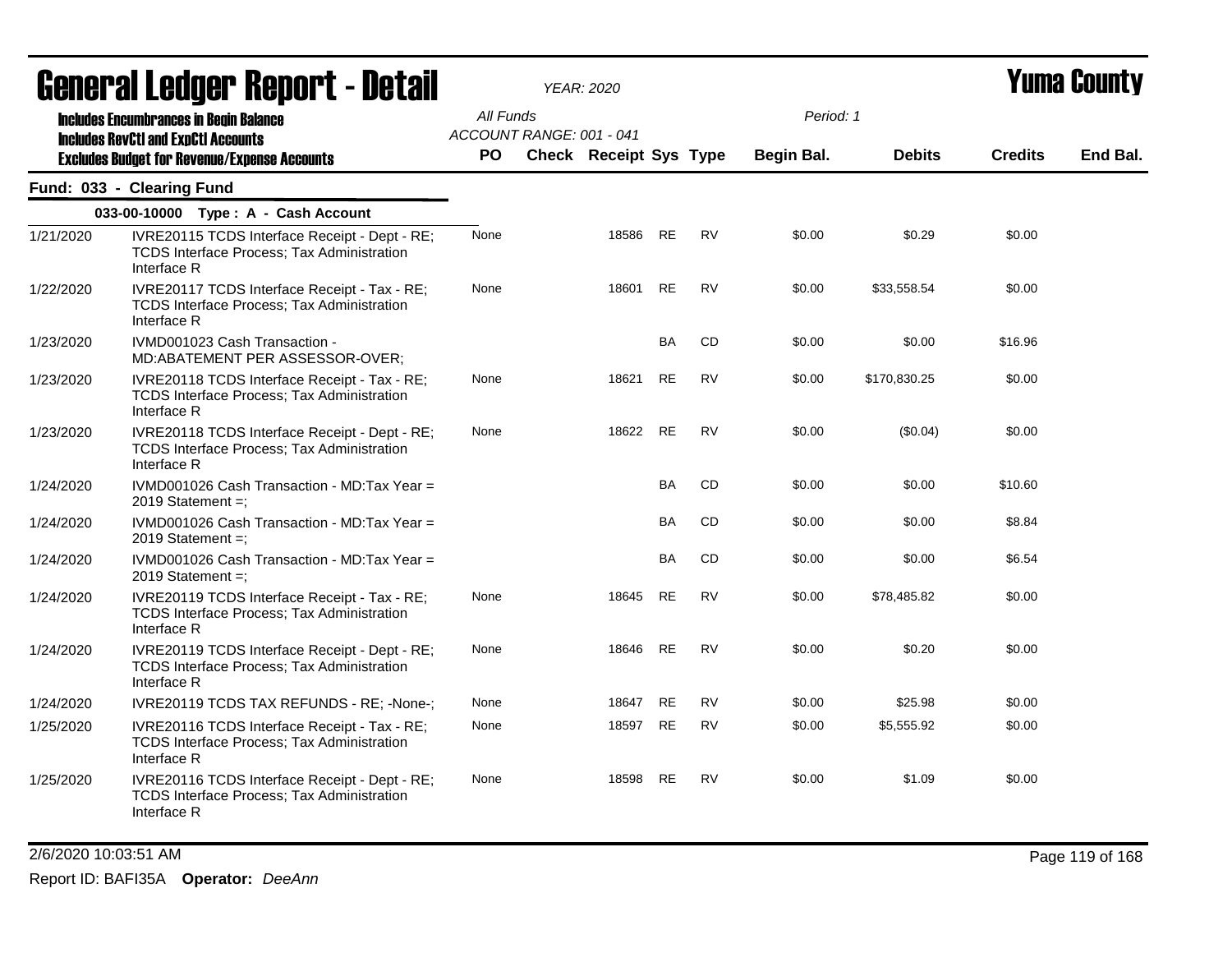|           | <b>General Ledger Report - Detail</b>                                                                            |           | <b>YEAR: 2020</b>        |                        |           |           |            |               |                | Yuma Countv |
|-----------|------------------------------------------------------------------------------------------------------------------|-----------|--------------------------|------------------------|-----------|-----------|------------|---------------|----------------|-------------|
|           | <b>Includes Encumbrances in Begin Balance</b><br><b>Includes RevCtI and ExpCtI Accounts</b>                      | All Funds | ACCOUNT RANGE: 001 - 041 |                        |           |           | Period: 1  |               |                |             |
|           | <b>Excludes Budget for Revenue/Expense Accounts</b>                                                              | <b>PO</b> |                          | Check Receipt Sys Type |           |           | Begin Bal. | <b>Debits</b> | <b>Credits</b> | End Bal.    |
|           | Fund: 033 - Clearing Fund                                                                                        |           |                          |                        |           |           |            |               |                |             |
|           | 033-00-10000 Type: A - Cash Account                                                                              |           |                          |                        |           |           |            |               |                |             |
| 1/27/2020 | IVRE20120 TCDS Interface Receipt - Tax - RE;<br><b>TCDS Interface Process: Tax Administration</b><br>Interface R | None      |                          | 18652                  | <b>RE</b> | <b>RV</b> | \$0.00     | \$9,297.02    | \$0.00         |             |
| 1/28/2020 | IVMD001028 Cash Transaction - MD:Tax Year =<br>2019 Statement =:                                                 |           |                          |                        | <b>BA</b> | CD        | \$0.00     | \$0.00        | \$9.08         |             |
| 1/28/2020 | IVRE20121 TCDS TAX REFUNDS - RE; -None-;                                                                         | None      |                          | 18661                  | <b>RE</b> | <b>RV</b> | \$0.00     | \$9.08        | \$0.00         |             |
| 1/28/2020 | IVRE20121 TCDS Interface Receipt - Tax - RE;<br><b>TCDS Interface Process: Tax Administration</b><br>Interface R | None      |                          | 18662                  | <b>RE</b> | <b>RV</b> | \$0.00     | \$55,583.59   | \$0.00         |             |
| 1/28/2020 | IVRE20121 TCDS Interface Receipt - Dept - RE;<br>TCDS Interface Process; Tax Administration<br>Interface R       | None      |                          | 18663                  | <b>RE</b> | <b>RV</b> | \$0.00     | (\$0.52)      | \$0.00         |             |
| 1/29/2020 | IVMD001029 Cash Transaction - MD:Tax Year =<br>2019 Statement $=$ ;                                              |           |                          |                        | <b>BA</b> | CD        | \$0.00     | \$0.00        | \$60.00        |             |
| 1/29/2020 | IVMD001030 Cash Transaction - VOID MD:<br>DIDN'T PRINT PROPERLY, DIDN'T NOTICE<br>UNTIL ALREADY POSTED;          |           |                          |                        | BA        | CD        | \$0.00     | \$60.00       | \$0.00         |             |
| 1/29/2020 | IVMD001031 Cash Transaction - MD:TAX<br>YEAR=2019 STATEMENT=694;                                                 |           |                          |                        | <b>BA</b> | <b>CD</b> | \$0.00     | \$0.00        | \$60.00        |             |
| 1/29/2020 | IVRE20122 TCDS TAX REFUNDS - RE: -None-:                                                                         | None      |                          | 18672                  | RE        | RV        | \$0.00     | \$60.00       | \$0.00         |             |
| 1/29/2020 | IVRE20122 TCDS Interface Receipt - Tax - RE;<br>TCDS Interface Process; Tax Administration<br>Interface R        | None      |                          | 18673                  | RE        | <b>RV</b> | \$0.00     | \$93,115.79   | \$0.00         |             |
| 1/29/2020 | IVRE20122 TCDS Interface Receipt - Dept - RE;<br>TCDS Interface Process; Tax Administration<br>Interface R       | None      |                          | 18674                  | <b>RE</b> | <b>RV</b> | \$0.00     | (\$0.24)      | \$0.00         |             |
| 1/30/2020 | IVMD001032 Cash Transaction - MD:REFUND<br><b>OVERPAYMENT OF TAXES;</b>                                          |           |                          |                        | BA        | CD        | \$0.00     | \$0.00        | \$10.00        |             |
| 1/30/2020 | IVRE20123 AURORA GUERRERO - RE;<br><b>OVERPAYMENT OF TAXES;</b>                                                  | None      |                          | 18681                  | <b>RE</b> | <b>RV</b> | \$0.00     | \$10.00       | \$0.00         |             |
| 1/30/2020 | IVRE20123 TCDS Interface Receipt - Tax - RE;<br><b>TCDS Interface Process: Tax Administration</b><br>Interface R | None      |                          | 18684                  | <b>RE</b> | <b>RV</b> | \$0.00     | \$223,720.29  | \$0.00         |             |

2/6/2020 10:03:51 AM Page 120 of 168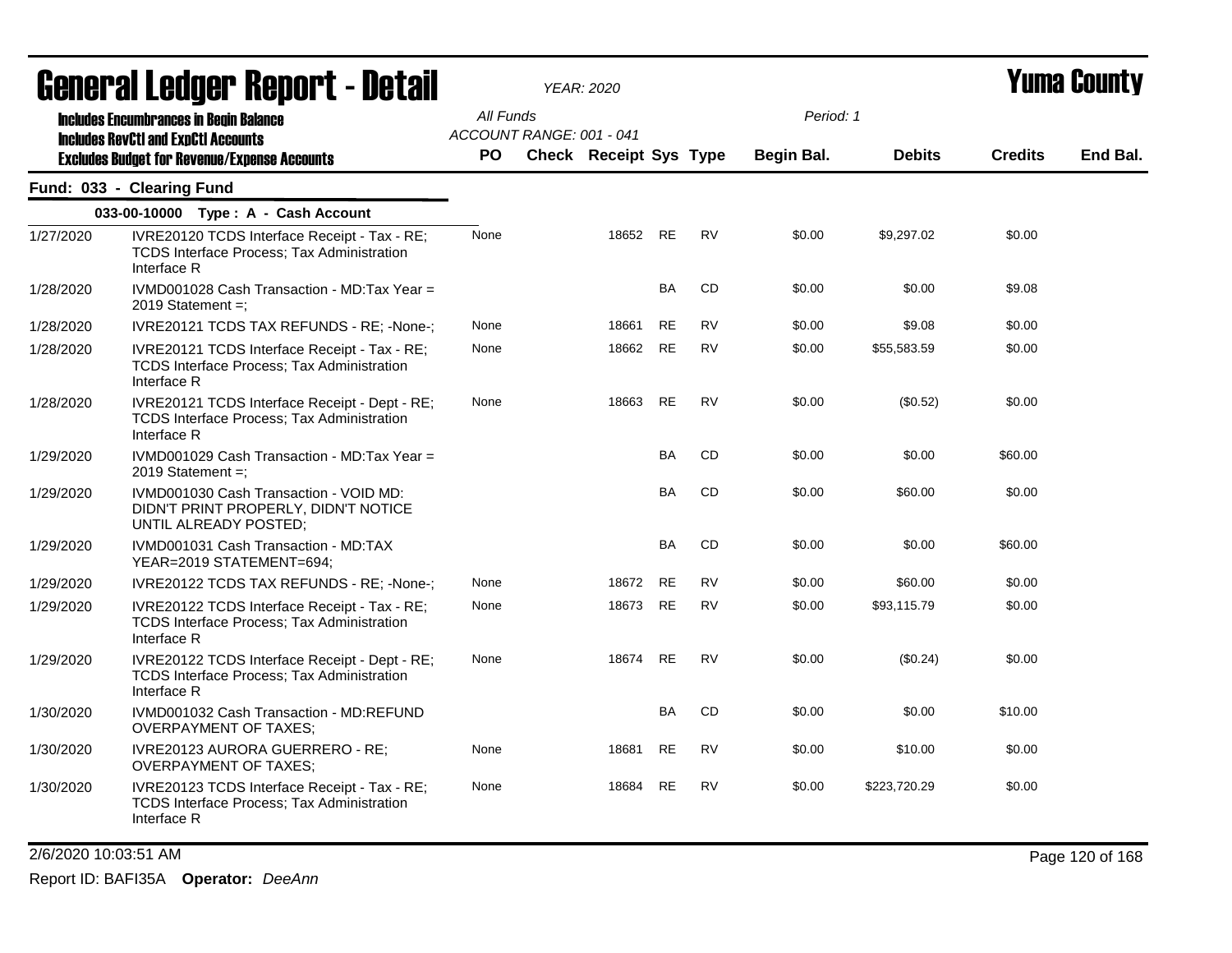|           | General Ledger Report - Detail                                                                                    |                                    | <b>YEAR: 2020</b>             |           |           |            |                |                | <b>Yuma County</b> |
|-----------|-------------------------------------------------------------------------------------------------------------------|------------------------------------|-------------------------------|-----------|-----------|------------|----------------|----------------|--------------------|
|           | <b>Includes Encumbrances in Begin Balance</b>                                                                     | All Funds                          |                               |           |           | Period: 1  |                |                |                    |
|           | <b>Includes RevCtI and ExpCtI Accounts</b><br><b>Excludes Budget for Revenue/Expense Accounts</b>                 | ACCOUNT RANGE: 001 - 041<br>PO     | <b>Check Receipt Sys Type</b> |           |           | Begin Bal. | <b>Debits</b>  | <b>Credits</b> | End Bal.           |
|           | Fund: 033 - Clearing Fund                                                                                         |                                    |                               |           |           |            |                |                |                    |
|           | 033-00-10000 Type: A - Cash Account                                                                               |                                    |                               |           |           |            |                |                |                    |
| 1/30/2020 | IVRE20123 TCDS Interface Receipt - Dept - RE;<br><b>TCDS Interface Process; Tax Administration</b><br>Interface R | None                               | 18685                         | <b>RE</b> | <b>RV</b> | \$0.00     | \$1,448.52     | \$0.00         |                    |
| 1/31/2020 | IVTR001035 - Cash Transaction;                                                                                    |                                    |                               | <b>BA</b> | <b>CD</b> | \$0.00     | \$0.00         | \$1,448.61     |                    |
| 1/31/2020 | IVTR001036 - Cash Transaction;                                                                                    |                                    |                               | <b>BA</b> | <b>CD</b> | \$0.00     | \$0.00         | \$6,251.91     |                    |
| 1/31/2020 | IVTR001037 - Cash Transaction;                                                                                    |                                    |                               | BA        | <b>CD</b> | \$0.00     | \$0.00         | \$2.40         |                    |
| 1/31/2020 | IVTR001038 - Cash Transaction;                                                                                    |                                    |                               | BA        | CD        | \$0.00     | \$0.00         | \$13,755.56    |                    |
| 1/31/2020 | IVTR001039 - Cash Transaction;                                                                                    |                                    |                               | <b>BA</b> | CD        | \$0.00     | \$0.00         | \$965.86       |                    |
| 1/31/2020 | IVTR001040 - Cash Transaction;                                                                                    |                                    |                               | <b>BA</b> | <b>CD</b> | \$0.00     | \$0.00         | \$41,602.78    |                    |
| 1/31/2020 | IVTR001041 - Cash Transaction;                                                                                    |                                    |                               | <b>BA</b> | <b>CD</b> | \$0.00     | \$0.00         | \$933.46       |                    |
| 1/31/2020 | IVTR001042 - Cash Transaction;                                                                                    |                                    |                               | <b>BA</b> | <b>CD</b> | \$0.00     | \$0.00         | \$0.00         |                    |
| 1/31/2020 | IVTR001043 - Cash Transaction;                                                                                    |                                    |                               | <b>BA</b> | <b>CD</b> | \$0.00     | \$0.00         | \$0.00         |                    |
| 1/31/2020 | IVTR001044 - Cash Transaction;                                                                                    |                                    |                               | BA        | CD        | \$0.00     | \$0.00         | \$1,305,956.50 |                    |
| 1/31/2020 | IVTR001045 - Cash Transaction;                                                                                    |                                    |                               | BA        | <b>CD</b> | \$0.00     | \$0.00         | \$14,166.19    |                    |
| 1/31/2020 | IVTR001046 - Cash Transaction;                                                                                    |                                    |                               | BA        | CD        | \$0.00     | \$0.00         | \$194.15       |                    |
| 1/31/2020 | IVRE20124 TCDS Interface Receipt - Tax - RE;<br><b>TCDS Interface Process: Tax Administration</b><br>Interface R  | None                               | 18713                         | <b>RE</b> | <b>RV</b> | \$0.00     | \$25,685.18    | \$0.00         |                    |
|           |                                                                                                                   | <b>Total For: Cash Account</b>     |                               |           |           | \$5,272.51 | \$1,603,178.89 | \$1,603,177.95 | \$5,273.45         |
|           | 033-00-20000<br>Type : L - Accounts Payable                                                                       |                                    |                               |           |           |            |                |                |                    |
| 1/1/2020  | Beginning Balance;                                                                                                |                                    |                               |           |           | \$0.00     | \$0.00         | \$0.00         |                    |
|           |                                                                                                                   | <b>Total For: Accounts Payable</b> |                               |           |           | \$0.00     | \$0.00         | \$0.00         | \$0.00             |
|           | 033-00-20010 Type: L - Revenue Control                                                                            |                                    |                               |           |           |            |                |                |                    |
| 1/1/2020  | Beginning Balance;                                                                                                |                                    |                               |           |           | \$0.00     | \$0.00         | \$0.00         |                    |
| 1/2/2020  | IVRE2011 - Auto post transaction;                                                                                 |                                    |                               | BA        | <b>CP</b> | \$0.00     | \$0.00         | \$27,654.20    |                    |
| 1/3/2020  | IVRE2012 - Auto post transaction;                                                                                 |                                    |                               | BA        | <b>CP</b> | \$0.00     | \$0.00         | \$60,117.90    |                    |
| 1/6/2020  | IVRE2013 - Auto post transaction;                                                                                 |                                    |                               | <b>BA</b> | <b>CP</b> | \$0.00     | \$0.00         | \$50,016.98    |                    |

2/6/2020 10:03:51 AM Page 121 of 168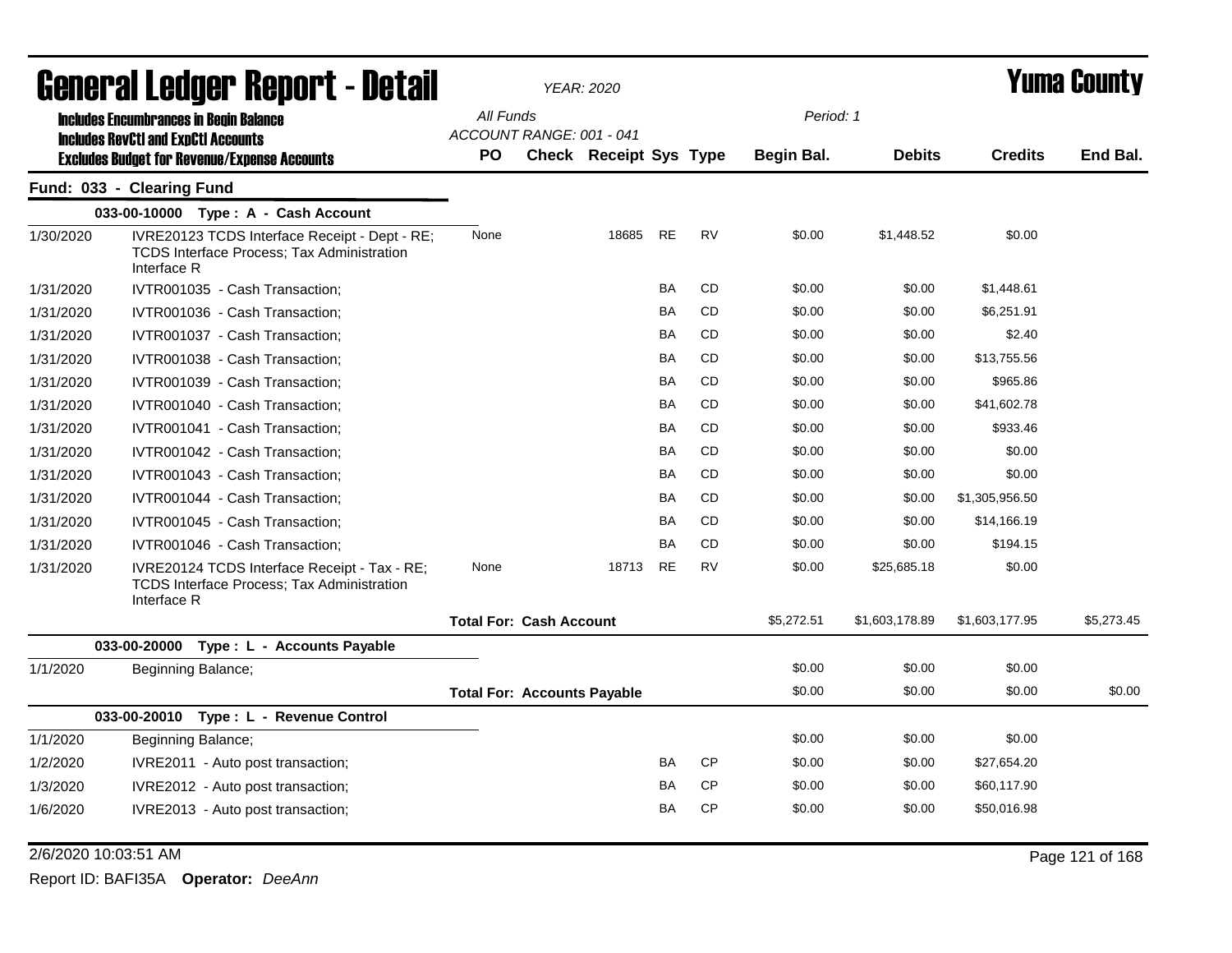|           | General Ledger Report - Detail                                                                    |           |                          | YEAR: 2020                    |           |                   |               |                | <b>Yuma County</b> |
|-----------|---------------------------------------------------------------------------------------------------|-----------|--------------------------|-------------------------------|-----------|-------------------|---------------|----------------|--------------------|
|           | <b>Includes Encumbrances in Begin Balance</b>                                                     | All Funds |                          |                               |           | Period: 1         |               |                |                    |
|           | <b>Includes RevCtI and ExpCtI Accounts</b><br><b>Excludes Budget for Revenue/Expense Accounts</b> | <b>PO</b> | ACCOUNT RANGE: 001 - 041 | <b>Check Receipt Sys Type</b> |           | <b>Begin Bal.</b> | <b>Debits</b> | <b>Credits</b> | End Bal.           |
|           | Fund: 033 - Clearing Fund                                                                         |           |                          |                               |           |                   |               |                |                    |
|           | 033-00-20010 Type: L - Revenue Control                                                            |           |                          |                               |           |                   |               |                |                    |
| 1/7/2020  | IVRE2015 - Auto post transaction;                                                                 |           |                          | BA                            | <b>CP</b> | \$0.00            | \$0.00        | \$2,159.34     |                    |
| 1/8/2020  | IVRE2016 - Auto post transaction;                                                                 |           |                          | BA                            | <b>CP</b> | \$0.00            | \$0.00        | \$191,091.95   |                    |
| 1/8/2020  | IVTR001010 - Auto post transaction;                                                               |           |                          | BA                            | <b>CP</b> | \$0.00            | \$162,075.10  | \$0.00         |                    |
| 1/9/2020  | IVRE2017 - Auto post transaction;                                                                 |           |                          | BA                            | <b>CP</b> | \$0.00            | \$0.00        | \$6,798.66     |                    |
| 1/11/2020 | IVRE2014 - Auto post transaction;                                                                 |           |                          | BA                            | <b>CP</b> | \$0.00            | \$0.00        | \$433,405.27   |                    |
| 1/14/2020 | IVRE20110 - Auto post transaction;                                                                |           |                          | BA                            | <b>CP</b> | \$0.00            | \$0.00        | \$55,106.92    |                    |
| 1/15/2020 | IVRE20111 - Auto post transaction;                                                                |           |                          | BA                            | <b>CP</b> | \$0.00            | \$0.00        | \$1,380.10     |                    |
| 1/16/2020 | IVRE20112 - Auto post transaction;                                                                |           |                          | BA                            | CP        | \$0.00            | \$0.00        | \$1,131.30     |                    |
| 1/17/2020 | IVRE20113 - Auto post transaction;                                                                |           |                          | BA                            | CP        | \$0.00            | \$0.00        | \$5,521.29     |                    |
| 1/20/2020 | IVRE20114 - Auto post transaction;                                                                |           |                          | BA                            | <b>CP</b> | \$0.00            | \$0.00        | \$11,376.77    |                    |
| 1/21/2020 | IVMD001020 - Auto post transaction;                                                               |           |                          | BA                            | <b>CP</b> | \$0.00            | \$30.12       | \$0.00         |                    |
| 1/21/2020 | IVRE20115 - Auto post transaction;                                                                |           |                          | BA                            | CP        | \$0.00            | \$0.00        | \$59,971.74    |                    |
| 1/21/2020 | IVTR001023 - Auto post transaction;                                                               |           |                          | <b>BA</b>                     | <b>CP</b> | \$0.00            | \$55,613.29   | \$0.00         |                    |
| 1/22/2020 | IVRE20117 - Auto post transaction;                                                                |           |                          | <b>BA</b>                     | <b>CP</b> | \$0.00            | \$0.00        | \$33,558.54    |                    |
| 1/23/2020 | IVRE20118 - Auto post transaction;                                                                |           |                          | <b>BA</b>                     | <b>CP</b> | \$0.00            | \$0.00        | \$170,830.21   |                    |
| 1/24/2020 | IVMD001026 - Auto post transaction;                                                               |           |                          | BA                            | <b>CP</b> | \$0.00            | \$25.98       | \$0.00         |                    |
| 1/24/2020 | IVRE20119 - Auto post transaction;                                                                |           |                          | <b>BA</b>                     | <b>CP</b> | \$0.00            | \$0.00        | \$78,512.00    |                    |
| 1/25/2020 | IVRE20116 - Auto post transaction;                                                                |           |                          | <b>BA</b>                     | <b>CP</b> | \$0.00            | \$0.00        | \$5,557.01     |                    |
| 1/27/2020 | IVRE20120 - Auto post transaction;                                                                |           |                          | <b>BA</b>                     | <b>CP</b> | \$0.00            | \$0.00        | \$9,297.02     |                    |
| 1/28/2020 | IVMD001028 - Auto post transaction;                                                               |           |                          | <b>BA</b>                     | CP        | \$0.00            | \$9.08        | \$0.00         |                    |
| 1/28/2020 | IVRE20121 - Auto post transaction;                                                                |           |                          | BA                            | <b>CP</b> | \$0.00            | \$0.00        | \$55,592.15    |                    |
| 1/29/2020 | IVMD001029 - Auto post transaction;                                                               |           |                          | BA                            | СP        | \$0.00            | \$60.00       | \$0.00         |                    |
| 1/29/2020 | IVMD001030 - Auto post transaction;                                                               |           |                          | <b>BA</b>                     | <b>CP</b> | \$0.00            | \$0.00        | \$60.00        |                    |
| 1/29/2020 | IVMD001031 - Auto post transaction;                                                               |           |                          | <b>BA</b>                     | <b>CP</b> | \$0.00            | \$60.00       | \$0.00         |                    |
| 1/29/2020 | IVRE20122 - Auto post transaction;                                                                |           |                          | BA                            | <b>CP</b> | \$0.00            | \$0.00        | \$93,175.55    |                    |
| 1/30/2020 | IVMD001032 - Auto post transaction;                                                               |           |                          | <b>BA</b>                     | <b>CP</b> | \$0.00            | \$10.00       | \$0.00         |                    |

2/6/2020 10:03:51 AM Page 122 of 168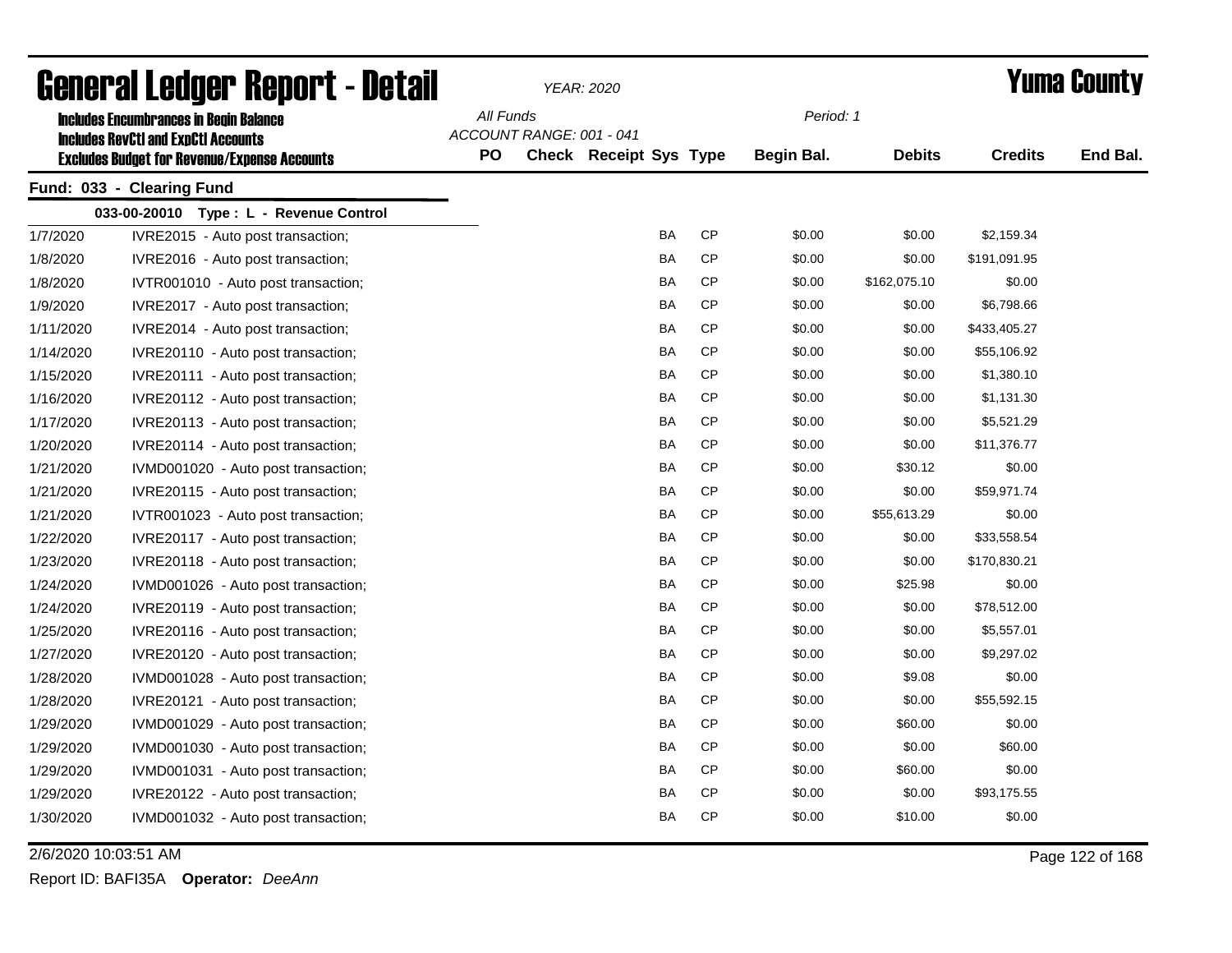|           | <b>General Ledger Report - Detail</b>                                                                           |           |                                   | <b>YEAR: 2020</b>      |           |           |              |                |                | Yuma Countv  |
|-----------|-----------------------------------------------------------------------------------------------------------------|-----------|-----------------------------------|------------------------|-----------|-----------|--------------|----------------|----------------|--------------|
|           | <b>Includes Encumbrances in Begin Balance</b><br><b>Includes RevCtI and ExpCtI Accounts</b>                     | All Funds | ACCOUNT RANGE: 001 - 041          |                        |           |           | Period: 1    |                |                |              |
|           | <b>Excludes Budget for Revenue/Expense Accounts</b>                                                             | <b>PO</b> |                                   | Check Receipt Sys Type |           |           | Begin Bal.   | <b>Debits</b>  | <b>Credits</b> | End Bal.     |
|           | Fund: 033 - Clearing Fund                                                                                       |           |                                   |                        |           |           |              |                |                |              |
|           | 033-00-20010 Type: L - Revenue Control                                                                          |           |                                   |                        |           |           |              |                |                |              |
| 1/30/2020 | IVRE20123 - Auto post transaction;                                                                              |           |                                   |                        | <b>BA</b> | <b>CP</b> | \$0.00       | \$0.00         | \$225,178.81   |              |
| 1/31/2020 | IVRE20124 - Auto post transaction;                                                                              |           |                                   |                        | BA        | <b>CP</b> | \$0.00       | \$0.00         | \$25,685.18    |              |
| 1/31/2020 | IVTR001035 - Auto post transaction;                                                                             |           |                                   |                        | <b>BA</b> | <b>CP</b> | \$0.00       | \$1,448.61     | \$0.00         |              |
| 1/31/2020 | IVTR001036 - Auto post transaction;                                                                             |           |                                   |                        | <b>BA</b> | <b>CP</b> | \$0.00       | \$6,251.91     | \$0.00         |              |
| 1/31/2020 | IVTR001037 - Auto post transaction;                                                                             |           |                                   |                        | BA        | <b>CP</b> | \$0.00       | \$2.40         | \$0.00         |              |
| 1/31/2020 | IVTR001038 - Auto post transaction;                                                                             |           |                                   |                        | BA        | <b>CP</b> | \$0.00       | \$13,755.56    | \$0.00         |              |
| 1/31/2020 | IVTR001039 - Auto post transaction;                                                                             |           |                                   |                        | BA        | <b>CP</b> | \$0.00       | \$965.86       | \$0.00         |              |
| 1/31/2020 | IVTR001040 - Auto post transaction;                                                                             |           |                                   |                        | BA        | <b>CP</b> | \$0.00       | \$41,602.78    | \$0.00         |              |
| 1/31/2020 | IVTR001041 - Auto post transaction;                                                                             |           |                                   |                        | <b>BA</b> | <b>CP</b> | \$0.00       | \$933.46       | \$0.00         |              |
| 1/31/2020 | IVTR001044 - Auto post transaction;                                                                             |           |                                   |                        | <b>BA</b> | CP        | \$0.00       | \$1,305,956.50 | \$0.00         |              |
| 1/31/2020 | IVTR001045 - Auto post transaction;                                                                             |           |                                   |                        | BA        | <b>CP</b> | \$0.00       | \$14,166.19    | \$0.00         |              |
| 1/31/2020 | IVTR001046 - Auto post transaction;                                                                             |           |                                   |                        | BA        | CP        | \$0.00       | \$194.15       | \$0.00         |              |
|           |                                                                                                                 |           | <b>Total For: Revenue Control</b> |                        |           |           | \$0.00       | \$1,603,160.99 | \$1,603,178.89 | (\$17.90)    |
|           | 033-00-20020 Type: L - Expense Control                                                                          |           |                                   |                        |           |           |              |                |                |              |
| 1/1/2020  | Beginning Balance;                                                                                              |           |                                   |                        |           |           | \$0.00       | \$0.00         | \$0.00         |              |
| 1/23/2020 | IVMD001023 - Auto post transaction;                                                                             |           |                                   |                        | <b>BA</b> | <b>CP</b> | \$0.00       | \$16.96        | \$0.00         |              |
|           |                                                                                                                 |           | <b>Total For: Expense Control</b> |                        |           |           | \$0.00       | \$16.96        | \$0.00         | \$16.96      |
|           | 033-00-20100 Type: L - Fund Balance                                                                             |           |                                   |                        |           |           |              |                |                |              |
| 1/1/2020  | Beginning Balance;                                                                                              |           |                                   |                        |           |           | (\$5,272.51) | \$0.00         | \$0.00         |              |
|           |                                                                                                                 |           | <b>Total For: Fund Balance</b>    |                        |           |           | (\$5,272.51) | \$0.00         | \$0.00         | (\$5,272.51) |
|           | 033-00-30105 Type: R - Current Tax Real                                                                         |           |                                   |                        |           |           |              |                |                |              |
| 1/1/2020  | Beginning Balance;                                                                                              |           |                                   |                        |           |           | \$0.00       | \$0.00         | \$0.00         |              |
| 1/2/2020  | IVRE2011 TCDS Interface Receipt - Tax - RE;<br><b>TCDS Interface Process; Tax Administration</b><br>Interface R | None      |                                   | 18433                  | <b>RE</b> | <b>RV</b> | \$0.00       | \$0.00         | \$27,585.93    |              |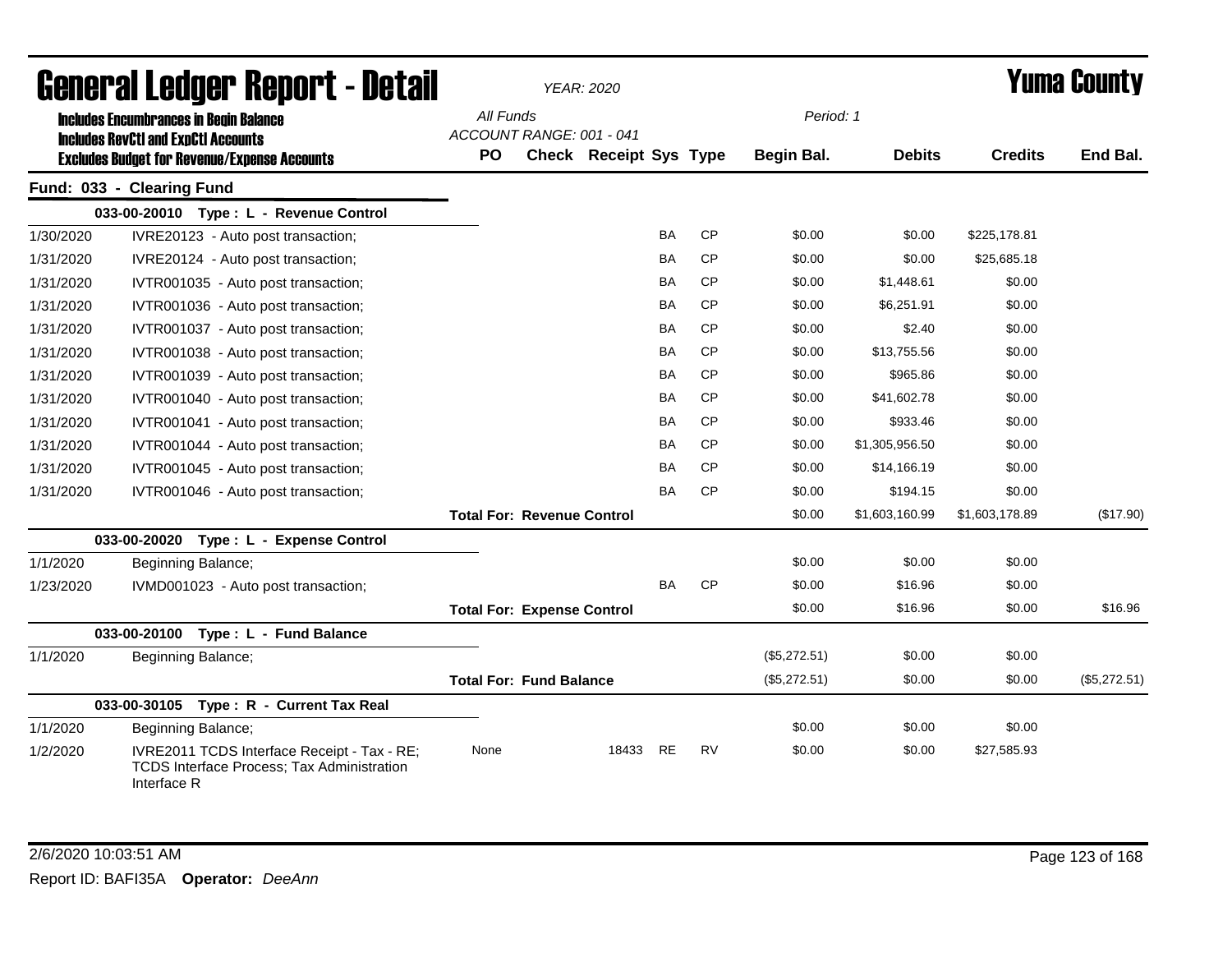|           | General Ledger Report - Detail                                                                                   |           |                          | <b>YEAR: 2020</b>             |           |           |            |               |                | Yuma Countv |
|-----------|------------------------------------------------------------------------------------------------------------------|-----------|--------------------------|-------------------------------|-----------|-----------|------------|---------------|----------------|-------------|
|           | <b>Includes Encumbrances in Begin Balance</b><br><b>Includes RevCtI and ExpCtI Accounts</b>                      | All Funds | ACCOUNT RANGE: 001 - 041 |                               |           |           | Period: 1  |               |                |             |
|           | <b>Excludes Budget for Revenue/Expense Accounts</b>                                                              | <b>PO</b> |                          | <b>Check Receipt Sys Type</b> |           |           | Begin Bal. | <b>Debits</b> | <b>Credits</b> | End Bal.    |
|           | Fund: 033 - Clearing Fund                                                                                        |           |                          |                               |           |           |            |               |                |             |
|           | 033-00-30105 Type: R - Current Tax Real                                                                          |           |                          |                               |           |           |            |               |                |             |
| 1/3/2020  | IVRE2012 TCDS Interface Receipt - Tax - RE;<br>TCDS Interface Process; Tax Administration<br>Interface R         | None      |                          | 18444                         | <b>RE</b> | <b>RV</b> | \$0.00     | \$0.00        | \$59,991.36    |             |
| 1/6/2020  | IVRE2013 TCDS Interface Receipt - Tax - RE;<br>TCDS Interface Process; Tax Administration<br>Interface R         | None      |                          | 18453                         | <b>RE</b> | <b>RV</b> | \$0.00     | \$0.00        | \$50,007.86    |             |
| 1/7/2020  | IVRE2015 TCDS Interface Receipt - Tax - RE;<br>TCDS Interface Process; Tax Administration<br>Interface R         | None      |                          | 18472                         | RE        | RV        | \$0.00     | \$0.00        | \$2,152.56     |             |
| 1/8/2020  | IVRE2016 TCDS Interface Receipt - Tax - RE;<br><b>TCDS Interface Process: Tax Administration</b><br>Interface R  | None      |                          | 18487                         | <b>RE</b> | <b>RV</b> | \$0.00     | \$0.00        | \$28,545.19    |             |
| 1/9/2020  | IVRE2017 TCDS Interface Receipt - Tax - RE;<br><b>TCDS Interface Process; Tax Administration</b><br>Interface R  | None      |                          | 18497                         | <b>RE</b> | <b>RV</b> | \$0.00     | \$0.00        | \$6,798.66     |             |
| 1/11/2020 | IVRE2014 TCDS Interface Receipt - Tax - RE;<br><b>TCDS Interface Process; Tax Administration</b><br>Interface R  | None      |                          | 18462                         | <b>RE</b> | <b>RV</b> | \$0.00     | \$0.00        | \$426,444.69   |             |
| 1/14/2020 | IVRE20110 TCDS Interface Receipt - Tax - RE;<br><b>TCDS Interface Process; Tax Administration</b><br>Interface R | None      |                          | 18531                         | RE        | <b>RV</b> | \$0.00     | \$0.00        | \$598.24       |             |
| 1/15/2020 | IVRE20111 TCDS Interface Receipt - Tax - RE;<br>TCDS Interface Process; Tax Administration<br>Interface R        | None      |                          | 18538                         | <b>RE</b> | <b>RV</b> | \$0.00     | \$0.00        | \$1,336.32     |             |
| 1/16/2020 | IVRE20112 TCDS Interface Receipt - Tax - RE;<br>TCDS Interface Process; Tax Administration<br>Interface R        | None      |                          | 18549                         | <b>RE</b> | <b>RV</b> | \$0.00     | \$0.00        | \$1,131.30     |             |
| 1/17/2020 | IVRE20113 TCDS Interface Receipt - Tax - RE;<br>TCDS Interface Process; Tax Administration<br>Interface R        | None      |                          | 18562                         | <b>RE</b> | <b>RV</b> | \$0.00     | \$0.00        | \$4,276.88     |             |
| 1/20/2020 | IVRE20114 TCDS Interface Receipt - Tax - RE;<br>TCDS Interface Process; Tax Administration<br>Interface R        | None      |                          | 18574                         | RE        | RV        | \$0.00     | \$0.00        | \$10,958.43    |             |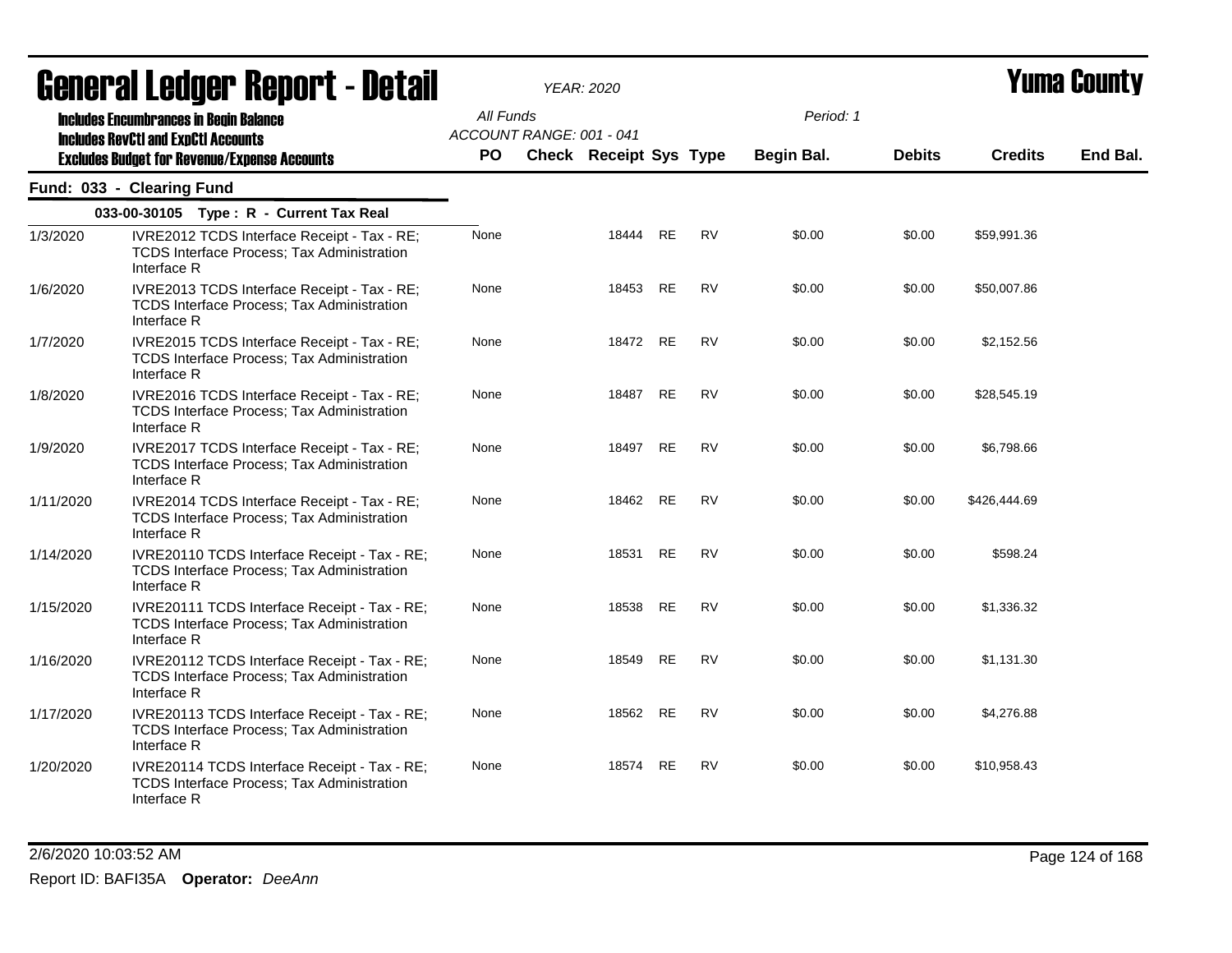|           | acııcı ai Leuyei" nepul l - Delan                                                                                |                 |                                    | <i>YEAR: 2020</i>             |           |           |            |                |                | I UIIIA VUUIILY |
|-----------|------------------------------------------------------------------------------------------------------------------|-----------------|------------------------------------|-------------------------------|-----------|-----------|------------|----------------|----------------|-----------------|
|           | <b>Includes Encumbrances in Begin Balance</b><br><b>Includes RevCtI and ExpCtI Accounts</b>                      | All Funds<br>PO | ACCOUNT RANGE: 001 - 041           |                               |           |           | Period: 1  |                |                | End Bal.        |
|           | <b>Excludes Budget for Revenue/Expense Accounts</b>                                                              |                 |                                    | <b>Check Receipt Sys Type</b> |           |           | Begin Bal. | <b>Debits</b>  | <b>Credits</b> |                 |
|           | Fund: 033 - Clearing Fund                                                                                        |                 |                                    |                               |           |           |            |                |                |                 |
|           | 033-00-30105 Type: R - Current Tax Real                                                                          |                 |                                    |                               |           |           |            |                |                |                 |
| 1/21/2020 | IVRE20115 TCDS Interface Receipt - Tax - RE;<br><b>TCDS Interface Process; Tax Administration</b><br>Interface R | None            |                                    | 18585                         | RE        | <b>RV</b> | \$0.00     | \$0.00         | \$56,991.71    |                 |
| 1/22/2020 | IVRE20117 TCDS Interface Receipt - Tax - RE;<br>TCDS Interface Process; Tax Administration<br>Interface R        | None            |                                    | 18601                         | <b>RE</b> | <b>RV</b> | \$0.00     | \$0.00         | \$30,574.80    |                 |
| 1/23/2020 | IVRE20118 TCDS Interface Receipt - Tax - RE;<br><b>TCDS Interface Process; Tax Administration</b><br>Interface R | None            |                                    | 18621                         | RE        | RV        | \$0.00     | \$0.00         | \$168,877.03   |                 |
| 1/24/2020 | IVRE20119 TCDS Interface Receipt - Tax - RE;<br>TCDS Interface Process; Tax Administration<br>Interface R        | None            |                                    | 18645                         | <b>RE</b> | <b>RV</b> | \$0.00     | \$0.00         | \$75,908.48    |                 |
| 1/25/2020 | IVRE20116 TCDS Interface Receipt - Tax - RE;<br><b>TCDS Interface Process; Tax Administration</b><br>Interface R | None            |                                    | 18597                         | RE        | <b>RV</b> | \$0.00     | \$0.00         | \$5,531.08     |                 |
| 1/27/2020 | IVRE20120 TCDS Interface Receipt - Tax - RE;<br>TCDS Interface Process; Tax Administration<br>Interface R        | None            |                                    | 18652 RE                      |           | <b>RV</b> | \$0.00     | \$0.00         | \$8,422.84     |                 |
| 1/28/2020 | IVRE20121 TCDS Interface Receipt - Tax - RE;<br><b>TCDS Interface Process; Tax Administration</b><br>Interface R | None            |                                    | 18662                         | RE        | <b>RV</b> | \$0.00     | \$0.00         | \$53,011.86    |                 |
| 1/29/2020 | IVRE20122 TCDS Interface Receipt - Tax - RE;<br>TCDS Interface Process; Tax Administration<br>Interface R        | None            |                                    | 18673                         | <b>RE</b> | <b>RV</b> | \$0.00     | \$0.00         | \$86,501.42    |                 |
| 1/30/2020 | IVRE20123 TCDS Interface Receipt - Tax - RE;<br>TCDS Interface Process; Tax Administration<br>Interface R        | None            |                                    | 18684                         | <b>RE</b> | <b>RV</b> | \$0.00     | \$0.00         | \$178,147.83   |                 |
| 1/31/2020 | IVTR001042 - Tax Apportionment Transfers;                                                                        |                 |                                    |                               | BA        | <b>TR</b> | \$0.00     | \$0.00         | \$0.00         |                 |
| 1/31/2020 | IVTR001044 - Tax Apportionment Transfers;                                                                        |                 |                                    |                               | BA        | <b>TR</b> | \$0.00     | \$1,305,956.50 | \$0.00         |                 |
| 1/31/2020 | IVRE20124 TCDS Interface Receipt - Tax - RE;<br>TCDS Interface Process; Tax Administration<br>Interface R        | None            |                                    | 18713                         | RE        | <b>RV</b> | \$0.00     | \$0.00         | \$21,948.32    |                 |
|           |                                                                                                                  |                 | <b>Total For: Current Tax Real</b> |                               |           |           | \$0.00     | \$1,305,956.50 | \$1,305,742.79 | \$213.71        |
|           |                                                                                                                  |                 |                                    |                               |           |           |            |                |                |                 |

2/6/2020 10:03:52 AM Page 125 of 168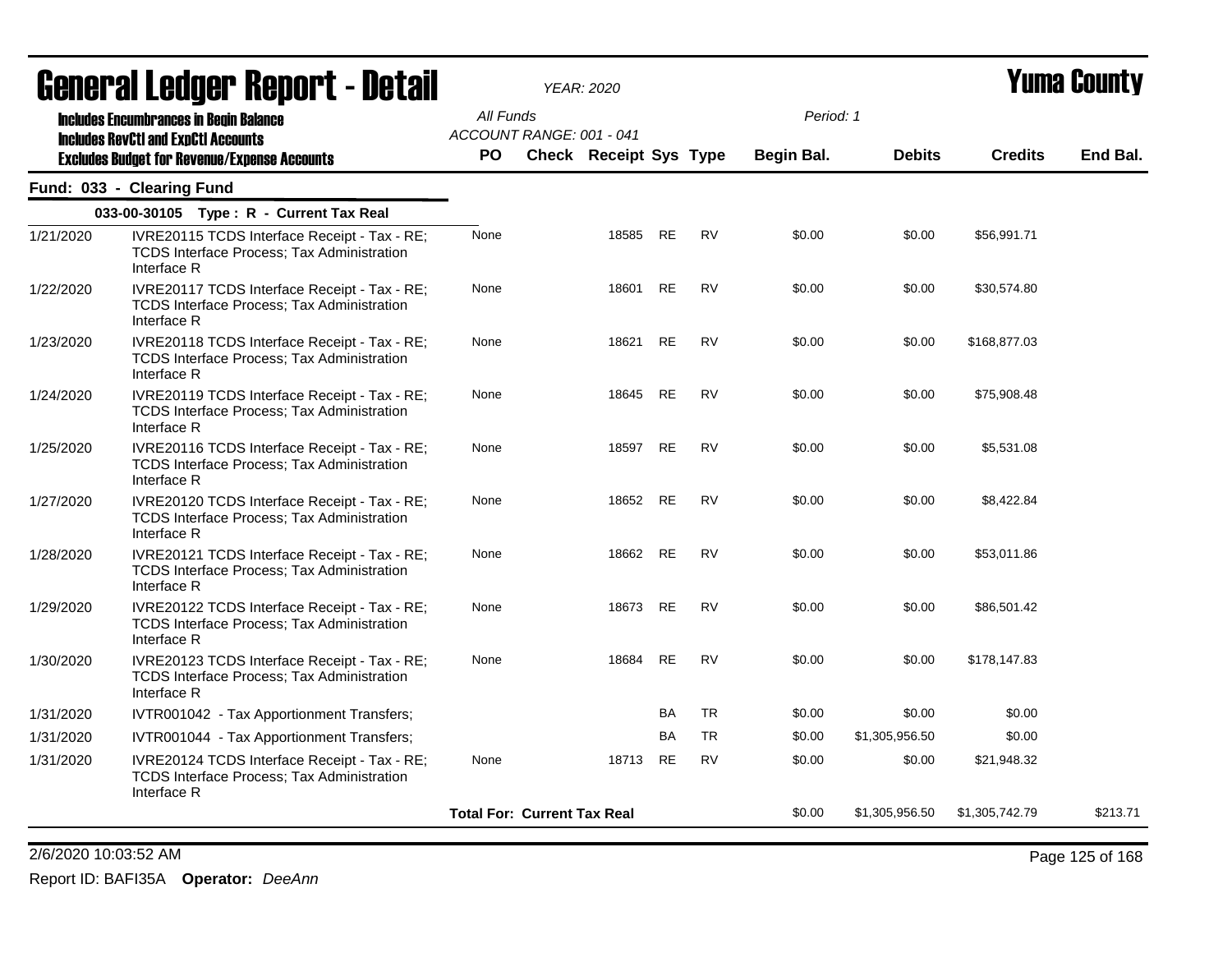|           | General Ledger Report - Detail                                                                                   |           | <b>YEAR: 2020</b>                         |           |           |            |               |                | Yuma County |
|-----------|------------------------------------------------------------------------------------------------------------------|-----------|-------------------------------------------|-----------|-----------|------------|---------------|----------------|-------------|
|           | <b>Includes Encumbrances in Begin Balance</b><br><b>Includes RevCtI and ExpCtI Accounts</b>                      | All Funds | ACCOUNT RANGE: 001 - 041                  |           |           | Period: 1  |               |                |             |
|           | <b>Excludes Budget for Revenue/Expense Accounts</b>                                                              | <b>PO</b> | Check Receipt Sys Type                    |           |           | Begin Bal. | <b>Debits</b> | <b>Credits</b> | End Bal.    |
|           | Fund: 033 - Clearing Fund                                                                                        |           |                                           |           |           |            |               |                |             |
|           | 033-00-30110 Type: R - Current Tax Oil and Gas                                                                   |           |                                           |           |           |            |               |                |             |
| 1/1/2020  | Beginning Balance;                                                                                               |           |                                           |           |           | \$0.00     | \$0.00        | \$0.00         |             |
| 1/30/2020 | IVRE20123 TCDS Interface Receipt - Tax - RE;<br>TCDS Interface Process; Tax Administration<br>Interface R        | None      | 18684                                     | <b>RE</b> | <b>RV</b> | \$0.00     | \$0.00        | \$965.86       |             |
| 1/31/2020 | IVTR001039 - Tax Apportionment Transfers;                                                                        |           |                                           | <b>BA</b> | <b>TR</b> | \$0.00     | \$965.86      | \$0.00         |             |
|           |                                                                                                                  |           | <b>Total For: Current Tax Oil and Gas</b> |           |           | \$0.00     | \$965.86      | \$965.86       | \$0.00      |
|           | 033-00-30115 Type: R - Current Tax Personal Property                                                             |           |                                           |           |           |            |               |                |             |
| 1/1/2020  | Beginning Balance;                                                                                               |           |                                           |           |           | \$0.00     | \$0.00        | \$0.00         |             |
| 1/8/2020  | IVRE2016 TCDS Interface Receipt - Tax - RE;<br><b>TCDS Interface Process: Tax Administration</b><br>Interface R  | None      | 18487                                     | <b>RE</b> | <b>RV</b> | \$0.00     | \$0.00        | \$415.68       |             |
| 1/11/2020 | IVRE2014 TCDS Interface Receipt - Tax - RE;<br><b>TCDS Interface Process: Tax Administration</b><br>Interface R  | None      |                                           | 18462 RE  | <b>RV</b> | \$0.00     | \$0.00        | \$2,743.10     |             |
| 1/21/2020 | IVRE20115 TCDS Interface Receipt - Tax - RE;<br>TCDS Interface Process; Tax Administration<br>Interface R        | None      | 18585                                     | <b>RE</b> | <b>RV</b> | \$0.00     | \$0.00        | \$374.62       |             |
| 1/22/2020 | IVRE20117 TCDS Interface Receipt - Tax - RE;<br>TCDS Interface Process; Tax Administration<br>Interface R        | None      | 18601                                     | <b>RE</b> | <b>RV</b> | \$0.00     | \$0.00        | \$2,539.05     |             |
| 1/28/2020 | IVRE20121 TCDS Interface Receipt - Tax - RE;<br><b>TCDS Interface Process; Tax Administration</b><br>Interface R | None      | 18662                                     | <b>RE</b> | <b>RV</b> | \$0.00     | \$0.00        | \$1,328.81     |             |
| 1/29/2020 | IVRE20122 TCDS Interface Receipt - Tax - RE;<br>TCDS Interface Process; Tax Administration<br>Interface R        | None      | 18673                                     | <b>RE</b> | <b>RV</b> | \$0.00     | \$0.00        | \$3,374.06     |             |
| 1/30/2020 | IVRE20123 TCDS Interface Receipt - Tax - RE;<br>TCDS Interface Process; Tax Administration<br>Interface R        | None      | 18684                                     | <b>RE</b> | <b>RV</b> | \$0.00     | \$0.00        | \$27,628.48    |             |
| 1/31/2020 | IVTR001040 - Tax Apportionment Transfers;                                                                        |           |                                           | BA        | <b>TR</b> | \$0.00     | \$41,602.78   | \$0.00         |             |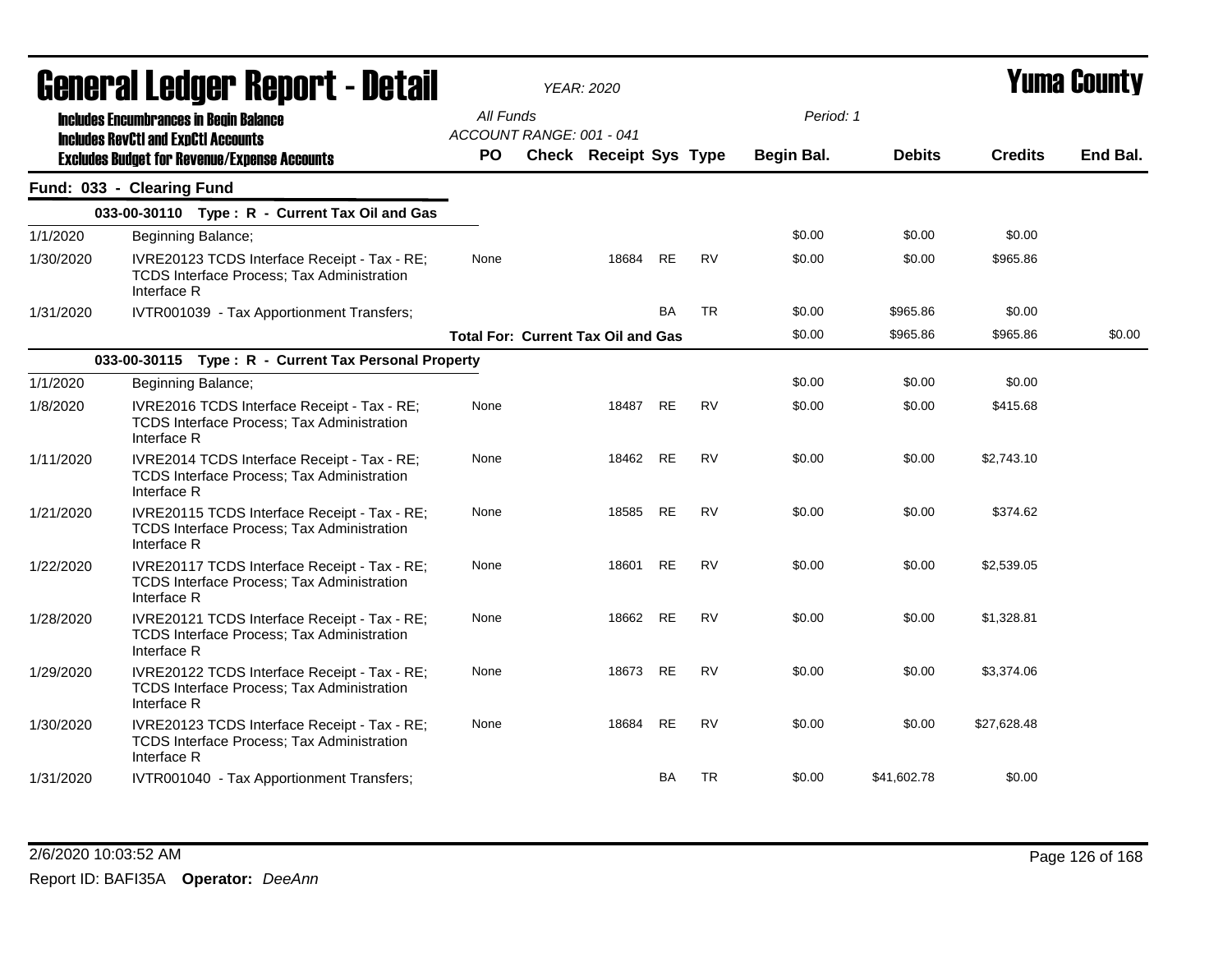|           |                           | General Ledger Report - Detail                                                                   |                                                 | <b>YEAR: 2020</b>      |           |           |            |               |                | <b>Yuma County</b> |
|-----------|---------------------------|--------------------------------------------------------------------------------------------------|-------------------------------------------------|------------------------|-----------|-----------|------------|---------------|----------------|--------------------|
|           |                           | <b>Includes Encumbrances in Begin Balance</b>                                                    | All Funds                                       |                        |           |           | Period: 1  |               |                |                    |
|           |                           | <b>Includes RevCtI and ExpCtI Accounts</b>                                                       | ACCOUNT RANGE: 001 - 041                        |                        |           |           |            |               |                |                    |
|           |                           | <b>Excludes Budget for Revenue/Expense Accounts</b>                                              | PO.                                             | Check Receipt Sys Type |           |           | Begin Bal. | <b>Debits</b> | <b>Credits</b> | End Bal.           |
|           | Fund: 033 - Clearing Fund |                                                                                                  |                                                 |                        |           |           |            |               |                |                    |
|           |                           | 033-00-30115 Type: R - Current Tax Personal Property                                             |                                                 |                        |           |           |            |               |                |                    |
| 1/31/2020 | Interface R               | IVRE20124 TCDS Interface Receipt - Tax - RE;<br>TCDS Interface Process; Tax Administration       | None                                            | 18713 RE               |           | <b>RV</b> | \$0.00     | \$0.00        | \$3,198.98     |                    |
|           |                           |                                                                                                  | <b>Total For: Current Tax Personal Property</b> |                        |           |           | \$0.00     | \$41,602.78   | \$41,602.78    | \$0.00             |
|           |                           | 033-00-30120 Type: R - Current Tax Mineral                                                       |                                                 |                        |           |           |            |               |                |                    |
| 1/1/2020  |                           | Beginning Balance;                                                                               |                                                 |                        |           |           | \$0.00     | \$0.00        | \$0.00         |                    |
| 1/2/2020  | Interface R               | IVRE2011 TCDS Interface Receipt - Tax - RE;<br>TCDS Interface Process; Tax Administration        | None                                            | 18433                  | <b>RE</b> | <b>RV</b> | \$0.00     | \$0.00        | \$68.36        |                    |
| 1/3/2020  | Interface R               | IVRE2012 TCDS Interface Receipt - Tax - RE;<br><b>TCDS Interface Process: Tax Administration</b> | None                                            | 18444                  | RE        | RV        | \$0.00     | \$0.00        | \$83.76        |                    |
| 1/6/2020  | Interface R               | IVRE2013 TCDS Interface Receipt - Tax - RE;<br><b>TCDS Interface Process: Tax Administration</b> | None                                            | 18453                  | RE        | <b>RV</b> | \$0.00     | \$0.00        | \$9.12         |                    |
| 1/8/2020  | Interface R               | IVRE2016 TCDS Interface Receipt - Tax - RE;<br>TCDS Interface Process; Tax Administration        | None                                            | 18487                  | <b>RE</b> | <b>RV</b> | \$0.00     | \$0.00        | \$7.72         |                    |
| 1/11/2020 | Interface R               | IVRE2014 TCDS Interface Receipt - Tax - RE;<br><b>TCDS Interface Process; Tax Administration</b> | None                                            | 18462                  | <b>RE</b> | <b>RV</b> | \$0.00     | \$0.00        | \$2,764.66     |                    |
| 1/15/2020 | Interface R               | IVRE20111 TCDS Interface Receipt - Tax - RE;<br>TCDS Interface Process; Tax Administration       | None                                            | 18538                  | <b>RE</b> | <b>RV</b> | \$0.00     | \$0.00        | \$43.78        |                    |
| 1/17/2020 | Interface R               | IVRE20113 TCDS Interface Receipt - Tax - RE;<br>TCDS Interface Process; Tax Administration       | None                                            | 18562                  | RE        | <b>RV</b> | \$0.00     | \$0.00        | \$30.60        |                    |
| 1/20/2020 | Interface R               | IVRE20114 TCDS Interface Receipt - Tax - RE;<br>TCDS Interface Process; Tax Administration       | None                                            | 18574                  | <b>RE</b> | <b>RV</b> | \$0.00     | \$0.00        | \$60.40        |                    |
| 1/21/2020 | Interface R               | IVRE20115 TCDS Interface Receipt - Tax - RE;<br>TCDS Interface Process; Tax Administration       | None                                            | 18585                  | RE        | RV        | \$0.00     | \$0.00        | \$1,449.82     |                    |

2/6/2020 10:03:52 AM Page 127 of 168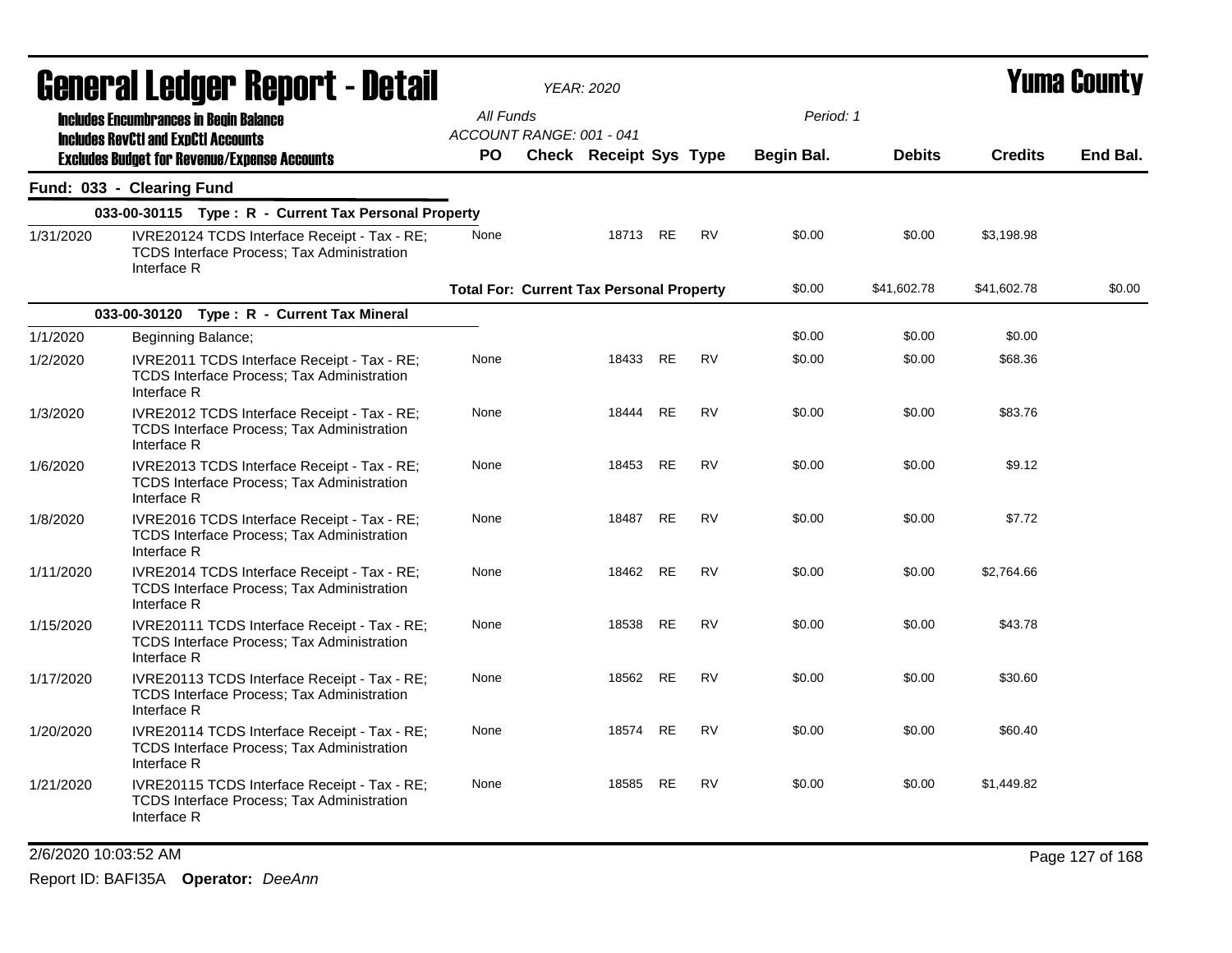|           | <b>General Ledger Report - Detail</b>                                                                                                              |                        |                                       | <b>YEAR: 2020</b>             |           |           |                         |               |                | <b>Yuma County</b> |
|-----------|----------------------------------------------------------------------------------------------------------------------------------------------------|------------------------|---------------------------------------|-------------------------------|-----------|-----------|-------------------------|---------------|----------------|--------------------|
|           | <b>Includes Encumbrances in Begin Balance</b><br><b>Includes RevCtI and ExpCtI Accounts</b><br><b>Excludes Budget for Revenue/Expense Accounts</b> | All Funds<br><b>PO</b> | ACCOUNT RANGE: 001 - 041              | <b>Check Receipt Sys Type</b> |           |           | Period: 1<br>Begin Bal. | <b>Debits</b> | <b>Credits</b> | End Bal.           |
|           | Fund: 033 - Clearing Fund                                                                                                                          |                        |                                       |                               |           |           |                         |               |                |                    |
|           | 033-00-30120 Type: R - Current Tax Mineral                                                                                                         |                        |                                       |                               |           |           |                         |               |                |                    |
| 1/22/2020 | IVRE20117 TCDS Interface Receipt - Tax - RE;<br><b>TCDS Interface Process; Tax Administration</b><br>Interface R                                   | None                   |                                       | 18601                         | <b>RE</b> | <b>RV</b> | \$0.00                  | \$0.00        | \$184.64       |                    |
| 1/23/2020 | IVRE20118 TCDS Interface Receipt - Tax - RE;<br>TCDS Interface Process; Tax Administration<br>Interface R                                          | None                   |                                       | 18621                         | <b>RE</b> | <b>RV</b> | \$0.00                  | \$0.00        | \$1,242.00     |                    |
| 1/24/2020 | IVRE20119 TCDS Interface Receipt - Tax - RE;<br><b>TCDS Interface Process; Tax Administration</b><br>Interface R                                   | None                   |                                       | 18645                         | <b>RE</b> | <b>RV</b> | \$0.00                  | \$0.00        | \$2,277.90     |                    |
| 1/27/2020 | IVRE20120 TCDS Interface Receipt - Tax - RE;<br>TCDS Interface Process; Tax Administration<br>Interface R                                          | None                   |                                       | 18652                         | <b>RE</b> | <b>RV</b> | \$0.00                  | \$0.00        | \$176.24       |                    |
| 1/28/2020 | IVRE20121 TCDS Interface Receipt - Tax - RE;<br>TCDS Interface Process; Tax Administration<br>Interface R                                          | None                   |                                       | 18662                         | <b>RE</b> | <b>RV</b> | \$0.00                  | \$0.00        | \$950.52       |                    |
| 1/29/2020 | IVRE20122 TCDS Interface Receipt - Tax - RE;<br>TCDS Interface Process; Tax Administration<br>Interface R                                          | None                   |                                       | 18673                         | <b>RE</b> | <b>RV</b> | \$0.00                  | \$0.00        | \$2,250.18     |                    |
| 1/30/2020 | IVRE20123 TCDS Interface Receipt - Tax - RE;<br><b>TCDS Interface Process; Tax Administration</b><br>Interface R                                   | None                   |                                       | 18684                         | <b>RE</b> | <b>RV</b> | \$0.00                  | \$0.00        | \$1,842.40     |                    |
| 1/31/2020 | IVTR001038 - Tax Apportionment Transfers;                                                                                                          |                        |                                       |                               | <b>BA</b> | <b>TR</b> | \$0.00                  | \$13,755.56   | \$0.00         |                    |
| 1/31/2020 | IVRE20124 TCDS Interface Receipt - Tax - RE;<br><b>TCDS Interface Process; Tax Administration</b><br>Interface R                                   | None                   |                                       | 18713                         | <b>RE</b> | <b>RV</b> | \$0.00                  | \$0.00        | \$313.46       |                    |
|           |                                                                                                                                                    |                        | <b>Total For: Current Tax Mineral</b> |                               |           |           | \$0.00                  | \$13,755.56   | \$13,755.56    | \$0.00             |
|           | 033-00-30125 Type: R - Current Tax Possessory Interes                                                                                              |                        |                                       |                               |           |           |                         |               |                |                    |
| 1/1/2020  | Beginning Balance;                                                                                                                                 |                        |                                       |                               |           |           | \$0.00                  | \$0.00        | \$0.00         |                    |
| 1/3/2020  | IVRE2012 TCDS Interface Receipt - Tax - RE;<br><b>TCDS Interface Process; Tax Administration</b><br>Interface R                                    | None                   |                                       | 18444                         | RE        | <b>RV</b> | \$0.00                  | \$0.00        | \$43.20        |                    |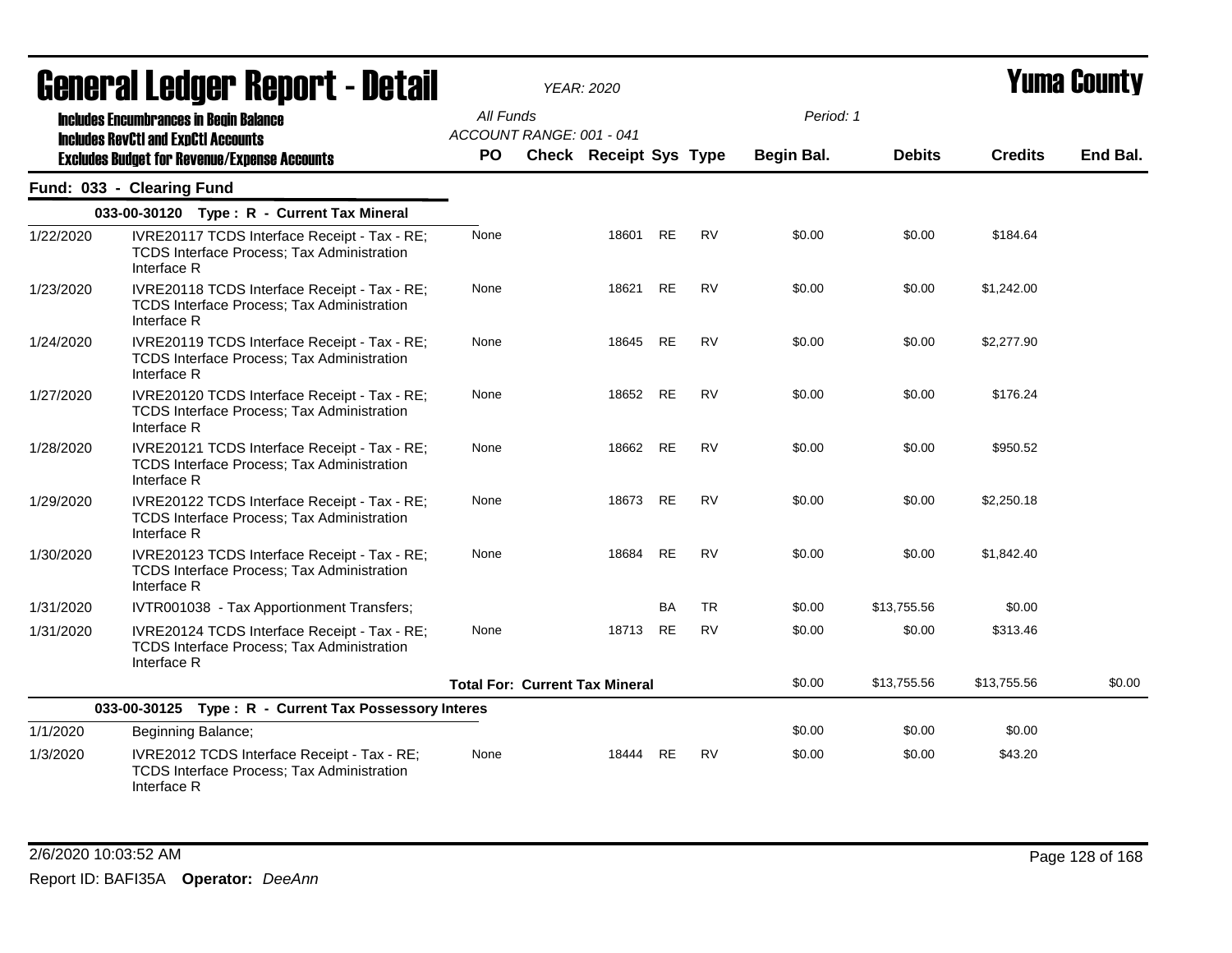|           | <b>agual.gi fanàri. Vahal.  - Drish</b>                                                                         |                                       | YEAR: 2020                                      |           |           |            |               |                | T UIIIA VUUIILY |
|-----------|-----------------------------------------------------------------------------------------------------------------|---------------------------------------|-------------------------------------------------|-----------|-----------|------------|---------------|----------------|-----------------|
|           | <b>Includes Encumbrances in Begin Balance</b><br><b>Includes RevCtI and ExpCtI Accounts</b>                     | All Funds<br>ACCOUNT RANGE: 001 - 041 |                                                 |           |           | Period: 1  | <b>Debits</b> | <b>Credits</b> | End Bal.        |
|           | <b>Excludes Budget for Revenue/Expense Accounts</b>                                                             | <b>PO</b>                             | <b>Check Receipt Sys Type</b>                   |           |           | Begin Bal. |               |                |                 |
|           | Fund: 033 - Clearing Fund                                                                                       |                                       |                                                 |           |           |            |               |                |                 |
|           | 033-00-30125 Type: R - Current Tax Possessory Interes                                                           |                                       |                                                 |           |           |            |               |                |                 |
| 1/8/2020  | IVRE2016 TCDS Interface Receipt - Tax - RE;<br><b>TCDS Interface Process; Tax Administration</b><br>Interface R | None                                  | 18487                                           | RE        | <b>RV</b> | \$0.00     | \$0.00        | \$49.90        |                 |
| 1/11/2020 | IVRE2014 TCDS Interface Receipt - Tax - RE;<br><b>TCDS Interface Process; Tax Administration</b><br>Interface R | None                                  | 18462 RE                                        |           | <b>RV</b> | \$0.00     | \$0.00        | \$355.32       |                 |
| 1/21/2020 | IVRE20115 TCDS Interface Receipt - Tax - RE;<br>TCDS Interface Process; Tax Administration<br>Interface R       | None                                  | 18585                                           | <b>RE</b> | <b>RV</b> | \$0.00     | \$0.00        | \$162.88       |                 |
| 1/22/2020 | IVRE20117 TCDS Interface Receipt - Tax - RE;<br>TCDS Interface Process; Tax Administration<br>Interface R       | None                                  | 18601                                           | <b>RE</b> | <b>RV</b> | \$0.00     | \$0.00        | \$21.28        |                 |
| 1/23/2020 | IVRE20118 TCDS Interface Receipt - Tax - RE;<br>TCDS Interface Process; Tax Administration<br>Interface R       | None                                  | 18621                                           | RE        | <b>RV</b> | \$0.00     | \$0.00        | \$91.28        |                 |
| 1/29/2020 | IVRE20122 TCDS Interface Receipt - Tax - RE;<br>TCDS Interface Process; Tax Administration<br>Interface R       | None                                  | 18673                                           | <b>RE</b> | <b>RV</b> | \$0.00     | \$0.00        | \$102.56       |                 |
| 1/30/2020 | IVRE20123 TCDS Interface Receipt - Tax - RE;<br>TCDS Interface Process; Tax Administration<br>Interface R       | None                                  | 18684                                           | RE        | <b>RV</b> | \$0.00     | \$0.00        | \$24.42        |                 |
| 1/31/2020 | IVTR001041 - Tax Apportionment Transfers;                                                                       |                                       |                                                 | BA        | <b>TR</b> | \$0.00     | \$933.46      | \$0.00         |                 |
| 1/31/2020 | IVRE20124 TCDS Interface Receipt - Tax - RE;<br>TCDS Interface Process; Tax Administration<br>Interface R       | None                                  | 18713 RE                                        |           | <b>RV</b> | \$0.00     | \$0.00        | \$82.62        |                 |
|           |                                                                                                                 |                                       | <b>Total For: Current Tax Possessory Intere</b> |           |           | \$0.00     | \$933.46      | \$933.46       | \$0.00          |
|           | 033-00-30130 Type: R - Current Tax State Assessed                                                               |                                       |                                                 |           |           |            |               |                |                 |
| 1/1/2020  | Beginning Balance;                                                                                              |                                       |                                                 |           |           | \$0.00     | \$0.00        | \$0.00         |                 |
| 1/22/2020 | IVRE20117 TCDS Interface Receipt - Tax - RE;<br>TCDS Interface Process; Tax Administration<br>Interface R       | None                                  | 18601                                           | <b>RE</b> | <b>RV</b> | \$0.00     | \$0.00        | \$119.33       |                 |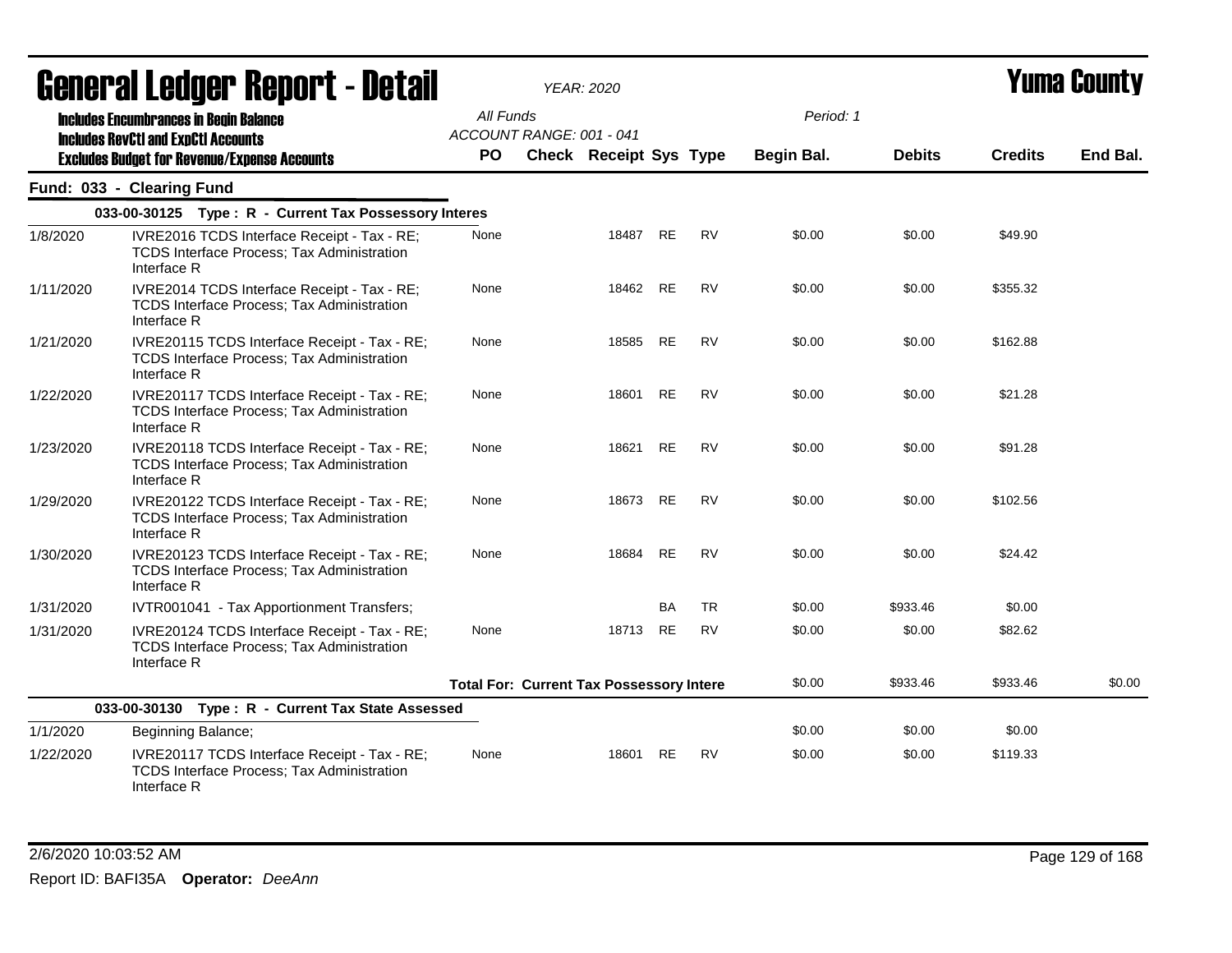|           | <b>General Ledger Report - Detail</b>                                                                            |           | <b>YEAR: 2020</b>                            |           |           |            |               |                | Yuma Countv |
|-----------|------------------------------------------------------------------------------------------------------------------|-----------|----------------------------------------------|-----------|-----------|------------|---------------|----------------|-------------|
|           | <b>Includes Encumbrances in Begin Balance</b>                                                                    | All Funds | ACCOUNT RANGE: 001 - 041                     |           |           | Period: 1  |               |                |             |
|           | <b>Includes RevCtI and ExpCtI Accounts</b><br><b>Excludes Budget for Revenue/Expense Accounts</b>                | <b>PO</b> | Check Receipt Sys Type                       |           |           | Begin Bal. | <b>Debits</b> | <b>Credits</b> | End Bal.    |
|           | Fund: 033 - Clearing Fund                                                                                        |           |                                              |           |           |            |               |                |             |
|           | 033-00-30130 Type: R - Current Tax State Assessed                                                                |           |                                              |           |           |            |               |                |             |
| 1/27/2020 | IVRE20120 TCDS Interface Receipt - Tax - RE;<br><b>TCDS Interface Process; Tax Administration</b><br>Interface R | None      |                                              | 18652 RE  | RV        | \$0.00     | \$0.00        | \$7.59         |             |
| 1/28/2020 | IVRE20121 TCDS Interface Receipt - Tax - RE;<br><b>TCDS Interface Process; Tax Administration</b><br>Interface R | None      | 18662                                        | <b>RE</b> | <b>RV</b> | \$0.00     | \$0.00        | \$22.60        |             |
| 1/29/2020 | IVRE20122 TCDS Interface Receipt - Tax - RE;<br><b>TCDS Interface Process; Tax Administration</b><br>Interface R | None      | 18673                                        | RE        | RV        | \$0.00     | \$0.00        | \$44.63        |             |
| 1/31/2020 | IVTR001046 - Tax Apportionment Transfers;                                                                        |           |                                              | <b>BA</b> | <b>TR</b> | \$0.00     | \$194.15      | \$0.00         |             |
|           |                                                                                                                  |           | <b>Total For: Current Tax State Assessed</b> |           |           | \$0.00     | \$194.15      | \$194.15       | \$0.00      |
|           | 033-00-30135 Type: R - Current Tax Mobile Home                                                                   |           |                                              |           |           |            |               |                |             |
| 1/1/2020  | Beginning Balance;                                                                                               |           |                                              |           |           | \$0.00     | \$0.00        | \$0.00         |             |
| 1/7/2020  | IVRE2015 TCDS Interface Receipt - Tax - RE;<br>TCDS Interface Process; Tax Administration<br>Interface R         | None      | 18472 RE                                     |           | <b>RV</b> | \$0.00     | \$0.00        | \$4.08         |             |
| 1/11/2020 | IVRE2014 TCDS Interface Receipt - Tax - RE;<br><b>TCDS Interface Process; Tax Administration</b><br>Interface R  | None      | 18462                                        | <b>RE</b> | <b>RV</b> | \$0.00     | \$0.00        | \$1,095.32     |             |
| 1/14/2020 | IVRE20110 TCDS Interface Receipt - Tax - RE;<br>TCDS Interface Process; Tax Administration<br>Interface R        | None      | 18531                                        | <b>RE</b> | <b>RV</b> | \$0.00     | \$0.00        | \$39.20        |             |
| 1/17/2020 | IVRE20113 TCDS Interface Receipt - Tax - RE;<br><b>TCDS Interface Process; Tax Administration</b><br>Interface R | None      | 18562                                        | RE        | <b>RV</b> | \$0.00     | \$0.00        | \$70.00        |             |
| 1/20/2020 | IVRE20114 TCDS Interface Receipt - Tax - RE;<br><b>TCDS Interface Process; Tax Administration</b><br>Interface R | None      | 18574                                        | RE        | <b>RV</b> | \$0.00     | \$0.00        | \$357.94       |             |
| 1/21/2020 | IVRE20115 TCDS Interface Receipt - Tax - RE;<br><b>TCDS Interface Process; Tax Administration</b><br>Interface R | None      | 18585                                        | <b>RE</b> | <b>RV</b> | \$0.00     | \$0.00        | \$962.30       |             |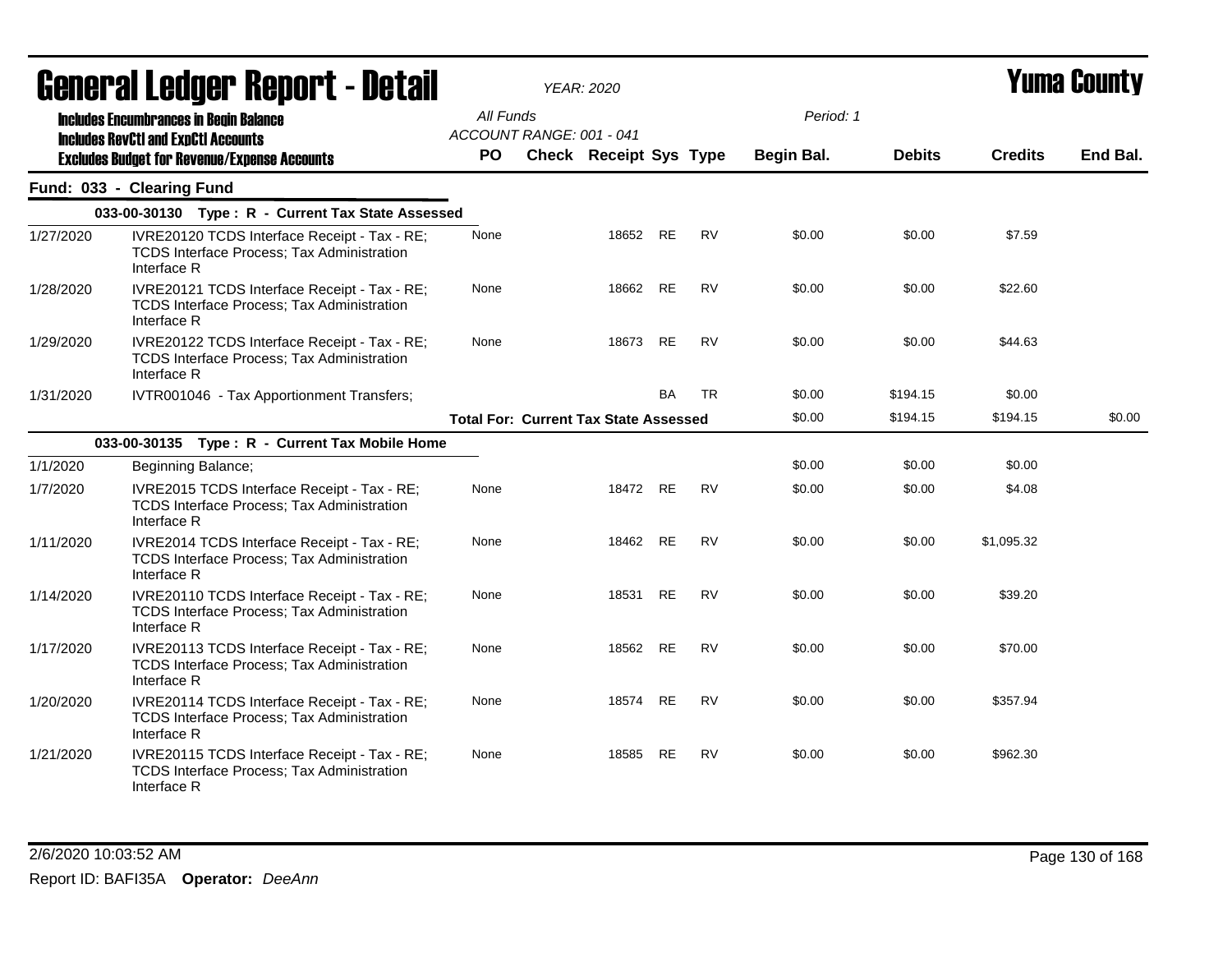| All Funds<br>Period: 1<br><b>Includes Encumbrances in Begin Balance</b><br>ACCOUNT RANGE: 001 - 041<br><b>Includes RevCtI and ExpCtI Accounts</b><br><b>PO</b><br>Check Receipt Sys Type<br><b>Debits</b><br><b>Credits</b><br>Begin Bal.<br><b>Excludes Budget for Revenue/Expense Accounts</b><br>Fund: 033 - Clearing Fund<br>033-00-30135 Type: R - Current Tax Mobile Home<br><b>RV</b><br><b>RE</b><br>1/22/2020<br>IVRE20117 TCDS Interface Receipt - Tax - RE;<br>None<br>18601<br>\$0.00<br>\$0.00<br>\$119.44<br><b>TCDS Interface Process: Tax Administration</b><br>Interface R<br><b>RE</b><br><b>RV</b><br>\$398.28<br>18621<br>\$0.00<br>\$0.00<br>1/23/2020<br>IVRE20118 TCDS Interface Receipt - Tax - RE;<br>None<br>TCDS Interface Process; Tax Administration<br>Interface R<br><b>RE</b><br><b>RV</b><br>\$0.00<br>\$0.00<br>\$299.44<br>IVRE20119 TCDS Interface Receipt - Tax - RE;<br>None<br>18645<br>1/24/2020<br>TCDS Interface Process; Tax Administration<br>Interface R<br>18597 RE<br><b>RV</b><br>\$0.00<br>\$0.00<br>\$24.84<br>1/25/2020<br>IVRE20116 TCDS Interface Receipt - Tax - RE;<br>None<br>TCDS Interface Process; Tax Administration<br>Interface R<br>IVRE20120 TCDS Interface Receipt - Tax - RE;<br>18652 RE<br><b>RV</b><br>\$0.00<br>\$0.00<br>\$690.35<br>1/27/2020<br>None<br>TCDS Interface Process; Tax Administration<br>Interface R<br>18662<br><b>RE</b><br><b>RV</b><br>\$0.00<br>\$0.00<br>\$269.80<br>1/28/2020<br>IVRE20121 TCDS Interface Receipt - Tax - RE;<br>None<br>TCDS Interface Process; Tax Administration<br>Interface R<br><b>RV</b><br>\$842.94<br>None<br>18673<br>RE<br>\$0.00<br>\$0.00<br>1/29/2020<br>IVRE20122 TCDS Interface Receipt - Tax - RE;<br>TCDS Interface Process; Tax Administration<br>Interface R<br><b>RV</b><br>None<br>18684<br>RE<br>\$0.00<br>\$0.00<br>\$936.10<br>1/30/2020<br>IVRE20123 TCDS Interface Receipt - Tax - RE;<br>TCDS Interface Process; Tax Administration<br>Interface R<br><b>TR</b><br><b>BA</b><br>1/31/2020<br>\$0.00<br>\$6,251.91<br>\$0.00<br>IVTR001036 - Tax Apportionment Transfers;<br>RE<br><b>RV</b><br>\$0.00<br>None<br>18713<br>\$0.00<br>\$141.80<br>1/31/2020<br>IVRE20124 TCDS Interface Receipt - Tax - RE;<br>TCDS Interface Process; Tax Administration<br>Interface R<br>\$0.00<br>\$6,251.83<br><b>Total For: Current Tax Mobile Home</b><br>\$6,251.91<br>033-00-30140 Type: R - Current Special Assessment<br>\$0.00<br>\$0.00<br>\$0.00<br>1/1/2020<br>Beginning Balance; | <b>General Ledger Report - Detail</b> | <b>YEAR: 2020</b> |  |  |  | Yuma County |
|-------------------------------------------------------------------------------------------------------------------------------------------------------------------------------------------------------------------------------------------------------------------------------------------------------------------------------------------------------------------------------------------------------------------------------------------------------------------------------------------------------------------------------------------------------------------------------------------------------------------------------------------------------------------------------------------------------------------------------------------------------------------------------------------------------------------------------------------------------------------------------------------------------------------------------------------------------------------------------------------------------------------------------------------------------------------------------------------------------------------------------------------------------------------------------------------------------------------------------------------------------------------------------------------------------------------------------------------------------------------------------------------------------------------------------------------------------------------------------------------------------------------------------------------------------------------------------------------------------------------------------------------------------------------------------------------------------------------------------------------------------------------------------------------------------------------------------------------------------------------------------------------------------------------------------------------------------------------------------------------------------------------------------------------------------------------------------------------------------------------------------------------------------------------------------------------------------------------------------------------------------------------------------------------------------------------------------------------------------------------------------------------------------------------------------------------------------------------------------------------------------------------------|---------------------------------------|-------------------|--|--|--|-------------|
|                                                                                                                                                                                                                                                                                                                                                                                                                                                                                                                                                                                                                                                                                                                                                                                                                                                                                                                                                                                                                                                                                                                                                                                                                                                                                                                                                                                                                                                                                                                                                                                                                                                                                                                                                                                                                                                                                                                                                                                                                                                                                                                                                                                                                                                                                                                                                                                                                                                                                                                         |                                       |                   |  |  |  |             |
|                                                                                                                                                                                                                                                                                                                                                                                                                                                                                                                                                                                                                                                                                                                                                                                                                                                                                                                                                                                                                                                                                                                                                                                                                                                                                                                                                                                                                                                                                                                                                                                                                                                                                                                                                                                                                                                                                                                                                                                                                                                                                                                                                                                                                                                                                                                                                                                                                                                                                                                         |                                       |                   |  |  |  |             |
|                                                                                                                                                                                                                                                                                                                                                                                                                                                                                                                                                                                                                                                                                                                                                                                                                                                                                                                                                                                                                                                                                                                                                                                                                                                                                                                                                                                                                                                                                                                                                                                                                                                                                                                                                                                                                                                                                                                                                                                                                                                                                                                                                                                                                                                                                                                                                                                                                                                                                                                         |                                       |                   |  |  |  | End Bal.    |
|                                                                                                                                                                                                                                                                                                                                                                                                                                                                                                                                                                                                                                                                                                                                                                                                                                                                                                                                                                                                                                                                                                                                                                                                                                                                                                                                                                                                                                                                                                                                                                                                                                                                                                                                                                                                                                                                                                                                                                                                                                                                                                                                                                                                                                                                                                                                                                                                                                                                                                                         |                                       |                   |  |  |  |             |
|                                                                                                                                                                                                                                                                                                                                                                                                                                                                                                                                                                                                                                                                                                                                                                                                                                                                                                                                                                                                                                                                                                                                                                                                                                                                                                                                                                                                                                                                                                                                                                                                                                                                                                                                                                                                                                                                                                                                                                                                                                                                                                                                                                                                                                                                                                                                                                                                                                                                                                                         |                                       |                   |  |  |  |             |
|                                                                                                                                                                                                                                                                                                                                                                                                                                                                                                                                                                                                                                                                                                                                                                                                                                                                                                                                                                                                                                                                                                                                                                                                                                                                                                                                                                                                                                                                                                                                                                                                                                                                                                                                                                                                                                                                                                                                                                                                                                                                                                                                                                                                                                                                                                                                                                                                                                                                                                                         |                                       |                   |  |  |  |             |
|                                                                                                                                                                                                                                                                                                                                                                                                                                                                                                                                                                                                                                                                                                                                                                                                                                                                                                                                                                                                                                                                                                                                                                                                                                                                                                                                                                                                                                                                                                                                                                                                                                                                                                                                                                                                                                                                                                                                                                                                                                                                                                                                                                                                                                                                                                                                                                                                                                                                                                                         |                                       |                   |  |  |  |             |
|                                                                                                                                                                                                                                                                                                                                                                                                                                                                                                                                                                                                                                                                                                                                                                                                                                                                                                                                                                                                                                                                                                                                                                                                                                                                                                                                                                                                                                                                                                                                                                                                                                                                                                                                                                                                                                                                                                                                                                                                                                                                                                                                                                                                                                                                                                                                                                                                                                                                                                                         |                                       |                   |  |  |  |             |
|                                                                                                                                                                                                                                                                                                                                                                                                                                                                                                                                                                                                                                                                                                                                                                                                                                                                                                                                                                                                                                                                                                                                                                                                                                                                                                                                                                                                                                                                                                                                                                                                                                                                                                                                                                                                                                                                                                                                                                                                                                                                                                                                                                                                                                                                                                                                                                                                                                                                                                                         |                                       |                   |  |  |  |             |
|                                                                                                                                                                                                                                                                                                                                                                                                                                                                                                                                                                                                                                                                                                                                                                                                                                                                                                                                                                                                                                                                                                                                                                                                                                                                                                                                                                                                                                                                                                                                                                                                                                                                                                                                                                                                                                                                                                                                                                                                                                                                                                                                                                                                                                                                                                                                                                                                                                                                                                                         |                                       |                   |  |  |  |             |
|                                                                                                                                                                                                                                                                                                                                                                                                                                                                                                                                                                                                                                                                                                                                                                                                                                                                                                                                                                                                                                                                                                                                                                                                                                                                                                                                                                                                                                                                                                                                                                                                                                                                                                                                                                                                                                                                                                                                                                                                                                                                                                                                                                                                                                                                                                                                                                                                                                                                                                                         |                                       |                   |  |  |  |             |
|                                                                                                                                                                                                                                                                                                                                                                                                                                                                                                                                                                                                                                                                                                                                                                                                                                                                                                                                                                                                                                                                                                                                                                                                                                                                                                                                                                                                                                                                                                                                                                                                                                                                                                                                                                                                                                                                                                                                                                                                                                                                                                                                                                                                                                                                                                                                                                                                                                                                                                                         |                                       |                   |  |  |  |             |
|                                                                                                                                                                                                                                                                                                                                                                                                                                                                                                                                                                                                                                                                                                                                                                                                                                                                                                                                                                                                                                                                                                                                                                                                                                                                                                                                                                                                                                                                                                                                                                                                                                                                                                                                                                                                                                                                                                                                                                                                                                                                                                                                                                                                                                                                                                                                                                                                                                                                                                                         |                                       |                   |  |  |  |             |
|                                                                                                                                                                                                                                                                                                                                                                                                                                                                                                                                                                                                                                                                                                                                                                                                                                                                                                                                                                                                                                                                                                                                                                                                                                                                                                                                                                                                                                                                                                                                                                                                                                                                                                                                                                                                                                                                                                                                                                                                                                                                                                                                                                                                                                                                                                                                                                                                                                                                                                                         |                                       |                   |  |  |  |             |
|                                                                                                                                                                                                                                                                                                                                                                                                                                                                                                                                                                                                                                                                                                                                                                                                                                                                                                                                                                                                                                                                                                                                                                                                                                                                                                                                                                                                                                                                                                                                                                                                                                                                                                                                                                                                                                                                                                                                                                                                                                                                                                                                                                                                                                                                                                                                                                                                                                                                                                                         |                                       |                   |  |  |  |             |
|                                                                                                                                                                                                                                                                                                                                                                                                                                                                                                                                                                                                                                                                                                                                                                                                                                                                                                                                                                                                                                                                                                                                                                                                                                                                                                                                                                                                                                                                                                                                                                                                                                                                                                                                                                                                                                                                                                                                                                                                                                                                                                                                                                                                                                                                                                                                                                                                                                                                                                                         |                                       |                   |  |  |  | \$0.08      |
|                                                                                                                                                                                                                                                                                                                                                                                                                                                                                                                                                                                                                                                                                                                                                                                                                                                                                                                                                                                                                                                                                                                                                                                                                                                                                                                                                                                                                                                                                                                                                                                                                                                                                                                                                                                                                                                                                                                                                                                                                                                                                                                                                                                                                                                                                                                                                                                                                                                                                                                         |                                       |                   |  |  |  |             |
|                                                                                                                                                                                                                                                                                                                                                                                                                                                                                                                                                                                                                                                                                                                                                                                                                                                                                                                                                                                                                                                                                                                                                                                                                                                                                                                                                                                                                                                                                                                                                                                                                                                                                                                                                                                                                                                                                                                                                                                                                                                                                                                                                                                                                                                                                                                                                                                                                                                                                                                         |                                       |                   |  |  |  |             |
| \$0.00<br>\$0.00<br>\$0.00<br><b>Total For: Current Special Assessment</b>                                                                                                                                                                                                                                                                                                                                                                                                                                                                                                                                                                                                                                                                                                                                                                                                                                                                                                                                                                                                                                                                                                                                                                                                                                                                                                                                                                                                                                                                                                                                                                                                                                                                                                                                                                                                                                                                                                                                                                                                                                                                                                                                                                                                                                                                                                                                                                                                                                              |                                       |                   |  |  |  | \$0.00      |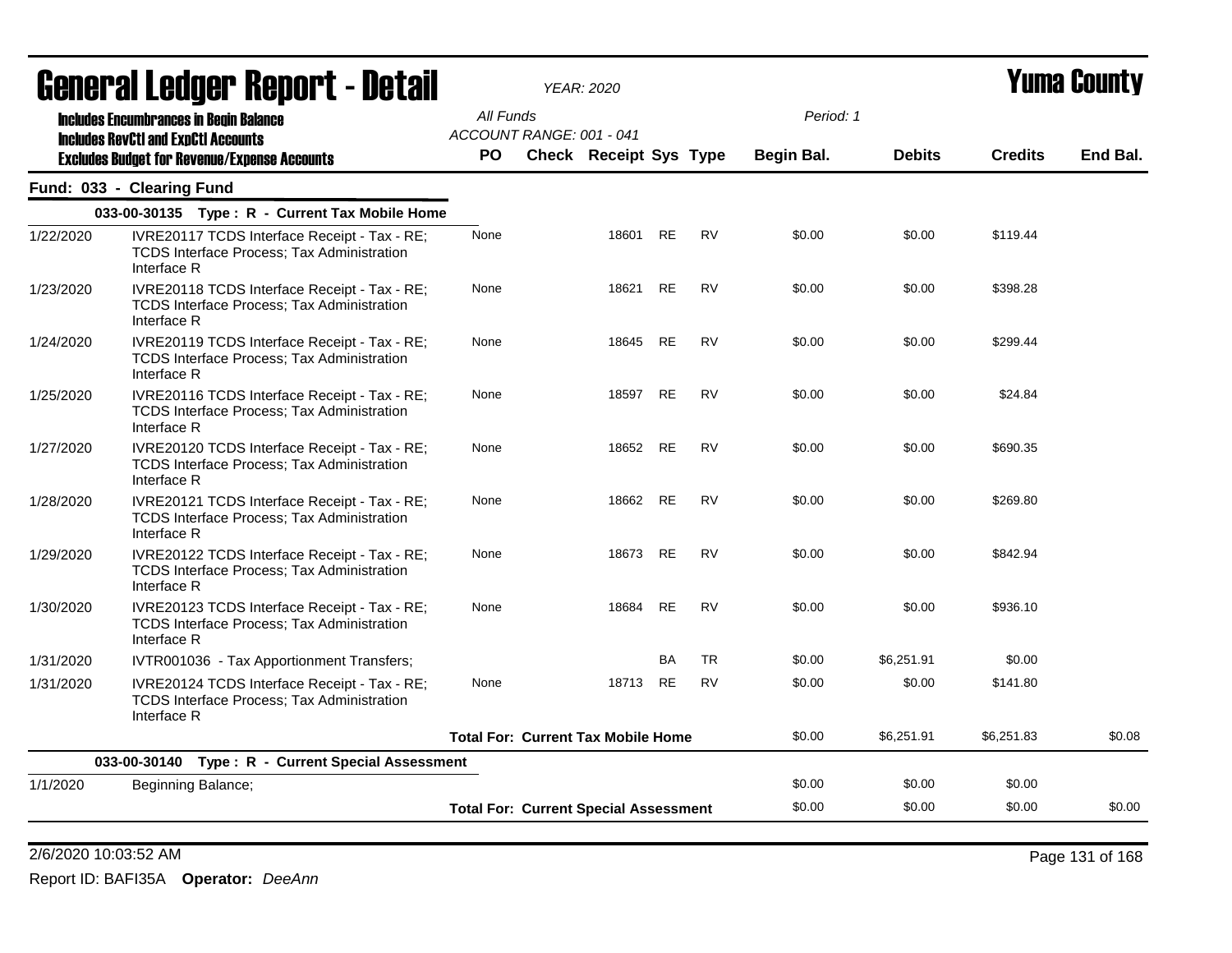|           |                                                     |                    | <b>General Ledger Report - Detail</b>                                                             |                          | <b>YEAR: 2020</b>                               |           |           |            |               |                | <b>Yuma County</b> |
|-----------|-----------------------------------------------------|--------------------|---------------------------------------------------------------------------------------------------|--------------------------|-------------------------------------------------|-----------|-----------|------------|---------------|----------------|--------------------|
|           | <b>Includes Encumbrances in Begin Balance</b>       |                    |                                                                                                   | All Funds                |                                                 |           |           | Period: 1  |               |                |                    |
|           | <b>Includes RevCtI and ExpCtI Accounts</b>          |                    |                                                                                                   | ACCOUNT RANGE: 001 - 041 |                                                 |           |           |            |               |                |                    |
|           | <b>Excludes Budget for Revenue/Expense Accounts</b> |                    |                                                                                                   | <b>PO</b>                | <b>Check Receipt Sys Type</b>                   |           |           | Begin Bal. | <b>Debits</b> | <b>Credits</b> | End Bal.           |
|           | Fund: 033 - Clearing Fund                           |                    |                                                                                                   |                          |                                                 |           |           |            |               |                |                    |
|           |                                                     |                    | 033-00-30205 Type: R - Delinquent Tax Real                                                        |                          |                                                 |           |           |            |               |                |                    |
| 1/1/2020  |                                                     | Beginning Balance; |                                                                                                   |                          |                                                 |           |           | \$0.00     | \$0.00        | \$0.00         |                    |
| 1/23/2020 | Interface R                                         |                    | IVRE20118 TCDS Interface Receipt - Tax - RE;<br><b>TCDS Interface Process; Tax Administration</b> | None                     | 18621                                           | <b>RE</b> | <b>RV</b> | \$0.00     | \$0.00        | \$221.66       |                    |
| 1/30/2020 | Interface R                                         |                    | IVRE20123 TCDS Interface Receipt - Tax - RE;<br><b>TCDS Interface Process; Tax Administration</b> | None                     | 18684                                           | <b>RE</b> | <b>RV</b> | \$0.00     | \$0.00        | \$14,175.20    |                    |
| 1/31/2020 |                                                     |                    | IVTR001043 - Tax Apportionment Transfers;                                                         |                          |                                                 | BA        | <b>TR</b> | \$0.00     | \$0.00        | \$0.00         |                    |
| 1/31/2020 |                                                     |                    | IVTR001045 - Tax Apportionment Transfers;                                                         |                          |                                                 | <b>BA</b> | <b>TR</b> | \$0.00     | \$14,166.19   | \$0.00         |                    |
|           |                                                     |                    |                                                                                                   |                          | <b>Total For: Delinguent Tax Real</b>           |           |           | \$0.00     | \$14,166.19   | \$14,396.86    | (\$230.67)         |
|           |                                                     |                    | 033-00-30210 Type: R - Delinquent Tax Oil and Gas                                                 |                          |                                                 |           |           |            |               |                |                    |
| 1/1/2020  |                                                     | Beginning Balance; |                                                                                                   |                          |                                                 |           |           | \$0.00     | \$0.00        | \$0.00         |                    |
|           |                                                     |                    |                                                                                                   |                          | <b>Total For: Delinquent Tax Oil and Gas</b>    |           |           | \$0.00     | \$0.00        | \$0.00         | \$0.00             |
|           |                                                     |                    | 033-00-30215 Type: R - Delinquent Tax Mineral                                                     |                          |                                                 |           |           |            |               |                |                    |
| 1/1/2020  |                                                     | Beginning Balance; |                                                                                                   |                          |                                                 |           |           | \$0.00     | \$0.00        | \$0.00         |                    |
|           |                                                     |                    |                                                                                                   |                          | <b>Total For: Delinquent Tax Mineral</b>        |           |           | \$0.00     | \$0.00        | \$0.00         | \$0.00             |
|           |                                                     |                    | 033-00-30220 Type: R - Delinquent Tax Personal Proper                                             |                          |                                                 |           |           |            |               |                |                    |
| 1/1/2020  |                                                     | Beginning Balance; |                                                                                                   |                          |                                                 |           |           | \$0.00     | \$0.00        | \$0.00         |                    |
|           |                                                     |                    |                                                                                                   |                          | <b>Total For: Delinquent Tax Personal Prop</b>  |           |           | \$0.00     | \$0.00        | \$0.00         | \$0.00             |
|           |                                                     |                    | 033-00-30225 Type: R - Delinquent Possessory Interest                                             |                          |                                                 |           |           |            |               |                |                    |
| 1/1/2020  |                                                     | Beginning Balance; |                                                                                                   |                          |                                                 |           |           | \$0.00     | \$0.00        | \$0.00         |                    |
|           |                                                     |                    |                                                                                                   |                          | <b>Total For: Delinquent Possessory Interes</b> |           |           | \$0.00     | \$0.00        | \$0.00         | \$0.00             |
|           |                                                     |                    | 033-00-30230 Type: R - Delinguent Tax State Assesed                                               |                          |                                                 |           |           |            |               |                |                    |
| 1/1/2020  |                                                     | Beginning Balance; |                                                                                                   |                          |                                                 |           |           | \$0.00     | \$0.00        | \$0.00         |                    |
|           |                                                     |                    |                                                                                                   |                          | <b>Total For: Delinquent Tax State Assesed</b>  |           |           | \$0.00     | \$0.00        | \$0.00         | \$0.00             |
|           |                                                     |                    | 033-00-30235 Type: R - Delinquent Tax Mobile Home                                                 |                          |                                                 |           |           |            |               |                |                    |
| 1/1/2020  |                                                     | Beginning Balance; |                                                                                                   |                          |                                                 |           |           | \$0.00     | \$0.00        | \$0.00         |                    |
|           | 2/6/2020 10:03:52 AM                                |                    |                                                                                                   |                          |                                                 |           |           |            |               |                | Page 132 of 168    |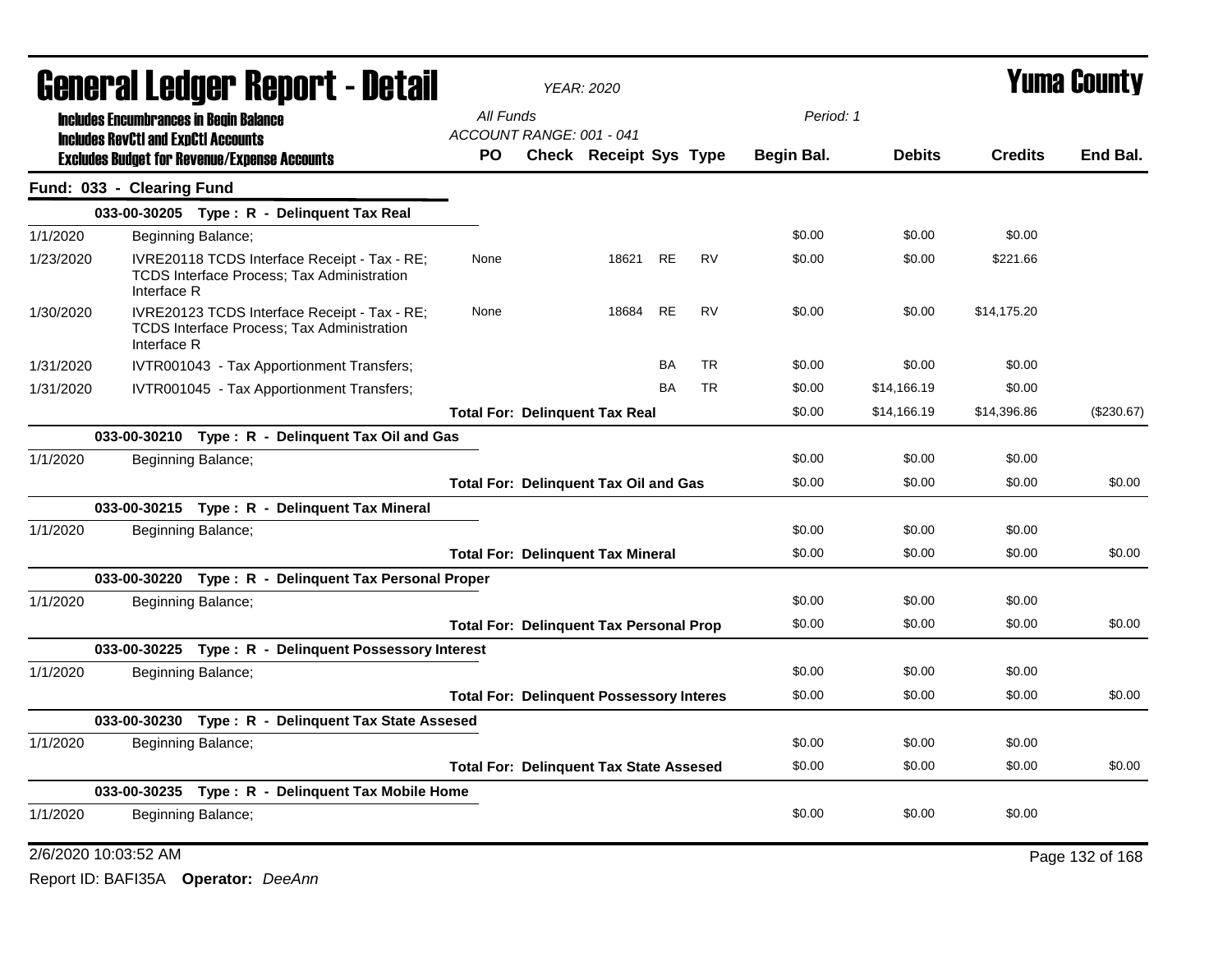| <b>General Ledger Report - Detail</b> |                                            |                                                                                                    | <b>YEAR: 2020</b>                                |                               |           |           |            |               | <b>Yuma County</b> |                 |
|---------------------------------------|--------------------------------------------|----------------------------------------------------------------------------------------------------|--------------------------------------------------|-------------------------------|-----------|-----------|------------|---------------|--------------------|-----------------|
|                                       |                                            | <b>Includes Encumbrances in Begin Balance</b>                                                      | All Funds                                        |                               |           |           | Period: 1  |               |                    |                 |
|                                       | <b>Includes RevCtI and ExpCtI Accounts</b> |                                                                                                    | ACCOUNT RANGE: 001 - 041                         |                               |           |           |            |               |                    |                 |
|                                       |                                            | <b>Excludes Budget for Revenue/Expense Accounts</b>                                                | PO.                                              | <b>Check Receipt Sys Type</b> |           |           | Begin Bal. | <b>Debits</b> | <b>Credits</b>     | End Bal.        |
|                                       | Fund: 033 - Clearing Fund                  |                                                                                                    |                                                  |                               |           |           |            |               |                    |                 |
|                                       |                                            | 033-00-30235 Type: R - Delinquent Tax Mobile Home                                                  |                                                  |                               |           |           |            |               |                    |                 |
| 1/7/2020                              | Interface R                                | IVRE2015 TCDS Interface Receipt - Tax - RE;<br><b>TCDS Interface Process; Tax Administration</b>   | None                                             | 18472 RE                      |           | <b>RV</b> | \$0.00     | \$0.00        | \$2.48             |                 |
| 1/31/2020                             |                                            | IVTR001037 - Tax Apportionment Transfers;                                                          |                                                  |                               | <b>BA</b> | <b>TR</b> | \$0.00     | \$2.40        | \$0.00             |                 |
|                                       |                                            |                                                                                                    | <b>Total For: Delinguent Tax Mobile Home</b>     |                               |           |           | \$0.00     | \$2.40        | \$2.48             | (\$0.08)        |
|                                       |                                            | 033-00-30240 Type: R - Delinquent Special Assessment                                               |                                                  |                               |           |           |            |               |                    |                 |
| 1/1/2020                              |                                            | Beginning Balance;                                                                                 |                                                  |                               |           |           | \$0.00     | \$0.00        | \$0.00             |                 |
|                                       |                                            |                                                                                                    | <b>Total For: Delinquent Special Assessme</b>    |                               |           |           | \$0.00     | \$0.00        | \$0.00             | \$0.00          |
|                                       |                                            | 033-00-30300 Type: R - Current Interest                                                            |                                                  |                               |           |           |            |               |                    |                 |
| 1/1/2020                              |                                            | Beginning Balance;                                                                                 |                                                  |                               |           |           | \$0.00     | \$0.00        | \$0.00             |                 |
| 1/7/2020                              | Interface R                                | IVRE2015 TCDS Interface Receipt - Dept - RE;<br><b>TCDS Interface Process; Tax Administration</b>  | None                                             | 18473 RE                      |           | <b>RV</b> | \$0.00     | \$0.00        | \$0.22             |                 |
| 1/30/2020                             | Interface R                                | IVRE20123 TCDS Interface Receipt - Dept - RE;<br><b>TCDS Interface Process; Tax Administration</b> | None                                             | 18685                         | <b>RE</b> | RV        | \$0.00     | \$0.00        | \$1,448.39         |                 |
|                                       |                                            |                                                                                                    | <b>Total For: Current Interest</b>               |                               |           |           | \$0.00     | \$0.00        | \$1,448.61         | (\$1,448.61)    |
|                                       |                                            |                                                                                                    |                                                  |                               |           |           |            |               |                    |                 |
| 1/1/2020                              |                                            | Beginning Balance;                                                                                 |                                                  |                               |           |           | \$0.00     | \$0.00        | \$0.00             |                 |
|                                       |                                            |                                                                                                    | <b>Total For: Refund Interest</b>                |                               |           |           | \$0.00     | \$0.00        | \$0.00             | \$0.00          |
|                                       |                                            | 033-00-30400 Type: R - Delinquent Interest Collection                                              |                                                  |                               |           |           |            |               |                    |                 |
| 1/1/2020                              |                                            | Beginning Balance;                                                                                 |                                                  |                               |           |           | \$0.00     | \$0.00        | \$0.00             |                 |
| 1/31/2020                             |                                            | IVTR001035 - Tax Apportionment Transfers;                                                          |                                                  |                               | <b>BA</b> | <b>TR</b> | \$0.00     | \$1,448.61    | \$0.00             |                 |
|                                       |                                            |                                                                                                    | <b>Total For: Delinquent Interest Collection</b> |                               |           |           | \$0.00     | \$1,448.61    | \$0.00             | \$1,448.61      |
|                                       |                                            | 033-00-32100 Type: R - Transfers In                                                                |                                                  |                               |           |           |            |               |                    |                 |
| 1/1/2020                              |                                            | Beginning Balance;                                                                                 |                                                  |                               |           |           | \$0.00     | \$0.00        | \$0.00             |                 |
|                                       |                                            |                                                                                                    | <b>Total For: Transfers In</b>                   |                               |           |           | \$0.00     | \$0.00        | \$0.00             | \$0.00          |
|                                       | 033-00-32400                               | Type: R - SO - B Clearing                                                                          |                                                  |                               |           |           |            |               |                    |                 |
|                                       | 2/6/2020 10:03:52 AM                       |                                                                                                    |                                                  |                               |           |           |            |               |                    | Page 133 of 168 |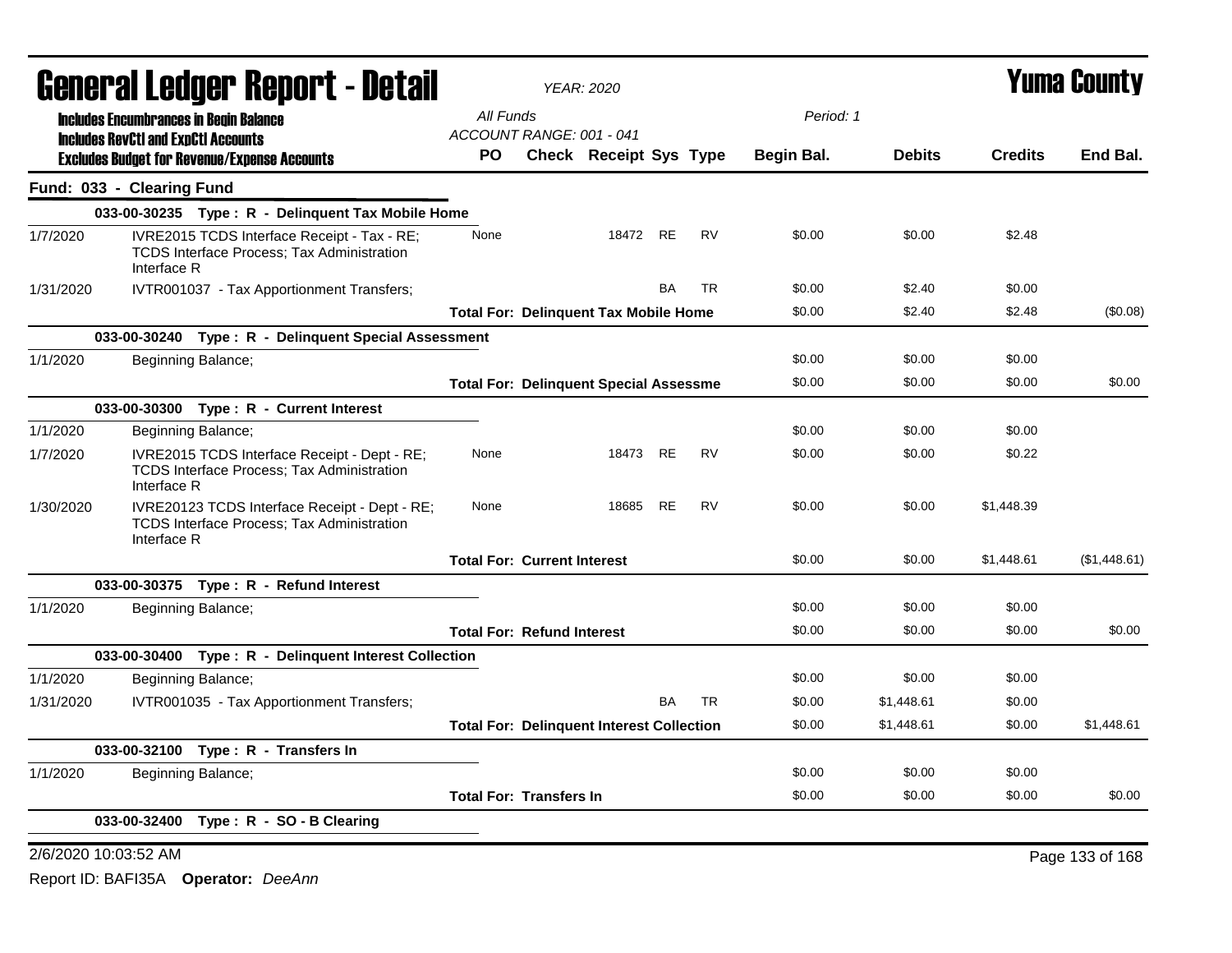|                      | General Ledger Report - Detail                                                                                   |                                         | <b>YEAR: 2020</b>      |           |           |                   |               |                | Yuma County     |
|----------------------|------------------------------------------------------------------------------------------------------------------|-----------------------------------------|------------------------|-----------|-----------|-------------------|---------------|----------------|-----------------|
|                      | <b>Includes Encumbrances in Begin Balance</b>                                                                    | All Funds                               |                        |           |           | Period: 1         |               |                |                 |
|                      | <b>Includes RevCtI and ExpCtI Accounts</b><br><b>Excludes Budget for Revenue/Expense Accounts</b>                | ACCOUNT RANGE: 001 - 041<br>PO.         | Check Receipt Sys Type |           |           | <b>Begin Bal.</b> | <b>Debits</b> | <b>Credits</b> | End Bal.        |
|                      | Fund: 033 - Clearing Fund                                                                                        |                                         |                        |           |           |                   |               |                |                 |
|                      | 033-00-32400 Type: R - SO - B Clearing                                                                           |                                         |                        |           |           |                   |               |                |                 |
| 1/1/2020             | Beginning Balance;                                                                                               |                                         |                        |           |           | \$0.00            | \$0.00        | \$0.00         |                 |
| 1/8/2020             | IVTR001010 - Tax Apportionment Transfers;                                                                        |                                         |                        | BA        | <b>TR</b> | \$0.00            | \$162,075.10  | \$0.00         |                 |
| 1/8/2020             | IVRE2016 AUTO B DISTRIBUTION - RE; DEC<br>2019;                                                                  | None                                    | 18483                  | <b>RE</b> | <b>RV</b> | \$0.00            | \$0.00        | \$162,075.10   |                 |
|                      |                                                                                                                  | <b>Total For: SO - B Clearing</b>       |                        |           |           | \$0.00            | \$162,075.10  | \$162,075.10   | \$0.00          |
|                      | 033-00-32401 Type: R - SO - A&F Clearing                                                                         |                                         |                        |           |           |                   |               |                |                 |
| 1/1/2020             | Beginning Balance;                                                                                               |                                         |                        |           |           | \$0.00            | \$0.00        | \$0.00         |                 |
| 1/14/2020            | IVRE20110 AUTO A DISTRIBUTION - RE; DEC<br>2019;                                                                 | None                                    | 18526                  | <b>RE</b> | <b>RV</b> | \$0.00            | \$0.00        | \$54,469.48    |                 |
| 1/17/2020            | IVRE20113 AUTO F DISTRIBUTION - RE; DEC<br>2019:                                                                 | None                                    | 18558                  | <b>RE</b> | <b>RV</b> | \$0.00            | \$0.00        | \$1,143.81     |                 |
| 1/21/2020            | IVTR001023 - Tax Apportionment Transfers;                                                                        |                                         |                        | <b>BA</b> | <b>TR</b> | \$0.00            | \$55,613.29   | \$0.00         |                 |
|                      |                                                                                                                  | <b>Total For: SO - A&amp;F Clearing</b> |                        |           |           | \$0.00            | \$55,613.29   | \$55,613.29    | \$0.00          |
|                      | 033-00-35000 Type: R - Fees Collected                                                                            |                                         |                        |           |           |                   |               |                |                 |
| 1/1/2020             | Beginning Balance;                                                                                               |                                         |                        |           |           | \$0.00            | \$0.00        | \$0.00         |                 |
|                      |                                                                                                                  | <b>Total For: Fees Collected</b>        |                        |           |           | \$0.00            | \$0.00        | \$0.00         | \$0.00          |
|                      | 033-00-37900 Type: R - Over / Short Collections                                                                  |                                         |                        |           |           |                   |               |                |                 |
| 1/1/2020             | Beginning Balance;                                                                                               |                                         |                        |           |           | \$0.00            | \$0.00        | \$0.00         |                 |
| 1/2/2020             | IVRE2011 TCDS Interface Receipt - Dept - RE;<br><b>TCDS Interface Process; Tax Administration</b><br>Interface R | None                                    | 18434                  | RE        | <b>RV</b> | \$0.00            | \$0.00        | (\$0.09)       |                 |
| 1/3/2020             | IVRE2012 TCDS Interface Receipt - Dept - RE;<br><b>TCDS Interface Process; Tax Administration</b><br>Interface R | None                                    | 18445                  | RE        | <b>RV</b> | \$0.00            | \$0.00        | $(\$0.42)$     |                 |
| 1/8/2020             | IVRE2016 TCDS Interface Receipt - Dept - RE;<br>TCDS Interface Process; Tax Administration<br>Interface R        | None                                    | 18488                  | <b>RE</b> | <b>RV</b> | \$0.00            | \$0.00        | (\$1.64)       |                 |
| 1/11/2020            | IVRE2014 TCDS Interface Receipt - Dept - RE;<br>TCDS Interface Process; Tax Administration<br>Interface R        | None                                    | 18463                  | <b>RE</b> | <b>RV</b> | \$0.00            | \$0.00        | \$2.18         |                 |
| 2/6/2020 10:03:52 AM |                                                                                                                  |                                         |                        |           |           |                   |               |                | Page 134 of 168 |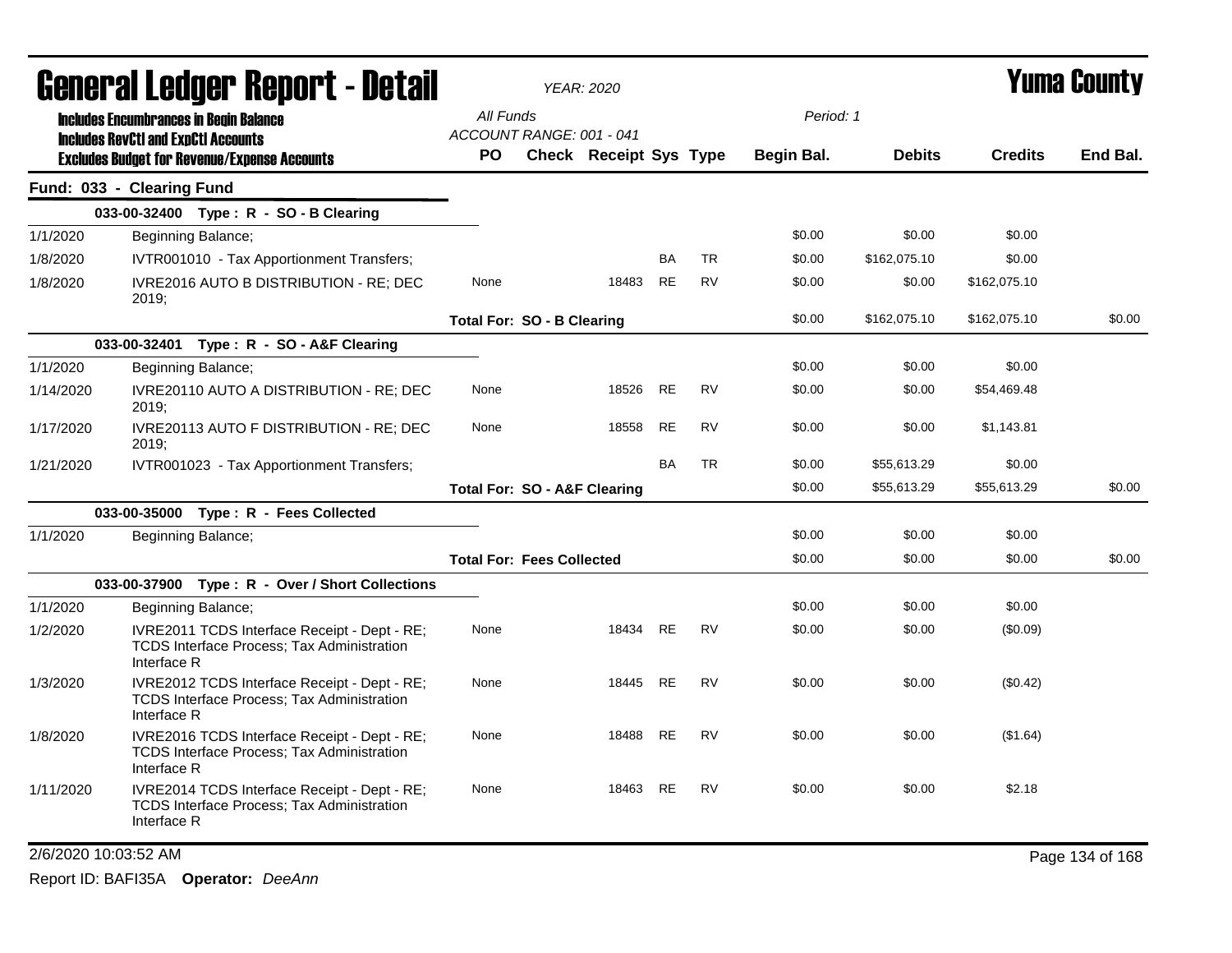| ugligi ai Lguygi ngpul l - Dglaii |                                                                                                                           | YEAR: 2020 |                          |                        |           |           |                   |               | I UIIIU VUUILY |          |  |
|-----------------------------------|---------------------------------------------------------------------------------------------------------------------------|------------|--------------------------|------------------------|-----------|-----------|-------------------|---------------|----------------|----------|--|
|                                   | <b>Includes Encumbrances in Begin Balance</b><br><b>Includes RevCtI and ExpCtI Accounts</b>                               | All Funds  | ACCOUNT RANGE: 001 - 041 |                        |           |           | Period: 1         |               |                |          |  |
|                                   | <b>Excludes Budget for Revenue/Expense Accounts</b>                                                                       | <b>PO</b>  |                          | Check Receipt Sys Type |           |           | <b>Begin Bal.</b> | <b>Debits</b> | <b>Credits</b> | End Bal. |  |
|                                   | Fund: 033 - Clearing Fund                                                                                                 |            |                          |                        |           |           |                   |               |                |          |  |
|                                   | 033-00-37900 Type: R - Over / Short Collections                                                                           |            |                          |                        |           |           |                   |               |                |          |  |
| 1/21/2020                         | IVMD001020 690165 Tax Payer ID = - MD:Tax<br>Year = $2019$ Statement =;                                                   |            |                          |                        | <b>BA</b> | <b>MD</b> | \$0.00            | \$30.12       | \$0.00         |          |  |
| 1/21/2020                         | IVRE20115 TCDS TAX REFUNDS - RE; -None-;                                                                                  | None       |                          | 18582                  | <b>RE</b> | <b>RV</b> | \$0.00            | \$0.00        | \$30.12        |          |  |
| 1/21/2020                         | IVRE20115 TCDS Interface Receipt - Dept - RE;<br>TCDS Interface Process; Tax Administration<br>Interface R                | None       |                          | 18586                  | <b>RE</b> | <b>RV</b> | \$0.00            | \$0.00        | \$0.29         |          |  |
| 1/23/2020                         | IVRE20118 TCDS Interface Receipt - Dept - RE;<br>TCDS Interface Process; Tax Administration<br>Interface R                | None       |                          | 18622                  | <b>RE</b> | <b>RV</b> | \$0.00            | \$0.00        | (\$0.04)       |          |  |
| 1/24/2020                         | IVMD001026 689741 Tax Payer ID = - MD:Tax<br>Year = $2019$ Statement =;                                                   |            |                          |                        | BA        | <b>MD</b> | \$0.00            | \$10.60       | \$0.00         |          |  |
| 1/24/2020                         | IVMD001026 691444 Tax Payer ID = - MD:Tax<br>Year = $2019$ Statement =;                                                   |            |                          |                        | BA        | <b>MD</b> | \$0.00            | \$6.54        | \$0.00         |          |  |
| 1/24/2020                         | IVMD001026 713680 Tax Payer ID = - MD:Tax<br>Year = $2019$ Statement =;                                                   |            |                          |                        | BA        | MD        | \$0.00            | \$8.84        | \$0.00         |          |  |
| 1/24/2020                         | IVRE20119 TCDS Interface Receipt - Dept - RE;<br>TCDS Interface Process; Tax Administration<br>Interface R                | None       |                          | 18646                  | <b>RE</b> | <b>RV</b> | \$0.00            | \$0.00        | \$0.20         |          |  |
| 1/24/2020                         | IVRE20119 TCDS TAX REFUNDS - RE; -None-;                                                                                  | None       |                          | 18647                  | <b>RE</b> | <b>RV</b> | \$0.00            | \$0.00        | \$25.98        |          |  |
| 1/25/2020                         | IVRE20116 TCDS Interface Receipt - Dept - RE;<br><b>TCDS Interface Process; Tax Administration</b><br>Interface R         | None       |                          | 18598                  | <b>RE</b> | <b>RV</b> | \$0.00            | \$0.00        | \$1.09         |          |  |
| 1/28/2020                         | IVMD001028 707114 Tax Payer ID = - MD:Tax<br>Year = $2019$ Statement =;                                                   |            |                          |                        | <b>BA</b> | <b>MD</b> | \$0.00            | \$9.08        | \$0.00         |          |  |
| 1/28/2020                         | IVRE20121 TCDS TAX REFUNDS - RE; -None-;                                                                                  | None       |                          | 18661                  | <b>RE</b> | <b>RV</b> | \$0.00            | \$0.00        | \$9.08         |          |  |
| 1/28/2020                         | IVRE20121 TCDS Interface Receipt - Dept - RE;<br>TCDS Interface Process; Tax Administration<br>Interface R                | None       |                          | 18663                  | <b>RE</b> | <b>RV</b> | \$0.00            | \$0.00        | (\$0.52)       |          |  |
| 1/29/2020                         | IVMD001029 694655 Tax Payer ID = - MD:Tax<br>Year = $2019$ Statement =;                                                   |            |                          |                        | <b>BA</b> | MD        | \$0.00            | \$60.00       | \$0.00         |          |  |
| 1/29/2020                         | IVMD001030 Tax Year = $2019$ Statement = $69 -$<br>VOID MD: DIDN'T PRINT PROPERLY, DIDN'T<br>NOTICE UNTIL ALREADY POSTED; |            |                          |                        | <b>BA</b> | MD        | \$0.00            | \$0.00        | \$60.00        |          |  |

2/6/2020 10:03:52 AM Page 135 of 168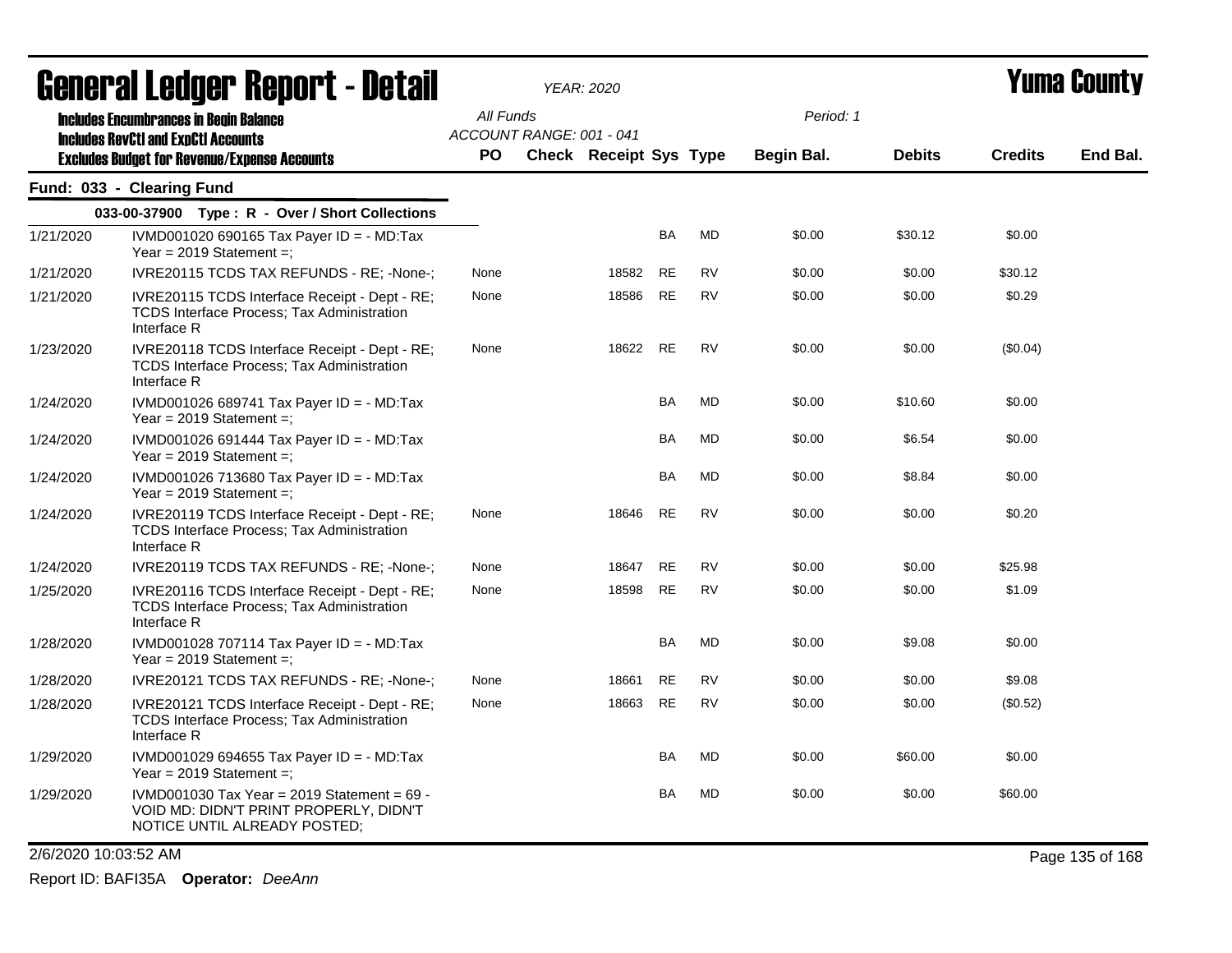|           | <b>General Ledger Report - Detail</b>                                                                      |                                   | <b>YEAR: 2020</b>                          |                             |           |           |            |                |                                  | <b>Yuma County</b> |
|-----------|------------------------------------------------------------------------------------------------------------|-----------------------------------|--------------------------------------------|-----------------------------|-----------|-----------|------------|----------------|----------------------------------|--------------------|
|           | <b>Includes Encumbrances in Begin Balance</b>                                                              | All Funds                         | ACCOUNT RANGE: 001 - 041                   |                             |           |           | Period: 1  |                |                                  |                    |
|           | <b>Includes RevCtI and ExpCtI Accounts</b><br><b>Excludes Budget for Revenue/Expense Accounts</b>          | <b>PO</b>                         | Check Receipt Sys Type                     |                             |           |           | Begin Bal. | <b>Debits</b>  | <b>Credits</b>                   | End Bal.           |
|           | Fund: 033 - Clearing Fund                                                                                  |                                   |                                            |                             |           |           |            |                |                                  |                    |
|           | 033-00-37900 Type: R - Over / Short Collections                                                            |                                   |                                            |                             |           |           |            |                |                                  |                    |
| 1/29/2020 | IVMD001031 655 TAX PAYER ID = $-$ MD:TAX<br>YEAR=2019 STATEMENT=694;                                       |                                   |                                            |                             | BA        | MD        | \$0.00     | \$60.00        | \$0.00                           |                    |
| 1/29/2020 | IVRE20122 TCDS TAX REFUNDS - RE; -None-;                                                                   | None                              |                                            | 18672                       | <b>RE</b> | <b>RV</b> | \$0.00     | \$0.00         | \$60.00                          |                    |
| 1/29/2020 | IVRE20122 TCDS Interface Receipt - Dept - RE;<br>TCDS Interface Process; Tax Administration<br>Interface R | None                              |                                            | 18674                       | <b>RE</b> | <b>RV</b> | \$0.00     | \$0.00         | (\$0.24)                         |                    |
| 1/30/2020 | IVMD001032 - MD:REFUND OVERPAYMENT<br>OF TAXES;                                                            |                                   |                                            |                             | BA        | MD        | \$0.00     | \$10.00        | \$0.00                           |                    |
| 1/30/2020 | IVRE20123 AURORA GUERRERO - RE;<br><b>OVERPAYMENT OF TAXES;</b>                                            | None                              |                                            | 18681                       | RE.       | RV        | \$0.00     | \$0.00         | \$10.00                          |                    |
| 1/30/2020 | IVRE20123 TCDS Interface Receipt - Dept - RE;<br>TCDS Interface Process; Tax Administration<br>Interface R | None                              |                                            | 18685                       | RE        | <b>RV</b> | \$0.00     | \$0.00         | \$0.13                           |                    |
|           |                                                                                                            |                                   | <b>Total For: Over / Short Collections</b> |                             |           |           | \$0.00     | \$195.18       | \$196.12                         | $(\$0.94)$         |
|           | 033-00-49200 Type: X - Transfer Out                                                                        |                                   |                                            |                             |           |           |            |                |                                  |                    |
| 1/1/2020  | Beginning Balance;                                                                                         |                                   |                                            |                             |           |           | \$0.00     | \$0.00         | \$0.00                           |                    |
|           |                                                                                                            |                                   | <b>Total For: Transfer Out</b>             |                             |           |           | \$0.00     | \$0.00         | \$0.00                           | \$0.00             |
|           | 033-00-49375 Type: X - Refund Interest Paid                                                                |                                   |                                            |                             |           |           |            |                |                                  |                    |
| 1/1/2020  | Beginning Balance;                                                                                         |                                   |                                            |                             |           |           | \$0.00     | \$0.00         | \$0.00                           |                    |
|           |                                                                                                            |                                   | <b>Total For: Refund Interest Paid</b>     |                             |           |           | \$0.00     | \$0.00         | \$0.00                           | \$0.00             |
|           | 033-00-49550 Type: X - Check refunds                                                                       |                                   |                                            |                             |           |           |            |                |                                  |                    |
| 1/1/2020  | Beginning Balance;                                                                                         |                                   |                                            |                             |           |           | \$0.00     | \$0.00         | \$0.00                           |                    |
| 1/23/2020 | IVMD001023 CHARGED FOR ACREAGE.<br>CLERICAL - MD:ABATEMENT PER ASSESSOR-<br>OVER;                          |                                   |                                            |                             | <b>BA</b> | <b>MD</b> | \$0.00     | \$16.96        | \$0.00                           |                    |
|           |                                                                                                            |                                   | <b>Total For: Check refunds</b>            |                             |           |           | \$0.00     | \$16.96        | \$0.00                           | \$16.96            |
|           |                                                                                                            | Fund: 033 - Clearing Fund Totals: |                                            |                             |           |           | \$0.00     | \$4,809,534.79 | \$4.809.535.73                   | (\$0.94)           |
|           | <b>Total Fund Revenues:</b>                                                                                |                                   | \$17.90                                    | <b>Total Fund Expenses:</b> |           |           | \$16.96    |                | <b>Net Revenue Over Expense:</b> | \$0.94             |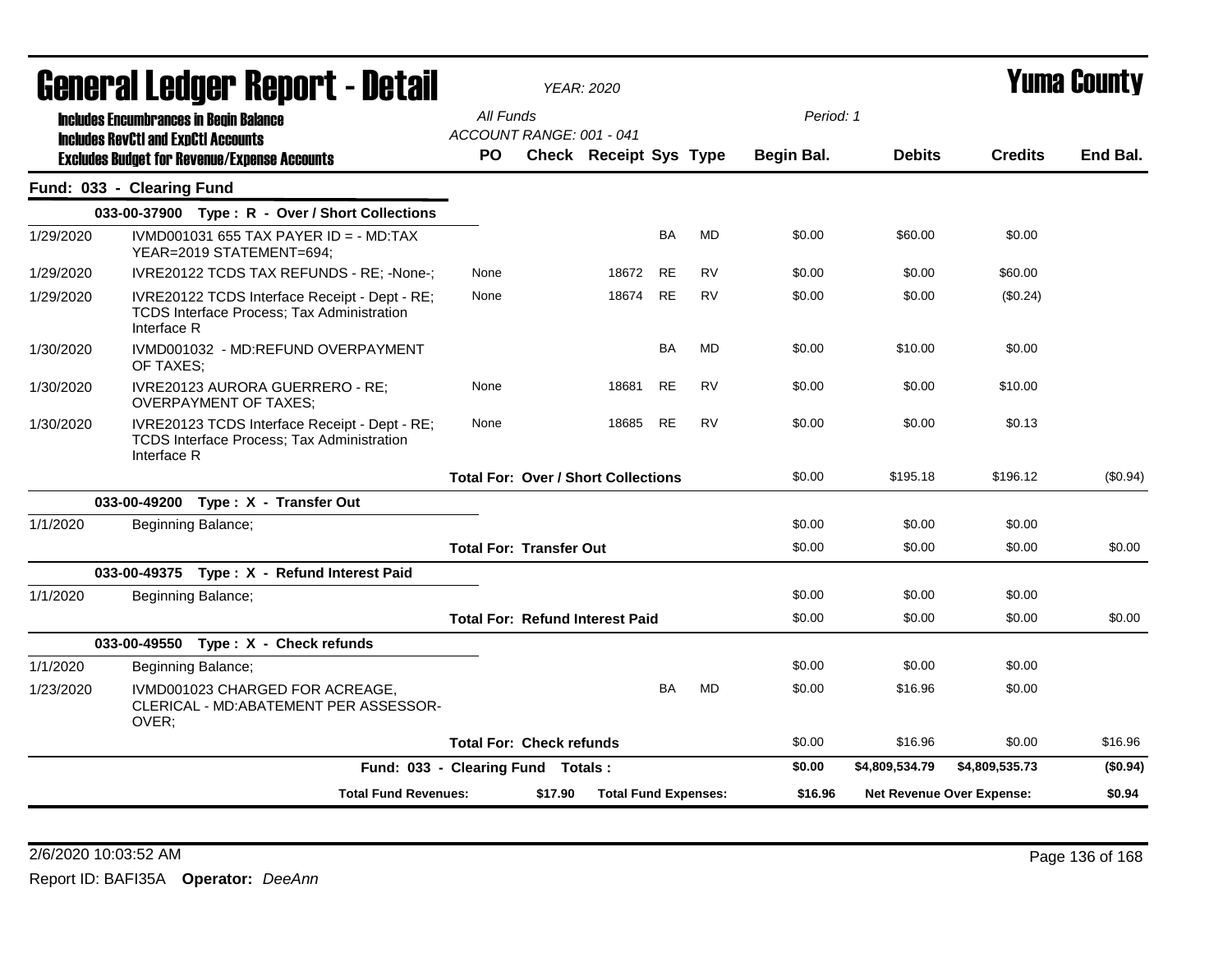| General Ledger Report - Detail |                                                                                                                   |           | <b>YEAR: 2020</b>                                         |       |           |           |            |               |                | <b>Yuma County</b> |
|--------------------------------|-------------------------------------------------------------------------------------------------------------------|-----------|-----------------------------------------------------------|-------|-----------|-----------|------------|---------------|----------------|--------------------|
|                                | <b>Includes Encumbrances in Begin Balance</b>                                                                     | All Funds |                                                           |       |           |           | Period: 1  |               |                |                    |
|                                | <b>Includes RevCtI and ExpCtI Accounts</b><br><b>Excludes Budget for Revenue/Expense Accounts</b>                 | PO        | ACCOUNT RANGE: 001 - 041<br><b>Check Receipt Sys Type</b> |       |           |           | Begin Bal. | <b>Debits</b> | <b>Credits</b> | End Bal.           |
|                                | Fund: 034 - Redemption Fund                                                                                       |           |                                                           |       |           |           |            |               |                |                    |
|                                | 034-00-10000 Type: A - Cash Account                                                                               |           |                                                           |       |           |           |            |               |                |                    |
| 1/1/2020                       | Beginning Balance;                                                                                                |           |                                                           |       |           |           | \$11.70    | \$0.00        | \$0.00         |                    |
| 1/9/2020                       | IVAP2011 Summary Entry - Summary Entry;                                                                           |           |                                                           |       | AP        | <b>CD</b> | \$0.00     | \$0.00        | \$6,743.62     |                    |
| 1/9/2020                       | IVRE2017 TCDS Interface Receipt - Dept - RE;<br>TCDS Interface Process; Tax Administration<br>Interface R         | None      |                                                           | 18496 | <b>RE</b> | <b>RV</b> | \$0.00     | \$6,743.62    | \$0.00         |                    |
| 1/16/2020                      | IVAP2012 Summary Entry - Summary Entry;                                                                           |           |                                                           |       | AP        | CD        | \$0.00     | \$0.00        | \$116.60       |                    |
| 1/16/2020                      | IVRE20112 TCDS Interface Receipt - Dept - RE;<br>TCDS Interface Process; Tax Administration<br>Interface R        | None      |                                                           | 18548 | <b>RE</b> | <b>RV</b> | \$0.00     | \$116.60      | \$0.00         |                    |
| 1/22/2020                      | IVAP2013 Summary Entry - Summary Entry;                                                                           |           |                                                           |       | AP        | CD        | \$0.00     | \$0.00        | \$120.46       |                    |
| 1/22/2020                      | IVRE20117 TCDS Interface Receipt - Dept - RE;<br>TCDS Interface Process; Tax Administration<br>Interface R        | None      |                                                           | 18600 | <b>RE</b> | <b>RV</b> | \$0.00     | \$120.46      | \$0.00         |                    |
| 1/23/2020                      | IVAP2014 Summary Entry - Summary Entry;                                                                           |           |                                                           |       | AP        | <b>CD</b> | \$0.00     | \$0.00        | \$2,204.59     |                    |
| 1/23/2020                      | IVRE20118 TCDS Interface Receipt - Dept - RE;<br>TCDS Interface Process; Tax Administration<br>Interface R        | None      |                                                           | 18623 | <b>RE</b> | <b>RV</b> | \$0.00     | \$2,204.59    | \$0.00         |                    |
| 1/29/2020                      | IVAP2015 Summary Entry - Summary Entry;                                                                           |           |                                                           |       | AP        | <b>CD</b> | \$0.00     | \$0.00        | \$160.36       |                    |
| 1/29/2020                      | IVRE20122 TCDS Interface Receipt - Dept - RE;<br>TCDS Interface Process; Tax Administration<br>Interface R        | None      |                                                           | 18671 | <b>RE</b> | <b>RV</b> | \$0.00     | \$160.36      | \$0.00         |                    |
| 1/30/2020                      | <b>IVAP2016 Summary Entry - Summary Entry:</b>                                                                    |           |                                                           |       | AP        | <b>CD</b> | \$0.00     | \$0.00        | \$2,794.93     |                    |
| 1/30/2020                      | IVRE20123 TCDS Interface Receipt - Dept - RE;<br>TCDS Interface Process; Tax Administration<br>Interface R        | None      |                                                           | 18683 | <b>RE</b> | <b>RV</b> | \$0.00     | \$2,794.93    | \$0.00         |                    |
| 1/31/2020                      | IVAP2017 Summary Entry - Summary Entry;                                                                           |           |                                                           |       | AP        | <b>CD</b> | \$0.00     | \$0.00        | \$234.55       |                    |
| 1/31/2020                      | IVRE20124 TCDS Interface Receipt - Dept - RE;<br><b>TCDS Interface Process: Tax Administration</b><br>Interface R | None      |                                                           | 18711 | <b>RE</b> | <b>RV</b> | \$0.00     | \$234.55      | \$0.00         |                    |
|                                |                                                                                                                   |           | <b>Total For: Cash Account</b>                            |       |           |           | \$11.70    | \$12,375.11   | \$12,375.11    | \$11.70            |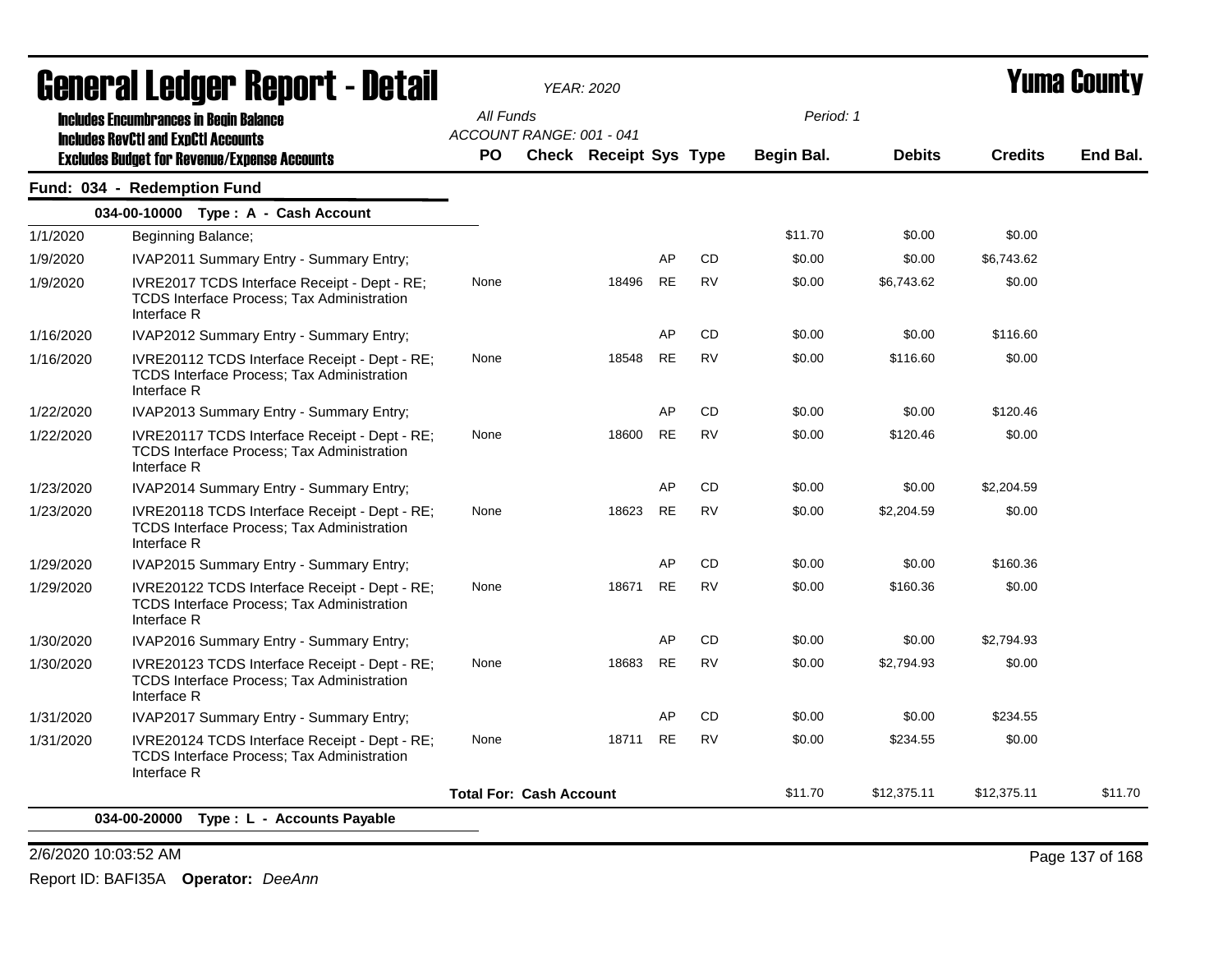| General Ledger Report - Detail |                                                                        |                                       |                                   | YEAR: 2020                    |  |           | <b>Yuma County</b> |               |                |               |
|--------------------------------|------------------------------------------------------------------------|---------------------------------------|-----------------------------------|-------------------------------|--|-----------|--------------------|---------------|----------------|---------------|
|                                | <b>Includes Encumbrances in Begin Balance</b>                          | All Funds                             |                                   |                               |  |           | Period: 1          |               |                |               |
|                                | <b>Includes RevCtI and ExpCtI Accounts</b>                             | ACCOUNT RANGE: 001 - 041<br><b>PO</b> |                                   | <b>Check Receipt Sys Type</b> |  |           | Begin Bal.         | <b>Debits</b> | <b>Credits</b> | End Bal.      |
|                                | <b>Excludes Budget for Revenue/Expense Accounts</b>                    |                                       |                                   |                               |  |           |                    |               |                |               |
|                                | Fund: 034 - Redemption Fund<br>034-00-20000 Type: L - Accounts Payable |                                       |                                   |                               |  |           |                    |               |                |               |
| 1/1/2020                       | Beginning Balance;                                                     |                                       |                                   |                               |  |           | \$0.00             | \$0.00        | \$0.00         |               |
| 1/9/2020                       | IVAP2011 Summary Entry - Summary Entry;                                |                                       |                                   | AP                            |  | <b>CD</b> | \$0.00             | \$0.00        | \$6,743.62     |               |
| 1/9/2020                       | IVAP2011 Summary Entry - Summary Entry;                                |                                       |                                   | AP                            |  | <b>CD</b> | \$0.00             | \$6,743.62    | \$0.00         |               |
| 1/16/2020                      | IVAP2012 Summary Entry - Summary Entry;                                |                                       |                                   | AP                            |  | <b>CD</b> | \$0.00             | \$0.00        | \$116.60       |               |
| 1/16/2020                      | IVAP2012 Summary Entry - Summary Entry;                                |                                       |                                   | AP                            |  | <b>CD</b> | \$0.00             | \$116.60      | \$0.00         |               |
| 1/22/2020                      | IVAP2013 Summary Entry - Summary Entry;                                |                                       |                                   | AP                            |  | <b>CD</b> | \$0.00             | \$0.00        | \$120.46       |               |
| 1/22/2020                      | IVAP2013 Summary Entry - Summary Entry;                                |                                       |                                   | AP                            |  | <b>CD</b> | \$0.00             | \$120.46      | \$0.00         |               |
| 1/23/2020                      | IVAP2014 Summary Entry - Summary Entry;                                |                                       |                                   | AP                            |  | CD        | \$0.00             | \$0.00        | \$2,204.59     |               |
| 1/23/2020                      | IVAP2014 Summary Entry - Summary Entry;                                |                                       |                                   | AP                            |  | CD        | \$0.00             | \$2,204.59    | \$0.00         |               |
| 1/29/2020                      | IVAP2015 Summary Entry - Summary Entry;                                |                                       |                                   | AP                            |  | CD        | \$0.00             | \$0.00        | \$160.36       |               |
| 1/29/2020                      | IVAP2015 Summary Entry - Summary Entry;                                |                                       |                                   | AP                            |  | CD        | \$0.00             | \$160.36      | \$0.00         |               |
| 1/30/2020                      | IVAP2016 Summary Entry - Summary Entry;                                |                                       |                                   | AP                            |  | CD        | \$0.00             | \$2,794.93    | \$0.00         |               |
| 1/30/2020                      | IVAP2016 Summary Entry - Summary Entry;                                |                                       |                                   | AP                            |  | <b>CD</b> | \$0.00             | \$0.00        | \$2,794.93     |               |
| 1/31/2020                      | IVAP2017 Summary Entry - Summary Entry;                                |                                       |                                   | AP                            |  | <b>CD</b> | \$0.00             | \$0.00        | \$234.55       |               |
| 1/31/2020                      | IVAP2017 Summary Entry - Summary Entry;                                |                                       |                                   | AP                            |  | <b>CD</b> | \$0.00             | \$234.55      | \$0.00         |               |
|                                |                                                                        | <b>Total For: Accounts Payable</b>    |                                   |                               |  |           | \$0.00             | \$12,375.11   | \$12,375.11    | \$0.00        |
|                                | 034-00-20010 Type: L - Revenue Control                                 |                                       |                                   |                               |  |           |                    |               |                |               |
| 1/1/2020                       | Beginning Balance;                                                     |                                       |                                   |                               |  |           | \$0.00             | \$0.00        | \$0.00         |               |
| 1/9/2020                       | IVRE2017 - Auto post transaction;                                      |                                       |                                   | <b>BA</b>                     |  | <b>CP</b> | \$0.00             | \$0.00        | \$6,743.62     |               |
| 1/16/2020                      | IVRE20112 - Auto post transaction;                                     |                                       |                                   | BA                            |  | <b>CP</b> | \$0.00             | \$0.00        | \$116.60       |               |
| 1/22/2020                      | IVRE20117 - Auto post transaction;                                     |                                       |                                   | BA                            |  | <b>CP</b> | \$0.00             | \$0.00        | \$120.46       |               |
| 1/23/2020                      | IVRE20118 - Auto post transaction;                                     |                                       |                                   | BA                            |  | <b>CP</b> | \$0.00             | \$0.00        | \$2,204.59     |               |
| 1/29/2020                      | IVRE20122 - Auto post transaction;                                     |                                       |                                   | BA                            |  | <b>CP</b> | \$0.00             | \$0.00        | \$160.36       |               |
| 1/30/2020                      | IVRE20123 - Auto post transaction;                                     |                                       |                                   | BA                            |  | <b>CP</b> | \$0.00             | \$0.00        | \$2,794.93     |               |
| 1/31/2020                      | IVRE20124 - Auto post transaction;                                     |                                       |                                   | BA                            |  | <b>CP</b> | \$0.00             | \$0.00        | \$234.55       |               |
|                                |                                                                        |                                       | <b>Total For: Revenue Control</b> |                               |  |           | \$0.00             | \$0.00        | \$12,375.11    | (\$12,375.11) |

2/6/2020 10:03:52 AM Page 138 of 168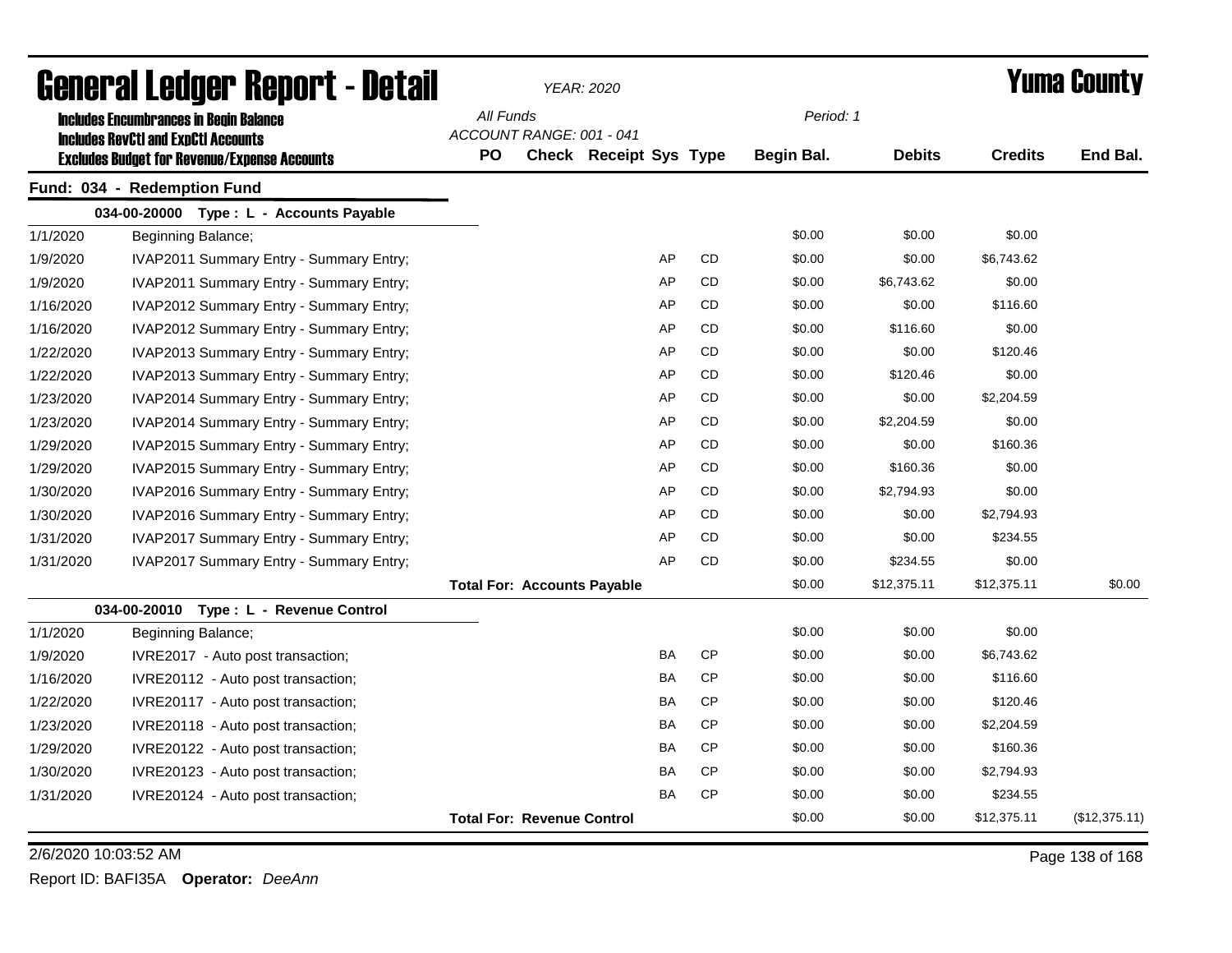| <b>General Ledger Report - Detail</b> |                                                                                                                   |                                       | <b>YEAR: 2020</b>             |           |           |            |               |                | <b>Yuma County</b> |
|---------------------------------------|-------------------------------------------------------------------------------------------------------------------|---------------------------------------|-------------------------------|-----------|-----------|------------|---------------|----------------|--------------------|
|                                       | <b>Includes Encumbrances in Begin Balance</b>                                                                     | All Funds                             |                               |           |           | Period: 1  |               |                |                    |
|                                       | <b>Includes RevCtI and ExpCtI Accounts</b><br><b>Excludes Budget for Revenue/Expense Accounts</b>                 | ACCOUNT RANGE: 001 - 041<br><b>PO</b> | <b>Check Receipt Sys Type</b> |           |           | Begin Bal. | <b>Debits</b> | <b>Credits</b> | End Bal.           |
|                                       | Fund: 034 - Redemption Fund                                                                                       |                                       |                               |           |           |            |               |                |                    |
|                                       | 034-00-20020 Type: L - Expense Control                                                                            |                                       |                               |           |           |            |               |                |                    |
| 1/1/2020                              | Beginning Balance;                                                                                                |                                       |                               |           |           | \$0.00     | \$0.00        | \$0.00         |                    |
| 1/9/2020                              | IVAP2011 - Auto post transaction;                                                                                 |                                       |                               | BA        | <b>CP</b> | \$0.00     | \$6,743.62    | \$0.00         |                    |
| 1/16/2020                             | IVAP2012 - Auto post transaction;                                                                                 |                                       |                               | BA        | <b>CP</b> | \$0.00     | \$116.60      | \$0.00         |                    |
| 1/22/2020                             | IVAP2013 - Auto post transaction;                                                                                 |                                       |                               | BA        | <b>CP</b> | \$0.00     | \$120.46      | \$0.00         |                    |
| 1/23/2020                             | IVAP2014 - Auto post transaction;                                                                                 |                                       |                               | BA        | <b>CP</b> | \$0.00     | \$2,204.59    | \$0.00         |                    |
| 1/29/2020                             | IVAP2015 - Auto post transaction;                                                                                 |                                       |                               | BA        | <b>CP</b> | \$0.00     | \$160.36      | \$0.00         |                    |
| 1/30/2020                             | IVAP2016 - Auto post transaction;                                                                                 |                                       |                               | BA        | <b>CP</b> | \$0.00     | \$2,794.93    | \$0.00         |                    |
| 1/31/2020                             | IVAP2017 - Auto post transaction;                                                                                 |                                       |                               | BA        | <b>CP</b> | \$0.00     | \$234.55      | \$0.00         |                    |
|                                       |                                                                                                                   | <b>Total For: Expense Control</b>     |                               |           |           | \$0.00     | \$12,375.11   | \$0.00         | \$12,375.11        |
|                                       | 034-00-20100 Type: L - Fund Balance                                                                               |                                       |                               |           |           |            |               |                |                    |
| 1/1/2020                              | Beginning Balance;                                                                                                |                                       |                               |           |           | (\$11.70)  | \$0.00        | \$0.00         |                    |
|                                       |                                                                                                                   | <b>Total For: Fund Balance</b>        |                               |           |           | (\$11.70)  | \$0.00        | \$0.00         | (\$11.70)          |
|                                       | 034-00-32100 Type: R - Transfers In                                                                               |                                       |                               |           |           |            |               |                |                    |
| 1/1/2020                              | Beginning Balance;                                                                                                |                                       |                               |           |           | \$0.00     | \$0.00        | \$0.00         |                    |
|                                       |                                                                                                                   | <b>Total For: Transfers In</b>        |                               |           |           | \$0.00     | \$0.00        | \$0.00         | \$0.00             |
|                                       | 034-00-35000 Type: R - Fees Collected                                                                             |                                       |                               |           |           |            |               |                |                    |
| 1/1/2020                              | Beginning Balance;                                                                                                |                                       |                               |           |           | \$0.00     | \$0.00        | \$0.00         |                    |
| 1/9/2020                              | IVRE2017 TCDS Interface Receipt - Dept - RE;<br>TCDS Interface Process; Tax Administration<br>Interface R         | None                                  | 18496                         | <b>RE</b> | <b>RV</b> | \$0.00     | \$0.00        | \$6,743.62     |                    |
| 1/16/2020                             | IVRE20112 TCDS Interface Receipt - Dept - RE;<br><b>TCDS Interface Process; Tax Administration</b><br>Interface R | None                                  | 18548                         | RE        | RV        | \$0.00     | \$0.00        | \$116.60       |                    |
| 1/22/2020                             | IVRE20117 TCDS Interface Receipt - Dept - RE;<br><b>TCDS Interface Process: Tax Administration</b><br>Interface R | None                                  | 18600                         | <b>RE</b> | <b>RV</b> | \$0.00     | \$0.00        | \$120.46       |                    |
| 1/23/2020                             | IVRE20118 TCDS Interface Receipt - Dept - RE;<br><b>TCDS Interface Process; Tax Administration</b><br>Interface R | None                                  | 18623                         | <b>RE</b> | RV        | \$0.00     | \$0.00        | \$2,204.59     |                    |
| 2/6/2020 10:03:52 AM                  |                                                                                                                   |                                       |                               |           |           |            |               |                | Page 139 of 168    |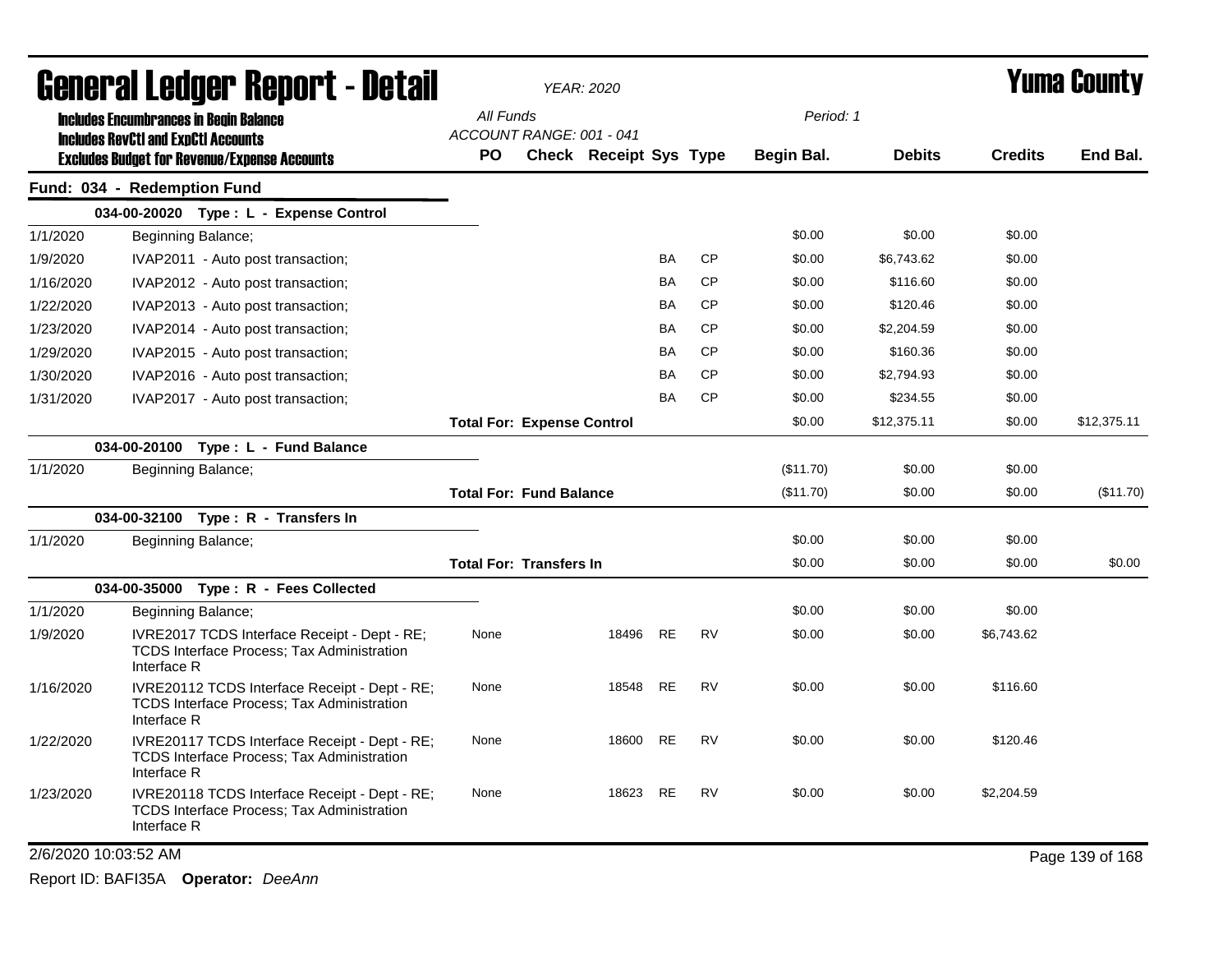| Generai Leuger Keport - Detail |                                                                                                            | YEAR: 2020                            |                                  |                        |    |           |            |               | Yuma Gounty    |               |  |
|--------------------------------|------------------------------------------------------------------------------------------------------------|---------------------------------------|----------------------------------|------------------------|----|-----------|------------|---------------|----------------|---------------|--|
|                                | <b>Includes Encumbrances in Begin Balance</b><br><b>Includes RevCtI and ExpCtI Accounts</b>                | All Funds<br>ACCOUNT RANGE: 001 - 041 |                                  |                        |    |           | Period: 1  |               |                |               |  |
|                                | <b>Excludes Budget for Revenue/Expense Accounts</b>                                                        | PO.                                   |                                  | Check Receipt Sys Type |    |           | Begin Bal. | <b>Debits</b> | <b>Credits</b> | End Bal.      |  |
|                                | Fund: 034 - Redemption Fund                                                                                |                                       |                                  |                        |    |           |            |               |                |               |  |
|                                | 034-00-35000 Type: R - Fees Collected                                                                      |                                       |                                  |                        |    |           |            |               |                |               |  |
| 1/29/2020                      | IVRE20122 TCDS Interface Receipt - Dept - RE;<br>TCDS Interface Process; Tax Administration<br>Interface R | None                                  |                                  | 18671 RE               |    | <b>RV</b> | \$0.00     | \$0.00        | \$160.36       |               |  |
| 1/30/2020                      | IVRE20123 TCDS Interface Receipt - Dept - RE;<br>TCDS Interface Process; Tax Administration<br>Interface R | None                                  |                                  | 18683 RE               |    | <b>RV</b> | \$0.00     | \$0.00        | \$2,794.93     |               |  |
| 1/31/2020                      | IVRE20124 TCDS Interface Receipt - Dept - RE;<br>TCDS Interface Process; Tax Administration<br>Interface R | None                                  |                                  | 18711 RE               |    | <b>RV</b> | \$0.00     | \$0.00        | \$234.55       |               |  |
|                                |                                                                                                            |                                       | <b>Total For: Fees Collected</b> |                        |    |           | \$0.00     | \$0.00        | \$12,375.11    | (\$12,375.11) |  |
|                                | 034-00-49401 Type: X - Transfer Out                                                                        |                                       |                                  |                        |    |           |            |               |                |               |  |
| 1/1/2020                       | Beginning Balance;                                                                                         |                                       |                                  |                        |    |           | \$0.00     | \$0.00        | \$0.00         |               |  |
|                                |                                                                                                            |                                       | <b>Total For: Transfer Out</b>   |                        |    |           | \$0.00     | \$0.00        | \$0.00         | \$0.00        |  |
|                                | 034-00-49500 Type: X - Checks Written / ACH Transfer                                                       |                                       |                                  |                        |    |           |            |               |                |               |  |
| 1/1/2020                       | <b>Beginning Balance;</b>                                                                                  |                                       |                                  |                        |    |           | \$0.00     | \$0.00        | \$0.00         |               |  |
| 1/9/2020                       | IVAP2011 AFC LIMITED, LLC - AP; Interest on<br>Lien; Interest 20180070, detail = 3098;                     |                                       | 10438                            |                        | AP | CD        | \$0.00     | \$3.20        | \$0.00         |               |  |
| 1/9/2020                       | IVAP2011 AFC LIMITED, LLC - AP; Interest on<br>Lien; Interest 20180071, detail = 3099;                     |                                       | 10438                            |                        | AP | <b>CD</b> | \$0.00     | \$6.59        | \$0.00         |               |  |
| 1/9/2020                       | IVAP2011 AFC LIMITED, LLC - AP; Interest on<br>Lien; Interest 20180072, detail = 3100;                     |                                       | 10438                            |                        | AP | <b>CD</b> | \$0.00     | \$5.76        | \$0.00         |               |  |
| 1/9/2020                       | IVAP2011 AFC LIMITED, LLC - AP; Interest on<br>Lien; Interest 20180073, detail = 3101;                     |                                       | 10438                            |                        | AP | CD        | \$0.00     | \$3.94        | \$0.00         |               |  |
| 1/9/2020                       | IVAP2011 AFC LIMITED, LLC - AP; Interest on<br>Lien; Interest 20180074, detail = 3102;                     |                                       | 10438                            |                        | AP | CD        | \$0.00     | \$6.63        | \$0.00         |               |  |
| 1/9/2020                       | IVAP2011 AFC LIMITED, LLC - AP; Interest on<br>Lien; Interest 20180075, detail = 3103;                     |                                       | 10438                            |                        | AP | CD        | \$0.00     | \$12.47       | \$0.00         |               |  |
| 1/9/2020                       | IVAP2011 AFC LIMITED, LLC - AP; Interest on<br>Lien; Interest 20180076, detail = 3104;                     |                                       | 10439                            |                        | AP | CD        | \$0.00     | \$11.94       | \$0.00         |               |  |
| 1/9/2020                       | IVAP2011 AFC LIMITED, LLC - AP; Interest on<br>Lien; Interest 20180077, detail = 3105;                     |                                       | 10439                            |                        | AP | CD        | \$0.00     | \$8.04        | \$0.00         |               |  |
|                                |                                                                                                            |                                       |                                  |                        |    |           |            |               |                |               |  |

2/6/2020 10:03:52 AM Page 140 of 168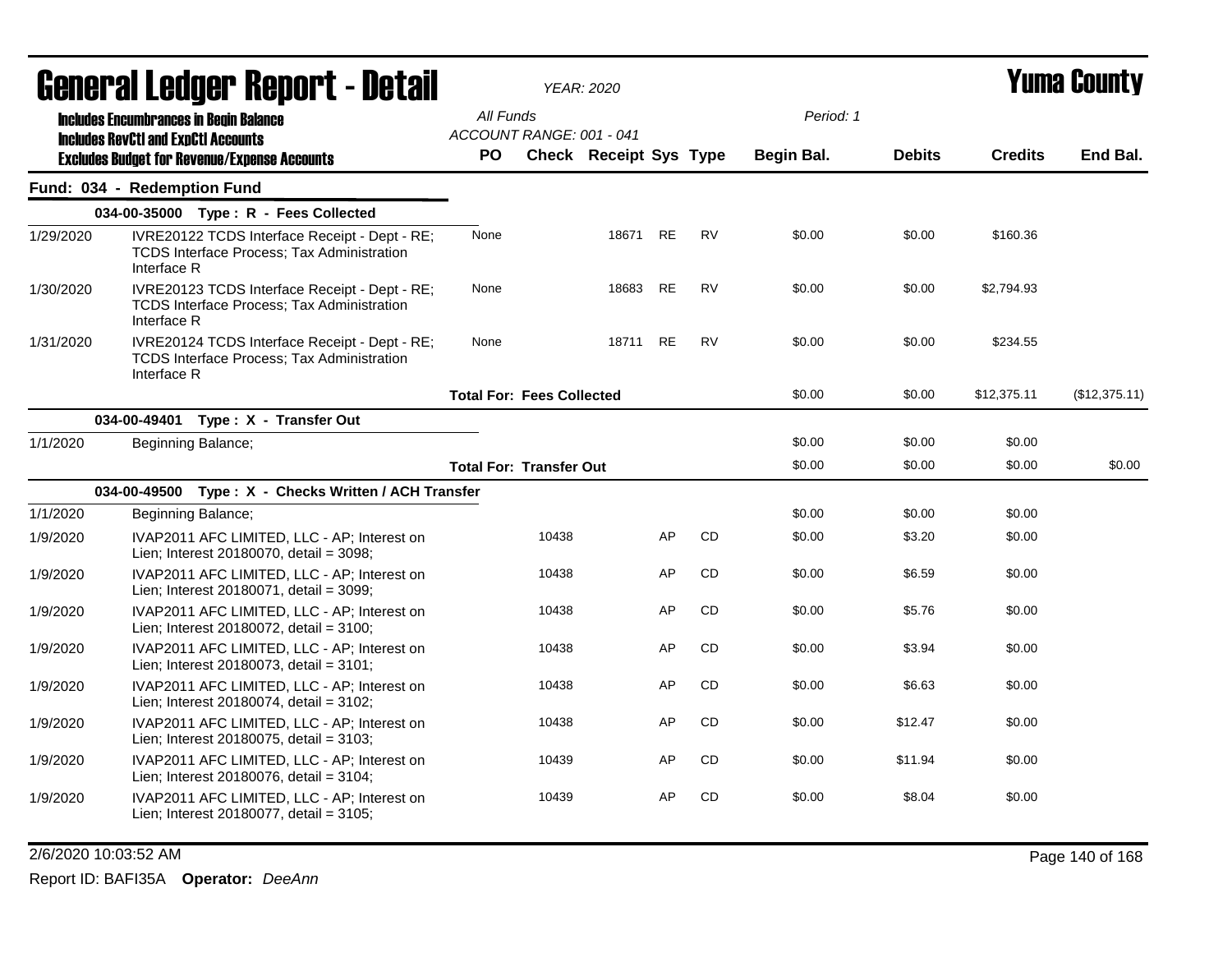| <b>General Ledger Report - Detail</b> |                                                                                                              |           |                          | YEAR: 2020                    |           |            |               | Yuma County    |          |
|---------------------------------------|--------------------------------------------------------------------------------------------------------------|-----------|--------------------------|-------------------------------|-----------|------------|---------------|----------------|----------|
|                                       | <b>Includes Encumbrances in Begin Balance</b><br><b>Includes RevCtI and ExpCtI Accounts</b>                  | All Funds | ACCOUNT RANGE: 001 - 041 |                               |           | Period: 1  |               |                |          |
|                                       | <b>Excludes Budget for Revenue/Expense Accounts</b>                                                          | <b>PO</b> |                          | <b>Check Receipt Sys Type</b> |           | Begin Bal. | <b>Debits</b> | <b>Credits</b> | End Bal. |
|                                       | Fund: 034 - Redemption Fund                                                                                  |           |                          |                               |           |            |               |                |          |
|                                       | 034-00-49500 Type: X - Checks Written / ACH Transfer                                                         |           |                          |                               |           |            |               |                |          |
| 1/9/2020                              | IVAP2011 AFC LIMITED, LLC - AP; Principal on<br>Lie; Principal 20180070, detail = 3098;                      |           | 10438                    | AP                            | CD        | \$0.00     | \$106.64      | \$0.00         |          |
| 1/9/2020                              | IVAP2011 AFC LIMITED, LLC - AP; Principal on<br>Lie; Principal 20180071, detail = 3099;                      |           | 10438                    | AP                            | CD        | \$0.00     | \$219.60      | \$0.00         |          |
| 1/9/2020                              | IVAP2011 AFC LIMITED, LLC - AP; Principal on<br>Lie; Principal 20180072, detail = 3100;                      |           | 10438                    | AP                            | CD        | \$0.00     | \$191.92      | \$0.00         |          |
| 1/9/2020                              | IVAP2011 AFC LIMITED, LLC - AP; Principal on<br>Lie; Principal 20180073, detail = 3101;                      |           | 10438                    | AP                            | CD        | \$0.00     | \$131.50      | \$0.00         |          |
| 1/9/2020                              | IVAP2011 AFC LIMITED, LLC - AP; Principal on<br>Lie; Principal 20180074, detail = 3102;                      |           | 10438                    | AP                            | CD        | \$0.00     | \$221.04      | \$0.00         |          |
| 1/9/2020                              | IVAP2011 AFC LIMITED, LLC - AP; Principal on<br>Lie; Principal 20180075, detail = 3103;                      |           | 10438                    | AP                            | CD        | \$0.00     | \$415.72      | \$0.00         |          |
| 1/9/2020                              | IVAP2011 AFC LIMITED, LLC - AP; Principal on<br>Lie; Principal 20180076, detail = 3104;                      |           | 10439                    | AP                            | CD        | \$0.00     | \$397.96      | \$0.00         |          |
| 1/9/2020                              | IVAP2011 AFC LIMITED, LLC - AP; Principal on<br>Lie; Principal 20180077, detail = 3105;                      |           | 10439                    | AP                            | CD        | \$0.00     | \$267.92      | \$0.00         |          |
| 1/9/2020                              | IVAP2011 BRUCH, WADE C. - AP; Interest on<br>Lien; Interest 20180037, detail = 3065;                         |           | 10440                    | AP                            | CD        | \$0.00     | \$111.96      | \$0.00         |          |
| 1/9/2020                              | IVAP2011 BRUCH, WADE C. - AP; Principal on<br>Lie; Principal 20180037, detail = 3065;                        |           | 10440                    | AP                            | CD        | \$0.00     | \$3,731.84    | \$0.00         |          |
| 1/9/2020                              | IVAP2011 CARLILE, DOUGLAS E JR - AP;<br>Interest on Lien; Interest 20180059, detail =<br>3087;               |           | 10441                    | AP                            | <b>CD</b> | \$0.00     | \$9.72        | \$0.00         |          |
| 1/9/2020                              | IVAP2011 CARLILE, DOUGLAS E JR - AP;<br>Principal on Lie; Principal 20180059, detail =<br>3087;              |           | 10441                    | AP                            | CD        | \$0.00     | \$324.06      | \$0.00         |          |
| 1/9/2020                              | <b>IVAP2011 DANA COOK FAMILY</b><br>PARTNERSHIP - AP; Interest on Lien; Interest<br>20180035, detail = 3063; |           | 10442                    | AP                            | <b>CD</b> | \$0.00     | \$5.93        | \$0.00         |          |
| 1/9/2020                              | IVAP2011 DANA COOK FAMILY<br>PARTNERSHIP - AP; Interest on Lien; Interest<br>20180036, detail = 3064;        |           | 10442                    | AP                            | CD.       | \$0.00     | \$3.71        | \$0.00         |          |

### 2/6/2020 10:03:52 AM Page 141 of 168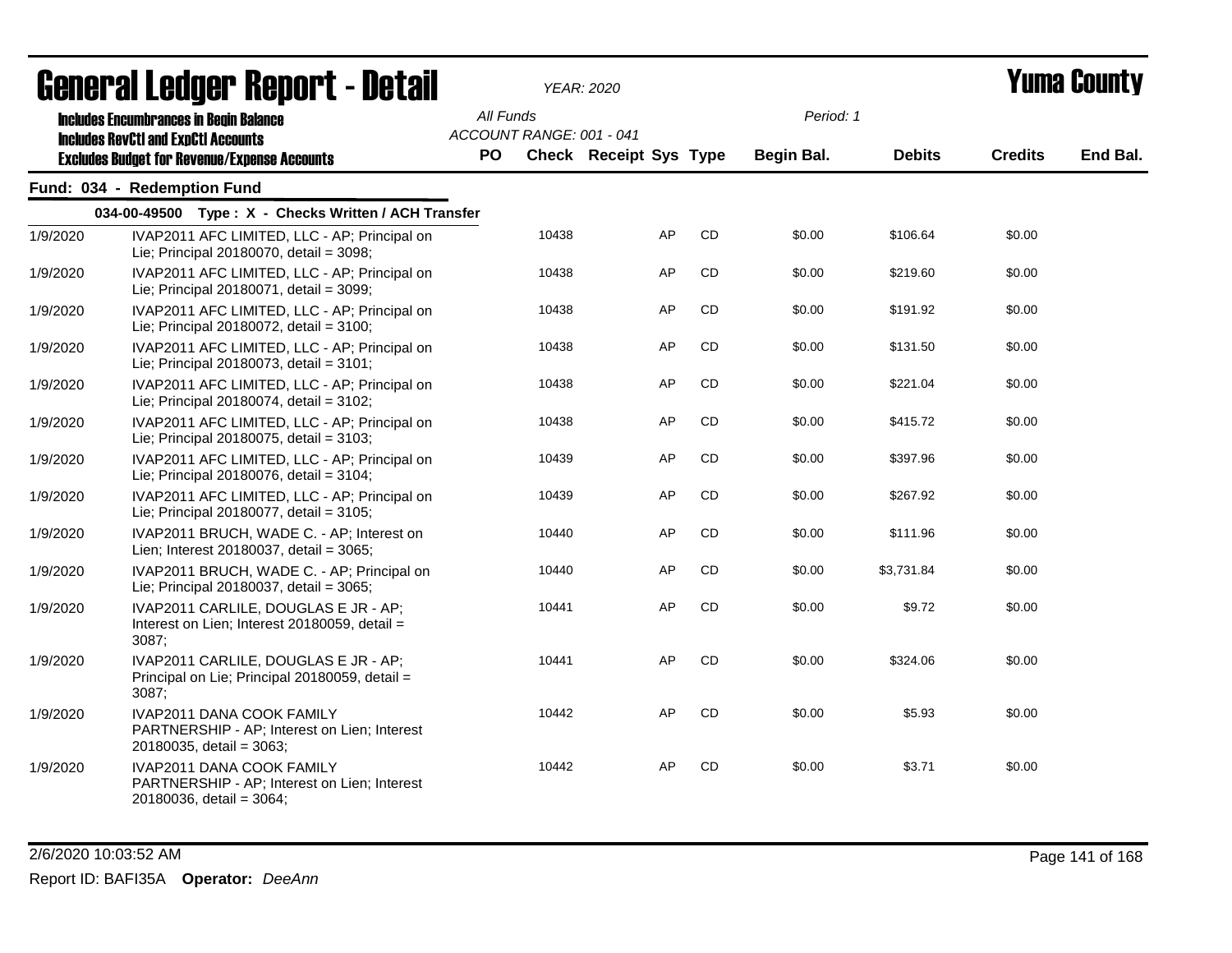|           | uvnul ul Luuyvi Tiupul te Dutun                                                                               |           |                          |                        |           |            |               |                |          |
|-----------|---------------------------------------------------------------------------------------------------------------|-----------|--------------------------|------------------------|-----------|------------|---------------|----------------|----------|
|           | <b>Includes Encumbrances in Begin Balance</b><br><b>Includes RevCtI and ExpCtI Accounts</b>                   | All Funds | ACCOUNT RANGE: 001 - 041 |                        |           | Period: 1  |               |                |          |
|           | <b>Excludes Budget for Revenue/Expense Accounts</b>                                                           | PO        |                          | Check Receipt Sys Type |           | Begin Bal. | <b>Debits</b> | <b>Credits</b> | End Bal. |
|           | Fund: 034 - Redemption Fund                                                                                   |           |                          |                        |           |            |               |                |          |
|           | 034-00-49500 Type: X - Checks Written / ACH Transfer                                                          |           |                          |                        |           |            |               |                |          |
| 1/9/2020  | IVAP2011 DANA COOK FAMILY<br>PARTNERSHIP - AP; Principal on Lie; Principal<br>20180035, detail = 3063;        |           | 10442                    | AP                     | CD        | \$0.00     | \$197.58      | \$0.00         |          |
| 1/9/2020  | <b>IVAP2011 DANA COOK FAMILY</b><br>PARTNERSHIP - AP; Principal on Lie; Principal<br>20180036, detail = 3064; |           | 10442                    | AP                     | <b>CD</b> | \$0.00     | \$123.70      | \$0.00         |          |
| 1/9/2020  | IVAP2011 GAITHER, ALFRED - AP; Interest on<br>Lien; Interest 20180026, detail = 3054;                         |           | 10443                    | AP                     | <b>CD</b> | \$0.00     | \$1.86        | \$0.00         |          |
| 1/9/2020  | IVAP2011 GAITHER, ALFRED - AP; Principal on<br>Lie; Principal 20180026, detail = 3054;                        |           | 10443                    | AP                     | <b>CD</b> | \$0.00     | \$61.94       | \$0.00         |          |
| 1/9/2020  | IVAP2011 KINCADE, MIKE - AP; Interest on<br>Lien; Interest 20180053, detail = 3081;                           |           | 10444                    | AP                     | <b>CD</b> | \$0.00     | \$2.13        | \$0.00         |          |
| 1/9/2020  | IVAP2011 KINCADE, MIKE - AP; Interest on<br>Lien; Interest 20180054, detail = 3082;                           |           | 10444                    | AP                     | CD        | \$0.00     | \$2.54        | \$0.00         |          |
| 1/9/2020  | IVAP2011 KINCADE, MIKE - AP; Principal on Lie;<br>Principal 20180053, detail = 3081;                          |           | 10444                    | AP                     | <b>CD</b> | \$0.00     | \$71.16       | \$0.00         |          |
| 1/9/2020  | IVAP2011 KINCADE, MIKE - AP; Principal on Lie;<br>Principal 20180054, detail = 3082;                          |           | 10444                    | AP                     | CD        | \$0.00     | \$84.62       | \$0.00         |          |
| 1/16/2020 | IVAP2012 TRACY TRAVIS - AP; Interest on Lien;<br>Interest 20180021, detail = 3049;                            |           | 10445                    | AP                     | <b>CD</b> | \$0.00     | \$3.40        | \$0.00         |          |
| 1/16/2020 | IVAP2012 TRACY TRAVIS - AP; Principal on Lie;<br>Principal 20180021, detail = 3049;                           |           | 10445                    | AP                     | <b>CD</b> | \$0.00     | \$113.20      | \$0.00         |          |
| 1/22/2020 | IVAP2013 C.O.T.A. RESOURCES, INC. - AP:<br>Interest on Lien; Interest 20180116, detail =<br>3152;             |           | 10446                    | AP                     | CD        | \$0.00     | \$1.66        | \$0.00         |          |
| 1/22/2020 | IVAP2013 C.O.T.A. RESOURCES, INC. - AP;<br>Principal on Lie; Principal 20180116, detail =<br>3152;            |           | 10446                    | AP                     | CD        | \$0.00     | \$55.23       | \$0.00         |          |
| 1/22/2020 | IVAP2013 MCCULLISS OIL & GAS INC. - AP;<br>Interest on Lien; Interest 20180045, detail =<br>3073;             |           | 10447                    | AP                     | CD        | \$0.00     | \$1.85        | \$0.00         |          |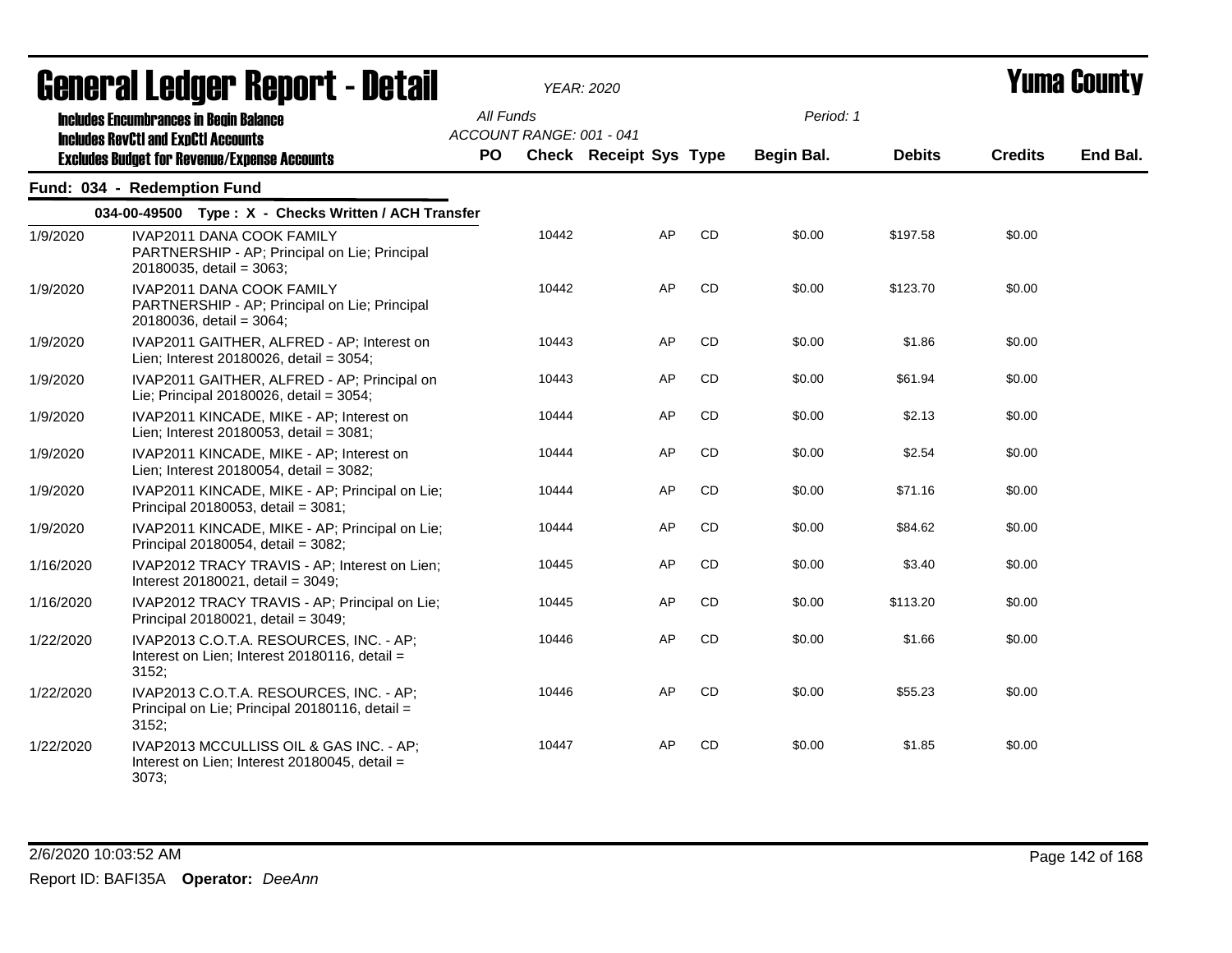| <b>General Ledger Report - Detail</b> |                                                                                                             |           |                          | <b>YEAR: 2020</b>      |           |            |               | Yuma Countv    |          |
|---------------------------------------|-------------------------------------------------------------------------------------------------------------|-----------|--------------------------|------------------------|-----------|------------|---------------|----------------|----------|
|                                       | <b>Includes Encumbrances in Begin Balance</b>                                                               | All Funds | ACCOUNT RANGE: 001 - 041 |                        |           | Period: 1  |               |                |          |
|                                       | <b>Includes RevCtI and ExpCtI Accounts</b><br><b>Excludes Budget for Revenue/Expense Accounts</b>           | <b>PO</b> |                          | Check Receipt Sys Type |           | Begin Bal. | <b>Debits</b> | <b>Credits</b> | End Bal. |
|                                       | Fund: 034 - Redemption Fund                                                                                 |           |                          |                        |           |            |               |                |          |
|                                       | 034-00-49500 Type: X - Checks Written / ACH Transfer                                                        |           |                          |                        |           |            |               |                |          |
| 1/22/2020                             | IVAP2013 MCCULLISS OIL & GAS INC. - AP;<br>Principal on Lie; Principal 20180045, detail =<br>3073:          |           | 10447                    | AP                     | <b>CD</b> | \$0.00     | \$61.72       | \$0.00         |          |
| 1/23/2020                             | IVAP2014 BAC INVESTMENT TR - AP; Interest<br>on Lien; Interest 20160074, detail = 2657;                     |           | 10448                    | AP                     | CD        | \$0.00     | \$158.33      | \$0.00         |          |
| 1/23/2020                             | IVAP2014 BAC INVESTMENT TR - AP; Principal<br>on Lie; Principal 20160074, detail = 2657;                    |           | 10448                    | AP                     | <b>CD</b> | \$0.00     | \$639.70      | \$0.00         |          |
| 1/23/2020                             | IVAP2014 EASTERN COLORADO RENTALS -<br>AP; Interest on Lien; Interest 20170072, detail =<br>2862;           |           | 10449                    | AP                     | CD        | \$0.00     | \$99.05       | \$0.00         |          |
| 1/23/2020                             | IVAP2014 EASTERN COLORADO RENTALS -<br>AP; Interest on Lien; Interest 20170072, detail =<br>3002:           |           | 10449                    | AP                     | CD        | \$0.00     | \$36.63       | \$0.00         |          |
| 1/23/2020                             | IVAP2014 EASTERN COLORADO RENTALS -<br>AP; Principal on Lie; Principal 20170072, detail =<br>2862;          |           | 10449                    | AP                     | <b>CD</b> | \$0.00     | \$660.36      | \$0.00         |          |
| 1/23/2020                             | IVAP2014 EASTERN COLORADO RENTALS -<br>AP; Principal on Lie; Principal 20170072, detail =<br>3002:          |           | 10449                    | AP                     | CD        | \$0.00     | \$610.52      | \$0.00         |          |
| 1/29/2020                             | IVAP2015 GOLDLEAF LAND SERVICES CO.<br>INC - AP; Interest on Lien; Interest 20170020,<br>detail = $2810$ ;  |           | 10450                    | AP                     | CD        | \$0.00     | \$8.61        | \$0.00         |          |
| 1/29/2020                             | IVAP2015 GOLDLEAF LAND SERVICES CO.<br>INC - AP; Interest on Lien; Interest 20170020,<br>detail = $2962$ ;  |           | 10450                    | AP                     | CD        | \$0.00     | \$1.62        | \$0.00         |          |
| 1/29/2020                             | IVAP2015 GOLDLEAF LAND SERVICES CO.<br>INC - AP; Principal on Lie; Principal 20170020,<br>$detail = 2810$ ; |           | 10450                    | AP                     | <b>CD</b> | \$0.00     | \$57.37       | \$0.00         |          |
| 1/29/2020                             | IVAP2015 GOLDLEAF LAND SERVICES CO.<br>INC - AP; Principal on Lie; Principal 20170020,<br>$delta = 2962$ ;  |           | 10450                    | AP                     | CD        | \$0.00     | \$27.00       | \$0.00         |          |
| 1/29/2020                             | IVAP2015 RICHARDSON, RUBEN & CONNIE -<br>AP; Interest on Lien; Interest 20180096, detail =<br>3124:         |           | 10451                    | AP                     | CD        | \$0.00     | \$1.40        | \$0.00         |          |

2/6/2020 10:03:52 AM Page 143 of 168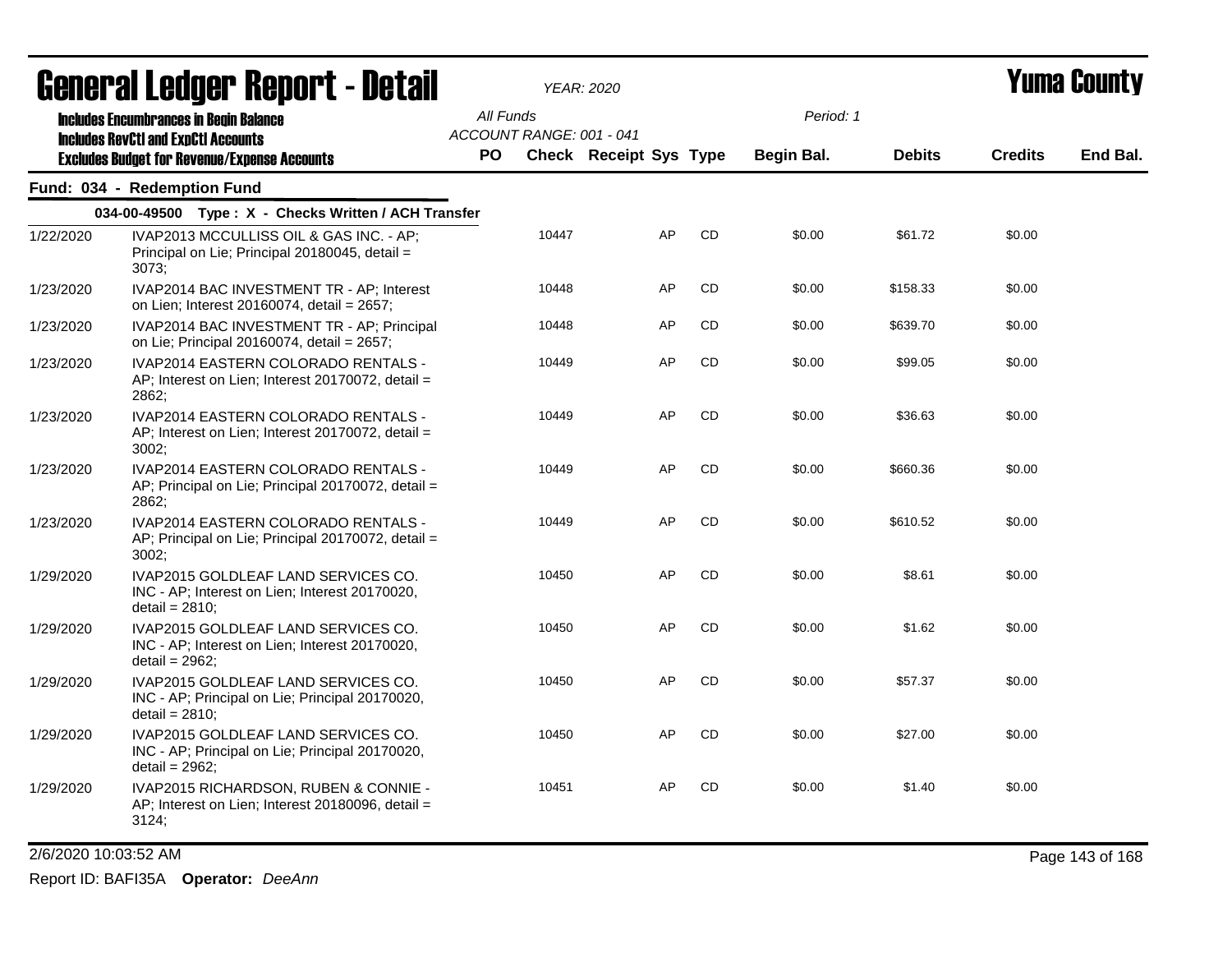| <b>General Ledger Report - Detail</b> |                                                                                                      |           | <b>YEAR: 2020</b>        |                                                 |           |             | <b>Yuma County</b>               |                |             |
|---------------------------------------|------------------------------------------------------------------------------------------------------|-----------|--------------------------|-------------------------------------------------|-----------|-------------|----------------------------------|----------------|-------------|
|                                       | <b>Includes Encumbrances in Begin Balance</b><br><b>Includes RevCtI and ExpCtI Accounts</b>          | All Funds | ACCOUNT RANGE: 001 - 041 |                                                 |           | Period: 1   |                                  |                |             |
|                                       | <b>Excludes Budget for Revenue/Expense Accounts</b>                                                  | <b>PO</b> |                          | Check Receipt Sys Type                          |           | Begin Bal.  | <b>Debits</b>                    | <b>Credits</b> | End Bal.    |
|                                       | Fund: 034 - Redemption Fund                                                                          |           |                          |                                                 |           |             |                                  |                |             |
|                                       | 034-00-49500 Type: X - Checks Written / ACH Transfer                                                 |           |                          |                                                 |           |             |                                  |                |             |
| 1/29/2020                             | IVAP2015 RICHARDSON, RUBEN & CONNIE -<br>AP; Interest on Lien; Interest 20180096, detail =<br>3134:  |           | 10451                    | AP                                              | <b>CD</b> | \$0.00      | \$0.52                           | \$0.00         |             |
| 1/29/2020                             | IVAP2015 RICHARDSON, RUBEN & CONNIE -<br>AP; Principal on Lie; Principal 20180096, detail =<br>3124; |           | 10451                    | AP                                              | <b>CD</b> | \$0.00      | \$46.55                          | \$0.00         |             |
| 1/29/2020                             | IVAP2015 RICHARDSON, RUBEN & CONNIE -<br>AP; Principal on Lie; Principal 20180096, detail =<br>3134; |           | 10451                    | AP                                              | CD        | \$0.00      | \$17.29                          | \$0.00         |             |
| 1/30/2020                             | IVAP2016 TRACY TRAVIS - AP; Interest on Lien;<br>Interest 20180024, detail = $3052$ ;                |           | 10452                    | AP                                              | <b>CD</b> | \$0.00      | \$81.41                          | \$0.00         |             |
| 1/30/2020                             | IVAP2016 TRACY TRAVIS - AP; Principal on Lie;<br>Principal 20180024, detail = 3052;                  |           | 10452                    | AP                                              | <b>CD</b> | \$0.00      | \$2,713.52                       | \$0.00         |             |
| 1/31/2020                             | IVAP2017 TRACY TRAVIS - AP; Interest on Lien;<br>Interest 20180019, detail = $3047$ ;                |           | 10453                    | AP                                              | <b>CD</b> | \$0.00      | \$6.83                           | \$0.00         |             |
| 1/31/2020                             | IVAP2017 TRACY TRAVIS - AP; Principal on Lie;<br>Principal 20180019, detail = 3047;                  |           | 10453                    | AP                                              | <b>CD</b> | \$0.00      | \$227.72                         | \$0.00         |             |
|                                       |                                                                                                      |           |                          | <b>Total For: Checks Written / ACH Transfer</b> |           | \$0.00      | \$12,375.11                      | \$0.00         | \$12,375.11 |
|                                       | Fund: 034 - Redemption Fund                                                                          |           |                          | Totals :                                        |           | \$0.00      | \$49,500.44                      | \$49,500.44    | \$0.00      |
|                                       | <b>Total Fund Revenues:</b>                                                                          |           | \$12,375.11              | <b>Total Fund Expenses:</b>                     |           | \$12,375.11 | <b>Net Revenue Over Expense:</b> |                | \$0.00      |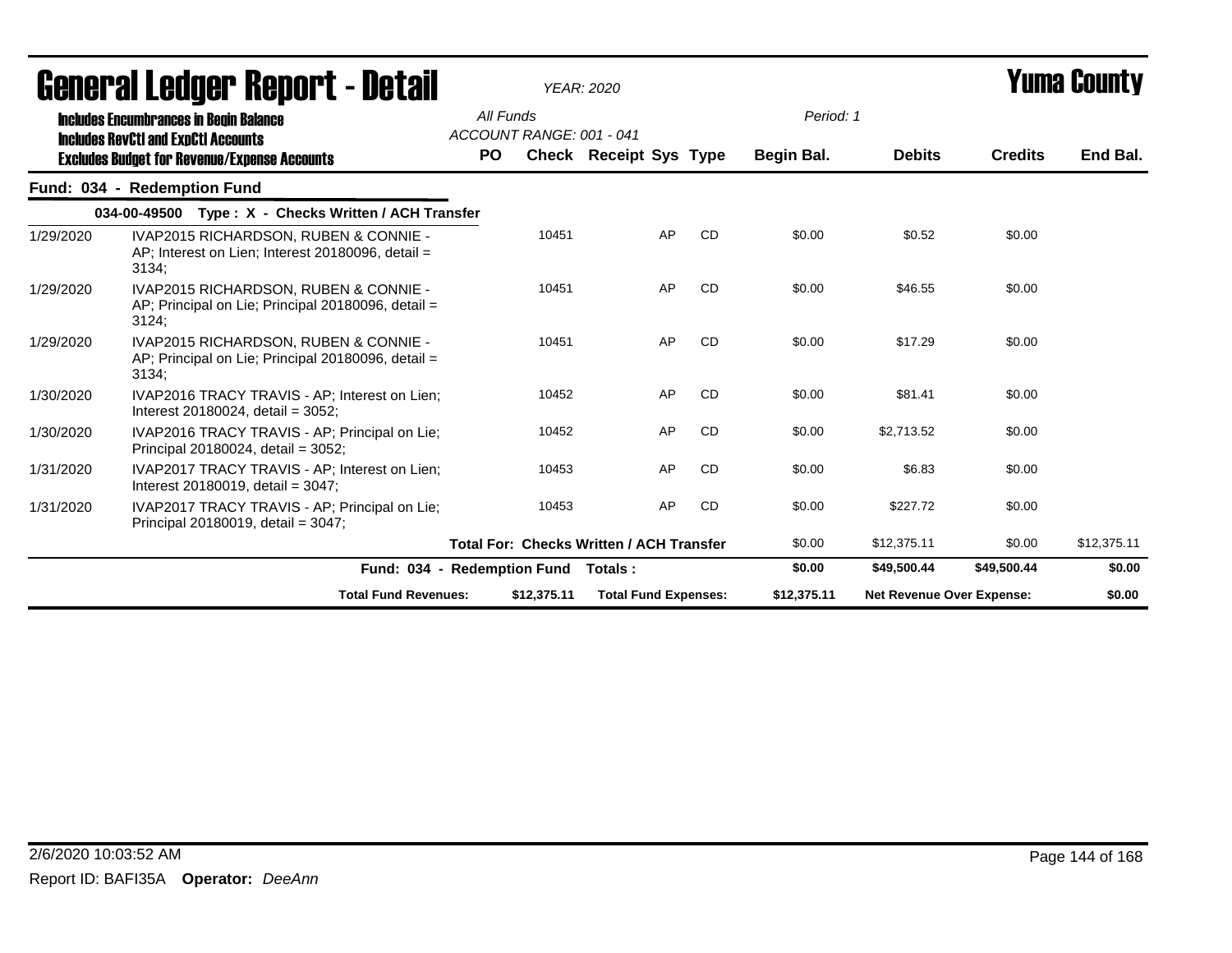| General Ledger Report - Detail |                                                                                                                 |                                       | <b>YEAR: 2020</b>             |           |           | Yuma County |               |                |          |
|--------------------------------|-----------------------------------------------------------------------------------------------------------------|---------------------------------------|-------------------------------|-----------|-----------|-------------|---------------|----------------|----------|
|                                | <b>Includes Encumbrances in Begin Balance</b>                                                                   | All Funds                             |                               |           |           | Period: 1   |               |                |          |
|                                | <b>Includes RevCtI and ExpCtI Accounts</b><br><b>Excludes Budget for Revenue/Expense Accounts</b>               | ACCOUNT RANGE: 001 - 041<br><b>PO</b> | <b>Check Receipt Sys Type</b> |           |           | Begin Bal.  | <b>Debits</b> | <b>Credits</b> | End Bal. |
|                                | Fund: 036 - Treasurer's Fee Fund                                                                                |                                       |                               |           |           |             |               |                |          |
|                                | 036-00-10000 Type: A - Cash Account                                                                             |                                       |                               |           |           |             |               |                |          |
| 1/1/2020                       | Beginning Balance;                                                                                              |                                       |                               |           |           | \$2,554.75  | \$0.00        | \$0.00         |          |
| 1/2/2020                       | IVTR001001 - Transfer Cash Transaction;                                                                         |                                       |                               | <b>BA</b> | CD        | \$0.00      | \$550.00      | \$0.00         |          |
| 1/2/2020                       | IVTR001001 - Transfer Cash Transaction;                                                                         |                                       |                               | <b>BA</b> | CD        | \$0.00      | \$0.00        | \$550.00       |          |
| 1/2/2020                       | IVTR001001 - Transfer Cash Transaction;                                                                         |                                       |                               | <b>BA</b> | <b>CD</b> | \$0.00      | \$980.00      | \$0.00         |          |
| 1/2/2020                       | IVTR001001 - Transfer Cash Transaction;                                                                         |                                       |                               | <b>BA</b> | <b>CD</b> | \$0.00      | \$0.00        | \$980.00       |          |
| 1/2/2020                       | IVTR001001 - Transfer Cash Transaction;                                                                         |                                       |                               | <b>BA</b> | <b>CD</b> | \$0.00      | \$40.00       | \$0.00         |          |
| 1/2/2020                       | IVTR001001 - Transfer Cash Transaction;                                                                         |                                       |                               | BA        | CD        | \$0.00      | \$0.00        | \$40.00        |          |
| 1/2/2020                       | IVTR001001 - Transfer Cash Transaction;                                                                         |                                       |                               | <b>BA</b> | <b>CD</b> | \$0.00      | \$120.00      | \$0.00         |          |
| 1/2/2020                       | IVTR001001 - Transfer Cash Transaction:                                                                         |                                       |                               | <b>BA</b> | <b>CD</b> | \$0.00      | \$0.00        | \$120.00       |          |
| 1/2/2020                       | IVTR001001 - Transfer Cash Transaction;                                                                         |                                       |                               | <b>BA</b> | <b>CD</b> | \$0.00      | \$864.75      | \$0.00         |          |
| 1/2/2020                       | IVTR001001 - Transfer Cash Transaction;                                                                         |                                       |                               | <b>BA</b> | <b>CD</b> | \$0.00      | \$0.00        | \$864.75       |          |
| 1/3/2020                       | IVRE2012 TCDS Interface Receipt - Tax - RE;<br><b>TCDS Interface Process: Tax Administration</b><br>Interface R | None                                  | 18444                         | <b>RE</b> | <b>RV</b> | \$0.00      | \$10.00       | \$0.00         |          |
| 1/6/2020                       | IVRE2013 TCDS Interface Receipt - Tax - RE;<br>TCDS Interface Process; Tax Administration<br>Interface R        | None                                  | 18453                         | <b>RE</b> | <b>RV</b> | \$0.00      | \$10.00       | \$0.00         |          |
| 1/6/2020                       | IVRE2013 Treasurer Fee - RE; Treasurer Fee<br>Receipt; Treasurer Fee Processing                                 | None                                  | 18454                         | <b>RE</b> | <b>RV</b> | \$0.00      | \$2.50        | \$0.00         |          |
| 1/7/2020                       | IVRE2015 Treasurer Fee - RE; Treasurer Fee<br>Receipt; Treasurer Fee Processing                                 | None                                  | 18474                         | <b>RE</b> | <b>RV</b> | \$0.00      | \$0.52        | \$0.00         |          |
| 1/7/2020                       | IVRE2015 Treasurer Fee - RE; Treasurer Fee<br>Receipt; Treasurer Fee Processing                                 | None                                  | 18475                         | <b>RE</b> | <b>RV</b> | \$0.00      | \$51.78       | \$0.00         |          |
| 1/8/2020                       | IVRE2016 TCDS Interface Receipt - Tax - RE;<br>TCDS Interface Process; Tax Administration<br>Interface R        | None                                  | 18487                         | <b>RE</b> | <b>RV</b> | \$0.00      | \$15.00       | \$0.00         |          |
| 1/8/2020                       | <b>IVRE2016 Treasurer Fee - RE: Treasurer Fee</b><br>Receipt; Treasurer Fee Processing                          | None                                  | 18489                         | RE        | <b>RV</b> | \$0.00      | \$7.30        | \$0.00         |          |
| 1/8/2020                       | IVRE2016 Treasurer Fee - RE; Treasurer Fee<br>Receipt; Treasurer Fee Processing                                 | None                                  | 18490                         | <b>RE</b> | <b>RV</b> | \$0.00      | \$59.73       | \$0.00         |          |
|                                |                                                                                                                 |                                       |                               |           |           |             |               |                |          |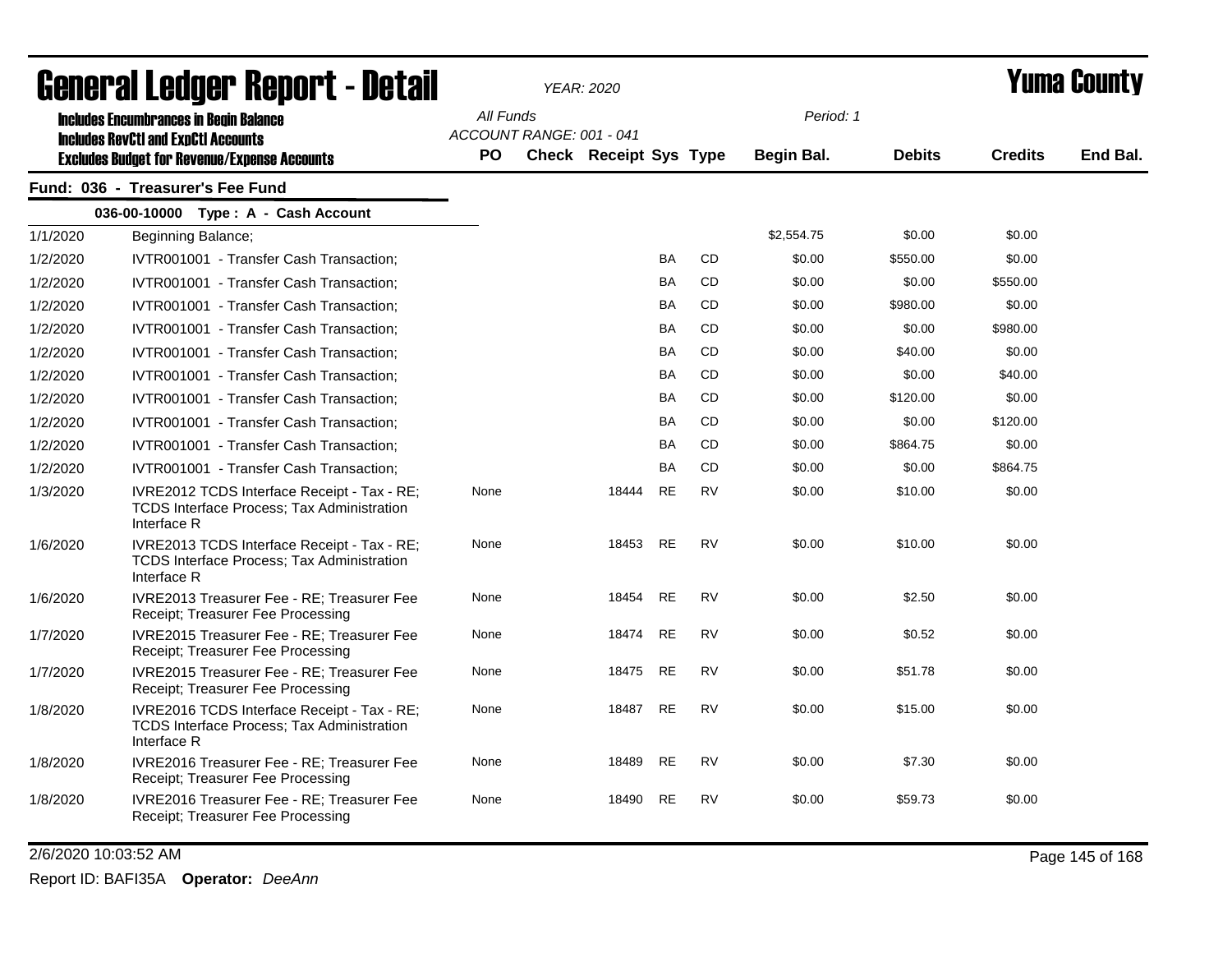|           | acıici ai leuyei" nepol"l - Detail                                                                               |           |                          | <i>YEAR: 2020</i>      |           |           |                   |               |                | I UIIIA VUUIILY |
|-----------|------------------------------------------------------------------------------------------------------------------|-----------|--------------------------|------------------------|-----------|-----------|-------------------|---------------|----------------|-----------------|
|           | <b>Includes Encumbrances in Begin Balance</b><br><b>Includes RevCtI and ExpCtI Accounts</b>                      | All Funds | ACCOUNT RANGE: 001 - 041 |                        |           |           | Period: 1         |               |                |                 |
|           | <b>Excludes Budget for Revenue/Expense Accounts</b>                                                              | PO.       |                          | Check Receipt Sys Type |           |           | <b>Begin Bal.</b> | <b>Debits</b> | <b>Credits</b> | End Bal.        |
|           | Fund: 036 - Treasurer's Fee Fund                                                                                 |           |                          |                        |           |           |                   |               |                |                 |
|           | 036-00-10000 Type: A - Cash Account                                                                              |           |                          |                        |           |           |                   |               |                |                 |
| 1/9/2020  | IVTR001012 - Transfer Cash Transaction;                                                                          |           |                          |                        | <b>BA</b> | <b>CD</b> | \$0.00            | \$0.00        | \$3.75         |                 |
| 1/9/2020  | IVRE2017 TCDS Interface Receipt - Dept - RE;<br><b>TCDS Interface Process: Tax Administration</b><br>Interface R | None      |                          | 18496                  | <b>RE</b> | <b>RV</b> | \$0.00            | \$105.00      | \$0.00         |                 |
| 1/10/2020 | IVRE2018 MILE HIGH TITLE W000174 CTD -<br>RE; Treas Fee Dept;                                                    | None      |                          | 18503                  | RE        | <b>RV</b> | \$0.00            | \$10.00       | \$0.00         |                 |
| 1/10/2020 | IVRE2018 Treasurer Fee - RE; Treasurer Fee<br>Receipt; Treasurer Fee Processing                                  | None      |                          | 18505                  | RE        | <b>RV</b> | \$0.00            | \$5.00        | \$0.00         |                 |
| 1/11/2020 | IVRE2014 TCDS Interface Receipt - Tax - RE;<br><b>TCDS Interface Process: Tax Administration</b><br>Interface R  | None      |                          | 18462                  | <b>RE</b> | <b>RV</b> | \$0.00            | \$371.84      | \$0.00         |                 |
| 1/13/2020 | IVRE2019 Treasurer Fee - RE; Treasurer Fee<br>Receipt; Treasurer Fee Processing                                  | None      |                          | 18519                  | <b>RE</b> | <b>RV</b> | \$0.00            | \$75.77       | \$0.00         |                 |
| 1/13/2020 | IVRE2019 Treasurer Fee - RE; Treasurer Fee<br>Receipt; Treasurer Fee Processing                                  | None      |                          | 18520                  | <b>RE</b> | <b>RV</b> | \$0.00            | \$8.79        | \$0.00         |                 |
| 1/14/2020 | IVRE20110 Treasurer Fee - RE; Treasurer Fee<br>Receipt; Treasurer Fee Processing                                 | None      |                          | 18532                  | RE        | <b>RV</b> | \$0.00            | \$55.92       | \$0.00         |                 |
| 1/15/2020 | IVRE20111 TCDS Interface Receipt - Tax - RE;<br><b>TCDS Interface Process; Tax Administration</b><br>Interface R | None      |                          | 18538                  | <b>RE</b> | <b>RV</b> | \$0.00            | \$5.00        | \$0.00         |                 |
| 1/15/2020 | IVRE20111 Treasurer Fee - RE; Treasurer Fee<br>Receipt; Treasurer Fee Processing                                 | None      |                          | 18539                  | <b>RE</b> | <b>RV</b> | \$0.00            | \$0.10        | \$0.00         |                 |
| 1/16/2020 | IVTR001018 - Transfer Cash Transaction;                                                                          |           |                          |                        | <b>BA</b> | <b>CD</b> | \$0.00            | \$0.00        | \$0.25         |                 |
| 1/16/2020 | IVRE20112 TCDS Interface Receipt - Dept - RE;<br>TCDS Interface Process; Tax Administration<br>Interface R       | None      |                          | 18548                  | RE        | <b>RV</b> | \$0.00            | \$7.00        | \$0.00         |                 |
| 1/17/2020 | IVRE20113 TCDS Interface Receipt - Tax - RE;<br>TCDS Interface Process; Tax Administration<br>Interface R        | None      |                          | 18562 RE               |           | <b>RV</b> | \$0.00            | \$20.00       | \$0.00         |                 |
| 1/17/2020 | IVRE20113 Treasurer Fee - RE; Treasurer Fee<br>Receipt; Treasurer Fee Processing                                 | None      |                          | 18563 RE               |           | <b>RV</b> | \$0.00            | \$0.60        | \$0.00         |                 |
| 1/17/2020 | IVRE20113 Treasurer Fee - RE; Treasurer Fee<br>Receipt; Treasurer Fee Processing                                 | None      |                          | 18564                  | <b>RE</b> | <b>RV</b> | \$0.00            | \$81.86       | \$0.00         |                 |

2/6/2020 10:03:52 AM Page 146 of 168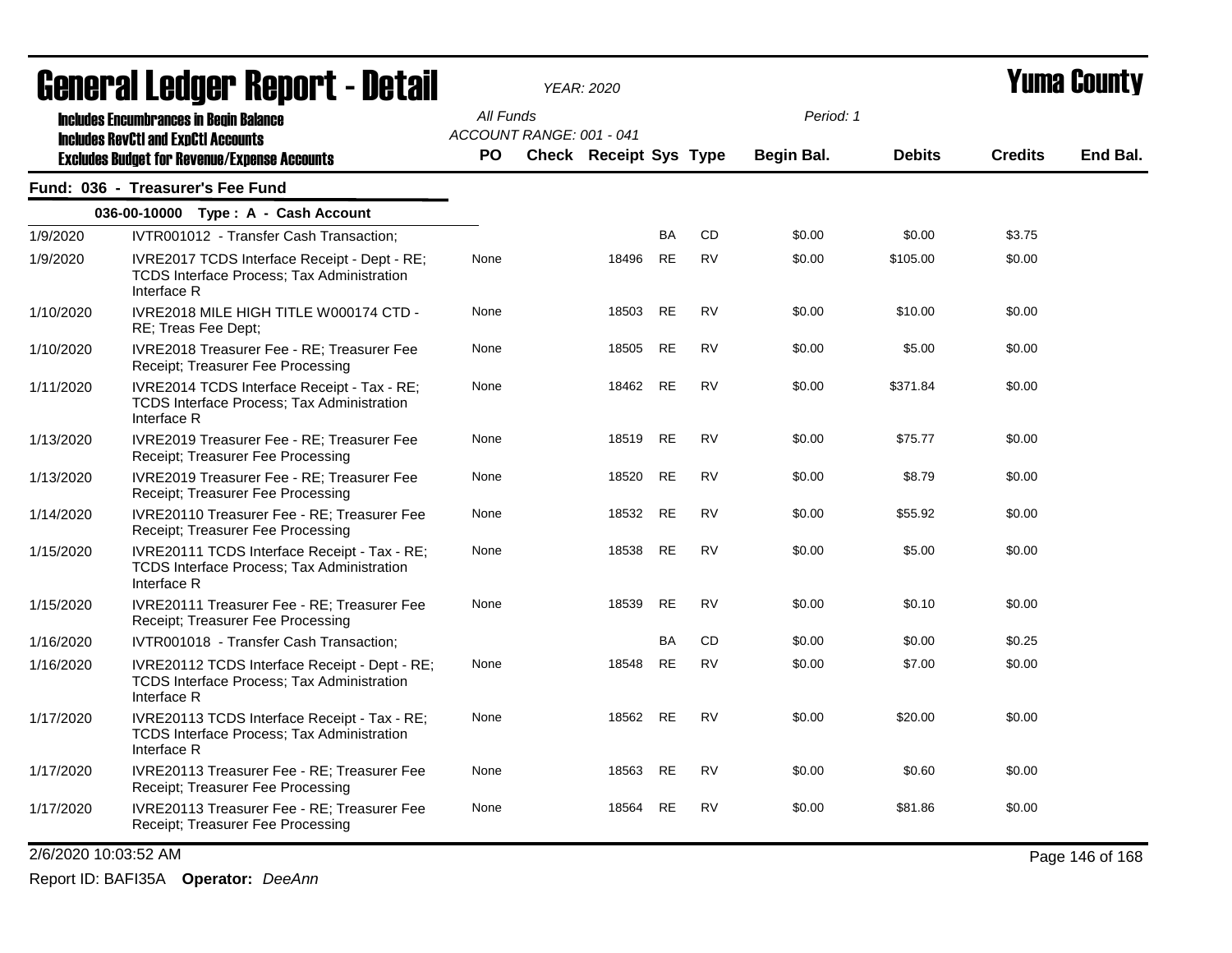|           | agual ai fanàr. Dehol 1 - Detail                                                                                  |           |                          | YEAR: 2020                    |           |           |            |               |                | I UMA VVUNT |
|-----------|-------------------------------------------------------------------------------------------------------------------|-----------|--------------------------|-------------------------------|-----------|-----------|------------|---------------|----------------|-------------|
|           | <b>Includes Encumbrances in Begin Balance</b>                                                                     | All Funds |                          |                               |           |           | Period: 1  |               |                |             |
|           | <b>Includes RevCtI and ExpCtI Accounts</b><br><b>Excludes Budget for Revenue/Expense Accounts</b>                 | PO.       | ACCOUNT RANGE: 001 - 041 | <b>Check Receipt Sys Type</b> |           |           | Begin Bal. | <b>Debits</b> | <b>Credits</b> | End Bal.    |
|           | Fund: 036 - Treasurer's Fee Fund                                                                                  |           |                          |                               |           |           |            |               |                |             |
|           | 036-00-10000 Type: A - Cash Account                                                                               |           |                          |                               |           |           |            |               |                |             |
| 1/20/2020 | IVRE20114 TCDS Interface Receipt - Tax - RE;<br>TCDS Interface Process; Tax Administration<br>Interface R         | None      |                          | 18574                         | RE        | <b>RV</b> | \$0.00     | \$35.00       | \$0.00         |             |
| 1/20/2020 | IVRE20114 Treasurer Fee - RE; Treasurer Fee<br>Receipt; Treasurer Fee Processing                                  | None      |                          | 18575                         | RE        | RV        | \$0.00     | \$2,130.15    | \$0.00         |             |
| 1/21/2020 | IVRE20115 ZILLOWGROUP 2019 TAX ROLL -<br>RE; Treas Fee Dept;                                                      | None      |                          | 18581                         | RE        | RV        | \$0.00     | \$300.00      | \$0.00         |             |
| 1/21/2020 | IVRE20115 TCDS Interface Receipt - Tax - RE;<br><b>TCDS Interface Process; Tax Administration</b><br>Interface R  | None      |                          | 18585                         | <b>RE</b> | <b>RV</b> | \$0.00     | \$180.00      | \$0.00         |             |
| 1/21/2020 | IVRE20115 Treasurer Fee - RE; Treasurer Fee<br>Receipt; Treasurer Fee Processing                                  | None      |                          | 18587                         | <b>RE</b> | <b>RV</b> | \$0.00     | \$46.05       | \$0.00         |             |
| 1/22/2020 | IVTR001025 - Transfer Cash Transaction;                                                                           |           |                          |                               | BA        | CD        | \$0.00     | \$0.00        | \$0.50         |             |
| 1/22/2020 | IVRE20117 YCA - RE; DEPOSIT ON DRAW<br>DOWN ACCT;                                                                 | None      |                          | 18583                         | <b>RE</b> | <b>RV</b> | \$0.00     | \$1,000.00    | \$0.00         |             |
| 1/22/2020 | IVRE20117 V LOVE CERT OF TAXES PAID -<br>RE; Treas Fee Dept;                                                      | None      |                          | 18594                         | RE        | <b>RV</b> | \$0.00     | \$5.00        | \$0.00         |             |
| 1/22/2020 | IVRE20117 TCDS Interface Receipt - Dept - RE;<br><b>TCDS Interface Process; Tax Administration</b><br>Interface R | None      |                          | 18600                         | RE        | <b>RV</b> | \$0.00     | \$14.00       | \$0.00         |             |
| 1/22/2020 | IVRE20117 TCDS Interface Receipt - Tax - RE;<br><b>TCDS Interface Process; Tax Administration</b><br>Interface R  | None      |                          | 18601                         | <b>RE</b> | <b>RV</b> | \$0.00     | \$30.00       | \$0.00         |             |
| 1/22/2020 | IVRE20117 Treasurer Fee - RE; Treasurer Fee<br>Receipt; Treasurer Fee Processing                                  | None      |                          | 18602 RE                      |           | <b>RV</b> | \$0.00     | \$3.15        | \$0.00         |             |
| 1/23/2020 | IVRE20118 MILE HIGH TITLE RESEARCH - RE;<br>CTD REQUEST;                                                          | None      |                          | 18620                         | RE        | RV        | \$0.00     | \$10.00       | \$0.00         |             |
| 1/23/2020 | IVRE20118 TCDS Interface Receipt - Tax - RE;<br>TCDS Interface Process; Tax Administration<br>Interface R         | None      |                          | 18621                         | RE        | <b>RV</b> | \$0.00     | \$320.00      | \$0.00         |             |
| 1/23/2020 | IVRE20118 TCDS Interface Receipt - Dept - RE;<br><b>TCDS Interface Process; Tax Administration</b><br>Interface R | None      |                          | 18623                         | <b>RE</b> | <b>RV</b> | \$0.00     | \$14.00       | \$0.00         |             |
|           |                                                                                                                   |           |                          |                               |           |           |            |               |                |             |

2/6/2020 10:03:52 AM Page 147 of 168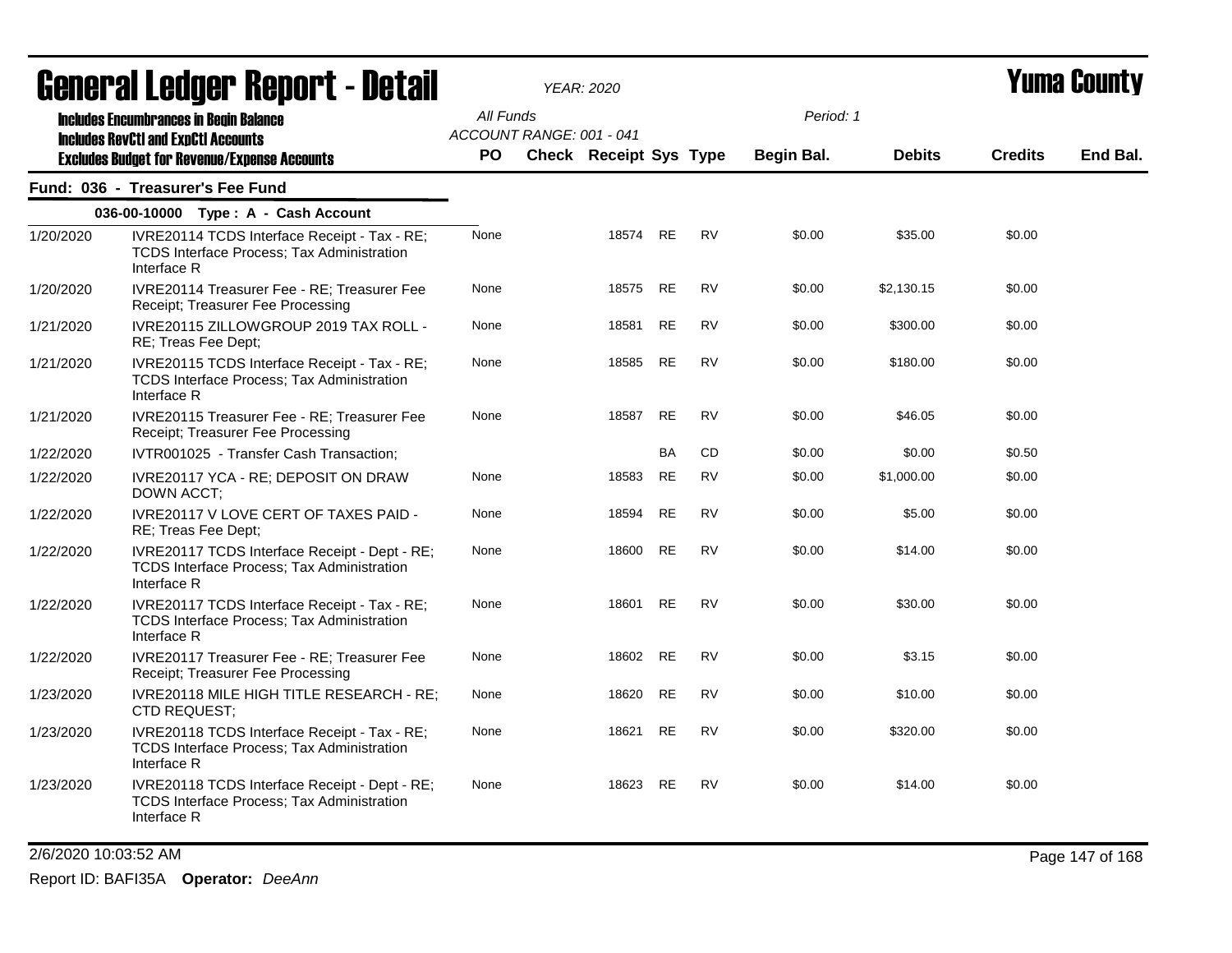|           | ugligi ai Lguygi Highni l - Détail                                                                                                                 |                  |                          | I EAR. ZUZU            |           |           |                         |               |                | I UMU VVUNT |
|-----------|----------------------------------------------------------------------------------------------------------------------------------------------------|------------------|--------------------------|------------------------|-----------|-----------|-------------------------|---------------|----------------|-------------|
|           | <b>Includes Encumbrances in Begin Balance</b><br><b>Includes RevCtI and ExpCtI Accounts</b><br><b>Excludes Budget for Revenue/Expense Accounts</b> | All Funds<br>PO. | ACCOUNT RANGE: 001 - 041 | Check Receipt Sys Type |           |           | Period: 1<br>Begin Bal. | <b>Debits</b> | <b>Credits</b> | End Bal.    |
|           | Fund: 036 - Treasurer's Fee Fund                                                                                                                   |                  |                          |                        |           |           |                         |               |                |             |
|           | 036-00-10000 Type: A - Cash Account                                                                                                                |                  |                          |                        |           |           |                         |               |                |             |
| 1/23/2020 | IVRE20118 Treasurer Fee - RE; Treasurer Fee<br>Receipt; Treasurer Fee Processing                                                                   | None             |                          | 18624                  | <b>RE</b> | <b>RV</b> | \$0.00                  | \$125.65      | \$0.00         |             |
| 1/24/2020 | IVTR001027 - Transfer Cash Transaction;                                                                                                            |                  |                          |                        | BA        | CD        | \$0.00                  | \$0.00        | \$0.50         |             |
| 1/24/2020 | IVRE20119 TCDS Interface Receipt - Tax - RE;<br>TCDS Interface Process; Tax Administration<br>Interface R                                          | None             |                          | 18645                  | <b>RE</b> | <b>RV</b> | \$0.00                  | \$690.00      | \$0.00         |             |
| 1/24/2020 | IVRE20119 Treasurer Fee - RE; Treasurer Fee<br>Receipt; Treasurer Fee Processing                                                                   | None             |                          | 18648                  | <b>RE</b> | <b>RV</b> | \$0.00                  | \$88.57       | \$0.00         |             |
| 1/27/2020 | IVRE20120 TCDS Interface Receipt - Tax - RE;<br><b>TCDS Interface Process; Tax Administration</b><br>Interface R                                   | None             |                          | 18652                  | <b>RE</b> | <b>RV</b> | \$0.00                  | \$55.00       | \$0.00         |             |
| 1/28/2020 | IVRE20121 TCDS Interface Receipt - Tax - RE;<br>TCDS Interface Process; Tax Administration<br>Interface R                                          | None             |                          | 18662                  | <b>RE</b> | <b>RV</b> | \$0.00                  | \$440.00      | \$0.00         |             |
| 1/28/2020 | IVRE20121 Treasurer Fee - RE; Treasurer Fee<br>Receipt; Treasurer Fee Processing                                                                   | None             |                          | 18664                  | <b>RE</b> | <b>RV</b> | \$0.00                  | \$0.83        | \$0.00         |             |
| 1/29/2020 | IVTR001029 - Transfer Cash Transaction;                                                                                                            |                  |                          |                        | <b>BA</b> | CD        | \$0.00                  | \$0.00        | \$0.50         |             |
| 1/29/2020 | IVRE20122 TCDS Interface Receipt - Dept - RE;<br>TCDS Interface Process; Tax Administration<br>Interface R                                         | None             |                          | 18671                  | <b>RE</b> | <b>RV</b> | \$0.00                  | \$14.00       | \$0.00         |             |
| 1/29/2020 | IVRE20122 TCDS Interface Receipt - Tax - RE;<br>TCDS Interface Process; Tax Administration<br>Interface R                                          | None             |                          | 18673                  | RE        | <b>RV</b> | \$0.00                  | \$685.00      | \$0.00         |             |
| 1/29/2020 | IVRE20122 Treasurer Fee - RE; Treasurer Fee<br>Receipt; Treasurer Fee Processing                                                                   | None             |                          | 18675                  | <b>RE</b> | <b>RV</b> | \$0.00                  | \$0.15        | \$0.00         |             |
| 1/30/2020 | IVTR001030 - Transfer Cash Transaction;                                                                                                            |                  |                          |                        | BA        | CD        | \$0.00                  | \$0.00        | \$0.25         |             |
| 1/30/2020 | IVRE20123 TCDS Interface Receipt - Dept - RE;<br>TCDS Interface Process; Tax Administration<br>Interface R                                         | None             |                          | 18683                  | <b>RE</b> | <b>RV</b> | \$0.00                  | \$11.00       | \$0.00         |             |
| 1/30/2020 | IVRE20123 TCDS Interface Receipt - Tax - RE;<br>TCDS Interface Process; Tax Administration<br>Interface R                                          | None             |                          | 18684                  | RE        | <b>RV</b> | \$0.00                  | \$545.00      | \$0.00         |             |

2/6/2020 10:03:52 AM Page 148 of 168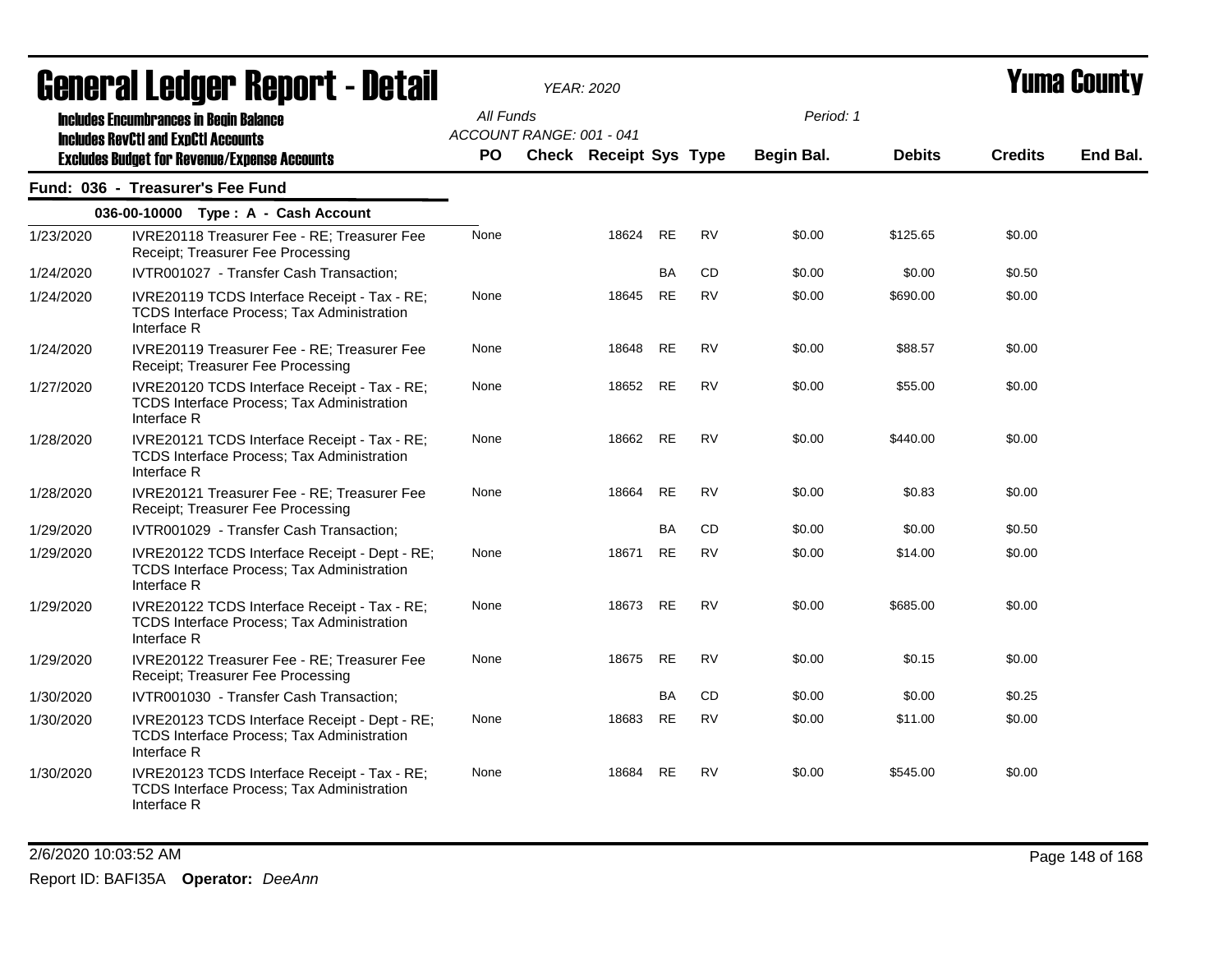|           | General Ledger Report - Detail |                                                                                                    | <b>YEAR: 2020</b>                     |                               |           |           | <b>Yuma County</b> |               |                |             |
|-----------|--------------------------------|----------------------------------------------------------------------------------------------------|---------------------------------------|-------------------------------|-----------|-----------|--------------------|---------------|----------------|-------------|
|           |                                | <b>Includes Encumbrances in Begin Balance</b>                                                      | All Funds                             |                               |           |           | Period: 1          |               |                |             |
|           |                                | <b>Includes RevCtI and ExpCtI Accounts</b><br><b>Excludes Budget for Revenue/Expense Accounts</b>  | ACCOUNT RANGE: 001 - 041<br><b>PO</b> | <b>Check Receipt Sys Type</b> |           |           | <b>Begin Bal.</b>  | <b>Debits</b> | <b>Credits</b> | End Bal.    |
|           |                                | Fund: 036 - Treasurer's Fee Fund                                                                   |                                       |                               |           |           |                    |               |                |             |
|           |                                | 036-00-10000 Type: A - Cash Account                                                                |                                       |                               |           |           |                    |               |                |             |
| 1/30/2020 | Interface R                    | IVRE20123 TCDS Interface Receipt - Dept - RE;<br><b>TCDS Interface Process: Tax Administration</b> | None                                  | 18685                         | <b>RE</b> | <b>RV</b> | \$0.00             | \$12.00       | \$0.00         |             |
| 1/30/2020 |                                | IVRE20123 Treasurer Fee - RE; Treasurer Fee<br>Receipt: Treasurer Fee Processing                   | None                                  | 18687                         | <b>RE</b> | <b>RV</b> | \$0.00             | \$188.50      | \$0.00         |             |
| 1/31/2020 |                                | IVTR001047 - Cash Transaction;                                                                     |                                       |                               | BA        | <b>CD</b> | \$0.00             | \$0.02        | \$0.00         |             |
| 1/31/2020 |                                | IVTR001047 - Cash Transaction;                                                                     |                                       |                               | <b>BA</b> | <b>CD</b> | \$0.00             | \$36,571.56   | \$0.00         |             |
| 1/31/2020 |                                | IVTR001048 - Cash Transaction;                                                                     |                                       |                               | <b>BA</b> | <b>CD</b> | \$0.00             | \$257.03      | \$0.00         |             |
| 1/31/2020 |                                | IVTR001048 - Cash Transaction;                                                                     |                                       |                               | <b>BA</b> | <b>CD</b> | \$0.00             | \$0.00        | \$0.02         |             |
| 1/31/2020 |                                | IVRE20124 VETERAN S CLUB - RE; CERT OF<br>TAXES PAID;                                              | None                                  | 18707                         | <b>RE</b> | <b>RV</b> | \$0.00             | \$5.00        | \$0.00         |             |
| 1/31/2020 | Interface R                    | IVRE20124 TCDS Interface Receipt - Dept - RE;<br><b>TCDS Interface Process; Tax Administration</b> | None                                  | 18711                         | <b>RE</b> | <b>RV</b> | \$0.00             | \$7.00        | \$0.00         |             |
| 1/31/2020 | Interface R                    | IVRE20124 TCDS Interface Receipt - Tax - RE;<br>TCDS Interface Process; Tax Administration         | None                                  | 18713                         | RE        | <b>RV</b> | \$0.00             | \$90.00       | \$0.00         |             |
| 1/31/2020 |                                | IVRE20124 Treasurer Fee - RE: Treasurer Fee<br>Receipt; Treasurer Fee Processing                   | None                                  | 18714                         | RE        | <b>RV</b> | \$0.00             | \$74.45       | \$0.00         |             |
|           |                                |                                                                                                    | <b>Total For: Cash Account</b>        |                               |           |           | \$2,554.75         | \$47,406.57   | \$2,560.52     | \$47,400.80 |
|           |                                | 036-00-20000 Type : L - Accounts Payable                                                           |                                       |                               |           |           |                    |               |                |             |
| 1/1/2020  |                                | Beginning Balance;                                                                                 |                                       |                               |           |           | \$0.00             | \$0.00        | \$0.00         |             |
|           |                                |                                                                                                    | <b>Total For: Accounts Payable</b>    |                               |           |           | \$0.00             | \$0.00        | \$0.00         | \$0.00      |
|           |                                | 036-00-20010 Type: L - Revenue Control                                                             |                                       |                               |           |           |                    |               |                |             |
| 1/1/2020  |                                | Beginning Balance;                                                                                 |                                       |                               |           |           | \$0.00             | \$0.00        | \$0.00         |             |
| 1/2/2020  |                                | IVTR001001 - Auto post transaction;                                                                |                                       |                               | BA        | <b>CP</b> | \$0.00             | \$0.00        | \$2,554.75     |             |
| 1/2/2020  |                                | IVTR001002 - Auto post transaction;                                                                |                                       |                               | BA        | <b>CP</b> | \$0.00             | \$0.00        | \$340.00       |             |
| 1/2/2020  |                                | IVTR001002 - Auto post transaction;                                                                |                                       |                               | BA        | <b>CP</b> | \$0.00             | \$340.00      | \$0.00         |             |
| 1/3/2020  |                                | IVRE2012 - Auto post transaction;                                                                  |                                       |                               | BA        | <b>CP</b> | \$0.00             | \$0.00        | \$10.00        |             |

2/6/2020 10:03:52 AM Page 149 of 168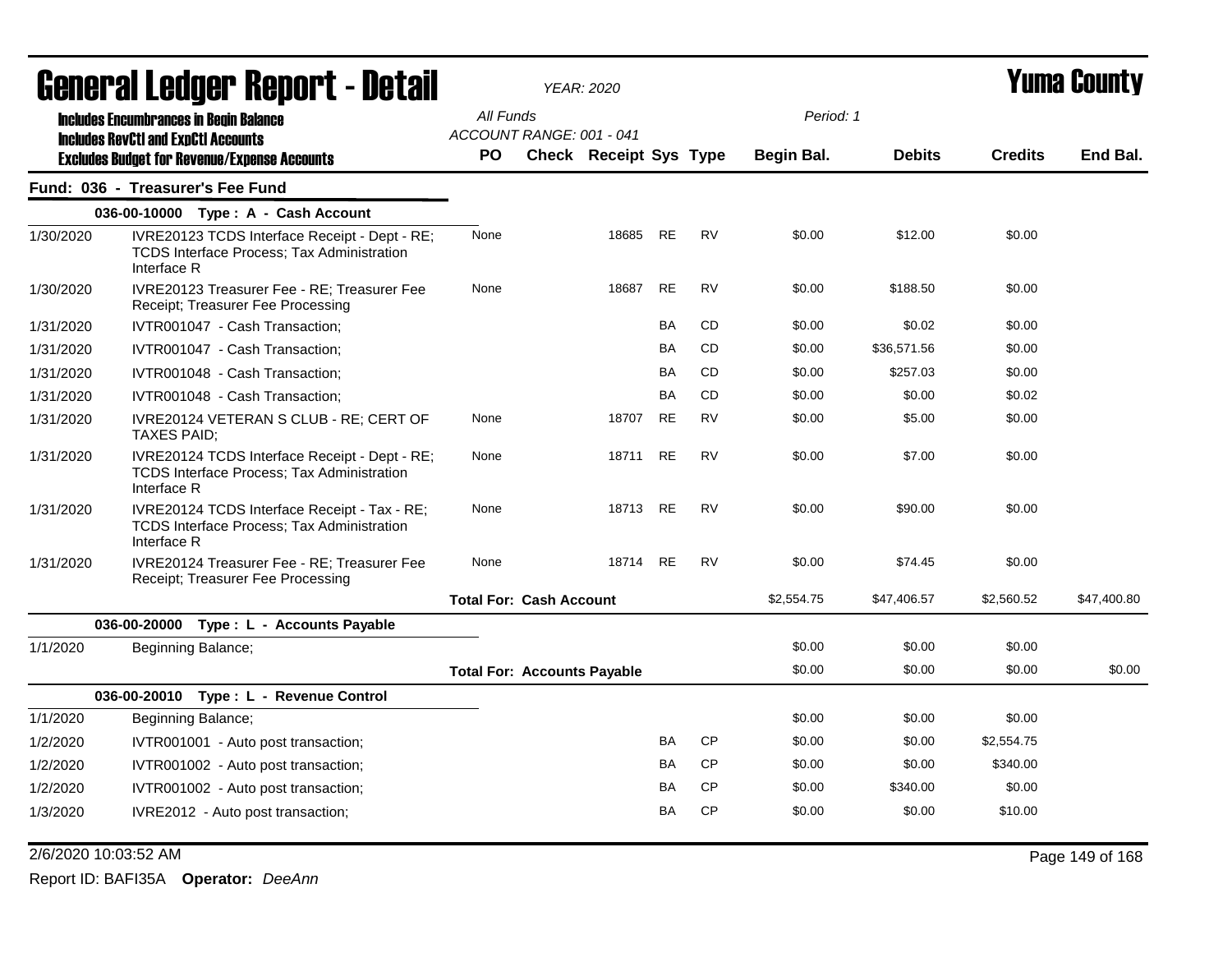| General Ledger Report - Detail |                                                                                             |           |                          | <b>YEAR: 2020</b>             |           | <b>Yuma County</b> |               |                |          |
|--------------------------------|---------------------------------------------------------------------------------------------|-----------|--------------------------|-------------------------------|-----------|--------------------|---------------|----------------|----------|
|                                | <b>Includes Encumbrances in Begin Balance</b><br><b>Includes RevCtI and ExpCtI Accounts</b> | All Funds | ACCOUNT RANGE: 001 - 041 |                               |           | Period: 1          |               |                |          |
|                                | <b>Excludes Budget for Revenue/Expense Accounts</b>                                         | <b>PO</b> |                          | <b>Check Receipt Sys Type</b> |           | <b>Begin Bal.</b>  | <b>Debits</b> | <b>Credits</b> | End Bal. |
|                                | Fund: 036 - Treasurer's Fee Fund                                                            |           |                          |                               |           |                    |               |                |          |
|                                | 036-00-20010 Type: L - Revenue Control                                                      |           |                          |                               |           |                    |               |                |          |
| 1/3/2020                       | IVTR001003 - Auto post transaction;                                                         |           |                          | <b>BA</b>                     | <b>CP</b> | \$0.00             | \$0.00        | \$50.00        |          |
| 1/3/2020                       | IVTR001003 - Auto post transaction;                                                         |           |                          | BA                            | <b>CP</b> | \$0.00             | \$50.00       | \$0.00         |          |
| 1/6/2020                       | IVRE2013 - Auto post transaction;                                                           |           |                          | BA                            | <b>CP</b> | \$0.00             | \$0.00        | \$12.50        |          |
| 1/6/2020                       | IVTR001005 - Auto post transaction;                                                         |           |                          | BA                            | <b>CP</b> | \$0.00             | \$30.00       | \$0.00         |          |
| 1/6/2020                       | IVTR001005 - Auto post transaction;                                                         |           |                          | BA                            | <b>CP</b> | \$0.00             | \$0.00        | \$30.00        |          |
| 1/6/2020                       | IVTR001006 - Auto post transaction;                                                         |           |                          | BA                            | <b>CP</b> | \$0.00             | \$0.00        | \$20.00        |          |
| 1/6/2020                       | IVTR001006 - Auto post transaction;                                                         |           |                          | BA                            | <b>CP</b> | \$0.00             | \$20.00       | \$0.00         |          |
| 1/7/2020                       | IVRE2015 - Auto post transaction;                                                           |           |                          | BA                            | <b>CP</b> | \$0.00             | \$0.00        | \$52.30        |          |
| 1/8/2020                       | IVRE2016 - Auto post transaction;                                                           |           |                          | BA                            | <b>CP</b> | \$0.00             | \$0.00        | \$82.03        |          |
| 1/9/2020                       | IVRE2017 - Auto post transaction;                                                           |           |                          | BA                            | <b>CP</b> | \$0.00             | \$0.00        | \$105.00       |          |
| 1/9/2020                       | IVTR001011 - Auto post transaction;                                                         |           |                          | BA                            | <b>CP</b> | \$0.00             | \$0.00        | \$20.00        |          |
| 1/9/2020                       | IVTR001011 - Auto post transaction;                                                         |           |                          | <b>BA</b>                     | <b>CP</b> | \$0.00             | \$20.00       | \$0.00         |          |
| 1/9/2020                       | IVTR001012 - Auto post transaction;                                                         |           |                          | BA                            | <b>CP</b> | \$0.00             | \$3.75        | \$0.00         |          |
| 1/10/2020                      | IVRE2018 - Auto post transaction;                                                           |           |                          | BA                            | <b>CP</b> | \$0.00             | \$0.00        | \$15.00        |          |
| 1/10/2020                      | IVTR001013 - Auto post transaction;                                                         |           |                          | BA                            | <b>CP</b> | \$0.00             | \$0.00        | \$70.00        |          |
| 1/10/2020                      | IVTR001013 - Auto post transaction;                                                         |           |                          | BA                            | <b>CP</b> | \$0.00             | \$70.00       | \$0.00         |          |
| 1/11/2020                      | IVRE2014 - Auto post transaction;                                                           |           |                          | <b>BA</b>                     | <b>CP</b> | \$0.00             | \$0.00        | \$371.84       |          |
| 1/13/2020                      | IVRE2019 - Auto post transaction;                                                           |           |                          | BA                            | <b>CP</b> | \$0.00             | \$0.00        | \$84.56        |          |
| 1/13/2020                      | IVTR001014 - Auto post transaction;                                                         |           |                          | BA                            | <b>CP</b> | \$0.00             | \$10.00       | \$0.00         |          |
| 1/13/2020                      | IVTR001014 - Auto post transaction;                                                         |           |                          | BA                            | <b>CP</b> | \$0.00             | \$0.00        | \$10.00        |          |
| 1/14/2020                      | IVRE20110 - Auto post transaction;                                                          |           |                          | BA                            | <b>CP</b> | \$0.00             | \$0.00        | \$55.92        |          |
| 1/15/2020                      | IVRE20111 - Auto post transaction;                                                          |           |                          | BA                            | <b>CP</b> | \$0.00             | \$0.00        | \$5.10         |          |
| 1/15/2020                      | IVTR001017 - Auto post transaction;                                                         |           |                          | BA                            | <b>CP</b> | \$0.00             | \$0.00        | \$50.00        |          |
| 1/15/2020                      | IVTR001017 - Auto post transaction;                                                         |           |                          | BA                            | <b>CP</b> | \$0.00             | \$50.00       | \$0.00         |          |
| 1/16/2020                      | IVRE20112 - Auto post transaction;                                                          |           |                          | BA                            | <b>CP</b> | \$0.00             | \$0.00        | \$7.00         |          |
| 1/16/2020                      | IVTR001018 - Auto post transaction;                                                         |           |                          | BA                            | <b>CP</b> | \$0.00             | \$0.25        | \$0.00         |          |

2/6/2020 10:03:53 AM Page 150 of 168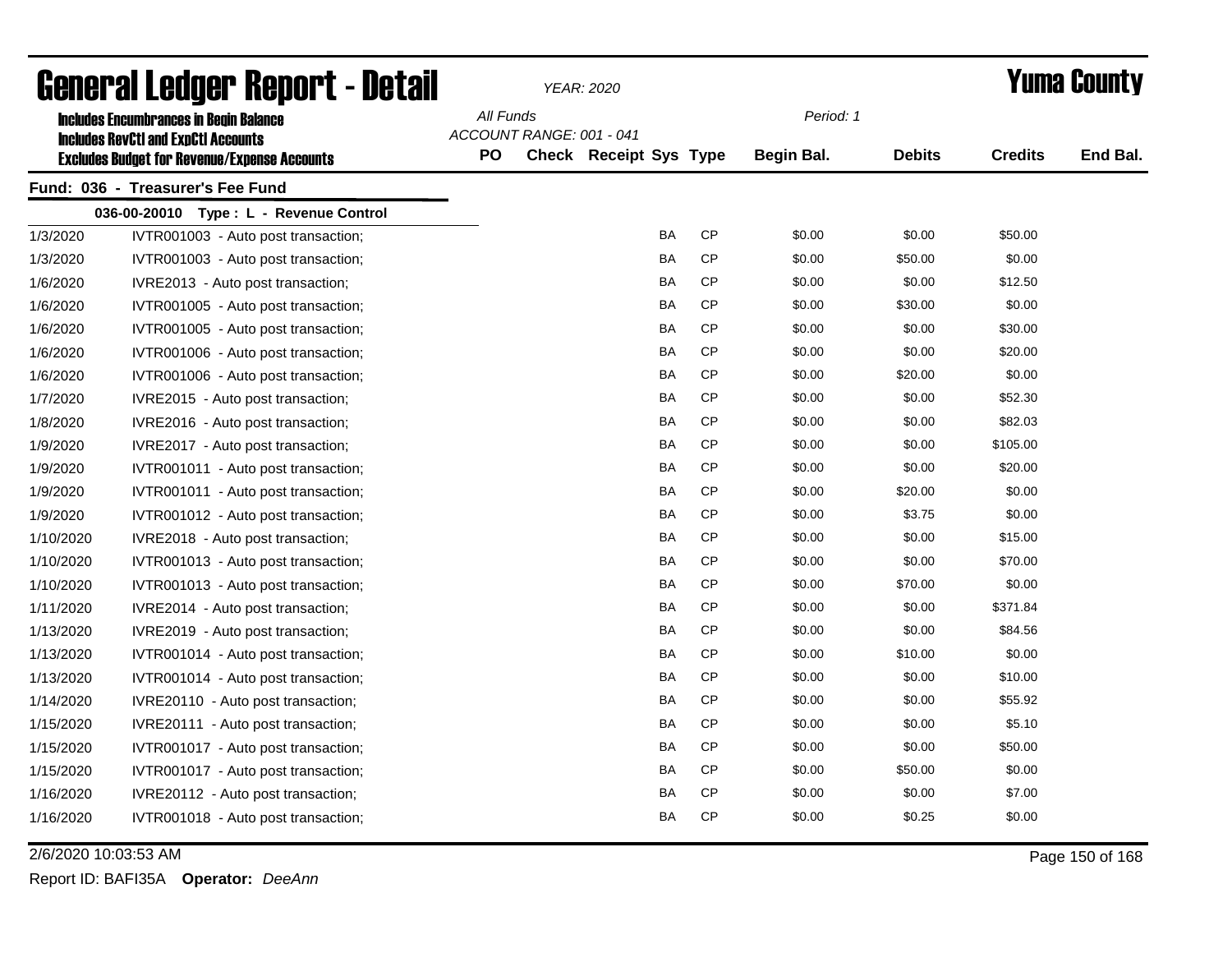| General Ledger Report - Detail |                                                                                             |           |                          | <b>YEAR: 2020</b>      |           | <b>Yuma County</b> |               |                |          |
|--------------------------------|---------------------------------------------------------------------------------------------|-----------|--------------------------|------------------------|-----------|--------------------|---------------|----------------|----------|
|                                | <b>Includes Encumbrances in Begin Balance</b><br><b>Includes RevCtI and ExpCtI Accounts</b> | All Funds | ACCOUNT RANGE: 001 - 041 |                        |           | Period: 1          |               |                |          |
|                                | <b>Excludes Budget for Revenue/Expense Accounts</b>                                         | <b>PO</b> |                          | Check Receipt Sys Type |           | <b>Begin Bal.</b>  | <b>Debits</b> | <b>Credits</b> | End Bal. |
|                                | Fund: 036 - Treasurer's Fee Fund                                                            |           |                          |                        |           |                    |               |                |          |
|                                | 036-00-20010 Type: L - Revenue Control                                                      |           |                          |                        |           |                    |               |                |          |
| 1/17/2020                      | IVRE20113 - Auto post transaction;                                                          |           |                          | BA                     | <b>CP</b> | \$0.00             | \$0.00        | \$102.46       |          |
| 1/17/2020                      | IVTR001020 - Auto post transaction;                                                         |           |                          | <b>BA</b>              | CP        | \$0.00             | \$0.00        | \$30.00        |          |
| 1/17/2020                      | IVTR001020 - Auto post transaction;                                                         |           |                          | BA                     | СP        | \$0.00             | \$30.00       | \$0.00         |          |
| 1/17/2020                      | IVTR001021 - Auto post transaction;                                                         |           |                          | <b>BA</b>              | <b>CP</b> | \$0.00             | \$0.00        | \$40.00        |          |
| 1/17/2020                      | IVTR001021 - Auto post transaction;                                                         |           |                          | BA                     | <b>CP</b> | \$0.00             | \$40.00       | \$0.00         |          |
| 1/20/2020                      | IVRE20114 - Auto post transaction;                                                          |           |                          | BA                     | <b>CP</b> | \$0.00             | \$0.00        | \$2,165.15     |          |
| 1/20/2020                      | IVTR001022 - Auto post transaction;                                                         |           |                          | BA                     | <b>CP</b> | \$0.00             | \$0.00        | \$50.00        |          |
| 1/20/2020                      | IVTR001022 - Auto post transaction;                                                         |           |                          | BA                     | CP        | \$0.00             | \$50.00       | \$0.00         |          |
| 1/21/2020                      | IVRE20115 - Auto post transaction;                                                          |           |                          | <b>BA</b>              | <b>CP</b> | \$0.00             | \$0.00        | \$526.05       |          |
| 1/22/2020                      | IVRE20117 - Auto post transaction;                                                          |           |                          | BA                     | <b>CP</b> | \$0.00             | \$0.00        | \$1,052.15     |          |
| 1/22/2020                      | IVTR001025 - Auto post transaction;                                                         |           |                          | BA                     | <b>CP</b> | \$0.00             | \$0.50        | \$0.00         |          |
| 1/23/2020                      | IVRE20118 - Auto post transaction;                                                          |           |                          | BA                     | <b>CP</b> | \$0.00             | \$0.00        | \$469.65       |          |
| 1/24/2020                      | IVRE20119 - Auto post transaction;                                                          |           |                          | BA                     | <b>CP</b> | \$0.00             | \$0.00        | \$778.57       |          |
| 1/24/2020                      | IVTR001027 - Auto post transaction;                                                         |           |                          | BA                     | <b>CP</b> | \$0.00             | \$0.50        | \$0.00         |          |
| 1/24/2020                      | IVTR001028 - Auto post transaction;                                                         |           |                          | BA                     | <b>CP</b> | \$0.00             | \$0.00        | \$10.00        |          |
| 1/24/2020                      | IVTR001028 - Auto post transaction;                                                         |           |                          | BA                     | <b>CP</b> | \$0.00             | \$10.00       | \$0.00         |          |
| 1/27/2020                      | IVRE20120 - Auto post transaction;                                                          |           |                          | BA                     | <b>CP</b> | \$0.00             | \$0.00        | \$55.00        |          |
| 1/28/2020                      | IVRE20121 - Auto post transaction;                                                          |           |                          | BA                     | <b>CP</b> | \$0.00             | \$0.00        | \$440.83       |          |
| 1/29/2020                      | IVRE20122 - Auto post transaction;                                                          |           |                          | BA                     | <b>CP</b> | \$0.00             | \$0.00        | \$699.15       |          |
| 1/29/2020                      | IVTR001029 - Auto post transaction;                                                         |           |                          | BA                     | CP        | \$0.00             | \$0.50        | \$0.00         |          |
| 1/30/2020                      | IVRE20123 - Auto post transaction;                                                          |           |                          | BA                     | <b>CP</b> | \$0.00             | \$0.00        | \$756.50       |          |
| 1/30/2020                      | IVTR001030 - Auto post transaction;                                                         |           |                          | BA                     | CP        | \$0.00             | \$0.25        | \$0.00         |          |
| 1/31/2020                      | IVRE20124 - Auto post transaction;                                                          |           |                          | BA                     | CP        | \$0.00             | \$0.00        | \$176.45       |          |
| 1/31/2020                      | IVTR001031 - Auto post transaction;                                                         |           |                          | BA                     | CP        | \$0.00             | \$0.00        | \$20.00        |          |
| 1/31/2020                      | IVTR001031 - Auto post transaction;                                                         |           |                          | BA                     | CP        | \$0.00             | \$20.00       | \$0.00         |          |
| 1/31/2020                      | IVTR001047 - Auto post transaction;                                                         |           |                          | <b>BA</b>              | <b>CP</b> | \$0.00             | \$0.00        | \$0.02         |          |

2/6/2020 10:03:53 AM Page 151 of 168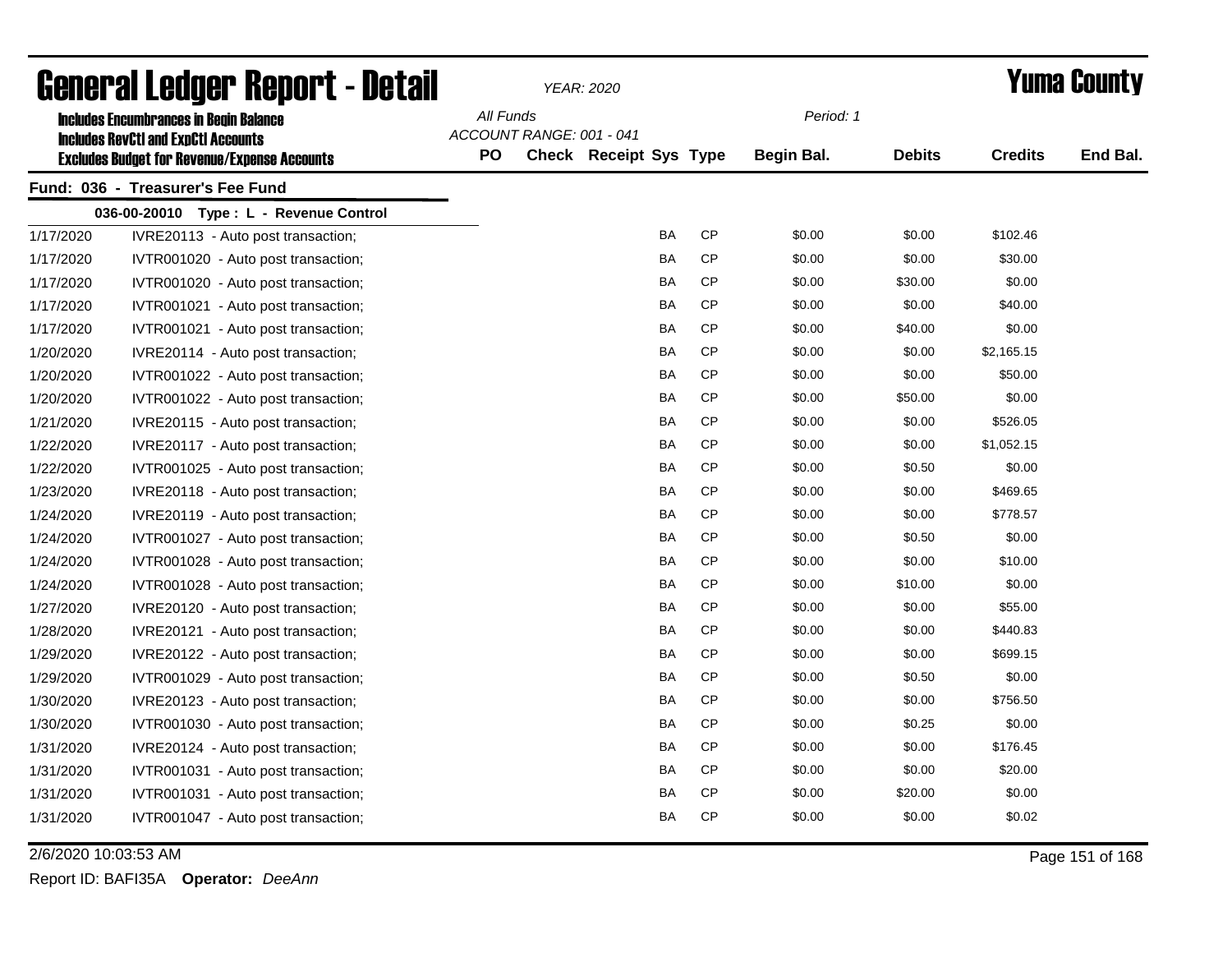|           | <b>General Ledger Report - Detail</b>                                                             |                                       | <b>YEAR: 2020</b>                      |           | <b>Yuma County</b> |             |               |                |                 |
|-----------|---------------------------------------------------------------------------------------------------|---------------------------------------|----------------------------------------|-----------|--------------------|-------------|---------------|----------------|-----------------|
|           | <b>Includes Encumbrances in Begin Balance</b>                                                     | All Funds                             |                                        |           |                    | Period: 1   |               |                |                 |
|           | <b>Includes RevCtI and ExpCtI Accounts</b><br><b>Excludes Budget for Revenue/Expense Accounts</b> | ACCOUNT RANGE: 001 - 041<br><b>PO</b> | <b>Check Receipt Sys Type</b>          |           |                    | Begin Bal.  | <b>Debits</b> | <b>Credits</b> | End Bal.        |
|           | Fund: 036 - Treasurer's Fee Fund                                                                  |                                       |                                        |           |                    |             |               |                |                 |
|           | 036-00-20010 Type: L - Revenue Control                                                            |                                       |                                        |           |                    |             |               |                |                 |
| 1/31/2020 | IVTR001048 - Auto post transaction;                                                               |                                       |                                        | BA        | <b>CP</b>          | \$0.00      | \$0.02        | \$0.00         |                 |
|           |                                                                                                   | <b>Total For: Revenue Control</b>     |                                        |           |                    | \$0.00      | \$745.77      | \$11,317.98    | (\$10,572.21)   |
|           | 036-00-20020 Type: L - Expense Control                                                            |                                       |                                        |           |                    |             |               |                |                 |
| 1/1/2020  | Beginning Balance;                                                                                |                                       |                                        |           |                    | \$0.00      | \$0.00        | \$0.00         |                 |
| 1/31/2020 | IVTR001047 - Auto post transaction;                                                               |                                       |                                        | <b>BA</b> | <b>CP</b>          | \$0.00      | \$0.00        | \$36,571.56    |                 |
| 1/31/2020 | IVTR001048 - Auto post transaction;                                                               |                                       |                                        | BA        | <b>CP</b>          | \$0.00      | \$0.00        | \$257.03       |                 |
|           |                                                                                                   | <b>Total For: Expense Control</b>     |                                        |           |                    | \$0.00      | \$0.00        | \$36,828.59    | (\$36,828.59)   |
|           | 036-00-20100 Type: L - Fund Balance                                                               |                                       |                                        |           |                    |             |               |                |                 |
| 1/1/2020  | Beginning Balance;                                                                                |                                       |                                        |           |                    | \$0.00      | \$0.00        | \$0.00         |                 |
|           |                                                                                                   | <b>Total For: Fund Balance</b>        |                                        |           |                    | \$0.00      | \$0.00        | \$0.00         | \$0.00          |
|           | 036-00-20101 Type: L - YUMA COUNTY ABSTRACT                                                       |                                       |                                        |           |                    |             |               |                |                 |
| 1/1/2020  | Beginning Balance;                                                                                |                                       |                                        |           |                    | (\$864.75)  | \$0.00        | \$0.00         |                 |
| 1/2/2020  | IVTR001001 - Transfers and Corrections<br>Transaction:                                            |                                       |                                        | BA        | <b>TR</b>          | \$0.00      | \$864.75      | \$0.00         |                 |
|           |                                                                                                   |                                       | <b>Total For: YUMA COUNTY ABSTRACT</b> |           |                    | (\$864.75)  | \$864.75      | \$0.00         | \$0.00          |
|           | 036-00-20102 Type: L - EQUITY SERVICES                                                            |                                       |                                        |           |                    |             |               |                |                 |
| 1/1/2020  | Beginning Balance;                                                                                |                                       |                                        |           |                    | (\$120.00)  | \$0.00        | \$0.00         |                 |
| 1/2/2020  | IVTR001001 - Transfers and Corrections<br>Transaction;                                            |                                       |                                        | <b>BA</b> | <b>TR</b>          | \$0.00      | \$120.00      | \$0.00         |                 |
|           |                                                                                                   |                                       | <b>Total For: EQUITY SERVICES</b>      |           |                    | (\$120.00)  | \$120.00      | \$0.00         | \$0.00          |
|           | 036-00-20103 Type: L - COCRS                                                                      |                                       |                                        |           |                    |             |               |                |                 |
| 1/1/2020  | Beginning Balance;                                                                                |                                       |                                        |           |                    | $(\$40.00)$ | \$0.00        | \$0.00         |                 |
| 1/2/2020  | IVTR001001 - Transfers and Corrections<br>Transaction:                                            |                                       |                                        | <b>BA</b> | <b>TR</b>          | \$0.00      | \$40.00       | \$0.00         |                 |
|           |                                                                                                   | <b>Total For: COCRS</b>               |                                        |           |                    | $(\$40.00)$ | \$40.00       | \$0.00         | \$0.00          |
|           | 036-00-20104 Type: L - Black Knight, Inc.                                                         |                                       |                                        |           |                    |             |               |                |                 |
| 1/1/2020  | Beginning Balance;                                                                                |                                       |                                        |           |                    | (\$980.00)  | \$0.00        | \$0.00         |                 |
|           | 2/6/2020 10:03:53 AM                                                                              |                                       |                                        |           |                    |             |               |                | Page 152 of 168 |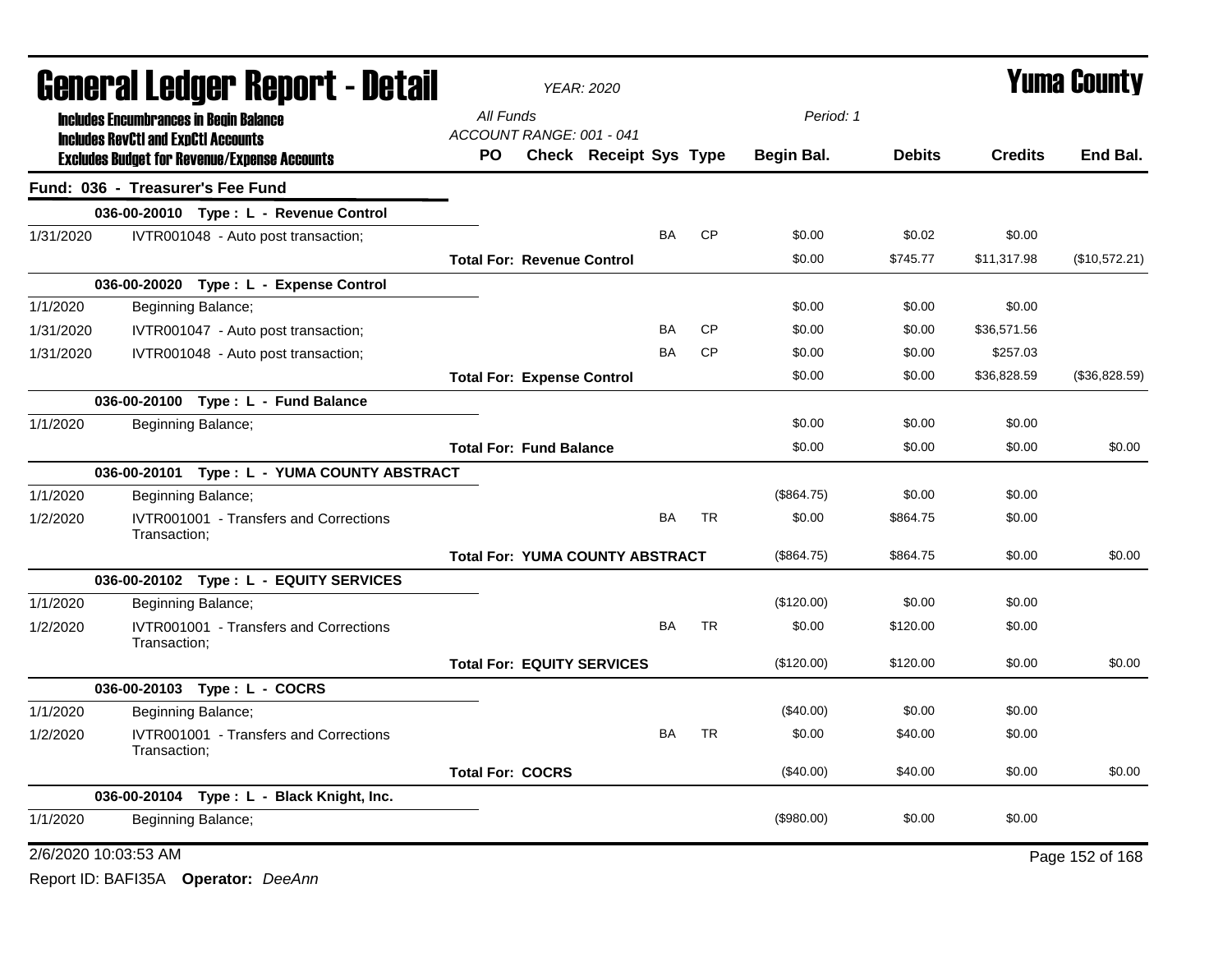| <b>General Ledger Report - Detail</b> |                                                                                             |                                                                                 | YEAR: 2020                            |                                               |           |           |                   | <b>Yuma County</b> |                |          |
|---------------------------------------|---------------------------------------------------------------------------------------------|---------------------------------------------------------------------------------|---------------------------------------|-----------------------------------------------|-----------|-----------|-------------------|--------------------|----------------|----------|
|                                       | <b>Includes Encumbrances in Begin Balance</b><br><b>Includes RevCtI and ExpCtI Accounts</b> |                                                                                 | All Funds<br>ACCOUNT RANGE: 001 - 041 |                                               |           |           | Period: 1         |                    |                |          |
|                                       |                                                                                             | <b>Excludes Budget for Revenue/Expense Accounts</b>                             | PO                                    | Check Receipt Sys Type                        |           |           | <b>Begin Bal.</b> | <b>Debits</b>      | <b>Credits</b> | End Bal. |
|                                       | Fund: 036 - Treasurer's Fee Fund                                                            |                                                                                 |                                       |                                               |           |           |                   |                    |                |          |
|                                       |                                                                                             | 036-00-20104 Type: L - Black Knight, Inc.                                       |                                       |                                               |           |           |                   |                    |                |          |
| 1/2/2020                              | Transaction:                                                                                | <b>IVTR001001 - Transfers and Corrections</b>                                   |                                       |                                               | <b>BA</b> | <b>TR</b> | \$0.00            | \$980.00           | \$0.00         |          |
|                                       |                                                                                             |                                                                                 | Total For: Black Knight, Inc.         |                                               |           |           | (\$980.00)        | \$980.00           | \$0.00         | \$0.00   |
|                                       |                                                                                             | 036-00-20105 Type: L - DATA TRACE                                               |                                       |                                               |           |           |                   |                    |                |          |
| 1/1/2020                              |                                                                                             | Beginning Balance;                                                              |                                       |                                               |           |           | (\$550.00)        | \$0.00             | \$0.00         |          |
| 1/2/2020                              | Transaction;                                                                                | IVTR001001 - Transfers and Corrections                                          |                                       |                                               | BA        | <b>TR</b> | \$0.00            | \$550.00           | \$0.00         |          |
|                                       |                                                                                             |                                                                                 | <b>Total For: DATA TRACE</b>          |                                               |           |           | (\$550.00)        | \$550.00           | \$0.00         | \$0.00   |
|                                       |                                                                                             | 036-00-30140 Type: R - Current Tax Special Assessment                           |                                       |                                               |           |           |                   |                    |                |          |
| 1/1/2020                              |                                                                                             | Beginning Balance;                                                              |                                       |                                               |           |           | \$0.00            | \$0.00             | \$0.00         |          |
|                                       |                                                                                             |                                                                                 |                                       | <b>Total For: Current Tax Special Assessm</b> |           |           | \$0.00            | \$0.00             | \$0.00         | \$0.00   |
|                                       |                                                                                             | 036-00-30240 Type: R - Deling Tax Special Assessment                            |                                       |                                               |           |           |                   |                    |                |          |
| 1/1/2020                              |                                                                                             | Beginning Balance;                                                              |                                       |                                               |           |           | \$0.00            | \$0.00             | \$0.00         |          |
|                                       |                                                                                             |                                                                                 |                                       | <b>Total For: Deling Tax Special Assessme</b> |           |           | \$0.00            | \$0.00             | \$0.00         | \$0.00   |
|                                       |                                                                                             | 036-00-30500 Type: R - Miscellaneous Collections                                |                                       |                                               |           |           |                   |                    |                |          |
| 1/1/2020                              |                                                                                             | Beginning Balance;                                                              |                                       |                                               |           |           | \$0.00            | \$0.00             | \$0.00         |          |
| 1/6/2020                              |                                                                                             | IVRE2013 Treasurer Fee - RE; Treasurer Fee<br>Receipt; Treasurer Fee Processing | None                                  | 18454                                         | RE        | RV        | \$0.00            | \$0.00             | \$2.50         |          |
| 1/7/2020                              |                                                                                             | IVRE2015 Treasurer Fee - RE; Treasurer Fee<br>Receipt; Treasurer Fee Processing | None                                  | 18474                                         | <b>RE</b> | <b>RV</b> | \$0.00            | \$0.00             | \$0.52         |          |
| 1/7/2020                              |                                                                                             | IVRE2015 Treasurer Fee - RE; Treasurer Fee<br>Receipt; Treasurer Fee Processing | None                                  | 18475                                         | <b>RE</b> | <b>RV</b> | \$0.00            | \$0.00             | \$51.78        |          |
| 1/8/2020                              |                                                                                             | IVRE2016 Treasurer Fee - RE; Treasurer Fee<br>Receipt; Treasurer Fee Processing | None                                  | 18489                                         | <b>RE</b> | <b>RV</b> | \$0.00            | \$0.00             | \$7.30         |          |
| 1/8/2020                              |                                                                                             | IVRE2016 Treasurer Fee - RE; Treasurer Fee<br>Receipt; Treasurer Fee Processing | None                                  | 18490                                         | RE        | RV        | \$0.00            | \$0.00             | \$59.73        |          |
| 1/10/2020                             |                                                                                             | IVRE2018 Treasurer Fee - RE; Treasurer Fee<br>Receipt; Treasurer Fee Processing | None                                  | 18505                                         | <b>RE</b> | <b>RV</b> | \$0.00            | \$0.00             | \$5.00         |          |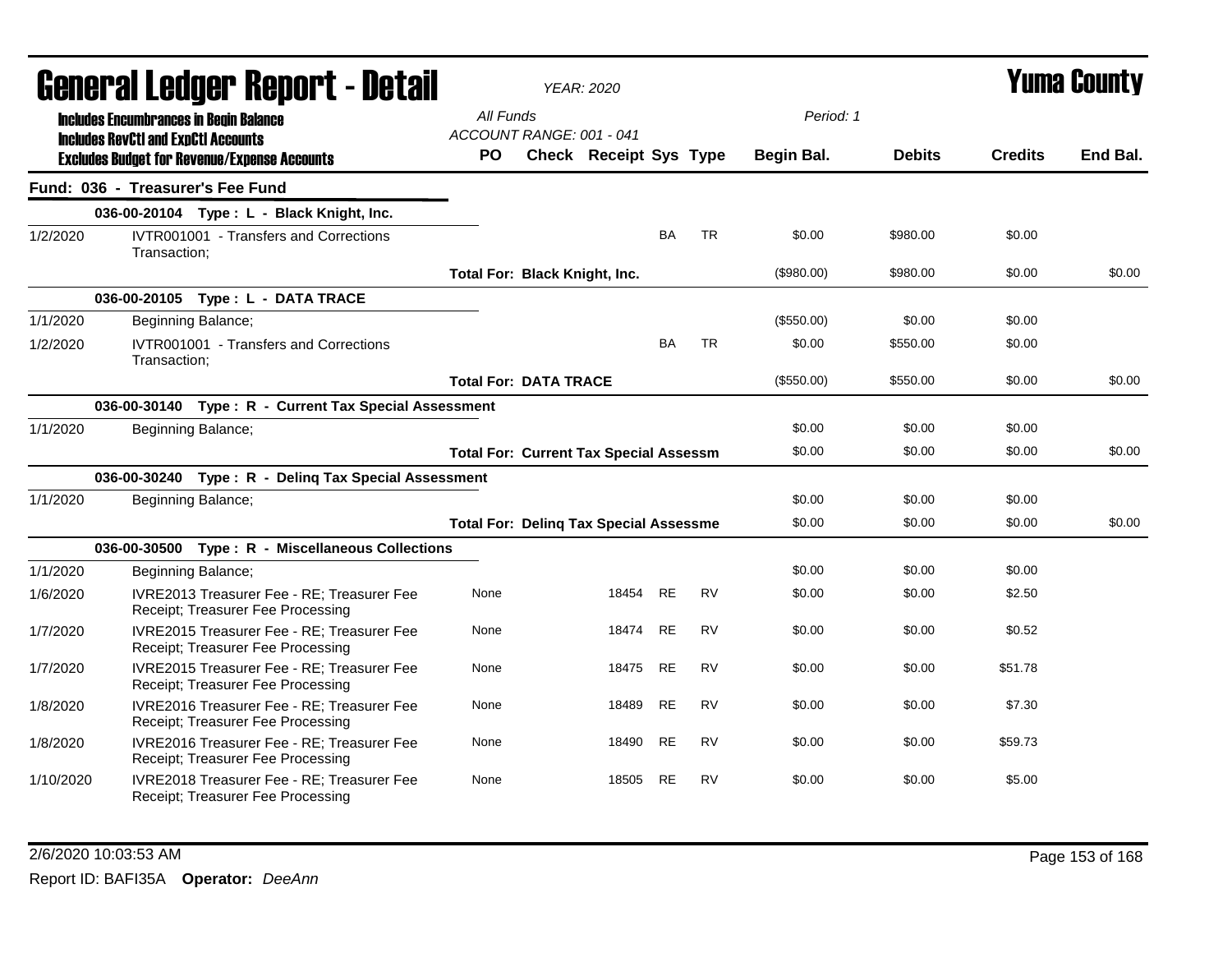|           | UGIIGI AI LGUYGI  Ilgµvi  l <sup>-</sup> Dglaii                                                                                                    |                        |                          | YEAR: ZUZU             |           |           |                         |               |                | I UMU VVUN L |
|-----------|----------------------------------------------------------------------------------------------------------------------------------------------------|------------------------|--------------------------|------------------------|-----------|-----------|-------------------------|---------------|----------------|--------------|
|           | <b>Includes Encumbrances in Begin Balance</b><br><b>Includes RevCtI and ExpCtI Accounts</b><br><b>Excludes Budget for Revenue/Expense Accounts</b> | All Funds<br><b>PO</b> | ACCOUNT RANGE: 001 - 041 | Check Receipt Sys Type |           |           | Period: 1<br>Begin Bal. | <b>Debits</b> | <b>Credits</b> | End Bal.     |
|           | Fund: 036 - Treasurer's Fee Fund                                                                                                                   |                        |                          |                        |           |           |                         |               |                |              |
|           | 036-00-30500 Type: R - Miscellaneous Collections                                                                                                   |                        |                          |                        |           |           |                         |               |                |              |
| 1/13/2020 | IVRE2019 Treasurer Fee - RE; Treasurer Fee<br>Receipt; Treasurer Fee Processing                                                                    | None                   |                          | 18519                  | <b>RE</b> | <b>RV</b> | \$0.00                  | \$0.00        | \$75.77        |              |
| 1/13/2020 | IVRE2019 Treasurer Fee - RE; Treasurer Fee<br>Receipt; Treasurer Fee Processing                                                                    | None                   |                          | 18520                  | <b>RE</b> | <b>RV</b> | \$0.00                  | \$0.00        | \$8.79         |              |
| 1/14/2020 | IVRE20110 Treasurer Fee - RE; Treasurer Fee<br>Receipt; Treasurer Fee Processing                                                                   | None                   |                          | 18532                  | <b>RE</b> | <b>RV</b> | \$0.00                  | \$0.00        | \$55.92        |              |
| 1/15/2020 | IVRE20111 Treasurer Fee - RE; Treasurer Fee<br>Receipt; Treasurer Fee Processing                                                                   | None                   |                          | 18539                  | <b>RE</b> | <b>RV</b> | \$0.00                  | \$0.00        | \$0.10         |              |
| 1/17/2020 | IVRE20113 Treasurer Fee - RE; Treasurer Fee<br>Receipt; Treasurer Fee Processing                                                                   | None                   |                          | 18563                  | <b>RE</b> | <b>RV</b> | \$0.00                  | \$0.00        | \$0.60         |              |
| 1/17/2020 | IVRE20113 Treasurer Fee - RE; Treasurer Fee<br>Receipt; Treasurer Fee Processing                                                                   | None                   |                          | 18564                  | <b>RE</b> | <b>RV</b> | \$0.00                  | \$0.00        | \$81.86        |              |
| 1/20/2020 | IVRE20114 Treasurer Fee - RE; Treasurer Fee<br>Receipt; Treasurer Fee Processing                                                                   | None                   |                          | 18575                  | <b>RE</b> | <b>RV</b> | \$0.00                  | \$0.00        | \$2,130.15     |              |
| 1/21/2020 | IVRE20115 ZILLOWGROUP 2019 TAX ROLL -<br>RE; Treas Fee Dept;                                                                                       | None                   |                          | 18581                  | <b>RE</b> | <b>RV</b> | \$0.00                  | \$0.00        | \$300.00       |              |
| 1/21/2020 | IVRE20115 Treasurer Fee - RE; Treasurer Fee<br>Receipt; Treasurer Fee Processing                                                                   | None                   |                          | 18587                  | <b>RE</b> | <b>RV</b> | \$0.00                  | \$0.00        | \$46.05        |              |
| 1/22/2020 | IVRE20117 Treasurer Fee - RE; Treasurer Fee<br>Receipt; Treasurer Fee Processing                                                                   | None                   |                          | 18602                  | <b>RE</b> | <b>RV</b> | \$0.00                  | \$0.00        | \$3.15         |              |
| 1/23/2020 | IVRE20118 Treasurer Fee - RE; Treasurer Fee<br>Receipt; Treasurer Fee Processing                                                                   | None                   |                          | 18624                  | <b>RE</b> | <b>RV</b> | \$0.00                  | \$0.00        | \$125.65       |              |
| 1/24/2020 | IVRE20119 Treasurer Fee - RE; Treasurer Fee<br>Receipt; Treasurer Fee Processing                                                                   | None                   |                          | 18648                  | <b>RE</b> | <b>RV</b> | \$0.00                  | \$0.00        | \$88.57        |              |
| 1/28/2020 | IVRE20121 Treasurer Fee - RE; Treasurer Fee<br>Receipt; Treasurer Fee Processing                                                                   | None                   |                          | 18664                  | <b>RE</b> | <b>RV</b> | \$0.00                  | \$0.00        | \$0.83         |              |
| 1/29/2020 | IVRE20122 Treasurer Fee - RE; Treasurer Fee<br>Receipt; Treasurer Fee Processing                                                                   | None                   |                          | 18675                  | <b>RE</b> | <b>RV</b> | \$0.00                  | \$0.00        | \$0.15         |              |
| 1/30/2020 | IVRE20123 Treasurer Fee - RE; Treasurer Fee<br>Receipt; Treasurer Fee Processing                                                                   | None                   |                          | 18687                  | <b>RE</b> | <b>RV</b> | \$0.00                  | \$0.00        | \$188.50       |              |
| 1/31/2020 | IVRE20124 Treasurer Fee - RE; Treasurer Fee<br>Receipt; Treasurer Fee Processing                                                                   | None                   |                          | 18714                  | <b>RE</b> | <b>RV</b> | \$0.00                  | \$0.00        | \$74.45        |              |

2/6/2020 10:03:53 AM Page 154 of 168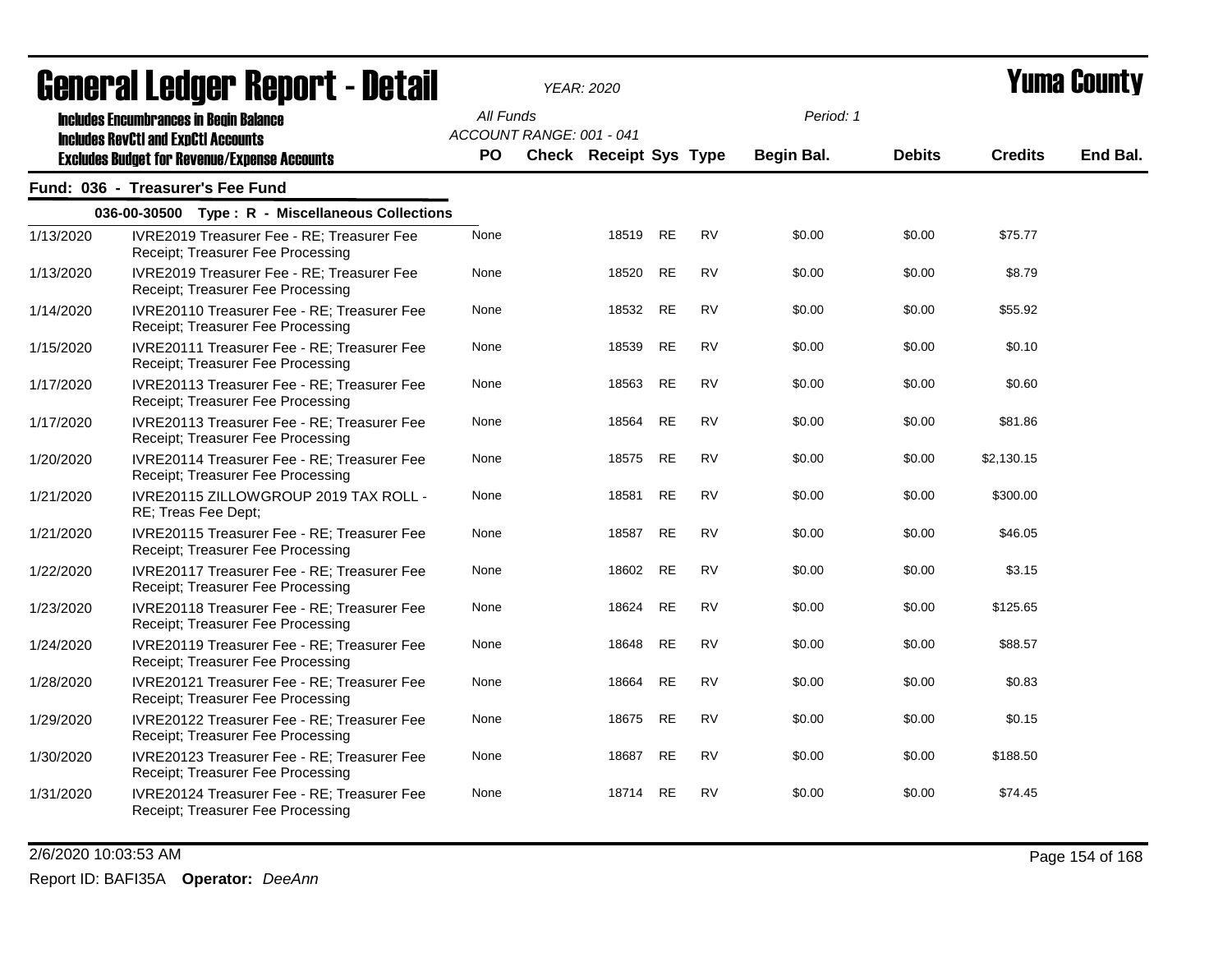|           | General Ledger Report - Detail                                                              |           | <b>YEAR: 2020</b>                           |           |           |            |               |                | Yuma County  |
|-----------|---------------------------------------------------------------------------------------------|-----------|---------------------------------------------|-----------|-----------|------------|---------------|----------------|--------------|
|           | <b>Includes Encumbrances in Begin Balance</b><br><b>Includes RevCtI and ExpCtI Accounts</b> | All Funds | ACCOUNT RANGE: 001 - 041                    |           |           | Period: 1  |               |                |              |
|           | <b>Excludes Budget for Revenue/Expense Accounts</b>                                         | PO.       | Check Receipt Sys Type                      |           |           | Begin Bal. | <b>Debits</b> | <b>Credits</b> | End Bal.     |
|           | Fund: 036 - Treasurer's Fee Fund                                                            |           |                                             |           |           |            |               |                |              |
|           | 036-00-30500 Type: R - Miscellaneous Collections                                            |           |                                             |           |           |            |               |                |              |
|           |                                                                                             |           | <b>Total For: Miscellaneous Collections</b> |           |           | \$0.00     | \$0.00        | \$3,307.37     | (\$3,307.37) |
|           | 036-00-32600 Type: R - Fees On Taxes                                                        |           |                                             |           |           |            |               |                |              |
| 1/1/2020  | Beginning Balance;                                                                          |           |                                             |           |           | \$0.00     | \$0.00        | \$0.00         |              |
| 1/31/2020 | IVTR001047 - Tax Apportionment Transfers;                                                   |           |                                             | <b>BA</b> | <b>TR</b> | \$0.00     | \$0.00        | \$0.02         |              |
| 1/31/2020 | IVTR001048 - Tax Apportionment Transfers;                                                   |           |                                             | <b>BA</b> | <b>TR</b> | \$0.00     | \$0.02        | \$0.00         |              |
|           |                                                                                             |           | <b>Total For: Fees On Taxes</b>             |           |           | \$0.00     | \$0.02        | \$0.02         | \$0.00       |
|           | 036-00-32700 Type: R - Certification Fees                                                   |           |                                             |           |           |            |               |                |              |
| 1/1/2020  | Beginning Balance;                                                                          |           |                                             |           |           | \$0.00     | \$0.00        | \$0.00         |              |
| 1/2/2020  | IVTR001002 - Transfers and Corrections<br>Transaction;                                      |           |                                             | <b>BA</b> | <b>TR</b> | \$0.00     | \$0.00        | \$340.00       |              |
| 1/3/2020  | IVTR001003 - Transfers and Corrections<br>Transaction:                                      |           |                                             | BA        | <b>TR</b> | \$0.00     | \$0.00        | \$50.00        |              |
| 1/6/2020  | IVTR001005 - Transfers and Corrections<br>Transaction;                                      |           |                                             | <b>BA</b> | <b>TR</b> | \$0.00     | \$0.00        | \$30.00        |              |
| 1/6/2020  | IVTR001006 - Transfers and Corrections<br>Transaction;                                      |           |                                             | BA        | <b>TR</b> | \$0.00     | \$0.00        | \$20.00        |              |
| 1/9/2020  | IVTR001011 - Transfers and Corrections<br>Transaction:                                      |           |                                             | BA        | <b>TR</b> | \$0.00     | \$0.00        | \$20.00        |              |
| 1/10/2020 | IVTR001013 - Transfers and Corrections<br>Transaction:                                      |           |                                             | BA        | <b>TR</b> | \$0.00     | \$0.00        | \$70.00        |              |
| 1/10/2020 | IVRE2018 MILE HIGH TITLE W000174 CTD -<br>RE; Treas Fee Dept;                               | None      | 18503                                       | <b>RE</b> | <b>RV</b> | \$0.00     | \$0.00        | \$10.00        |              |
| 1/13/2020 | IVTR001014 - Transfers and Corrections<br>Transaction:                                      |           |                                             | <b>BA</b> | <b>TR</b> | \$0.00     | \$0.00        | \$10.00        |              |
| 1/15/2020 | IVTR001017 - Transfers and Corrections<br>Transaction;                                      |           |                                             | BA        | <b>TR</b> | \$0.00     | \$0.00        | \$50.00        |              |
| 1/17/2020 | IVTR001020 - Transfers and Corrections<br>Transaction;                                      |           |                                             | <b>BA</b> | <b>TR</b> | \$0.00     | \$0.00        | \$30.00        |              |
| 1/17/2020 | IVTR001021 - Transfers and Corrections<br>Transaction;                                      |           |                                             | BA        | TR        | \$0.00     | \$0.00        | \$40.00        |              |

### 2/6/2020 10:03:53 AM Page 155 of 168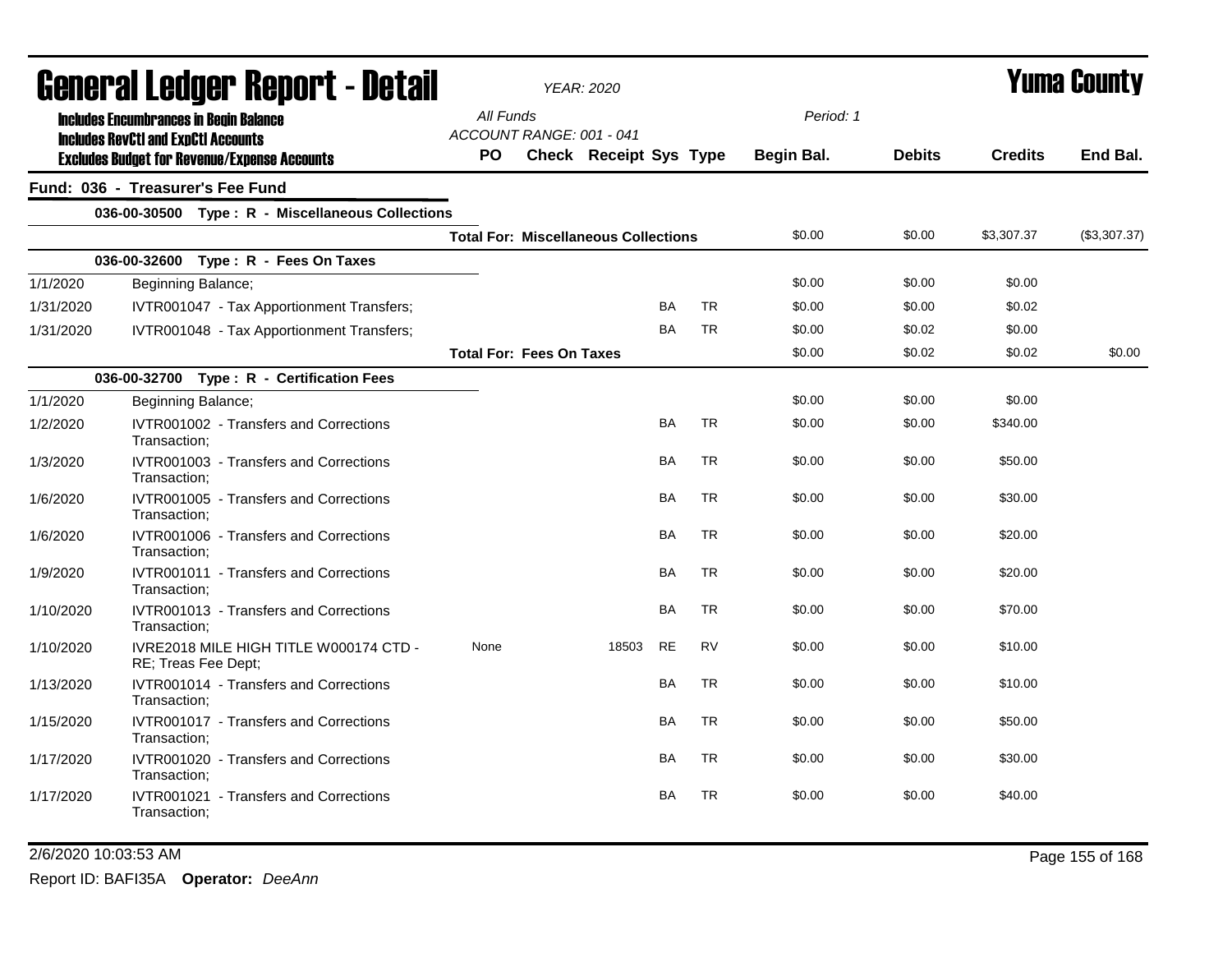| <b>General Ledger Report - Detail</b> |                                                                                                                  |                                      | <b>YEAR: 2020</b>             |           |           | Yuma County |               |                |                 |
|---------------------------------------|------------------------------------------------------------------------------------------------------------------|--------------------------------------|-------------------------------|-----------|-----------|-------------|---------------|----------------|-----------------|
|                                       | <b>Includes Encumbrances in Begin Balance</b>                                                                    | All Funds                            |                               |           |           | Period: 1   |               |                |                 |
|                                       | <b>Includes RevCtI and ExpCtI Accounts</b>                                                                       | ACCOUNT RANGE: 001 - 041             |                               |           |           |             |               |                |                 |
|                                       | <b>Excludes Budget for Revenue/Expense Accounts</b>                                                              | <b>PO</b>                            | <b>Check Receipt Sys Type</b> |           |           | Begin Bal.  | <b>Debits</b> | <b>Credits</b> | End Bal.        |
|                                       | Fund: 036 - Treasurer's Fee Fund                                                                                 |                                      |                               |           |           |             |               |                |                 |
|                                       | 036-00-32700 Type : R - Certification Fees                                                                       |                                      |                               |           |           |             |               |                |                 |
| 1/20/2020                             | IVTR001022 - Transfers and Corrections<br>Transaction:                                                           |                                      |                               | <b>BA</b> | TR        | \$0.00      | \$0.00        | \$50.00        |                 |
| 1/22/2020                             | IVRE20117 V LOVE CERT OF TAXES PAID -<br>RE; Treas Fee Dept;                                                     | None                                 | 18594                         | RE        | <b>RV</b> | \$0.00      | \$0.00        | \$5.00         |                 |
| 1/23/2020                             | IVRE20118 MILE HIGH TITLE RESEARCH - RE;<br><b>CTD REQUEST:</b>                                                  | None                                 | 18620                         | RE        | <b>RV</b> | \$0.00      | \$0.00        | \$10.00        |                 |
| 1/24/2020                             | IVTR001028 - Transfers and Corrections<br>Transaction;                                                           |                                      |                               | <b>BA</b> | <b>TR</b> | \$0.00      | \$0.00        | \$10.00        |                 |
| 1/31/2020                             | IVTR001031 - Transfers and Corrections<br>Transaction:                                                           |                                      |                               | <b>BA</b> | <b>TR</b> | \$0.00      | \$0.00        | \$20.00        |                 |
| 1/31/2020                             | IVRE20124 VETERAN S CLUB - RE; CERT OF<br>TAXES PAID;                                                            | None                                 | 18707                         | <b>RE</b> | <b>RV</b> | \$0.00      | \$0.00        | \$5.00         |                 |
|                                       |                                                                                                                  | <b>Total For: Certification Fees</b> |                               |           |           | \$0.00      | \$0.00        | \$770.00       | (\$770.00)      |
|                                       | 036-00-32701 Type: R - Administrative Fee                                                                        |                                      |                               |           |           |             |               |                |                 |
| 1/1/2020                              | Beginning Balance;                                                                                               |                                      |                               |           |           | \$0.00      | \$0.00        | \$0.00         |                 |
| 1/3/2020                              | IVRE2012 TCDS Interface Receipt - Tax - RE;<br><b>TCDS Interface Process: Tax Administration</b><br>Interface R  | None                                 | 18444                         | <b>RE</b> | <b>RV</b> | \$0.00      | \$0.00        | \$10.00        |                 |
| 1/6/2020                              | IVRE2013 TCDS Interface Receipt - Tax - RE;<br>TCDS Interface Process; Tax Administration<br>Interface R         | None                                 | 18453 RE                      |           | <b>RV</b> | \$0.00      | \$0.00        | \$10.00        |                 |
| 1/8/2020                              | IVRE2016 TCDS Interface Receipt - Tax - RE;<br>TCDS Interface Process; Tax Administration<br>Interface R         | None                                 | 18487 RE                      |           | RV        | \$0.00      | \$0.00        | \$15.00        |                 |
| 1/11/2020                             | IVRE2014 TCDS Interface Receipt - Tax - RE;<br><b>TCDS Interface Process; Tax Administration</b><br>Interface R  | None                                 | 18462 RE                      |           | RV        | \$0.00      | \$0.00        | \$371.84       |                 |
| 1/15/2020                             | IVRE20111 TCDS Interface Receipt - Tax - RE;<br><b>TCDS Interface Process; Tax Administration</b><br>Interface R | None                                 | 18538                         | RE        | <b>RV</b> | \$0.00      | \$0.00        | \$5.00         |                 |
| 1/17/2020                             | IVRE20113 TCDS Interface Receipt - Tax - RE;<br><b>TCDS Interface Process: Tax Administration</b><br>Interface R | None                                 | 18562                         | <b>RE</b> | <b>RV</b> | \$0.00      | \$0.00        | \$20.00        |                 |
|                                       | 2/6/2020 10:03:53 AM                                                                                             |                                      |                               |           |           |             |               |                | Page 156 of 168 |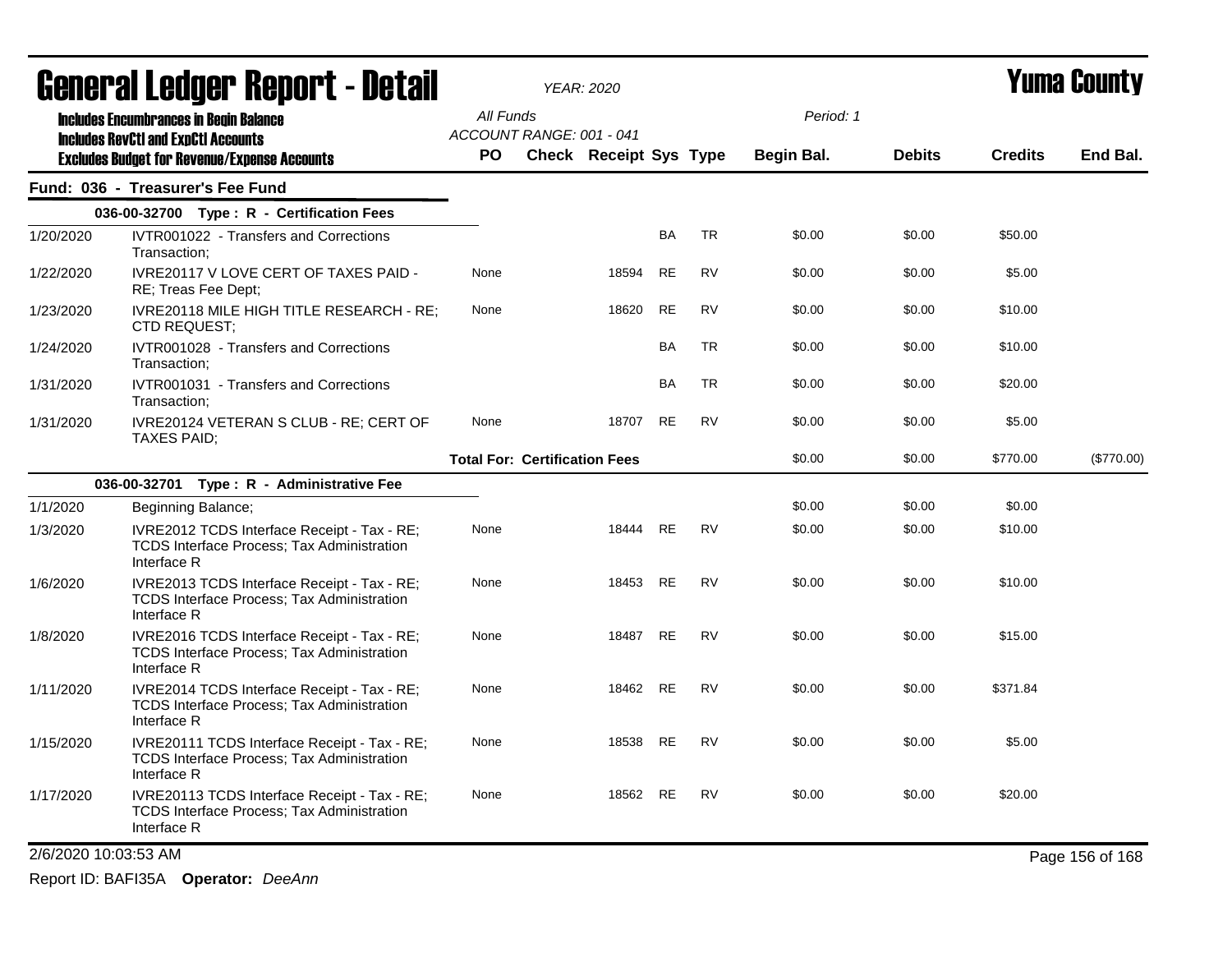|           | <u>agual.gi fanñal. Ughnl.1 - nafsh</u>                                                                          |           | YEAR: 2020                           |          |           |           |            |               | I UIIIA VUUIILY |              |
|-----------|------------------------------------------------------------------------------------------------------------------|-----------|--------------------------------------|----------|-----------|-----------|------------|---------------|-----------------|--------------|
|           | <b>Includes Encumbrances in Begin Balance</b><br><b>Includes RevCtI and ExpCtI Accounts</b>                      | All Funds | ACCOUNT RANGE: 001 - 041             |          |           |           | Period: 1  |               |                 |              |
|           | <b>Excludes Budget for Revenue/Expense Accounts</b>                                                              | <b>PO</b> | <b>Check Receipt Sys Type</b>        |          |           |           | Begin Bal. | <b>Debits</b> | <b>Credits</b>  | End Bal.     |
|           | Fund: 036 - Treasurer's Fee Fund                                                                                 |           |                                      |          |           |           |            |               |                 |              |
|           | 036-00-32701 Type: R - Administrative Fee                                                                        |           |                                      |          |           |           |            |               |                 |              |
| 1/20/2020 | IVRE20114 TCDS Interface Receipt - Tax - RE;<br>TCDS Interface Process; Tax Administration<br>Interface R        | None      |                                      | 18574    | RE        | <b>RV</b> | \$0.00     | \$0.00        | \$35.00         |              |
| 1/21/2020 | IVRE20115 TCDS Interface Receipt - Tax - RE;<br><b>TCDS Interface Process; Tax Administration</b><br>Interface R | None      |                                      | 18585    | RE        | <b>RV</b> | \$0.00     | \$0.00        | \$180.00        |              |
| 1/22/2020 | IVRE20117 TCDS Interface Receipt - Tax - RE;<br><b>TCDS Interface Process: Tax Administration</b><br>Interface R | None      |                                      | 18601    | RE        | <b>RV</b> | \$0.00     | \$0.00        | \$30.00         |              |
| 1/23/2020 | IVRE20118 TCDS Interface Receipt - Tax - RE;<br><b>TCDS Interface Process; Tax Administration</b><br>Interface R | None      |                                      | 18621    | RE        | <b>RV</b> | \$0.00     | \$0.00        | \$320.00        |              |
| 1/24/2020 | IVRE20119 TCDS Interface Receipt - Tax - RE;<br><b>TCDS Interface Process; Tax Administration</b><br>Interface R | None      |                                      | 18645    | RE        | <b>RV</b> | \$0.00     | \$0.00        | \$690.00        |              |
| 1/27/2020 | IVRE20120 TCDS Interface Receipt - Tax - RE;<br>TCDS Interface Process; Tax Administration<br>Interface R        | None      |                                      | 18652    | RE        | RV        | \$0.00     | \$0.00        | \$55.00         |              |
| 1/28/2020 | IVRE20121 TCDS Interface Receipt - Tax - RE;<br>TCDS Interface Process; Tax Administration<br>Interface R        | None      |                                      | 18662 RE |           | <b>RV</b> | \$0.00     | \$0.00        | \$440.00        |              |
| 1/29/2020 | IVRE20122 TCDS Interface Receipt - Tax - RE;<br>TCDS Interface Process; Tax Administration<br>Interface R        | None      |                                      | 18673    | <b>RE</b> | <b>RV</b> | \$0.00     | \$0.00        | \$685.00        |              |
| 1/30/2020 | IVRE20123 TCDS Interface Receipt - Tax - RE;<br>TCDS Interface Process; Tax Administration<br>Interface R        | None      |                                      | 18684    | <b>RE</b> | <b>RV</b> | \$0.00     | \$0.00        | \$545.00        |              |
| 1/31/2020 | IVRE20124 TCDS Interface Receipt - Tax - RE;<br>TCDS Interface Process; Tax Administration<br>Interface R        | None      |                                      | 18713 RE |           | <b>RV</b> | \$0.00     | \$0.00        | \$90.00         |              |
|           |                                                                                                                  |           | <b>Total For: Administrative Fee</b> |          |           |           | \$0.00     | \$0.00        | \$3,501.84      | (\$3,501.84) |
|           | 036-00-32702 Type: R - Treasurers Distraint Fee                                                                  |           |                                      |          |           |           |            |               |                 |              |
| 1/1/2020  | Beginning Balance;                                                                                               |           |                                      |          |           |           | \$0.00     | \$0.00        | \$0.00          |              |

2/6/2020 10:03:53 AM Page 157 of 168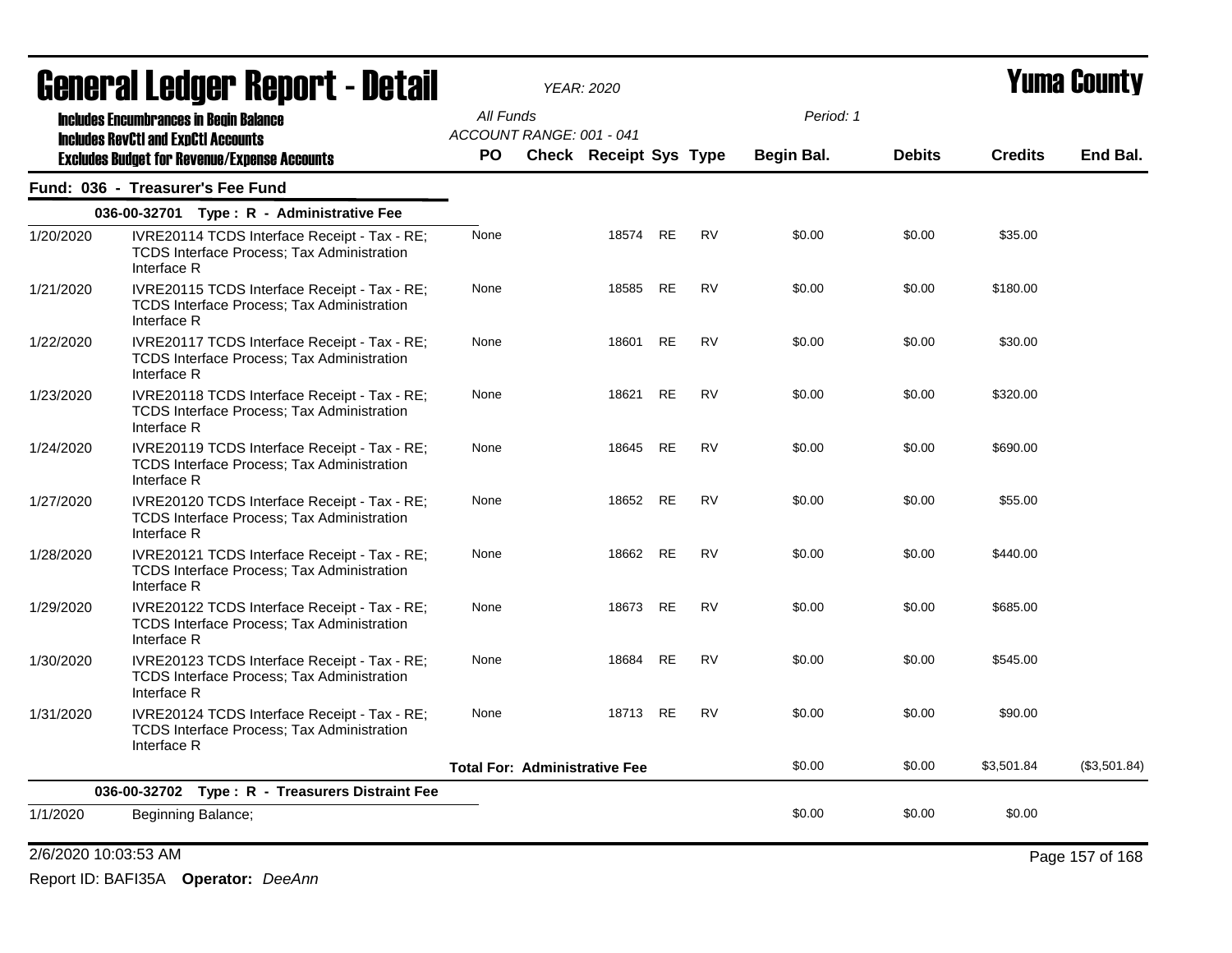| General Ledger Report - Detail |                                                                                             |                                       | <b>YEAR: 2020</b>                          |           |            |               | <b>Yuma County</b> |          |
|--------------------------------|---------------------------------------------------------------------------------------------|---------------------------------------|--------------------------------------------|-----------|------------|---------------|--------------------|----------|
|                                | <b>Includes Encumbrances in Begin Balance</b><br><b>Includes RevCtI and ExpCtI Accounts</b> | All Funds<br>ACCOUNT RANGE: 001 - 041 |                                            |           | Period: 1  |               |                    |          |
|                                | <b>Excludes Budget for Revenue/Expense Accounts</b>                                         | PO                                    | <b>Check Receipt Sys Type</b>              |           | Begin Bal. | <b>Debits</b> | <b>Credits</b>     | End Bal. |
|                                | Fund: 036 - Treasurer's Fee Fund                                                            |                                       |                                            |           |            |               |                    |          |
|                                | 036-00-32702 Type: R - Treasurers Distraint Fee                                             |                                       |                                            |           |            |               |                    |          |
|                                |                                                                                             |                                       | <b>Total For: Treasurers Distraint Fee</b> |           | \$0.00     | \$0.00        | \$0.00             | \$0.00   |
|                                | 036-00-32704 Type: R - Yuma County Abstract                                                 |                                       |                                            |           |            |               |                    |          |
| 1/1/2020                       | Beginning Balance;                                                                          |                                       |                                            |           | \$0.00     | \$0.00        | \$0.00             |          |
| 1/2/2020                       | IVTR001001 - Transfers and Corrections<br>Transaction;                                      |                                       | <b>BA</b>                                  | <b>TR</b> | \$0.00     | \$0.00        | \$864.75           |          |
| 1/2/2020                       | IVTR001002 - Transfers and Corrections<br>Transaction:                                      |                                       | <b>BA</b>                                  | <b>TR</b> | \$0.00     | \$340.00      | \$0.00             |          |
| 1/3/2020                       | IVTR001003 - Transfers and Corrections<br>Transaction;                                      |                                       | <b>BA</b>                                  | <b>TR</b> | \$0.00     | \$50.00       | \$0.00             |          |
| 1/6/2020                       | IVTR001005 - Transfers and Corrections<br>Transaction:                                      |                                       | BA                                         | <b>TR</b> | \$0.00     | \$30.00       | \$0.00             |          |
| 1/6/2020                       | IVTR001006 - Transfers and Corrections<br>Transaction;                                      |                                       | <b>BA</b>                                  | <b>TR</b> | \$0.00     | \$20.00       | \$0.00             |          |
| 1/9/2020                       | IVTR001011 - Transfers and Corrections<br>Transaction:                                      |                                       | BA                                         | <b>TR</b> | \$0.00     | \$20.00       | \$0.00             |          |
| 1/9/2020                       | IVTR001012 - Transfers and Corrections<br>Transaction;                                      |                                       | BA                                         | <b>TR</b> | \$0.00     | \$3.75        | \$0.00             |          |
| 1/10/2020                      | IVTR001013 - Transfers and Corrections<br>Transaction;                                      |                                       | <b>BA</b>                                  | <b>TR</b> | \$0.00     | \$70.00       | \$0.00             |          |
| 1/13/2020                      | IVTR001014 - Transfers and Corrections<br>Transaction:                                      |                                       | <b>BA</b>                                  | <b>TR</b> | \$0.00     | \$10.00       | \$0.00             |          |
| 1/15/2020                      | <b>IVTR001017 - Transfers and Corrections</b><br>Transaction;                               |                                       | BA                                         | TR        | \$0.00     | \$50.00       | \$0.00             |          |
| 1/16/2020                      | IVTR001018 - Transfers and Corrections<br>Transaction;                                      |                                       | <b>BA</b>                                  | <b>TR</b> | \$0.00     | \$0.25        | \$0.00             |          |
| 1/17/2020                      | IVTR001020 - Transfers and Corrections<br>Transaction:                                      |                                       | BA                                         | <b>TR</b> | \$0.00     | \$30.00       | \$0.00             |          |
| 1/17/2020                      | IVTR001021 - Transfers and Corrections<br>Transaction:                                      |                                       | <b>BA</b>                                  | <b>TR</b> | \$0.00     | \$40.00       | \$0.00             |          |
| 1/20/2020                      | IVTR001022 - Transfers and Corrections<br>Transaction;                                      |                                       | <b>BA</b>                                  | <b>TR</b> | \$0.00     | \$50.00       | \$0.00             |          |

2/6/2020 10:03:53 AM Page 158 of 168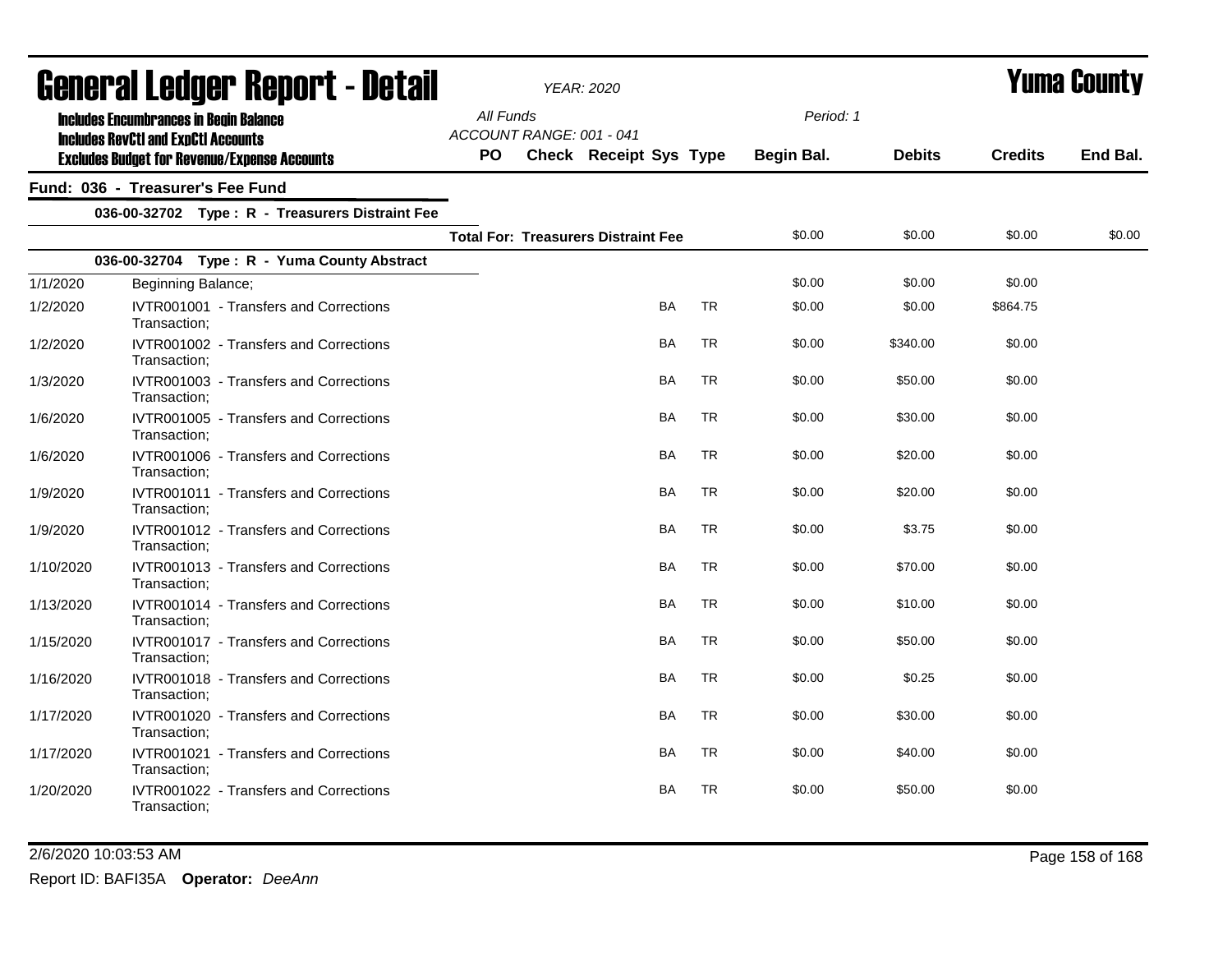|                      | Generai Leuger Keport - Detail                                                              |                         |                          | YEAR: 2020                              |           |           |            |               | Yuma Guunty    |                 |  |
|----------------------|---------------------------------------------------------------------------------------------|-------------------------|--------------------------|-----------------------------------------|-----------|-----------|------------|---------------|----------------|-----------------|--|
|                      | <b>Includes Encumbrances in Begin Balance</b><br><b>Includes RevCtI and ExpCtI Accounts</b> | All Funds               | ACCOUNT RANGE: 001 - 041 |                                         |           |           | Period: 1  |               |                |                 |  |
|                      | <b>Excludes Budget for Revenue/Expense Accounts</b>                                         | <b>PO</b>               |                          | Check Receipt Sys Type                  |           |           | Begin Bal. | <b>Debits</b> | <b>Credits</b> | End Bal.        |  |
|                      | Fund: 036 - Treasurer's Fee Fund                                                            |                         |                          |                                         |           |           |            |               |                |                 |  |
|                      | 036-00-32704 Type: R - Yuma County Abstract                                                 |                         |                          |                                         |           |           |            |               |                |                 |  |
| 1/22/2020            | IVTR001025 - Transfers and Corrections<br>Transaction;                                      |                         |                          |                                         | <b>BA</b> | <b>TR</b> | \$0.00     | \$0.50        | \$0.00         |                 |  |
| 1/22/2020            | IVRE20117 YCA - RE; DEPOSIT ON DRAW<br>DOWN ACCT;                                           | None                    |                          | 18583                                   | <b>RE</b> | <b>RV</b> | \$0.00     | \$0.00        | \$1,000.00     |                 |  |
| 1/24/2020            | IVTR001027 - Transfers and Corrections<br>Transaction:                                      |                         |                          |                                         | <b>BA</b> | <b>TR</b> | \$0.00     | \$0.50        | \$0.00         |                 |  |
| 1/24/2020            | IVTR001028 - Transfers and Corrections<br>Transaction;                                      |                         |                          |                                         | BA        | TR        | \$0.00     | \$10.00       | \$0.00         |                 |  |
| 1/29/2020            | IVTR001029 - Transfers and Corrections<br>Transaction;                                      |                         |                          |                                         | BA        | <b>TR</b> | \$0.00     | \$0.50        | \$0.00         |                 |  |
| 1/30/2020            | IVTR001030 - Transfers and Corrections<br>Transaction;                                      |                         |                          |                                         | BA        | <b>TR</b> | \$0.00     | \$0.25        | \$0.00         |                 |  |
| 1/31/2020            | IVTR001031 - Transfers and Corrections<br>Transaction;                                      |                         |                          |                                         | <b>BA</b> | <b>TR</b> | \$0.00     | \$20.00       | \$0.00         |                 |  |
|                      |                                                                                             |                         |                          | <b>Total For: Yuma County Abstract</b>  |           |           | \$0.00     | \$745.75      | \$1,864.75     | (\$1,119.00)    |  |
|                      | 036-00-32710 Type: R - Equity Services, Inc.                                                |                         |                          |                                         |           |           |            |               |                |                 |  |
| 1/1/2020             | Beginning Balance;                                                                          |                         |                          |                                         |           |           | \$0.00     | \$0.00        | \$0.00         |                 |  |
| 1/2/2020             | IVTR001001 - Transfers and Corrections<br>Transaction;                                      |                         |                          |                                         | <b>BA</b> | <b>TR</b> | \$0.00     | \$0.00        | \$120.00       |                 |  |
|                      |                                                                                             |                         |                          | <b>Total For: Equity Services, Inc.</b> |           |           | \$0.00     | \$0.00        | \$120.00       | (\$120.00)      |  |
|                      | 036-00-32715 Type: R - COCRS                                                                |                         |                          |                                         |           |           |            |               |                |                 |  |
| 1/1/2020             | Beginning Balance;                                                                          |                         |                          |                                         |           |           | \$0.00     | \$0.00        | \$0.00         |                 |  |
| 1/2/2020             | IVTR001001 - Transfers and Corrections<br>Transaction;                                      |                         |                          |                                         | <b>BA</b> | <b>TR</b> | \$0.00     | \$0.00        | \$40.00        |                 |  |
|                      |                                                                                             | <b>Total For: COCRS</b> |                          |                                         |           |           | \$0.00     | \$0.00        | \$40.00        | (\$40.00)       |  |
|                      | 036-00-32720 Type: R - Black Knight, LLC.                                                   |                         |                          |                                         |           |           |            |               |                |                 |  |
| 1/1/2020             | Beginning Balance;                                                                          |                         |                          |                                         |           |           | \$0.00     | \$0.00        | \$0.00         |                 |  |
| 1/2/2020             | IVTR001001 - Transfers and Corrections<br>Transaction;                                      |                         |                          |                                         | <b>BA</b> | <b>TR</b> | \$0.00     | \$0.00        | \$980.00       |                 |  |
|                      |                                                                                             |                         |                          | Total For: Black Knight, LLC.           |           |           | \$0.00     | \$0.00        | \$980.00       | (\$980.00)      |  |
| 2/6/2020 10:03:53 AM |                                                                                             |                         |                          |                                         |           |           |            |               |                | Page 159 of 168 |  |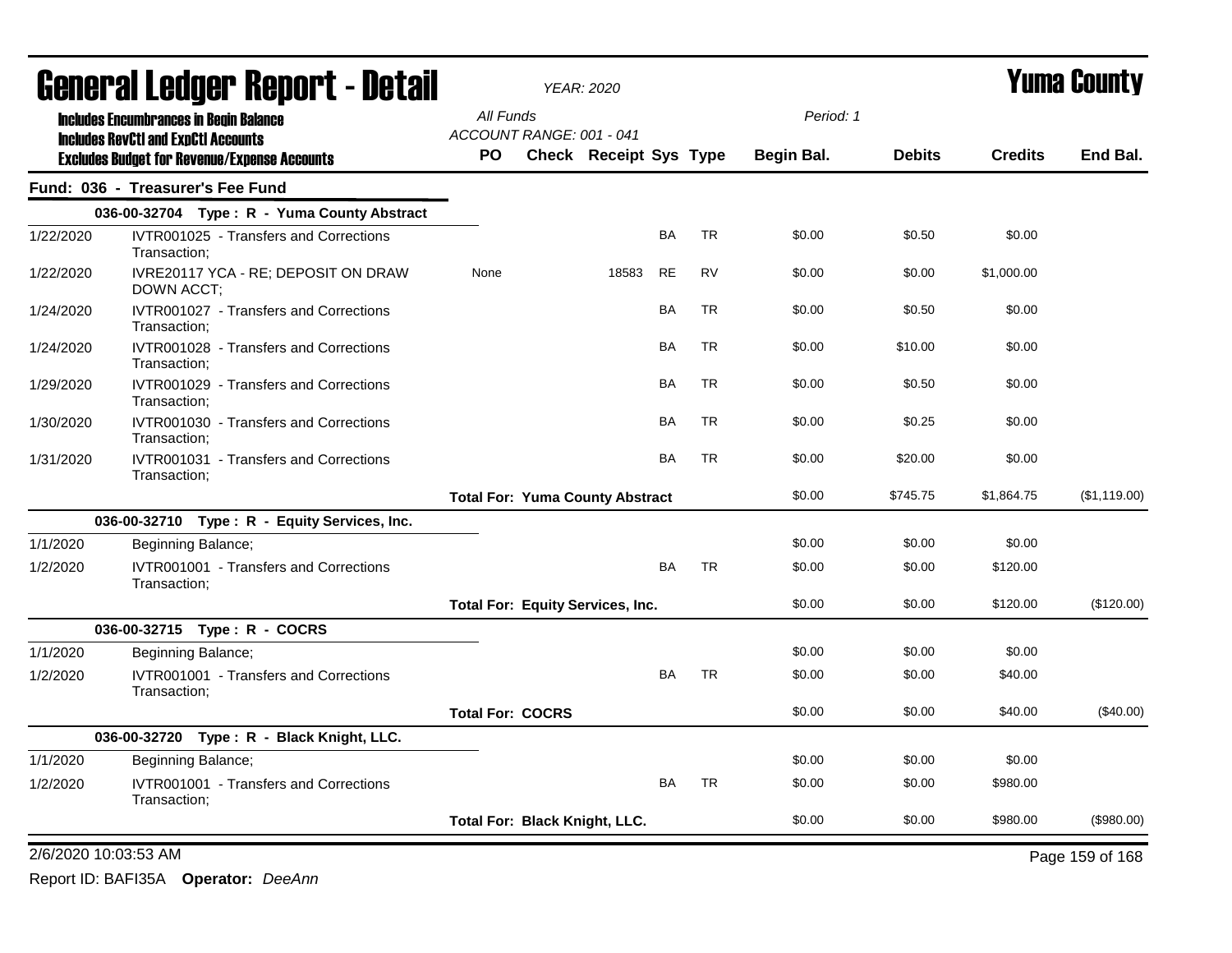|           | General Ledger Report - Detail                                                                                    |           | <b>YEAR: 2020</b>                 |       |           |           |            |               | Yuma Countv    |            |
|-----------|-------------------------------------------------------------------------------------------------------------------|-----------|-----------------------------------|-------|-----------|-----------|------------|---------------|----------------|------------|
|           | <b>Includes Encumbrances in Begin Balance</b>                                                                     | All Funds | ACCOUNT RANGE: 001 - 041          |       |           |           | Period: 1  |               |                |            |
|           | <b>Includes RevCtI and ExpCtI Accounts</b><br><b>Excludes Budget for Revenue/Expense Accounts</b>                 | <b>PO</b> | <b>Check Receipt Sys Type</b>     |       |           |           | Begin Bal. | <b>Debits</b> | <b>Credits</b> | End Bal.   |
|           | Fund: 036 - Treasurer's Fee Fund                                                                                  |           |                                   |       |           |           |            |               |                |            |
|           | 036-00-32721 Type: R - DATA TRACE                                                                                 |           |                                   |       |           |           |            |               |                |            |
| 1/1/2020  | Beginning Balance;                                                                                                |           |                                   |       |           |           | \$0.00     | \$0.00        | \$0.00         |            |
| 1/2/2020  | IVTR001001 - Transfers and Corrections<br>Transaction:                                                            |           |                                   |       | <b>BA</b> | <b>TR</b> | \$0.00     | \$0.00        | \$550.00       |            |
|           |                                                                                                                   |           | <b>Total For: DATA TRACE</b>      |       |           |           | \$0.00     | \$0.00        | \$550.00       | (\$550.00) |
|           | 036-00-32800 Type: R - Redemption Fees                                                                            |           |                                   |       |           |           |            |               |                |            |
| 1/1/2020  | Beginning Balance;                                                                                                |           |                                   |       |           |           | \$0.00     | \$0.00        | \$0.00         |            |
| 1/9/2020  | IVRE2017 TCDS Interface Receipt - Dept - RE;<br><b>TCDS Interface Process; Tax Administration</b><br>Interface R  | None      |                                   | 18496 | <b>RE</b> | <b>RV</b> | \$0.00     | \$0.00        | \$105.00       |            |
| 1/16/2020 | IVRE20112 TCDS Interface Receipt - Dept - RE;<br><b>TCDS Interface Process; Tax Administration</b><br>Interface R | None      |                                   | 18548 | <b>RE</b> | <b>RV</b> | \$0.00     | \$0.00        | \$7.00         |            |
| 1/22/2020 | IVRE20117 TCDS Interface Receipt - Dept - RE;<br><b>TCDS Interface Process; Tax Administration</b><br>Interface R | None      |                                   | 18600 | <b>RE</b> | <b>RV</b> | \$0.00     | \$0.00        | \$14.00        |            |
| 1/23/2020 | IVRE20118 TCDS Interface Receipt - Dept - RE;<br>TCDS Interface Process; Tax Administration<br>Interface R        | None      |                                   | 18623 | <b>RE</b> | <b>RV</b> | \$0.00     | \$0.00        | \$14.00        |            |
| 1/29/2020 | IVRE20122 TCDS Interface Receipt - Dept - RE;<br>TCDS Interface Process; Tax Administration<br>Interface R        | None      |                                   | 18671 | RE        | <b>RV</b> | \$0.00     | \$0.00        | \$14.00        |            |
| 1/30/2020 | IVRE20123 TCDS Interface Receipt - Dept - RE;<br><b>TCDS Interface Process; Tax Administration</b><br>Interface R | None      |                                   | 18683 | <b>RE</b> | <b>RV</b> | \$0.00     | \$0.00        | \$7.00         |            |
| 1/31/2020 | IVRE20124 TCDS Interface Receipt - Dept - RE;<br>TCDS Interface Process; Tax Administration<br>Interface R        | None      |                                   | 18711 | <b>RE</b> | <b>RV</b> | \$0.00     | \$0.00        | \$7.00         |            |
|           |                                                                                                                   |           | <b>Total For: Redemption Fees</b> |       |           |           | \$0.00     | \$0.00        | \$168.00       | (\$168.00) |
|           | 036-00-32802 Type: R - \$4.00TAX LIEN CERTIFICATE FEE                                                             |           |                                   |       |           |           |            |               |                |            |
| 1/1/2020  | Beginning Balance;                                                                                                |           |                                   |       |           |           | \$0.00     | \$0.00        | \$0.00         |            |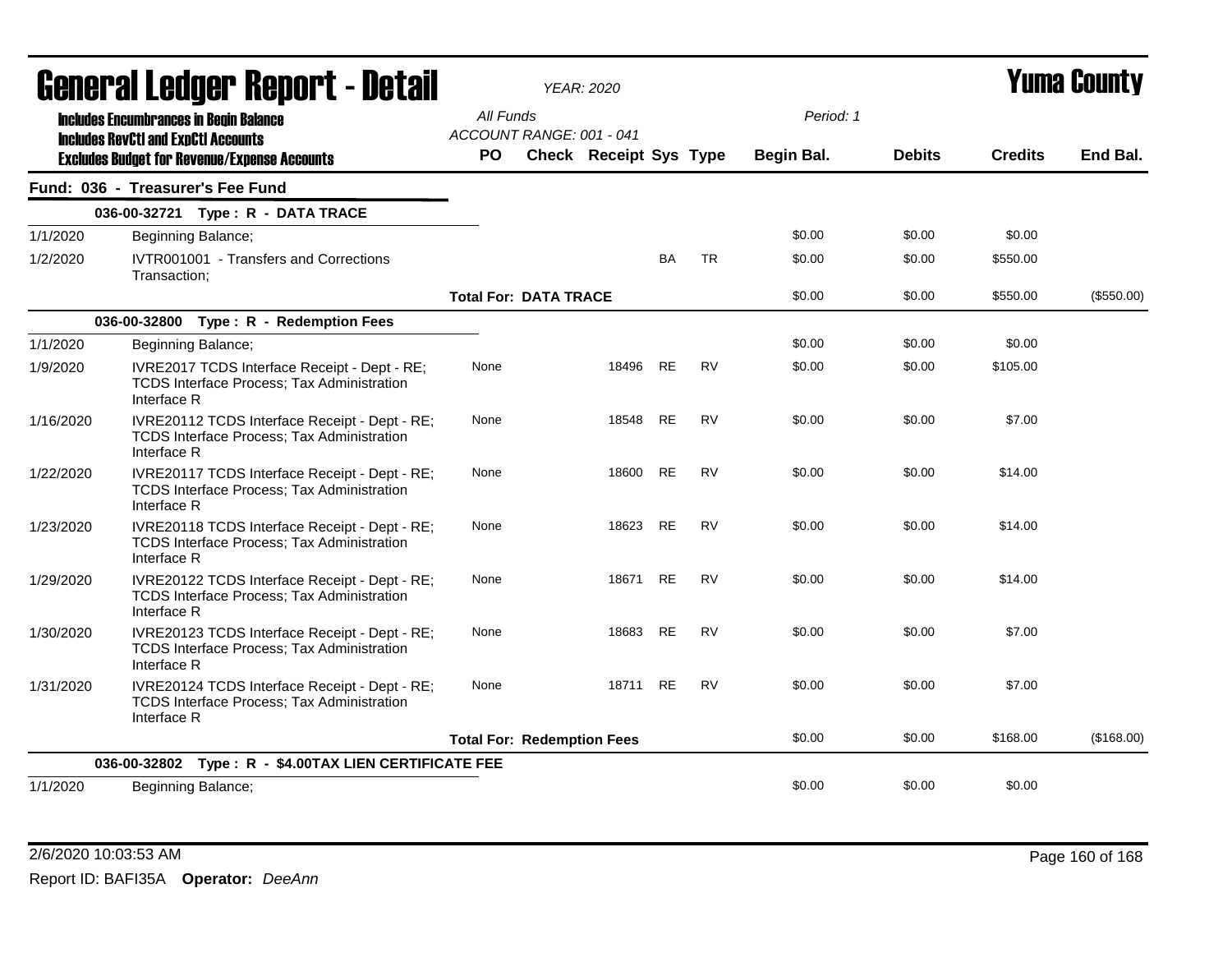|           |                                            | General Ledger Report - Detail                                                              |                                          |             | <b>YEAR: 2020</b>             |           |           |                   |                           | Yuma Countv    |               |  |
|-----------|--------------------------------------------|---------------------------------------------------------------------------------------------|------------------------------------------|-------------|-------------------------------|-----------|-----------|-------------------|---------------------------|----------------|---------------|--|
|           |                                            | <b>Includes Encumbrances in Begin Balance</b>                                               | All Funds                                |             |                               |           |           | Period: 1         |                           |                |               |  |
|           | <b>Includes RevCtI and ExpCtI Accounts</b> |                                                                                             | ACCOUNT RANGE: 001 - 041                 |             |                               |           |           |                   |                           |                |               |  |
|           |                                            | <b>Excludes Budget for Revenue/Expense Accounts</b>                                         | PO.                                      |             | <b>Check Receipt Sys Type</b> |           |           | <b>Begin Bal.</b> | <b>Debits</b>             | <b>Credits</b> | End Bal.      |  |
|           |                                            | Fund: 036 - Treasurer's Fee Fund                                                            |                                          |             |                               |           |           |                   |                           |                |               |  |
|           |                                            | 036-00-32802 Type: R - \$4.00TAX LIEN CERTIFICATE FEE                                       |                                          |             |                               |           |           |                   |                           |                |               |  |
| 1/30/2020 | Interface R                                | IVRE20123 TCDS Interface Receipt - Dept - RE;<br>TCDS Interface Process; Tax Administration | None                                     |             | 18685                         | <b>RE</b> | <b>RV</b> | \$0.00            | \$0.00                    | \$12.00        |               |  |
|           |                                            |                                                                                             | Total For: \$4.00TAX LIEN CERTIFICATE    |             |                               |           |           | \$0.00            | \$0.00                    | \$12.00        | (\$12.00)     |  |
|           |                                            | 036-00-32805 Type: R - Endorsment Fees                                                      |                                          |             |                               |           |           |                   |                           |                |               |  |
| 1/1/2020  |                                            | Beginning Balance;                                                                          |                                          |             |                               |           |           | \$0.00            | \$0.00                    | \$0.00         |               |  |
|           |                                            |                                                                                             | <b>Total For: Endorsment Fees</b>        |             |                               |           |           | \$0.00            | \$0.00                    | \$0.00         | \$0.00        |  |
|           |                                            | 036-00-32810 Type: R - Assignment Fees                                                      |                                          |             |                               |           |           |                   |                           |                |               |  |
| 1/1/2020  |                                            | Beginning Balance;                                                                          |                                          |             |                               |           |           | \$0.00            | \$0.00                    | \$0.00         |               |  |
| 1/30/2020 | Interface R                                | IVRE20123 TCDS Interface Receipt - Dept - RE;<br>TCDS Interface Process; Tax Administration | None                                     |             | 18683                         | <b>RE</b> | <b>RV</b> | \$0.00            | \$0.00                    | \$4.00         |               |  |
|           |                                            |                                                                                             | <b>Total For: Assignment Fees</b>        |             |                               |           |           | \$0.00            | \$0.00                    | \$4.00         | (\$4.00)      |  |
|           |                                            | 036-00-32815 Type: R - Treasurers Deed Fees                                                 |                                          |             |                               |           |           |                   |                           |                |               |  |
| 1/1/2020  |                                            | Beginning Balance;                                                                          |                                          |             |                               |           |           | \$0.00            | \$0.00                    | \$0.00         |               |  |
|           |                                            |                                                                                             | <b>Total For: Treasurers Deed Fees</b>   |             |                               |           |           | \$0.00            | \$0.00                    | \$0.00         | \$0.00        |  |
|           |                                            | 036-00-49100 Type: X - Treasurer Fees                                                       |                                          |             |                               |           |           |                   |                           |                |               |  |
| 1/1/2020  |                                            | Beginning Balance;                                                                          |                                          |             |                               |           |           | \$0.00            | \$0.00                    | \$0.00         |               |  |
| 1/31/2020 |                                            | IVTR001047 - Tax Apportionment Transfers;                                                   |                                          |             |                               | BA        | <b>TR</b> | \$0.00            | \$0.00                    | \$36,571.56    |               |  |
| 1/31/2020 |                                            | IVTR001048 - Tax Apportionment Transfers;                                                   |                                          |             |                               | <b>BA</b> | <b>TR</b> | \$0.00            | \$0.00                    | \$257.03       |               |  |
|           |                                            |                                                                                             | <b>Total For: Treasurer Fees</b>         |             |                               |           |           | \$0.00            | \$0.00                    | \$36,828.59    | (\$36,828.59) |  |
|           |                                            | 036-00-49401 Type: X - Transfer Out                                                         |                                          |             |                               |           |           |                   |                           |                |               |  |
| 1/1/2020  |                                            | Beginning Balance;                                                                          |                                          |             |                               |           |           | \$0.00            | \$0.00                    | \$0.00         |               |  |
|           |                                            |                                                                                             | <b>Total For: Transfer Out</b>           |             |                               |           |           | \$0.00            | \$0.00                    | \$0.00         | \$0.00        |  |
|           |                                            |                                                                                             | Fund: 036 - Treasurer's Fee Fund Totals: |             |                               |           |           | \$0.00            | \$51,452.86               | \$98,853.66    | (\$47,400.80) |  |
|           |                                            | <b>Total Fund Revenues:</b>                                                                 |                                          | \$10,572.21 | <b>Total Fund Expenses:</b>   |           |           | $($ \$36,828.59)  | Net Revenue Over Expense: |                | \$47,400.80   |  |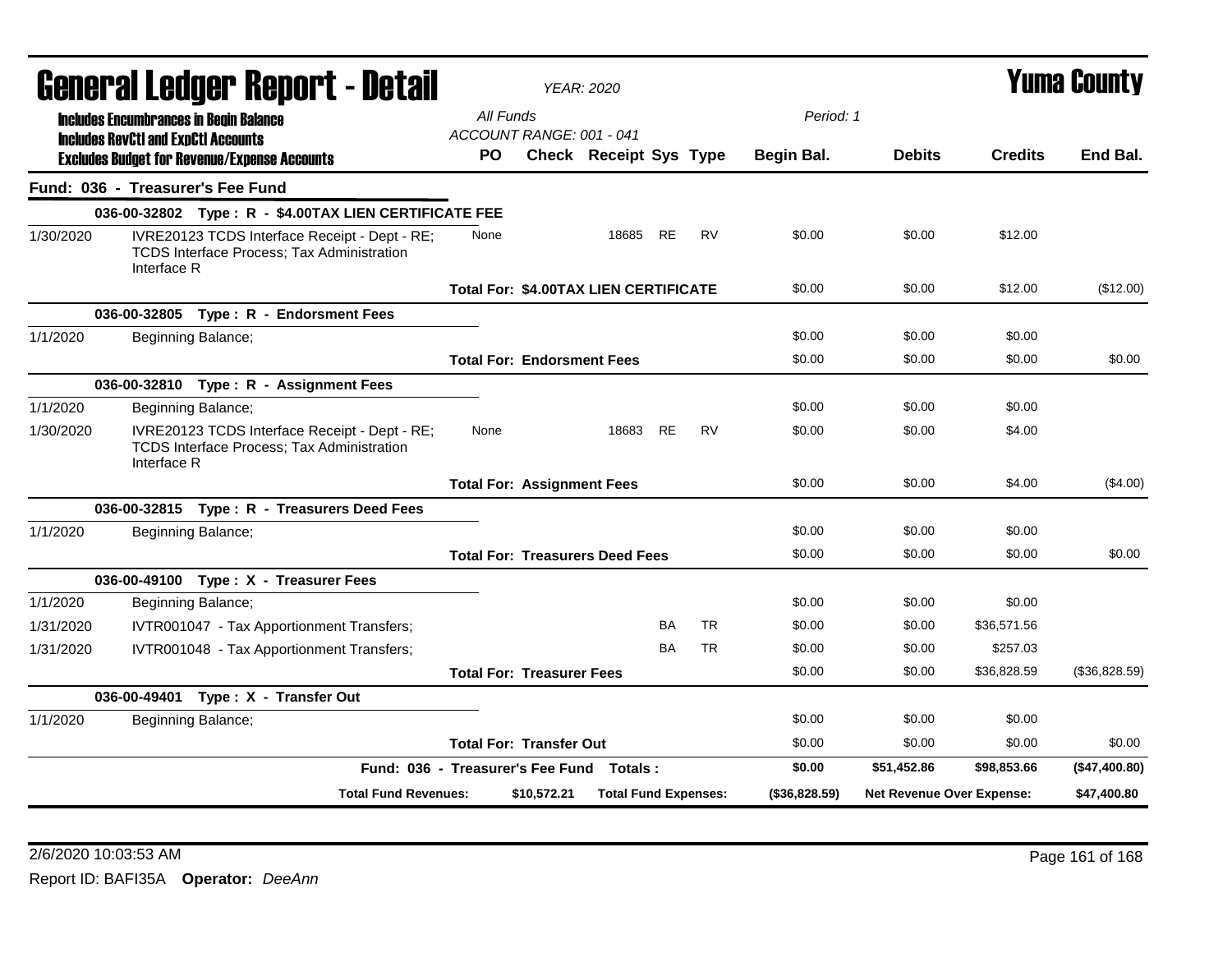|           | <b>General Ledger Report - Detail</b>                                 |                                       | <b>YEAR: 2020</b>             |           | <b>Yuma County</b> |                   |               |                                                                                                                                                                                                |                 |  |
|-----------|-----------------------------------------------------------------------|---------------------------------------|-------------------------------|-----------|--------------------|-------------------|---------------|------------------------------------------------------------------------------------------------------------------------------------------------------------------------------------------------|-----------------|--|
|           | <b>Includes Encumbrances in Begin Balance</b>                         | All Funds                             |                               |           |                    | Period: 1         |               |                                                                                                                                                                                                |                 |  |
|           | <b>Includes RevCtI and ExpCtI Accounts</b>                            | ACCOUNT RANGE: 001 - 041              |                               |           |                    |                   |               |                                                                                                                                                                                                |                 |  |
|           | <b>Excludes Budget for Revenue/Expense Accounts</b>                   | <b>PO</b>                             | <b>Check Receipt Sys Type</b> |           |                    | <b>Begin Bal.</b> | <b>Debits</b> | <b>Credits</b><br>\$0.00<br>\$6.52<br>\$13.00<br>\$73.08<br>\$39.00<br>\$31.36<br>\$162.96<br>\$0.00<br>\$0.00<br>\$0.00<br>\$0.00<br>\$0.00<br>\$0.00<br>\$0.00<br>\$0.00<br>\$0.00<br>\$0.00 | End Bal.        |  |
|           | Fund: 038 - Treasurer's Deed Fund                                     |                                       |                               |           |                    |                   |               |                                                                                                                                                                                                |                 |  |
|           | 038-00-10000 Type: A - Cash Account                                   |                                       |                               |           |                    |                   |               |                                                                                                                                                                                                |                 |  |
| 1/1/2020  | Beginning Balance;                                                    |                                       |                               |           |                    | \$689.21          | \$0.00        |                                                                                                                                                                                                |                 |  |
| 1/3/2020  | IVMD001005 Cash Transaction - MD:2019 TAX<br>FOR TREAS DEED ON;       |                                       |                               | <b>BA</b> | <b>CD</b>          | \$0.00            | \$0.00        |                                                                                                                                                                                                |                 |  |
| 1/3/2020  | IVMD001005 Cash Transaction - MD:RECORD<br>TREASURER'S DEED FOR;      |                                       |                               | <b>BA</b> | <b>CD</b>          | \$0.00            | \$0.00        |                                                                                                                                                                                                |                 |  |
| 1/9/2020  | IVMD001011 Cash Transaction - MD:REFUND<br><b>TREAS DEED DEPOSIT;</b> |                                       |                               | <b>BA</b> | <b>CD</b>          | \$0.00            | \$0.00        |                                                                                                                                                                                                |                 |  |
| 1/17/2020 | IVMD001018 Cash Transaction - MD:RECORD<br>TREAS DEEDS FOR CERT;      |                                       |                               | <b>BA</b> | <b>CD</b>          | \$0.00            | \$0.00        |                                                                                                                                                                                                |                 |  |
| 1/17/2020 | IVMD001018 Cash Transaction - MD:TAXES ON<br>TREASURER'S DEEDS;       |                                       |                               | BA        | CD                 | \$0.00            | \$0.00        |                                                                                                                                                                                                |                 |  |
|           |                                                                       | <b>Total For: Cash Account</b>        |                               |           |                    | \$689.21          | \$0.00        |                                                                                                                                                                                                | \$526.25        |  |
|           | 038-00-20000 Type : L - Accounts Payable                              |                                       |                               |           |                    |                   |               |                                                                                                                                                                                                |                 |  |
| 1/1/2020  | Beginning Balance;                                                    |                                       |                               |           |                    | \$0.00            | \$0.00        |                                                                                                                                                                                                |                 |  |
|           |                                                                       | <b>Total For: Accounts Payable</b>    |                               |           |                    | \$0.00            | \$0.00        |                                                                                                                                                                                                | \$0.00          |  |
|           | 038-00-20010 Type: L - Revenue Control                                |                                       |                               |           |                    |                   |               |                                                                                                                                                                                                |                 |  |
| 1/1/2020  | Beginning Balance;                                                    |                                       |                               |           |                    | \$0.00            | \$0.00        |                                                                                                                                                                                                |                 |  |
|           |                                                                       | <b>Total For: Revenue Control</b>     |                               |           |                    | \$0.00            | \$0.00        |                                                                                                                                                                                                | \$0.00          |  |
|           | 038-00-20020 Type: L - Expenditure Control                            |                                       |                               |           |                    |                   |               |                                                                                                                                                                                                |                 |  |
| 1/1/2020  | Beginning Balance;                                                    |                                       |                               |           |                    | \$0.00            | \$0.00        |                                                                                                                                                                                                |                 |  |
| 1/3/2020  | IVMD001005 - Auto post transaction;                                   |                                       |                               | <b>BA</b> | <b>CP</b>          | \$0.00            | \$19.52       |                                                                                                                                                                                                |                 |  |
| 1/9/2020  | IVMD001011 - Auto post transaction;                                   |                                       |                               | BA        | <b>CP</b>          | \$0.00            | \$73.08       |                                                                                                                                                                                                |                 |  |
| 1/17/2020 | IVMD001018 - Auto post transaction;                                   |                                       |                               | <b>BA</b> | <b>CP</b>          | \$0.00            | \$70.36       |                                                                                                                                                                                                |                 |  |
|           |                                                                       | <b>Total For: Expenditure Control</b> |                               |           |                    | \$0.00            | \$162.96      |                                                                                                                                                                                                | \$162.96        |  |
|           | 038-00-20100 Type: L - Fund Balance                                   |                                       |                               |           |                    |                   |               |                                                                                                                                                                                                |                 |  |
| 1/1/2020  | Beginning Balance;                                                    |                                       |                               |           |                    | (\$689.21)        | \$0.00        |                                                                                                                                                                                                |                 |  |
|           |                                                                       | <b>Total For: Fund Balance</b>        |                               |           |                    | (\$689.21)        | \$0.00        | \$0.00                                                                                                                                                                                         | (\$689.21)      |  |
|           | 038-00-30750 Type: R - Treas Deed Deposits                            |                                       |                               |           |                    |                   |               |                                                                                                                                                                                                |                 |  |
|           | 2/6/2020 10:03:53 AM                                                  |                                       |                               |           |                    |                   |               |                                                                                                                                                                                                | Page 162 of 168 |  |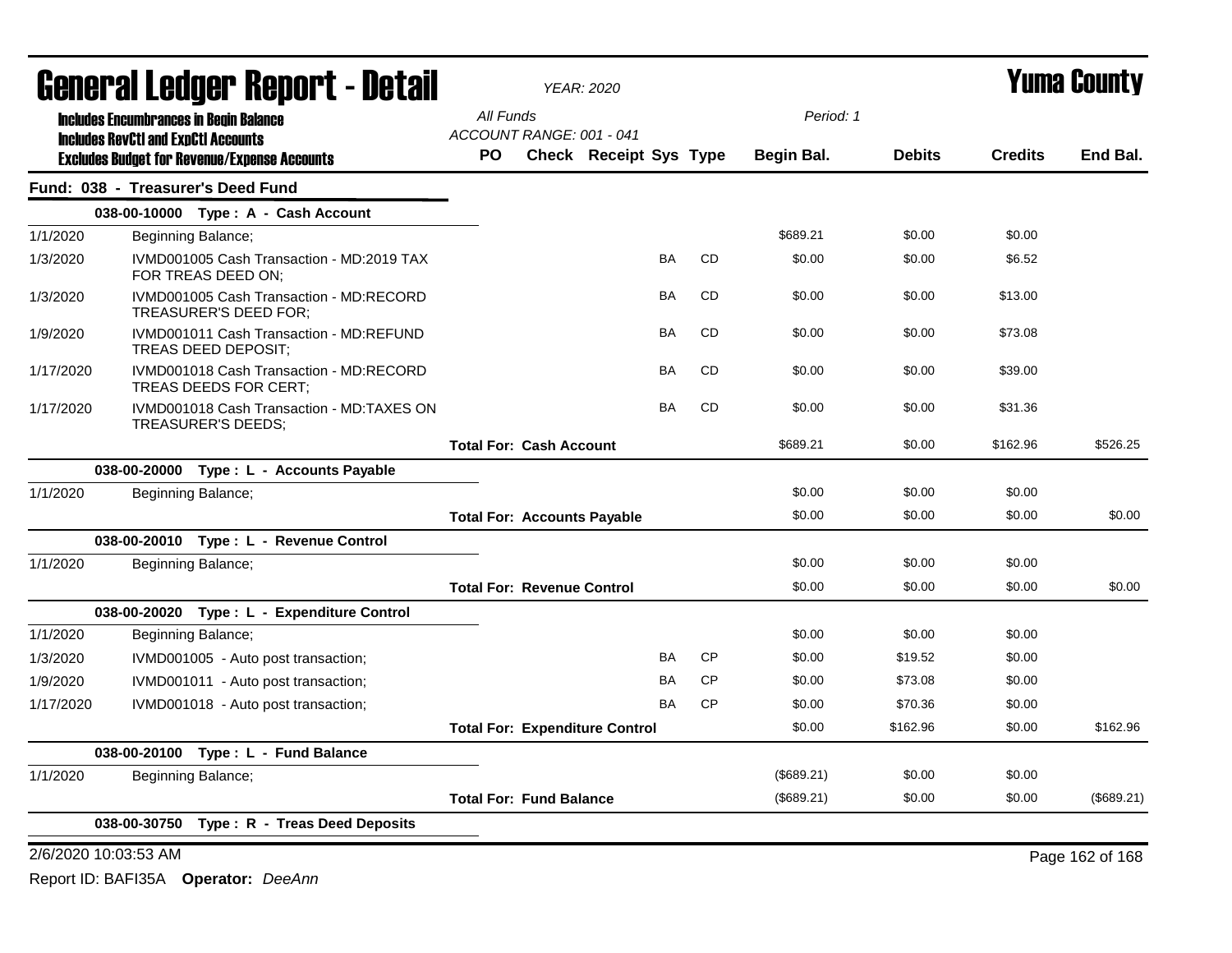|           | <b>General Ledger Report - Detail</b>                                                       |           |                          | <b>YEAR: 2020</b>                          |           |            | <b>Yuma County</b>               |                |            |
|-----------|---------------------------------------------------------------------------------------------|-----------|--------------------------|--------------------------------------------|-----------|------------|----------------------------------|----------------|------------|
|           | <b>Includes Encumbrances in Begin Balance</b><br><b>Includes RevCtI and ExpCtI Accounts</b> | All Funds | ACCOUNT RANGE: 001 - 041 |                                            |           | Period: 1  |                                  |                |            |
|           | <b>Excludes Budget for Revenue/Expense Accounts</b>                                         | <b>PO</b> |                          | Check Receipt Sys Type                     |           | Begin Bal. | <b>Debits</b>                    | <b>Credits</b> | End Bal.   |
|           | Fund: 038 - Treasurer's Deed Fund                                                           |           |                          |                                            |           |            |                                  |                |            |
|           | 038-00-30750 Type: R - Treas Deed Deposits                                                  |           |                          |                                            |           |            |                                  |                |            |
| 1/1/2020  | Beginning Balance;                                                                          |           |                          |                                            |           | \$0.00     | \$0.00                           | \$0.00         |            |
|           |                                                                                             |           |                          | <b>Total For: Treas Deed Deposits</b>      |           | \$0.00     | \$0.00                           | \$0.00         | \$0.00     |
|           | 038-00-49450<br>Type: X - Treasurers Deed Expenses                                          |           |                          |                                            |           |            |                                  |                |            |
| 1/1/2020  | Beginning Balance;                                                                          |           |                          |                                            |           | \$0.00     | \$0.00                           | \$0.00         |            |
| 1/3/2020  | IVMD001005 CERT #20150071/PETERS-<br>ADAMS PA - MD:2019 TAX FOR TREAS DEED<br>ON:           |           |                          | <b>BA</b>                                  | MD        | \$0.00     | \$6.52                           | \$0.00         |            |
| 1/3/2020  | IVMD001005 CERT #20150071/SAM PETERS-<br>YVO - MD:RECORD TREASURER'S DEED FOR;              |           |                          | <b>BA</b>                                  | <b>MD</b> | \$0.00     | \$13.00                          | \$0.00         |            |
| 1/9/2020  | IVMD001011 - MD:REFUND TREAS DEED<br>DEPOSIT:                                               |           |                          | <b>BA</b>                                  | MD        | \$0.00     | \$73.08                          | \$0.00         |            |
| 1/17/2020 | IVMD001018 - MD:TAXES ON TREASURER'S<br>DEEDS:                                              |           |                          | <b>BA</b>                                  | <b>MD</b> | \$0.00     | \$31.36                          | \$0.00         |            |
| 1/17/2020 | IVMD001018 #20150113. #20150091. & #2015 -<br>MD:RECORD TREAS DEEDS FOR CERT;               |           |                          | <b>BA</b>                                  | <b>MD</b> | \$0.00     | \$39.00                          | \$0.00         |            |
|           |                                                                                             |           |                          | <b>Total For: Treasurers Deed Expenses</b> |           | \$0.00     | \$162.96                         | \$0.00         | \$162.96   |
|           | Fund: 038 - Treasurer's Deed Fund                                                           |           |                          | Totals:                                    |           | \$0.00     | \$325.92                         | \$162.96       | \$162.96   |
|           | <b>Total Fund Revenues:</b>                                                                 |           | \$0.00                   | <b>Total Fund Expenses:</b>                |           | \$162.96   | <b>Net Revenue Over Expense:</b> |                | (\$162.96) |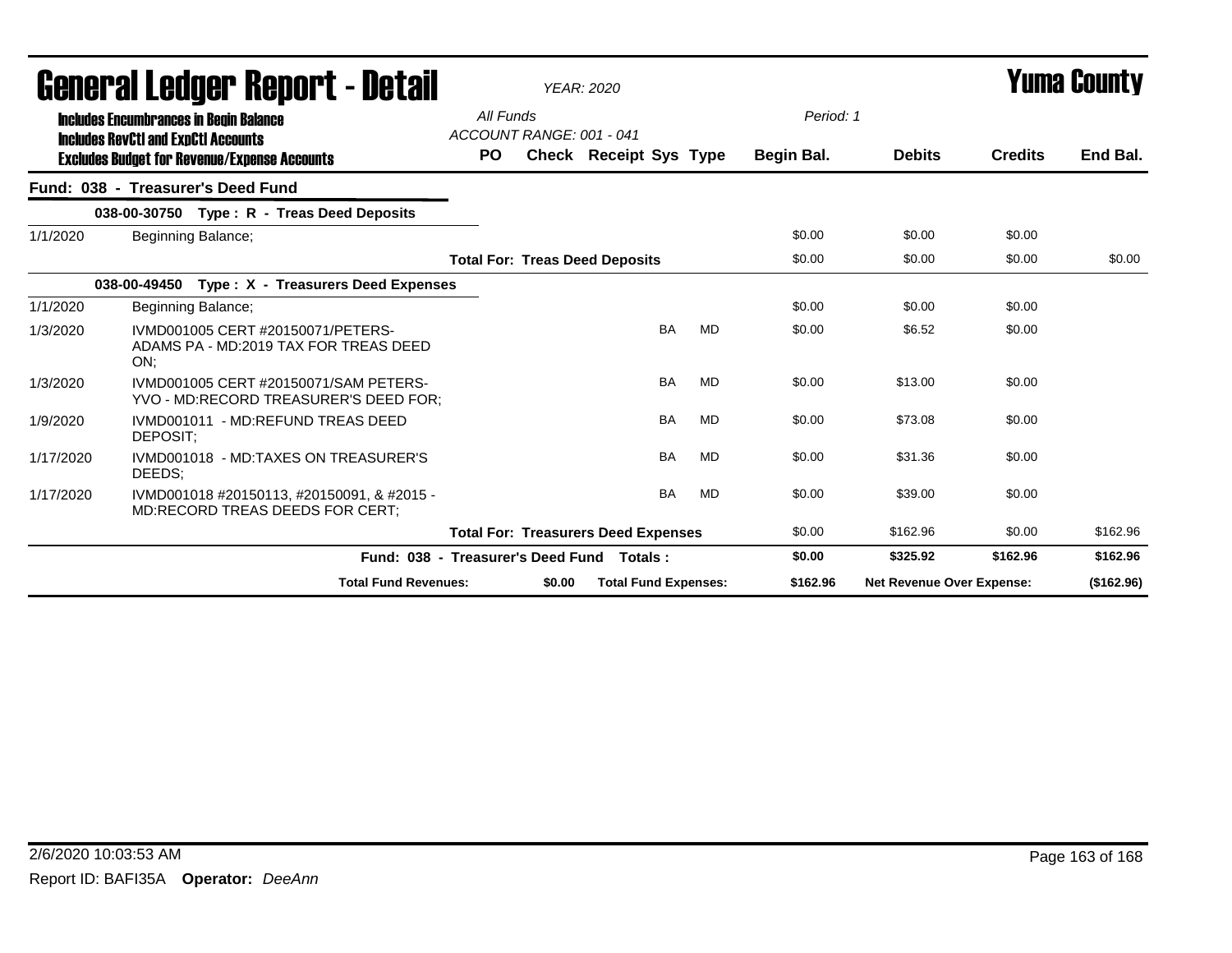|           | General Ledger Report - Detail                                                                    |                                       | <b>YEAR: 2020</b>             |           |           |              |                 |                | <b>Yuma County</b> |  |  |
|-----------|---------------------------------------------------------------------------------------------------|---------------------------------------|-------------------------------|-----------|-----------|--------------|-----------------|----------------|--------------------|--|--|
|           | <b>Includes Encumbrances in Begin Balance</b>                                                     | All Funds<br>ACCOUNT RANGE: 001 - 041 |                               |           |           | Period: 1    |                 |                |                    |  |  |
|           | <b>Includes RevCtI and ExpCtI Accounts</b><br><b>Excludes Budget for Revenue/Expense Accounts</b> | <b>PO</b>                             | <b>Check Receipt Sys Type</b> |           |           | Begin Bal.   | <b>Debits</b>   | <b>Credits</b> | End Bal.           |  |  |
|           | Fund: 039 - Prepaid Taxes                                                                         |                                       |                               |           |           |              |                 |                |                    |  |  |
|           | 039-00-10000 Type: A - Cash Account                                                               |                                       |                               |           |           |              |                 |                |                    |  |  |
| 1/1/2020  | Beginning Balance;                                                                                |                                       |                               |           |           | \$763,939.93 | \$0.00          | \$0.00         |                    |  |  |
| 1/7/2020  | IVTR001007 - Transfer Cash Transaction;                                                           |                                       |                               | BA        | <b>CD</b> | \$0.00       | \$763,939.93    | \$0.00         |                    |  |  |
| 1/7/2020  | IVTR001007 - Transfer Cash Transaction;                                                           |                                       |                               | BA        | <b>CD</b> | \$0.00       | \$0.00          | \$763,939.93   |                    |  |  |
| 1/11/2020 | IVMD001007 Cash Transaction - MD:Tax Year =<br>2019 Statement =:                                  |                                       |                               | BA        | <b>CD</b> | \$0.00       | \$0.00          | \$9.20         |                    |  |  |
| 1/11/2020 | IVMD001007 Cash Transaction - MD:Tax Year =<br>2019 Statement =;                                  |                                       |                               | BA        | <b>CD</b> | \$0.00       | \$0.00          | \$92.29        |                    |  |  |
| 1/11/2020 | IVMD001007 Cash Transaction - MD:Tax Year =<br>2019 Statement =;                                  |                                       |                               | <b>BA</b> | <b>CD</b> | \$0.00       | \$0.00          | \$9.12         |                    |  |  |
| 1/11/2020 | IVMD001007 Cash Transaction - MD:Tax Year =<br>2019 Statement =:                                  |                                       |                               | BA        | <b>CD</b> | \$0.00       | \$0.00          | \$6.49         |                    |  |  |
| 1/11/2020 | IVMD001007 Cash Transaction - MD:Tax Year =<br>2019 Statement $=$ :                               |                                       |                               | BA        | CD        | \$0.00       | \$0.00          | \$7.86         |                    |  |  |
| 1/11/2020 | IVTR001008 - Transfer Cash Transaction;                                                           |                                       |                               | BA        | <b>CD</b> | \$0.00       | \$0.00          | \$5,557.01     |                    |  |  |
| 1/11/2020 | IVRE2014 2019 PREPAID TAXES - RE; NEG<br><b>RECEIPT TO BALANCE:</b>                               | None                                  | 18464                         | <b>RE</b> | <b>RV</b> | \$0.00       | (\$758, 257.96) | \$0.00         |                    |  |  |
| 1/14/2020 | IVRE20110 WATCHCARE PROPERTIES - RE;<br>2020 PREPAID TAXES:                                       | None                                  | 18529                         | <b>RE</b> | <b>RV</b> | \$0.00       | \$308.94        | \$0.00         |                    |  |  |
| 1/22/2020 | IVTR001026 - Transfer Cash Transaction:                                                           |                                       |                               | BA        | CD        | \$0.00       | \$5,557.01      | \$0.00         |                    |  |  |
| 1/25/2020 | <b>IVRE20116 PREPAID TAX PILT CORRECTION -</b><br>RE; REVERSE TO BALANCE;                         | None                                  | 18599                         | <b>RE</b> | <b>RV</b> | \$0.00       | (\$5,557.01)    | \$0.00         |                    |  |  |
|           |                                                                                                   | <b>Total For: Cash Account</b>        |                               |           |           | \$763,939.93 | \$5,990.91      | \$769.621.90   | \$308.94           |  |  |
|           | 039-00-20000 Type: L - Accounts Payable                                                           |                                       |                               |           |           |              |                 |                |                    |  |  |
| 1/1/2020  | Beginning Balance;                                                                                |                                       |                               |           |           | \$0.00       | \$0.00          | \$0.00         |                    |  |  |
|           |                                                                                                   | <b>Total For: Accounts Payable</b>    |                               |           |           | \$0.00       | \$0.00          | \$0.00         | \$0.00             |  |  |
|           | 039-00-20010 Type: L - Revenue Control                                                            |                                       |                               |           |           |              |                 |                |                    |  |  |
| 1/1/2020  | Beginning Balance;                                                                                |                                       |                               |           |           | \$0.00       | \$0.00          | \$0.00         |                    |  |  |
| 1/7/2020  | IVTR001007 - Auto post transaction;                                                               |                                       |                               | BA        | <b>CP</b> | \$0.00       | \$0.00          | \$763,939.93   |                    |  |  |
| 1/11/2020 | IVMD001007 - Auto post transaction;                                                               |                                       |                               | BA        | <b>CP</b> | \$0.00       | \$124.96        | \$0.00         |                    |  |  |

2/6/2020 10:03:53 AM Page 164 of 168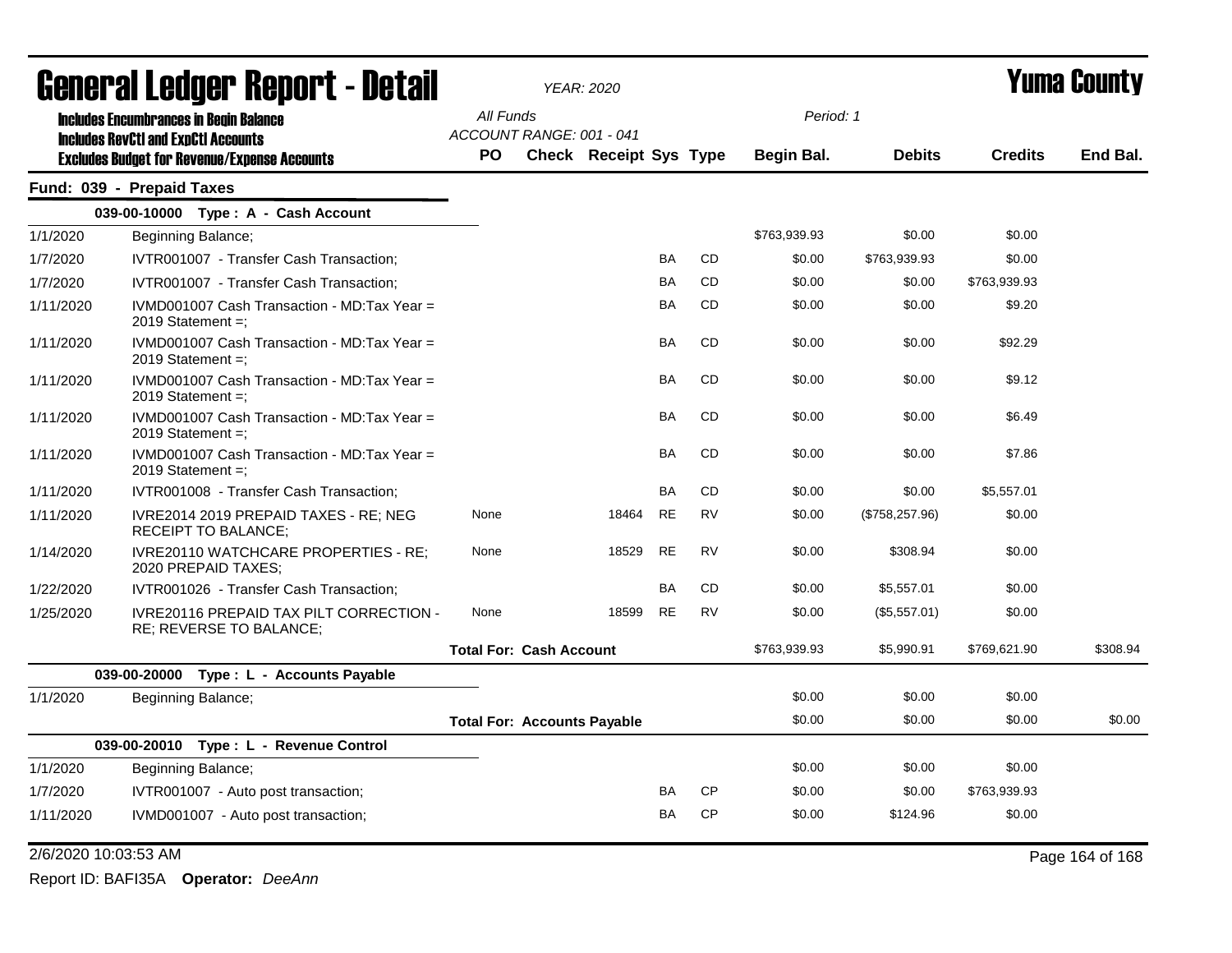|           | General Ledger Report - Detail                                                              |                                       | <b>YEAR: 2020</b>             |           |           |                | <b>Yuma County</b> |                 |            |
|-----------|---------------------------------------------------------------------------------------------|---------------------------------------|-------------------------------|-----------|-----------|----------------|--------------------|-----------------|------------|
|           | <b>Includes Encumbrances in Begin Balance</b><br><b>Includes RevCtI and ExpCtI Accounts</b> | All Funds<br>ACCOUNT RANGE: 001 - 041 |                               |           |           | Period: 1      |                    |                 |            |
|           | <b>Excludes Budget for Revenue/Expense Accounts</b>                                         | PO.                                   | <b>Check Receipt Sys Type</b> |           |           | Begin Bal.     | <b>Debits</b>      | <b>Credits</b>  | End Bal.   |
|           | Fund: 039 - Prepaid Taxes                                                                   |                                       |                               |           |           |                |                    |                 |            |
|           | 039-00-20010 Type: L - Revenue Control                                                      |                                       |                               |           |           |                |                    |                 |            |
| 1/11/2020 | IVRE2014 - Auto post transaction;                                                           |                                       |                               | BA        | <b>CP</b> | \$0.00         | \$0.00             | (\$758, 257.96) |            |
| 1/11/2020 | IVTR001008 - Auto post transaction;                                                         |                                       |                               | <b>BA</b> | <b>CP</b> | \$0.00         | \$5,557.01         | \$0.00          |            |
| 1/14/2020 | IVRE20110 - Auto post transaction;                                                          |                                       |                               | <b>BA</b> | <b>CP</b> | \$0.00         | \$0.00             | \$308.94        |            |
| 1/22/2020 | IVTR001026 - Auto post transaction;                                                         |                                       |                               | BA        | <b>CP</b> | \$0.00         | \$0.00             | \$5,557.01      |            |
| 1/25/2020 | IVRE20116 - Auto post transaction;                                                          |                                       |                               | <b>BA</b> | <b>CP</b> | \$0.00         | \$0.00             | (\$5,557.01)    |            |
|           |                                                                                             | <b>Total For: Revenue Control</b>     |                               |           |           | \$0.00         | \$5,681.97         | \$5,990.91      | (\$308.94) |
|           | 039-00-20020 Type: L - Expense Control                                                      |                                       |                               |           |           |                |                    |                 |            |
| 1/1/2020  | Beginning Balance;                                                                          |                                       |                               |           |           | \$0.00         | \$0.00             | \$0.00          |            |
|           |                                                                                             | <b>Total For: Expense Control</b>     |                               |           |           | \$0.00         | \$0.00             | \$0.00          | \$0.00     |
|           | 039-00-20100 Type: L - Fund Balance                                                         |                                       |                               |           |           |                |                    |                 |            |
| 1/1/2020  | <b>Beginning Balance;</b>                                                                   |                                       |                               |           |           | (\$763,939.93) | \$0.00             | \$0.00          |            |
| 1/7/2020  | <b>IVTR001007 - Transfers and Corrections</b><br>Transaction:                               |                                       |                               | <b>BA</b> | <b>TR</b> | \$0.00         | \$763,939.93       | \$0.00          |            |
|           |                                                                                             | <b>Total For: Fund Balance</b>        |                               |           |           | (\$763,939.93) | \$763,939.93       | \$0.00          | \$0.00     |
|           | 039-00-32300 Type: R - Prepaids Collected                                                   |                                       |                               |           |           |                |                    |                 |            |
| 1/1/2020  | Beginning Balance;                                                                          |                                       |                               |           |           | \$0.00         | \$0.00             | \$0.00          |            |
| 1/7/2020  | IVTR001007 - Transfers and Corrections<br>Transaction:                                      |                                       |                               | <b>BA</b> | <b>TR</b> | \$0.00         | \$0.00             | \$763,939.93    |            |
| 1/11/2020 | IVMD001007 685836 Tax Payer ID = - MD:Tax<br>Year = $2019$ Statement =;                     |                                       |                               | BA        | <b>MD</b> | \$0.00         | \$7.86             | \$0.00          |            |
| 1/11/2020 | IVMD001007 698536 Tax Payer ID = - MD:Tax<br>Year = $2019$ Statement =;                     |                                       |                               | <b>BA</b> | <b>MD</b> | \$0.00         | \$9.20             | \$0.00          |            |
| 1/11/2020 | IVMD001007 698787 Tax Payer ID = - MD:Tax<br>Year = $2019$ Statement =;                     |                                       |                               | <b>BA</b> | <b>MD</b> | \$0.00         | \$9.12             | \$0.00          |            |
| 1/11/2020 | IVMD001007 706626 Tax Payer ID = - MD:Tax<br>Year = $2019$ Statement =;                     |                                       |                               | <b>BA</b> | <b>MD</b> | \$0.00         | \$6.49             | \$0.00          |            |
| 1/11/2020 | IVMD001007 713024 Tax Payer ID = - MD:Tax<br>Year = $2019$ Statement =:                     |                                       |                               | BA        | <b>MD</b> | \$0.00         | \$92.29            | \$0.00          |            |

### 2/6/2020 10:03:53 AM Page 165 of 168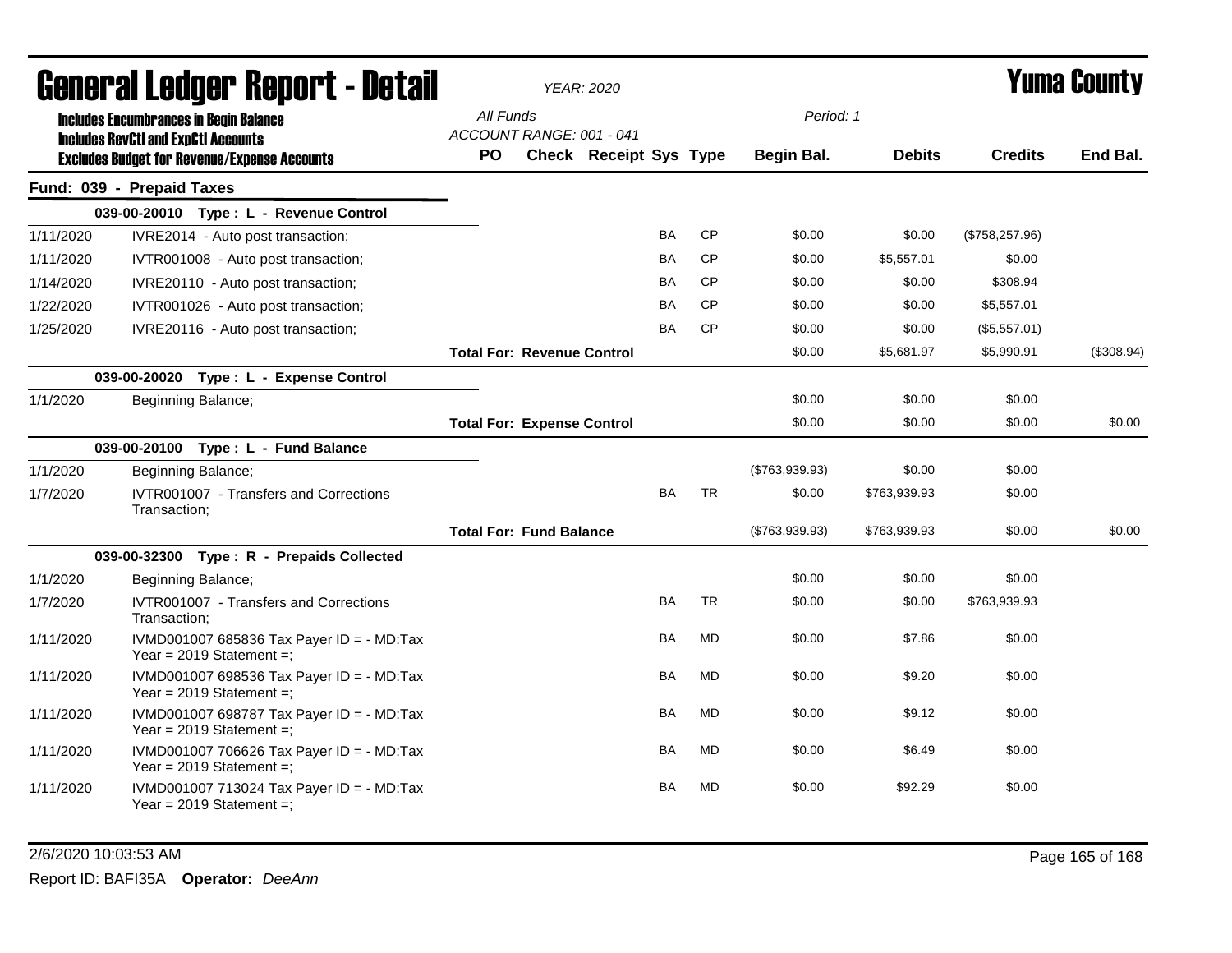|           | uchci ai Lcuyci" ncpol l - Dclan                                                            |                                       |          | YEAR: 2020                    |           |           |            |                                  |                 | I UIIIA VUUIILY |
|-----------|---------------------------------------------------------------------------------------------|---------------------------------------|----------|-------------------------------|-----------|-----------|------------|----------------------------------|-----------------|-----------------|
|           | <b>Includes Encumbrances in Begin Balance</b><br><b>Includes RevCtI and ExpCtI Accounts</b> | All Funds<br>ACCOUNT RANGE: 001 - 041 |          |                               |           |           | Period: 1  |                                  |                 |                 |
|           | <b>Excludes Budget for Revenue/Expense Accounts</b>                                         | PO.                                   |          | <b>Check Receipt Sys Type</b> |           |           | Begin Bal. | <b>Debits</b>                    | <b>Credits</b>  | End Bal.        |
|           | Fund: 039 - Prepaid Taxes                                                                   |                                       |          |                               |           |           |            |                                  |                 |                 |
|           | Type: R - Prepaids Collected<br>039-00-32300                                                |                                       |          |                               |           |           |            |                                  |                 |                 |
| 1/11/2020 | IVTR001008 - Transfers and Corrections<br>Transaction;                                      |                                       |          |                               | <b>BA</b> | <b>TR</b> | \$0.00     | \$5,557.01                       | \$0.00          |                 |
| 1/11/2020 | IVRE2014 2019 PREPAID TAXES - RE; NEG<br><b>RECEIPT TO BALANCE:</b>                         | None                                  |          | 18464                         | RE        | <b>RV</b> | \$0.00     | \$0.00                           | (\$758, 257.96) |                 |
| 1/14/2020 | <b>IVRE20110 WATCHCARE PROPERTIES - RE:</b><br>2020 PREPAID TAXES;                          | None                                  |          | 18529                         | RE        | <b>RV</b> | \$0.00     | \$0.00                           | \$308.94        |                 |
| 1/22/2020 | IVTR001026 - Transfers and Corrections<br>Transaction;                                      |                                       |          |                               | <b>BA</b> | <b>TR</b> | \$0.00     | \$0.00                           | \$5,557.01      |                 |
| 1/25/2020 | <b>IVRE20116 PREPAID TAX PILT CORRECTION -</b><br>RE; REVERSE TO BALANCE;                   | None                                  |          | 18599                         | RE        | <b>RV</b> | \$0.00     | \$0.00                           | (\$5,557.01)    |                 |
|           |                                                                                             | <b>Total For: Prepaids Collected</b>  |          |                               |           |           | \$0.00     | \$5,681.97                       | \$5,990.91      | (\$308.94)      |
|           |                                                                                             | Fund: 039 - Prepaid Taxes Totals:     |          |                               |           |           | \$0.00     | \$781,294.78                     | \$781,603.72    | (\$308.94)      |
|           | <b>Total Fund Revenues:</b>                                                                 |                                       | \$308.94 | <b>Total Fund Expenses:</b>   |           |           | \$0.00     | <b>Net Revenue Over Expense:</b> |                 | \$308.94        |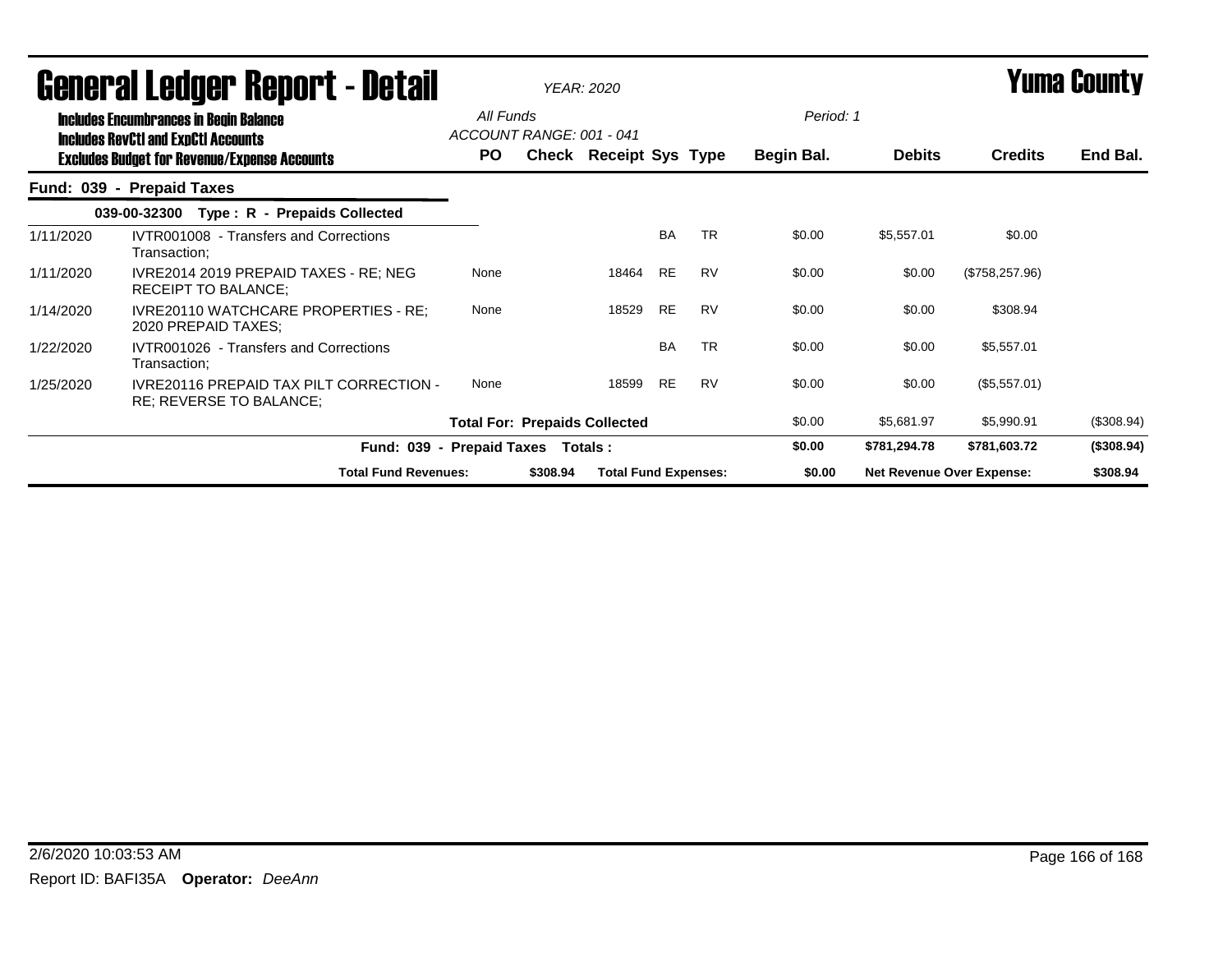| <b>General Ledger Report - Detail</b>                                                       |                                       |        | <b>YEAR: 2020</b>           |              |                           |                | Yuma Countv  |
|---------------------------------------------------------------------------------------------|---------------------------------------|--------|-----------------------------|--------------|---------------------------|----------------|--------------|
| <b>Includes Encumbrances in Begin Balance</b><br><b>Includes RevCtI and ExpCtI Accounts</b> | All Funds<br>ACCOUNT RANGE: 001 - 041 |        |                             | Period: 1    |                           |                |              |
| <b>Excludes Budget for Revenue/Expense Accounts</b>                                         | <b>PO</b>                             |        | Check Receipt Sys Type      | Begin Bal.   | <b>Debits</b>             | <b>Credits</b> | End Bal.     |
| Fund: 040 - Land Title Assurance                                                            |                                       |        |                             |              |                           |                |              |
| 040-00-10000 Type: A - Cash Account                                                         |                                       |        |                             |              |                           |                |              |
| Beginning Balance;<br>1/1/2020                                                              |                                       |        |                             | \$264.53     | \$0.00                    | \$0.00         |              |
|                                                                                             | <b>Total For: Cash Account</b>        |        |                             | \$264.53     | \$0.00                    | \$0.00         | \$264.53     |
| 040-00-20000<br>Type : L - Accounts Payable                                                 |                                       |        |                             |              |                           |                |              |
| 1/1/2020<br>Beginning Balance;                                                              |                                       |        |                             | \$0.00       | \$0.00                    | \$0.00         |              |
|                                                                                             | <b>Total For: Accounts Payable</b>    |        |                             | \$0.00       | \$0.00                    | \$0.00         | \$0.00       |
| 040-00-20010 Type: L - Revenue Control                                                      |                                       |        |                             |              |                           |                |              |
| 1/1/2020<br>Beginning Balance;                                                              |                                       |        |                             | \$0.00       | \$0.00                    | \$0.00         |              |
|                                                                                             | <b>Total For: Revenue Control</b>     |        |                             | \$0.00       | \$0.00                    | \$0.00         | \$0.00       |
| Type: L - Expense Control<br>040-00-20020                                                   |                                       |        |                             |              |                           |                |              |
| 1/1/2020<br>Beginning Balance;                                                              |                                       |        |                             | \$0.00       | \$0.00                    | \$0.00         |              |
|                                                                                             | <b>Total For: Expense Control</b>     |        |                             | \$0.00       | \$0.00                    | \$0.00         | \$0.00       |
| Type: L - Fund Balance<br>040-00-20100                                                      |                                       |        |                             |              |                           |                |              |
| 1/1/2020<br>Beginning Balance;                                                              |                                       |        |                             | $(\$264.53)$ | \$0.00                    | \$0.00         |              |
|                                                                                             | <b>Total For: Fund Balance</b>        |        |                             | (\$264.53)   | \$0.00                    | \$0.00         | $(\$264.53)$ |
|                                                                                             | Fund: 040 - Land Title Assurance      |        | Totals:                     | \$0.00       | \$0.00                    | \$0.00         | \$0.00       |
| <b>Total Fund Revenues:</b>                                                                 |                                       | \$0.00 | <b>Total Fund Expenses:</b> | \$0.00       | Net Revenue Over Expense: |                | \$0.00       |